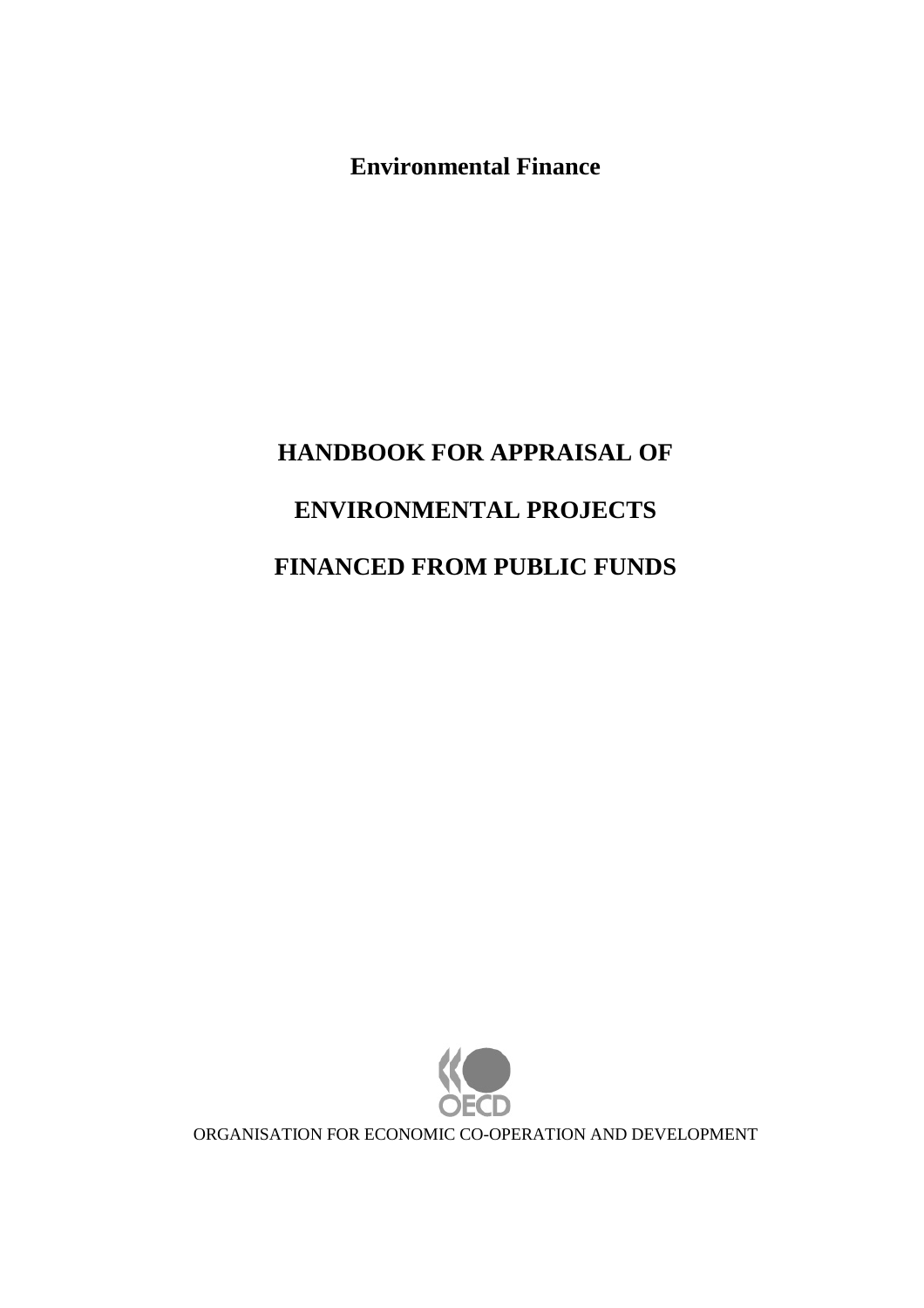## **ORGANISATION FOR ECONOMIC CO-OPERATION AND DEVELOPMENT**

The OECD is a unique forum where the governments of 30 democracies work together to address the economic, social and environmental challenges of globalisation. The OECD is also at the forefront of efforts to understand and to help governments respond to new developments and concerns, such as corporate governance, the information economy and the challenges of an ageing population. The Organisation provides a setting where governments can compare policy experiences, seek answers to common problems, identify good practice and work to co-ordinate domestic and international policies.

The OECD member countries are: Australia, Austria, Belgium, Canada, the Czech Republic, Denmark, Finland, France, Germany, Greece, Hungary, Iceland, Ireland, Italy, Japan, Korea, Luxembourg, Mexico, the Netherlands, New Zealand, Norway, Poland, Portugal, the Slovak Republic, Spain, Sweden, Switzerland, Turkey, the United Kingdom and the United States. The Commission of the European Communities takes part in the work of the OECD.

OECD Publishing disseminates widely the results of the Organisation's statistics gathering and research on economic, social and environmental issues, as well as the conventions, guidelines and standards agreed by its members.

## **EAP TASK FORCE**

The Task Force for the Implementation of the Environmental Action Programme for Central and Eastern Europe (EAP Task Force) was established in 1993 at the "Environment for Europe" Ministerial Conference in Lucerne, Switzerland. Its Secretariat was established at the OECD as part of the Centre for Co-operation with Non-Members. Since its creation, the EAP Task Force has proven to be a flexible and practical tool for providing support to political and institutional reforms in the countries of the region. After the Aarhus Ministerial Conference in 1999, its efforts were refocused on the countries of Eastern Europe, Caucasus and Central Asia (EECCA). More detailed information about Task Force activities can be found on its website at: www.oecd.org/env/eap

*This report is also available in Russian under the title: Руководство по оценке экологических проектов, финансируемых за счет государственных средств*

#### © OECD 2007

No reproduction, copy, transmission or translation of this publication may be made without written permission. Applications should be sent to OECD Publishing: *rights@oecd.org* or by fax (+33-1) 45 24 13 91. Requests for permission to photocopy a portion of this work should be addressed to the Centre Français d'exploitation du droit de copie, 20 rue des Grands-Augustins, 75006 Paris, France *(contact@cfcopies.com).*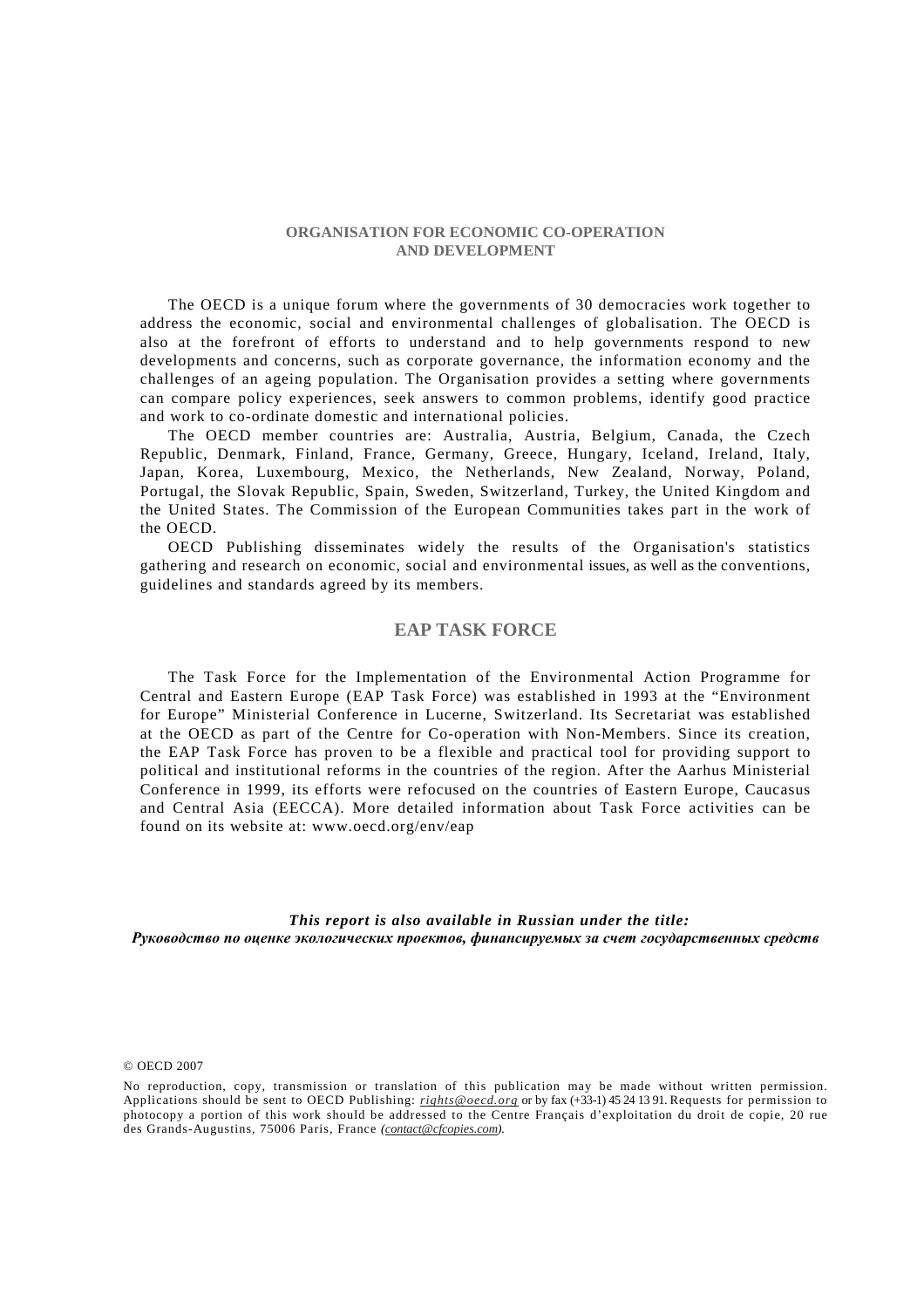#### **FOREWORD**

The EAP Task Force for the Implementation of the Environmental Action Programme of Central and Eastern Europe (EAP Task Force) has worked since 1993 on strengthening environmental expenditure management in economies in transition. An important result of this work was the Good Practices for Public Environmental Expenditure Management. These Good Practices provide policymakers and managers of public resources for environmental investments with a framework for allocating environmental expenditures in a manner that is consistent with the basic principles of public finance. They provide guidance on what is needed to design and implement public environmental expenditure programmes. They address the principles, procedures and organisational frameworks that would be acceptable to Ministers of Finance and foreign sources of financing.

The Handbook presented in this volume complements the Good Practices by examining how they could be implemented in practice. To help further translate these principles into operational procedures, the EAP Task Force has developed detailed training materials published as a Toolkit for Managers of Public Environmental Expenditure Programmes. In addition, a simple Excel model for calculating the cost-effectiveness of environmental investment projects was developed and detailed instructions for its use designed.

This project was managed by Nelly Petkova (Environment and Globalisation (EG) Division, OECD's Environment Directorate) with the valuable support of Grzegorz Peszko (former Team Leader of the Environmental Finance Team at the EAP Task Force and current World Bank officer). It has benefited from detailed comments by Xavier Leflaive (Environmental Finance Programme Manager at the EG) and Brendan Gillespie (Head of the EG at the OECD's Environment Directorate).

The Handbook was made possible due to the significant contributions of experts from different countries. We would like especially to acknowledge the contributions of Gottfried Lamers and Michael Aumer from the Federal Ministry of Agriculture, Forestry, Environment and Water Management of Austria, Barbara Koszulap from the National Fund for Environmental Protection and Water Management of Poland, Prof. Maciej Nowicki, Stanislaw Sitnicki and Adam Zakrzewski from the Polish EcoFund, and Milojka Jerse from the Environmental Development Fund of Slovenia. In addition, several consultants have contributed significantly to the project: Glen Anderson (United States) and Jan Raczka, Grzegorz Moorthi, Rafal Stanek, David Toft, Andrzej Gula (from Poland) and Vladimir Morozov (Ukraine) have provided valuable comments at different stages of the draft.

Special thanks go the Austrian Ministry of Environment and the Polish EcoFund for hosting the experts' workshops where the contents of the Handbook were discussed and agreements on proposed tools and approaches reached. The project would not have been possible without the generous support of the governments of Denmark (the Danish Environmental Protection Agency), Austria (the Federal Ministry of Agriculture, Forestry, Environment and Water Management) and the United Kingdom (Department for the Environment, Food and Rural Affairs). All these contributions are gratefully acknowledged.

The views expressed in this publication are those of the authors and do not necessarily reflect the views of the OECD or its member countries.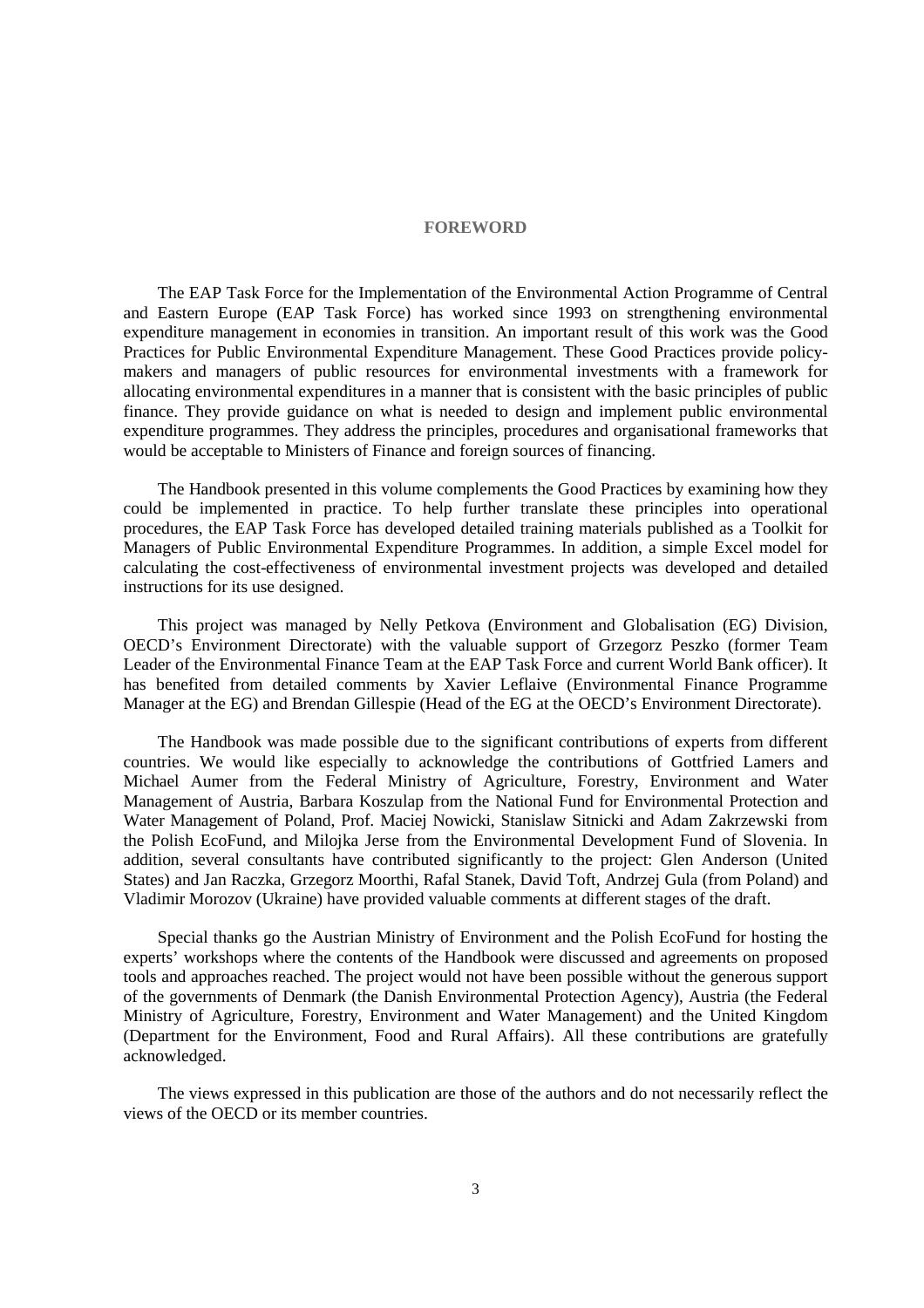# **LIST OF ABBREVIATIONS AND ACRONYMS**

| AС                    | Annualised cost                                                              |
|-----------------------|------------------------------------------------------------------------------|
| ACC                   | Annualised capital cost                                                      |
| <b>BAT</b>            | Best available techniques                                                    |
| <b>CBA</b>            | Cost-benefit analysis                                                        |
| <b>CEE</b>            | Central and Eastern Europe                                                   |
| <b>CEA</b>            | Cost-effectiveness analysis                                                  |
| <b>CHP</b>            | Combined heat and power (installations)                                      |
| <b>DFES</b>           | Debt-for-environment swap                                                    |
| DGC.                  | Dynamic generation cost                                                      |
| <b>EAP Task Force</b> | Task Force for the Implementation of the Environmental Action Programme of   |
|                       | Central and Eastern Europe                                                   |
| EBRD                  | European Bank for Reconstruction and Development                             |
| EС                    | European Commission                                                          |
| <b>EECCA</b>          | Eastern Europe, Caucasus and Central Asia                                    |
| EU                    | European Union                                                               |
| EU CF                 | European Union Cohesion Fund                                                 |
| <b>FMAFEWM</b>        | Federal Ministry of Agriculture, Forestry, Environment and Water Management, |
|                       | Austria                                                                      |
| <b>FNPV</b>           | Financial net present value                                                  |
| <b>GDP</b>            | Gross domestic product                                                       |
| <b>GEF</b>            | Global Environmental Fund                                                    |
| L                     | Investment                                                                   |
|                       |                                                                              |
| IFI<br>IRR.           | International financing institution<br>Internal rate of return               |
|                       | EU Instrument for Structural Policies for Pre-Accession                      |
| <b>ISPA</b>           |                                                                              |
| <b>KfW</b>            | Bank Kreditanstalt für Wiederaufbau (German Bank for Reconstruction)         |
| <b>MCA</b>            | Multi-criteria analysis                                                      |
| MDG                   | Millennium Development Goals                                                 |
| <b>NEAP</b>           | National Environmental Action Programme                                      |
| NGO                   | Non-governmental organisation                                                |
| NPV.                  | Net present value                                                            |
| O&M                   | Operating and maintenance (costs)                                            |
| OECD                  | Organisation for Economic Co-operation and Development                       |
| <b>PAC</b>            | Pollution and abatement                                                      |
| PE.                   | Population equivalent                                                        |
| <b>PEEM</b>           | Public environmental expenditure management                                  |
| <b>PIU</b>            | Project implementation unit                                                  |
| <b>PLN</b>            | Polish zloty (Polish national currency)                                      |
| <b>PNFEPWM</b>        | Polish National Fund for Environmental Protection and Water Management       |
| <b>PPP</b>            | Polluter-pays principle                                                      |
| R&D                   | Research and development                                                     |
| <b>SME</b>            | Small and medium enterprises                                                 |
| <b>UAC</b>            | Unit annual cost                                                             |
| UIC                   | Unit investment cost                                                         |
| <b>UOP</b>            | Unit operational cost                                                        |
| <b>USD</b>            | <b>US Dollar</b>                                                             |
| <b>VAT</b>            | Value added tax                                                              |
| <b>WHO</b>            | World Health Organisation                                                    |
| <b>WTO</b>            | World Trade Organisation                                                     |
| <b>WWTP</b>           | Wastewater treatment plant                                                   |
| CO <sub>2</sub>       | Carbon dioxide                                                               |
| <b>BOD</b>            | Biological oxygen demand                                                     |
| <b>COD</b>            | Chemical oxygen demand                                                       |
| N                     | Nitrogen                                                                     |
| P                     | Phosphorus                                                                   |
| kg                    | Kilogramme                                                                   |
| km                    | Kilometre                                                                    |
| $m^3/d$               | Cubic metres per day                                                         |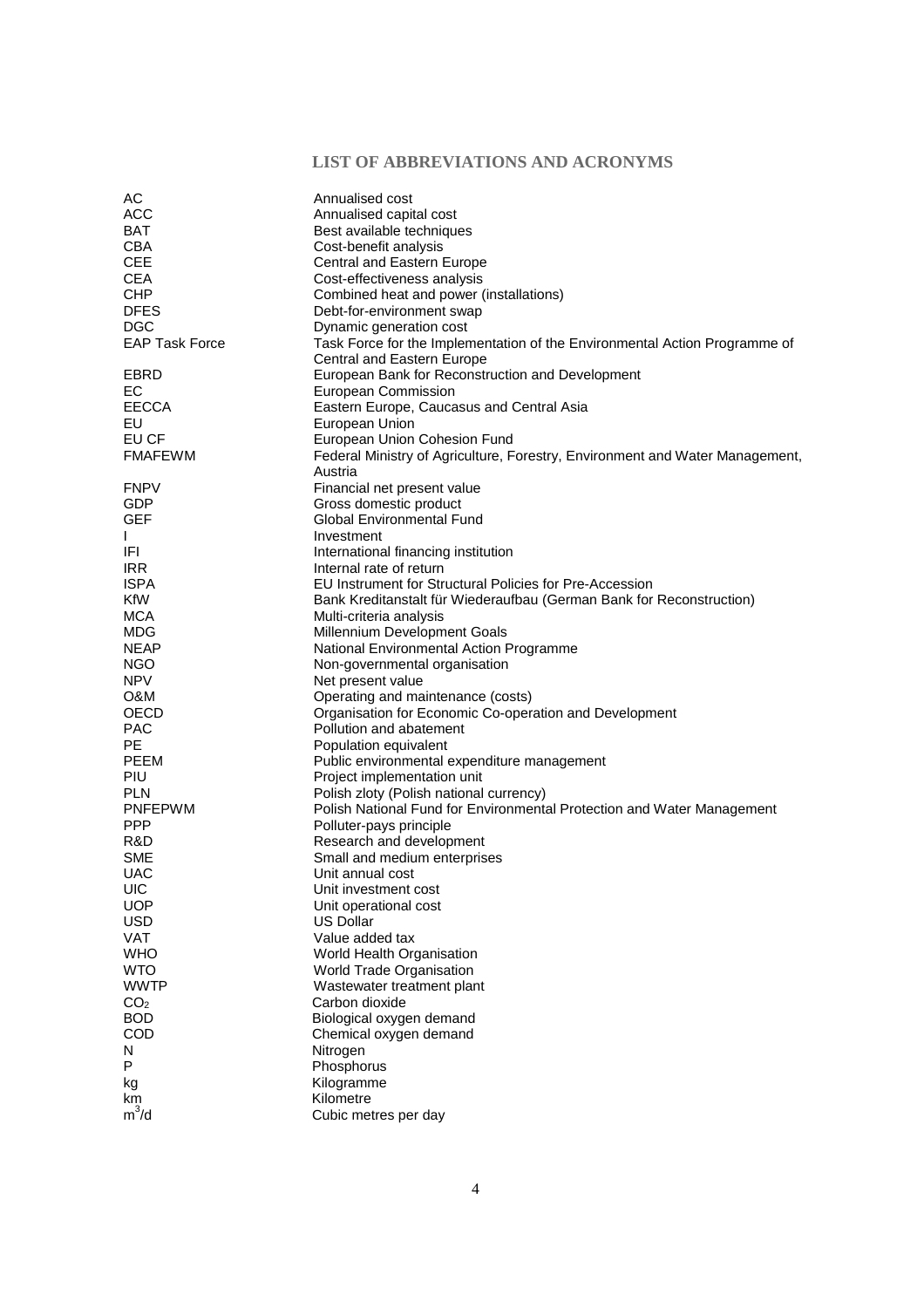# **TABLE OF CONTENTS**

| Annex II.3: Polish EcoFund complete Water Application Form and Instructions to Applicants  128<br>Annex IV: Checklists for measuring compliance with Good Practices for PEEM 167 |  |
|----------------------------------------------------------------------------------------------------------------------------------------------------------------------------------|--|
|                                                                                                                                                                                  |  |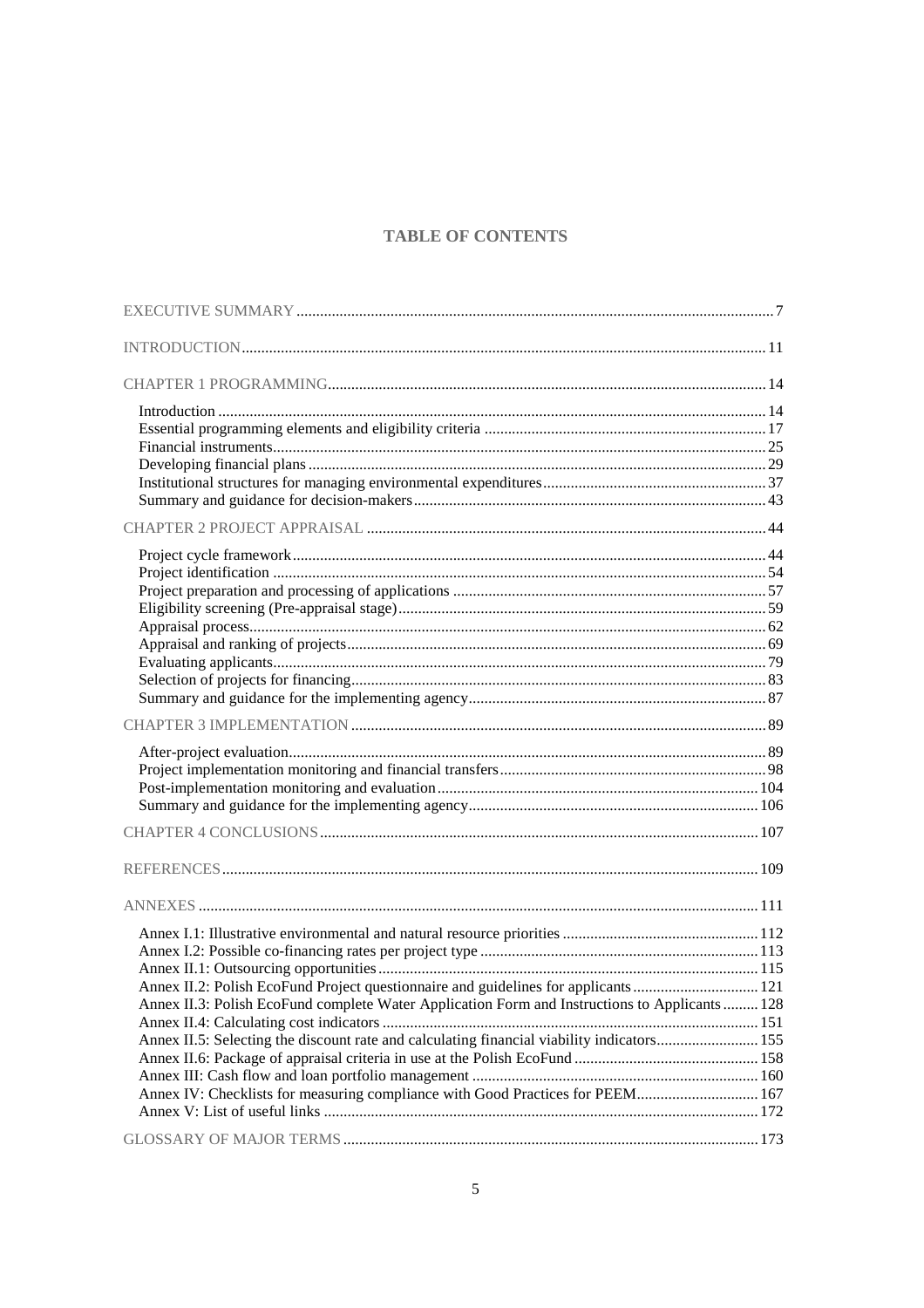# **Tables**

| Table 1.  |                                                                                |  |
|-----------|--------------------------------------------------------------------------------|--|
| Table 2.  |                                                                                |  |
| Table 3.  |                                                                                |  |
| Table 4.  |                                                                                |  |
| Table 5.  |                                                                                |  |
| Table 6.  |                                                                                |  |
| Table 7.  | Possible division of roles and responsibilities in the implementing agency  40 |  |
| Table 8.  |                                                                                |  |
| Table 9.  |                                                                                |  |
| Table 10. |                                                                                |  |
| Table 11. |                                                                                |  |
| Table 12. |                                                                                |  |
| Table 13. |                                                                                |  |
| Table 14. |                                                                                |  |
| Table 15. |                                                                                |  |

# **Figures**

| Figure 1. |                                                                                        |  |
|-----------|----------------------------------------------------------------------------------------|--|
| Figure 2. |                                                                                        |  |
| Figure 3. |                                                                                        |  |
| Figure 4. |                                                                                        |  |
| Figure 5. |                                                                                        |  |
| Figure 6. |                                                                                        |  |
| Figure 7. | Decreasing margin of errors in estimated project costs throughout the project cycle 90 |  |

## **Boxes**

| $Box 1$ . |  |
|-----------|--|
| $Box 2$ . |  |
| Box 3.    |  |
| Box 4.    |  |
| Box 5.    |  |
| Box 6.    |  |
| Box 7.    |  |
| Box 8.    |  |
| Box 9.    |  |
| Box 10.   |  |
| Box 11.   |  |
| Box 12.   |  |
| Box 13.   |  |
| Box 14.   |  |
| Box 15.   |  |
| Box 16.   |  |
| Box 17.   |  |
| Box 18.   |  |
| Box 19.   |  |
| Box 20.   |  |
| Box 21.   |  |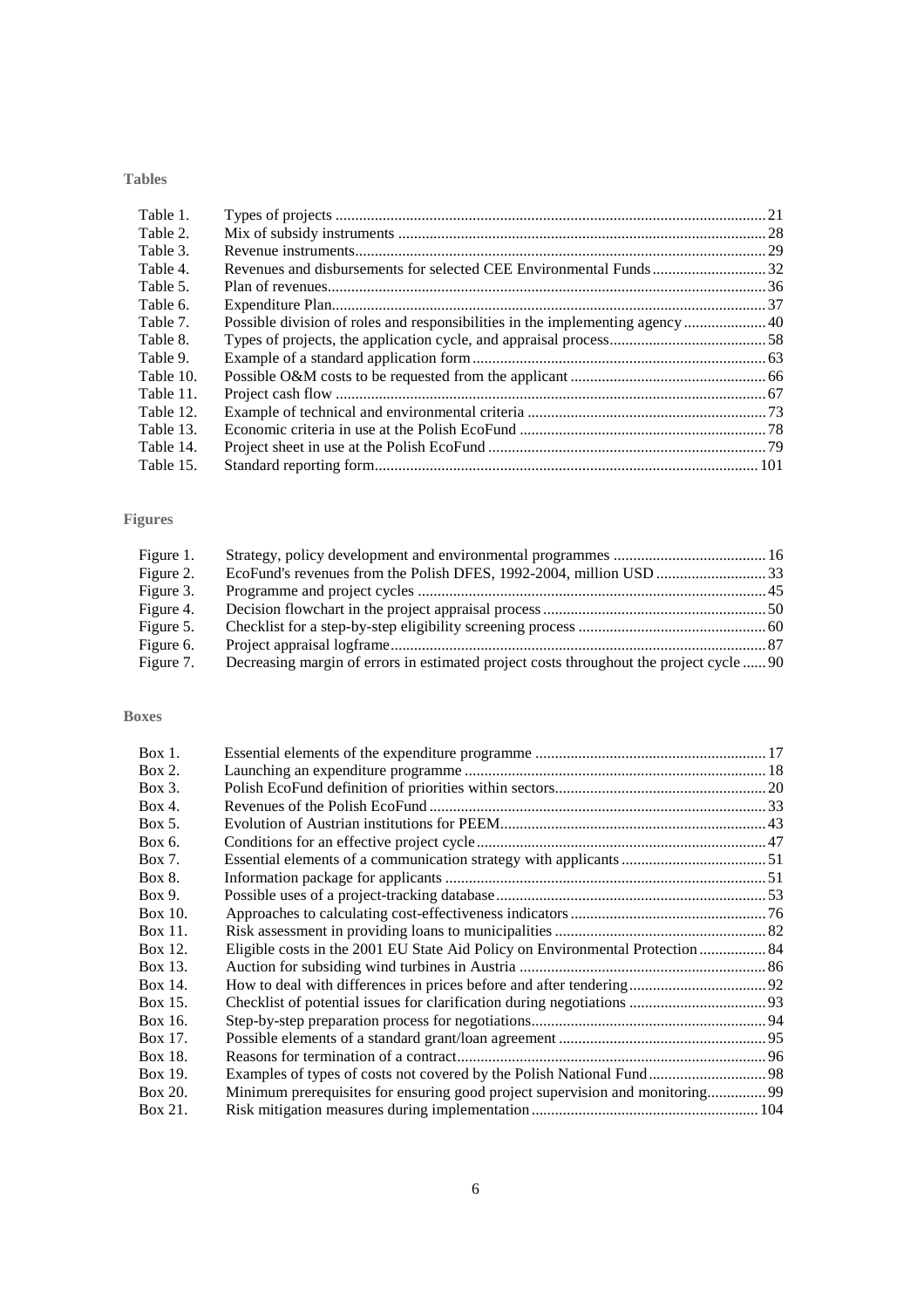#### **EXECUTIVE SUMMARY**

## *Background*

Recent trends in Eastern Europe, Caucasus and Central Asia (EECCA) countries confirm that the public sector remains a major source of finance for environmental protection and pollution abatement and control (see OECD, 2007). It is important therefore that public environmental expenditure programmes are efficient and effective. Amongst other things, this might help to leverage additional resources for environmental investments both from international and private sources.

- To support these efforts, the EAP Task Force developed Good Practices for Public Environmental Expenditure Management (PEEM) (OECD, 2006b) that were subsequently adopted as a Recommendation by the OECD Council<sup>1</sup>. The report provides guidance to environmental agencies on how to design and implement public environmental expenditure programmes in line with international good practices and according to the principles of sound public finance.
- A companion volume examined OECD country experience with PEEM (OECD, 2006c). The report analysed alternative institutional set-ups adopted by selected OECD countries/regions to design and implement environmental expenditure programmes in the water sector. It discussed the common principles and diverging approaches in addressing this issue, including the role that the private sector can play in the management of such programmes.

This Handbook aims to support implementation of the Good Practices. It reiterates the rationale for public expenditure in the environment sector and highlights the main decisions that governments should make to define and manage public environmental programmes. It identifies a set of core principles to which the implementing agencies in charge of the management of such programmes should adhere. The Handbook also identifies the essential tools needed to ensure the smooth implementation of public environmental programmes; each tool comes with an illustration from a variety of (well-performing) agencies and environmental funds in OECD and Central and Eastern European (CEE) countries, with a focus on the institutions established in Poland, which has accumulated substantial experience in this area over the years.

The Handbook proposes a step-by-step approach and guidance for resolving various practical challenges that implementing agencies face in their everyday operations. It also offers a menu of options and management tools and techniques from which different agencies can choose, depending on the given institution's needs and maturity.

<sup>&</sup>lt;sup>1</sup> The OECD Council comprises Ambassadors of the 30 member countries to the Organisation. It is the main decision-making body of the OECD. Council Recommendations are not legally-binding on member-states but their acceptance by the OECD countries suggests willingness to implement them.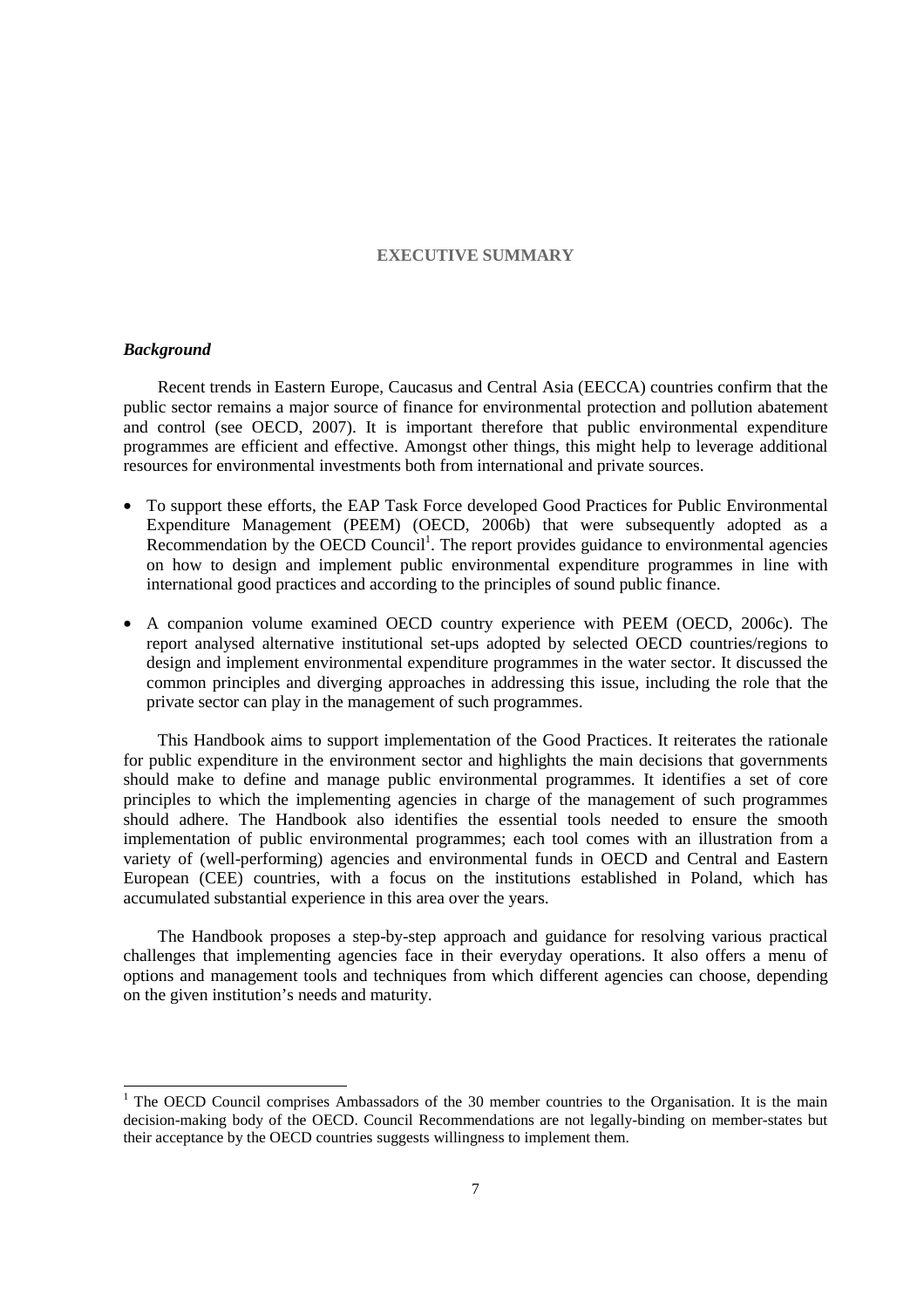#### *Economic rationale for public environmental expenditure*

This Handbook is about implementing good international practices in managing subsidies for environmental investments, with a focus on wastewater investment projects. **The golden rule of public funding suggests that governments should support only those investments that are economically efficient but not financially viable**.

The rate of assistance (or aid intensity in European Union (EU) terminology) is a critical issue that requires close monitoring. When providing state aid, governments should ensure that subsidies do not distort competitiveness and should seek to encourage restructuring of, and innovation in, the industry/sector by supporting investments that result in the purchase of more environmentally-friendly assets and activities.

The major purpose of public support is to provide incentives to local communities and enterprises to undertake environmental investments by spending more of their own resources. Therefore, the rate of assistance should be set in such a way as to ensure that it does not replace, but rather leverages the recipient's spending. Thus, implementing agencies should be seen as the source of last resort for covering the financing gap of priority environmental projects (principle of additionality). For this reason, the level of the subsidy should be kept at the absolute minimum. This minimum can be defined as the rate of assistance that makes potential environmental projects economically viable.

#### *Main decisions for governments regarding an expenditure programme*

When considering whether to establish or reform a public environmental expenditure programme at either a national of sub-national level governments should:

- Set few and unambiguous priorities (in terms of environmental media, economic sector, or region supported) and define, clear, time-bound and measurable objectives they want to achieve.
- Define eligibility criteria, in terms of types of projects, projects owners, and eligible types of costs that will be supported.
- Assign revenue sources for the programme, identify financing mechanisms and the assistance rate per type of project/beneficiary.
- Define the application cycle (time-bound versus ongoing) that is best adapted to the priorities they have identified.

Consultation with stakeholders, including civil society and the business sector, are needed to ensure these decisions are consistent, applicable, and will be acknowledged and understood by the parties, including project owners.

Only when these decisions are made  $-$  i.e., when all elements of the expenditure programme are defined – should governments consider the most appropriate institutional set-up for the implementing agency. In doing so, they should check that this agency is needed, keep its structure as simple as possible, and ensure it adapts over time, including a provision for the programme to be terminated when its objectives are achieved.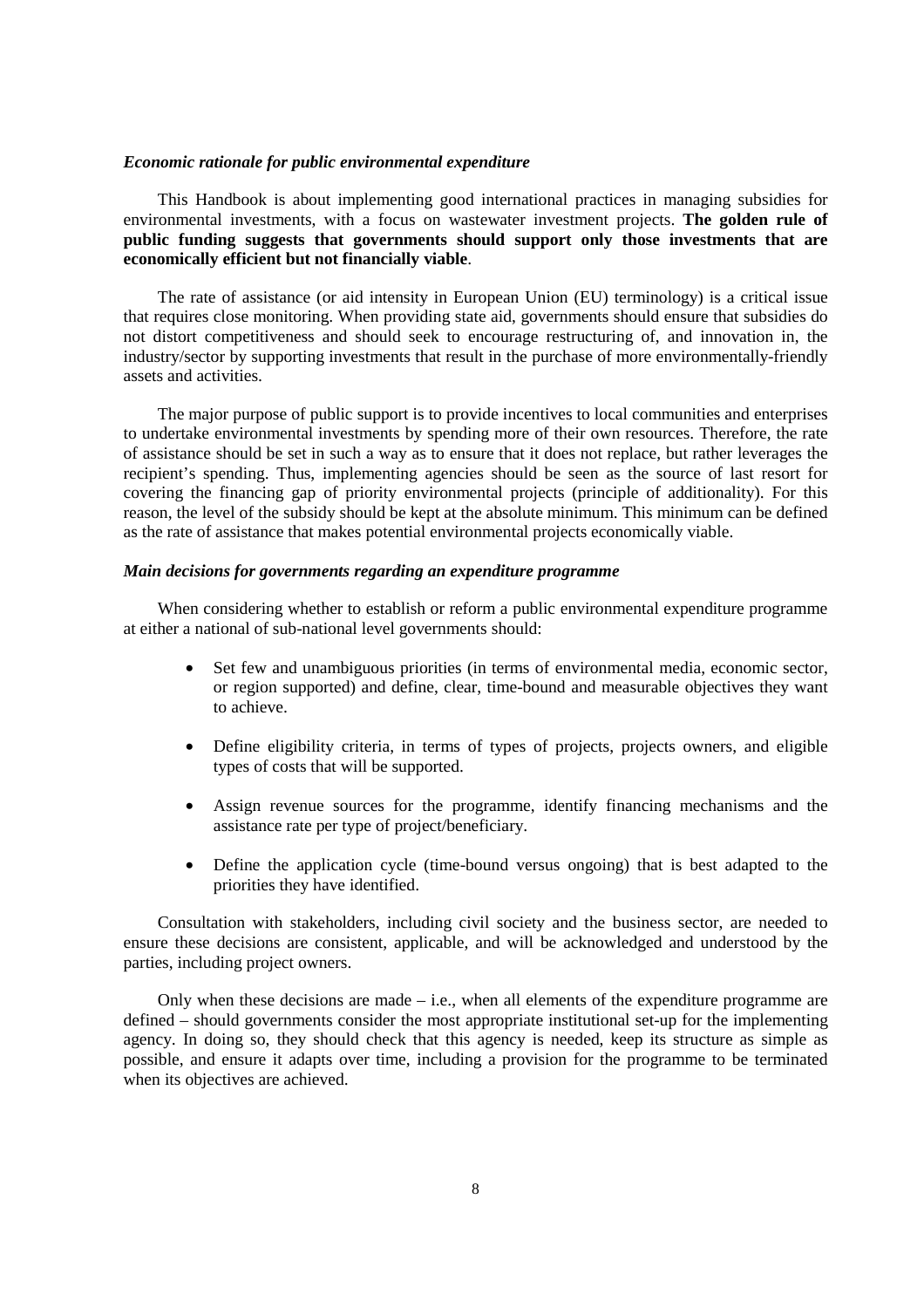## *Core principles to be considered by the implementing agency when appraising projects*

Ten major principles have been identified that should help implementing agencies avoid common mistakes. These principles aim to translate, in practical terms, the main goals and conditions of public expenditure management systems: transparency, accountability, and cost-effectiveness of resources spent.

- 1. Programming is a political process, focused on defining priorities and objectives and setting the rules for the project cycle. Appraisal is conducted by professional technical staff, held accountable for their decisions. Responsibilities for programming and project cycle management should be separated.
- 2. Transparency is key. Information (on project cycle procedures, eligibility criteria, and achieved results and benefits) should be disseminated widely. All potential applicants should be treated equally; decisions should be explained on time; stakeholders should be invited to participate.
- 3. Active project identification (in contrast to the passive "sit-and-wait" approach) is preferable to help identify potentially good projects;
- 4. A two-step appraisal process is preferable (particularly with large investment projects), as it allows preliminary screening on the basis of eligibility criteria, thus saving time and resources of both applicants and the agency.
- 5. Simple and traceable appraisal procedures and criteria should be preferred; typically, costeffectiveness analysis is preferred to cost-benefit analysis and multi-criteria analysis in assessing projects.
- 6. The agency should be ready to assist applicants in the application process. Assistance, however, should be equally available to all potential clients and should be limited to training and providing written comments on applicants' project proposals.
- 7. Data provided by applicants should be carefully checked and verified. Applicants, not only projects, should be appraised as well, although this could be outsourced to banks.
- 8. The financial sustainability of the project should be checked: bankable projects do not need public support and projects that are not sustainable should be rejected.
- 9. The process does not stop once a decision to finance a project has been made: contracting, monitoring project implementation and assessing project outcomes are also essential, as the agency will learn from this experience.
- 10. Attracting and retaining qualified staff is key; the capacity to challenge project owners and to manage the complex process of project appraisal requires experience in the field.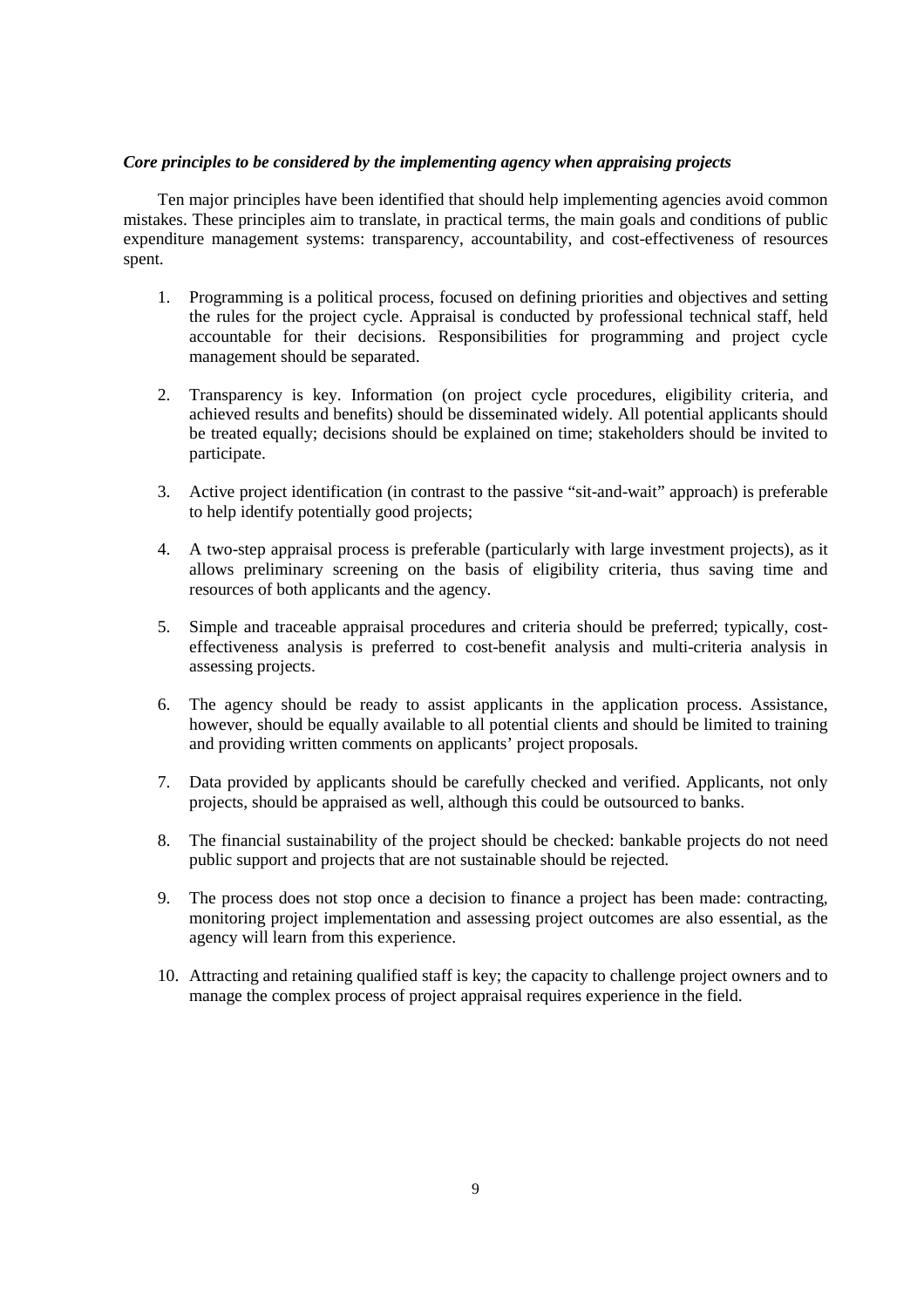# *Essential management tools*

The appraisal process relies on a number of tools and procedures that facilitate its management:

- An information package for applicants designed to reiterate the agency's mission, priorities, and eligibility criteria.
- A questionnaire for eligibility screening, along with instructions to applicants and a checklist for agency's staff to summarise results from the eligibility screening of projects.
- A full application form with detailed instructions to applicants on how to complete it, along with certain indicators that should be provided by the agency (such as a discount rate, input prices, and inflation rates). Detailed instructions to agency's staff on how to handle data and information that enter the appraisal process are also essential.
- Methodological guidelines for conducting cost-effectiveness analysis.
- A project fiche, prepared by agency's staff, to synthesise information and report to the decision-making body.
- A manual of operational rules and procedures for staff.
- A database for project cycle management.

The Handbook includes illustrations based on concrete experience of well-performing institutions in CEE. All these tools aim at ensuring transparency and efficiency of the agency's operations as well as accountability of staff for decisions made. In addition, such tools help prevent the mismanagement and misuse of public resources provided by the agency.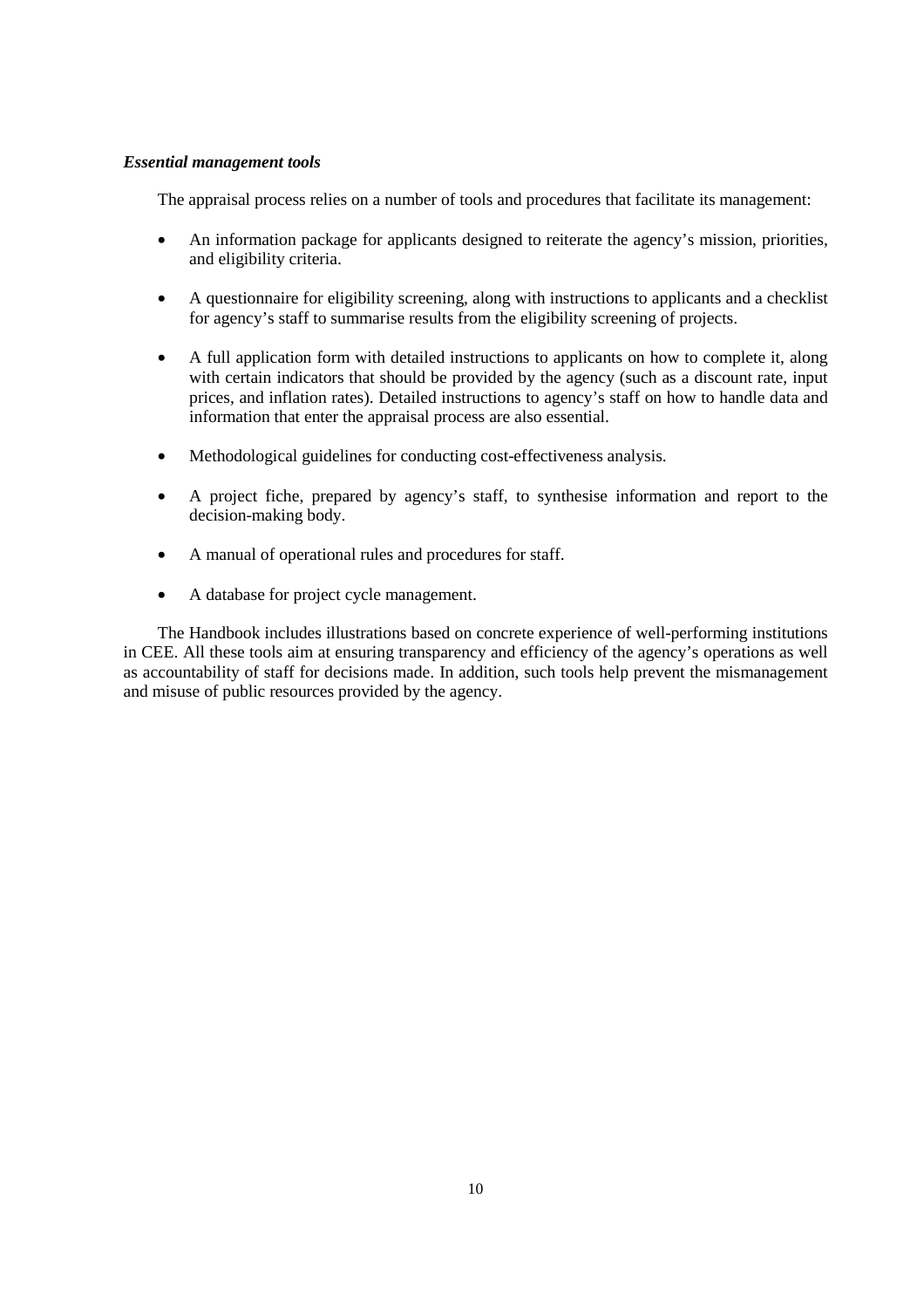#### **INTRODUCTION**

Strengthening public environmental expenditure management in general, and institutions managing public environmental expenditure in particular, has been one of the major objectives of the EAP Task Force's work on environmental finance over the past several years. One of the main conclusions emerging from this work has been the need for practical management tools and operational procedures that can be used by these institutions in their daily operations as a benchmark to improve their effectiveness and efficiency.

#### **Objectives and scope of the Handbook**

To respond to this need, the EAP Task Force has developed a number of tools aimed at helping decision-makers and managers of public environmental expenditure to improve the performance of their programmes. The OECD Good Practices for Public Environmental Expenditure Management (adopted as a Recommendation by the OECD Council) provide guidance to environmental agencies on the design of such programmes in line with internationally-recognised standards and in accordance with the principles of sound public finance. The Good Practices also provide a framework for the evaluation of individual expenditure programmes. A number of EECCA environmental funds have been reviewed and their performance assessed using the methodology developed on the basis of these Good Practices.

This Handbook has been prepared as a supplement to the Good Practices. It aims to support implementation of good international practices in programming and project cycle management. The Handbook explains not only what governments and implementing agencies should do but also why they should do it. To this end, the Handbook proposes a step-by-step approach and guidance to resolving various practical challenges that implementing agencies face in their everyday operations. It also offers a menu of options and management tools and techniques from which different agencies can choose.

The Handbook is focused on investment projects. Given the need for public support for investments in the water sector, most of the examples and management tools are linked to projects of the wastewater collection and treatment sector. This sector is used as an example to demonstrate the value of proposed approaches.

#### **Target audience**

The Handbook is first and foremost targeted at managers of public environmental expenditure programmes, such as environmental funds, who work on the appraisal and selection of individual projects for which public support is sought. Decision-makers and politicians responsible for designing public environmental expenditure programmes and supervising the performance of implementing agencies may also be interested to learn from the experience of other countries and other wellfunctioning agencies.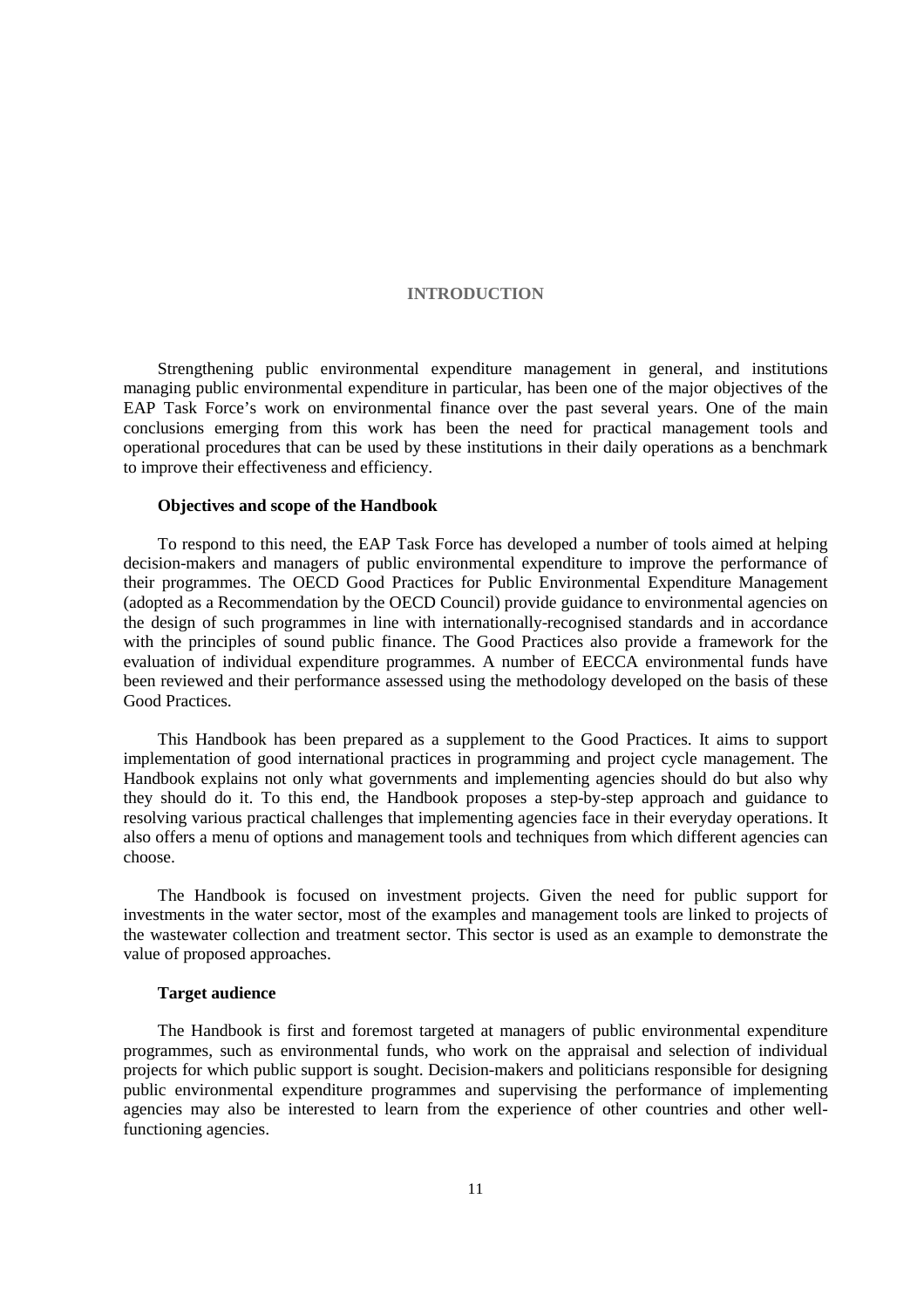Although the main audience is managers from CEE and EECCA, the main principles, tools and approaches to programming and project cycle management identified in the Handbook are relevant for any developing country striving to strengthen and improve its public environmental expenditure management practices in line with international standards.

In addition, managers of technical assistance programmes from different donor agencies, international financing institutions (IFIs), international organisations concerned with the practical implementation of good practices in this area, and consultants working on public finance issues may find the Handbook useful in their professional work.

Last, but not least, the Handbook is not intended for project developers, private financiers or IFIs. The Handbook is developed from the point of view of the public financier who is not involved in project preparation and project development but is concerned with ensuring the selection and financing of the most cost-effective projects proposed by project developers. The Handbook does not deliver a complete, "ready-to-use" toolkit for immediate application by any implementing agency. The tools and approaches proposed here need to be further adjusted and tailored to the needs of individual institutions. Which of these tools and approaches will the implementing agency choose to use in its daily practice will depend on the governance structure in the country as well as the maturity of the institution.

## **Developing the Handbook**

While many Project Cycle Handbooks already exist, most of them look at project cycle management from the perspective of a project developer. To date, there have been very few practical tools that address project cycle management from the perspective of public financing organisations that evaluate and finance environmental investment projects using subsidies. Such tools are usually dispersed among various institutions – since each has a comparative advantage in some aspect of project cycle management – and vary in quality.

The Handbook is based on the best available tools and practices derived from some of the best, internationally-recognised government authorities and financing agencies from both CEE and OECD countries. The Handbook was prepared through a co-operative effort of a team of international experts with practical experience in programme design, project appraisal and financing. These include some Polish environmental funds (The National Fund for Environmental Protection and Water Management, the Polish EcoFund, and the Krakow Regional Environmental Fund), the Slovenian Environmental Development Fund, the Czech State Environmental Protection Fund, and the environmental fund under the supervision of the Austrian Ministry of Agriculture, Forestry, Environment and Water Management. A number of consultants with substantial hands-on experience in this area have been instrumental in shaping the Handbook.

More recently, on the basis of the Handbook, the EAP Task Force has developed a toolkit of training materials and delivered training on the Handbook tailored to the needs of an EECCA environmental fund. In addition, a simple model for calculating cost-effectiveness has been designed (using the Dynamic Generation Cost approach) and instructions for its use prepared. This model is part of the Handbook and a CD-Rom is attached containing information in both English and Russian.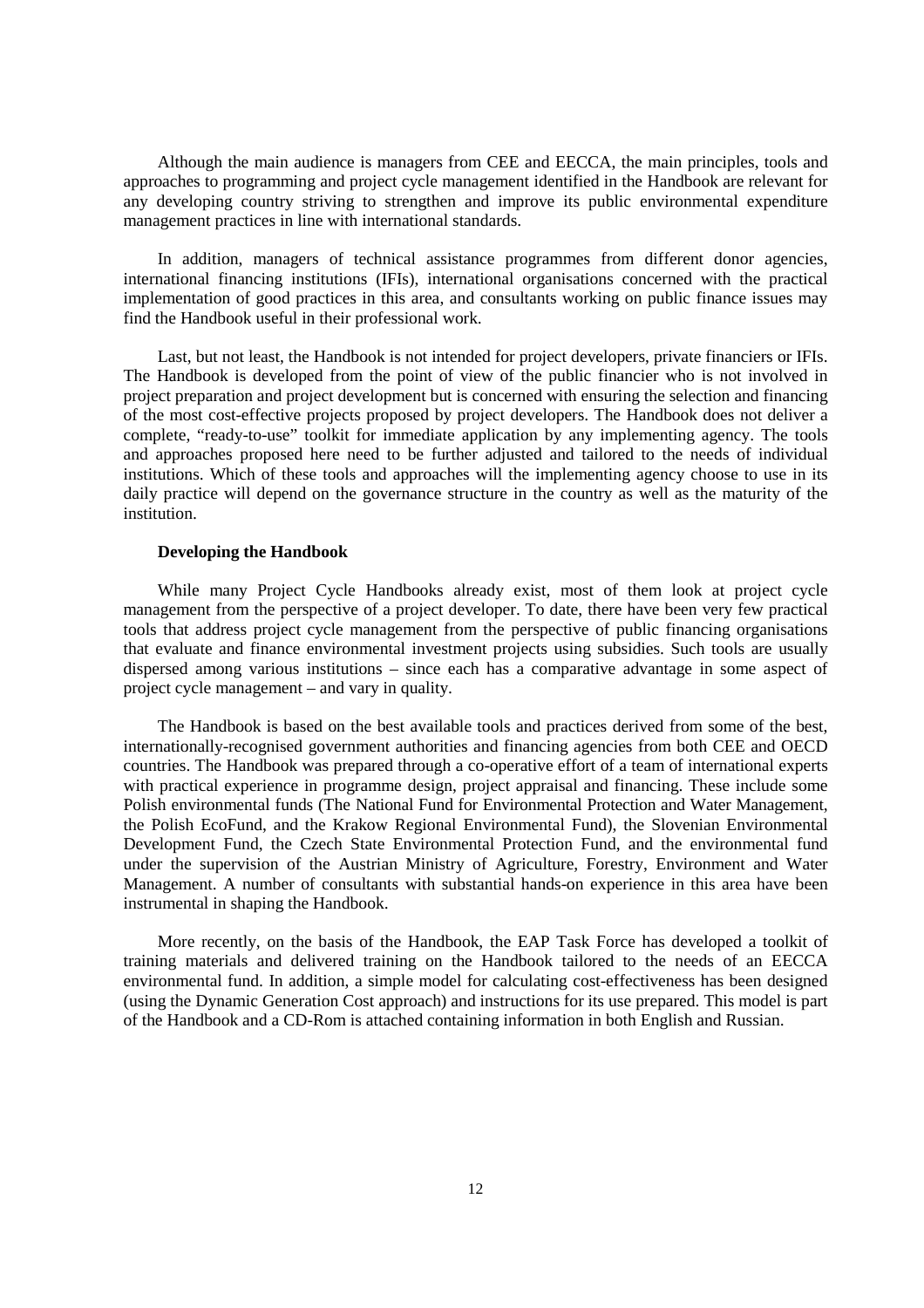## **Structure of the Handbook**

The Handbook is divided into three main chapters. Chapter 1 discusses issues related to programming. The chapter defines the essential elements of a well-designed expenditure programme, presents different approaches to developing a realistic rationally prioritised and well-focused multiyear programme, and identifies tools to prepare good financial plans and budgets. Finally, it discusses the main institutional issues related to the management of public expenditure programmes.

Chapter 2 looks into the major stages of the project cycle with the main focus on project identification, appraisal, ranking, and selection. It covers, among others, issues related to setting eligibility and appraisal criteria, as well as identifies tools and mechanisms for assessing environmental and cost-effectiveness of investment projects.

Chapter 3 deals with issues related to the implementation process. These include such topics as negotiations between the agency and beneficiaries before signing an agreement, actual contracting, and financial transfers to the beneficiaries. The chapter identifies the main tools and approaches that can help protect the implementing agency from misuse and mismanagement of its public resources.

Monitoring of project implementation and subsequent evaluation are other major issues discussed in Chapter 3. This chapter provides a menu of possible checks and balances that need to be in place in order to ensure smooth project implementation as a prerequisite for achieving stated project objectives.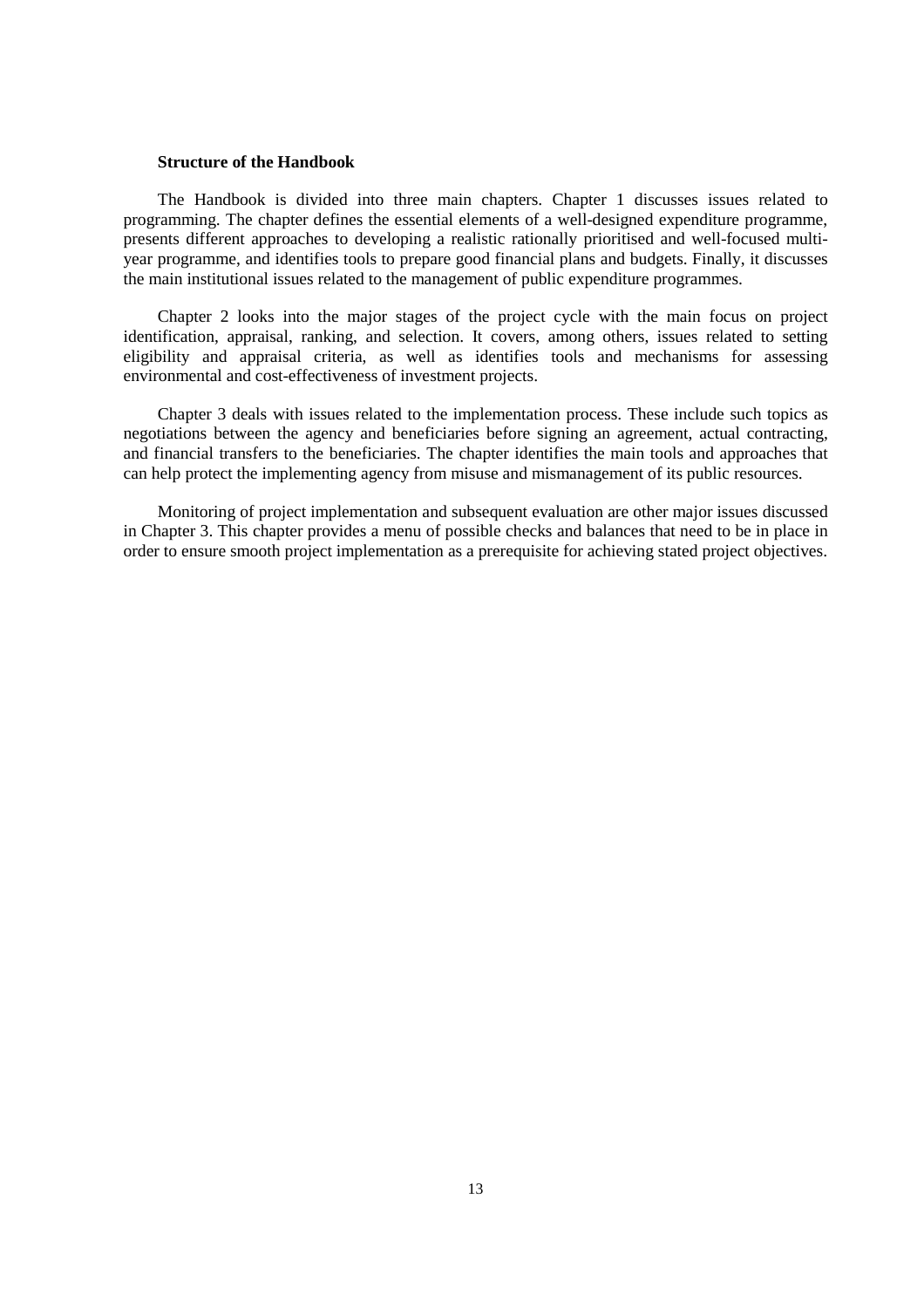## **CHAPTER 1 PROGRAMMING**

In the context of public finance, programming is the process by which decisions are made with regard to which priority areas require public support. Programming also includes defining the rules governing the allocation of resources across different areas. Effective programming should be based on a systematic economic, financial and market analysis, which is then used to establish programme objectives and identify corresponding solutions. In addition, a participatory approach, involving major stakeholders who will have a role in implementing the public expenditure scheme, is key to designing a successful programme. This both improves design quality and promotes stakeholder ownership over the programme's implementation. This participation also facilitates the development of national capacity in programme design.

## **Introduction**

A programme is a group of activities intended to contribute to an identifiable set of government objectives with a clearly defined budget and a timeframe for achieving these objectives. A **public expenditure programme** is a mechanism to allocate subsidies to priority areas. In practice, programmes are implemented through specific projects. Therefore, programming involves setting the rules that will govern the implementation of the expenditure programme with a specific focus on the procedures and requirements related to the identification, appraisal and selection of individual projects, the financing and implementation of which are necessary to achieve the programme's stated objectives.

While project cycle management is a technical concept and is usually conducted by professional staff, programming is a political process that sets the main elements and rules of the expenditure programme. Clear and consistent rules and procedures are of utmost importance for the sound governance of the expenditure programme and for the optimal allocation of scarce public resources to those sectors where they are most urgently needed. The appraisal process alone, even if conducted in accordance with the best international practices, cannot ensure optimal results if politicians have set unclear and vague objectives or made erroneous choices. Hence, the role of programming is to set the "rules of the game" and ensure that public resources are spent in a cost-effective and efficient manner.

Responsibilities for programming and project cycle management – specifically appraisal – should be separate in order to ensure the accountability and transparency of these two processes. Ideally, the government agency responsible for implementing national environmental priorities should develop a realistic expenditure programme and choose an implementing agency (public or private) to manage it. In real life, however, and particularly in economies in transition, government agencies often fail to prepare such realistic programmes and provide implementing agencies with only vague guidance as to what priority sectors they should support. Implementing agencies have to find a way to compensate for this failure of politicians. How this can best be done is one of the issues discussed in this chapter.

This chapter provides guidance on the design of public environmental expenditure programmes. The main objectives of this chapter are first to define the essential elements of a well-designed public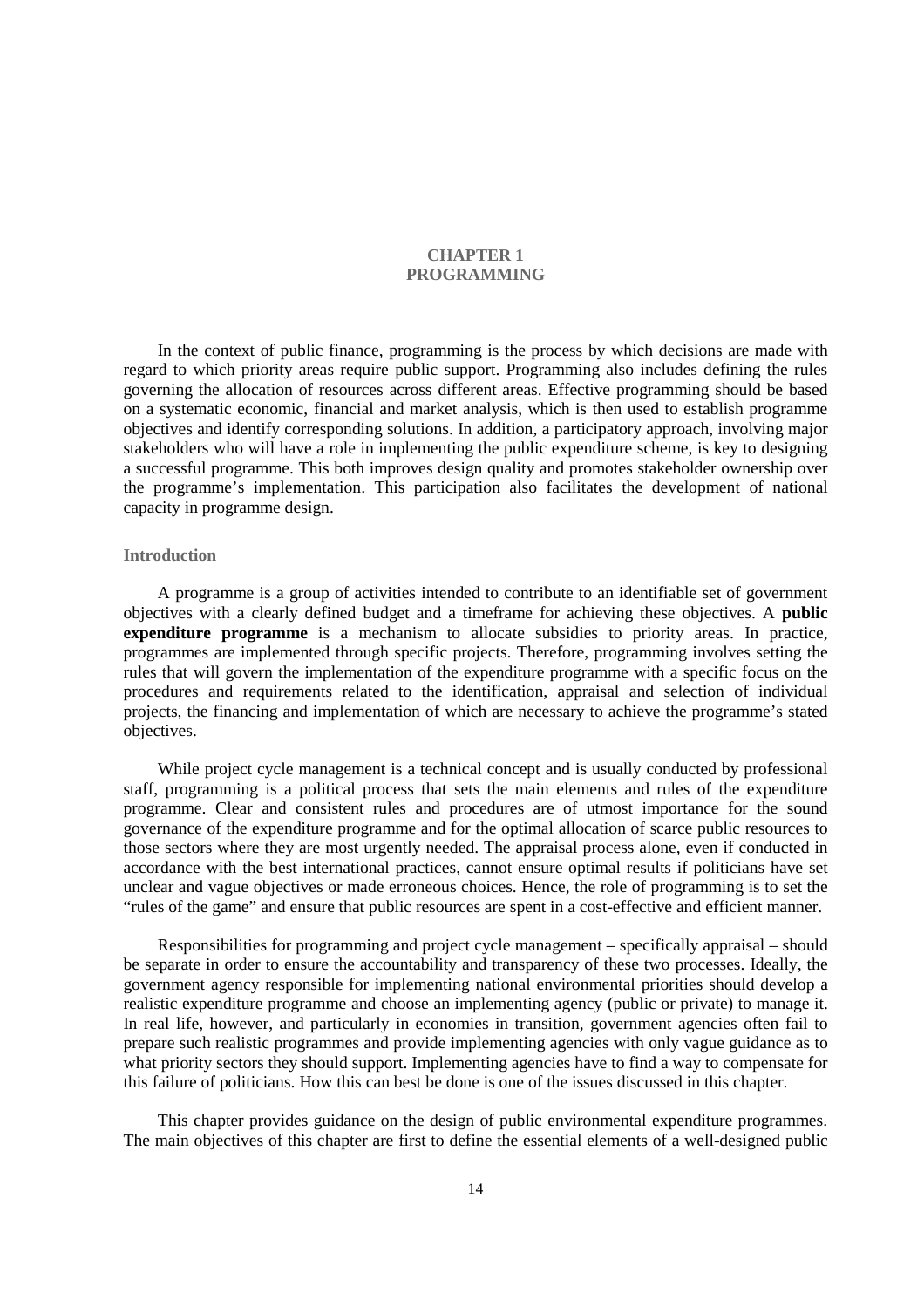environmental expenditure programme, second to present different approaches to developing a realistic rationally-prioritised and well-focused multi-year expenditure programme, third to identify tools for preparing good financial plans, and fourth to discuss some of the main institutional issues related to the management of public environmental expenditure programmes.

#### *The context for developing public environmental expenditure programmes*

Public environmental expenditure programmes stem from national strategies and policies. Most countries in Central and Eastern Europe, Caucasus and Central Asia (EECCA) have developed a number of such strategic documents. These documents (e.g., Sustainable Development Strategies) provide the long-term (5-10 year) framework, taking account of a range of economic, social, environmental and development priorities (e.g., Millennium Development Goals (MDGs), European Union (EU) Directives, and World Health Organisation (WHO) directives). Environmental policy is established to be consistent with a country's sustainable development strategy and includes the elaboration of environmental priorities and basic principles that guide implementation of policies, related to compliance responsibilities and the roles of implementing agencies.

The implementation programme for environmental policy defines priority environmental objectives and actions designed to meet those objectives, as well as policy tools and the resources required to implement them. The implementation programme also describes the necessary laws and regulations that need to be in place for this purpose. These objectives can be achieved with or without subsidies. The implementation programme can be subdivided into **non-expenditure** and **expenditure actions**. Where no subsidies are necessary, non-expenditure actions include the typical mechanisms of environmental policy – standards, taxes, fees, permits, and other regulatory tools. In each case, facilities and other regulated entities respond to incentives by taking actions (making investments) to promote environmental goals. If objectives cannot be achieved without subsidies, public expenditure programmes need to be set up to provide financial assistance to support facilities and other regulated entities in carrying out investment projects.

On the basis of agreed objectives for the expenditure programme, a government will need to identify the best institutional set-up to manage the programme's resources. A multi-year financing strategy will need to be developed. Ideally, the financing strategy should be approved by the parliament. This strategy will clearly state the objectives of the programme and the timeframe for their attainment as well as set priorities among different environmental media (e.g., reducing local air pollution vs. tackling transboundary air pollution, improving wastewater treatment in large cities or in rural areas, etc.). Within each area, a priority list of problems eligible for funding should be identified. In addition, the financing strategy should identify the main sources of financing, the main rules and procedures (including eligibility, appraisal and selection criteria) for selecting the most cost-effective projects to be supported with public resources. The financing strategy should not, however, identify specific solutions; this is the task of the project cycle. In short, the financing strategy is the key document that describes the main elements of the expenditure programme.

The financing strategy should provide the basis for developing annual investment programmes and related annual budgets. An environmental investment programme is the implementation component of an overall financing strategy designed to promote sustainable development objectives. Figure 1 describes the process that links strategy and policy development to the investment programme.

The overall implementation of the investment programme needs to be carefully monitored and evaluated by the government agency responsible for the expenditure programme. *Ex post* evaluation is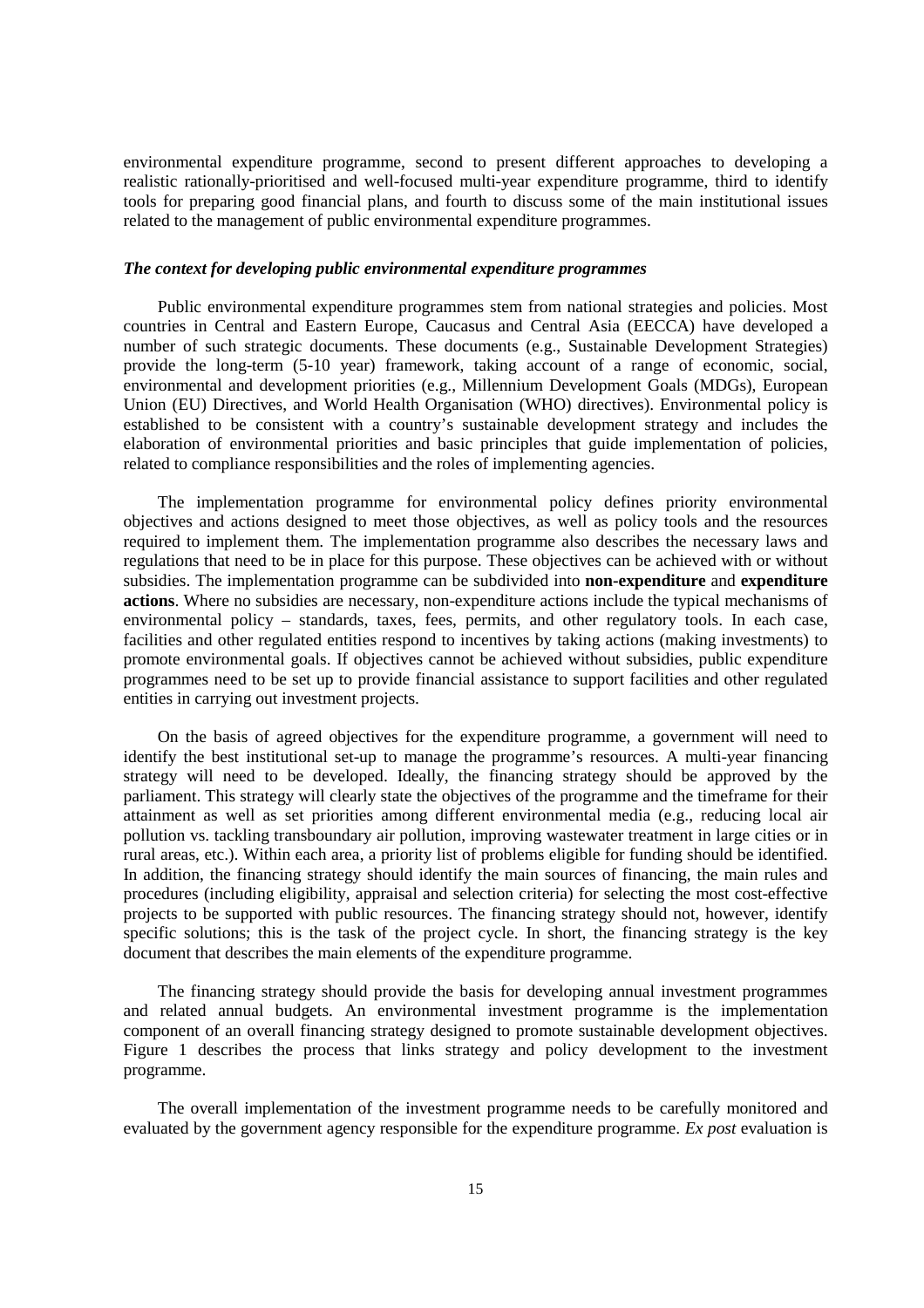crucial in ensuring transparency and accountability as well as learning from experience in order to improve the management of future expenditure programmes.

In addition, upon review by the government and attainment of the stated objectives, the expenditure programme should be closed. Hence, the legislation on the agency should include a "sunset" (or termination) clause.



## **Figure 1. Links between strategy, policy development and the environmental investment programme**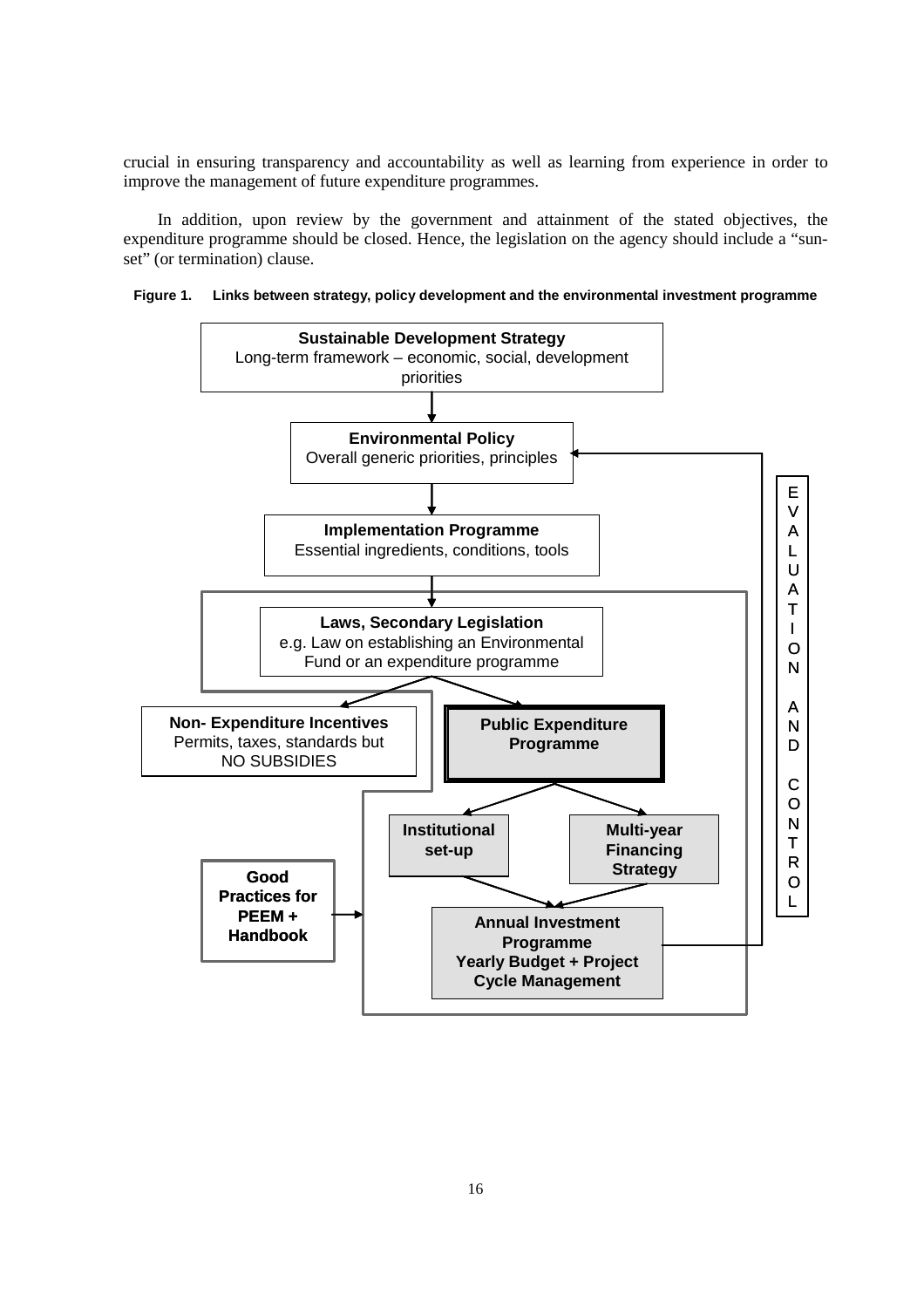**Essential programming elements and eligibility criteria** 

In most EECCA countries that have set up institutions to manage public environmental expenditure, investment programmes are often missing, or where they exist, they contain long wishlists of projects or centrally-planned project-specific pipelines. Most of these often remain under or unfunded altogether and are carried over from one year to the next due to the lack of resources to implement them. An alternative to such long lists of investment projects is an expenditure programme, which aims to identify projects that can achieve the stated programme's objectives at the least cost. Setting up an expenditure programme requires sound identification of the financial needs related to specific environmental areas. When the environmental objectives are clearly stated, the financial needs can be assessed by screening the current situation (e.g., preparing an inventory of wastewater treatment facilities) and forecasting the value of projects that need to be implemented in order to achieve established environmental objectives.

Programming activities can broadly be divided into two groups:

- those decisions that define the expenditure programme elements, including rules and procedures;
- those decisions related to the agency's revenue and cash flow (the annual investment programme).

The essential elements of a well-designed, realistic programme are provided in Box 1.

#### **Box 1. Essential elements of the expenditure programme**

An expenditure programme should be an integral part of a larger environmental programme aimed at achieving specific priority objectives. Each public expenditure programme should have:

- Clearly defined objectives and priorities these objectives should be specific, measurable, realistic and time-bound and priorities should be few and unambiguous;
- Clearly defined timeframe of the programme;
- Specified cost estimates of achieving the objectives;
- Specified sources of financing;
- Specified eligible project types;
- Specified eligible beneficiaries;
- Clearly defined terms of financing, including among others, financial instruments (eligible form of subsidy), co-financing requirements, maximum/minimum level of support;
- Well-documented principles, rules, and operating procedures for project cycle management;
- Clearly-defined and robust criteria for appraisal, selection, and financing of investment projects;
- Clearly-defined procurement rules;
- Selection of the best institutional arrangement to manage the expenditure programme, equipped with sufficient resources to meet its objectives, qualified staff and instruments to implement the programme;
- Performance indicators for the institution managing the expenditure programme.

These main elements should be elaborated by the government agency/ministry responsible for implementing the expenditure programme and contained in the financing strategy of the implementing agency (e.g., objectives and priorities, project appraisal criteria, profile of eligible beneficiaries and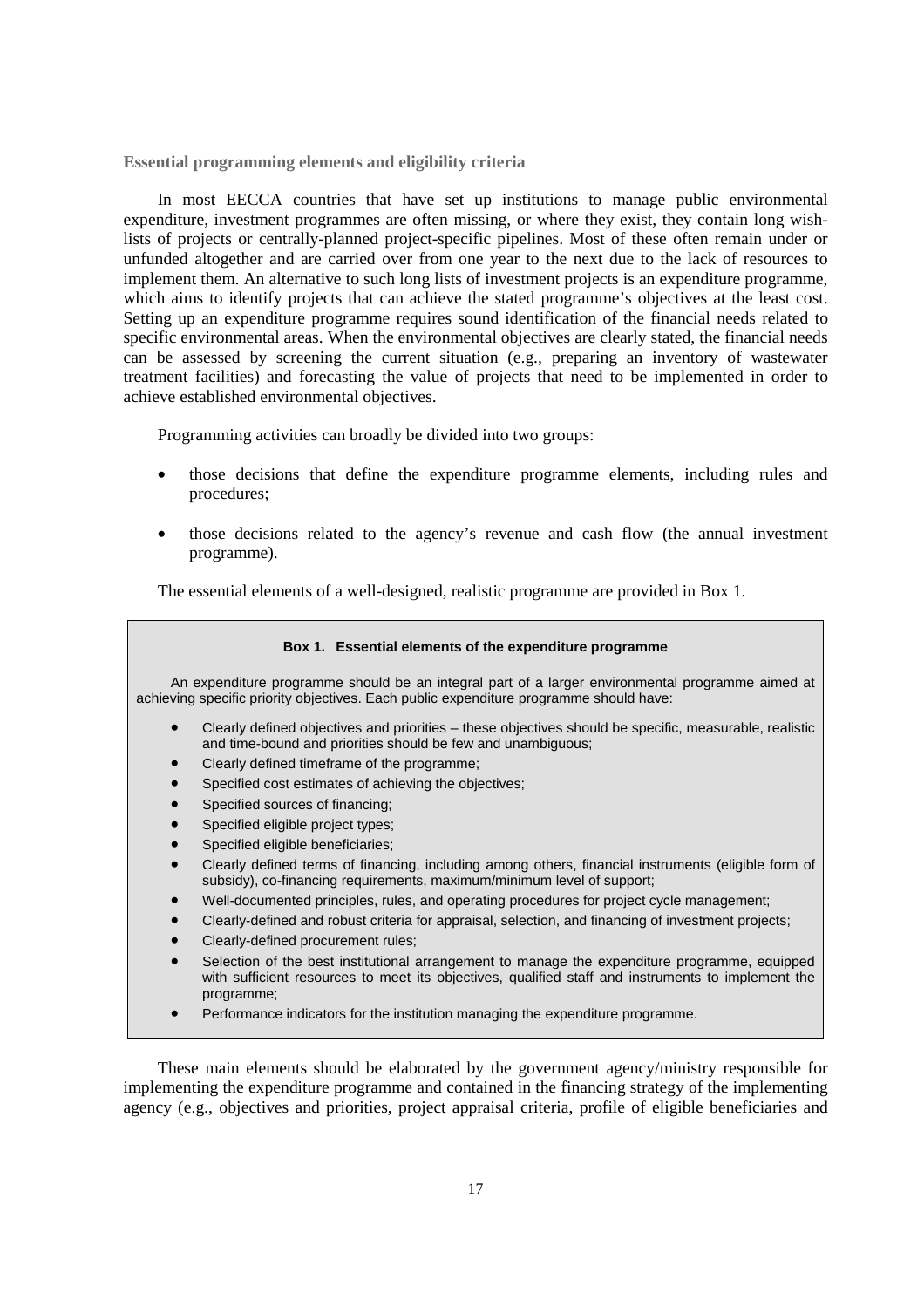types of projects to be supported). Most of these **elements also constitute the eligibility and appraisal criteria,** which will be discussed at length in the chapter on project appraisal.

For the expenditure programme, the key decisions concern the types of environmental expenditures that will be funded and the characteristics of the funding provided. Expenditures can be categorised according to the types of projects (e.g., investment, research, education, and public awareness), the sectors addressed (e.g., air, water, solid waste, biodiversity, and nature protection), the geographical focus (e.g., local, regional, national, transboundary, global), or in thematic terms, such as demonstration of innovative technologies, waste minimisation, or pollution prevention. The implementing agency should also be clear on the type and amount of funding provided for each group of projects. The most common mechanisms used to disburse funds are grants and loans, but other options such as interest rate subsidies and loan guarantees can be also considered. Other funding decisions include maximum or minimum levels of support and the share and types of project costs funded (co-financing requirements).

#### **Box 2. Launching an expenditure programme**

In developing an expenditure programme, the agency should gather and analyse sufficient information before determining the type of beneficiaries and the type of projects it will support. The following example is based on the experience of the Polish EcoFund.

The Fund launched a programme aimed at protecting underground water reservoirs exposed to surface pollution. It did research on reservoirs susceptible to contamination and studied water tables. Out of 47 reservoirs identified and studied, the EcoFund selected 29 as seriously affected by surface pollution. The Fund then sent letters to the municipalities in which these reservoirs were located (280 towns and rural municipalities). Of these, 119 settlements were identified as eligible.

The programme was designed to support projects that:

• are intended to construct, develop, and/or modernise wastewater treatment plants (WWTPs) and sewerage networks (excluding house drains);

• will be implemented on the territory of agglomerations of more than 2 000, but less than 100 000 population equivalents (p.e.);

• will be implemented on the territory of agglomerations specifically identified in the National Programme on Municipal Wastewater Treatment;

• are designed to address problems related to the hydro-geological conditions of individual reservoirs, the natural susceptibility of the reservoir aquifers to pollution penetration from the surface, and the potential pressure of specific pollution sources on groundwater.

In developing the appraisal and ranking system of projects to be supported through this programme, the Fund first selected the indicators to use in the evaluation process with regard to the specific problems that will be addressed (see the last bullet point above). These indicators were divided into three main groups:

- Group 1: Properties of the water reservoir
- $\checkmark$  Reservoir area, in [km<sup>2</sup>];
- $\checkmark$  Groundwater resources available, specified in modular form in [m<sup>3</sup>/dxkm<sup>2</sup>];
- Group 2: Hydro-geological characteristics
- $\checkmark$  Aquifer type;
- $\checkmark$  Volume of precipitation water infiltration;
- Group 3: Magnitude of environmental pressure

 $\checkmark$  Population size of the specific agglomeration (as a measure of the pressure on the environment), including such parameters as sewage quantity, solid waste quantity, air pollution (transport, heating, etc.), production size (most people work for local employers), and/or agriculture.

The Fund then asked the eligible municipalities to provide information on the status of their WWTPs. The inventory showed that 14 of these municipalities did not have WWTPs. Then the Fund selected 13 municipalities where the worst cases were identified and invited them to prepare projects. These projects were appraised and ranked and the most cost-effective ones received financing.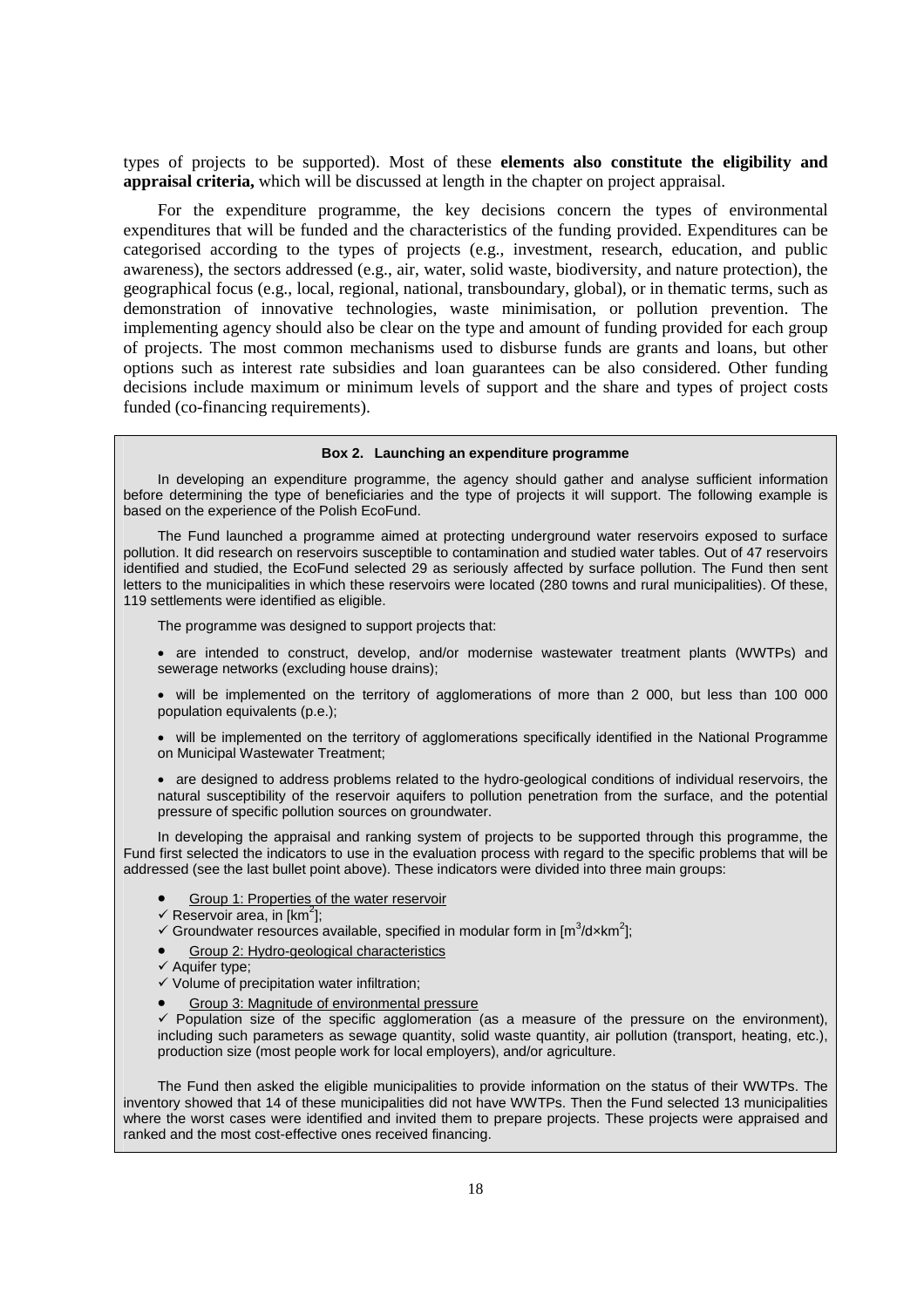In terms of revenue, most implementing agencies have limited discretion in selecting the types of instruments that can be used or the amount generated from each financing source. The primary exception relates to revenue earned from loan repayments and other investments (if allowed) undertaken by the agency. Thus, the main focus of programming on the revenue side relates to making revenue projections, aligning these to the expenditure programme, and managing cash flow.

Expenditure planning should be based on well-identified financial needs in various priority areas. An inventory of current facilities may be useful in estimating necessary expenditures (see Box 2).

It is important that the expenditure programme first be developed and only then should the institutional arrangement be selected and the institution established.

#### *Setting multi-year expenditure objectives and priorities*

The premise for setting expenditure priorities is that the implementing agency is unlikely to have adequate resources to support all environmental projects. Thus, priority setting provides a way to guide the allocation of limited resources that, ideally, is the most beneficial to the environment as well as cost-effective. In addition, by stating its priorities, the agency may discourage the preparation and submission of a large number of low priority projects, thereby allowing the agency to use staff resources more effectively to review and select projects for funding.

The real challenge in establishing a realistic expenditure programme is to translate broad policy documents into meaningful and clear objectives and priorities. While the primary document for codifying priorities is an annual investment or expenditure plan, the development of this plan is often guided by a longer term strategy. Long-term strategies may cover a broad spectrum of environmental and natural resource problems, or be focused on a set of problems for one medium, such as water or waste. In some cases, strategies are developed in response to and tailored to the requirements of international or regional treaties or agreements. In extreme cases, a strategy to serve as a guide for setting expenditure priorities may not exist, and even if it does, may be too general or overly optimistic, or lack an implementation plan.

What should be done if a government has failed to prepare a good expenditure programme? Lacking a (well-focused) expenditure programme, the implementing agency needs to develop an approach to setting clear priorities and all other related elements for its work. One option is for the agency to take the initiative and launch a dialogue within the government. If such a broad dialogue or political process is not possible, the agency may need to do its own priority-setting using its staff, supported by its governing body, the members of which should include most of its major stakeholders. On the other hand, if the government agency responsible for overseeing the implementation of the expenditure programme recognises the capacity and expertise of the implementing agency, the programming task can be delegated to the implementing agency from the outset.

Prioritisation can be defined in terms of the:

- 1. type of environmental or natural resource domains promoted (see Annex I.1);
- 2. types of projects (investment, research, education, etc.) (see Table 1);
- 3. type of project owners;
- 4. region or locality targeted for support from the agency;
- 5. scale of the project and its environmental effects;
- 6. types of specific national or international objectives promoted.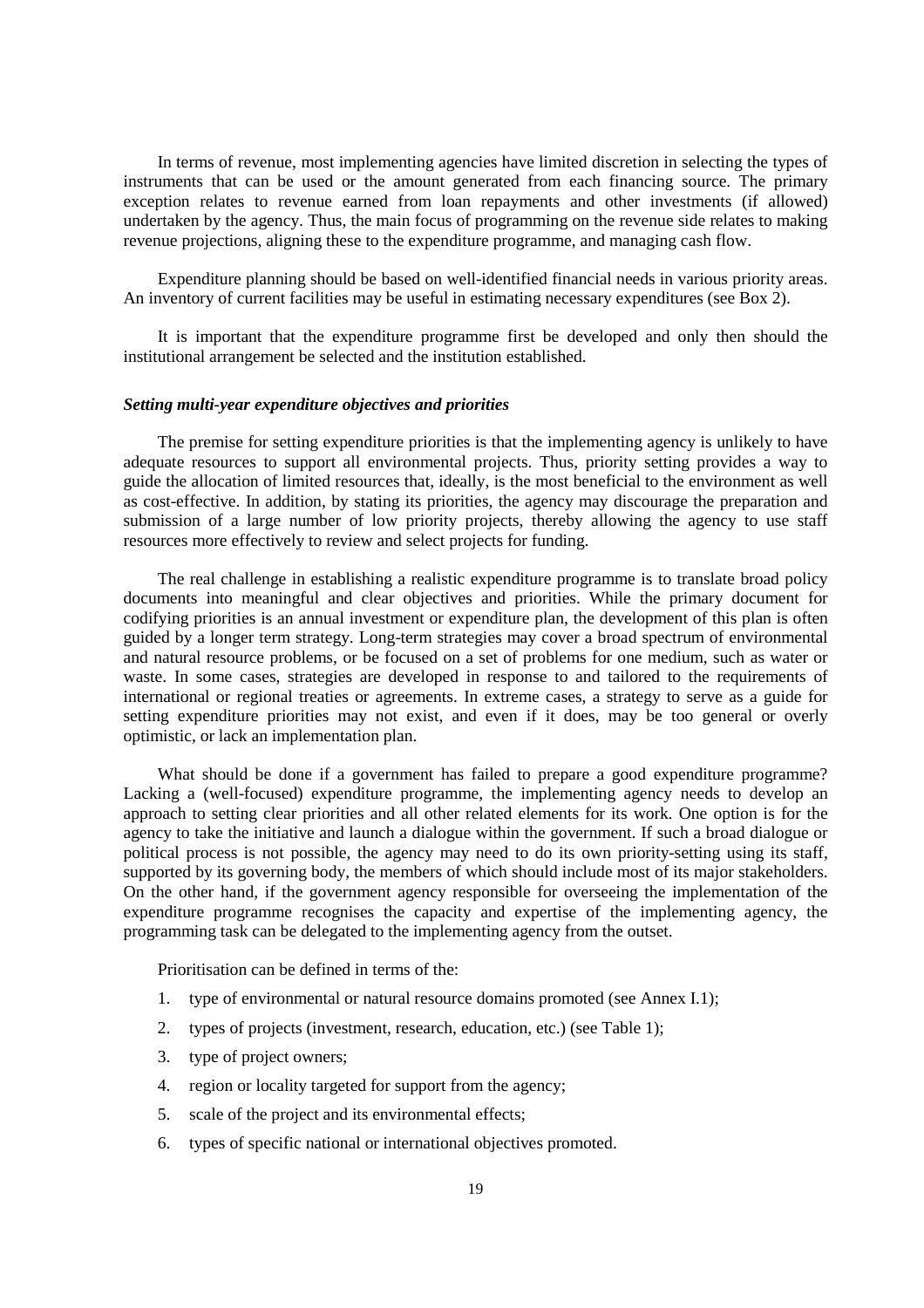#### **Box 3. Polish EcoFund definition of priorities within sectors**

The Polish EcoFund manages resources generated by debt-for-environment swaps conducted between Poland and some of its creditors. Most of these swaps were made in the early 1990s and the revenue will continue to flow to the Fund until 2010. The main tasks of the Polish EcoFund are to:

- Provide financial support for projects in environmental protection and nature conservation areas;
- Provide assistance in fulfilling Polish obligations to international conventions and meeting EU standards;
- Ensure facilitation of the transfer of the best technologies from donor countries onto the Polish market.

The EcoFund supports investment projects within five priority environmental protection sectors:

- Reduction of transboundary pollution of sulphur dioxide and oxides of nitrogen and elimination of low sources of such emissions.
- Reduction of eutrophying pollutant flows into the Baltic Sea and protection of drinking water resources.
- Reduction of emission of gases causing global climate change (global warming and stratospheric ozone).
- Protection of biological diversity.
- Promotion of waste management and contaminated soil reclamation.

The EcoFund has defined strict boundaries for each priority area.

#### **In the air protection sector:**

- highest stacks (above 100 meters high) desulfurisation of flue gases
- lowest stacks (below 40 meters high) elimination of low emission sources

#### **In the water protection sector:**

- wastewater treatment plants for towns located within 50 km of the Baltic coast
- wastewater treatment plants crucial to the improvement of water quality in large cities
- preservation of high quality water in the most valuable lakes

#### **In the climate protection sector:**

- energy savings in buildings
- utilisation of waste energy in industry
- promotion of renewable energy sources

#### **In the nature protection sector:**

- renaturisation of endangered ecosystems (i.e., wetlands)
- active protection of plants and animals threatened with extinction
- tourist infrastructure in national parks and biosphere reserves

#### **In the solid waste management sector:**

- comprehensive systems for utilisation of communal waste for 50 000 250 000 inhabitants
- elimination of hazardous waste from industrial processes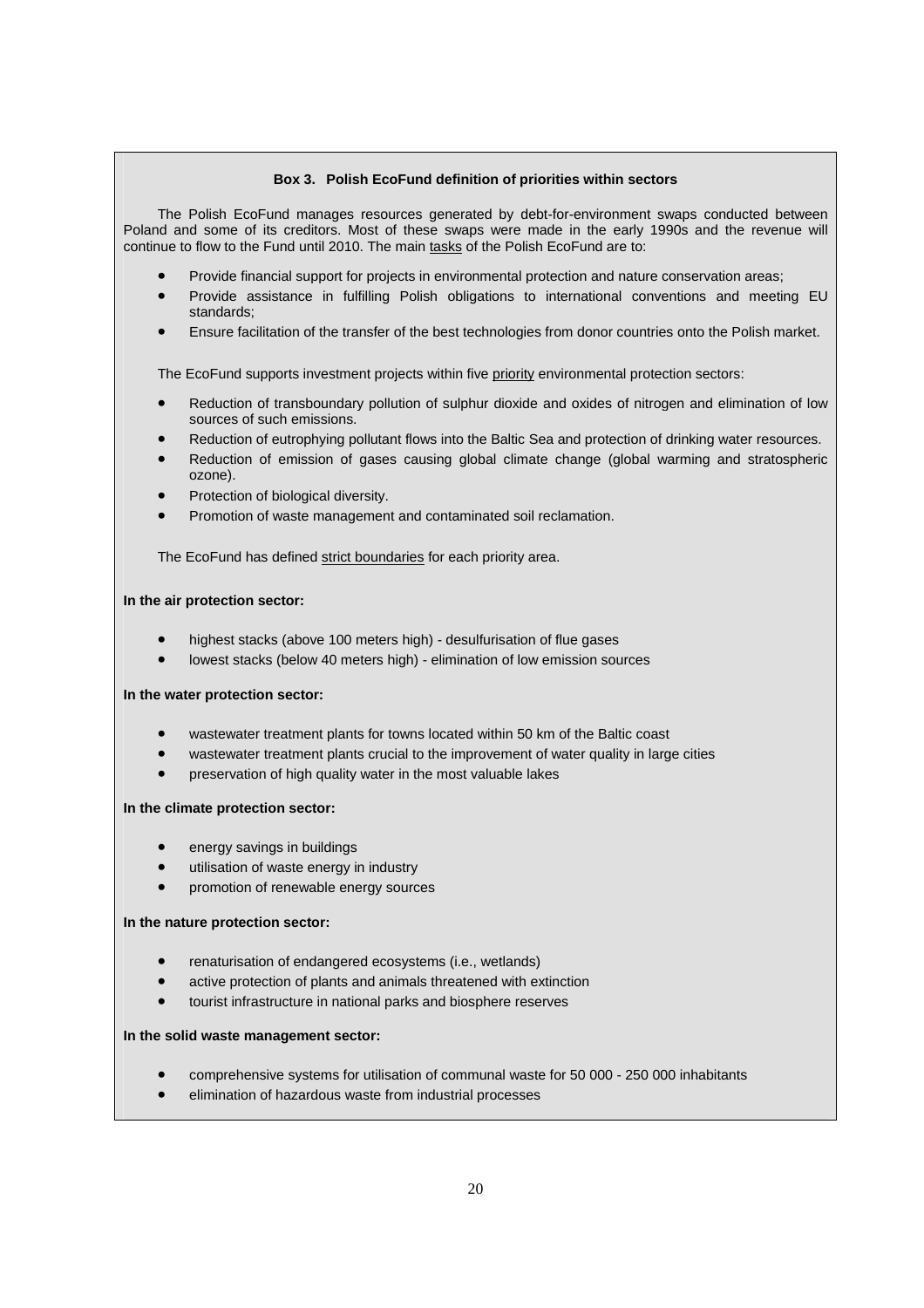It is important to have a precise definition of the limits to priority areas such that during the appraisal process all well-prepared projects lying within the scope of a priority field are eligible for support, while other projects are not. These **sharp boundaries are then used as eligibility criteria** and allow potential applicants quickly to decide if their projects can pass the eligibility test. Box 3 provides a good example of clear priorities and eligibility criteria, as used at the Polish EcoFund. The Polish EcoFund rarely receives applications that fall outside of these categories, thus saving time and resources in processing project proposals.

It is also important that priorities be defined neither too broadly, nor too narrowly. If priorities are too broadly defined, some of the most beneficial projects may not be funded and the agency's resources may be spread too thinly among a great number of projects. In contrast, if priorities are defined too narrowly, the agency may receive only a few proposals and will not be in a position to disburse all available resources. If unspent resources revert to the state budget, or the next year's allocation is reduced because of perceived carryover, there may be an incentive to lower the qualitative requirements for projects capable of obtaining support.

If priorities are set by project type, some of the major types are provided in Table 1 below.

| Type of activity                      | <b>Description</b>                                                                                                                                                                          |
|---------------------------------------|---------------------------------------------------------------------------------------------------------------------------------------------------------------------------------------------|
| Investment                            | Support for projects that involve construction and installation of process or<br>abatement control equipment                                                                                |
| Equipment<br>procurement              | Purchase of equipment used in environmental and natural resource management                                                                                                                 |
| Research                              | Support for environmental research, typically to universities, research institutes, and<br>NGO <sub>S</sub>                                                                                 |
| <b>Education and</b><br>awareness     | Support for environmental education and awareness-raising programmes,<br>administered by agencies, local governments, NGOs, universities, and schools                                       |
| Training                              | Support for natural resources training to increase capacity of institutions and<br>stakeholders                                                                                             |
| Land acquisition                      | Purchase of land for parks and protected areas, habitat protection, buffer zones;<br>could also include purchase of development rights to maintain land in its current<br>undeveloped state |
| NGO capacity                          | General support for staff, buildings, and equipment, capacity-building of staff<br>through training                                                                                         |
| Management support                    | Direct support for staff and equipment needed to manage parks and protected<br>areas, restore habitats, and provide complementary infrastructure                                            |
| Habitat restoration<br>and protection | May involve some capital and infrastructure investments, species propagation, etc.                                                                                                          |
| Contamination<br>cleanup investments  | Involve removal of contaminated material from sites that may impact protected<br>areas                                                                                                      |

#### **Table 1. Types of projects**

For investments, the major project category from both an expenditure perspective and in terms of the concentration of public resources, as well as an additional differentiation of priorities can be examined. A brief discussion of the following types of investment project priorities is provided below:

• **Large and small investment projects**. The agency should analyse the potential benefits of supporting a few large projects versus the benefits of supporting many small projects. Often the agency can find some balance between small and large projects, partly by limiting the share or total amount of funding provided.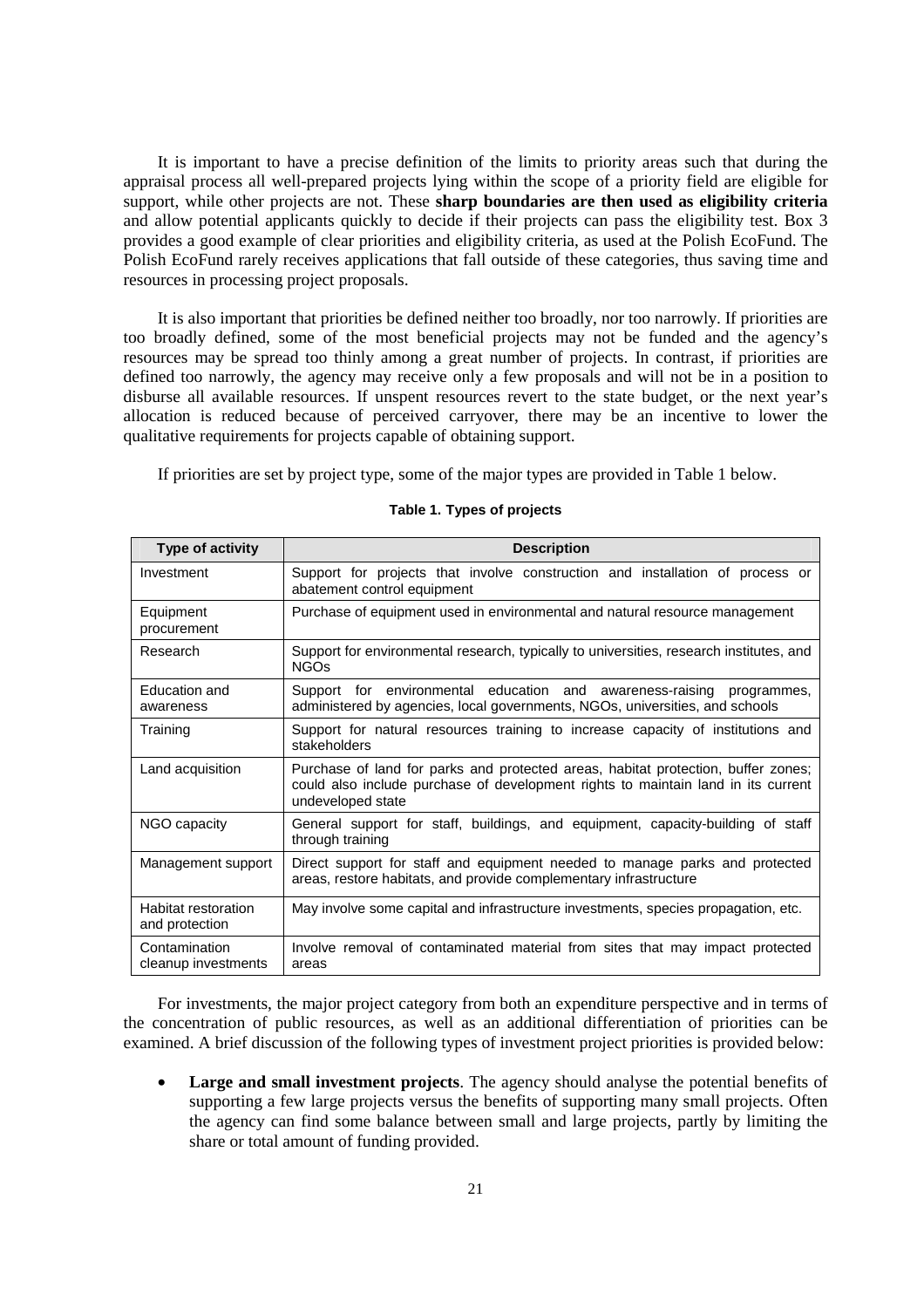- **Commercial and non-commercial projects**<sup>2</sup> . If commercial investments are to be supported, the agency needs to conduct a thorough analysis of capital markets and review rules that may apply to the provision of subsidies to private firms.
- **Innovative investment projects**. These are projects for which no reference installations exist in the country, or that are a novelty internationally. Clearly, such projects present a higher risk of failure to achieve anticipated environmental benefits than do typical projects. This also applies to the transfer of the best foreign technologies. A number of comprehensive engineering, economic, and marketing studies should be carried out before a decision is taken to support such cases or not.
- **New versus ongoing projects**. Generally, support for ongoing projects should be discouraged in order to avoid situations in which project promoters start a project just to increase the probability of receiving subsidies from the agency.

## *Choice of form of subsidy*

An important element of the expenditure programme and a major eligibility criterion is the form and level of financial support provided to various environmental sectors and various groups of beneficiaries. The clear and unambiguous definition and dissemination of funding rules in advance of the project cycle is essential to guide applicants in developing their proposals and determining the level of co-financing support to seek from the agency. The level of co-financing has its justification in the concept of additionality. This also requires the selection of different forms in which the agency can distribute the subsidies and manage their respective advantages and disadvantages.

## *The "additionality" of implementing agencies*

Ideally, the agency should provide no more project support than is absolutely necessary for the beneficiary to proceed with the project. This principle – referred to as *additionality –* means that the agency's resources are complementary to the financing the beneficiary can secure from other sources. In practical terms, additionality is ensured through the co-financing requirements imposed by the agency. To the extent that the agency can establish rules consistent with the concept of additionality, it will enhance its capacity to support the greatest number of projects and therefore increase the efficiency of public resources allocation.

In order better to determine the level of co-financing, as well as the types of financing that will catalyse investments, the agency can carry out an analysis of economic trends, the state of financial and capital markets, and applicants' own sources of financing.

## Economic trends

Each agency operates in changing economic and social conditions as well as in changing legal and regulatory environmental framework and standards. The overall macroeconomic situation in the country has a direct impact on the funding rules of the agency. If, on the one hand, the country's

<sup>&</sup>lt;sup>2</sup> Commercial projects are those that when completed are capable of generating profit relatively rapidly (in not more than a few years) in excess of the investment costs incurred. Non-commercial but socially viable projects do not necessarily yield profits and then only if the discount rate applied is zero or very low and the timeframe more than 10 years.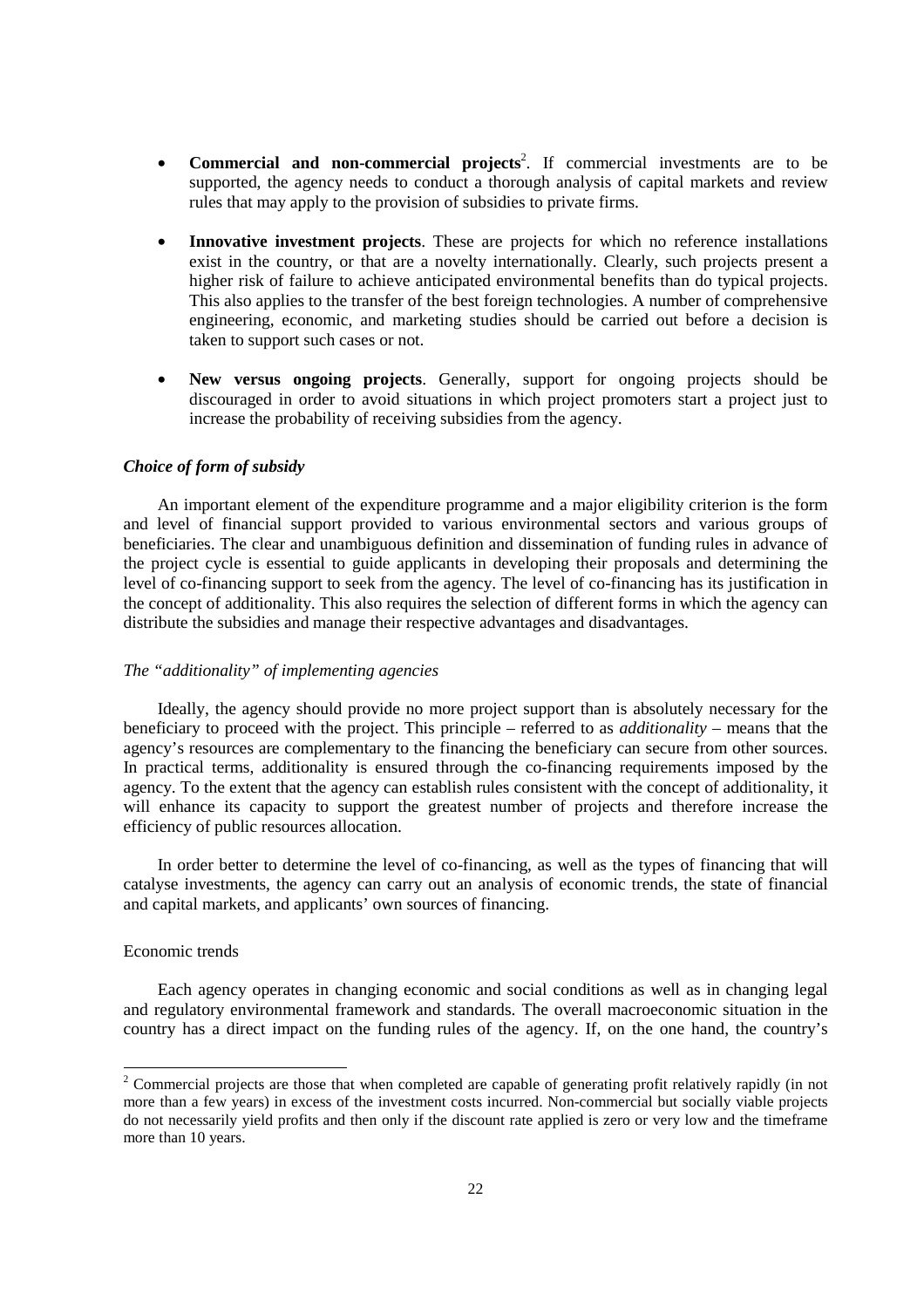economic situation is deteriorating, many investors will be unable to make even the most essential investments in environmental protection measures. This can also be the case when after several years of intensive investment activity to improve product quality and/or reduce production costs, many businesses and local authorities remain trapped in debts so severe that they are unable to undertake new environmental investments until they have repaid their loans. In this case, the agency may need to offer more attractive financing terms to encourage investors to undertake environmental projects. On the other hand, at times of economic growth, public assistance – especially in the form of grants – should be provided with particular care in order to ensure that the polluter-pays principle is not violated. In either case, the financial terms and products offered by the agency should be regularly reviewed and adjusted accordingly.

#### Tracking changes in banking conditions

The government should make sure that the agency does not compete with the banking sector. A commercial bank raises its capital on the commercial market while the agency disburses public resources; hence, their transaction costs are not comparable and such a situation creates unfair competition. If there are signs that this is happening, the financial terms of the agency should be modified. In addition, the government should encourage the development of the banking system as a viable source of financing.

In Slovenia, the Slovenian Environmental Development Fund was originally established and mandated to provide loans only just sufficient to ensure the maintenance of the real value of its initial capital. Over the years, with the development of the banking and financial sector in the country, commercial bank interest rates were considerably lowered and the Fund's loans ceased to be attractive. As a result, the Fund's charter was modified and for the last several years, the Fund has been providing grants to projects that cannot be implemented without public support.

## Financing sources of the applicant

Another important area of *ex ante* analysis concerns the financing sources of applicants. In other words, what share of project costs can be co-financed by applicants? Such analysis can be useful in establishing co-financing rules for the agency; if certain groups of applicants have better access to capital, others to grants, or can use their own resources, the agency may offer to finance a smaller percentage of project costs for a class of applicants. While it is difficult to anticipate the needs of individual applicants, some general factors can be considered in determining the financing capabilities for the major groups of applicants: municipalities or municipally-owned facilities, private sector firms, NGOs.

#### (i) Support from other agencies/funding sources

Where a number of funding options exist, it is necessary to examine the priorities, typical support levels, and the number of projects supported by the respective agencies. Such analysis will help the agency determine the level of support to offer to certain types of projects and applicants.

When there are different funding sources available to finance projects in the country, the organisation of the application process and setting co-financing rates for individual projects is an important issue. The following scenarios might be considered: (1) applicants submit requests to different funding sources at the same time, indicating the share of project financing requested from each agency; (2) by agreement among the various funding sources, an application sequence can be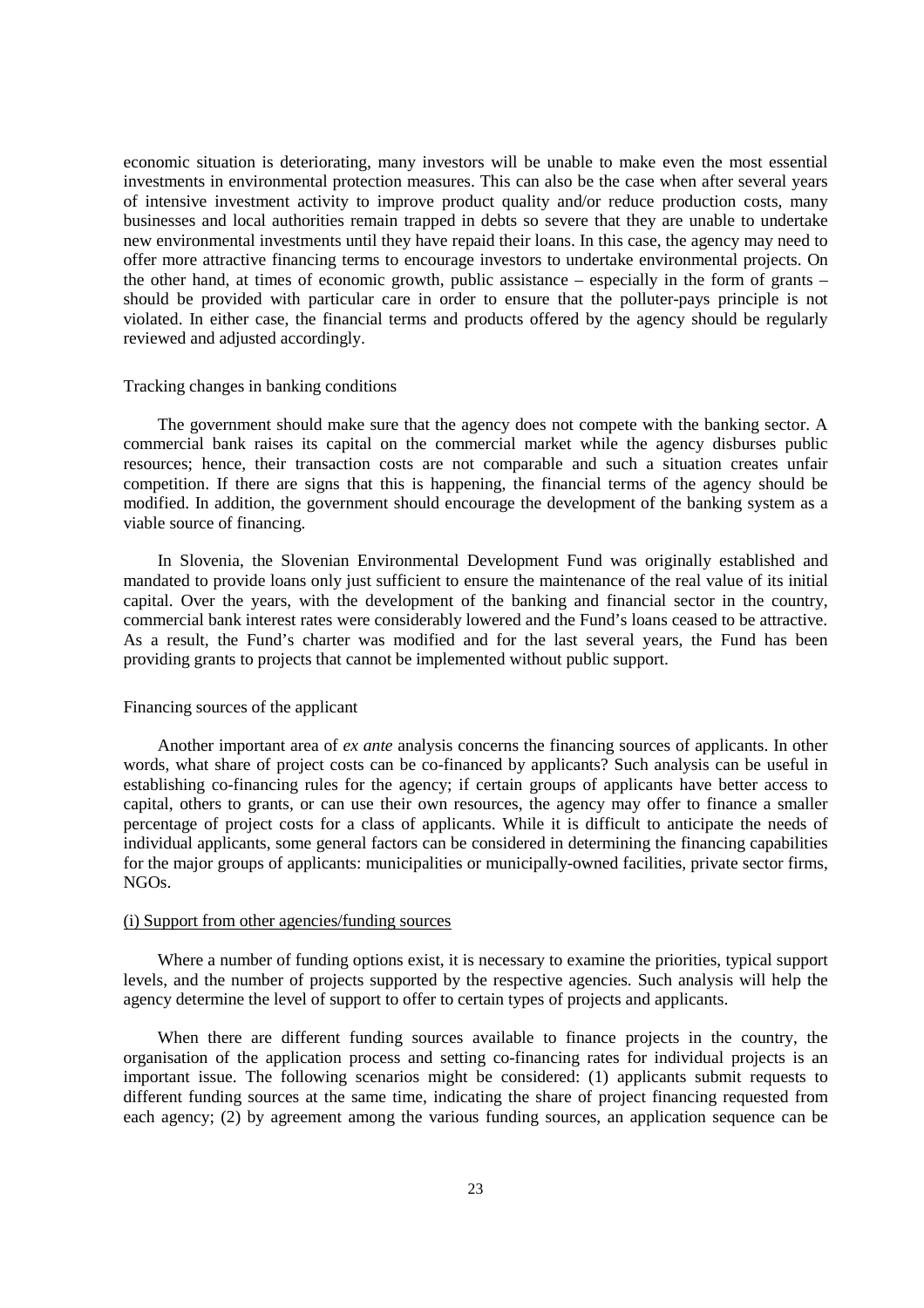established (e.g., submit an application to a regional fund first, determine if support is forthcoming, then submit the application to the national fund).

Under the first scenario, due to the level of uncertainty with regard to receiving support from one or more of the funding sources, the project may end up with a financing gap for which additional resources will need to be sought. In this case, applicants will need to develop a contingency financing plan using alternative sources. Under the second scenario, there is a clear increase in the time required for the applicant to secure project funding because of the sequencing of the application to different funding sources. This second approach reduces the uncertainty in the financing plan since the level of support from the first agency is already known when the application is submitted to the second agency. If the second agency rejects the application, however, a contingency financing plan will still be needed.

#### (ii) Own resources: public sector facilities

For municipalities and municipally-owned companies, the major own revenue sources are budgetary resources generated from local taxes, direct transfers from the state budget and user fees. These own resources may be used directly for investments or more typically, to service debt associated with loans from commercial sources or environmental funds. The debt limits of municipalities, however, are often restricted by the acts on public finance (i.e., the ratio of total debt to budgetary revenues or debt repayment to budgetary revenues). In determining the co-financing rates, the agency should consider not only the availability of additional sources of financing (own resources, loans), but should also take into account the borrowing limits for municipalities. For large investments in wastewater treatment, solid waste, and district heating, significant increases in user fees for households and businesses are often necessary to recover the costs of investment.

Depending on the relative wealth of the population and, possibly, of the region concerned, a decision has to be taken with regard to the share of the costs to be borne directly by the households receiving the services and the share to be financed from other sources. Policy makers need to stipulate minimum and maximum values within the framework of the assistance/financial instrument. Measures of affordability (e.g., percentage of household income spent on utilities) may be used to evaluate ability-to-pay.

## (iii) Own resources: private sector firms

For private firms, the major sources of own resources include savings, current revenues/profits, capital that can be raised on capital markets, and commercial loans. As a programming issue, it is difficult to anticipate what share of project financing private sector firms can raise from own sources. Yet, the general economic situation within various sectors, as well as the strength of capital markets can be useful factors in assessing the resources of private sector firms. In addition, the agency may track trends in the co-financing amounts requested in applications. This will be a good overall indicator of the capacity of private companies to finance projects from their own retained earnings. For example, while the agency may have established a maximum co-financing level of 50%, applicants may be requesting a lower level of support, particularly if the share of project costs requested is used as a criterion to evaluate applications. These levels need to be monitored and regularly adjusted. Hence, the agency needs to follow closely how the average co-financing amounts requested by applicants change from one year to the next.

With regard to some types of revenue-generating projects (e.g., wastewater treatment, solid waste management projects), the agency may decide to introduce specific formulae to calculate precisely the co-financing rate. At the same time, the agency may set the maximum level of involvement of its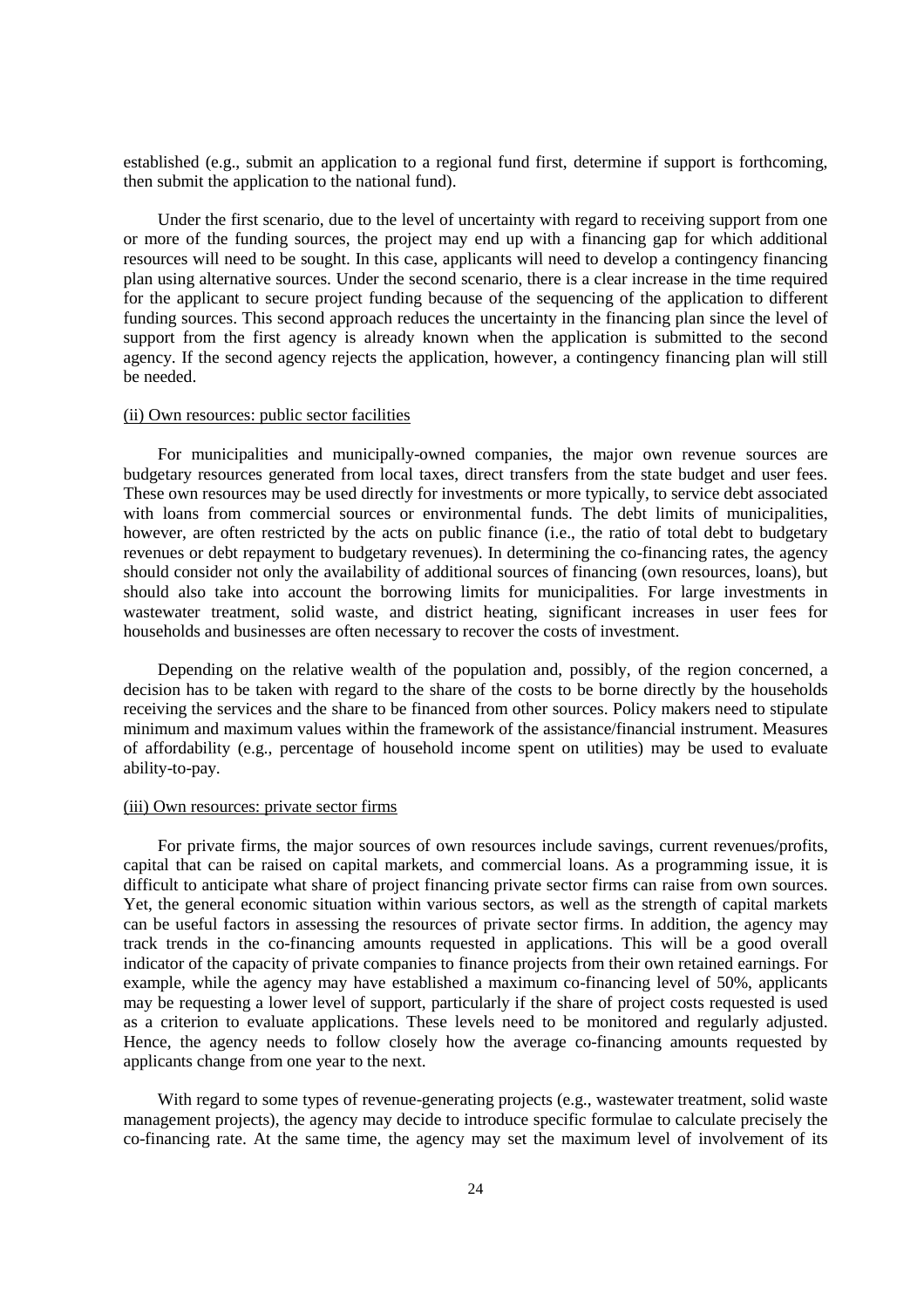financial resources per type of project, e.g., 75% of total eligible project cost. For example, the cofinancing rate for environmental investment projects supported from the EU Cohesion Fund is determined using a specific formula<sup>3</sup>. While various formulae can be used to determine the cofinancing rate for revenue-raising projects, this may be difficult to do in the case of non-revenueraising projects (e.g., nature conservation). Such projects often require higher rates of support. Annex I.2 contains suggestions for possible options for the range and type of co-financing rates that can be offered to different recipients for different types of projects. In addition, an example of the levels of funding offered by the Polish EcoFund across different types of beneficiaries is also presented.

## **Financial instruments**

The agency can use many different types of financial instruments. These include:

- matching grants;
- "soft" loans;
- interest rate subsidies;
- loan guarantees;
- equity investments.

Of these mechanisms, to date grants and soft loans are by far the most common forms of disbursement used in the EECCA region. Brief descriptions of each mechanism are provided below. Pragmatic considerations should primarily drive the choice of financing instrument. Financial products should be designed to make the project happen on the ground and should send the right signals, encouraging efficient and result-oriented behaviour. It should be noted that all of foregoing instruments provide subsidised financing as they contain a grant element in one form or another.

Financial instruments should be selected and designed so as to overcome the major bottlenecks to financing certain environmental investments. These bottlenecks can include, for example, interest rate mismatch, maturity mismatch, project preparation costs, or access to finance for a particular group of borrowers. **Financial instruments should be tailored to the profile of project owners and the cash flow profile of projects.**

## *Grants*

The most attractive source of financing for environmental investments from the perspective of the applicant is a grant. A grant represents a direct transfer of funds from the source to the recipient. It is transparent and does not require repayment by the recipient, although other conditions may be attached to the grant by the source (e.g., repayment if the recipient does not apply the grant for the intended/contracted purposes if the project fails to reach the initial objectives). Virtually all conservation trust funds and most environmental funds in CEE/EECCA disburse all or some of their resources as grants. Grants are simple to administer and involve little financial risk for the agency.

<sup>&</sup>lt;sup>3</sup> In determining the co-financing rate for environmental investment projects, the EU Cohesion Fund (CF) uses the following formula:  $r = (C-R)/C$ , where *r* stands for the CF co-financing rate, *C* stands for the present value of the investment and replacement costs, and *R* is the net present value of the revenues generated by the project (including residual value).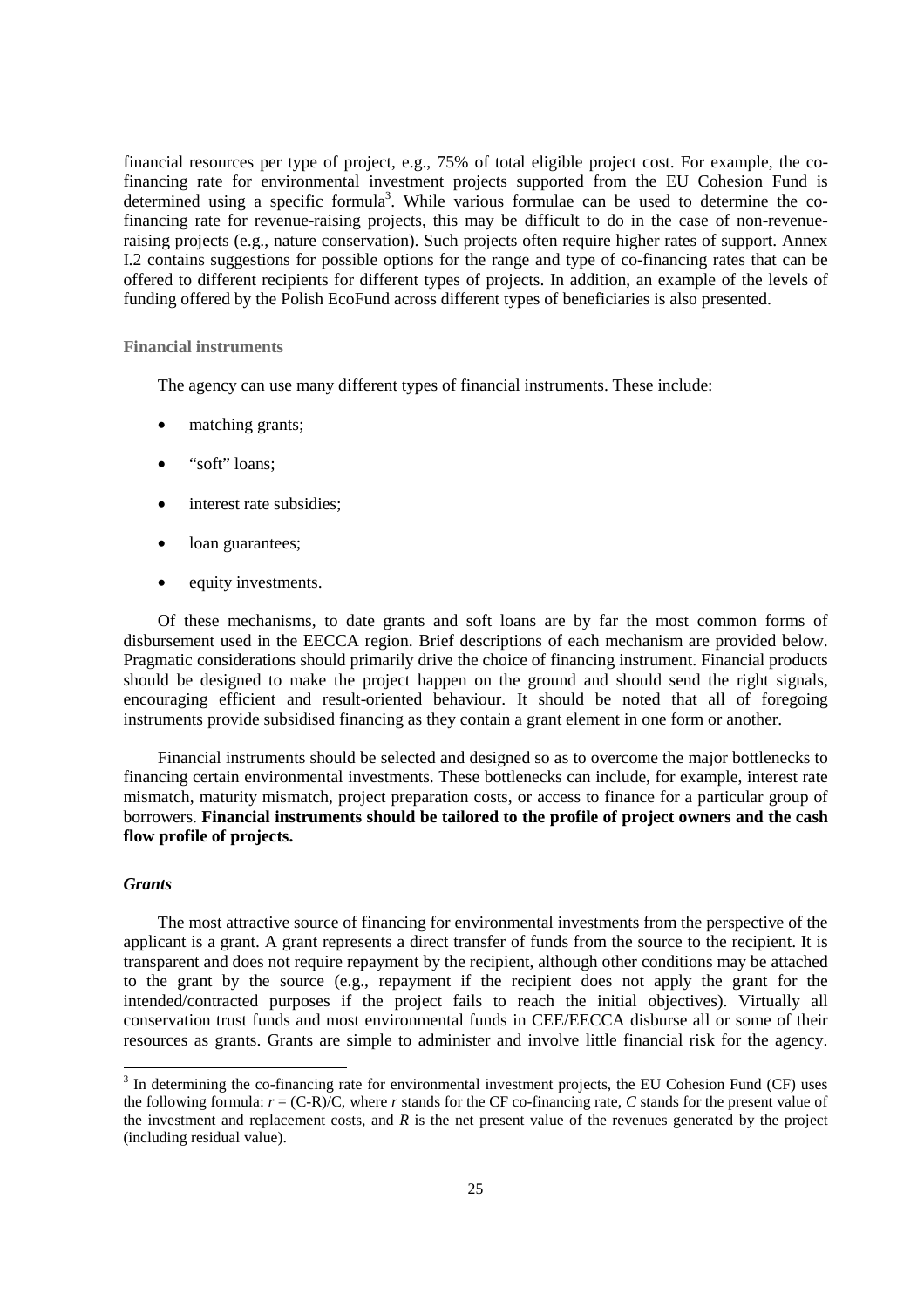Because they are so attractive from the recipient's perspective, they can be effective in leveraging other sources of project financing if they are used selectively to cover only a portion of project costs. For some types of projects (e.g., support for research, non-governmental organisations, nature conservation, and education programmes), however, it may be necessary to provide 100% support because co-financing may be difficult to secure.

The major drawback of grants is the "moral hazard<sup>4</sup>" sometimes associated with "free money". Because grants do not provide sufficient incentives to beneficiaries to save resources, projects that receive grants require special monitoring of the results achieved. In addition, applicants often expect that if they pay pollution charges they should automatically be entitled to obtain grants no matter what the quality of their project proposals.

Matching grants are transparent and easy to manage. They can be most precisely targeted at nonrevenue generating projects or project components. Grants can be easily blended with private finance and leverage sustainable commercial funding to environmental projects.

#### *Soft loans*

Many of the environmental funds in CEE countries use soft loans and feature loan terms and conditions that are more attractive than those prevailing on the commercial market. These loans are "softened" in one or more of the following ways: reduced interest rates, allowance for grace periods, and longer payback periods.

Soft loans are the preferred instrument in countries with underdeveloped financial markets, e.g., with short maturities, high spreads<sup>5</sup> or credit rationing<sup>6</sup>. Soft loans generate revenues as borrowers repay principal and interest, thereby enabling funds to "revolve" provided default rates are low and the real value of repayments is not eroded by inflation. Implementation is often faster because loans are believed to send the right signals to project owners. Soft loans tend to engage more stakeholders to hold recipients accountable for project results, because debt has an opportunity cost in contrast to grants. Soft loans also address the moral hazard associated with grants and encourage greater financial discipline on the part of borrowers.

Soft loans have some drawbacks. Most importantly, there is the risk of default on loans. While agencies can require borrowers to provide collateral to secure their loans, public environmental funds/implementing agencies are not usually established to accept property in the case of default. Soft loans also entail higher administration costs than grants because of the added burden of conducting the full evaluation of applicants as well as managing repayments.

Theoretically, soft loans compete with commercial loans and could severely attenuate the demand for commercial loans for environmental investments. Whether such crowding out is observed in practice depends on the size of the market for credit and the relative number and magnitude of soft loans provided by the agency. Another issue related to soft loans is their suitability for financing large investments in infrastructure for which costs are recovered over a period of 15-25 years. For revolving

<sup>&</sup>lt;sup>4</sup> In economics and ethical theory, the term moral hazard is used for any situation in which a person or an organisation does not bear the full adverse consequences of its actions.

<sup>5</sup> The difference between interest rates on deposits and interest rates on loans.

<sup>&</sup>lt;sup>6</sup> A concept in economics and banking describing a situation in which a bank limits the supply of loans – even though it has sufficient funds to loan out – and the supply of loans has not yet equalled the demand of prospective borrowers. Changing the price of the loans (interest rate) does not equlibrate the demand and supply of the loans. The bank finds that raising the interest rate beyond a certain level actually reduces its profitability.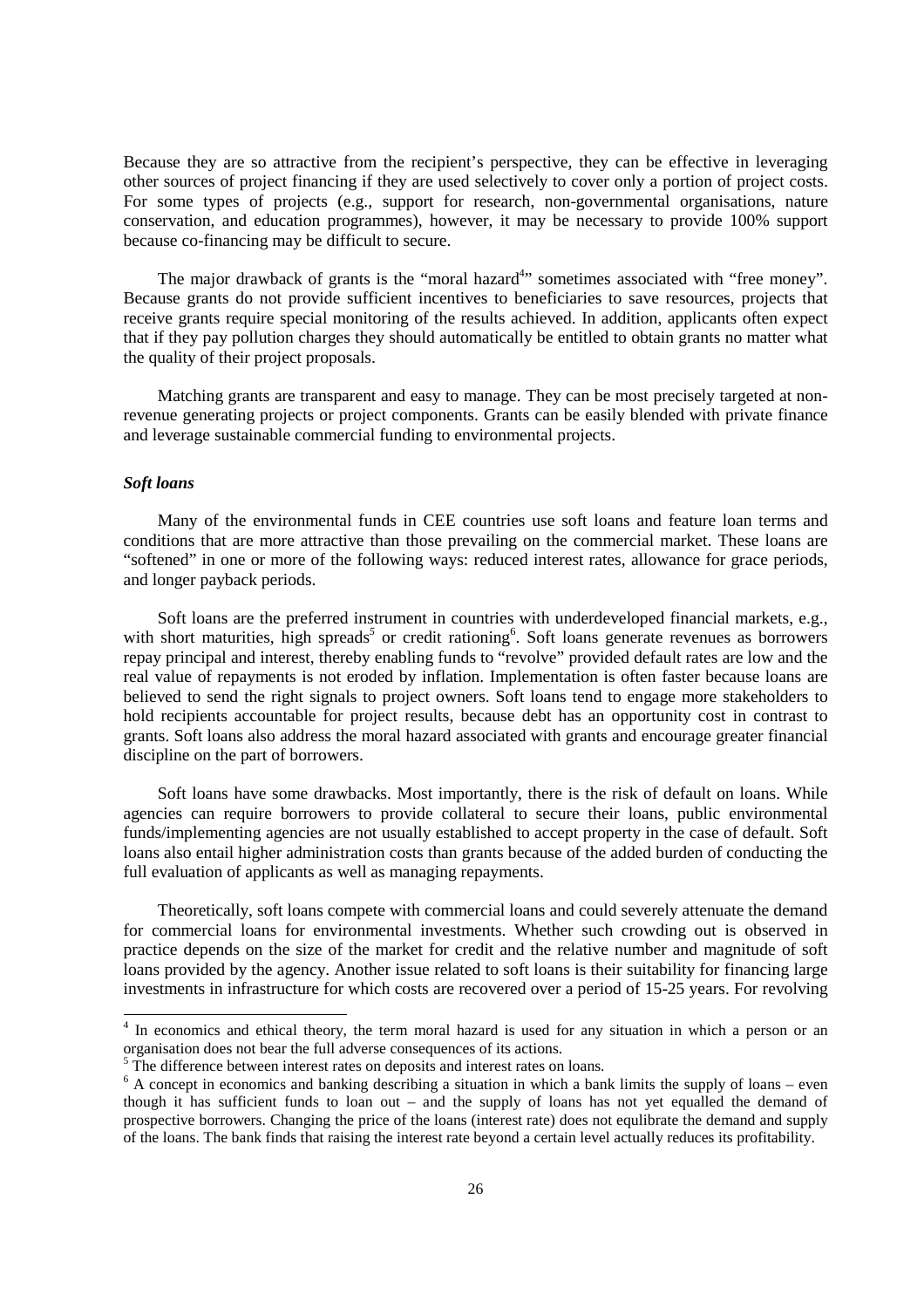funds, such long repayment periods would seriously limit the level of working capital. As a result, most funds offer soft loans only for much shorter payback periods of 3-5 years.

#### *Interest rate subsidies*

An interest rate subsidy is a special case of a direct grant. The interest rate subsidy is used to reduce the effective interest rate on a loan. Its value may be stipulated as a fixed amount (e.g., percentage of investment, or absolute amount established by the agency) or more typically, as the difference between total interest payments over the life of the loan at prevailing commercial interest rates minus interest payments for a lower subsidised rate. In some cases, the interest rate subsidy is pegged to a particular target interest rate (e.g., 5% or 10%) or specified as a percentage reduction, such as 2% or 5% below the commercial rate.

The interest rate subsidy can be viewed as a rebate granted by the creditor or - more typically - by a third party such as an environmental fund or donor. The crucial difference between an interest rate subsidy and a grant is that the latter can be extended independently, or even in the absence, of additional financing. On the contrary, the interest rate subsidy is conveyed only after the project has already met financial and creditworthiness criteria leading to a lender's willingness to invest in it. Thus, the main prerequisite for using an interest rate subsidy is the existence of a well-developed commercial banking sector in the country.

#### *Loan guarantees*

A loan guarantee is a mechanism by which a third party assumes a legal responsibility to compensate a lender if the borrower defaults on a loan. Theoretically, loan guarantees can be provided by any legal entity with the necessary financial resources deemed acceptable to the lender. Depending on the credit risk associated with the proposed loan, the guarantor may be required to reserve or hold only a portion of the loan amount. From an environmental agency's perspective, the provision of guarantees enables the agency to support a volume of investments that is four to five times the amount of resources required for the guarantee. Loan guarantees have been provided by the Czech State Environmental Fund, but other CEE or EECCA funds have not yet used this mechanism. In CEE countries, facilities/enterprises have often experienced difficulty in securing commercial loans to finance environmental investments, because the project and/or applicant fails to satisfy the lender's financial criteria. If the borrower can provide a loan guarantee, however, the lender may issue the risky loan.

Loan guarantees reduce the risk of loan default and can be beneficial in lowering the interest rates charged for lower risk commercial loans. They may provide the only effective mechanism by which environmental agencies can support large infrastructure loans with long repayment periods. Yet, such guarantees require the agency to maintain a reserve and may limit its current capacity to support projects. As with soft loans, the issue of collateral must be considered, as the agency, acting as the loan guarantor, agrees to repay the loan if the borrower defaults. Consequently, the agency needs to have skilled and qualified staff capable of properly analysing risk.

#### *Equity investments*

For private enterprises, equity can be viewed as a source of capital that is used for a variety of purposes, such as expansion of operations, modernisation, or short-term debt financing. Environmental equity refers to capital that is earmarked for environmental purposes rather than general operations of the company. As a result, the equity may be available on more attractive terms than for other capital.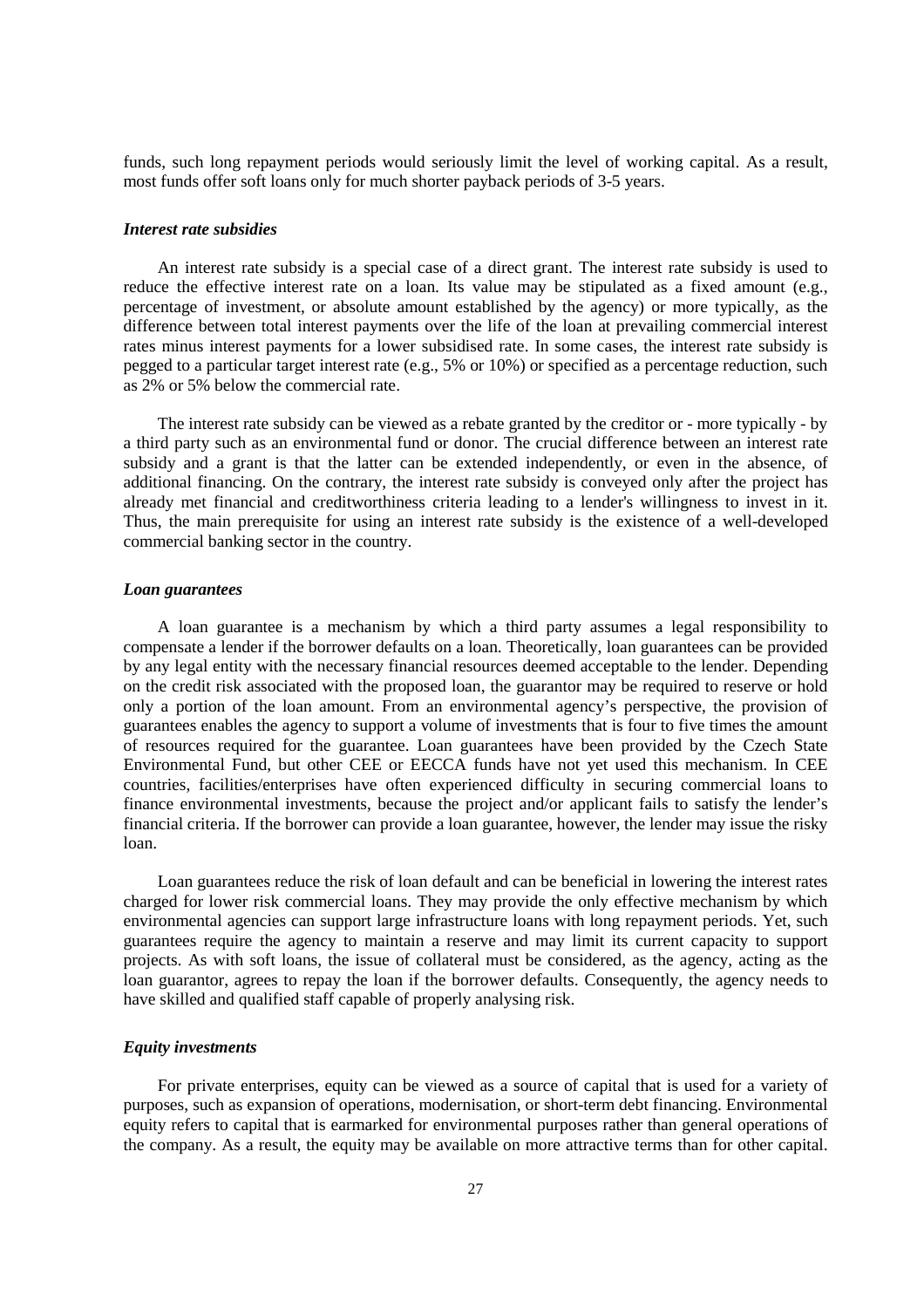This mechanism is most common for start-up businesses that plan to manufacture environmental control equipment or provide consulting services. Equity is most often used in providing support to new or innovative environmental protection businesses.

In providing support to equity investments, the agency buys shares in the enterprise. These shares can then be sold later on at a profit. A serious problem related to this instrument is the choice of the time when the agency decides to sell its shares. The right choice of the exit strategy requires knowledge that is not readily available in most of the CEE and EECCA environmental funds. So far, a few CEE funds have made equity investments (e.g., the Polish National Fund).

Table 2 shows a possible mix of subsidy instruments with regard to different types of projects.

|                            | <b>Grants</b> | <b>Soft Loans</b> | Interest rate<br>subsidy | Loan<br>guarantee | <b>Equity</b><br>investments |
|----------------------------|---------------|-------------------|--------------------------|-------------------|------------------------------|
| Non-revenue<br>projects    | X             |                   |                          | X                 |                              |
| Non-commercial<br>projects |               | X                 | X                        |                   |                              |
| <b>Innovative projects</b> |               | x                 |                          |                   | X                            |

**Table 2. Mix of subsidy instruments** 

#### *Considerations of project size*

The choice of financial instrument should be done in line with national legislation. In addition, the choice should take into account other financial sources and products in use in the country.

Another dilemma is related to the amount of resources provided to individual projects. This applies to both the lower and upper limits of financial aid**.** A lower limit should be fixed, inasmuch as the agency's costs of servicing a project may even exceed the level of financial aid granted if the latter is too small. It should be pointed out that processing small projects often requires the same level of work (and sometimes even more) as for large projects. It is therefore strongly recommended that a lower limit of financial aid be determined empirically by reference to the wage cost for processing an average project. On average, such costs should not exceed 20 to 25% of the amount granted in financial support of a project. A lower (as well as an upper) limit can be set for certain types of projects or even to distinguish clearly between activities of different funding sources (to harmonise funding policy countrywide).

On the other hand, the agency should try to reduce the costs of processing small projects by unifying and simplifying the procedure. For instance, in the case of a large number of small similar projects usually undertaken by private investors, opening a credit line with a bank is a convenient way to process such projects. The usual division of work between the agency and the bank is that the agency covers part of the costs of servicing the credits (thus giving them a preferential character), or even funds the interest on such credit in full, whilst the bank provides the full scope of servicing for the beneficiaries. In the case of the Polish EcoFund, the lower limit for a single grant cannot go below PLN 50 000 (about Euro 13 000).

At the other extreme, large investment projects exist (e.g., those implemented in the powersupply sector or the construction of wastewater treatment plants for large urban agglomerations) where the general rules for providing financial support are not applicable because of the limited amounts of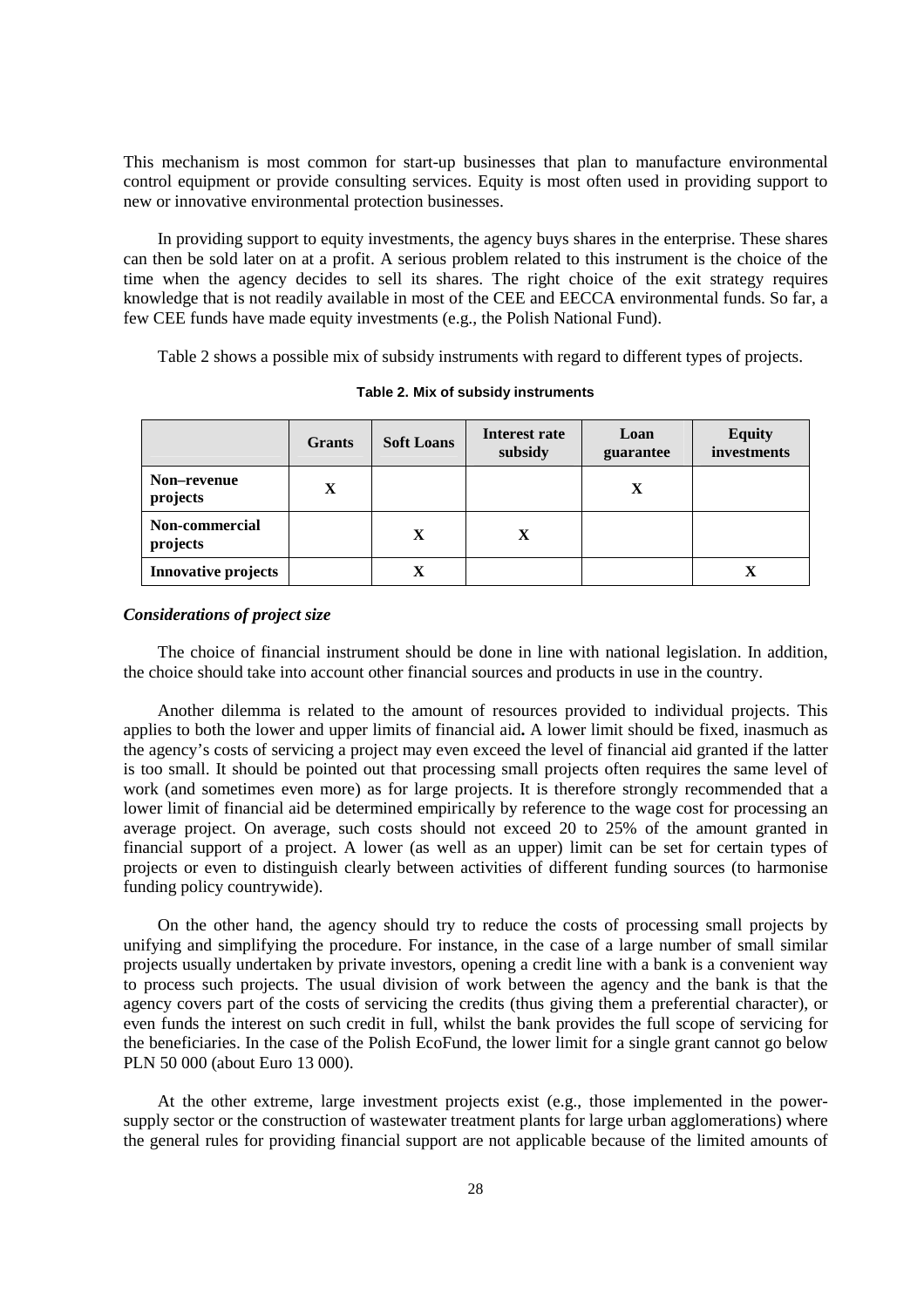money at the agency's disposal. Such situations should be provided for in the agency's operational programme, also because such projects are among national priorities and should be given financial support from various sources.

## **Developing financial plans**

Developing annual financial plans constitutes the core of programme budgeting and good financial management. Programme budgeting has two major aspects: **revenue forecasting** and **expenditure planning**.

#### *Revenue sources*

Implementing agencies and other types of environmental expenditure programmes may generate annual working capital from a number of sources. Table 3 provides an overview of the most common revenue instruments used in CEE and EECCA environmental funds and expenditure programmes. For each instrument, a short description and examples are provided, along with a synthetic analysis of the revenue principle, strengths and weaknesses, sustainability, and the non-revenue benefits (usually because of the incentives for reducing environmental harm provided by the instrument) resulting from the implementation of the instrument.

| <b>Budget allocations</b>                                                                    |                                                                                                                  |  |  |  |  |
|----------------------------------------------------------------------------------------------|------------------------------------------------------------------------------------------------------------------|--|--|--|--|
| Description:                                                                                 | Transfer of state treasury resources to agency account; may be general or earmarked<br>revenues                  |  |  |  |  |
| Examples:                                                                                    | Budget allocations (Slovak Republic, Mexico, Austria); Proceeds from privatisation                               |  |  |  |  |
|                                                                                              | sales (Czech Republic, Estonia, Germany, Slovenia); Austrian environmental funding<br>system                     |  |  |  |  |
| Revenue principle:                                                                           | Political prioritisation                                                                                         |  |  |  |  |
| Strengths:                                                                                   | Source is available on annual basis and the amount is known and reasonably certain                               |  |  |  |  |
| Weaknesses:                                                                                  | Access to resources is competitive with other sectors, many of much higher political<br>priority                 |  |  |  |  |
| Sustainability issues:                                                                       | Government commitment to sustain support for agency's expenditures                                               |  |  |  |  |
| Non-revenue benefits:                                                                        | Improved accountability, performance basis for sustained allocations                                             |  |  |  |  |
|                                                                                              | <b>Pollution charges</b>                                                                                         |  |  |  |  |
| Description:                                                                                 | Levies on air pollution emissions, water pollution discharges, waste disposal                                    |  |  |  |  |
| Examples:                                                                                    | Air, water, and waste fees and charges (Polish National and Regional Funds,                                      |  |  |  |  |
|                                                                                              | Hungarian Environmental Fund); marine damages (Egyptian Environmental                                            |  |  |  |  |
|                                                                                              | Protection Fund)                                                                                                 |  |  |  |  |
| Revenue principle:                                                                           | Damages/negative externalities (Polluter-pays principle)                                                         |  |  |  |  |
| Strengths:                                                                                   | Credible with public due to clear link between payment and damage to the                                         |  |  |  |  |
|                                                                                              | environment; annual and permanent source of revenue                                                              |  |  |  |  |
| Amount is not known and subject to collection and enforcement effort; usually<br>Weaknesses: |                                                                                                                  |  |  |  |  |
|                                                                                              | collected by local officials without incentive to attain high collection rate. Where tax                         |  |  |  |  |
|                                                                                              | authorities are involved, results can be much better (e.g., Ukraine)                                             |  |  |  |  |
| Sustainability issues:                                                                       | Increase per unit rates and/or expand collection base to maintain revenues as<br>pollution per facility declines |  |  |  |  |
| Non-revenue benefits:                                                                        | If rates are high enough, may create incentives to reduce pollution                                              |  |  |  |  |
| <b>Pollution fines</b>                                                                       |                                                                                                                  |  |  |  |  |
| Description:                                                                                 | Fines on amounts exceeding allowable levels and often levied at a higher rate than                               |  |  |  |  |
|                                                                                              | charges; fines for illegal or accidental discharges                                                              |  |  |  |  |
| Examples:                                                                                    | Land use fines (Slovenia), air/water pollution fines (Bulgaria, Czech Republic,                                  |  |  |  |  |
|                                                                                              | Hungary)                                                                                                         |  |  |  |  |
| Revenue principle:                                                                           | Damages (Polluter-pays principle)                                                                                |  |  |  |  |
| Strengths:                                                                                   | Annual source of revenue                                                                                         |  |  |  |  |

#### **Table 3. Revenue instruments**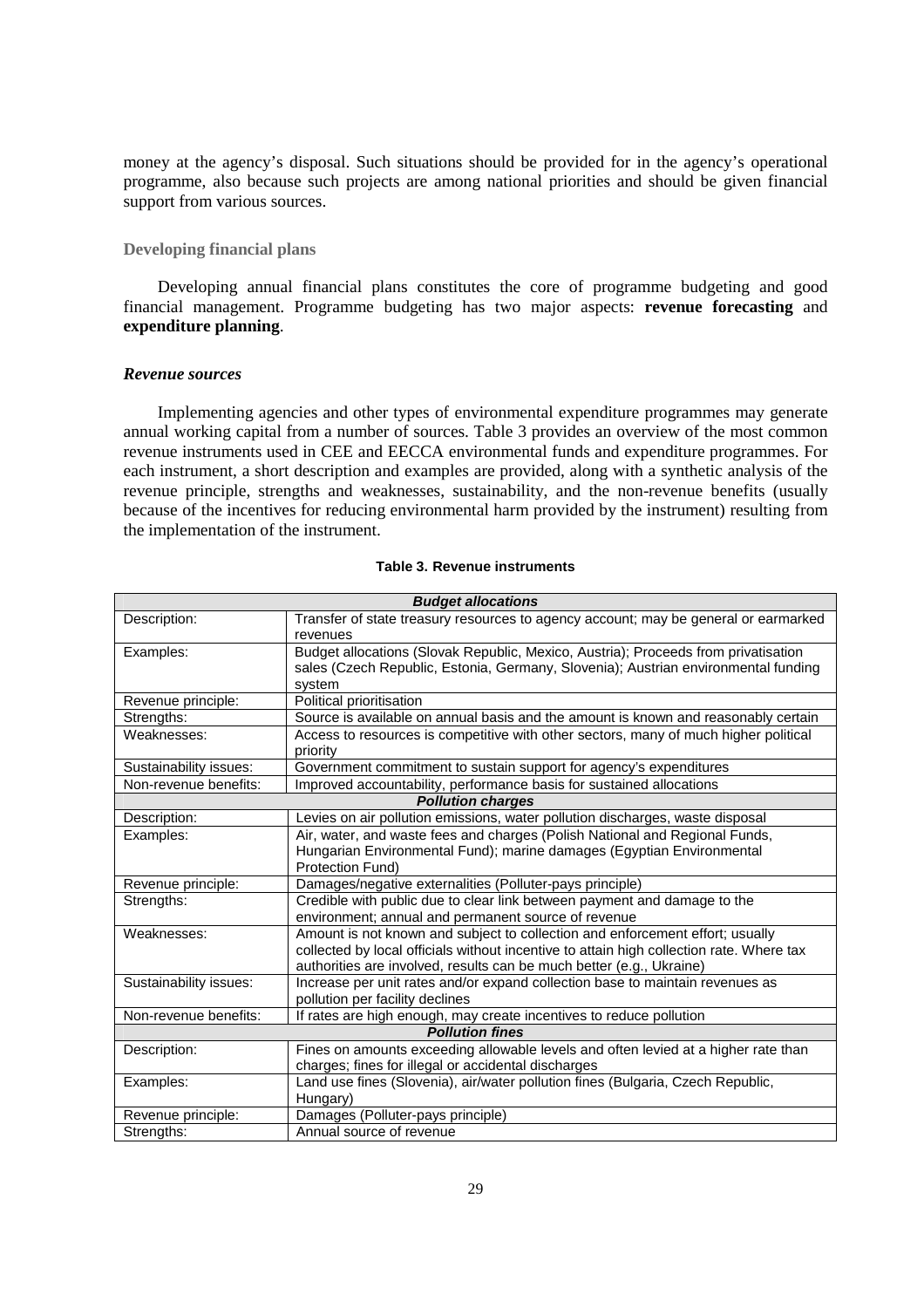| Weaknesses:                   | Amount is not known and subject to collection and enforcement effort; collection rates<br>usually very low, in EECCA in particular not easy to enforce |  |  |  |  |  |
|-------------------------------|--------------------------------------------------------------------------------------------------------------------------------------------------------|--|--|--|--|--|
| Sustainability issues:        | Increase per unit rates to maintain revenues as pollution per facility declines                                                                        |  |  |  |  |  |
| Non-revenue benefits:         | If rates are high enough, may create incentives to reduce non-compliance violations                                                                    |  |  |  |  |  |
| <b>Natural resource taxes</b> |                                                                                                                                                        |  |  |  |  |  |
| Description:                  | Levies on the consumption/extraction of renewable and/or stock resources                                                                               |  |  |  |  |  |
| Examples:                     | Mineral extraction charges (Estonia, Polish National Fund)                                                                                             |  |  |  |  |  |
| Revenue principle:            | Benefits principle                                                                                                                                     |  |  |  |  |  |
| Strengths:                    | Once rates are established, reliable source of revenue                                                                                                 |  |  |  |  |  |
| Weaknesses:                   | Weaker link between revenue source and environmental projects than for                                                                                 |  |  |  |  |  |
|                               | environmental charges and fines; amount collected annually depends on economic                                                                         |  |  |  |  |  |
|                               | factors outside control of the agency                                                                                                                  |  |  |  |  |  |
| Sustainability issues:        | Renewable versus stock resources; indexing of nominal tax rates                                                                                        |  |  |  |  |  |
| Non-revenue benefits:         | May encourage improved efficiency, substitution of less expensive alternatives,<br>recycling                                                           |  |  |  |  |  |
|                               | <b>Product charges</b>                                                                                                                                 |  |  |  |  |  |
| Description:                  | Levies on products that contribute to excessive levels of pollution or waste                                                                           |  |  |  |  |  |
| Examples:                     | Fuel charges (Bulgarian National Fund, Hungary, Moldova, Austria); charges on                                                                          |  |  |  |  |  |
|                               | packaging (Latvia); other product charges (Hungary)                                                                                                    |  |  |  |  |  |
| Revenue principle:            | Damages (Polluter-pays principle)                                                                                                                      |  |  |  |  |  |
| Strengths:                    | For most products, easy to assess and collect, particularly at the producer level                                                                      |  |  |  |  |  |
| Weaknesses:                   | Weakly linked to environmental investments; may create or exacerbate trade                                                                             |  |  |  |  |  |
|                               | distortions depending on applicability (domestic products versus imports)                                                                              |  |  |  |  |  |
| Sustainability issues:        | Charge rate must be sensitive to changes in demand, GDP growth, and technological<br>change                                                            |  |  |  |  |  |
| Non-revenue benefits:         | If rates are high enough, may induce use of substitutes that create less pollution or<br>waste                                                         |  |  |  |  |  |
|                               | <b>User fees</b>                                                                                                                                       |  |  |  |  |  |
| Description:                  | Fees assessed on users of parks and tourism facilities, environmental services, such                                                                   |  |  |  |  |  |
|                               | as water supply, wastewater treatment and waste collection                                                                                             |  |  |  |  |  |
| Examples:                     | Tourism tax (Belize), tariffs for water services (in most EECCA)                                                                                       |  |  |  |  |  |
| Revenue principle:            | Benefits principle, ability-to-pay                                                                                                                     |  |  |  |  |  |
| Strengths:                    | Easy to assess and collect, best used where service is linked to investment                                                                            |  |  |  |  |  |
| Weaknesses:                   | In poorer countries, may not be affordable or generate required revenues as                                                                            |  |  |  |  |  |
|                               | acceptable user fee rates may be to low                                                                                                                |  |  |  |  |  |
| Sustainability issues:        | Depends on availability of substitutes                                                                                                                 |  |  |  |  |  |
| Non-revenue benefits:         | Users may demand higher quality products (e.g., waste collection services, park                                                                        |  |  |  |  |  |
|                               | facilities)                                                                                                                                            |  |  |  |  |  |
|                               | <b>Permitting and licensing fees</b>                                                                                                                   |  |  |  |  |  |
| Description:                  | Fees assessed for the services provided by agencies issuing permits and licenses                                                                       |  |  |  |  |  |
| Examples:                     | Administrative fees (Bulgarian National Fund); permitting fees (Romanian National<br>Fund)                                                             |  |  |  |  |  |
| Revenue principle:            | Benefits principle, ability-to-pay (if fee related to value of asset for which license is<br>required)                                                 |  |  |  |  |  |
| Strengths:                    | Easy to assess and collect                                                                                                                             |  |  |  |  |  |
| Weaknesses:                   | Limited revenue potential, weak link to environmental investment                                                                                       |  |  |  |  |  |
| Sustainability issues:        | Maintaining fees at levels that cover costs of providing these services                                                                                |  |  |  |  |  |
| Non-revenue benefits:         | Facilities may demand improved regulatory process (e.g., fewer delays, improved                                                                        |  |  |  |  |  |
|                               | review)                                                                                                                                                |  |  |  |  |  |
|                               | <b>Donations</b>                                                                                                                                       |  |  |  |  |  |
| Description:                  | Individual and corporate gifts                                                                                                                         |  |  |  |  |  |
| Examples:                     | Individual donations (Egyptian Environmental Protection Fund)                                                                                          |  |  |  |  |  |
| Revenue principle:            | Willingness-to-pay, ability-to-pay, benefits principle                                                                                                 |  |  |  |  |  |
| Strengths:                    | Voluntary nature makes them acceptable to all groups                                                                                                   |  |  |  |  |  |
| Weaknesses:                   | Generate limited revenue, may require considerable expense to generate                                                                                 |  |  |  |  |  |
| Sustainability issues:        | Public awareness campaign, maintenance of collection sites, favourable tax treatment<br>for large donations, installation of revolving fund            |  |  |  |  |  |
| Non-revenue benefits:         | Creates fewer market distortions, mechanism for soliciting donations can increase                                                                      |  |  |  |  |  |
|                               | public awareness                                                                                                                                       |  |  |  |  |  |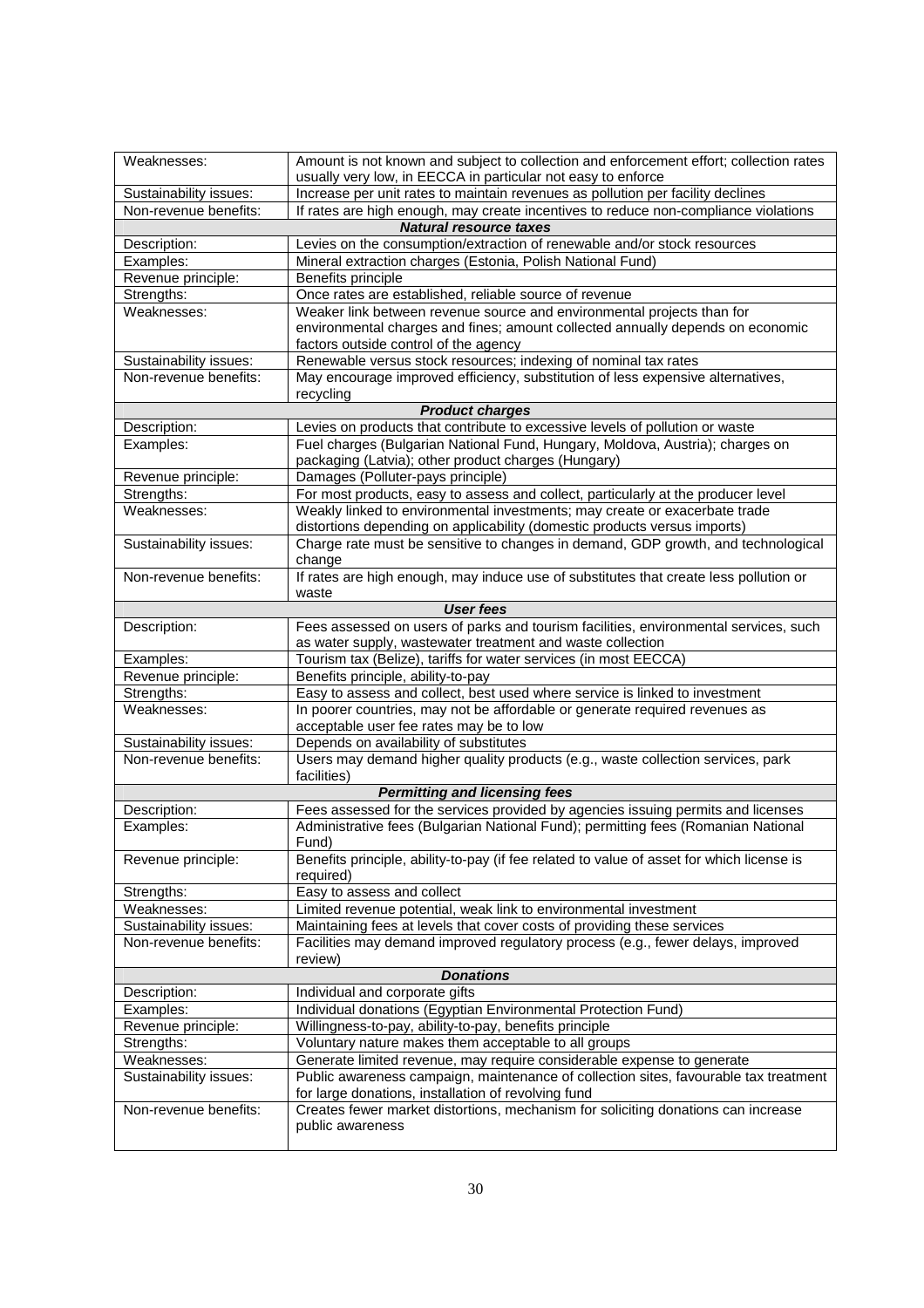| <b>Grants</b>          |                                                                                            |  |  |  |
|------------------------|--------------------------------------------------------------------------------------------|--|--|--|
| Description:           | Bilateral and multilateral assistance in form of grant or debt forgiveness; private sector |  |  |  |
|                        | or NGO debt forgiveness                                                                    |  |  |  |
| Examples:              | Grant for agency start-up (EU to Lithuania and Latvia); endowment grants (Global           |  |  |  |
|                        | Environmental Fund (GEF) to numerous countries); Debt-for-environment swaps                |  |  |  |
|                        | (Switzerland to Bulgaria; USA, France, Italy, Switzerland, Sweden and Norway to            |  |  |  |
|                        | Poland; private debt-for-environment swaps (brokered by the World Wide Fund                |  |  |  |
|                        | (WWF) in the Philippines)                                                                  |  |  |  |
| Revenue principle:     | Political prioritisation                                                                   |  |  |  |
| Strengths:             | Does not displace other domestic spending                                                  |  |  |  |
| Weaknesses:            | Limited application, often only for start-up activities; may include numerous              |  |  |  |
|                        | conditionalities that must be approved by the state                                        |  |  |  |
| Sustainability issues: | Not sustainable, typically one-time or limited term                                        |  |  |  |
| Non-revenue benefits:  | May encourage more accountable and transparent procedures                                  |  |  |  |
| <b>IFI</b> loans       |                                                                                            |  |  |  |
| Description:           | Loans from the World Bank, European Bank for Reconstruction and Development                |  |  |  |
|                        | (EBRD) or other IFI for initial capitalisation of agency                                   |  |  |  |
| Examples:              | World Bank loans to set up a National Pollution Abatement Facility in Russia and           |  |  |  |
|                        | Slovenian Environmental Development Fund                                                   |  |  |  |
| Revenue principle:     | Willingness-to-pay, ability-to-pay, political prioritisation                               |  |  |  |
| Strengths:             | Can provide substantial start-up capital; useful in establishing revolving funds,          |  |  |  |
|                        | particularly if provided with grace period and favourable interest rates                   |  |  |  |
| Weaknesses:            | Up-front administrative costs, sovereign guarantee may be required to secure loan          |  |  |  |
| Sustainability issues: | Generally, not sustainable, typically one-time or renewable                                |  |  |  |
| Non-revenue benefits:  | May encourage more accountable and transparent procedures                                  |  |  |  |

In addition, Table 4 illustrates the different sources that are used to generate annual working capital for selected CEE environmental funds. Box 4 describes a specific example of a source, a debtfor-environment swap scheme, which provides the revenues for the Polish EcoFund.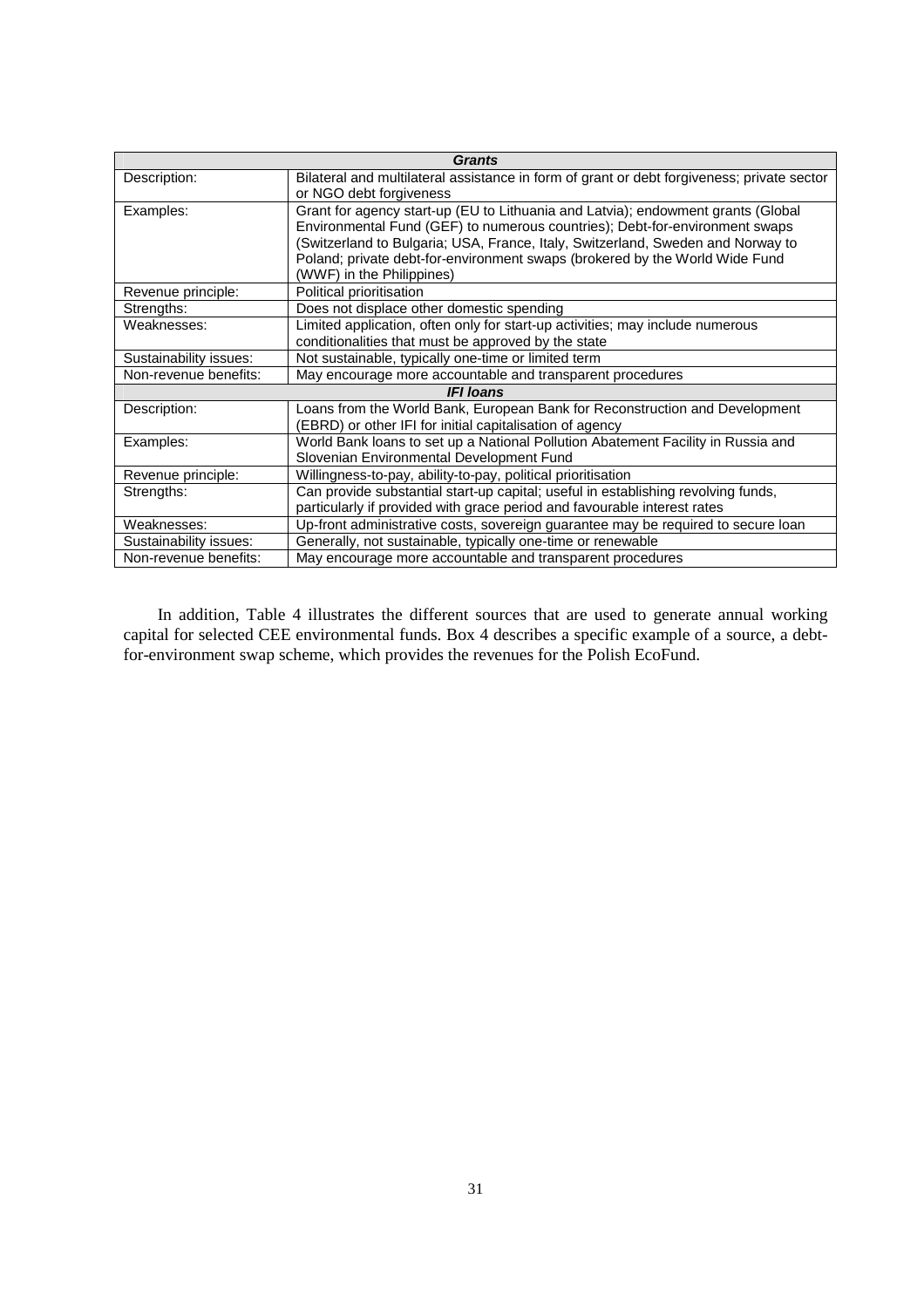|                                                                                         |                                      | <b>Major sources of revenue</b><br>(% of revenue)           |                                                        | <b>Major disbursement mechanisms</b><br>(% of funds) |                                |
|-----------------------------------------------------------------------------------------|--------------------------------------|-------------------------------------------------------------|--------------------------------------------------------|------------------------------------------------------|--------------------------------|
| <b>Country and funds</b>                                                                | 2000<br><b>Revenues</b><br>(mln USD) | Leading<br>source                                           | <b>Second source</b>                                   | Major<br>mechanism                                   | <b>Second</b><br>mechanism     |
| Bulgaria: National<br>Environmental<br><b>Protection Fund</b>                           | 23.8                                 | Product<br>charges<br>(Charges on<br>liquid fuels) -<br>83% | Non-compliance<br>fees $-4.5%$                         | <b>Grants - 60%</b>                                  | Interest-free loans<br>$-30%$  |
| <b>Bulgaria: National Trust</b><br>Ecofund (1999)                                       | 3.3                                  | Debt swap $-$<br>94.6%                                      | Financial<br>operations -<br>5.4%                      | Grants $-$<br>98.2%                                  | Interest-free loans<br>$-1.8%$ |
| Czech Republic: State<br><b>Environmental Fund</b>                                      | 90.2                                 | Pollution<br>$charges -$<br>50.3%                           | Loan repayment<br>(incl. interest) -<br>40%            | Grants $-$<br>69.3%                                  | Soft loans - 26%               |
| Hungary: Central<br>Environmental<br><b>Protection Fund</b>                             | 102.2                                | Product<br>charges<br>(lubricants) -<br>51%                 | State budget<br>transfer $-30.5%$                      | Grants $-$<br>94.8%                                  | Interest free loans<br>$-5.2%$ |
| Poland: National Fund<br>for Environmental<br><b>Protection and Water</b><br>Management | 364.6                                | Loan<br>repayment<br>(incl. interest)<br>$-59.2%$           | Pollution<br>charges and<br>fines $-27.8%$             | Soft loans -<br>72.2%                                | Grants $-25.6%$                |
| Poland: EcoFund                                                                         | 38.5                                 | Debt swap-<br>81.1%<br>Swiss grant-<br>9.2%                 | Financial<br>operations -<br>9.7%                      | Grants - 100%                                        | $\sim$                         |
| Poland: Krakow<br>Regional Environmental<br><b>Protection Fund</b>                      | $\overline{2}$ 4.6                   | Pollution<br>charges -<br>46.7%                             | Loan<br>repayments<br>$(incl.$ interest $)$ –<br>39.9% | Soft loans -<br>84.7%                                | Grants $-15.3%$                |
| Slovak Republic: State<br><b>Environmental Fund</b>                                     | 32.4                                 | Pollution<br>$charges -$<br>61.9%                           | Privatisation<br>$process -$<br>25.4%                  | Grants $-$<br>94.2%                                  | Soft loans $-5.4%$             |
| Slovenia: Environmental<br>Development Fund                                             | 21.4                                 | Loan<br>repayment<br>(incl. interest)<br>$-60%$             | Foreign grants -<br>25.9%                              | Soft loans -<br>100%                                 | $\blacksquare$                 |

# **Table 4. Revenues and disbursements for selected CEE Environmental Funds**

Source: Environmental Funds in the Candidate Countries, REC, 2001.

As can be seen from the Table 4, the most commonly used revenue instruments among the CEE Environmental Funds are pollution charges, product charges, and loan repayments. These are followed by privatisation proceeds, financial operations, state budget transfers, foreign grants, and/or IFI loans.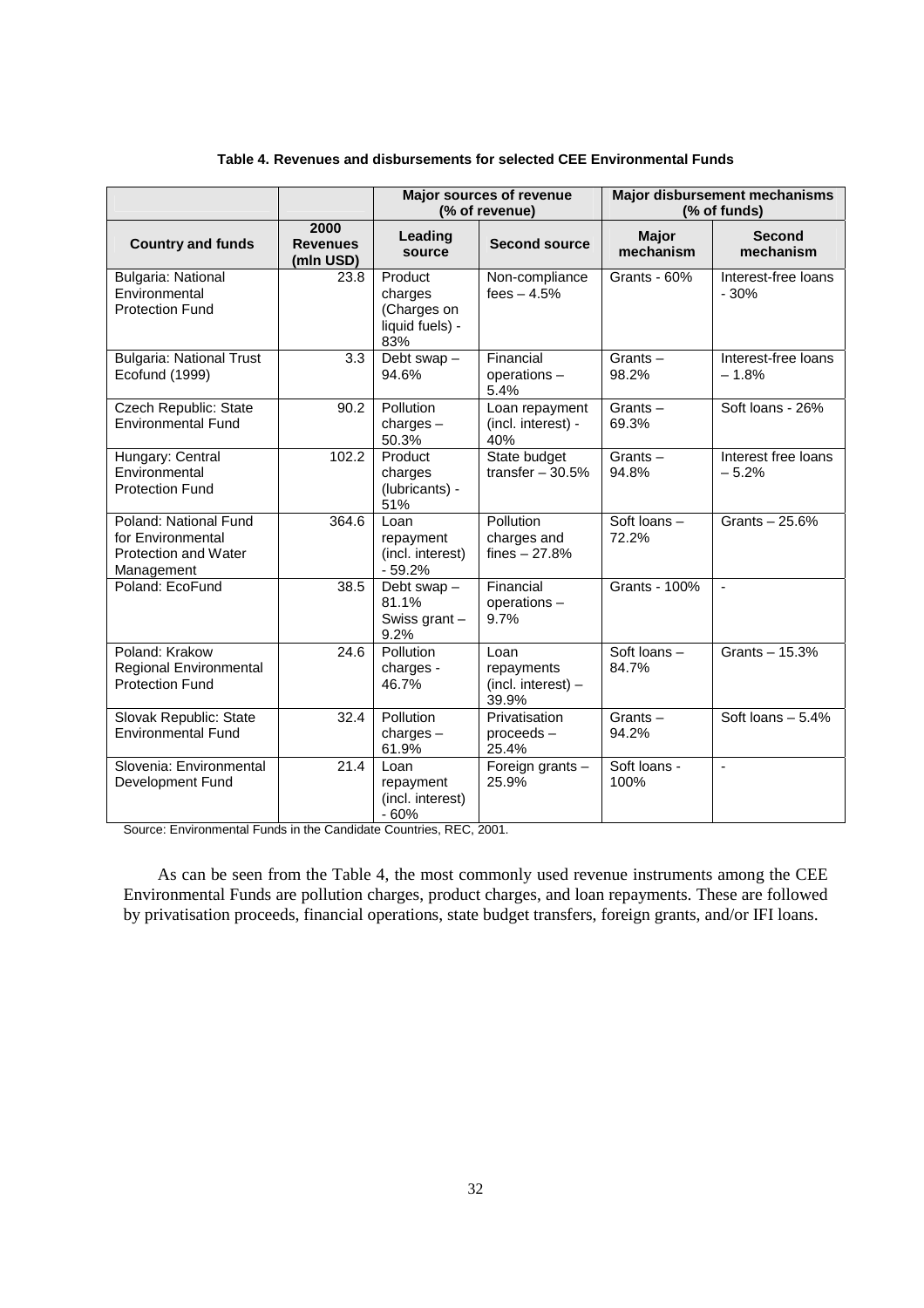#### **Box 4. Revenues of the Polish EcoFund**

Thanks to the Polish debt-for-environment-swap (DFES) scheme implemented by six creditor countries – the USA, France, Switzerland, Italy, Norway, and Sweden (Sweden participated in the scheme until 2003) – the EcoFund Foundation has had a stable and certain source of revenues. Pursuant to the agreement signed by Poland in 1991 with the creditors of the Paris Club, half of Poland's debt was cancelled and the other half was agreed to be paid back by 2010. A part of that paid-back money is now transferred to the EcoFund's bank account.

During the planned period of its existence (1992-2010), the Polish EcoFund expects to receive revenues totalling USD 571 million. By the end of 2004, the EcoFund had received a total of USD 350 million from the DFES scheme, i.e. 60% of the total amount that has to be transferred to the EcoFund. Figure 2 shows the trend in EcoFund's revenues from that source over the 1992 to 2004 period, in US dollars. It should be stressed, however, that the EcoFund actually receives the money in Polish currency, in amounts calculated according to the exchange rates adopted by the National Bank of Poland on the days in which individual instalments become due and payable, as stipulated in the DFES agreements concluded between Poland and its individual creditor countries.



**Figure 2. EcoFund's revenues from the Polish DFES, 1992-2004, million USD** 

In order to achieve its objectives, meet its commitments, and prepare realistic budgets, the agency needs a predictable and stable revenue stream. Hence, the revenue composition is of utmost importance. The stability of revenue flows is sometimes even more important than the amount of revenue. The composition of revenue sources should ensure a flow of resources in amounts sufficient to achieve agency's objectives on time, and without creating distortions or destabilisation in the economy. Ideally, the revenue sources should not compete with, or crowd out, revenues of the state budget. Pollution charges, as a specific instrument of environmental policy and **additional** to the instruments of raising revenues for local or national budgets, present such an option.

Experience shows that whenever other bodies are involved in the collection of revenue from pollution charges, they need some incentives to do so effectively. Otherwise, it is just an additional burden for them and the revenue collection may be sluggish. Thus, if tax authorities are to be involved, some revenue-sharing arrangement with the budget is worth considering. The budget share could be diminishing over time. It could be as high as 60% in the first year to help motivate tax authorities to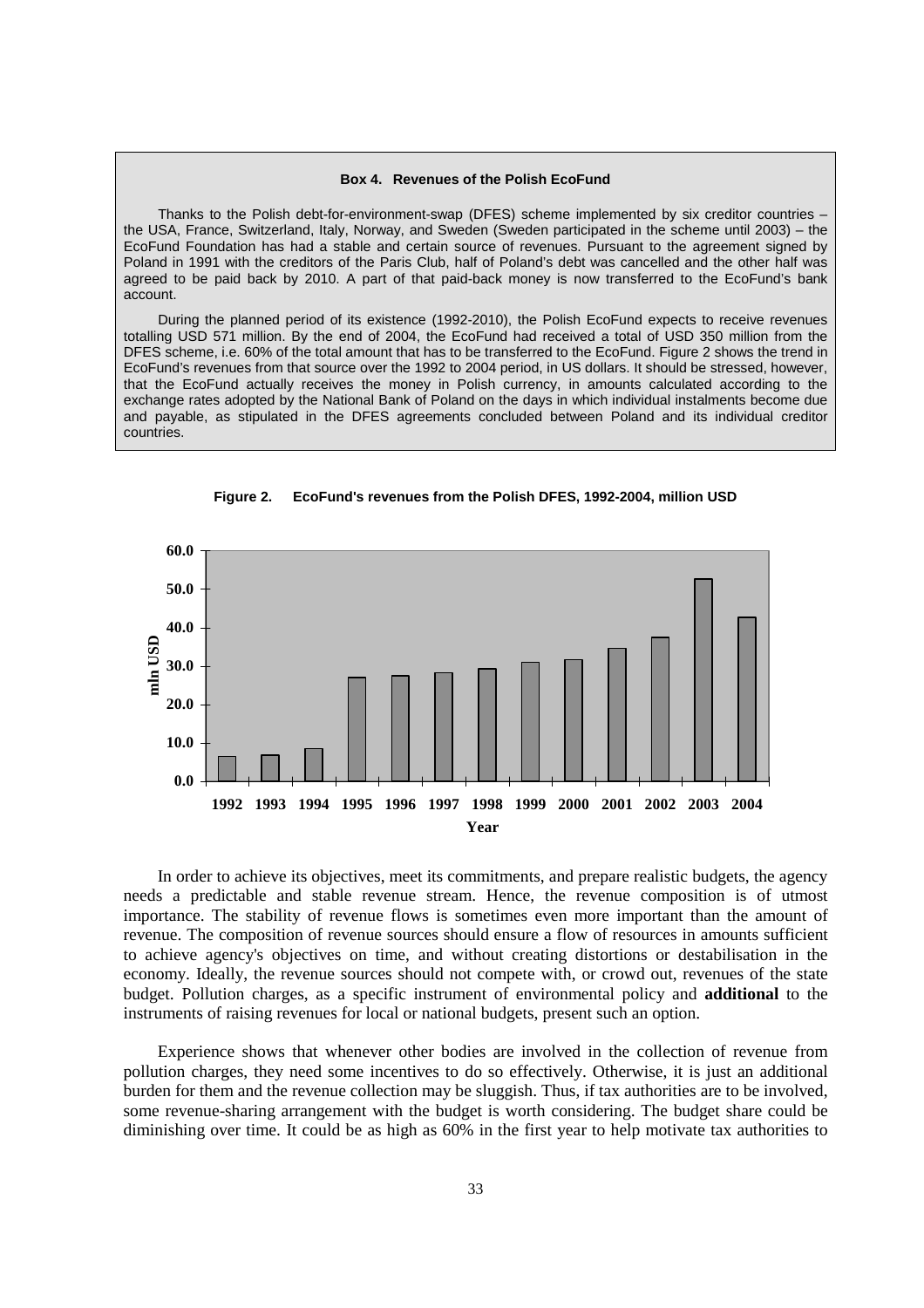establish strong revenue collection procedures up-front. The legislation can postulate that progressively, this share should diminish and reach an ultimate target of 20%, for example, 3 years after the instrument is implemented.

Precise planning of revenue will be a very important condition for the agency to implement effective spending strategies. Therefore, the revenue sources that are highly erratic and unpredictable will bring little benefit to the agency. The experience of the CEE and EECCA Environmental Funds indicates that non-compliance fines contribute very little revenue and are very hard to predict. In addition, the cost of their collection is very high and insufficient to cover the costs of monitoring and enforcement of Environmental Inspectorates.

Undertaking risky investments on financial markets with the aim of generating additional revenue is also not recommended. While agencies could invest in a few instruments such as bank deposits and state securities (i.e., government bonds and treasury bills), experience shows that in some regions and under certain conditions even these instruments may be risky. By the same token, the agency should not be permitted to invest on the capital market. Acquiring or receiving enterprise shares or securities (bonds, letters of exchange) may diminish the agency's profile and credibility and may easily evaporate out its resources. Trading these securities against cash on the market also requires a great deal of management time and human resources.

Product charges are payments on products that at one point in their lifecycle – production or consumption – pollute the environment. Usually they provide a stable and predictable flow of resources. Product charges have relatively low administrative costs and are easy to collect. Product charges are spreading further in both CEE and EECCA countries and more experience is being gained with their application.

Whatever the sources of revenue for the agency, these should be clearly indicated in its enabling legislation. The revenue should only be received in cash. No surrogate money should be accepted from polluters. In short, the sources of revenue should:

- ensure a predictable and stable revenue stream over time;
- keep pace with the rate of inflation;
- introduce a diverse revenue base;
- have low administration costs, i.e., administrative simplicity and low monitoring cost;
- have a low probability of evasion;
- not introduce economic distortions with regard to impact on competitiveness of industry.

## *Budget planning*

Once the agency has decided on the programmes that will be supported and the revenue sources have been identified, the agency staff can start planning the budget – the revenues needed and the expenditure to be made.

Budget planning involves the elaboration of revenue and expenditure estimates to ensure there is no shortfall during the planning period. The budget planning period is typically greater than one year,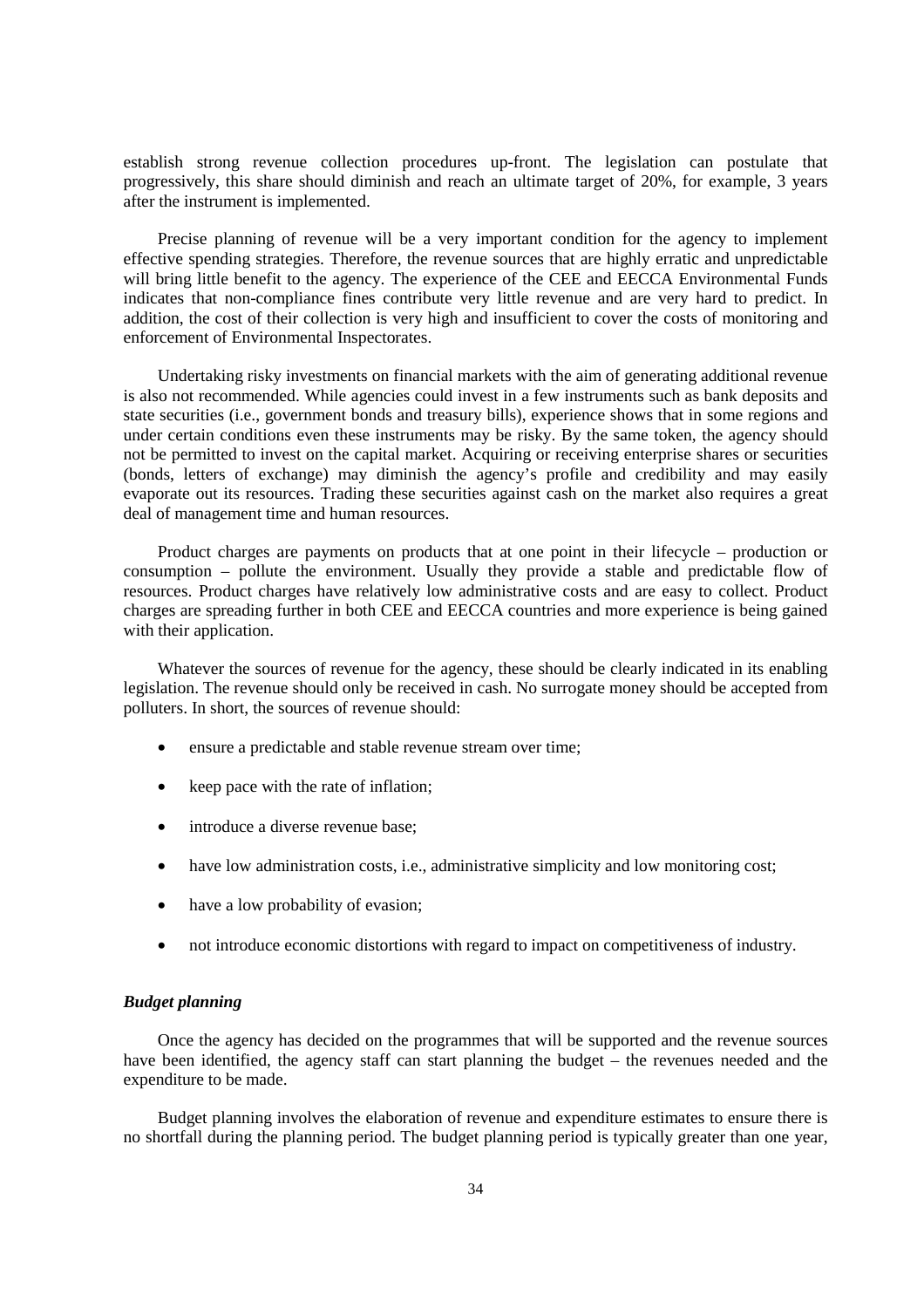reflecting the fact that many environmental projects will take several years to implement (e.g., wastewater treatment plants, landfills, etc.). A frame of 3-5 years is normal and includes individual annual budget plans for the next and subsequent years. Generally, the future-year budgets are less detailed and include estimates for new projects and commitments for projects already approved but still in implementation. In most countries, guidance on the process and scope of the budget plan is formalised in the legal hierarchy. Such a legal status for budget planning imparts a level of predictability onto the process and ensures accountability. Ideally, the first step in budget planning is to secure funding for the expenditure programme. The amounts determined and politically agreed in the overall programme should also be guaranteed in a legally binding form, i.e., in acts of parliament. At any rate, this legal certainty should be achieved at least for the medium term.

The main goal of financial planning is to bridge the gap between the available sources of revenues on the one hand and the investment plans on the other. It should also aim to ensure that expenditures are smoothly financed throughout the year and that all targets from the operational plan are met. The annual financial plan is usually set up in the third quarter of the year for the following year, which also corresponds to the fiscal year. For adequate financial planning, it is essential to know how much money can be expected in the next year and if the revenues are guaranteed. The availability of sources is usually determined by legislation and other operating acts of the institution, and yet the revenue forecasting remains the difficult part of financial planning.

The main elements of the budget include:

- balance from the previous year:
- income from revenue sources:
- project implementation costs (for ongoing and new projects with subsidies paid in the current year);
- administrative costs (good practices require that these are not higher than 4-5% of all expenditure; in the case of the Polish EcoFund, they amount to 3.5% per year).

Tables 5 and 6 below offer simple management tools for annual revenue and expenditure planning.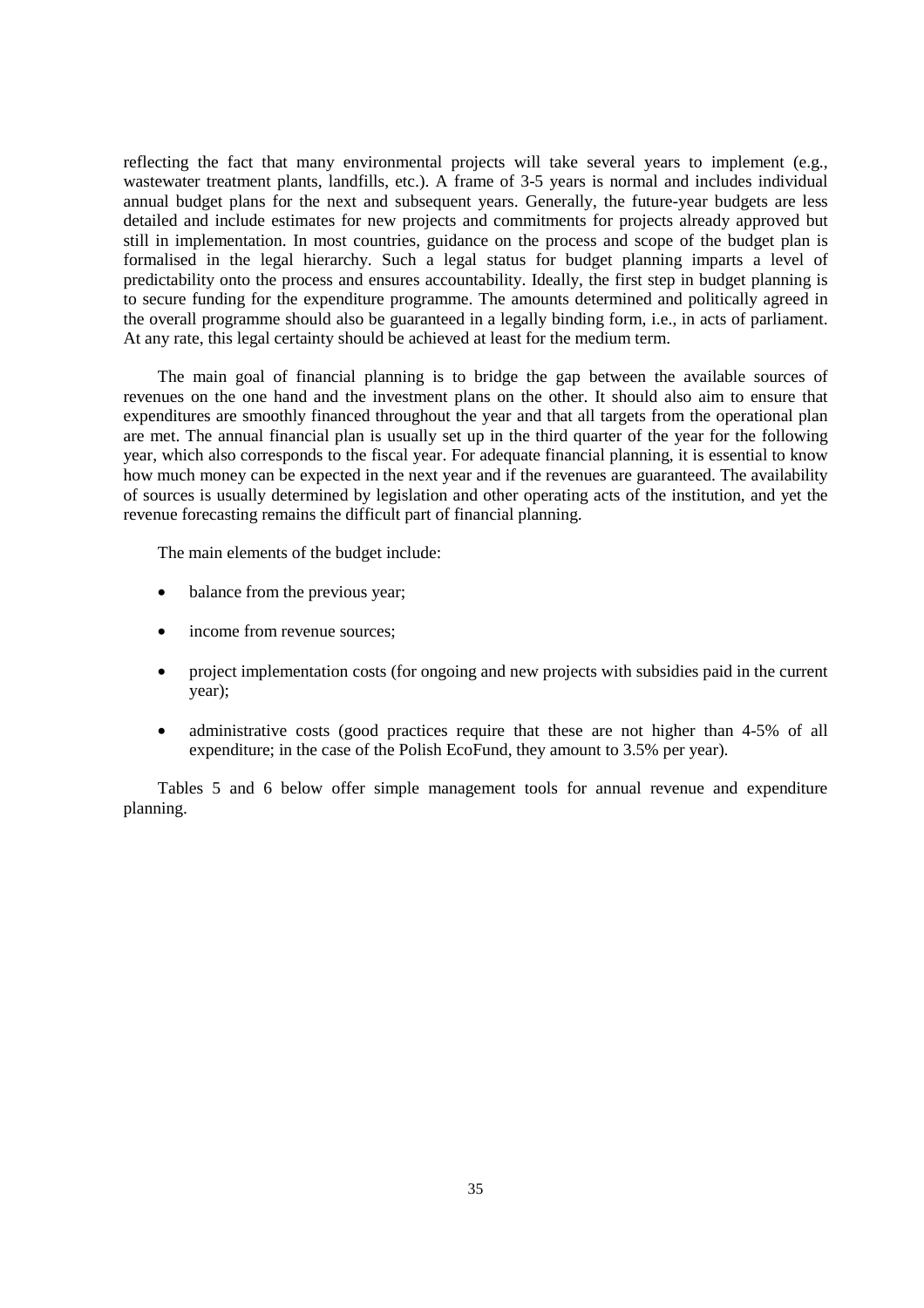## **Table 5. Plan of revenues**

|                           | <b>Amount of revenues</b> |                                       |                                       |                                           |                                              |  |  |
|---------------------------|---------------------------|---------------------------------------|---------------------------------------|-------------------------------------------|----------------------------------------------|--|--|
| Type of revenue           | Previous year<br>$(n-1)$  | <b>Current</b> year<br>$(n)$ budgeted | <b>Current year</b><br>$(n)$ achieved | <b>Following year</b><br>$(n+1)$ budgeted | <b>Following</b><br>$(n+2)$ year<br>budgeted |  |  |
| National budget           |                           |                                       |                                       |                                           |                                              |  |  |
| <b>Pollution Charges</b>  |                           |                                       |                                       |                                           |                                              |  |  |
| Air                       |                           |                                       |                                       |                                           |                                              |  |  |
| Water                     |                           |                                       |                                       |                                           |                                              |  |  |
| Waste                     |                           |                                       |                                       |                                           |                                              |  |  |
| <i>Other</i>              |                           |                                       |                                       |                                           |                                              |  |  |
| Interest on loans issued  |                           |                                       |                                       |                                           |                                              |  |  |
| Repayment of loans issued |                           |                                       |                                       |                                           |                                              |  |  |
| Foreign borrowing         |                           |                                       |                                       |                                           |                                              |  |  |
| Other                     |                           |                                       |                                       |                                           |                                              |  |  |
| <b>Total revenues</b>     |                           |                                       |                                       |                                           |                                              |  |  |

The foregoing table helps to identify the source and amount of revenue on a yearly basis. It is also recommended to add columns to compare percent changes or by index between the budgeted and attained values. This is a good starting point for forecasting expenditures.

As a minimum, the expenditure plan should include:

- Estimation of fixed expenses (those that cannot be delayed, such as payment of interest on loan, payments referring to labour costs, costs of materials, and other costs of goods and services that have to be performed daily);
- Forecasting debt repayments (if appropriate);
- Forecasting the purchase of fixed assets;
- Determining available amounts for eligible financing mechanisms: grants, soft loans, interest rate subsidies, loan guarantees.

Apart from fixed expenses, which are necessary to perform the adopted operational plan, there are other fixed costs related to different financial products, especially loans provided by the agency, such as:

- costs of establishing collateral (property valuation for mortgage purposes, legal fees, etc.);
- fees for environmental and financial monitoring of the investments (bank charges, fee for billing the statement for each loan, other fees for bank services, technical assistance in environmental monitoring, etc.).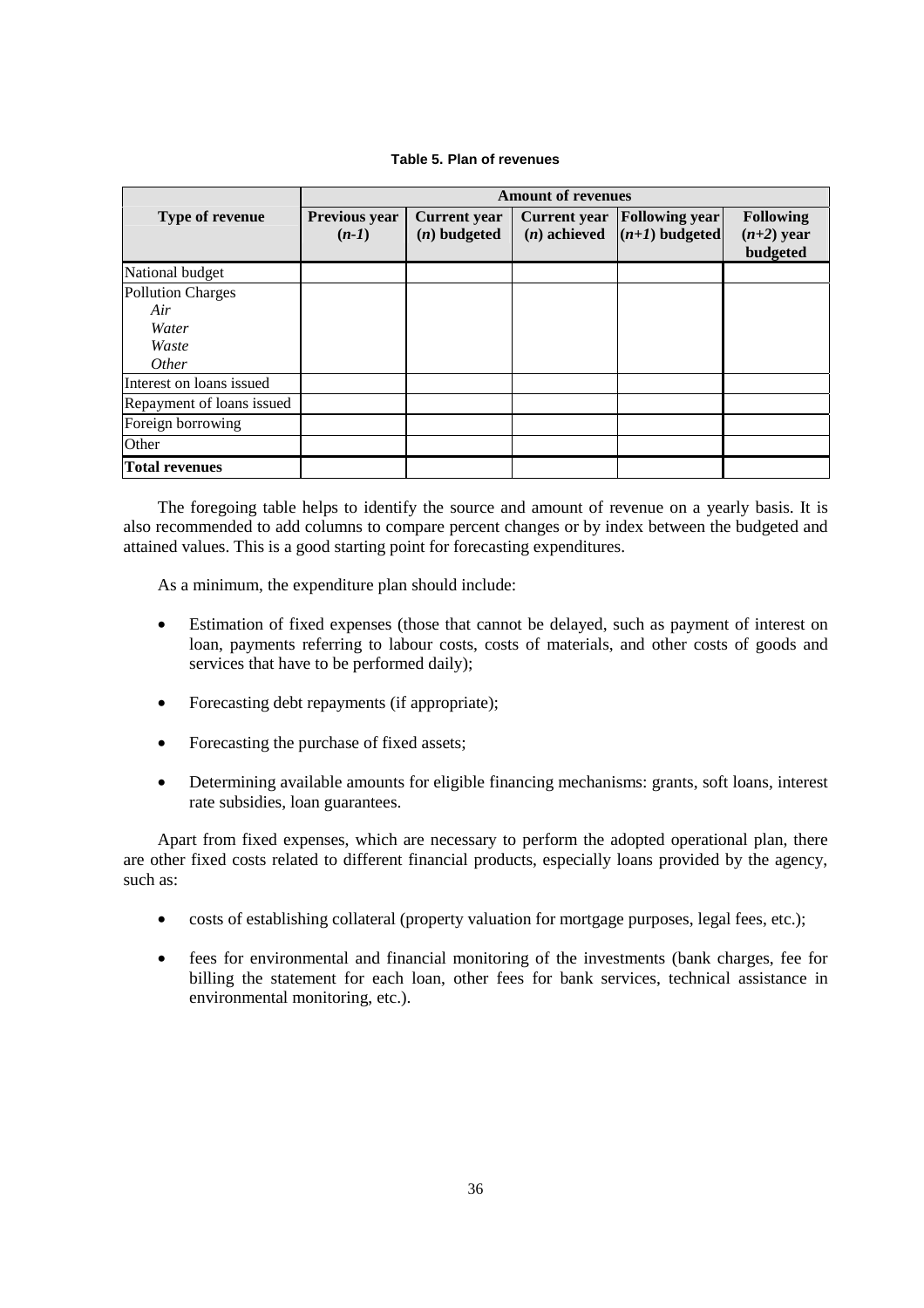#### **Table 6. Expenditure Plan**

|                                                         | <b>Amount of expenditure</b>    |                                          |                                           |                                              |                                              |  |  |
|---------------------------------------------------------|---------------------------------|------------------------------------------|-------------------------------------------|----------------------------------------------|----------------------------------------------|--|--|
| <b>Type of expenditure</b>                              | <b>Previous</b><br>year $(n-1)$ | <b>Current</b><br>year $(n)$<br>budgeted | <b>Current</b><br>year $(n)$<br>estimated | <b>Following</b><br>year $(n+1)$<br>budgeted | <b>Following</b><br>year $(n+2)$<br>budgeted |  |  |
| Fixed expenses                                          |                                 |                                          |                                           |                                              |                                              |  |  |
| Salaries and other labour costs                         |                                 |                                          |                                           |                                              |                                              |  |  |
| Expenses for goods and services<br>٠                    |                                 |                                          |                                           |                                              |                                              |  |  |
|                                                         |                                 |                                          |                                           |                                              |                                              |  |  |
| Repayments of debt                                      |                                 |                                          |                                           |                                              |                                              |  |  |
| Purchase of fixed assets                                |                                 |                                          |                                           |                                              |                                              |  |  |
| $\Sigma$ Fixed expenses                                 |                                 |                                          |                                           |                                              |                                              |  |  |
|                                                         |                                 |                                          |                                           |                                              |                                              |  |  |
| Type of financial product                               |                                 |                                          |                                           |                                              |                                              |  |  |
| Grants given                                            |                                 |                                          |                                           |                                              |                                              |  |  |
| Loans granted                                           |                                 |                                          |                                           |                                              |                                              |  |  |
| .                                                       |                                 |                                          |                                           |                                              |                                              |  |  |
| Variable costs related to the products<br>$\bullet$     |                                 |                                          |                                           |                                              |                                              |  |  |
| $\Sigma$ Investments                                    |                                 |                                          |                                           |                                              |                                              |  |  |
| <b>Total expenses</b>                                   |                                 |                                          |                                           |                                              |                                              |  |  |
| Remaining revenues (total revenues - total<br>expenses) |                                 |                                          |                                           |                                              |                                              |  |  |

Long-term planning is an essential part of good management and is necessary for setting up good investment policy, while a short-term financial plan and budgeting are important for the day-to-day operations, i.e., for balancing next year's revenues and expenditures. Both revenue and expenditure should be recognised according to the cash flow principle.

## **Institutional structures for managing environmental expenditures**

Once all other essential elements constituting the expenditure programme have been clarified, the government agency responsible for programme implementation can move to selecting the most appropriate institutional arrangement. A number of different institutional forms can be established to manage public environmental expenditure progammes. Regardless of the institutional form, however, public environmental expenditure management should involve institutional structures and procedures that promote environmental effectiveness, embody fiscal prudence, and utilise financial and human resources efficiently.

## *Institutional forms*

The various available institutional arrangements that can be employed to manage public environmental expenditures vary according to the type of institution, the relationship of the institution to the government, and the source of funds. Three basic institutional forms can be distinguished among these arrangements: 1) governmental implementation units; 2) environmental funds; and 3) directed credit or line of credit financial intermediaries.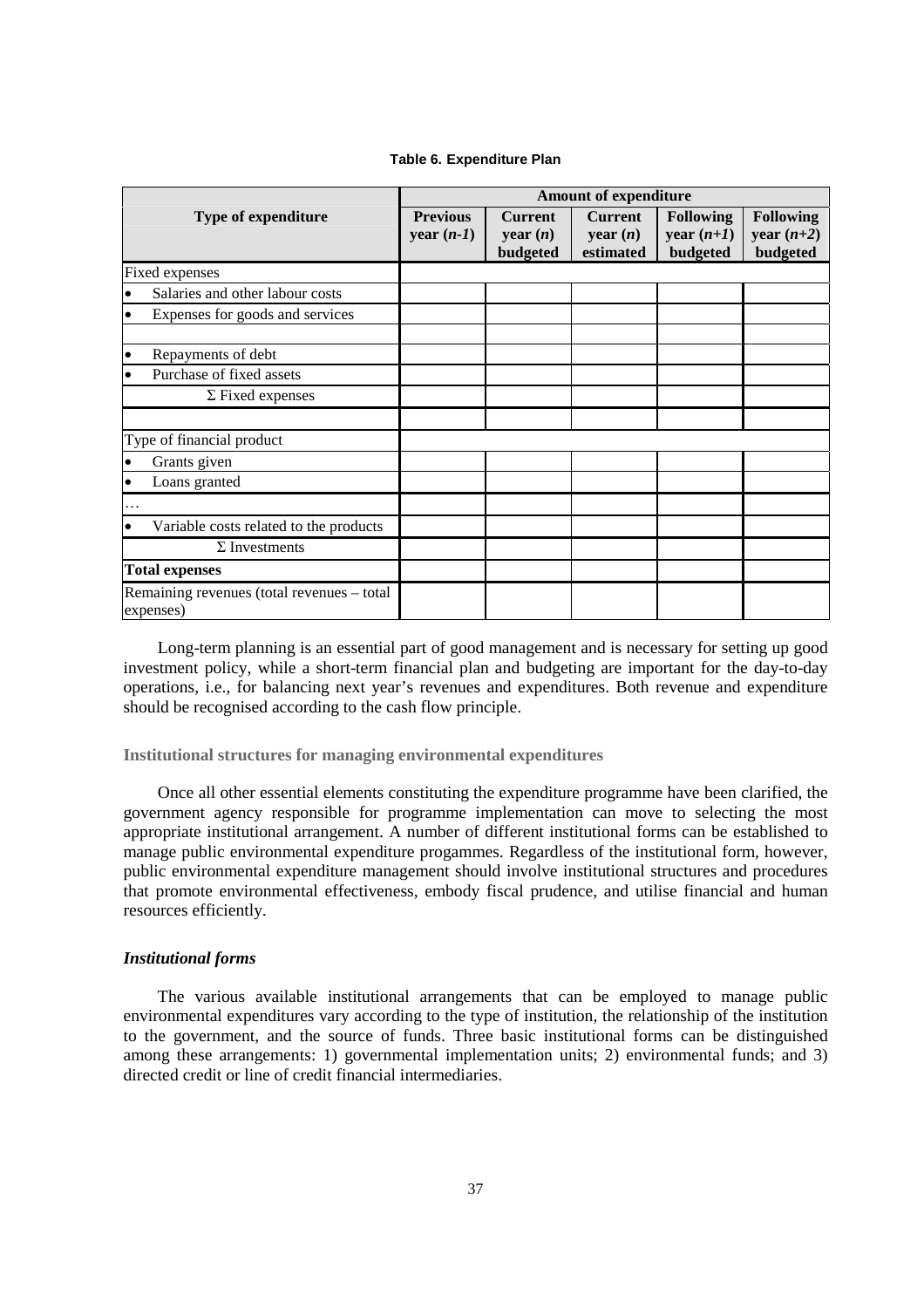**Governmental implementation units** mainly manage government budget resources, although one of these institutional forms – the project implementation unit – may also manage multilateral or bilateral grant resources. Governmental implementation units include the following institutional forms:

- *Government department* with responsibilities for procuring goods and services or financing specific projects within the state budget.
- *Project implementation unit* established within a government department to implement projects within a specific government expenditure programme included in the budget.
- *Autonomous/decentralised government agency* financed from the budget but created to decouple the delivery of services or administrative tasks from policy formulation.
- *Special purpose fiscal unit* created as an independent institution with restricted taxing powers (e.g., river basin water agency or forest agency).
- *Public utility* with the authority to collect user charges and the responsibility to develop, maintain and operate collective infrastructure (e.g., municipal water, solid waste or district heating).

**Environmental funds** are the predominant institutional form for managing public environmental expenditures for a diverse group of project proponents in CEE and EECCA countries. Funds vary in terms of their legal status, their relationship to the government, the range of projects they support, the mechanisms used to disburse funds, and their sources of funding. Environmental funds may take one of the following forms:

- *Budgetary fund with its own management structure and autonomous, earmarked revenue source within the budget*. Such funds may be established within the government at the sector or regional level, with a portion of the working capital typically provided through transfers from the general budget.
- *Budgetary fund managed outside the government*, with its own autonomous, earmarked revenue source. Such funds may have independent legal status, although their revenue and expenditure plans are approved annually in the budget law.
- *Extra-budgetary fund, managed outside the government*, with its own, autonomous, earmarked revenue sources, independent legal status, and assets. Their revenue and expenditure programmes do not require annual approvals in the budget laws, although their budgets may be added to the general budget as an annex.
- *Special-purpose government-controlled fund* (revolving or not) owned by the government, but established outside of government departments and capitalised by one-time budgetary transfers (e.g., formerly the Slovenian Environmental Development Fund).
- *Independent intermediary for the government (grant or debt) expenditure programme*. The intermediary bears a contractual obligation to disburse government resources on terms and conditions specified in the agreement with the government. The types of institutions which may act as intermediaries include banks, leasing companies, and investment funds.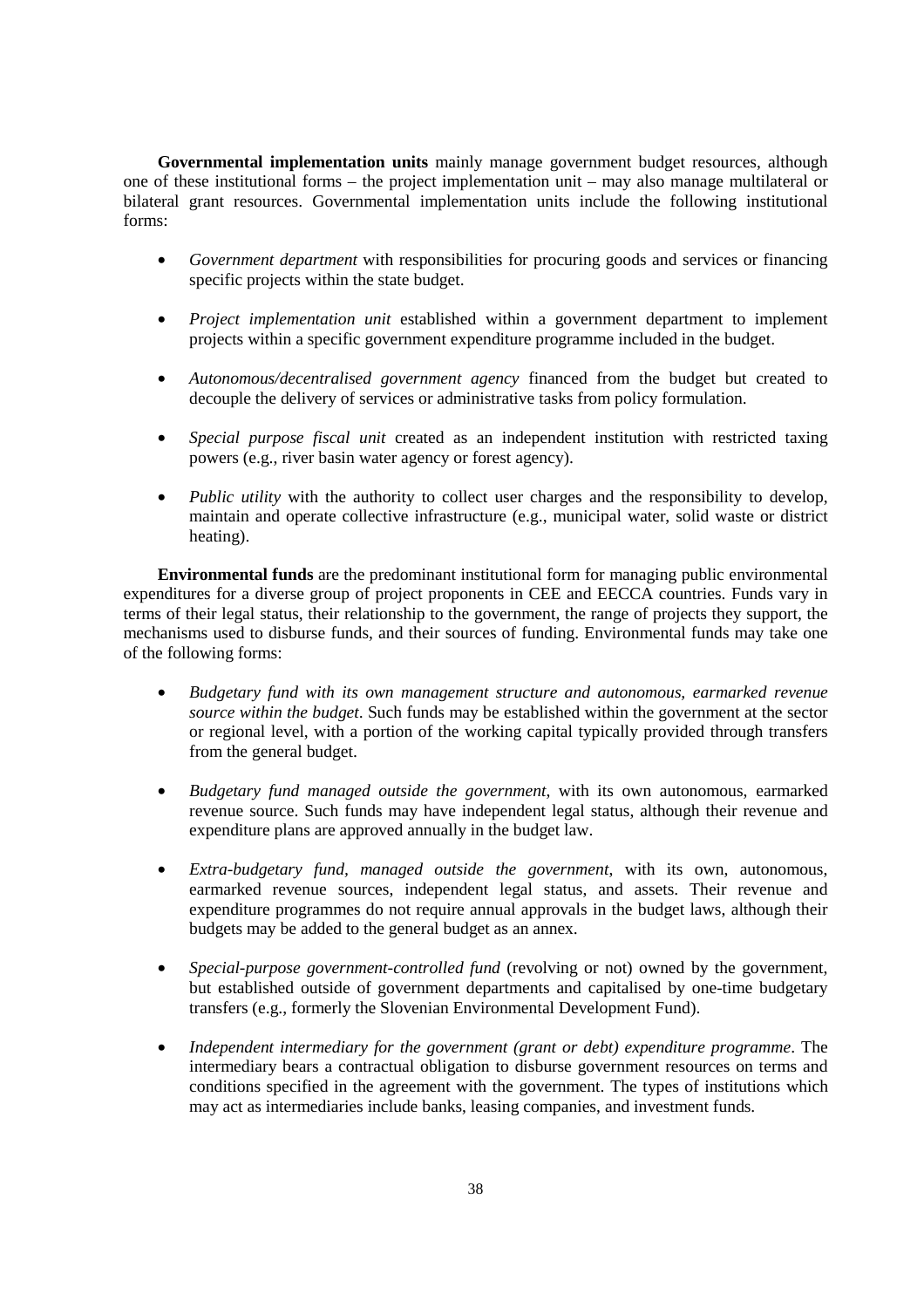• *Government-(co-)owned public fund established to manage expenditure programmes cofinanced from external loans or grants*. The legal status can take the form of a trust fund, a foundation, an association or a commercial code company. The Polish and Bulgarian debtfor-environment swap funds belong to this category.

**Directed credit or line of credit financial intermediaries** typically disburse resources provided by donors or IFIs, at least in CEE and EECCA countries. These financial resources are usually earmarked for specific types of projects, such as energy efficiency, waste minimisation, and greenhouse gas reduction. The two main forms are:

- *Directed credit funds* (DCFs) established as financial intermediaries by either government, donor organisations or the IFIs, such as the World Bank. They are designed to finance small commercial or municipal pollution abatement projects. DCFs typically operate on a revolving basis, often for a predetermined period corresponding, for example, to the disbursement period of IFI or donor lending.
- *Counterpart funds* generated by sales of commodities or services provided through official assistance. They are managed under specific procedures and take into account the requirements of the donors.

### *Roles and responsibilities*

In general, programming and project appraisal should be strictly separated. Programming is the responsibility of the government agency in charge of the oversight of the management of the expenditure programme (i.e., ministry of environment). Project appraisal is a technical process conducted by competent technical staff, yet some roles and responsibilities may be assigned or delegated to other institutions. The major reasons for this sharing of responsibility include: 1) management oversight; and 2) facilitation of participatory processes.

### *Management oversight*

In practice, the implementing agency may have limited powers in setting expenditure policies and selecting projects. For legal reasons, contracts with beneficiaries may be approved and signed by senior managers in the environment or finance ministries. For CEE and EECCA environmental funds, for example, the management oversight is often provided by a supervisory board featuring representatives from key ministries, the parliament, scientific institutions as well as NGOs. IFIs or donors may provide management oversight in those instances where foreign funding is provided. Dayto-day activities are a responsibility of the agency's staff. Larger agencies also have a board of directors, with specific responsibilities, usually referred to as the Management Unit. Table 7 provides an overview of the division of roles/responsibilities between the supervisory board and the management unit in accordance with good international practices.

The law or the statute of the agency should specify the number of the members of the supervisory body, the principles of their appointment and dismissal, their voting rights and the intensity of meetings. A compromise will have to be made between the principle of having an operational body and the principle of adequate representation of the main stakeholders. International experience of well functioning, similar institutions shows that the supervisory body may consist of 11-15 people. Such a size is conducive to efficient deliberation or decision-making, although the size may vary in relation to the financial size of the expenditure programme. All members of the governing body will be appointed individually for a fixed term (e.g., three years). It is important that the supervisory body have a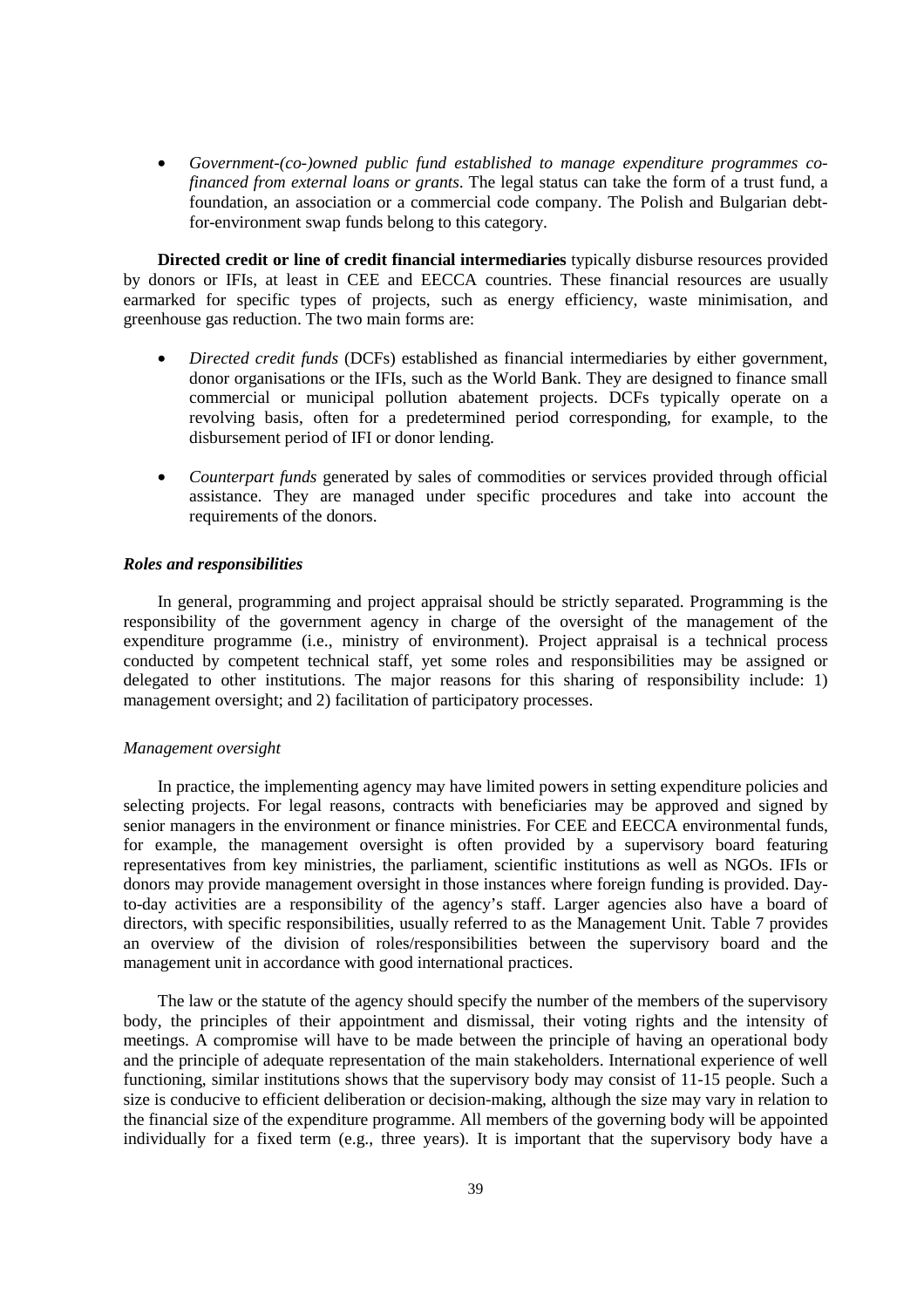balanced representation of the agency's clients and public at large, such as municipalities, government administration at different levels, environmental NGOs, business organisations and Parliament, making sure that no single stakeholders' group dominates the process.

| <b>Role/Responsibility</b>                                              | <b>International good practice</b>                  |
|-------------------------------------------------------------------------|-----------------------------------------------------|
| Internal Policies:                                                      |                                                     |
| Preparation                                                             | Management Unit, external consultants               |
| Approval                                                                | Supervisory Body                                    |
| <b>Establishing spending priorities</b>                                 | Supervisory Body                                    |
| <b>Budget:</b>                                                          |                                                     |
| Preparation                                                             | Management Unit                                     |
| Approval                                                                | Supervisory Body                                    |
| Internal documents and external reports:                                |                                                     |
| Preparation                                                             | Management Unit                                     |
| Approval                                                                | Supervisory Body                                    |
| <b>External communications</b>                                          | Agency's Director, Agency's Communications          |
|                                                                         | Department                                          |
| Project cycle management:                                               |                                                     |
| Identification                                                          | Management Unit                                     |
| Processing of applications                                              | Management Unit                                     |
| Appraisal<br>٠                                                          | Management Unit, external consultants               |
| Ranking of projects                                                     | Management Unit                                     |
| Selection of projects                                                   | Agency ranks and selects projects for financing and |
|                                                                         | provides recommendations, Supervisory Body          |
|                                                                         | takes final decision                                |
| Contract preparation                                                    | Management Unit                                     |
| Signing of contracts                                                    | Agency's Director, Chair of Supervisory Body,       |
|                                                                         | Minister (only in special cases of strategic        |
|                                                                         | importance)                                         |
| Implementation / monitoring of projects                                 | Management Unit                                     |
| <b>Financial Activities:</b>                                            |                                                     |
| Approval of expenditures (signing of banking<br>documents and invoices) | Agency's Director, Chair of Supervisory Body        |
| Financial monitoring and record-keeping                                 | Agency's Financial Department                       |

**Table 7. Possible division of roles and responsibilities in the implementing agency** 

The supervisory body could be administratively liable for ensuring the overall appropriate use of agency's financial resources. Yet, it is very difficult under the civil law meaning of most European countries to make the supervisory body members liable for decisions on financing projects. A practical reason underpins this as well. Members of the supervisory body cannot practically have access to sufficient information on individual projects to take fully informed decisions on a case-by-case basis. For this, they will have to rely on the information provided by the management unit.

The management unit (including regular technical staff) should consist of highly qualified professionals recruited on a competitive merit basis and held responsible for their decisions. The management unit should be operationally independent and shielded from political pressures through the rules and procedures developed for the staff of the agency.

## *Participatory processes*

To promote transparency and improve accountability, some of the programming activities may involve a variety of participants. For example, identifying project priorities may be vetted with local or regional authorities as well as central ministries and agencies. Comments on priorities or other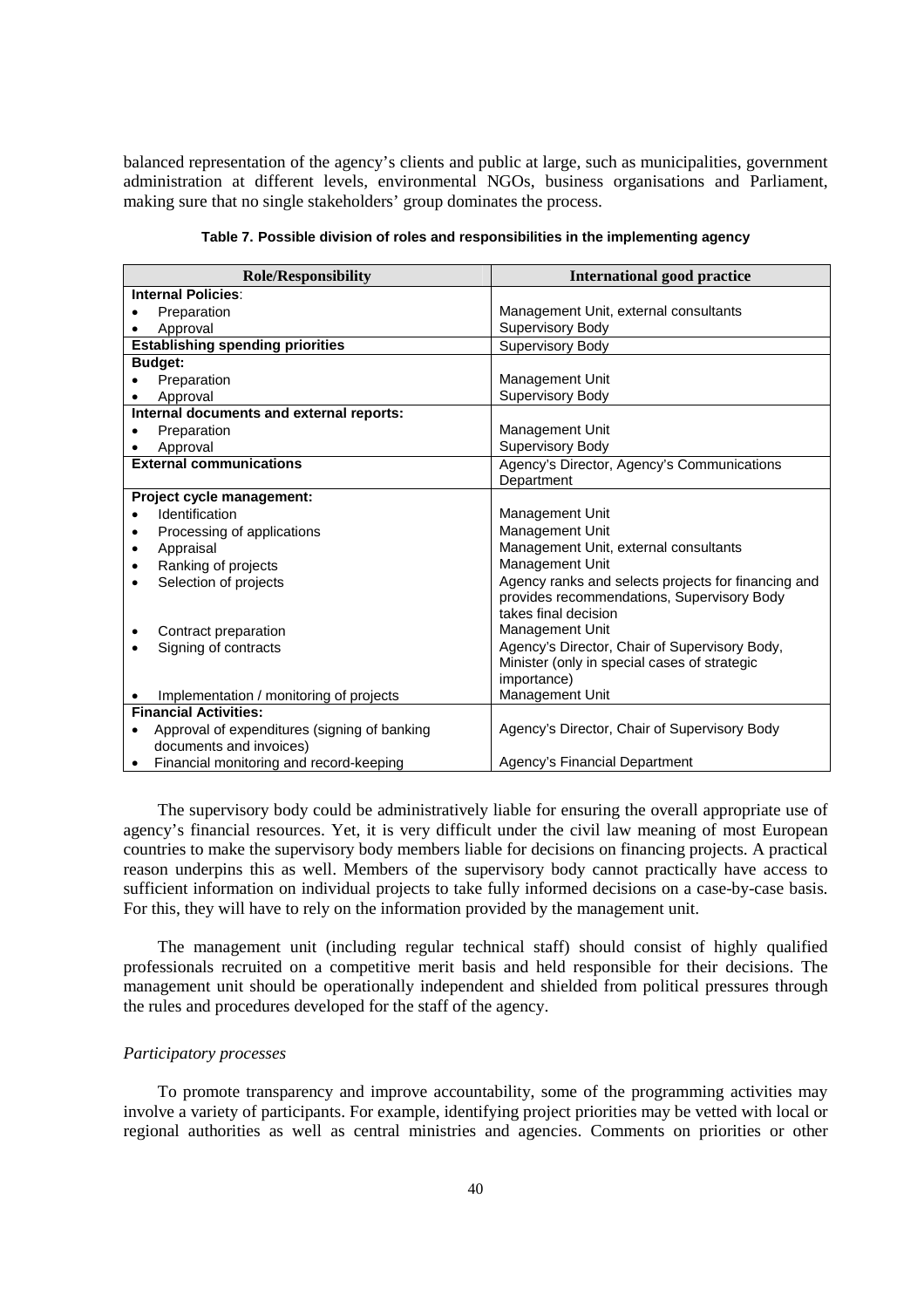programming issues may be solicited from the public, trade associations, and NGOs. This is particularly important when the implementing agency lacks a well-formulated expenditure programme and needs broader public and political support for its development. Supervisory bodies of many CEE and EECCA environmental funds include members representing NGOs, trade associations, and local or regional governments. This also encourages and facilitates dissemination of information about the activities of Funds. Practical considerations of time, expense and achieving consensus will often determine the extent to which other institutions, governmental entities, or stakeholder groups are involved in providing inputs to the programming process, taking decisions, or commenting on decisions.

# *Selection of the institutional form for environmental expenditure management*

In selecting the form of the implementing agency, a number of factors need to be considered. These include, among others:

- the sizing of expenditure institution;
- the degree of management control;
- staffing requirements;
- lifecycle of the expenditure programme;
- nature of funding;
- types of disbursement mechanisms;
- conditionality.

The first and most obvious factor is the sizing of the expenditure institution, based on the expected amount of financing and the number, type, and size of projects to be funded. For very simple expenditure programmes, involving uniform goods or services and a limited amount of implementation oversight, existing government institutions may be able to absorb the additional workload and responsibilities into their regular activities. As the expenditure programme grows in complexity and magnitude, institutional structures dedicated solely to the management of expenditures will be more appropriate.

A second factor concerns the degree of management control to be exerted by the institution over programming and project cycle activities. Generally, implementing agencies have primary responsibility for day-to-day operations but may share management control with other institutions. For example, most of the government implementation units are subordinated to management control by a higher governmental authority or governmental board that is responsible for establishing or approving priorities, and approving the expenditure budget. On the other hand, CEE environmental funds have greater management autonomy, although a supervisory body may guide some of the programming and project cycle tasks.

A third factor relates to staffing requirements to execute the expenditure programme. If significant differences in salaries exist between civil service positions and the salaries required to attract staff with needed skills, it may be prudent to establish an expenditure programme with the legal status of a non-governmental organisation, institution, or foundation, as is the case of the Polish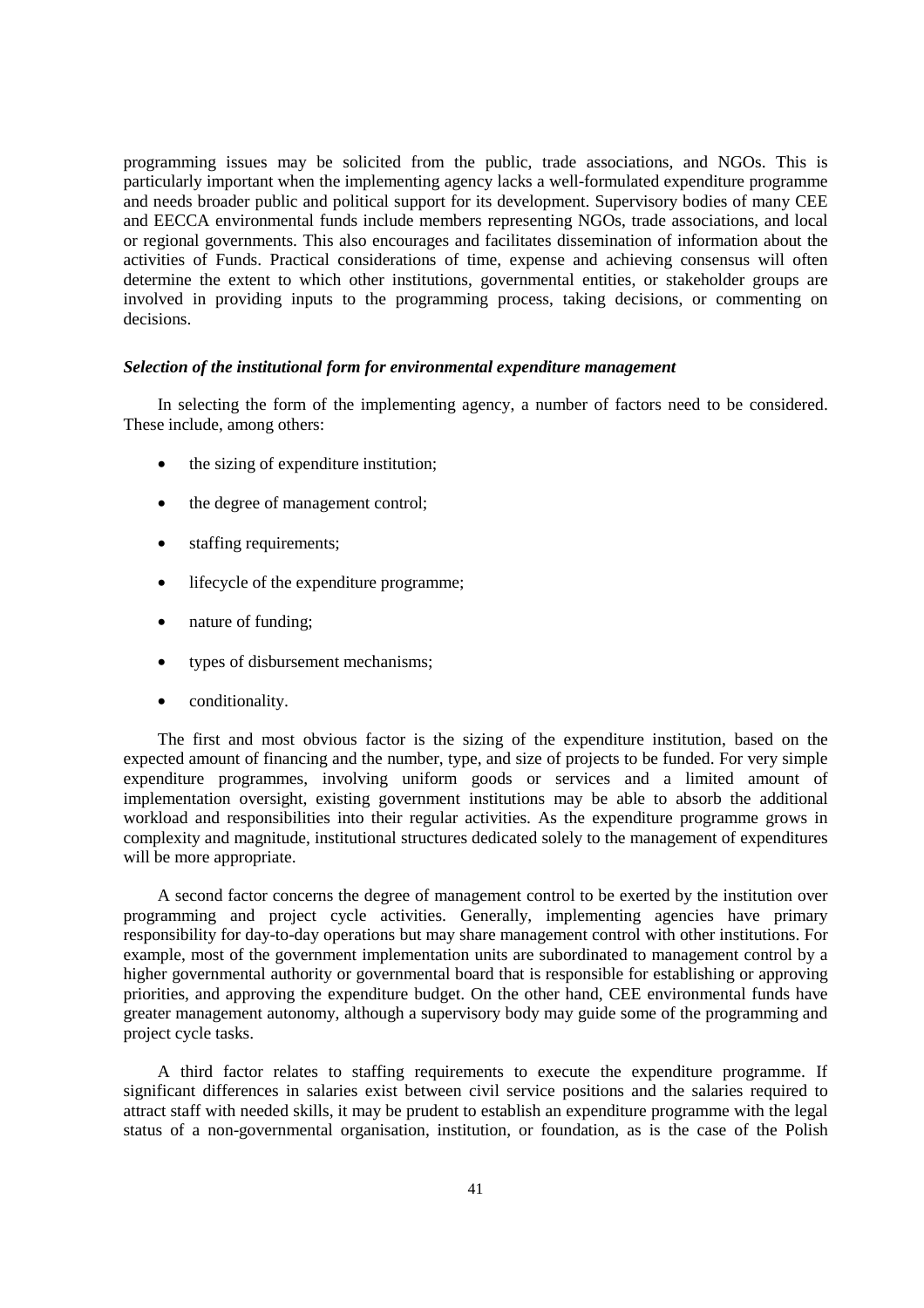EcoFund, which was established based on the Law on Foundations. On the other hand, remuneration at the Polish National Fund is also on par with the best paid government jobs in Poland in order that the Fund can retain highly qualified professionals.

A fourth factor concerns the anticipated lifecycle of the expenditure programme. For limited term programmes, it may be more appropriate to delegate expenditure programme functions to an existing institution.

A fifth factor is related to the nature of the funding. If revenue sources are stable and sustainable for a considerable period of time, institutional forms such as environmental funds may be most appropriate. If funding is associated with revenue sources that are uncertain and unpredictable, however, it may be desirable for existing institutions to execute the expenditure programme.

A sixth factor relates to the type of disbursement mechanism to be employed in the expenditure programme. If a programme envisages only the use of loans, it may be appropriate to implement the programme using existing banks or other financial institutions. Otherwise, the agency needs to develop strong in-house skills (as was the case of the Slovenian Environmental Development Fund). A third option could be to outsource loan portfolio management to a bank until in-house capacities are sufficiently developed. Regardless, if outsourcing – in whatever form – is the preferred option, the implementing agency will need to pay a fee to the bank or the institution sharing this function.

Finally, funders may impose conditionalities on the institutional form. For example, IFIs and donors may require an expenditure programme to be managed by an existing financial institution or stipulate that the expenditure programme be either under the direct supervision of a government agency, or alternatively, completely independent.

In the case of long-term expenditure programmes, the institutional form may undergo changes over time to adjust to changing demand for financing or shifts in priorities. One institutional form may be acceptable for a given funding level or to manage similar types of projects, but inefficient or unsuitable if substantial changes are made in expenditure programme parameters. Box 5 below describes the changes that were made in the institutional form used to finance environmental and water projects in Austria.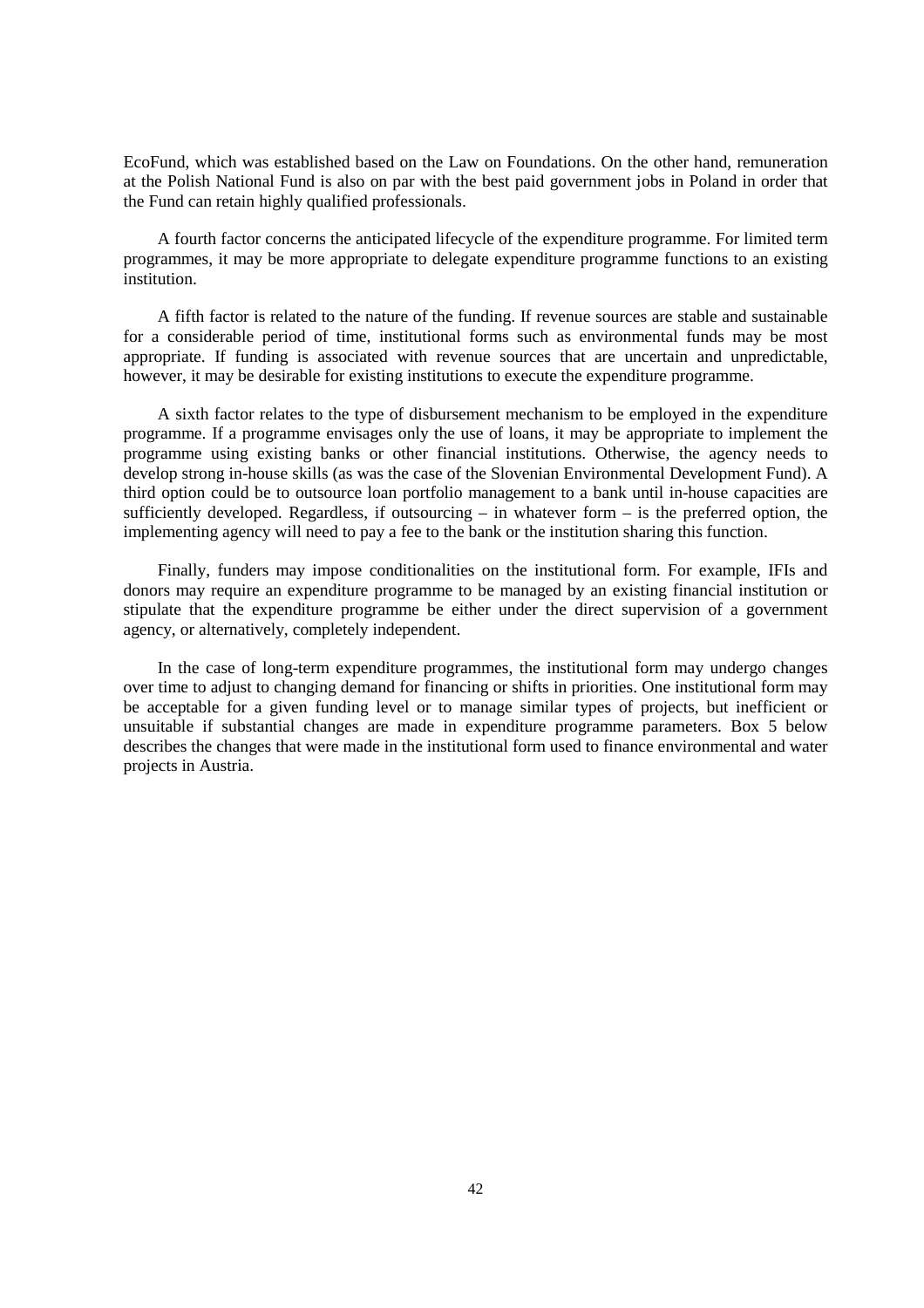#### **Box 5. Evolution of Austrian institutions for PEEM**

In its evolution, the Austrian institutional system has gone through different stages over a period of approximately 50 years. The public water management funding system in Austria was launched after the Second World War in 1948. It was established as a funding system within the Ministry of Trade and Reconstruction. Until then, all decisions concerning the financing of large investment projects (mainly water supply) were made by this same Ministry.

Eleven years later, the funding system was outsourced to the Water Management Fund. Although the Fund had its own legal identity, it was represented by the Ministry of Trade. Within this administrative framework, the "Fund" (in the sense of a legal entity) could respond more quickly and effectively to the changing needs of applicants. The Fund was fully restructured in 1978. Its main sources of revenue came from the Austrian system of sharing revenue generated through taxes and fees and split between the federal, regional and local authorities. In 1984, a similar funding system was established to finance air and soil protection measures in enterprises.

In 1987, both Funds were merged to form the Austrian Environment and Water Management Fund, which continued to exist as an independent legal entity, albeit institutionally integrated into the Federal Ministry of Agriculture, Forestry, Environment and Water Management (FMAFEWM). Until 1987, subsidies for water management projects were provided in the form of soft loans because commercial interest rates were very high (due to poorly developed capital markets), while air and soil projects were financed through grants.

In 1993, after the collapse of the loan administration information technology system, which caused a number of loan portfolio management problems, the funding system underwent fundamental change. The Fund itself ceased disbursement activities and since has only existed as a financial body administrating "old" loans.

The responsibility for overseeing the funding system for all sectors is with the FMAFEWM but project appraisal and contracting have been fully outsourced to Kommunalkredit Austria AG, a private bank. Furthermore, as capital markets reached their maturity, it became obvious that for decades the funding system providing loans actually absorbed a huge amount of resources. As a result, the water sector now is supported through grants only. In addition, the scheme was designed to link grants to commercial loans as applicants were required to cover the financing gap on their projects with credit from the banking sector. This increased the demand for bank credits. Thus, the public financing system helped facilitate the development of the private capital market.

In 2002, this last restriction on obligatory bank credits has been removed so that since then beneficiaries have been free to raise financing for their projects as they see fit and choose the cheapest form of financing. In addition, since 2002, the expenditure programme for the water management sector has been merged with the programme for the air and energy sector or the clean-up of contaminated sites and has continued to disburse resources in the form of grants.

#### **Summary and guidance for decision-makers**

The public environmental expenditure programme is an integral part of a larger environmental policy and supports the implementation of strategic national objectives. Effective programming needs to be based on a systematic economic, financial and market analysis in order to establish the priorities of the programme. While programming and priority-setting are a major responsibility of governments, involving key stakeholders in their design could significantly improve chances for success.

The expenditure programme should have clear priorities and objectives. Programming also includes defining the rules that govern the allocation of resources across different priority areas. A well-developed and realistic expenditure programme is specified in terms of sources of financing, types of projects and types of beneficiaries to be supported, financial instruments and conditions of financing. Appraisal and selection criteria are clearly identified and specified in the financing strategy of the programme. The optimal institutional set-up for managing the resources of the expenditure programme should be selected only after all elements of the programme are clarified and consensus on the priorities it will support has been reached.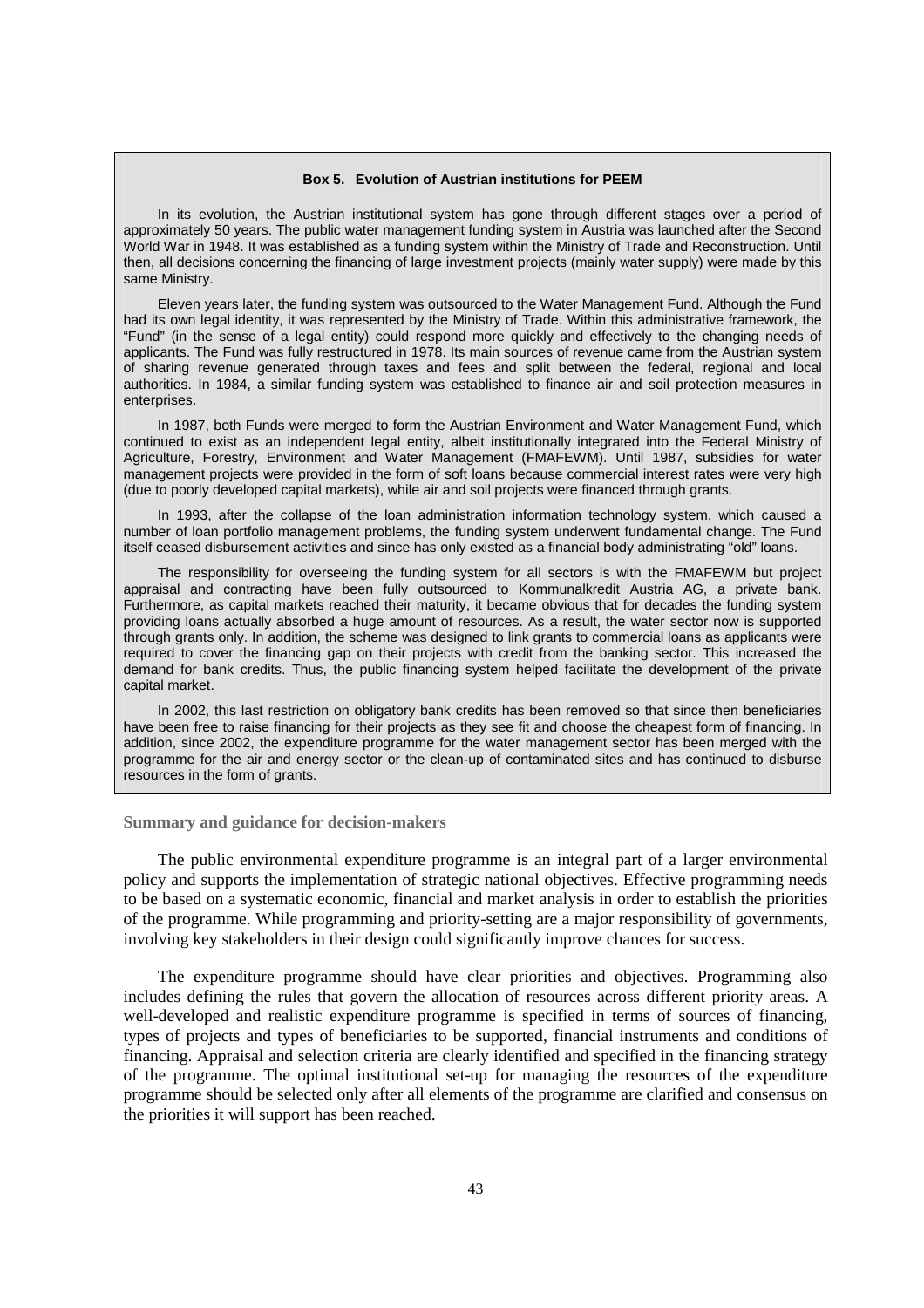# **CHAPTER 2 PROJECT APPRAISAL**

Project appraisal constitutes the main function of any implementing agency and the core of the management of the project cycle. The project cycle is an integral part of the programme cycle presented in the previous chapter. Unlike programming, which is mostly a political process and a responsibility of the government, the appraisal, selection and financing of individual projects is a technical process which should be conducted by a professional management body, held accountable for its performance.

Figure 3 presents the linkages between the programming and project cycles that shape the management structure of an implementing agency. This is a generic structure to be modified in individual elements, depending on the specific circumstances in a given country/institution.

This chapter looks at the major stages of the project cycle. It is intended to provide managers of public environmental expenditure programmes with practical guidance in addressing problems and issues that occur at each stage of the project cycle as well as suggestions for possible solutions. It seeks to present different options from which programme managers can choose that could be most appropriate under a given set of conditions.

#### **Project cycle framework**

The project cycle represents the critical path for selecting projects for financing. From the point of view of the public financier, the project cycle comprises several major phases: project identification, appraisal, selection, financing, implementation, monitoring, and evaluation. While certain aspects are touched upon, project preparation and design are the responsibility of the applicant and are not the subject of this Handbook.

For the purpose of this Handbook, a project is defined as an economically indivisible series of works fulfilling a precise technical function and with clearly identified objectives from which it can be judged whether the project complies with the implementing agency's eligibility and selection criteria. A stage is a technically and financially independent part of the project that can be identified as operational in its own right (adopted from the EU Commission, CF: Art. 1, Reg. 1265/1999). For the sake of this Handbook, applicants, project developers, project owners, and project proponents are used interchangeably. An applicant becomes a beneficiary only after its project receives support from the agency.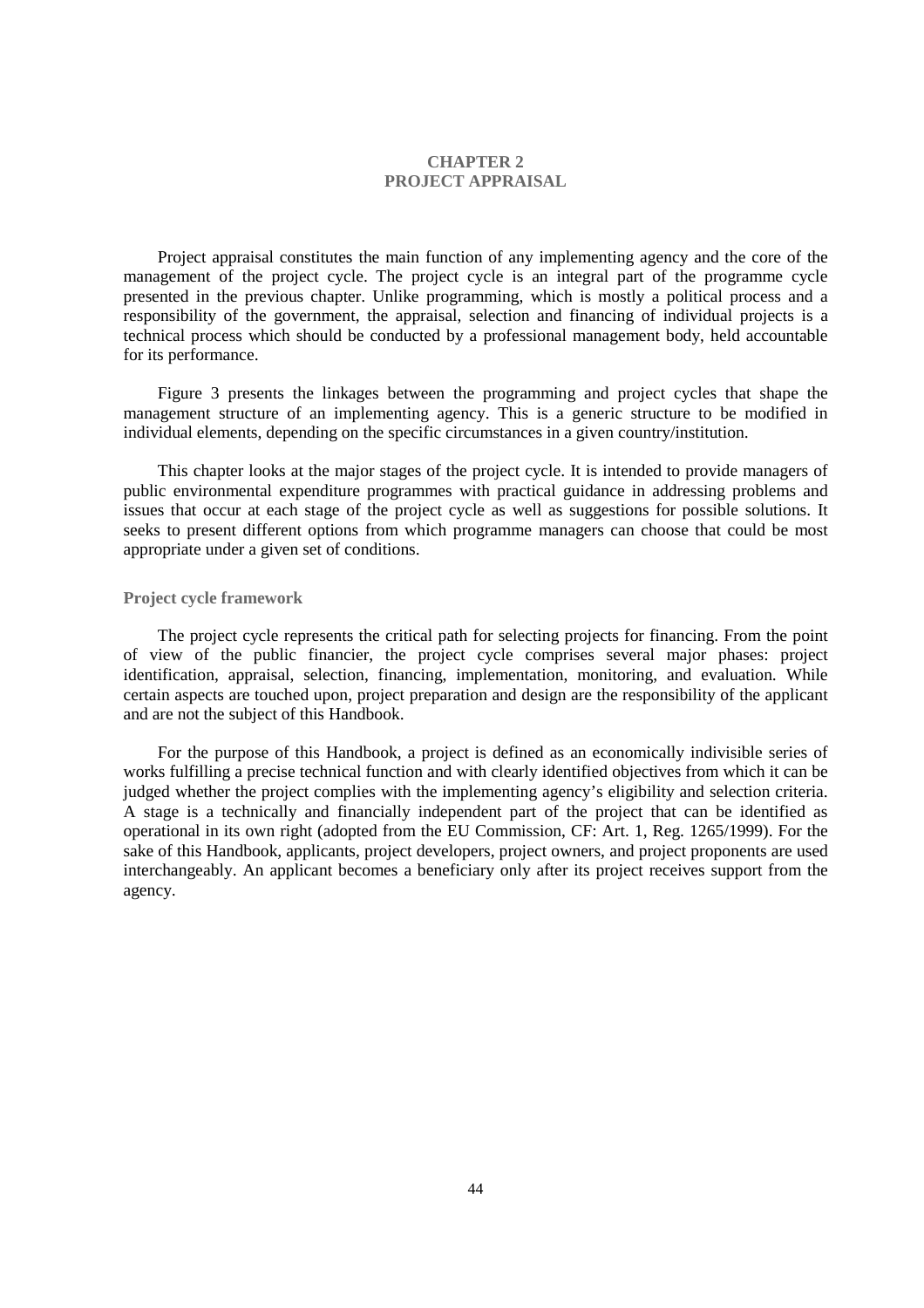**Figure 3. Programme and project cycles** 

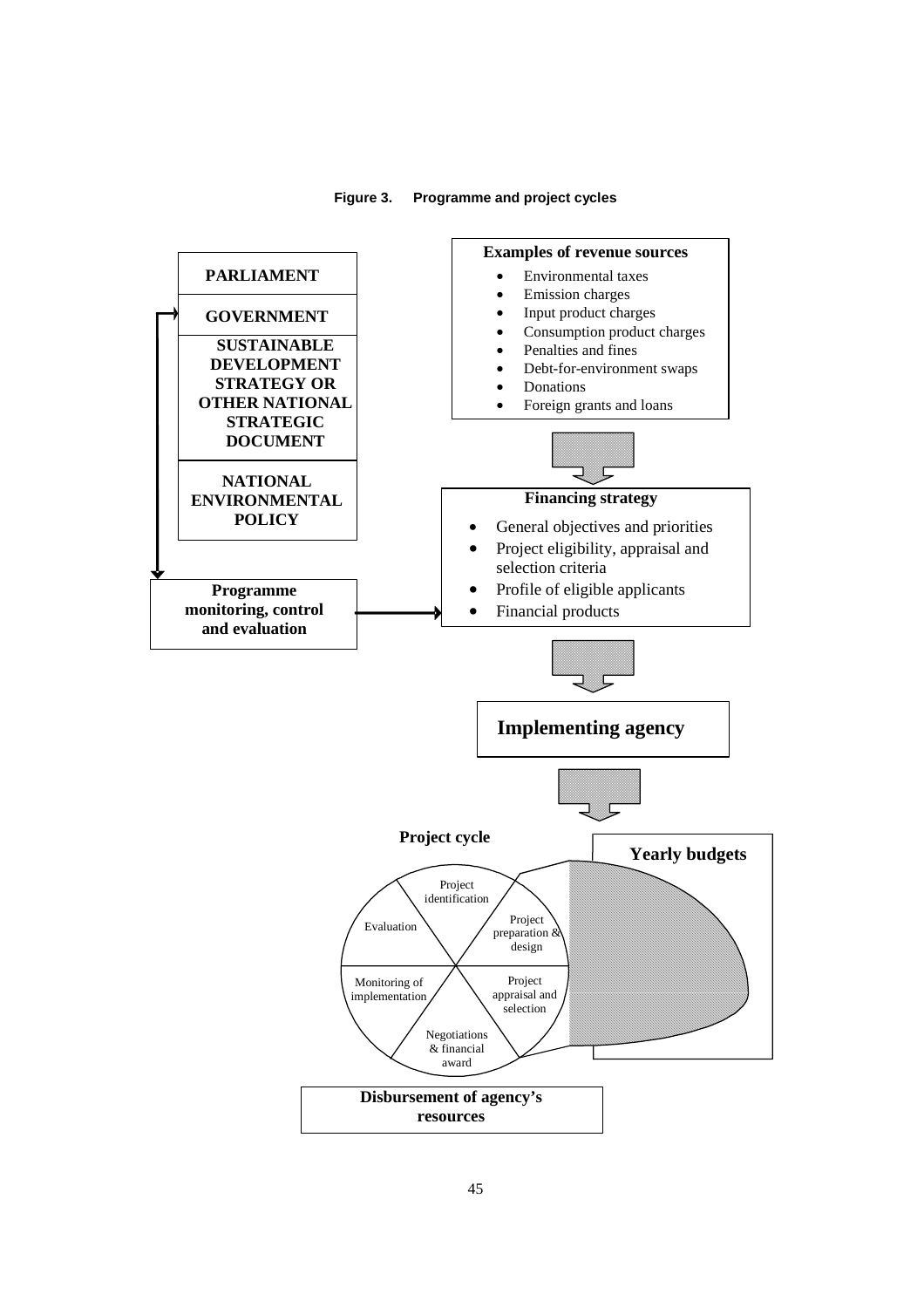### *Overview of the main stages of the project cycle*

The project cycle comprises several main stages.

**Project identification** is the first part of the project cycle. At this stage, the objective for the agency is to reach as many potential project owners as possible and to identify the most promising projects in each of its priority areas that could be potentially supported. In order to avoid receiving too many project proposals that might be inconsistent with the agency's objectives or coming from applicants/regions/sectors that are not eligible for support, the agency needs to provide potential applicants with sufficient information on its eligibility criteria. The agency could develop an information package, which covers, as a minimum, information on application submission procedures, an application form with instructions on how to complete it, and criteria that projects should meet. This information package should be widely disseminated.

At this stage, on the basis of formal and transparent eligibility criteria, the implementing agency selects for appraisal only those projects that meet formal requirements (pre-appraisal).

**Project appraisal** is the stage at which a detailed evaluation of those projects that have successfully passed through eligibility screening (pre-appraisal) is conducted. Such evaluation requires that the applicant provide additional information and data. Ideally, each project needs to be subjected to technical, environmental, economic, and financial analysis.

The aim of project appraisal is to ensure that a pipeline of best projects is established. To this end, it is crucial that appraisal criteria be clear and unambiguous as well as applied non-discriminately across all projects. Some implementing agencies develop scoring systems, also unified into a single indicator, which is used to rank projects with similar objectives; ranking lists are developed showing the order in which projects in the pipeline will be financed.

Project appraisal can follow a pattern that depends on the type and size of the projects. This means that different sets of appraisal procedures may be needed for different types of projects.

The **selection of projects** to receive support from the agency takes place after project appraisal is completed and a ranking list of projects developed. It is crucial that only cost-effective projects be selected for financing, i.e., those projects whose cost of achieving a unit of environmental benefit is lower than a threshold value.

During the **implementation stage,** particular attention should be paid to disbursement procedures. Support is provided for specific tasks and in principle resources should be disbursed only when these tasks are completed and receive agency approval. This practice ensures better control over the expenditure incurred within the entire budget. The implementing agency could play a very important role, contributing and encouraging an efficient and timely implementation of individual project tasks. The more financially attractive the agreement conditions, the stronger the catalytic impact of the agency on the project implementation process. **Monitoring** of project implementation and evaluation of results can contribute to the success of the project.

The project cycle begins and ends with the **evaluation** of project results – first, during the identification stage and second, upon project implementation, when stated and actual results are compared.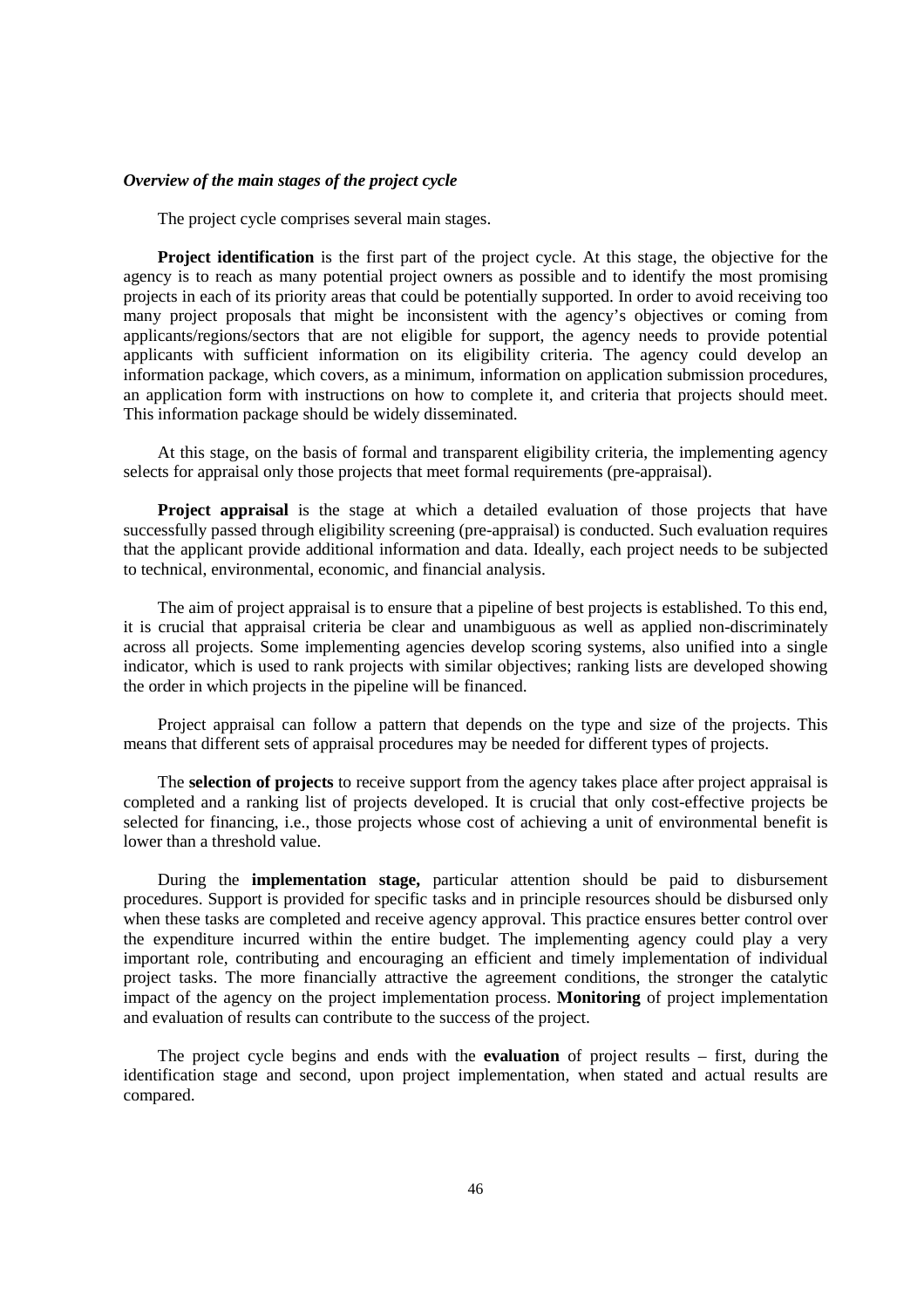Successful projects with significant environmental benefits provide information on effective project implementation methods and unit costs needed to achieve environmental effects (i.e., the necessary cost-effectiveness indicator). Such data, stored as archival information, constitute a permanent reference database used to appraise projects that are at earlier stages of the project cycle. Ideally, upon project completion, the project's cost-effectiveness is re-calculated against initial assumptions as well.

While most institutions managing public environmental expenditure in transition economies apply some kind of project cycle management procedures, often these procedures do not lead to the identification of the most cost-effective solutions. Some of the major conditions ensuring an effective and well-functioning project cycle are listed in Box 6.

#### **Box 6. Conditions for an effective project cycle**

Some of the major conditions ensuring an effective project cycle are:

- availability of information on the agency's project cycle to the public at large;
- well-designed and standardised application and appraisal forms;
- clear and understandable eligibility and appraisal criteria and procedures tailored to the specific needs of the agency;
- professional staff capable of conducting project appraisal and selection;
- clearly divided and defined lines of responsibilities among technical staff, agency's management and supervisory bodies;
- effective communication with potential applicants.

An effective project cycle requires careful design of both eligibility and appraisal criteria and procedures applied at each stage of the cycle. The procedures should be well-described and documented in operational documents. This is crucial, as these procedures are in fact the major tools used by the agency in its work. Therefore, they require formal approval by the supervising body. Information on the criteria and procedures adopted by the agency should be made available to the public. The procedures used to screen out and appraise and select projects require that applicants provide specific project information. Precise and verifiable information provided by applicants is a major precondition for an effective identification and appraisal process. As data and information collection for certain types of projects might be highly time- and resource-intensive, it is essential that potential applicants be aware of all information needs well in advance. In addition, well-designed and standardised application and appraisal forms could significantly contribute to increasing the effectiveness of the project cycle for both the agency and the applicant. The agency should also clearly list all the documents that need to be attached to the application. These documents may include: (i) feasibility studies in the agency-defined format, (ii) financial statements, (iii) environmental impact assessments, (iv) documents proving project co-financing, e.g., budgetary decision of the municipal council, and (v) other legal documents ensuring successful project completion and operation (e.g., various permits).

The procedures that ensure high quality and efficiency of the project cycle run by the agency should be valid for all staff. Staff competencies are critical for the success or failure of the agency. Well-prepared and experienced specialists are not easily available on the labour market. Formal qualifications are not sufficient and should be supplemented by practical skills and experience in the field. Personal characteristics of individual staff members, their understanding of the agency's mission, objectives, and priorities, and the degree to which staff members identify themselves with the agency are also important to the success of particular projects. The friendly but professional attitude of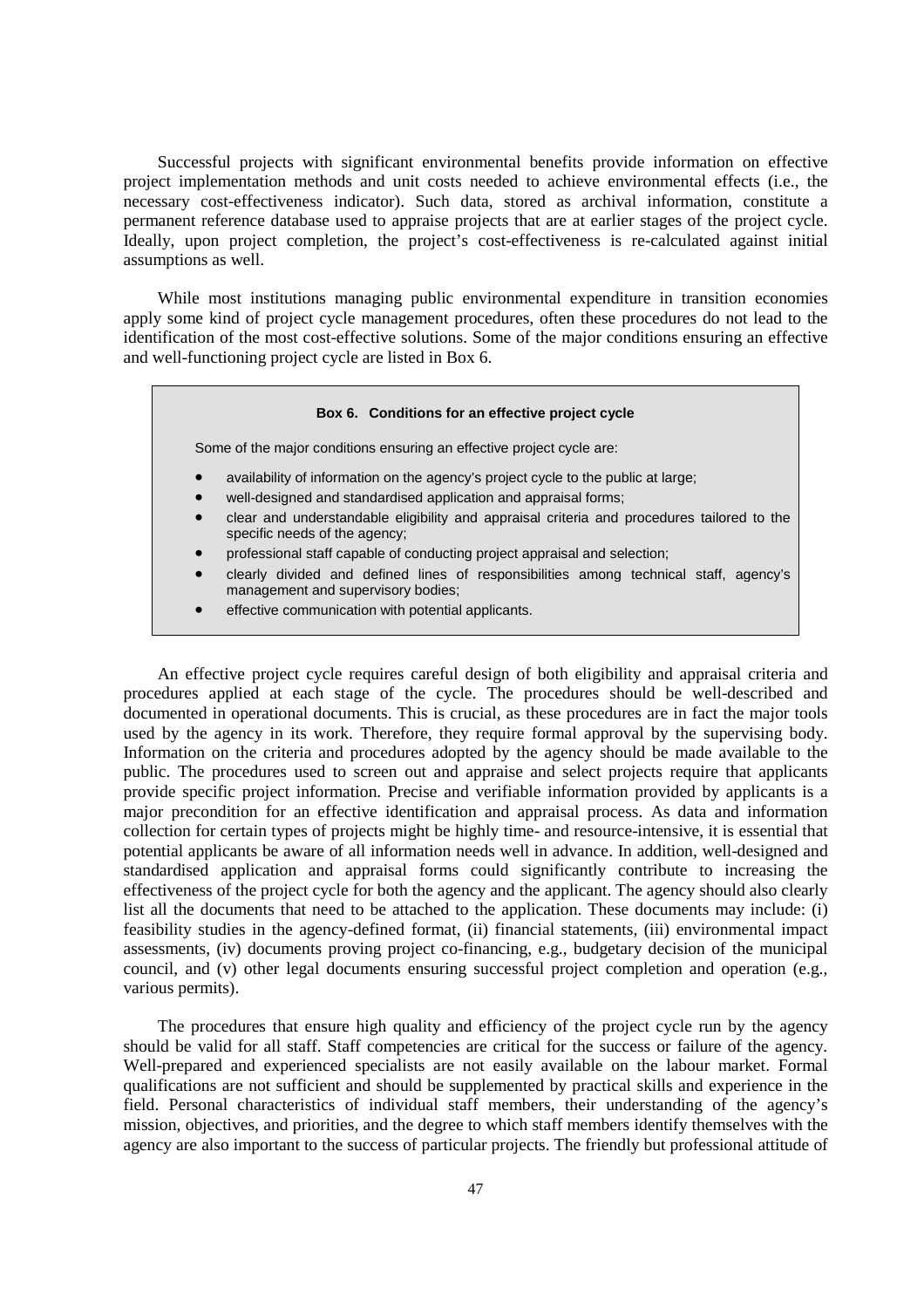staff to applicants could further contribute to a healthy working relationship with applicants. When the performance of staff members is routinely and rigorously evaluated based on actual work results, there is no danger that such behaviour might lead to lobbying or protectionism of individual project owners.

In addition, clearly divided and defined roles and responsibilities among all levels of management and staff are also crucial for the effective project cycle. These should be laid down in the legal and operational documents of the agency. Responsibilities should go hand-in-hand with accountability and liability for individual decisions.

### *Decision-making process*

The project cycle requires an intense communication and interaction among agency's staff and between staff and applicants. The clearer the timing needed for each of these interactions and clearer the responsibilities of individual staff in charge of making decisions at each step, the more transparent and efficient the project cycle.

The agency needs to develop a decision flowchart, which should show the sequence of actions, actors responsible for them and time limits for each action. As a minimum, the flowchart needs to provide clear answers to the following questions:

- What task is to be done?
- When is it to be done?
- Who is to do it?
- How much time is needed for its completion?
- How is to be done?
- Why is it done?

Comprehensive and detailed explanations on these issues need to be provided in the agency's operational documents.

An example of a flowchart of decisions is provided in Figure 4. This example is based on the decision-making process in use at the Polish EcoFund. This flowchart presents five phases, four of which end with interim decisions (phases 1 through 4). It also shows the major four participants in the appraisal process, namely the applicant on the one hand and the agency, through its Executive Office, Management Board and Supervisory Council, on the other. Figure 4 shows the respective phases in the project appraisal process down to signing a contract with a beneficiary and can be explained in the following way:

- 1. Phase 1 The applicant submits a project questionnaire, which is screened against formal eligibility criteria by the agency's staff (Executive Office). The Management Board reviews the project and makes a decision if the project is eligible or not. A letter is sent to the applicant for information.
- 2. Phase 2 If the project is accepted as eligible by the Management Board, the agency's executive staff prepare an invitation to the applicant to submit a complete application. Between the Initial Review by the Management Board and the submission of the application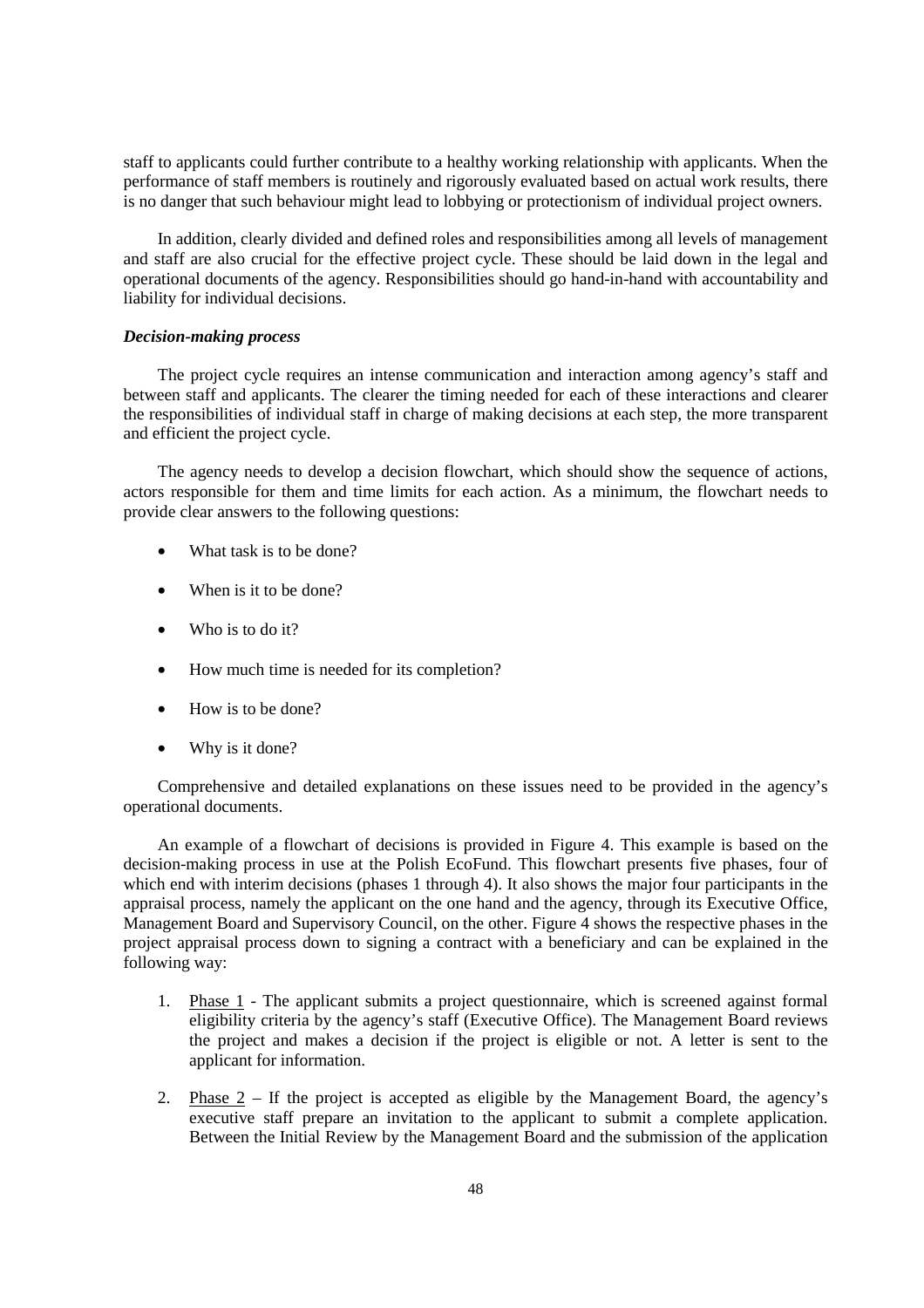by the applicant, the Fund's executive staff conduct a preliminary project appraisal (environmental, technical, and financial analysis). The Management Board provides the applicant with its opinion on the project scope and feasibility and specifies requirements for modifications in the project scope as well as additional information. If such modifications are not agreed, the project is rejected.

- 3. Phase 3 The project is subjected to full appraisal by the Executive Office, on the basis of the application received. This includes: environmental, technical, economic, legal and organisational analysis of the project proposal. In the case of complex projects or when innovative technologies are proposed, the agency may seek external advice and assessment from independent experts. At this stage, the Management Board decides if the project will be supported, if further amendments to its scope will be necessary in order to make a decision or if the project will be rejected. The agency informs the applicant of its decision.
- 4. Phase 4 If the project obtains a positive opinion by the Management Board, the agency executive staff prepare information on the project to be submitted to the Supervisory Council for a final decision. The Supervisory Council members discuss the project and make a final decision. The applicant receives a letter from the Fund with relevant explanations.
- 5. Phase  $5$  This phase consists of negotiations between the Fund and the applicant on the terms of the agreement and the actual signature of a contract.

The relationship continues after the selection, through monitoring of project implementation and the assessment of project outcomes. These stages contribute to the performance of the project owner, and to that of the agency, which is able to learn lessons from experience.

A time limit for each phase of the project appraisal process needs to be set in order to induce staff discipline in processing applications and meeting strict deadlines as well as compelling the applicant to adhere to the time schedule. Applicants should be encouraged to stick to the time limits for each specific phase in order to ensure smooth processing of the application. In the case of the Krakow Regional Environmental Fund, for example, screening of project proposals for eligibility takes about 2 weeks from the time of submission. The process after submission of the full application form through to the signing of a financial agreement with the applicant may last up to three months.

### *How to communicate with potential applicants?*

The complexity of the agency's procedures and the special requirements with regard to information needs may hamper the agency's access to well-prepared projects, i.e. projects proposed by less experienced or less financially affluent applicants. The agency's rules of operation, criteria and procedures, application forms and the instructions for completing these forms need to be well communicated and explained to potential applicants.

There are different channels for the agency to communicate its agenda to potential beneficiaries. These include among others:

- seminars and workshops;
- targeted visits;
- direct contacts:
- hot lines.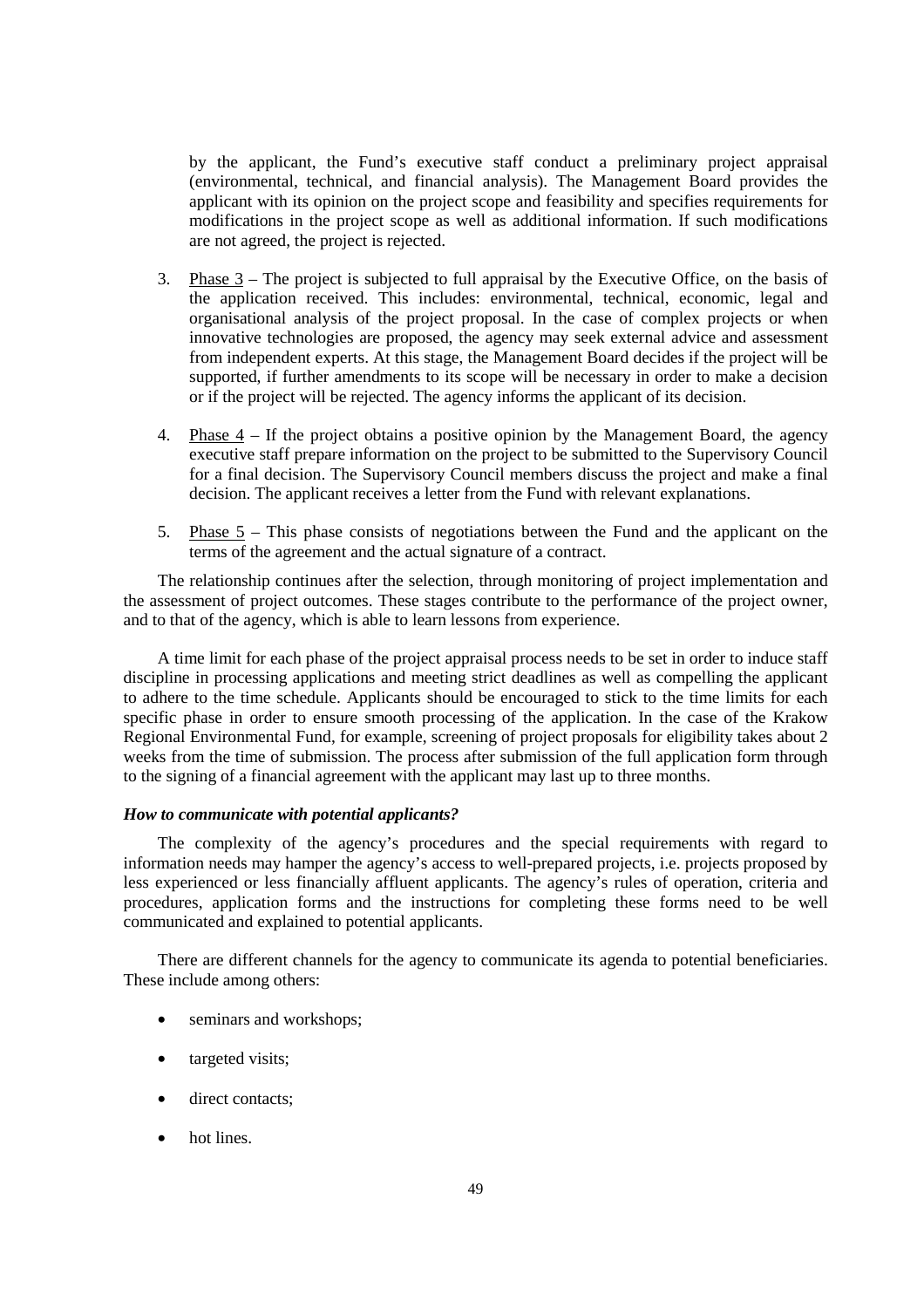

# **Figure 4. Decision flowchart in the project appraisal process Based on Polish EcoFund practices**

Direct contacts with project proponents and any interested parties remain the best way of communication and promotion of the agency's agenda. Such direct contacts could include open seminars, training, and workshops. The main principle is that such events should be open to everybody who is potentially an eligible project owner and no group of beneficiaries or regions should receive preferential treatment. Such group meetings rather than contacts with individual applicants should be the practice as they limit the scope for corruption on the part of the agency.

Such an open policy could help increase the agency's credibility and is a guarantee for developing good and honest working relations with applicants from the outset. In addition, agency's staff can use the opportunity of meeting potential clients and seek their opinion on agency's requirements and make any necessary adjustments. Targeted visits to potential applicants from a specific sector or region could also help them obtain a better understanding of the financing opportunities the agency provides. Hot lines can be opened to respond to applicants' questions for clarification.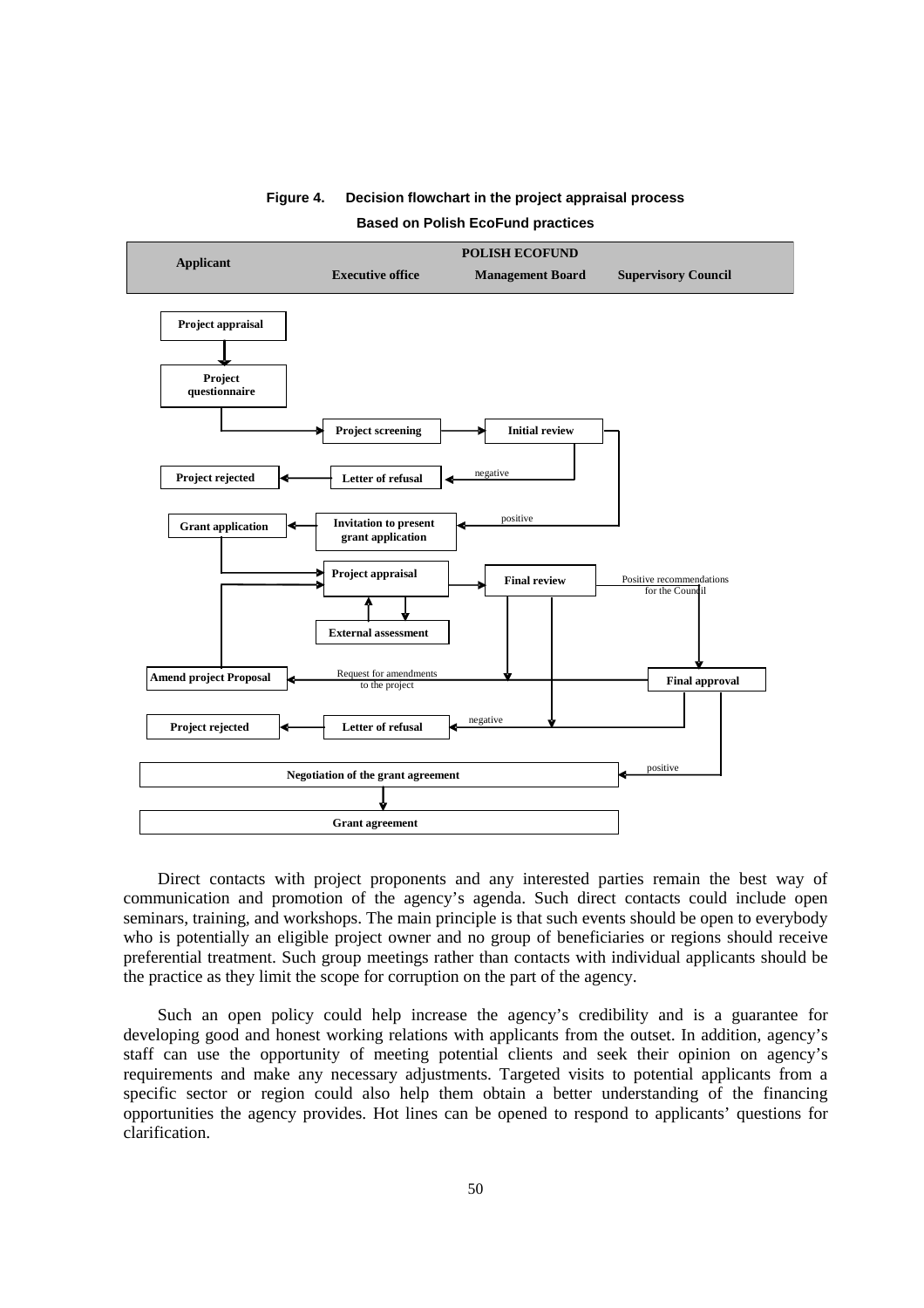The main principle in communicating with applicants is that they all should receive the same information from the agency and should have equal access to information.

#### **Box 7. Essential elements of a communication strategy with applicants**

- Develop a clear policy on information provision
- Provide all applicants with equal access to information
- Use direct contacts as appropriate and within reasonable limits
- Avoid providing support for project preparation, or alternatively, open a grant programme for project preparation
- Use external consultants when necessary and introduce conditions for using external expertise

Well-structured and well-presented information provided to applicants is key in the first interaction between the agency and its potential clients. The agency should prepare and disseminate information on its eligibility requirements. These include, among others, priorities in terms of environmental media, sectors, regions, types of beneficiaries and projects to be supported, level of support per type of beneficiary/project, duration of the programme.

#### **Box 8. Information package for applicants**

As a minimum, the information package provided to potential applicants should contain the following components:

- description of the agency's eligibility requirements (including priorities in terms of environmental media, sectors, regions, types of beneficiaries and projects to be supported, level of support per type of beneficiary/project, duration of the programme);
- standardised application form with detailed instructions to applicants on how to complete the form (for large investment projects a two-stage application form may be introduced – a preliminary application form and an application form proper);
- framework conditions of the financial agreement between successful applicants and the agency;
- information on procurement procedures;
- decision-making flowchart.

Standard application forms reduce time to process applications and help staff more efficiently to check information that applicants provide. The agency should require that project proposals be prepared in compliance with its standards. In order to help applicants better understand information and data requirements, the application form should be supplemented by detailed instructions on how to complete it. The degree of complexity of the application form depends on the type of project proposed. Examples of specific forms used by Kommunalkredit, Austria are available on www.kommunalkredit.at.

To avoid time-consuming and costly preparation of an application form for a project that may not qualify for financing (particularly for large investment projects), the agency may introduce a two-stage appraisal procedure. The application form proper may be preceded by a preliminary application form (project questionnaire or project information form). The preliminary application form requests information that will allow the agency to determine project eligibility. Additional information and data are required only if a project passes this eligibility test. Such a procedure is convenient for both the agency and the applicant. If the agency chooses the two-stage approach, it is recommended that the preliminary application be standardised and made the same for all projects.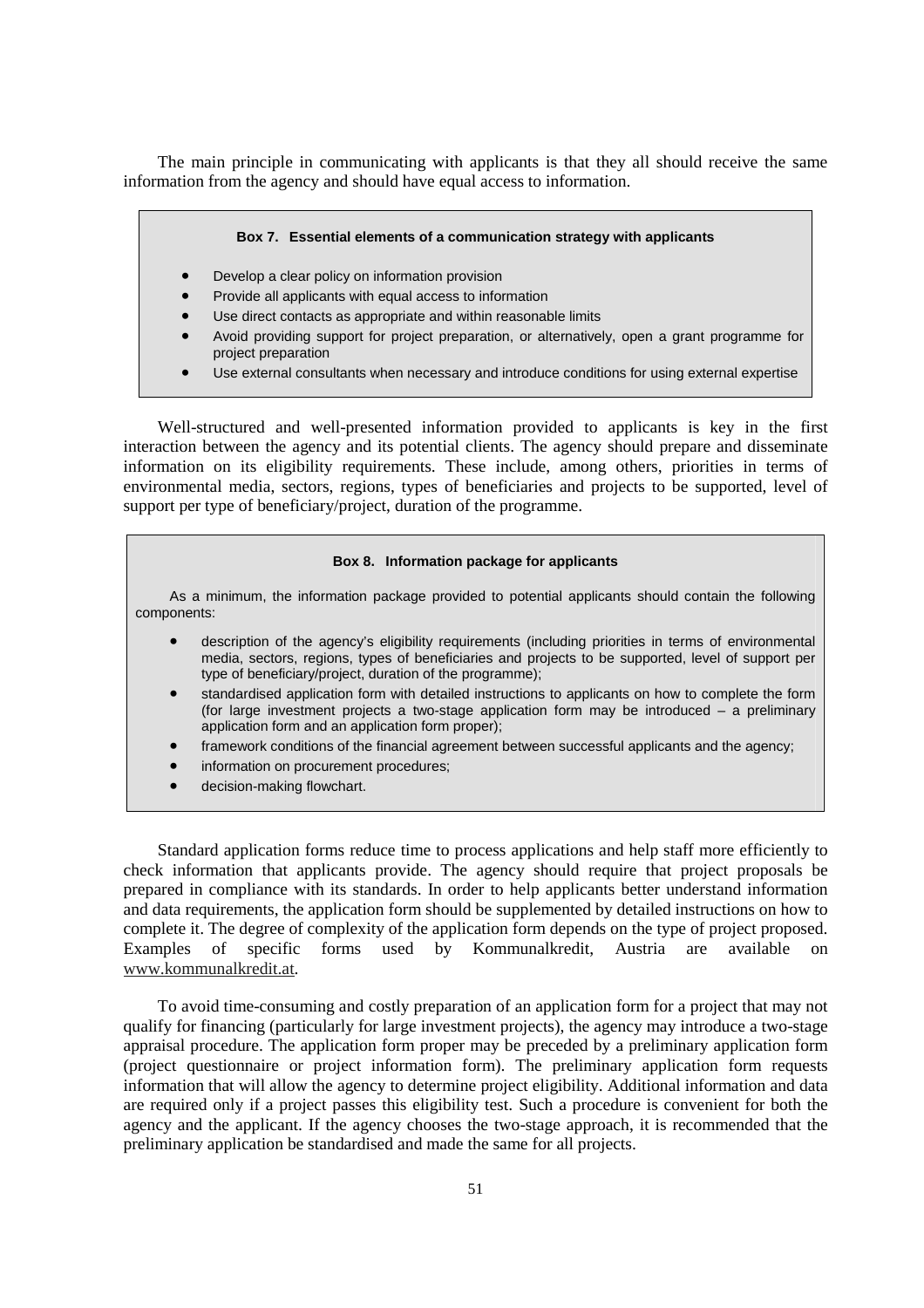Information concerning the procurement procedures for purchasing goods and services with support provided by the agency could also be very helpful to potential applicants. Similarly, the procedure of negotiating and concluding a financial agreement as well as the terms of disbursement of agency's resources in successive tranches should be explained in its operational rules.

The public information prepared by the agency for dissemination can be posted on the agency's website, thus ensuring that the information is made equally available to everyone. In addition, information placed on the internet may be easily updated at a very low cost, reducing both the workload of the agency's staff and its administrative costs.

### *Database to support the project cycle*

A computer database of projects is one of the major project cycle management tools. The key function of the database software is to assist the agency's management in making the project cycle more efficient. A project database could be a convenient tool for collecting, systematising and storing information and for supervising the project cycle. The type and degree of sophistication of the computer database depends first and foremost on the needs and capacities of staff that will be using it.

The simplest computer database serves mainly as a catalogue of projects processed by the agency, at various stages of the project cycle. Thus, the information on projects is given in the form of computerised data enabling the user to search for information by category or to prepare different lists, comparisons, or compilations of available data according to various implementation, supervision or reporting needs. A review of the current stock of projects gives the user the possibility to determine the agency's involvement in pursuing a particular objective (priority), to follow the progress in the implementation of a project, and to estimate the workload of individual staff members. Records of anticipated and actual environmental benefits enable the evaluation of the effects of the financial support provided by the agency.

The **historical information on unit costs and environmental effects achieved in different groups of similar projects** (e.g., wastewater treatment plants and transfer collectors, energy savings, waste recycling, etc.) provides the basis for estimating the cost-effectiveness level typical of investment tasks of various kinds. Such data may be useful as benchmarks in determining the minimum expected cost-effectiveness indicators for new project proposals for the purposes of preliminary economic appraisal of projects.

The projects tracking database may co-operate with other databases used in the agency (on correspondence, decisions, etc.), providing possibilities for integration, transfer and use of data within the computer system. The database may be designed to generate periodic reports on the structure of projects, the cost-effectiveness of particular investment tasks, expected environmental benefits and current status of progress in project implementation, in physical and financial terms. Similarly, it may generate a standard financial agreement as well as financial tables presenting the time schedule of payments to be made by the agency. Such reports could help improve management efficiency. The database may also be used for supervision and inspection purposes.

The database should be perceived as a user-friendly tool by staff. Therefore, it is strongly recommended that the **database be developed gradually**, with built-in module options, with the participation of, and in accordance with, the suggestions of its users.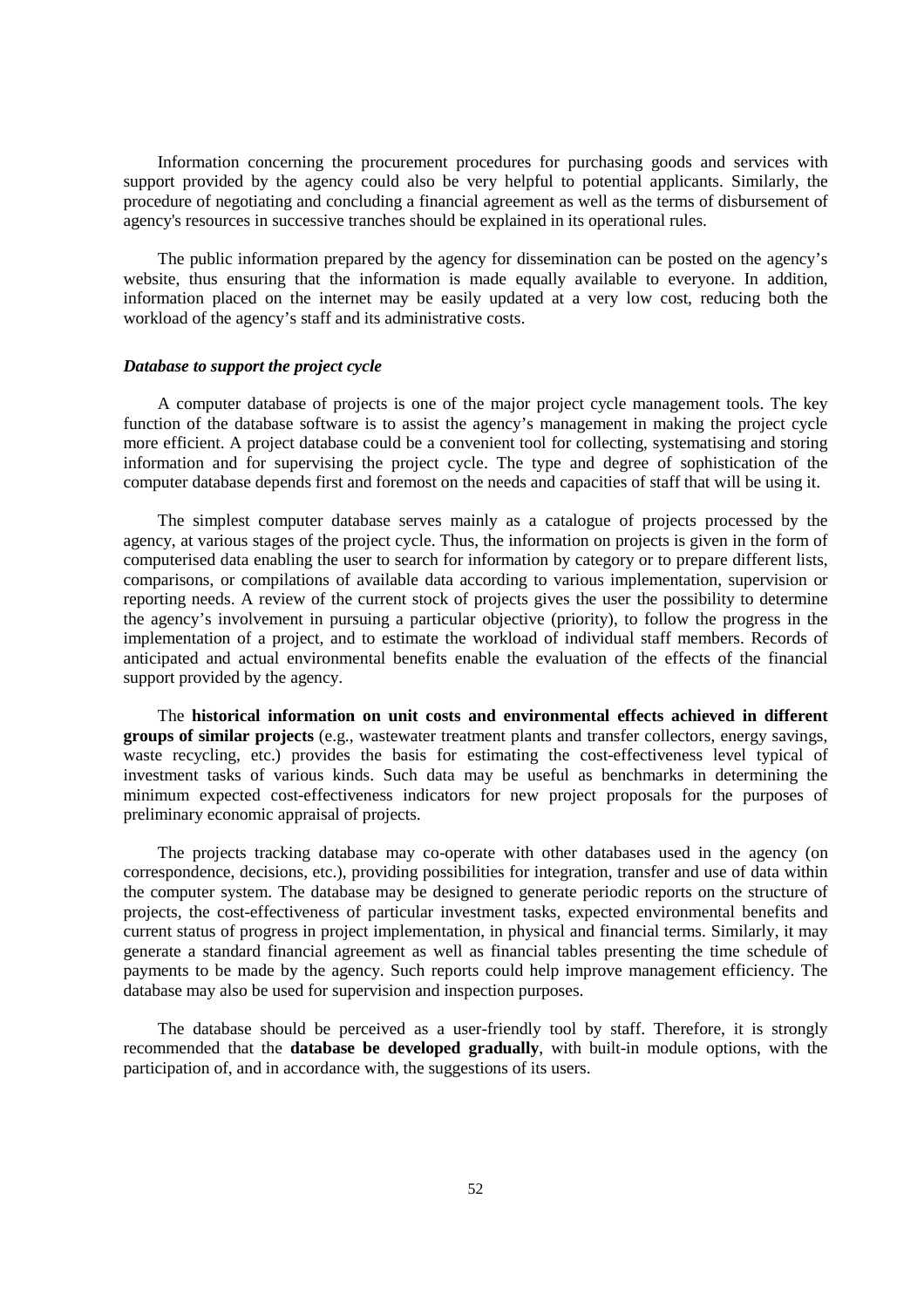#### **Box 9. Possible uses of a project-tracking database**

- serves as a catalogue of projects
- allows quick and easy data and information searches by category
- helps prepare lists by various items (quantities, prices) and generates management reports
- helps track progress in the implementation of individual projects
- allows comparisons between expected and actual benefits from a project
- helps generate standard financial agreements
- helps generate financial tables and reports
- helps determine resource allocation (workload of individual staff members)

## *Outsourcing*

Outsourcing of certain tasks can be another way to improve project cycle management efficiency. Outsourcing is an arrangement whereby the agency can enter into a contract with a supplier from outside the agency for the provision of goods and services previously provided internally. Outsourcing contracts should be awarded in a competitive bidding process. While governments have always purchased some goods and services externally, the last two decades have seen a movement toward broad use of outsourcing as a tool for public management.

Outsourcing has both advantages and disadvantages. The advantages include, among others, the potential for: cost savings, increased accountability of service providers through contract specifications and performance measurement, better work and management practices, access to greater skills, knowledge and technologies, better service quality, and greater flexibility in services. Some of the disadvantages of outsourcing include the potential for: reduced accountability of government agencies for contracted services, loss of confidentiality of information, collusive tendering and other tendering problems, and the costs of outsourcing. Nevertheless, outsourcing is an option where the agency has strong control over the supplier's operations and develops clear rules, procedures and criteria for evaluation of performance.

In many cases, it is possible that a part of the expenditure programme functions are outsourced to other governmental agencies (particularly at the local level) or the private sector. A number of factors account for this practice:

- 1. large fluctuations in funding from year to year which make it difficult properly to size staff;
- 2. concentrated periods of work requiring supplementary staff resources (e.g., during application process);
- 3. salary constraints that preclude hiring staff with certain skills (e.g., financial appraisal capabilities) because of civil service salary caps;
- 4. non-recurring special skill requirements such as the review of certain types of technologies;
- 5. concerns about building up large staff if the expenditure programme is to be terminated at a known date;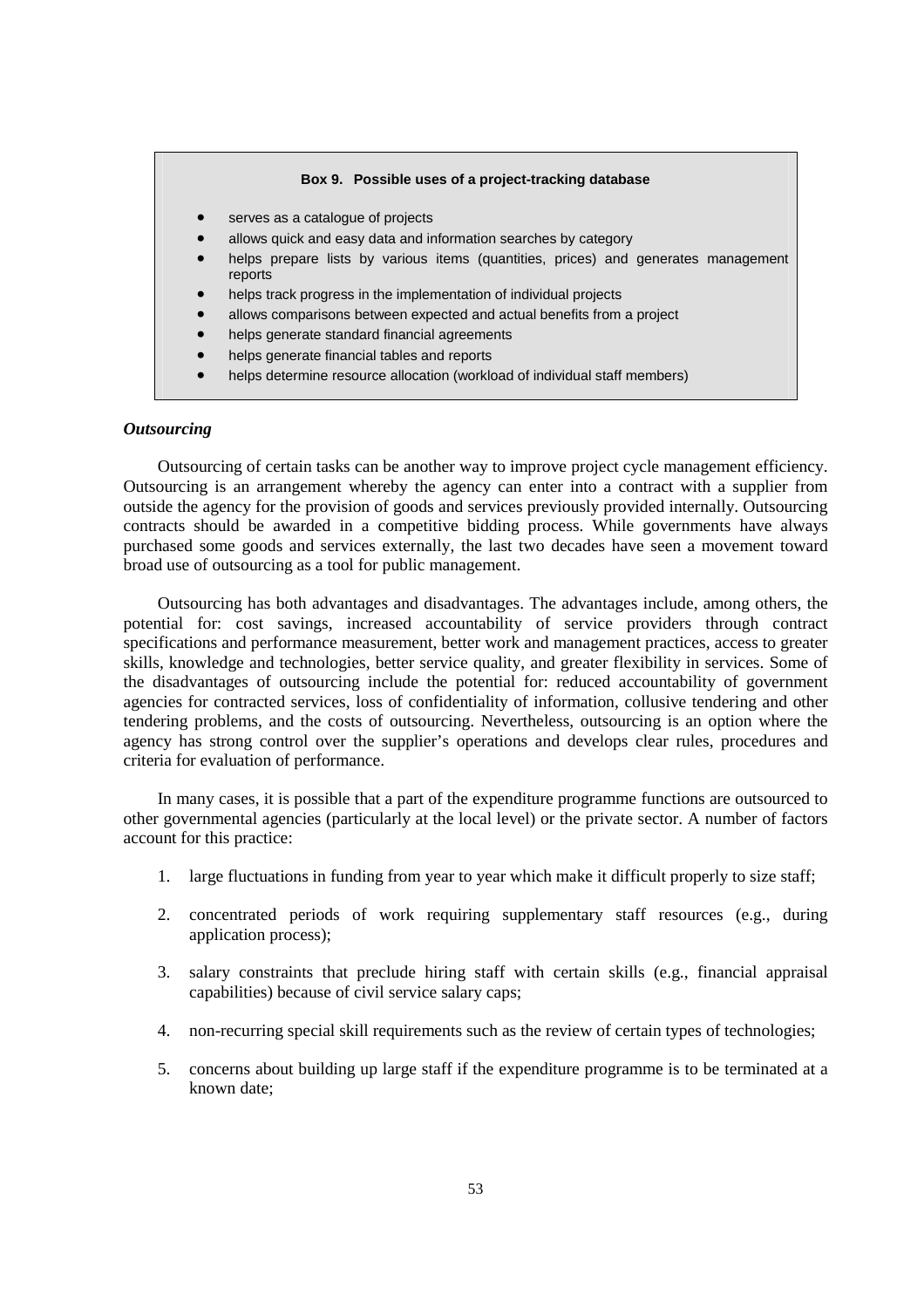6. relying on well-established experts to conduct, for example, audits or programme evaluations in order to enhance the accountability of the expenditure programme.

Examples of such outsourcing can be found in Germany and Austria where certain public environmental expenditure programmes have been contracted out to banks, respectively KfW in Germany and Kommunalkredit in Austria. In addition to banks, consulting firms, and specialised NGOs can also be used as potential service providers.

Annex II.1 provides an overview of outsourcing opportunities with regard to different expenditure programme functions, possible service providers, and risks involved.

## **Project identification**

In order to develop a solid pipeline, the agency should seek to conduct its own project identification. There are two major approaches to identification of projects – **passive** and **active**. In this section, focus is placed on active project identification.

The passive approach, where the agency awaits applications, assumes that all projects are equally important and appropriate. The passive approach is characterised by a minimum amount of advance planning. In the extremely passive approach, the agency does not set policy or determine the most important (priority) areas for support, but rather waits to receive applications. The extremely passive approach can only be recommended in the event the agency's competencies are very narrow (e.g., it finances WWTPs only) or if resources exceed potential demand. Usually, in this case, project identification is not the agency's task, but a product of a political process.

Alternatively, the agency can actively search for project opportunities. Experience shows that for different types of projects, different tools and procedures need to be developed and applied in order to ensure identification of the best projects in the respective regions and/or sectors. Three major approaches, differentiated based on the type and size of projects and their location, are discussed in detail further below. These approaches are based on the experience of the Polish EcoFund. The Fund distinguishes between:

- Individual (case-by-case) treatment for large (unique) projects of national significance, or at least of the greatest regional importance;
- Standard (open) competitions for numerous small projects of a similar nature that could be implemented throughout the country (sectoral programmes);
- Multi-year programmes for certain priority problems or sectors.

## *Individual (case-by-case) treatment of large (unique) projects*

The easiest approach, here the agency identifies large and unique projects of particular significance for the country or region as a whole and ranks them according to the environmental benefit expected from each project.

After developing a ranking list, the agency itself should come up with a concrete proposal for the amount of financial support that can be offered to the projects that rank highest on the list. Experience shows that this approach provides a strong incentive to the project owner to accelerate considerably project preparation (documentation, obtaining permits, etc.). Another advantage of this incentive is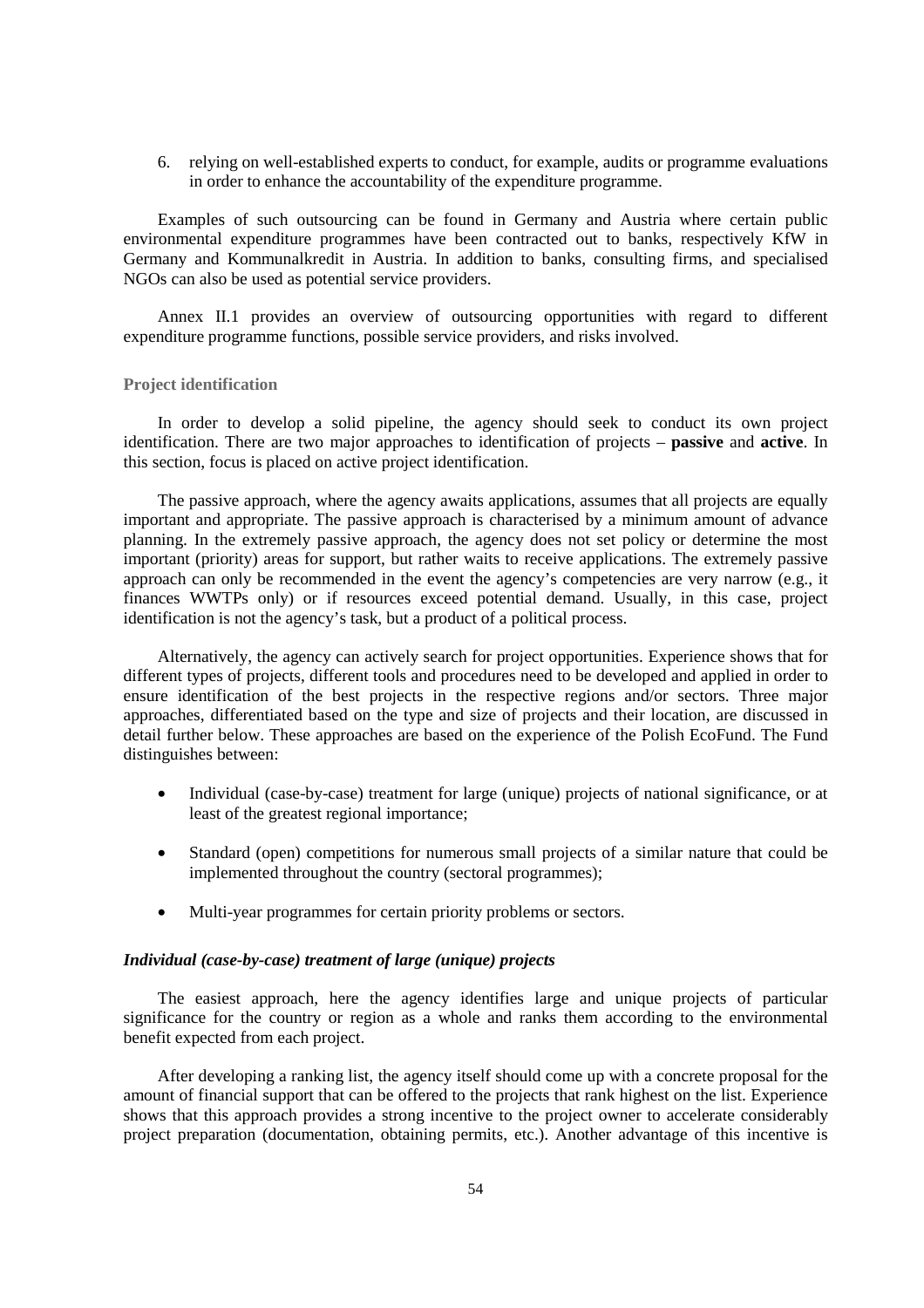that the project owner knows upfront what financial assistance can realistically be provided by the agency. It is important that the agency's support be strictly time-bound so that the investor has the additional incentive of finalising the project preparation in time.

### *Standard (open) competitions*

Standard competitions are the recommended approach when there are numerous similar investment projects spread across the country. If the number of applications increases steadily and the need for co-financing of such projects exceeds the agency's available resources, the best solution would be to organise a competition. This approach allows the agency to select those projects that are most urgent, best prepared, propose the best technological solutions, and optimise costs. Therefore, standard competitions help increase project preparation. In order to be able to compare different projects, it is recommended that the agency develop a standard application form to simplify and guide the project design.

Well-defined, point-based criteria are of utmost importance for the selection process in such competitions. In addition, criteria should be measurable and verifiable. Support should be provided only to those projects that exceed some threshold value set in relation to a hypothetical ideal (e.g., 60% of all points that can be assigned). When quantitative criteria are not appropriate, a jury can evaluate projects; project appraisal is then conducted based on the judgement of these experts through discussion and voting. The long-term experience of the Polish EcoFund shows the effectiveness of such an approach, as experts reviewing projects usually give useful comments that lead to an improvement in the project's quality.

It is important that the agency make **cyclical** (e.g., annual) announcements of competitions. Announcing the organisation of a competition early enough allows potential applicants better to prepare their projects and even to resubmit old project proposals the agency has previously rejected in a much better form. Thus, the quality of applications considerably increases compared to those prepared at the last minute. Such competitions, however, might significantly increase staff workload at certain periods and create strong pressures to meet deadlines. Therefore, it is recommended that competitions should not be organised more than 2-3 times a year.

In addition, the agency may find it useful to revisit and assess the selection criteria and other conditions it uses after a competition has run for 3-4 years. This assessment may reveal that some of the criteria and conditions might need to be changed.

Examples of thematic areas for which competitions could be organised include:

- energy efficiency projects that encourage the use of alternative sources of energy;
- construction of installations that use renewable energy sources;
- projects for abating carbon dioxide and other greenhouse gas emissions (with expected limits of  $CO<sub>2</sub>$  emissions);
- construction of municipal wastewater treatment plants for municipalities where the number of inhabitants is specified (e.g., towns with  $10\,000 - 50\,000$  people);
- establishment of comprehensive waste management systems (e.g., to service between 50 000 and 200 000 inhabitants);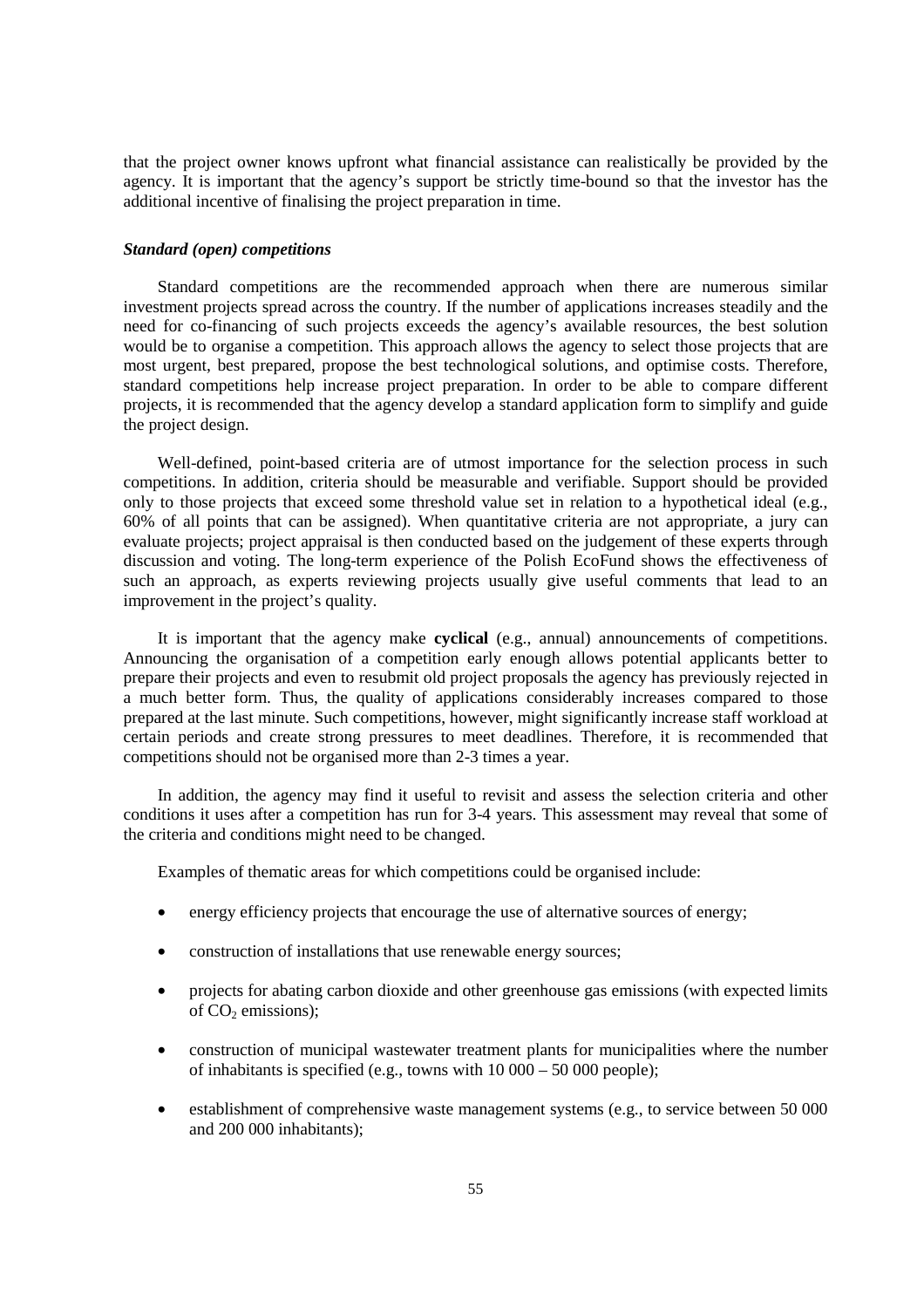• installations for recycling specific types of waste.

The common feature of all above project areas is the fact that the location of the project within the given country does not really matter.

## *Multi-year programmes*

The third approach to identifying the best project opportunities is to develop long-term programmes. If the government has failed to do so, the agency should prepare multi-year programmes targeted at specific priority environmental problems or regions. The development of transparent, objective and rigorous appraisal and selection criteria, as well as clear and convincing procedures, is key to the preparation of such programmes.

Following the guidelines set out in policy documents, the agency could develop its own very precisely defined action programmes through close co-operation with the authorities in the region concerned, including the best national experts. Programme preparation has the following steps:

- identification of major problems, including their scale and causes;
- specification of all projects that need to be implemented in order fully to address a given environmental problem or bring it into compliance with relevant standards;
- specification of costs associated with all projects and timetable for their implementation;
- ranking of projects in terms of their environmental importance, financing available for their implementation and the level of their preparedness.

As usual, the total costs of addressing a problem are confronted with all possible sources of financing (including the agency's) in order to reveal financing gaps. In such a case, it is best to concentrate on 10-20 most important projects rather than attempting to dilute funding across too many projects of more marginal significance.

The programmes the Polish EcoFund operates suggest that there may be times when the implementation of several projects with costs representing, for example, 20% of the total cost of all projects, yields about 50-80% of overall benefits sought. Therefore, sometimes a small but wellprepared portfolio of projects is a better option and can ensure a cost-effective use of the agency's resources.

When all projects have been identified and the desired degree of precision achieved, such a programme should be presented for consultations with various stakeholders, including NGOs, the business community, associations of municipalities, and other relevant parties. Once agreement is reached, the programme should go on to the regional authorities (or the Ministry of Environment, in the case of a national programme). This programme should contain not only a description of the projects considered as the most important to be implemented with resources provided by the agency, but also an implementation schedule, costs and the terms and conditions of the agency's support.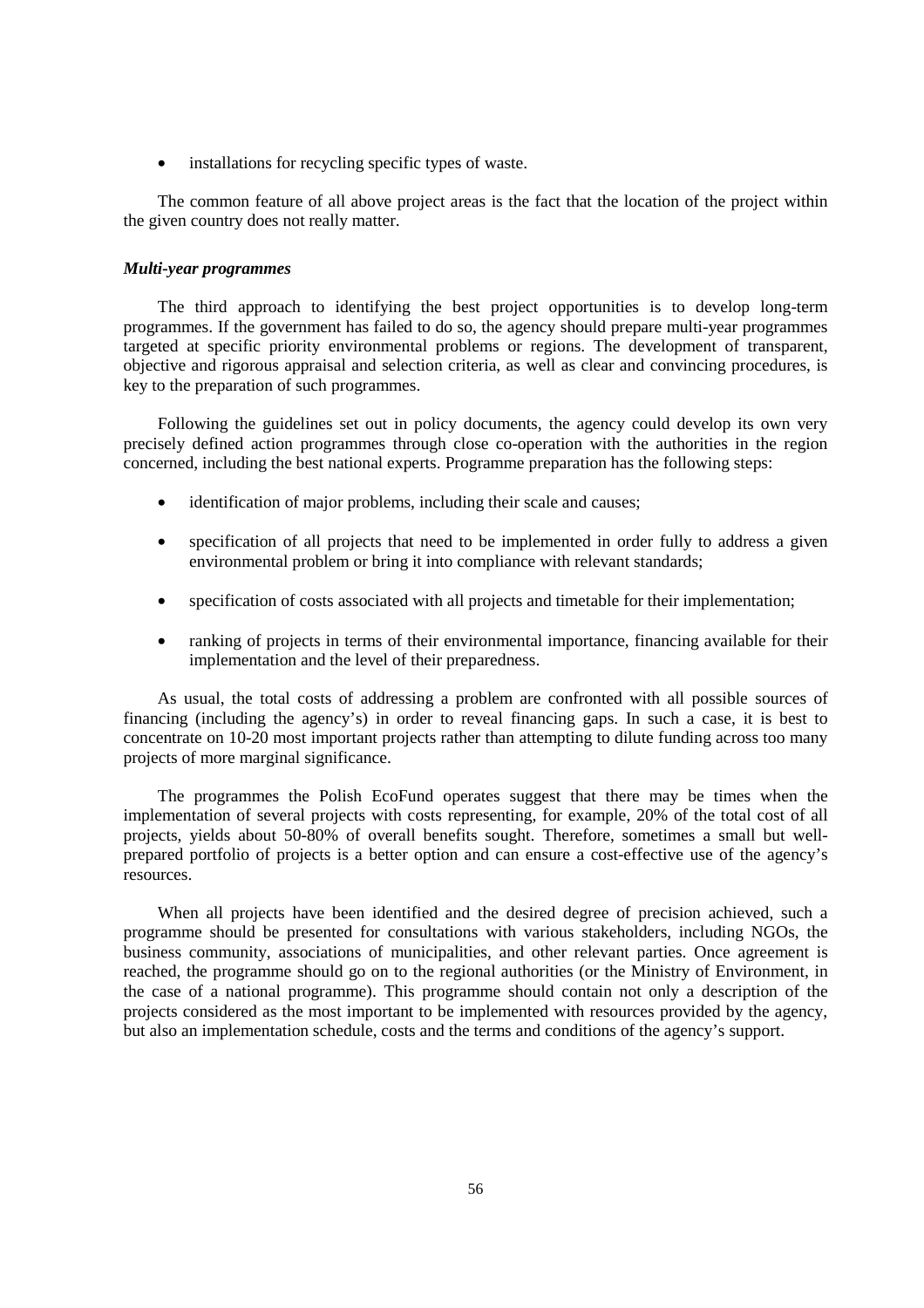**Project preparation and processing of applications** 

Once the most promising project opportunities have been identified for each priority area, further project preparation and design work is needed. For each proposed project, applicants should be required first to prepare a **brief project information sheet** and then a detailed project analysis in the form of a **pre-feasibility study**, which would be used in the next stage to compare and select the best project proposals that the agency can fund.

**Project preparation is the applicant's clear responsibility.** The lack of well-prepared projects was one of the major failures of the centrally-planned economy, in which many projects remained unfinished and vast amounts of resources were simply wasted. In order to ensure the due and proper preparation of a project, the applicant needs to allocate sufficient time and resources to the project design at the beginning. Experience shows that in order to prepare good infrastructure investment projects, project developers need to spend on average about 6-10% of total project costs on project design. In addition, the presentation of project data and information should follow the format required by the agency.

At this stage of the project cycle, it is important that the agency collect sufficient information enabling it to determine whether a project is eligible for support. As well as time-intensive, the collection, processing, and verifying of submitted information have costs for the agency. Particularly for investment projects, supplying information can also be expensive for the applicant. The applicant should not be burdened excessively with requirements for detailed technical and financial data. This should be done only after the agency has determined that the project is eligible for financing. Introducing a two-stage appraisal process can help in this regard.

The proper handling of applications during this stage requires:

- Choosing the application cycles and the appraisal process;
- Engaging in a dialogue with applicants.

# *Choosing application cycle and appraisal process*

In order to avoid peaks in the application cycle, the agency may choose between two principal options: periodical and ongoing application processes.

**Periodical application cycles** are based on **competitions** with strict deadlines or time-bound windows under a specific programme. Applications submitted as part of a competition usually deal with similar topics and can be subjected to a common appraisal, ranking and selection procedure. That is why in such cases the pre-appraisal process can be omitted and a **one-stage appraisal process** can be used. When hot spots are used as an eligibility criterion, the preliminary application stage may be skipped.

With calls for projects to competitions, the agency may design the criteria in such a way that a project meeting these criteria would automatically be selected for support (for more information on this issue, see the section on eligibility screening). On the other hand, pre-defined calls can cause some serious problems. Due to the short timeframe of a call (even if the information phase is reasonably long, project development takes time), the risk is that the agency will receive quite old projects instead of good ones. Another issue is the need to design the calls for projects very strictly in order to ensure that similar and comparable projects are obtained (e.g., wind projects after a year of wind speed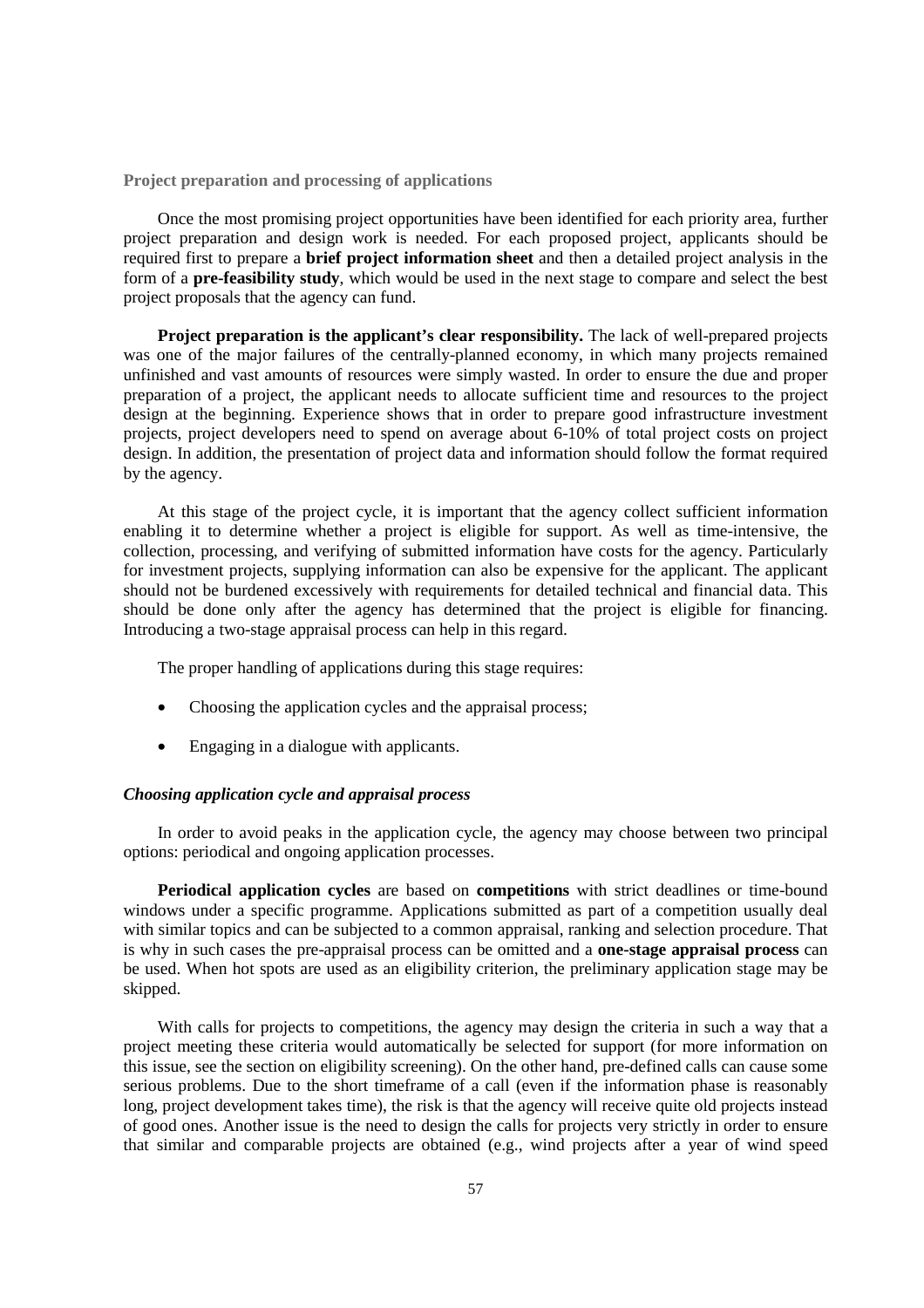measurements, construction of WWTP – without sewer – serving 10 to 100 thousand population equivalents (p.e.). In addition, it is often difficult to improve an application within the same call. Further, the heavy workload (all projects arrive at the same time) can pose administrative problems within the agency. Given these restrictions and challenges, calls for projects are suitable only for specific measures.

The **ongoing application process** is best applicable with unique projects and loans at near market terms<sup>7</sup>; infrastructure investment projects are usually of this type. Due to their complex nature, such projects should undergo a two-stage appraisal, namely eligibility screening (pre-appraisal) and full appraisal. In this case, projects compete against a reference project (benchmark).

The two-stage appraisal process saves both applicant and agency time and resources. Experience shows that on average the rejection rate during the first stage is about 80%, whereas for projects that have successfully passed the eligibility test this measure falls to 10%.

| <b>Application cycle</b><br><b>Types of projects</b> |                                  | <b>Appraisal process</b> |
|------------------------------------------------------|----------------------------------|--------------------------|
| Standard similar projects                            | Periodical (competitive tenders) | One-stage                |
| Unique projects                                      | Onaoina                          | Two-stage                |
| Near market term loans                               | .<br>Jnaoina                     | Two-stage                |

**Table 8. Types of projects, the application cycle, and appraisal process** 

### *Engaging in a dialogue with applicants*

The appraisal process should be managed interactively. Direct contact with applicants remains the best way to communicate and provide the applicant with clear answers to questions. As part of this information exchange, the agency should expect applicants to provide explanations on and justifications for the project's technical solutions and costs. Sometimes, in the process of clarifying different issues, particular suggestions on minor adjustments made by the agency may help improve a project. **Co-operation between the agency and the applicant is essential for the final quality of the project.** Such a procedure limits bureaucracy on the part of the agency, eliminates project anonymity and allows the applicant to have insight into, and take part in, the entire process.

While engaging in a dialogue with interested applicants, the agency must be aware that it conveys information of real market value that may distort the relevant market and create unfair competition if applicants are not treated equally. Protectionism, political pressures and private sympathies should be avoided in communication with clients. Information should be made available to everyone on an equal basis and be provided in written and/or electronic form in order to pass it on to as many applicants as possible.

The Polish EcoFund experience shows that many projects have been "saved" by such a procedure, where normally, following formal rules, the project would have been rejected due to the lack of precision in describing tasks, incompleteness of information, or use of excessively costly technical solutions. Yet, help of this kind should strictly conform to the Fund's procedures aimed at avoiding excessive structural interference in (or even worse, the redefining of) a project. Excessive involvement of agency staff in the project preparation would imply the agency's authorship of a project and may raise doubts as to the objectivity of the appraisal process for such a project. Clearly,

<sup>&</sup>lt;sup>7</sup> In principle, the implementation agency should avoid financing loans at near market terms as such projects could easily be financed by the commercial banking sector. If for some special reason and in limited cases the agency chooses to provide loans at near market terms, applicants interested in such loans could apply to the agency at any time and should undergo a two-stage appraisal process.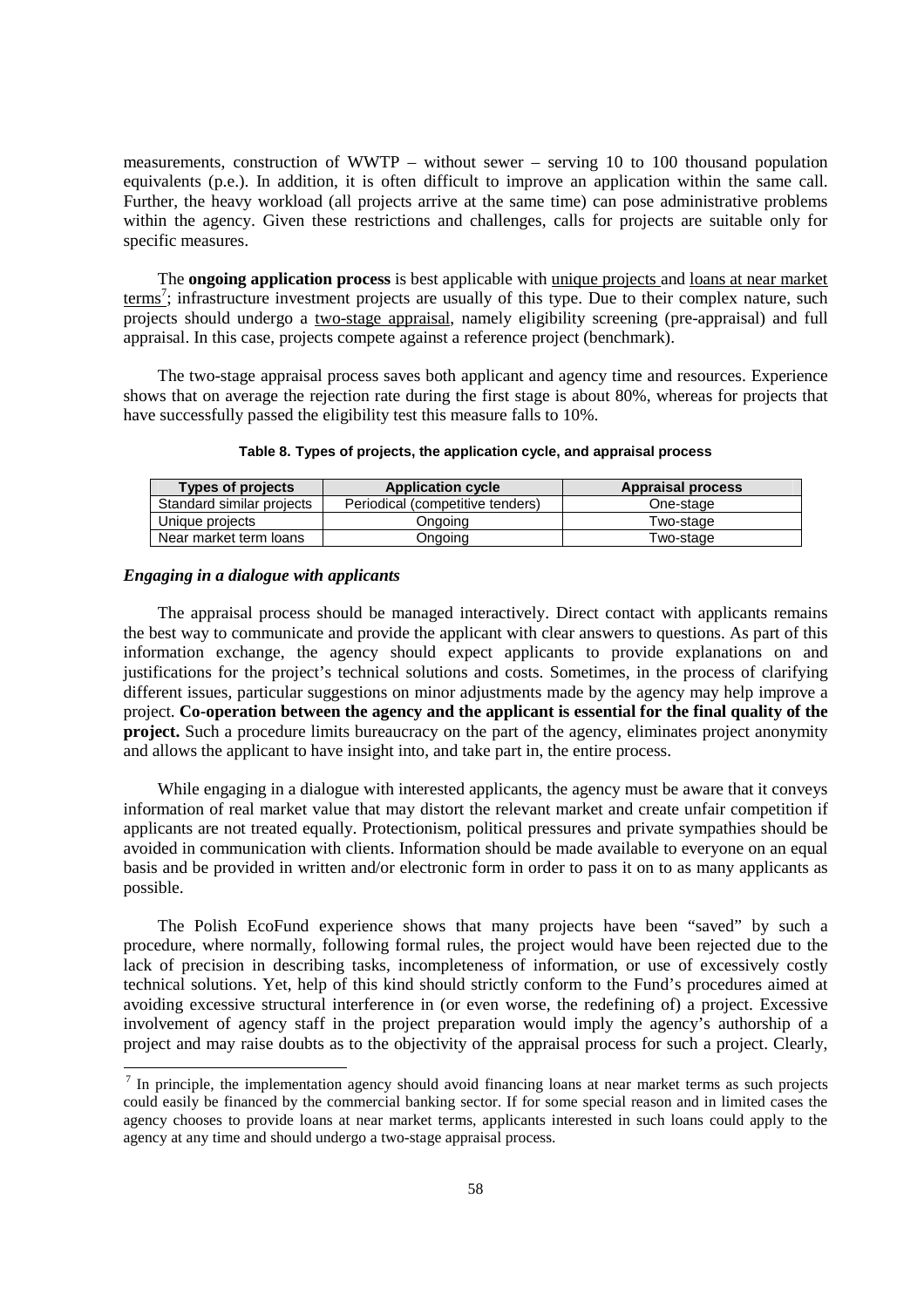such objectivity is not possible if the agency has participated in the project definition. In principle, agency staff can and should directly intervene when the technology proposed by the applicant is obsolete or known to cause more environmental problems than it aims to resolve. The multi-tier evaluation of the project with the involvement of agency staff, including Management Board members, facilitates the maintenance of a just balance between a reasonable extension of involvement and the required level of independence and responsibility on the part of the applicant.

In addition, the government may choose to establish a project preparation unit, which would provide assistance in developing projects for financing from public funds. In order to ensure its independence and objectivity, such a unit should be a separate legal entity. For example, the EU has established such offices in the EU candidate countries to support the preparation of ISPA<sup>8</sup> projects financed by ISPA funds.

One common problem in many transition economies is the lack of skills and knowledge for the preparation of good projects. The general level of project preparation capacity is relatively low and is reflected in the quality of projects submitted to environmental funds in the region. In addition to the lack of technical skills, many project owners lack financial resources to hire consultants to help them develop the project. For this reason, the agency may receive requests to provide support for project preparation. The risk of providing such support is that it may be misconstrued by applicants as the agency's commitment to finance the project. **In principle, the agency should not provide project preparation support.** 

If there is significant demand for such "project preparation grants," the agency may choose to open a **special grant programme for project preparation**. All such projects have to be submitted, appraised, ranked and selected for financing as any "normal" project in another agency priority area. The fact that some projects have received grant support from the agency in the preparation phase does not commit the agency to actually finance them. Once such a project is fully developed, its proponent should apply to the agency in accordance with all procedures and requirements and undergo a full appraisal process.

# **Eligibility screening (Pre-appraisal stage)**

j

**A two-stage appraisal process is the best practice for evaluating complex investment projects**. The first stage of this process is eligibility screening (or pre-appraisal) and the second stage is appraisal proper. The main objectives of the pre-appraisal are to:

(i) reveal at an early stage those projects that do not have a chance to be financed by the agency; and

(ii) identify, as early as possible, those projects that might be eligible for financing but are not very well prepared and need further development.

<sup>8</sup> Instrument for Structural Policy for Pre-accession – A financial instrument used by the EU to help CEE countries prepare for membership. Support through this instrument was provided in the area of environment and transport policies for the period 2000 - 2006.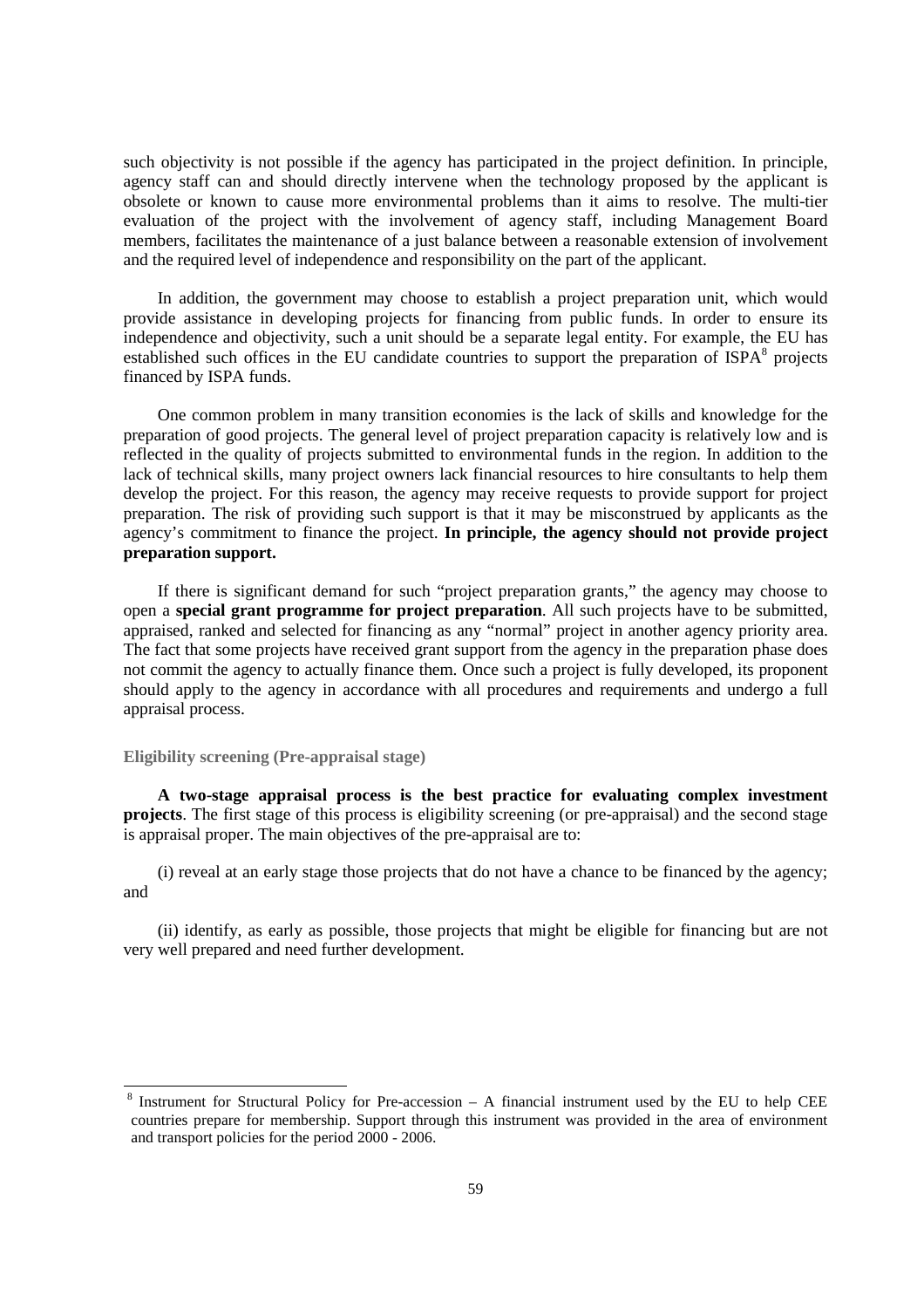| Step 1<br>Define eligibility criteria (if not done earlier)                                      |
|--------------------------------------------------------------------------------------------------|
| Develop a short project questionnaire<br>Step 2                                                  |
| Step 3<br>$\rightarrow$ Develop instructions for applicants on how to complete the questionnaire |
| Step 4<br>Develop instructions for staff on how to assess the questionnaire                      |
| Step 5<br>Collect questionnaires                                                                 |
| Step 6<br>• Check and verify information and data against eligibility criteria                   |
| Step 7<br>Seek clarifications from applicant as necessary                                        |
| Conduct final eligibility screening of the project<br>Step 8                                     |
| Prepare a list of identified discrepancies<br>Step 9                                             |

### **Figure 5. Checklist for a step-by-step eligibility screening process**

### *Formal eligibility criteria*

During eligibility screening, the agency assesses the eligibility of a project against formal criteria. Each project is screened against a number of environmental, technical, financial and legal criteria. The **optimal package of eligibility criteria** should cover as a minimum:

- Consistency of the project with the agency's objectives and priorities (project type, project owner, type of expenditure).
- Compliance with the terms and conditions set by the agency to assign a given application to a particular programme. These can include, among others, indicators characterising the stage of project development, such as: the availability of a pre-feasibility study, selected technology, engineering design, construction permits, as well as sources of financing and the amount of support requested from the agency.

These are "**hard**" or "**threshold**" criteria that enable the agency to make binary (yes-no) choices. These criteria should be clearly and concisely formulated in order to avoid general statements from applicants. This technique means that if a project proposal fails to meet even one of these criteria, the project is rejected at this stage.

Some potentially good, but poorly prepared projects might be rejected at this stage. Therefore, omissions, oversights, or mistakes on the part of the applicant should not result in an immediate project rejection at the formal review stage, provided that project deficiencies are duly corrected. Instead, the agency can signal these revisions to the project owner so that the project can be resubmitted in the next application cycle.

In order to obtain the information necessary to assess a project's eligibility, the agency should develop a **standard questionnaire/rapid assessment form** to be used by all applicants. The questionnaire used in the pre-appraisal stage should be made available to all potential applicants along with instructions on how to complete it. Examples of a standard questionnaire and instructions to applicants are provided in Annex II.2. These are tools in use at the Polish EcoFund.

As a minimum, the questionnaire should contain: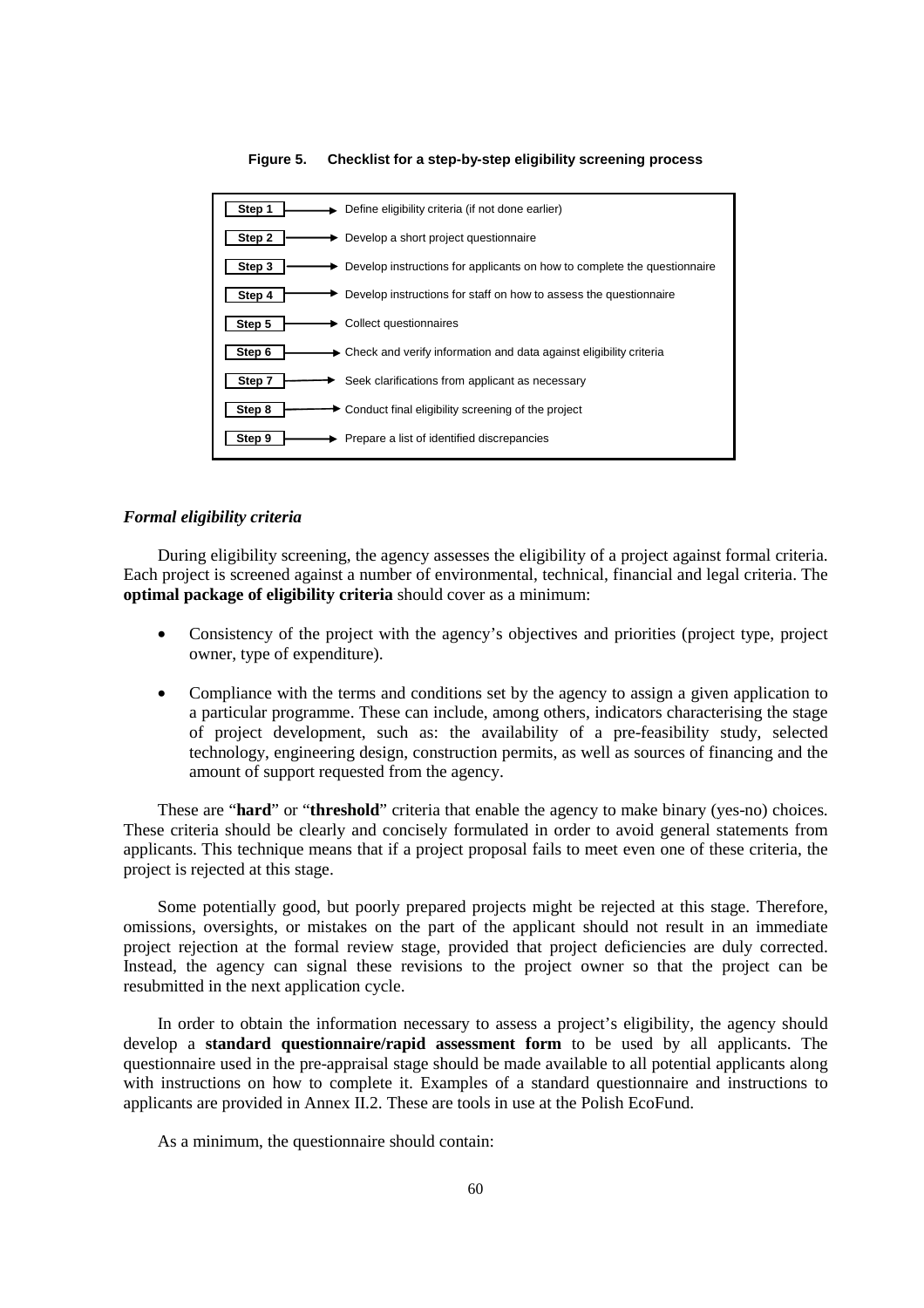- project title;
- applicant's name and address and legal status of the applicant;
- agency priority area addressed by the project;
- project objectives and environmental justification;
- technical description of the project (including information on the firms preparing the engineering design specifications and other technical documentation of the project);
- costs;
- method by which a contractor is to be selected;
- sources of project financing.

# *Assessment of project eligibility*

Agency staff begin the assessment of project eligibility by checking if the questionnaire is complete. The applicant should provide all required information in a concise but clearly formulated and understandable manner.

After all the necessary information is collected, agency staff should verify its correctness and reliability. The information provided should be up-to-date and describe the project as of the day of submission. This is true for all elements of the questionnaire. Some of the most common problems encountered at this stage include:

- In terms of financial data applicants often present data on resources they plan to obtain from various financing institutions as if they were already awarded.
- In terms of environmental benefits applicants present excessively optimistic estimates of benefits; these need to be corrected.
- In terms of engineering solutions applicants claim unjustified effectiveness of the technology.

Before actual screening, it is useful to check whether the agency has already received other project questionnaire(s) from the same applicant and, if so, in which project area and what was the quality of this questionnaire.

Once the questionnaire is considered complete and all relevant information verified, the project can be subjected to the formal screening procedure. The screening involves comparing the information provided in the project questionnaire with the agency's eligibility criteria. The criteria are checked one after another and opinions formulated resulting in a list of gaps between the project's objectives and agency priorities. These may be subject to further explanations or be adopted as an end result of the screening. The final list of gaps closes the project screening stage. These discrepancies are assessed and the agency's management board makes a final review and decision on the project's eligibility.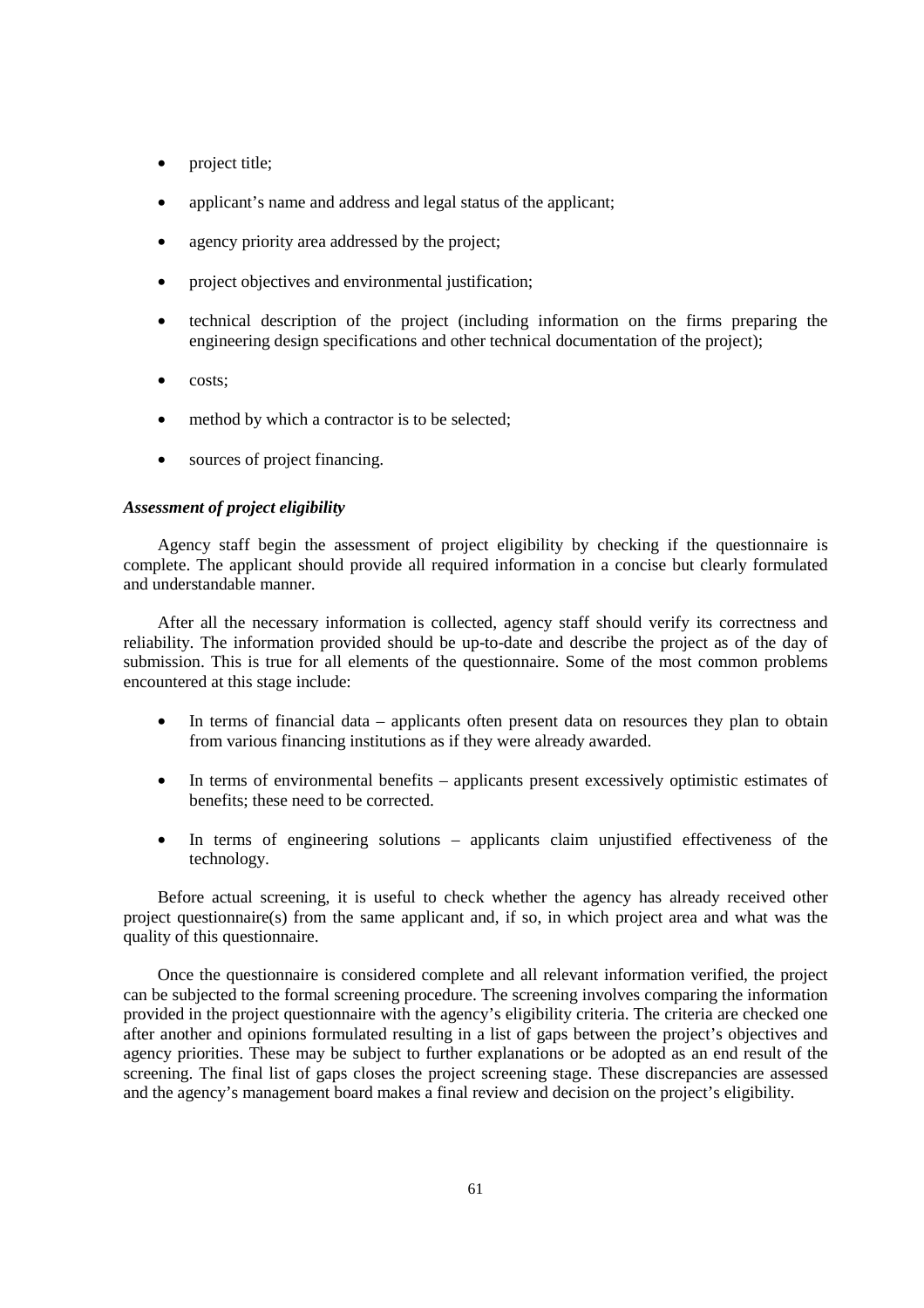The applicant should be duly informed about the result, regardless of whether a project is eligible or not. If rejected, the reasons for rejection should be clearly explained in a letter to the applicant. When the project is eligible, the letter can also include an invitation to submit a complete application form. In this case, the full standard application form along with the instructions for its completion should be attached to the letter. In addition, the invitation should be supplemented by the agency's **current rules for providing financial aid**.

# **Appraisal process**

Those projects that have passed the eligibility test are then subjected to a detailed appraisal conducted using a set of appraisal criteria, which include technical, environmental, economic, and financial considerations. These criteria constitute the basis for developing a ranking list of the most cost-effective projects and subsequent selection for financing based on the level of resources allocated by the agency for a certain programme.

Appraisal is conducted on the basis of a full application form submitted by the applicant whose project has passed the eligibility test. During appraisal, the project co-ordinator should check the reliability of the estimates of environmental benefits, the feasibility of the proposed technology, and the credibility of the project budget. Appraisal comprises two phases. Phase one is when the agency engages in a dialogue with the applicant in order to better understand the project, to obtain clarifications, and to request missing information and documentation. In Phase 2 – based on the additional information obtained during the first phase – agency staff conduct full and definitive appraisal of the project.

During the first phase, the project co-ordinator evaluates the technical and environmental solutions proposed under the project. This evaluation is then presented to the management board for discussion (first phase of appraisal). This discussion may lead to yet additional comments and requests for revision. Board member comments serve as a basis for the co-ordinator to engage in a dialogue with the applicant in order to obtain clarifications and request amendments to the project, if necessary. The amended application then undergoes final technical and environmental evaluation as well as the assessment of the project's financial viability and cost-effectiveness (second phase of appraisal).

The results from the first phase of appraisal are summarised in a project sheet, prepared by the project co-ordinator with his/her comments on each criterion. The project sheet is then passed on to the management board for discussion. The project sheet from this first phase in use at the Polish EcoFund is similar to the project sheet shown in Table 14, which the Fund uses at the end of appraisal proper. The main differences between the two sheets are that (i) environmental effects during the first phase of the appraisal are considered preliminary (subject to verification after full appraisal is conducted); and (ii) there is no assessment of the implementation schedule and economic and financial analysis during the first phase.

This section looks at:

- Standard application form and essential information that it should contain;
- Instructions to applicants on how to complete the application form;
- Instructions to agency staff on verifying information provided by applicants;
- Appraisal and ranking of projects;
- Logframe of appraisal process and steps.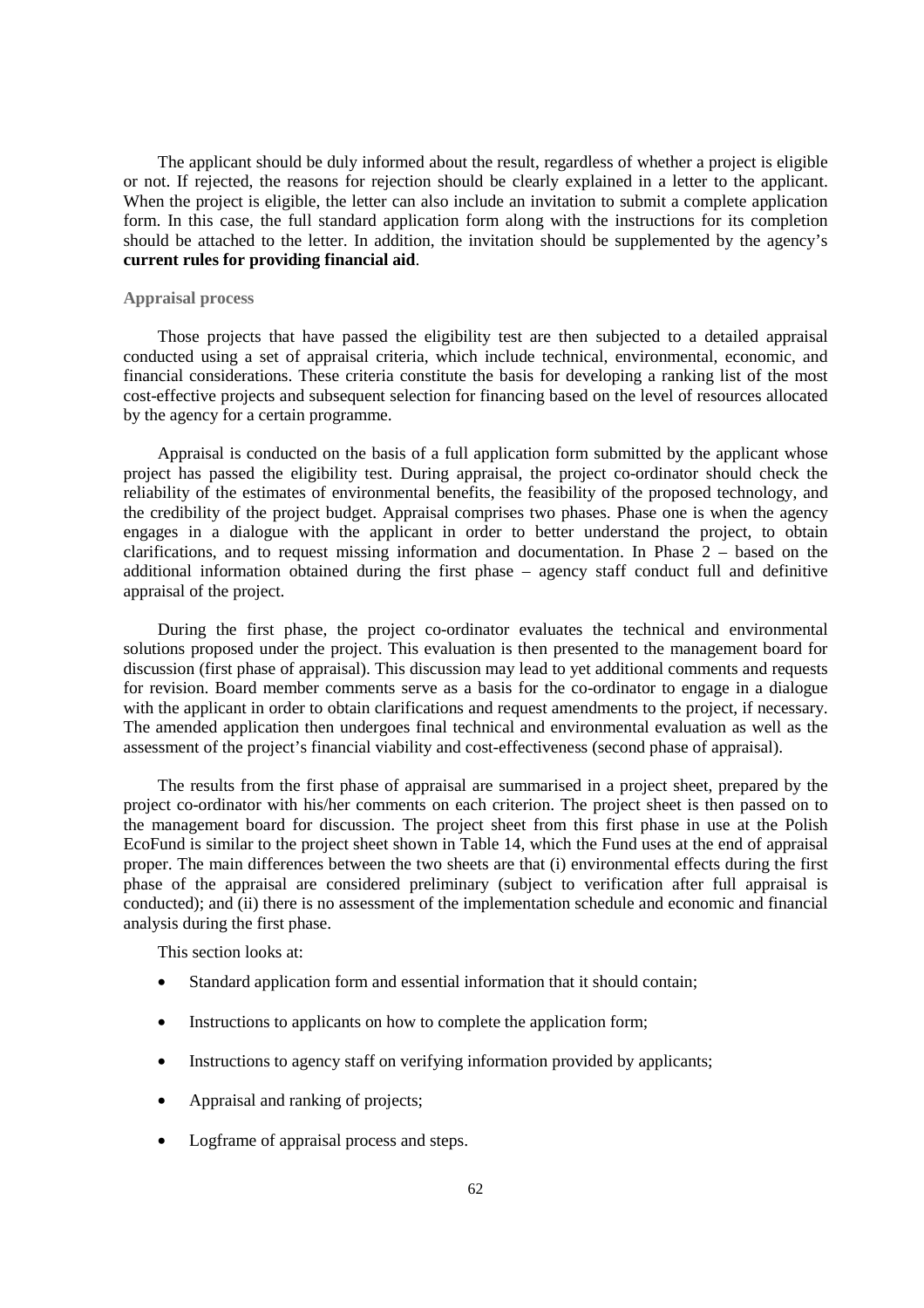### *Standard application form*

The agency should aim to develop a standard application form for each environmental area (water, air, nature conservation, waste minimisation, etc.) and type of beneficiary (e.g., industrial enterprise, municipality, public sector organisation, NGOs). The application forms could be divided into two parts: a **general data sheet** (containing meta-data and information and its format can be the same for all applicants) and a **technical data sheet** specific to the environmental areas the agency supports. Such a standard form also helps in the entry of data and information on each individual project into the standardised database.

All applications should be submitted in line with the requirements of the standard form developed by the agency. In addition, a list of annexes that need to be attached to the application should also be provided by the agency (e.g., feasibility studies, environmental impact assessments, confirmation of co-financing).

Table 9 below presents an example of the possible contents of an application form. This form is at use at the Polish EcoFund (as provided on the EcoFund's website).

#### **Table 9. Example of a standard application form**

|     | Possible structure of a standard application form              |
|-----|----------------------------------------------------------------|
|     | <b>Project title</b>                                           |
|     | 2. Applicant                                                   |
|     | 3. Location of the project                                     |
|     | Agency priority area supported by the project                  |
|     | 5. Project rationale and objectives                            |
| 6.  | Project description                                            |
|     | 7. Environmental benefits                                      |
| 8.  | Project substantive implementation schedule and financial plan |
| 9.  | Contractors                                                    |
|     | 10. Project sources of financing                               |
| 11. | Project financial data                                         |
| 12. | Applicant current financial and investment liabilities         |
| 13. | Applicant declaration                                          |
| 14. | Annexes                                                        |

The standard format builds on the information provided previously in the project questionnaire. Unlike the questionnaire, it allows for much more additional information to be included. The scope of this information and data, their level of detail, and the way in which it should be prepared and presented are explained in the instructions to applicants attached to the application form.

## *Instructions to applicants*

The instructions to applicants should contain specific requirements on the manner and scope in which the information should be presented. Instructions should include important definitions and explanations that enable the processing of information in a comparable form.

The major information requirements that need to be detailed in the instructions to applicants include:

- Information on the applicant (legal and financial);
- Environmental data;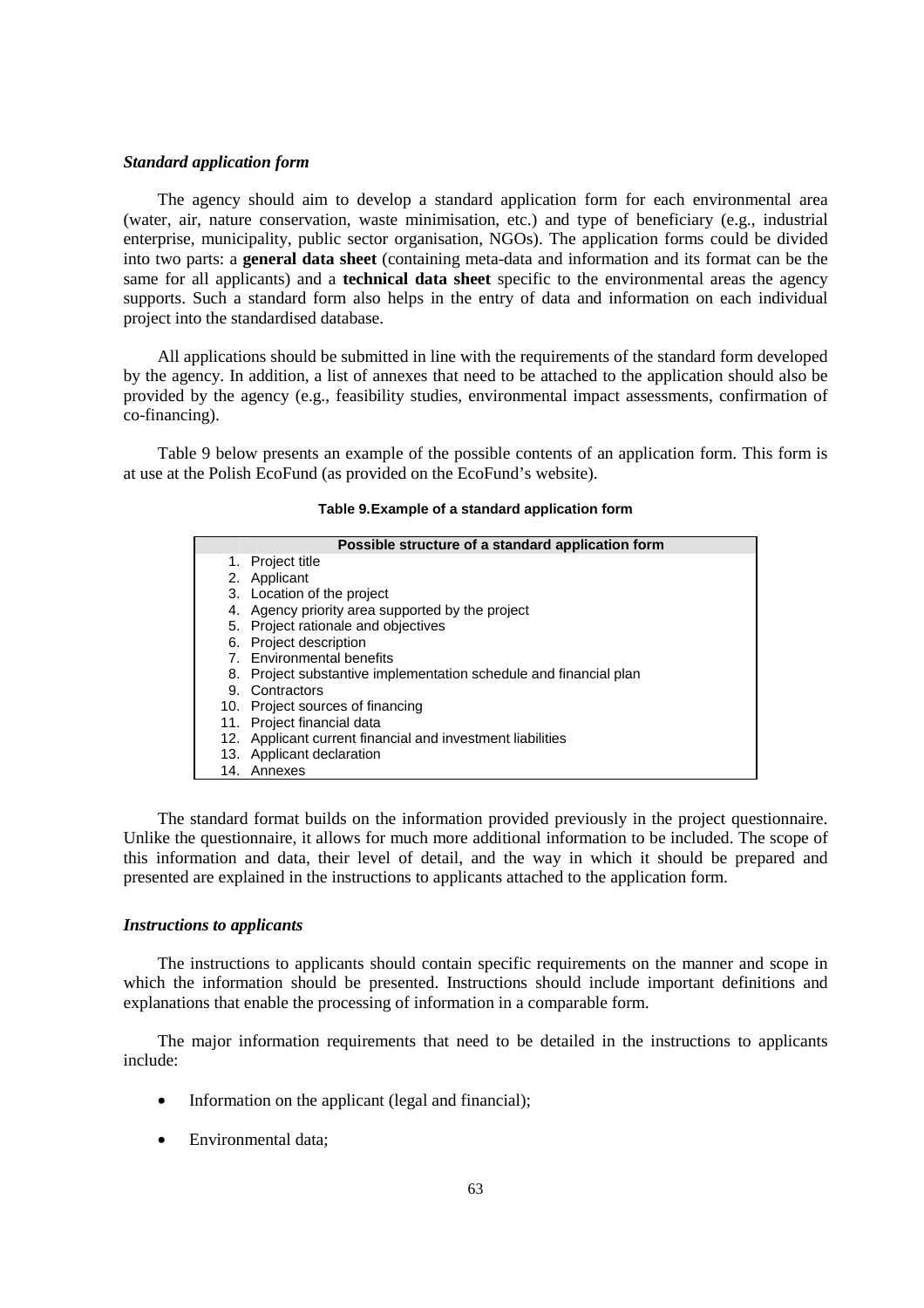- Technical data;
- Financial data.

# *Information on the applicant*

As a minimum, the information on the applicant required by the agency should include:

- Legal status of the applicant;
- Legal title to property and ownership of assets to be built with agency support;
- Financial situation of the applicant, including financial statements and reports;
- Banks' opinions on applicant's creditworthiness;
- Opinions of tax authorities;
- Opinions of environmental authorities with regard to applicant's compliance with environmental regulations and payment of pollution charges.

Information on the legal status of the applicant is of particular importance with regard to the financial agreement to be signed by the applicant and the agency should the project be selected for financing. Information on the ownership title to land and buildings should be presented in terms of ownership title being settled, non-settled or under settlement. In addition, financial information on the applicant is crucial for evaluating the applicant's overall performance and managerial skills as an early warning of potential risks that might arise should the agency finance the project. If tender procedures (contractor selection) have been completed, detailed information on the procedures should be attached, including information on the selected contractor(s). All of these issues are discussed in detail in subsequent chapters.

## *Environmental data*

Environmental data refer mostly to the expected environmental effects from project implementation (pollution abatement and control, protection against loss of biodiversity, etc.).

Wastewater collection and treatment projects can be divided into municipal wastewater management projects usually submitted by municipalities and industrial wastewater management projects submitted by industrial enterprises. Municipal wastewater management projects are further divided into sewer (collector) construction and/or rehabilitation and wastewater treatment plant construction and/or rehabilitation. Industrial wastewater projects cover end-of-pipe effluent treatment and at-source effluent prevention as a result of introducing a cleaner process technology.

With regard to the environmental effect, the application form should describe the location of the environmental impact, providing information about water intakes located downstream from sewage outflow (distance in km), recreational and water sport facilities, fishing areas, nature reserves, urban waterways, etc.

In addition, applicants should be required to describe the current effluent levels and the resulting ambient water quality in the receiving water body after project implementation. The expected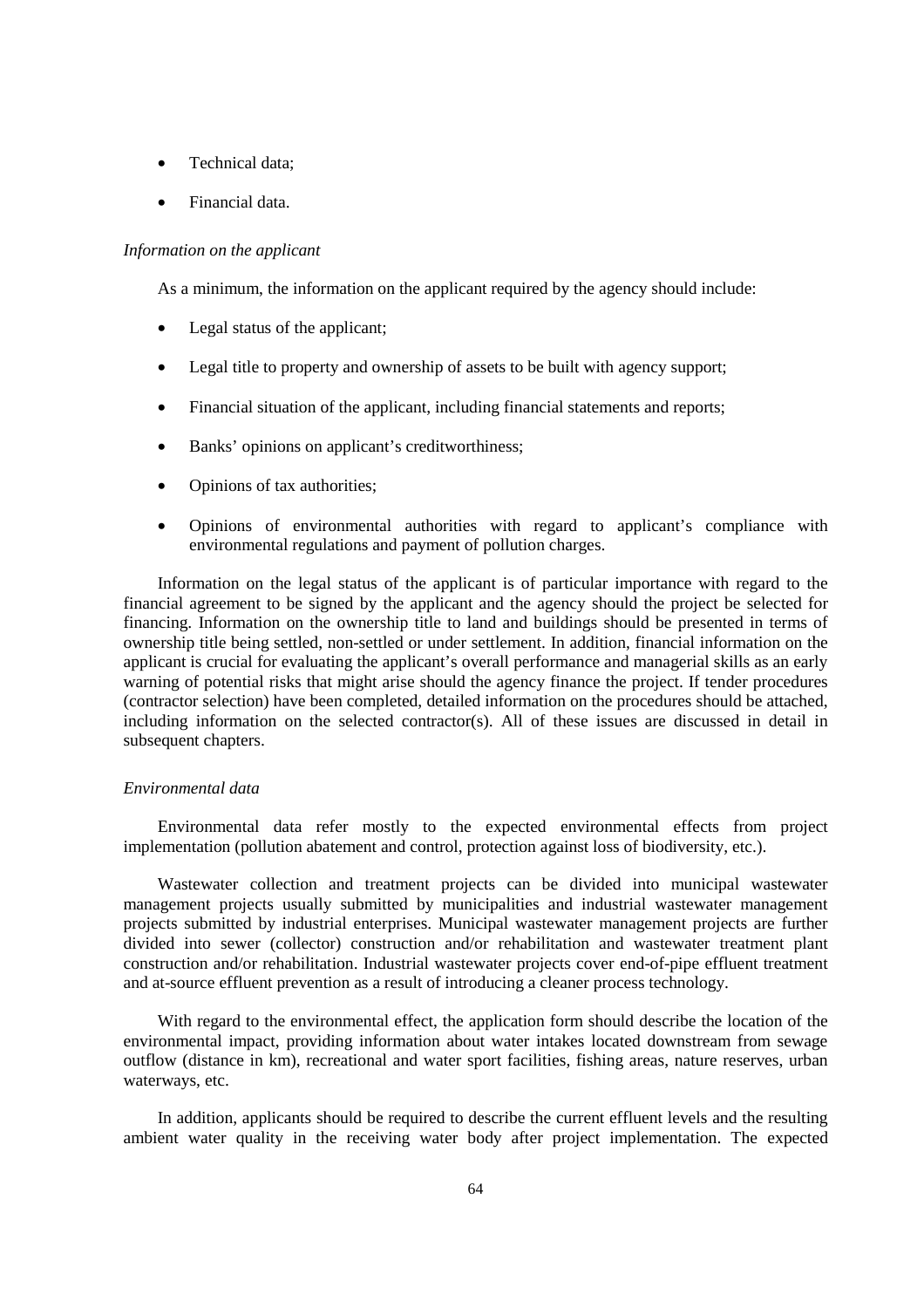environmental effect should be specified in terms of pollution reduction before and after the project, such as total suspended solids, BOD, COD, nitrates, phosphates, toxic pollutants, etc. in tons/year as well as the expected timeframe for achieving the environmental effect.

### *Technical data*

The application form should require a detailed description of the proposed technology, including data on all technical parameters of the installation that enable the achievement of a certain level of pollution reduction. It is important to require the applicant to justify the proposed technology and explain its optimality under given conditions, as well as demonstrate compliance with environmental standards.

With **municipal wastewater treatment projects**, the application form should contain information on the number of inhabitants in the area covered by the project, number of inhabitants connected to the sewer system, population equivalents from industry (in case of industrial wastewater), stormwater channelled to sewage, information on the arrangements for managing wastewater treatment sludge and other process by-products. Where projects concern **sewer construction**, the descriptions should be supplemented with a plan of the collectors indicating those sections for which the applicant requests agency's support.

In addition, applicants should be requested to provide a **technical implementation schedule**. For this purpose, project stages and phases should be clearly defined. If the agency is going to provide support for a specific project implementation phase, it is necessary to extract the incremental project scope (phase) from the full project scope, including incremental costs and incremental benefits, which are based on the difference between the state of the environment before and after the project.

Applicants should provide information on eligible tasks and respective costs to be financed by the agency. Such eligible tasks are the functionally, technologically or temporally separable (i.e., identifiable) parts of a project necessary for proper project implementation and operation. Tasks linked neither technologically nor organisationally to project objectives should not be included in the substantive and financial plan (such as building of access roads, building of power links, construction of fencing, construction of the management site, construction of connections to the heating or sewer networks, etc.).

If the agency chooses not to consider activities already completed as part of the project scope, both the technical implementation schedule of the project and its financial plan will be limited to tasks that are planned or under implementation. This can also help reduce project costs.

## *Financial data*

The project financial plan (including cash flow – schedule of investment outlays, forecasts of operating and maintenance (O&M) costs - and structure of financing) and respective sources of financing constitute the most important financial data that need to be requested from applicants.

Instructions to applicants may also include requirements with regard to information on payments for implemented tasks presented in the project (best presented in a tabular form). Payment documents and the dates of respective payments will then enable the separation of authorised tasks from others, while the revaluation coefficients introduced additionally allow for comparability and the calculation of total costs incurred. Thus, agency staff will be able to determine the average physical progress of all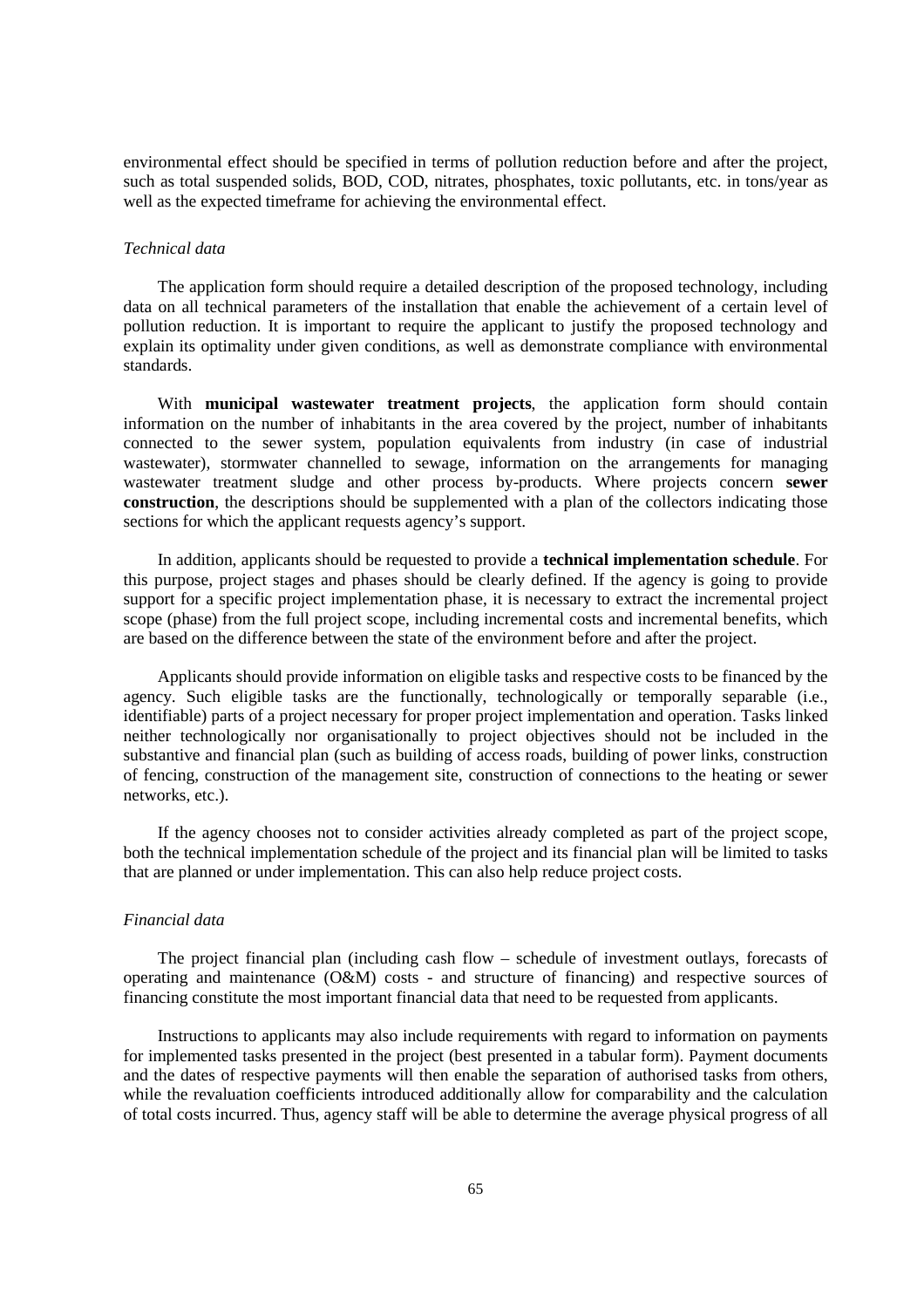authorised tasks in the project. This is important where the agency decides to establish an upper threshold on project progress that will make a project eligible for support from the agency.

### *Project financial plan*

The applicant should provide detailed data on project **investment and O&M costs,** including fixed<sup>9</sup> costs (such as office rent or amortisation of buildings and equipment already purchased, etc.) necessary to calculate different financial and cost-effectiveness indicators. **The agency's resources should be used primarily to cover investment costs.** These can include: purchase and assembling of technical equipment and assembly works directly related to the construction activities on the site. As a matter of principle, the agency should not provide support for maintenance and operating costs or for financial costs incurred by the beneficiary as a result of project implementation.

While the agency may accept the level of costs determined in a pre-feasibility/feasibility study, these should be verified and subsequently adjusted after the tender process is completed.

Many public implementing agencies in the transition economies tend to collect only project investment data. Having information on the O&M costs is essential to calculating the financial viability and cost-effectiveness of each project. Without knowledge of the O&M costs, the agency cannot conduct proper project appraisal, which may lead to the financing of projects that do not deliver value for the invested money (i.e., that are not the most cost-effective solutions from the public finance perspective) or are not sustainable. To ensure that all applicants calculate O&M costs in the same manner, the agency should clearly define the method of O&M calculation as well as, where appropriate, determine certain indicators.

Table 10 presents a list of possible O&M costs data that need to be requested from the applicant.

| <b>O&amp;M Costs</b>        | <b>Pre-implementation</b> |             |           | <b>Post-implementation</b> |              |             |           |       |
|-----------------------------|---------------------------|-------------|-----------|----------------------------|--------------|-------------|-----------|-------|
|                             | Units                     | No of units | Unit cost | Cost /                     | <b>Units</b> | No of units | Unit cost | Cost/ |
|                             |                           | per year    |           | vear                       |              | per year    |           | vear  |
| Fuel                        |                           |             |           |                            |              |             |           |       |
| Electricity                 |                           |             |           |                            |              |             |           |       |
| Other media                 |                           |             |           |                            |              |             |           |       |
| <b>Materials</b>            |                           |             |           |                            |              |             |           |       |
| Remuneration (gross)        |                           |             |           |                            |              |             |           |       |
| Outside services            |                           |             |           |                            |              |             |           |       |
| Replacement costs           |                           |             |           |                            |              |             |           |       |
| Pollution charges and fines |                           |             |           |                            |              |             |           |       |
| Taxes (e.g. property tax)   |                           |             |           |                            |              |             |           |       |
| Enterprise-wide costs       |                           |             |           |                            |              |             |           |       |
| Other (provide detail)      |                           |             |           |                            |              |             |           |       |
| <b>Total O&amp;M costs</b>  |                           |             |           |                            |              |             |           |       |

**Table 10. Possible O&M costs to be requested from the applicant** 

In certain cases, a project can fully or partially cover O&M costs from revenue obtained from the sale of provided services. If a project is capable of generating sufficient revenue to cover the O&M costs and generate a profit, it has a good chance of obtaining debt financing from commercial banks and other financing institutions. **In this case, the agency should plan to decrease the aid intensity for such projects.** 

-

 $9^9$  Fixed costs are those that do not vary with the level of production.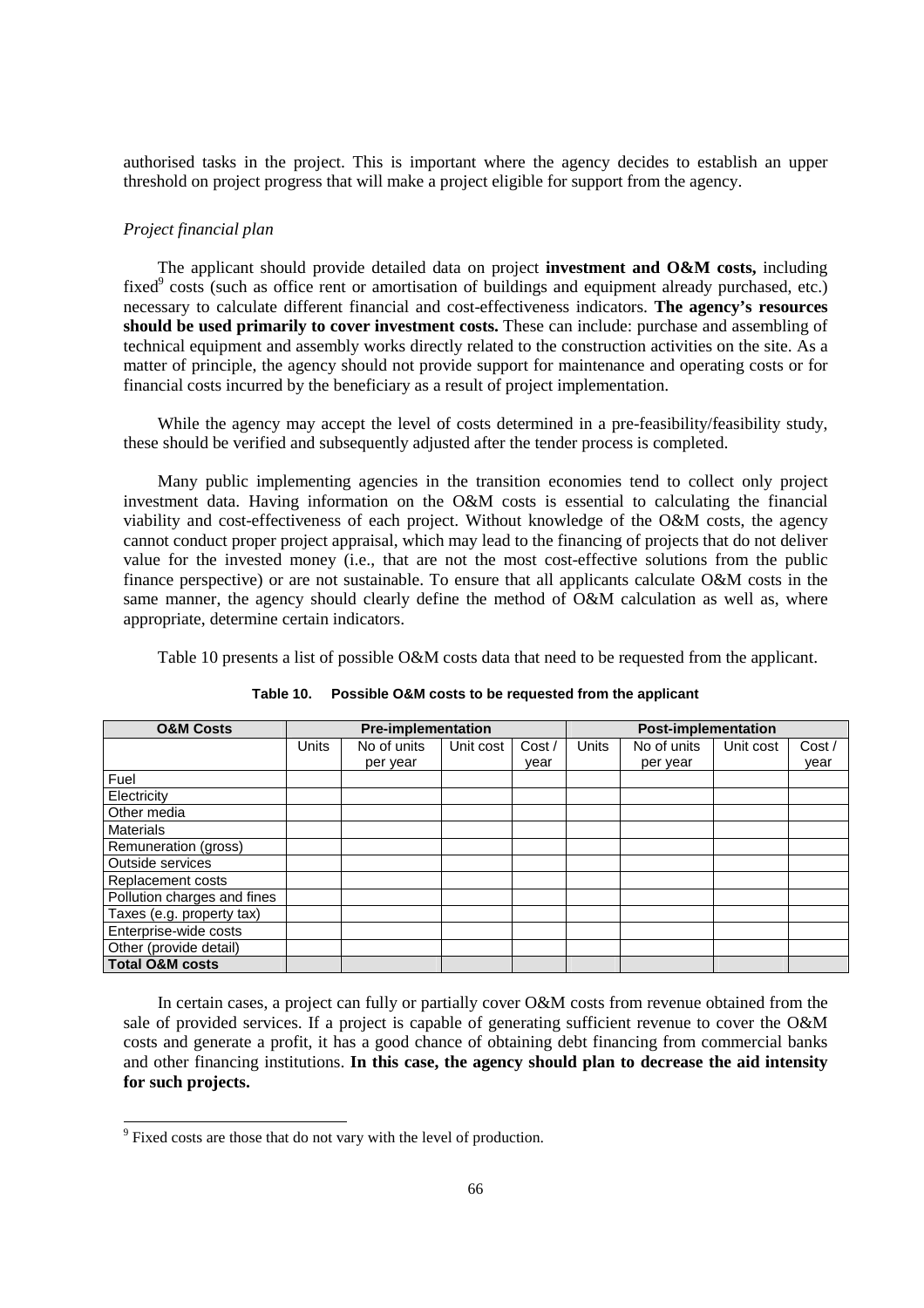Revenue from operations should be presented for a time horizon at least as long as the period for which O&M costs have been estimated. For modernisation/rehabilitation projects, the revenue from operations (and its structure) should also cover the period prior to the commencement of the investment.

Instructions to applicants should require projections of project cash flow for both the implementation and post-implementation periods. Table 11 below presents the main possible components to be considered in the cash flow calculations.

| <b>Project Cash Flow</b> |                                             |       |  |  |
|--------------------------|---------------------------------------------|-------|--|--|
|                          | <b>Revenue Sources</b>                      | Years |  |  |
| 1.                       | Applicant own resources for investment      |       |  |  |
| 2.                       | Investment credits and loans                |       |  |  |
| 3.                       | Grants                                      |       |  |  |
| 4.                       | Revenue from operations                     |       |  |  |
| 5.                       | Own working capital                         |       |  |  |
| 6.                       | Operating credits and loans                 |       |  |  |
| 7.                       | Other sources (please provide detail)       |       |  |  |
| 8.                       | Total all sources                           |       |  |  |
|                          | <b>Expenditure</b>                          |       |  |  |
| 9.                       | Investment outlays                          |       |  |  |
| 10.                      | Operating costs (less depreciation)         |       |  |  |
| 11.                      | Repayment of credits and loans              |       |  |  |
| 12.                      | Interest on credits and loans               |       |  |  |
| 13.                      | Taxes                                       |       |  |  |
| 14.                      | Requirements with regard to working capital |       |  |  |
| 15.                      | Other (please detail)                       |       |  |  |
| 16.                      | Total expenditure                           |       |  |  |
| 17.                      | <b>Surplus / Deficit</b>                    |       |  |  |
| 18.                      | <b>Cumulative Balance</b>                   |       |  |  |
| 19.                      | Investment physical progress (%)            |       |  |  |

| Table 11. | <b>Project cash flow</b> |
|-----------|--------------------------|
|-----------|--------------------------|

The time horizon of a cash flow forecast should cover the period from the start-up of the investment to the operational phase for as long as at least the first 5 years of operation of the installation or, in case of debt obligations, until all debt is repaid.

# *Sources of finance*

Applicants should provide detailed information on all sources that will be used to cover the total cost of the project. Taken together, these sources should ensure a sufficient level of resources to cover anticipated expenditure.

Applicants should also be required to indicate if these resources are confirmed, committed, or requested. For those that are committed, the applicant should provide appropriate proof. If the applicant uses credits to cover project costs, it is also important to require information on specific credit conditions (e.g., interest rate, repayment period). Where a grant has been obtained, information on its source and size should be provided. The level of financial assistance sought from the agency should be broken down by years or quarters depending on agency's requirements.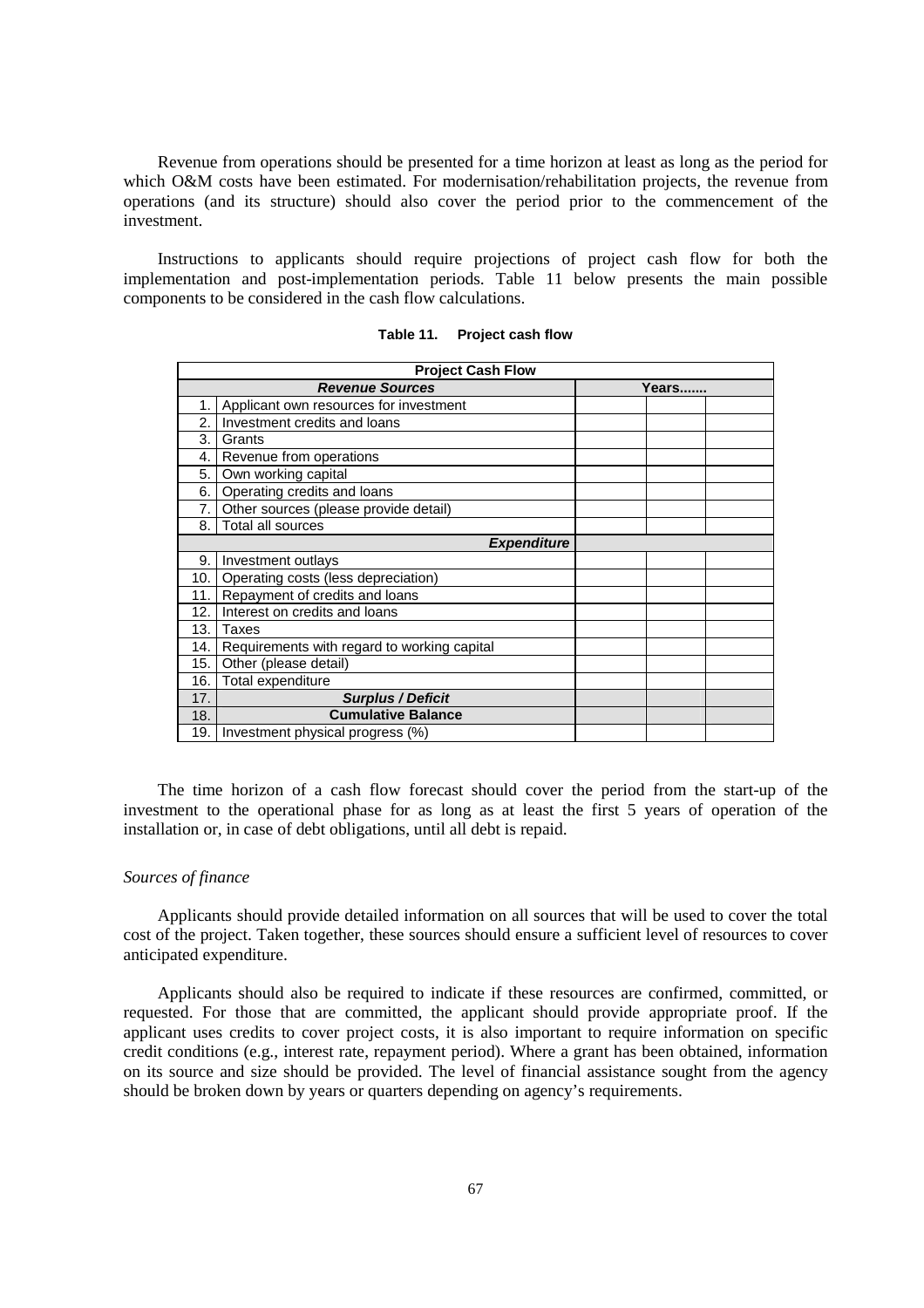When presenting financial data some of the underpinning assumptions and parameters should be provided by the government or the implementing agency. These could include **input prices, discount rates, and inflation coefficients**. Based on these parameters and the raw input data provided by the applicant, the agency can calculate relevant indicators, such as indicators of investment costs, net present value, internal rate of return, etc. One main problem facing applicants is the choice of the correct discount rate. More information on this issue is provided in the next section on appraisal.

Apart from financial information on the project, an applicant will also be required to provide detailed information on its **own financial situation**. Checking an applicant's general financial performance may help to detect potential risks related to future project implementation.

Any additional information relevant to project appraisal should be provided in annexes. Information on mandatory annexes should be specified in the instructions to applicants. Indeed, most of the legal and financial information can be presented as such annexes.

Annex II.3 provides an example of a full application form in use at the Polish EcoFund as well as an example of Instructions to applicants on how to complete the full application form.

# *Instructions to agency staff on verifying information provided by applicants*

In evaluating project applications, it is important that the agency develop strict rules for staff involved in the process. These rules should be binding for all regardless of their position and status. These rules should be based on clear appraisal and selection criteria that do not raise doubts as to appraisal outcomes. Similar projects should be subject to the same appraisal procedures. These criteria and procedures should ensure that appraisal is impartial and does not favour certain project owners.

One way to ensure quality and reliability of information provided by applicants is to check project proposals against **historical data for similar projects** or **on the basis of surveys conducted by the agency**. For this reason, it is important for the agency to maintain internal databases, periodically revised, updated and differentiated by regions.

Even if the appraisal and selection criteria are ideal, the final result would not be optimal if the raw data are of low quality. One way to ensure good quality of the data and information obtained from applicants is by hiring well-qualified staff with sufficient knowledge in their respective fields. Personally committed and experienced staff are crucial in detecting problems with data and ensuring the receipt of reliable information. In this context, staff recruitment on a merit basis and evaluation based on performance is all the more important. Offering competitive salaries on par with private sector financial institutions can help increase the stability and quality of agency staff.

#### *Using consultants*

In particularly complex or controversial cases, the agency could use the services of **external experts** and **consultants**, whose advice could be of great use in resolving a technical or financial problem related to a given project or as another source of knowledge for the agency when similar applications are submitted. While such external advice provides the agency with additional arguments upon which to base decisions, this does not release agency staff from their responsibility for making the final decisions on financing a project.

Using consultants as experts to help with the appraisal of more complex projects could create potential conflicts of interest stemming from the fact that these same consultants could use their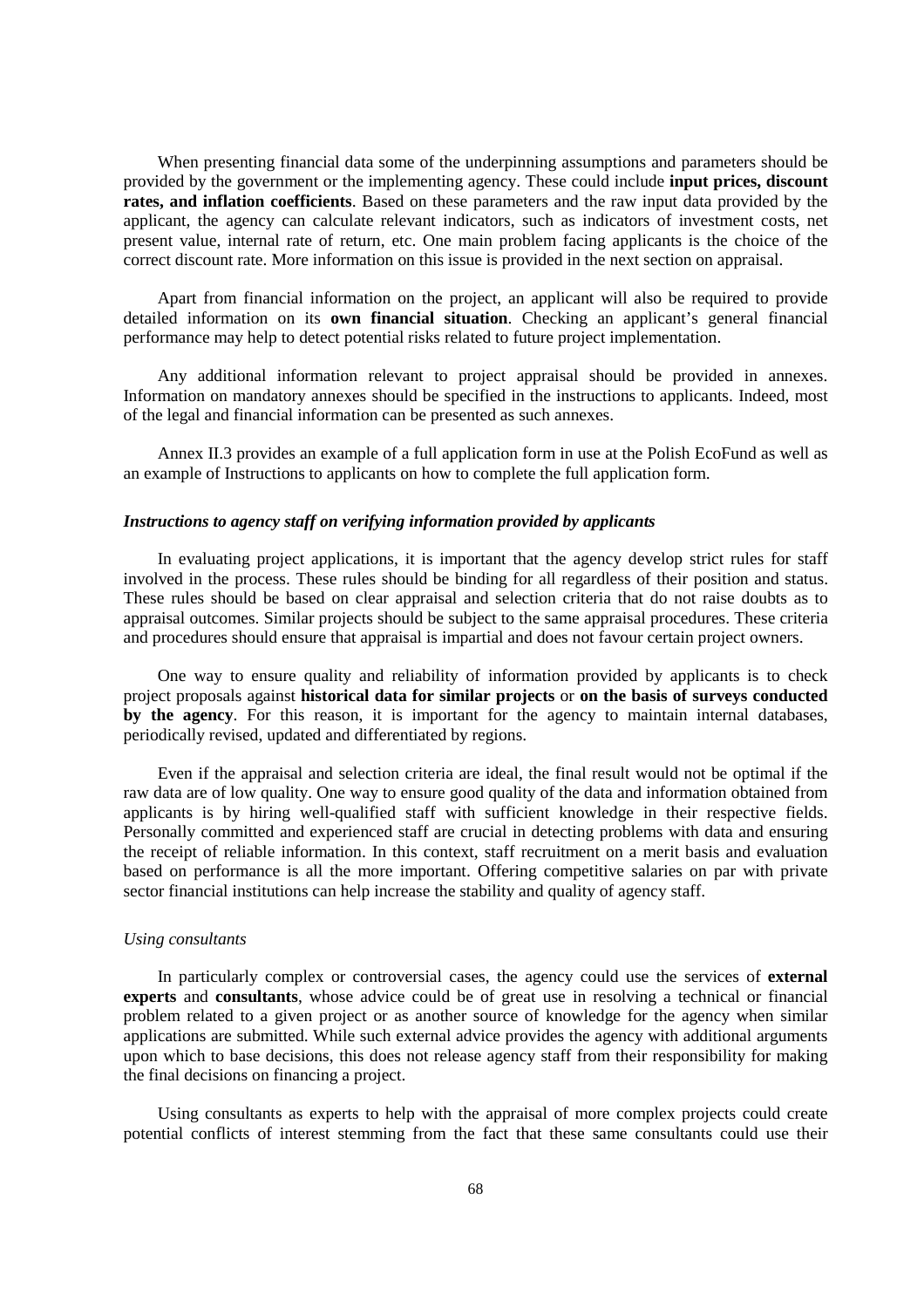knowledge of the agency's requirements and procedures to help other applicants develop projects for submission to the agency. In principle, it is not a problem if applicants use such consultants to provide truly well-developed projects. The real issue is that consultants, knowing the appraisal system of the agency, would also know how to manipulate data to best fit them to the agency's criteria and obtain a high ranking for the project, thus increasing the chances for financing a project that may face problems in the implementation phase.

In order to avoid such situations, the agency should, at a minimum, sign contracts with such consultants including a clear provision prohibiting them from providing services to potential applicants intending to submit projects to the agency for at least 2-3 years after the consultants' last contract with the agency. Obviously, while it is not always possible to identify such cases, at least the agency can take legal action against consultants that have been found to be in breach of their contracts.

### **Appraisal and ranking of projects**

The aim of project appraisal is to assess a project on the basis of clearly specified and rigorous criteria. These criteria allow the agency to **compare, rank and select projects for financing**. When these criteria are applied indiscriminately across all (similar) projects, they can help reduce the discretion of the management board in selecting projects for financing.

Project appraisal is conducted by professional staff with proper professional background and practical experience. Where such staff are not readily available in-house, the agency may need to seek external experts' support, particularly in its first years of operation.

In principle, **in conducting project appraisal only comparable projects can be ranked**. At the same time, however, various techniques exist – such as cost-benefit analysis (CBA) or multi-criteria analysis (MCA) – that could, theoretically, enable any project to be compared to others. These techniques, however, are very costly and time-consuming and they do not provide public financing agencies with practical tools for appraising individual projects. In addition, these techniques are recommended for application at a higher, more aggregate programme level than at the project level. Because of the specific character of environmental infrastructure investment projects, simpler techniques, such as *cost-effectiveness analysis,* should be used to compare projects within topical baskets (e.g., wastewater treatment plant project basket, sewerage system project basket, etc.). Costeffectiveness indicators measure the value for money and are best applicable when environmental effects are homogenous across alternative solutions or projects.

Two dimensions of project appraisal exist: **economic efficiency** and **financial viability**, which implies that financial analysis (for judging financial viability) and CBA (for evaluating economic efficiency) should be applied.

In CBA discounted benefit and cost streams are compared. If benefits outweigh costs, the investment is economically efficient and could be supported using public funds. If not, the investment should be abandoned. The CBA takes into account a broad spectrum of costs and benefits (i.e., costs and benefits accruing to society as a whole). Note that it is best not to apply CBA to projects that simply respond to mandatory legal regulations. Due to the nature of the water supply and wastewater management sector, investments in these areas cannot be abandoned as municipalities, utilities and enterprises must meet mandatory environmental standards: they must implement these investments in order to comply with regulations. Therefore, the logic of CBA is broken. The investment has to be undertaken even if the costs outweigh benefits. Investors can only blame politicians for adopting too stringent environmental standards.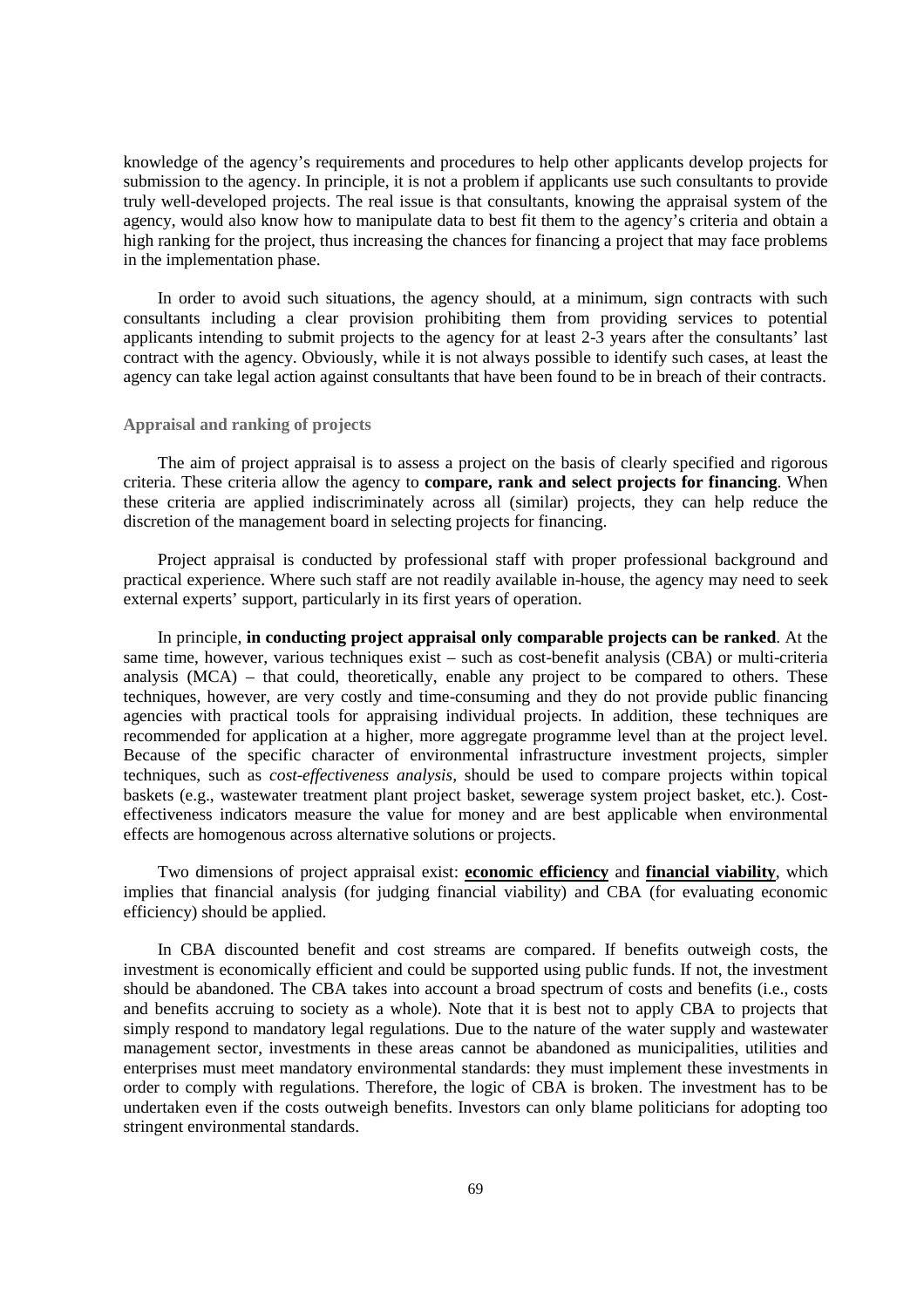In this context, the question of economic benefits outweighing economic costs for each investment is not relevant. When the issue is to identify the lowest cost of meeting environmental standards, the answer is provided by cost-effectiveness analysis (CEA). Typically in appraising water sector investment projects, it is strongly recommended to use a combination of financial analysis and  $CEA^{10}$ 

## *Project appraisal criteria*

It is the sovereign right and responsibility of the government to establish project appraisal and selection criteria. The optimal package of appraisal criteria should **include environmental, technical,**  social, financial and economic considerations. The agency needs to aggregate these into one coherent, internally-consistent and methodical system that allows for reasonable comparisons.

In addition, the agency may introduce numerical scores and weights that could help convert different variables into comparable units and aggregate them into a uniform and unambiguous indicator to be used in ranking comparable projects. Different options and algorithms for calculating such indicators are possible.

For ranking purposes, projects can be compared either:

- against each other (true ranking);
- against past projects; or

j

• against a benchmark (reference/model project).

Ranking can be based on different criteria depending on what is important in a given expenditure programme. Usually, it is the cost-effectiveness indicator that is used as a key criterion in ranking projects as it integrates both the costs and environmental benefits of projects. In addition, if projects are identical, time can be a major ranking criterion and the agency might want to reward those who implement projects first. The assistance rate can also be used as a ranking criterion for typical projects that meet certain eligibility criteria (equivalent to "auctions" for subsidies, see more on this in the section on project selection).

The essential features of a good appraisal system, incorporating criteria, scores and ranking, are:

- The system should enhance transparency and objectivity of project selection, should not create confusion or allow for discretionary practices in selecting projects and beneficiaries for financing.
- Scores should be directly linked to quantitative project data. Discretion in assigning scores should be limited. This requires clear guidelines for agency staff and the introduction of point values for each criterion.
- Discretion in assigning weights should also be limited, through point values or specific guidelines.

<sup>&</sup>lt;sup>10</sup> This procedure is used by some of the Polish Funds: the EcoFund, the Regional Fund for Environmental Protection and Water Management in Krakow, and the National Fund for Environmental Protection and Water Management with respect to projects to be financed by ISPA.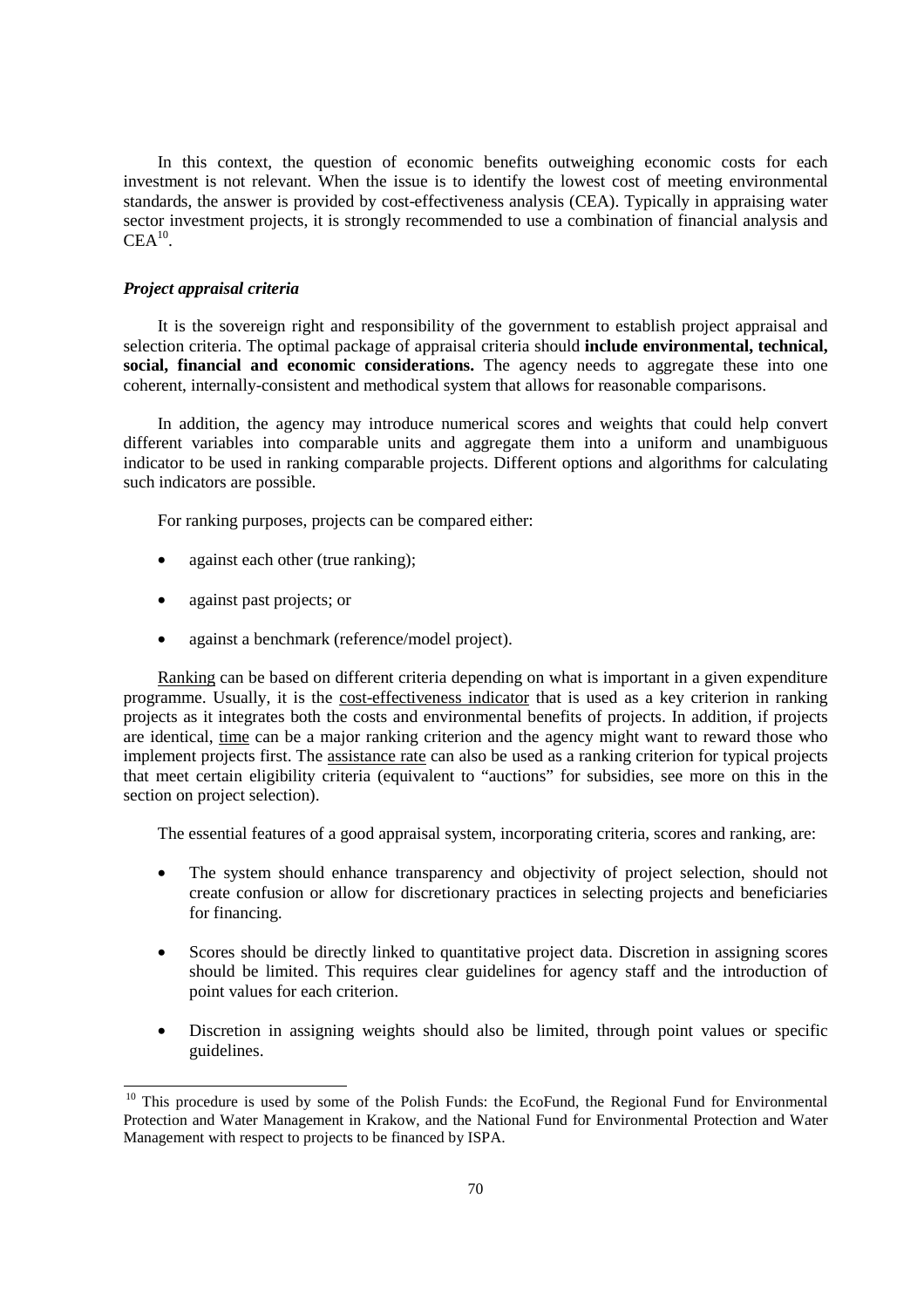- Criteria should be not too numerous, unambiguous, and, in principle, uncorrelated.
- Criteria (including environmental, technical, financial, and economic) should be state-of-theart in the respective field.
- Scores should be meaningfully aggregated into a single indicator.
- Assumptions used in forecasting certain unit costs and rates should be standardised. In order to ensure comparability and integrity, the agency should require the use of standard assumptions and formulas.

In addition to the three major criteria (environmental, technical, and financial/economic), the Polish EcoFund has also introduced location and organisational criteria.

### *Location criteria*

Location criteria determine where the project will have a major impact on the state of the environment. This parameter is particularly important when the impact of WWTP projects on lakes or coastal waters is assessed. There are two options for setting location criteria: one in relation to the distance of the pollution source to the body of water and the second case in relation to the type/class of the receiving body of water.

## *Environmental and technical criteria*

The criteria the agency uses to assess the environmental and technical qualities of a project should be designed in a way that enables the project's environmental impact after its implementation to be determined. Three major sub-criteria are discussed, namely: magnitude of the pollution source, technical scope of the project, and an assessment of project's potential to achieve its stated environmental effects.

## a) Magnitude of the pollution source

This is the primary parameter indicating the project environmental impact. The criterion should show a preference for large projects, since it is the implementation of such projects that bring the greatest and most rapid improvements in the environmental situation.

An assessment of the magnitude of pollution sources is based on the amount of wastewater planned to be treated in a wastewater treatment plant, amount of wastewater to be collected by sewers, or the population equivalents served by a plant or sewerage system. Another quantitative parameter that may be used is the degree to which pollutants load is expected to decrease.

# b) Technical scope of the project

The magnitude of the environmental effects to be achieved depends on the technical scope of the project. In water projects, the technical scope may include:

- construction of new wastewater treatment plants;
- redevelopment of existing wastewater treatment plants (increased capacity);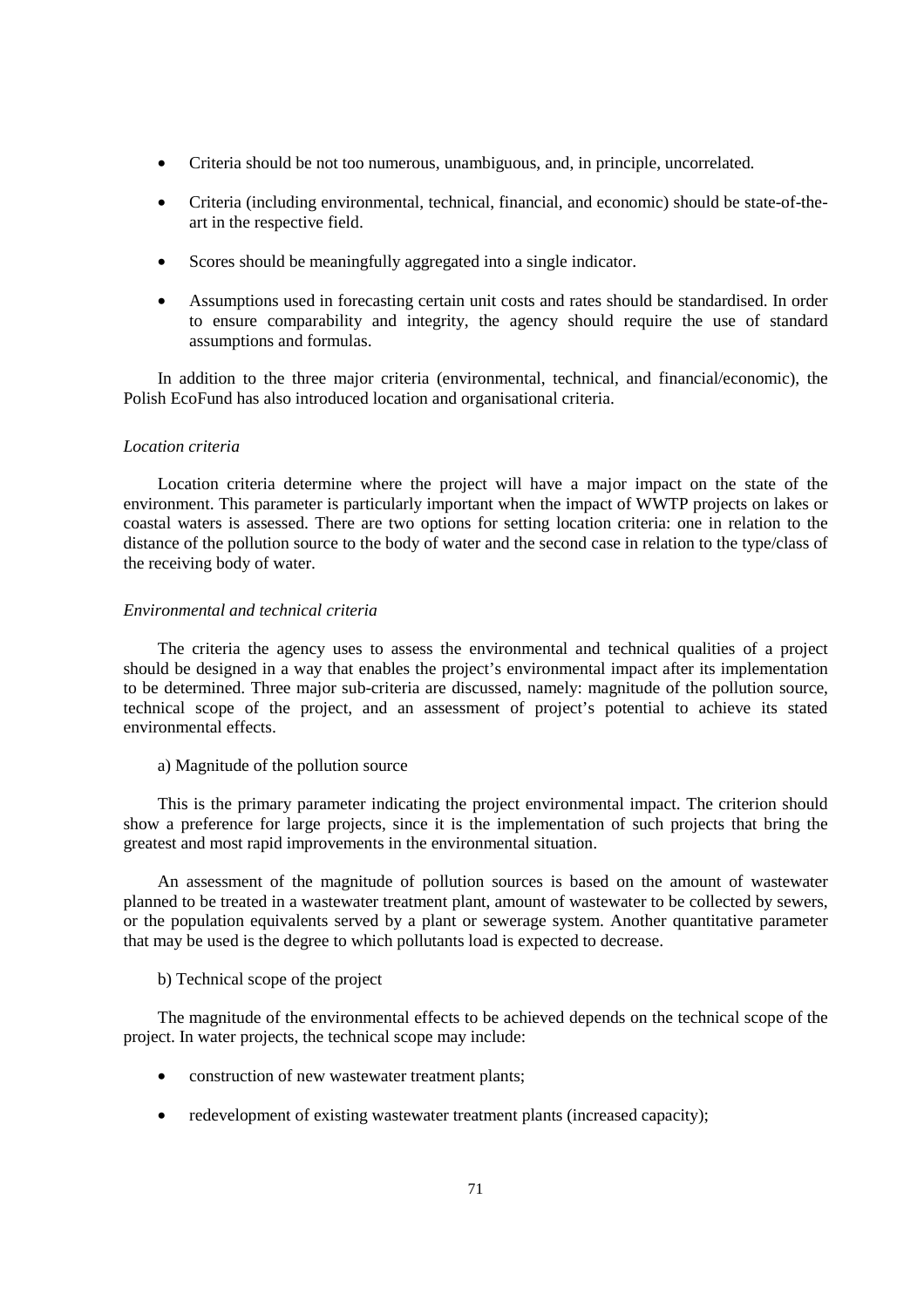- modernisation of wastewater treatment plants (increasing the treatment level of wastewater);
- reconstruction and modernisation of wastewater treatment plants;
- construction of new sewerage systems;
- reconstruction of an existing sewerage system.

In designing these appraisal criteria, it is worth mentioning that the environmental effects will differ across the above cases. Clearly, the greatest effect will be achieved when a new WWTP or sewerage system is built. Such projects would receive the highest scores and also place high in the rankings.

The scope of a project is the most important – though not the only – criterion that should be used in the process of technical appraisal. Other technical criteria may also be applied, though the list should be limited to those defined in an unambiguous and measurable manner. An example of another criterion is the consumption of energy per unit of treated or pumped wastewater.

On the other hand, the set of criteria should not only be limited to the assessment of wastewaterrelated elements of a treatment plant. The appraisal process should also assess the technical solutions proposed for the management of solid waste generated in wastewater treatment, i.e., sludge management. Projects that propose as part of sludge treatment not only de-watering, but also further waste processing (e.g., preparation for use with the addition of lime or drying), would receive the highest scores.

c) Assessment of potential to achieve stated environmental effects

The reliability of projections – as stated in the application – for a project's environmental effects that would be achieved once implementation of the project is complete. In many cases, such installations as wastewater treatment plants do not reach their peak capacity immediately after starting normal operations. Similarly, a sewerage system can be built over a period of several years and the full environmental effect can be achieved only when the entire system is completed. Possible attainment of anticipated environmental effects later than the actual implementation period should be considered in the appraisal process, but the causes for the delay need to be clearly identified, thus adding a greater element of realism to the overall project assessment.

## *Organisational criteria*

Organisational criteria allow the agency to assign a higher rank to those projects that bring an environmental benefit rapidly. Using the duration of the implementation period as an assessment parameter serves to mobilise investors toward solid organisation of the investment process and to implement the project in as short a time period as possible.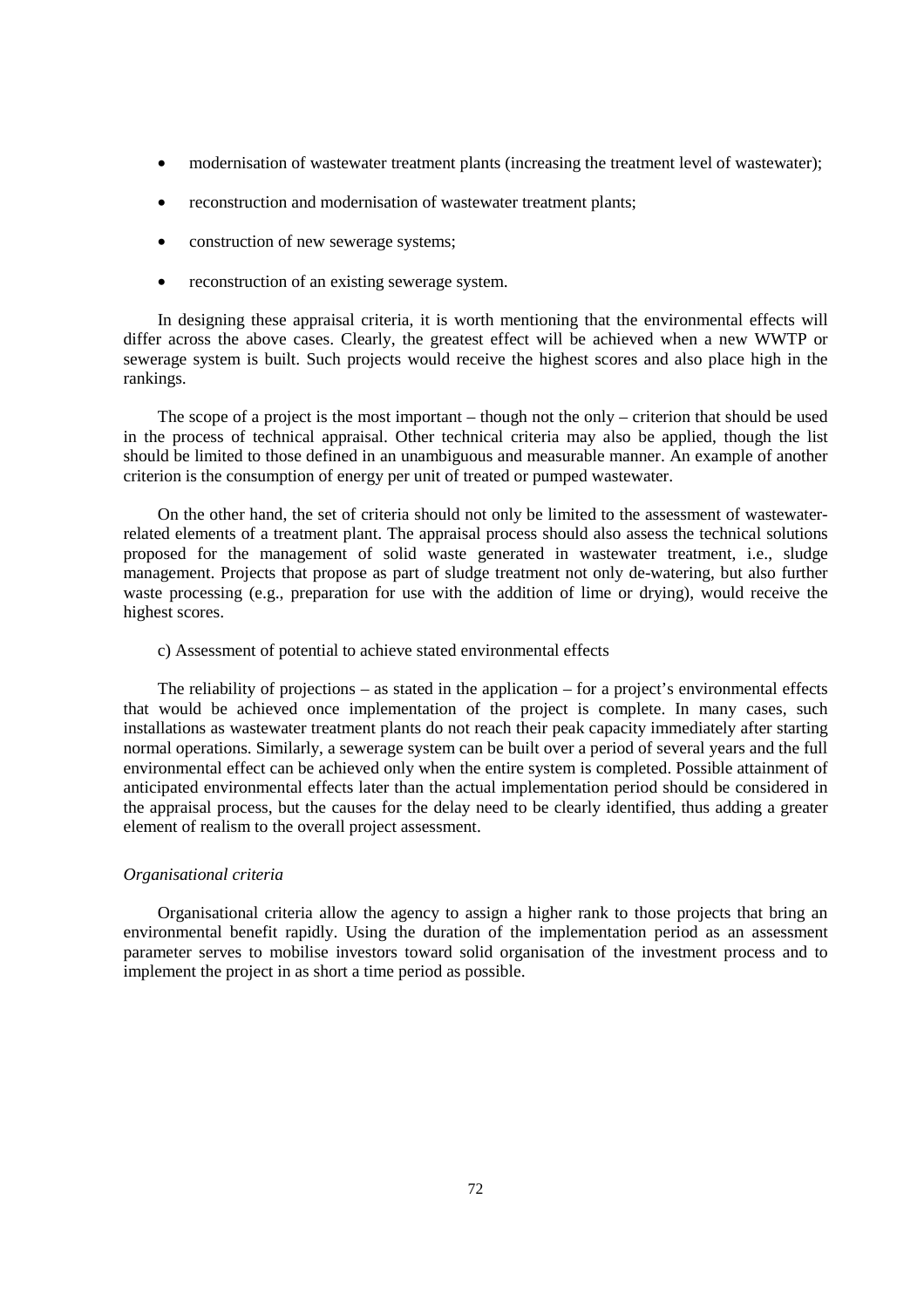| No. | Type of criterion                                                                            | <b>Number of points</b><br>achievable |    | Project<br>evaluation |
|-----|----------------------------------------------------------------------------------------------|---------------------------------------|----|-----------------------|
|     | 1 Technical and environmental criteria                                                       |                                       |    |                       |
|     | 1.1 Size of pollution source Q average ('000 $m^3/d$ )                                       |                                       |    |                       |
|     | (assessed from function*)                                                                    | up to                                 | 50 |                       |
|     | 1.2 Main project investment tasks                                                            |                                       |    |                       |
|     | - Construction of a new wastewater treatment plant<br>of discharge collector as alternatives |                                       | 40 |                       |
|     | - Modernisation or reconstruction of treatment<br>plants                                     |                                       | 20 |                       |
|     | - Construction of waste management facilities                                                |                                       | 10 |                       |
|     | 1.3 Comprehensiveness of sludge management                                                   |                                       |    |                       |
|     | - Preparation for natural disposal                                                           |                                       | 10 |                       |
|     | - Minimisation of sludge volume                                                              |                                       | 5  |                       |
| 1.4 | Community's level of contribution to sewerage<br>after project completion                    |                                       |    |                       |
|     | - Over 70 %                                                                                  |                                       | 20 |                       |
|     | $-40 - 70%$                                                                                  |                                       | 10 |                       |
|     | - Below 40 %                                                                                 |                                       | 0  |                       |

## **Table 12. Example of technical and environmental criteria Based on Polish EcoFund example**

*\* - Wherever "assessed from function" is indicated, points will be assigned from a mathematical function showing the relationship between the size of the pollution source and the scale of the technical response proposed. The curve is constructed based on theoretical considerations or experience (see Annex II.4 for an example of such a function).* 

## *Economic criteria*

The appraisal aims to determine whether or not the **unit** (investment or O&M) costs of certain tasks in a project are comparable with those usually observed in similar cases. This may refer to the investment cost of treating a unit of wastewater, investment cost per population equivalent, the cost of constructing a meter of sewer network, etc.

A practical and widely tested method of calculating project costs is comparing selected quantitative costs of different tasks against **reference values (benchmarks)**. The use of this method is justified where national or regional databases on unit costs of similar tasks are available. When such external databases are missing, the agency may choose to develop its own database containing information on previously implemented projects using agency support.

In conducting proper economic analysis of a project, there are two major sub-criteria that need to be assessed, namely **cost-effectiveness** and **financial viability** of the project. Unlike other criteria,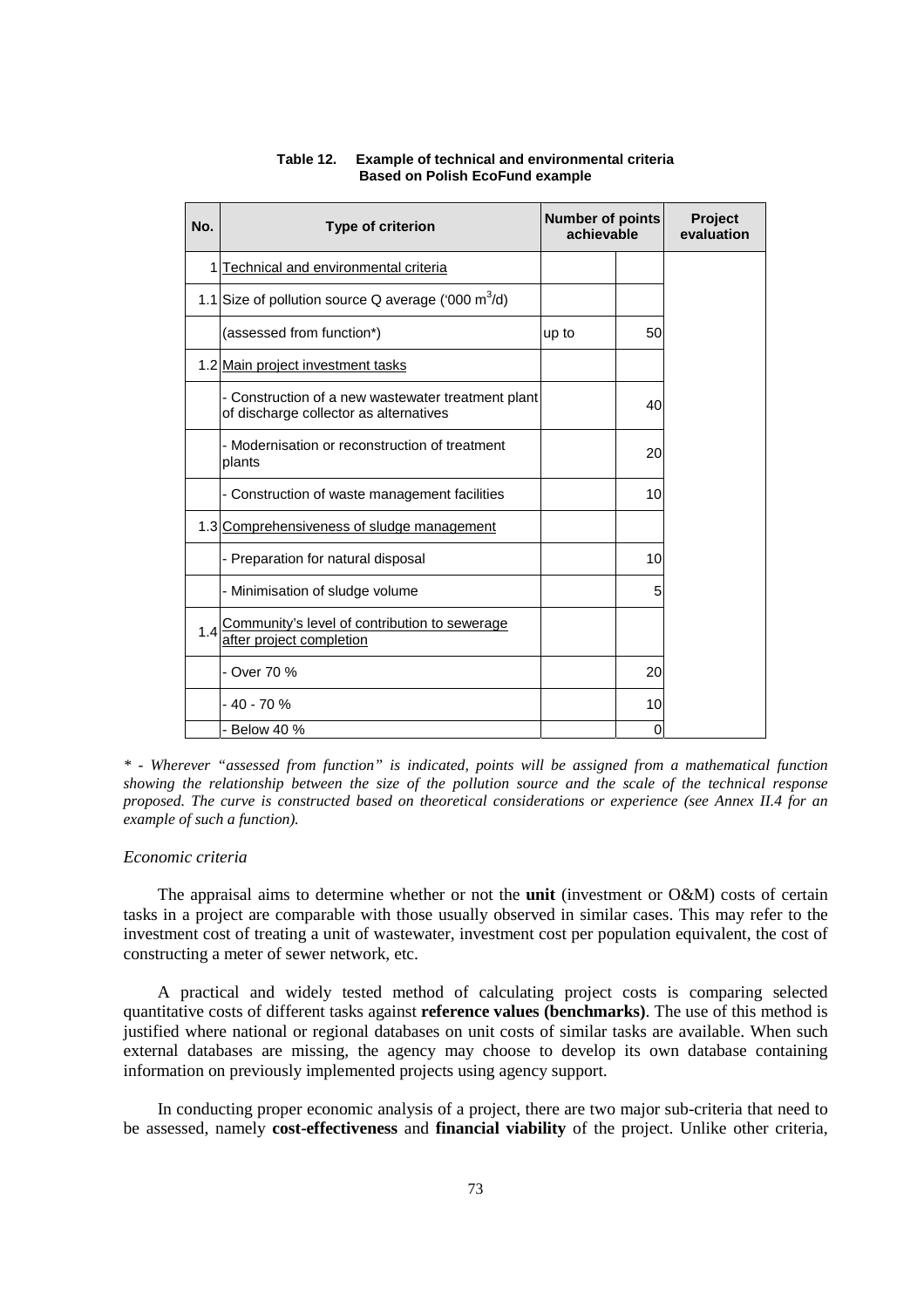both are calculated indicators. The calculation of cost-effectiveness deserves a special discussion as different institutions use different methods to calculate it.

Cost-effectiveness analysis is best applied when projects produce homogenous environmental effects. Calculating cost-effectiveness requires the estimation of investment expenditures, operating and maintenance costs, and the environmental effect. The cost-effectiveness indicator is the ratio of costs to environmental effects. The lower this cost, the better, as less public money is spent on purchasing the unit of environmental effect.

# Environmental effect indicators

Different indicators exist to measure project effects: **physical indicators** (capacity of a WWTP, length of collectors), **indicators of quality** (class of the water body, existence of sensitive species) and **indicators of environmental impact** (pollution load - quantity of  $BOD<sub>5</sub>$  (or other pollutants, such as N and P) to be removed, volume of treated wastewater, inhabitants served).

Measuring the environmental effect is a difficult and ambiguous task. In fact, the changes in environmental quality cannot be precisely measured either with effluent pollution or with producerreported parameters. Information on the actual changes to the environment can be found using such indicators as changes in the classification of the receiving body of water or more biological measures, such as the existence of rare species. While these indicators better reflect the true state of the environment, they can hardly be tied to individual investments. On the other hand, using installed capacity and the length of sewerage in cost-effectiveness analysis does not say much about costs of achieving the environmental effect; instead, it provides information only on the cost-effectiveness of construction works, i.e. the implementing agency learns if the construction costs are below, equal or above average construction costs for a given task. This information is of moderate importance if beneficiaries are obliged to respect stringent tender procedures. Under the assumption of competition, the construction costs will always be minimised.

In this context, the impact measures of an environmental effect are the most relevant. For municipal waste projects, these measures are almost completely equivalent. In the case of different sewerage systems (sanitary versus mixed system), a discrepancy will exist between the volume of wastewater and two other indicators (number of inhabitants and pollution load). If a system also serves industry, a discrepancy will exist between the number of inhabitants, the volume of wastewater, and the pollution load. In this case, another measure of environmental effect is recommended, namely pollution load expressed in population equivalents (p.e.).

Population equivalents can be calculated by dividing the total daily load of  $BOD<sub>5</sub>$  discharged into the system by the quantity of  $BOD_5$  released by a single person per day (0.06kg). PE indicates how many people would need to be located in the served area in order to release an equivalent load as to that actually discharged.

# **For the purpose of calculating cost-effectiveness, indicators of environmental impact are recommended.**

## Cost indicators

In applying for support from the agency, the applicant should provide cost information, both in terms of investment expenditure and O&M costs. Costs can be expressed in two ways as **static** and **dynamic** (where the time value of money is accounted for). Static indicators, in turn, are divided into unit investment costs and unit operating costs. On the other hand, two methods exist to calculate the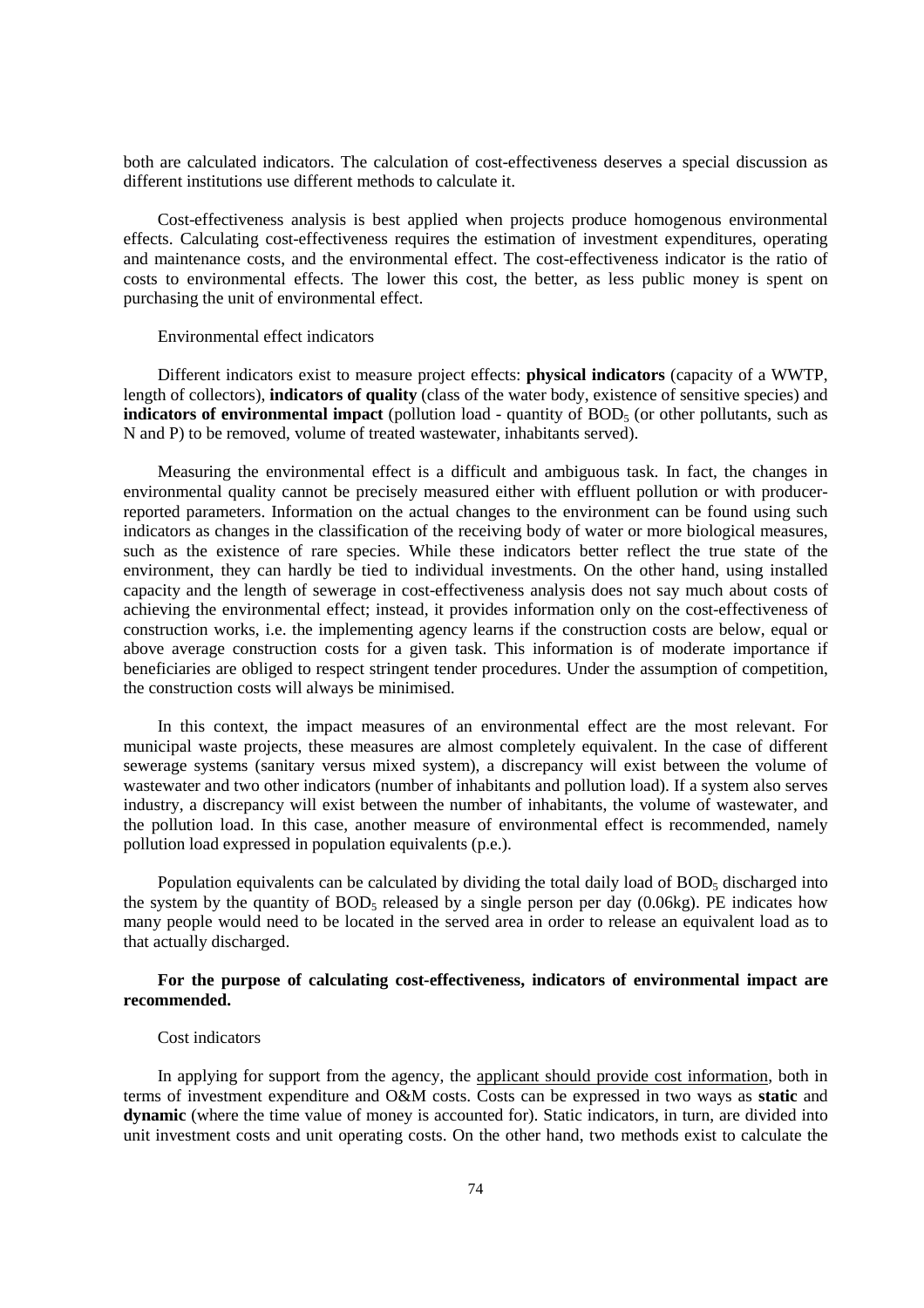dynamic indicators, namely by calculating the unit annual cost and dynamic generation cost of investments.

Static indicators are less relevant in project appraisal as they do not take the time value of money into account and do not properly reflect the value of the investment over the entire project life. The advantage of static indicators is that they are usually more precise, since assessing future costs is always subject to uncertainty and possibly miscalculated. As such, static indicators should be used along with dynamic indicators. In contrast, dynamic indicators are a correct measure of costeffectiveness, as they require the calculation of discounted lifetime incremental costs.

## Static indicators

Traditionally, marginal, or unit, cost serves as an estimate of the cost-effectiveness of an investment. This measure is obtained by dividing the sum of investment outlays by the environmental effect achieved in a given year. This measure has three shortcomings. First, the costs of pollution reduction depend not only on investment outlays but also on operating costs. Indeed, a project may entail higher investment costs but be significantly less expensive in operation; as a result emissions may be reduced at a lower cost. Second, the marginal cost approach ignores that different installations differ in operating periods; it is possible that the more expensive installation will serve for a significantly longer period and, consequently, lead to the reduction of a greater amount of pollution. Third, in specifying the annual environmental effect – typically by using the year in which the installation's full capacity is reached – the problem of a lower environmental effect in the years preceding the attainment of the full capacity is not addressed. If this period is long (e.g., construction of a large sewer system spread over a number of years), the marginal cost method does not reflect the fact that the invested capital is effectively frozen over the period. It might be better to finance more expensive investments that bring immediate environmental benefits.

Experience shows that unit investment cost (UIC) is one of the most common indicators used by the environmental funds in CEE and EECCA to calculate cost-effectiveness. This is a simple ratio between investment expenditures and an environmental effect that is generated in the first year after investment completion. This indicator has a number of drawbacks and should not be used in professional cost-effectiveness analyses. The unit operating cost is the ratio of total annual operating costs divided by the environmental effect. The formulas for calculating these indicators with a description of their respective advantages and disadvantages are provided in Annex II.4.

#### Dynamic indicators

There are two major dynamic indicators discussed in this section: unit annual cost and dynamic generation cost. Unit Annual Cost (UAC) allows the linking of investment expenditure and O&M costs. UAC is calculated as the sum of Annualised Capital Cost (ACC) and annual O&M costs (the annualised cost of a project or AC) divided by the average environmental effect expressed in physical units. This approach is used, for example, by the Polish EcoFund. Unit Annual Cost is a good indicator that in most cases produces a ranking of alternatives that is consistent with the true costeffectiveness of alternatives. This is true when there is a uniform distribution of the environmental effect across alternatives. UAC, however, fails to account for the distribution of environmental benefits over time.

While UAC is still not an ideal measure of cost-effectiveness, it produces good estimates and works well in most typical cases. In some cases, it is very difficult to make a reasonable projection of an environmental effect. Therefore, applying a more sophisticated method that will depend on imprecise projections does not add any value.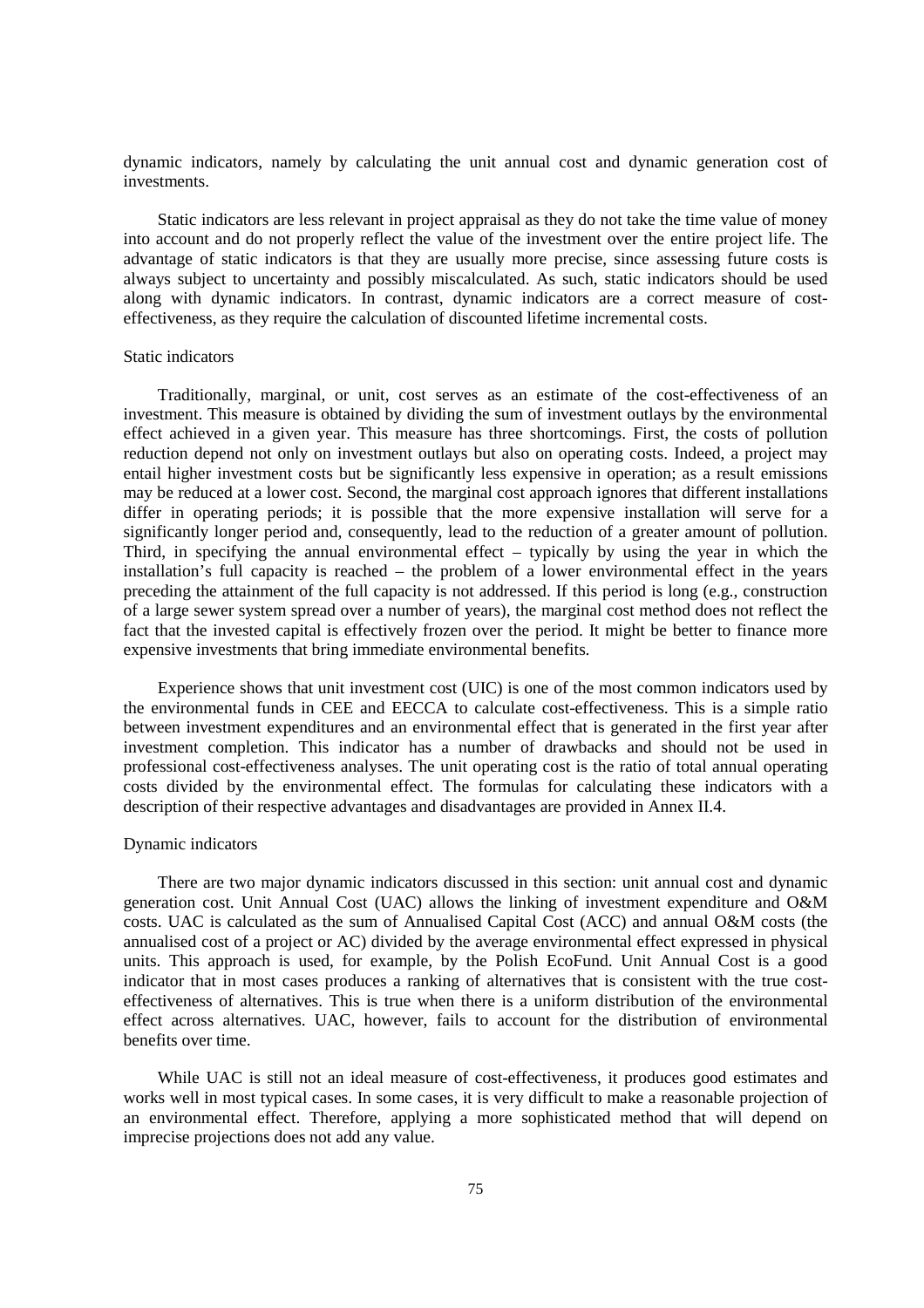Dynamic Generation Cost (DGC) is the ratio between discounted costs and discounted benefits. It is a dynamic indicator used by the Polish National Fund to conduct economic appraisals of ISPA investments<sup>11</sup>. This indicator has a structure similar to the cost-benefit ratio used in CBA. The benefits, however are not monetised, but instead are expressed in physical units.

**DGC is the measure of cost-effectiveness that has all the advantages of the unit annual cost and, in addition, is sensitive to changes in the distribution of the environmental effect over time.** In fact, DGC is the best proxy of long-run average cost. This is an important feature that is very useful in designing tariff policies and checking whether a utility respects the Polluter-Pays Principle. These dimensions are very important for all IFIs and the EU Commission. A simple model for calculating the DGC, with instructions for its use, is attached as a CD-Rom to the Handbook.

A more detailed discussion of these two dynamic indicators with their formulas and respective strengths and weakness is presented in Annex II.4.

#### **Box 10. Approaches to calculating cost-effectiveness indicators**

#### **Static indicators**

Unit investment cost, UIC - ratio of total investment costs to an environmental effect achieved in the first year after completing an investment. The environmental effect is expressed in physical units. This is a static indicator, which is easy to calculate (particularly, if an installed capacity is used as a proxy for the environmental effect) but does not have any economic meaning. The major drawback of this measure is the neglect of O&M costs. Hence, it produces a ranking of alternatives that is not consistent with true cost-effectiveness of alternatives. Engineers appreciate UIC, as technical designs contain all necessary data, making the indicator unambiguous.

Unit operating cost, UOC - ratio of yearly operating costs to an annual environmental effect expressed in physical units. This indicator is much closer to economic theory. It may be considered as an estimate of the long run average variable cost. Calculated on its own, it cannot be used for cost-effectiveness analysis. Hence, it is usually a complement to UIC.

## **Dynamic indicators**

-

Unit annual cost, UAC – ratio of annualised capital costs and O&M costs to an average annual environmental effect expressed in physical units. This is a very good indicator and is sound on economic grounds: both costs and results are expressed in annual flows. This measure gives a consistent ranking of alternatives under the condition that the distribution of the environmental effect is uniform across alternatives. Usually, it can be used for designing tariffs and checking if the Polluter-Pays Principle holds.

Dynamic generation cost, DGC - ratio of discounted stream of costs and discounted stream of environmental effects measured in physical units. This is an ideal indicator, as it gives both a consistent ranking of alternatives and proxies the long-run average cost. Hence, it can be applied in cost-effectiveness analysis as well as in designing tariffs and checking if the Polluter-Pays-Principle holds.

## *Methods for calculating financial viability*

The agency needs to check the financial viability and profitability of the project in order to assess the project's capacity to generate revenue and thus whether public support is needed. This requires a comparison between overall expenditure (irrespective of source of financing) and environmental effects (benefits).

 $11$  DGC is also used by most development banks (see, for example, ADB, 1999), although each institution has a different name for it.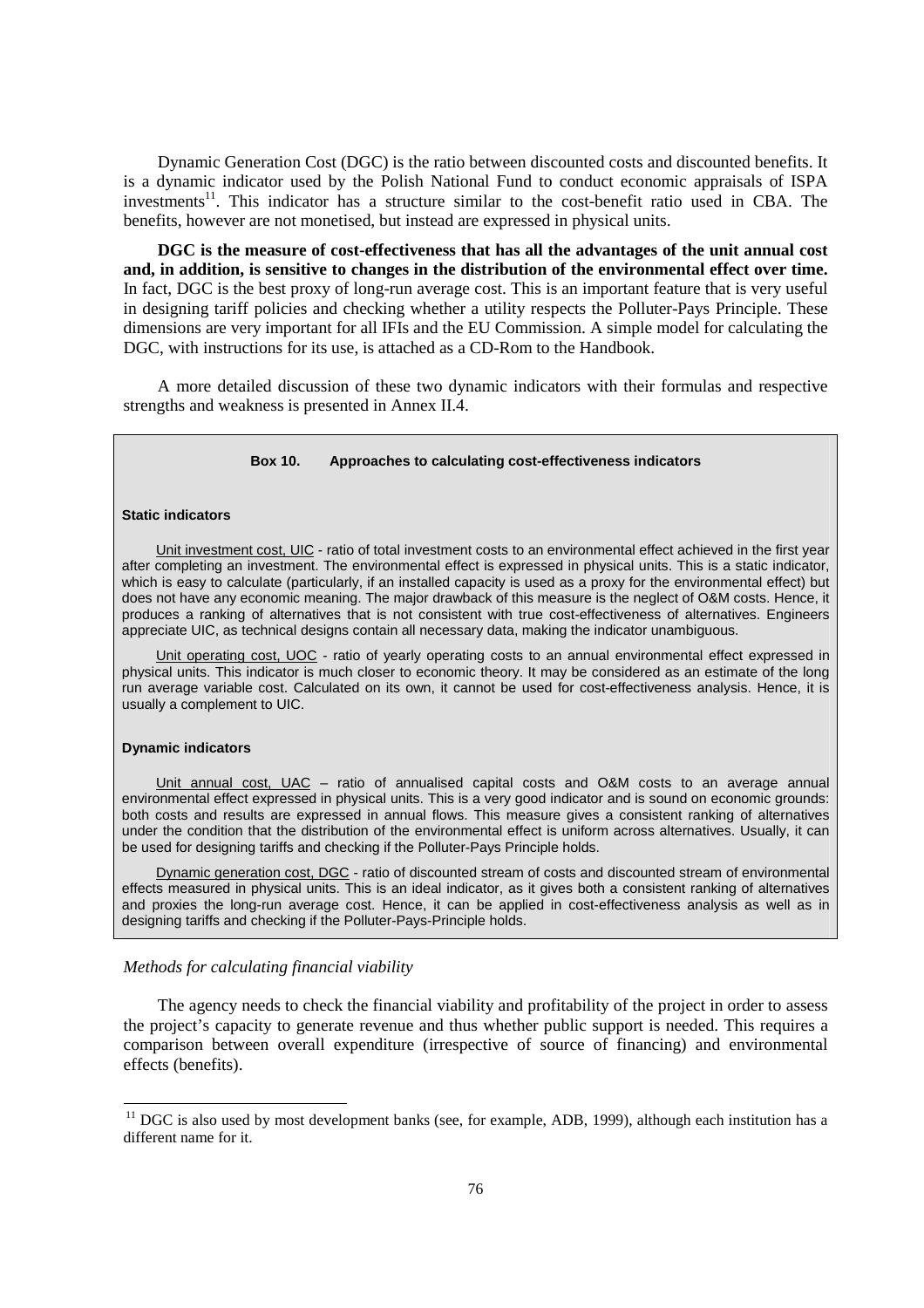Experience shows that many environmental funds in both the CEE and EECCA regions do not conduct financial analysis of projects. As a result, they do not control financial viability and may support projects that are commercially viable.

The two most common indicators of financial viability, based on discounted cash flow, are internal rate of return on an investment (**IRR**) and net present value (**NPV**). These are dynamic indicators that take into account changes in prices over time.

In order to compare different investment opportunities, future cash flows are discounted to their present value. The NPV is the overall present value of the discounted cash flows less initial investment costs. The NPV must always be positive for a project to be attractive. A positive NPV for a project implies that the project can generate more cash than is needed to service debt and provide the required rate of return on the invested capital. In other words, the higher the NPV, the higher the financial viability of the project. In addition, NPV favours projects with higher cash flows in the early years of the project.

The NPV can be calculated using different discount rates. The discount rate usually reflects assumptions about the risk of the project and the cost of capital. Real discount rates (net of inflation) should be used in calculating NPV. The agency should provide the appropriate discount rate, which **could be determined in relation to alternative investments with a low level of risk (e.g., the rate at which government bonds are sold) or compared to the country's central bank rediscount rate.** The discount rate should reflect the opportunity cost of capital that refers to the rate of return that the investor would obtain investing elsewhere, assuming the same financial risk for compared options. In other words, the discount rate should constitute the minimum rate of return, below which the investor should decide not to undertake the project. In some CEE countries, the discount rate is the average cost of loans awarded by a funding institution. A more detailed discussion of the discount rate is provided in Annex II.5.

The IRR is the discount factor for which the total revenue generated by the project, once discounted, equals the initial investment. It is the discount rate at which the NPV is equal to zero. It can also be defined as the expected rate of return on the invested capital. The higher the IRR of a project, the more the investor is stimulated to invest from his own resources. IRR can be calculated through an iterative process continuing until the discount rate at which NPV equals zero is found. In addition, IRR favours investments with higher cash flows in the later years of the project.

When risk-adjusted IRR of a project is higher than prevalent commercial interest rate, there is no need to use public resources to support such a project. A project of this kind will most certainly lie in the area of interest of the private sector for which the promise of high financial returns will provide enough investment incentive. On the other hand, if a project generates economic and social benefits to a wider community, its economic rate of return (ERR) is high. If a project's ERR is lower than the socalled social discount rate that reflects the minimum socially acceptable rate of return, the project should be rejected due to risk and low benefits to the community.

The Polish EcoFund uses the commercial banks interest rate (4%) to which it adds a premium of 8% in order to establish the level of IRR above which a project may be considered as commercial.

When calculating financial indicators, constant prices should always be used, that is prices adjusted for inflation and fixed at a base-year. If project costs change over the years, the implementing agency should clearly specify in its agreement with the beneficiary who should bear the risk of higher costs.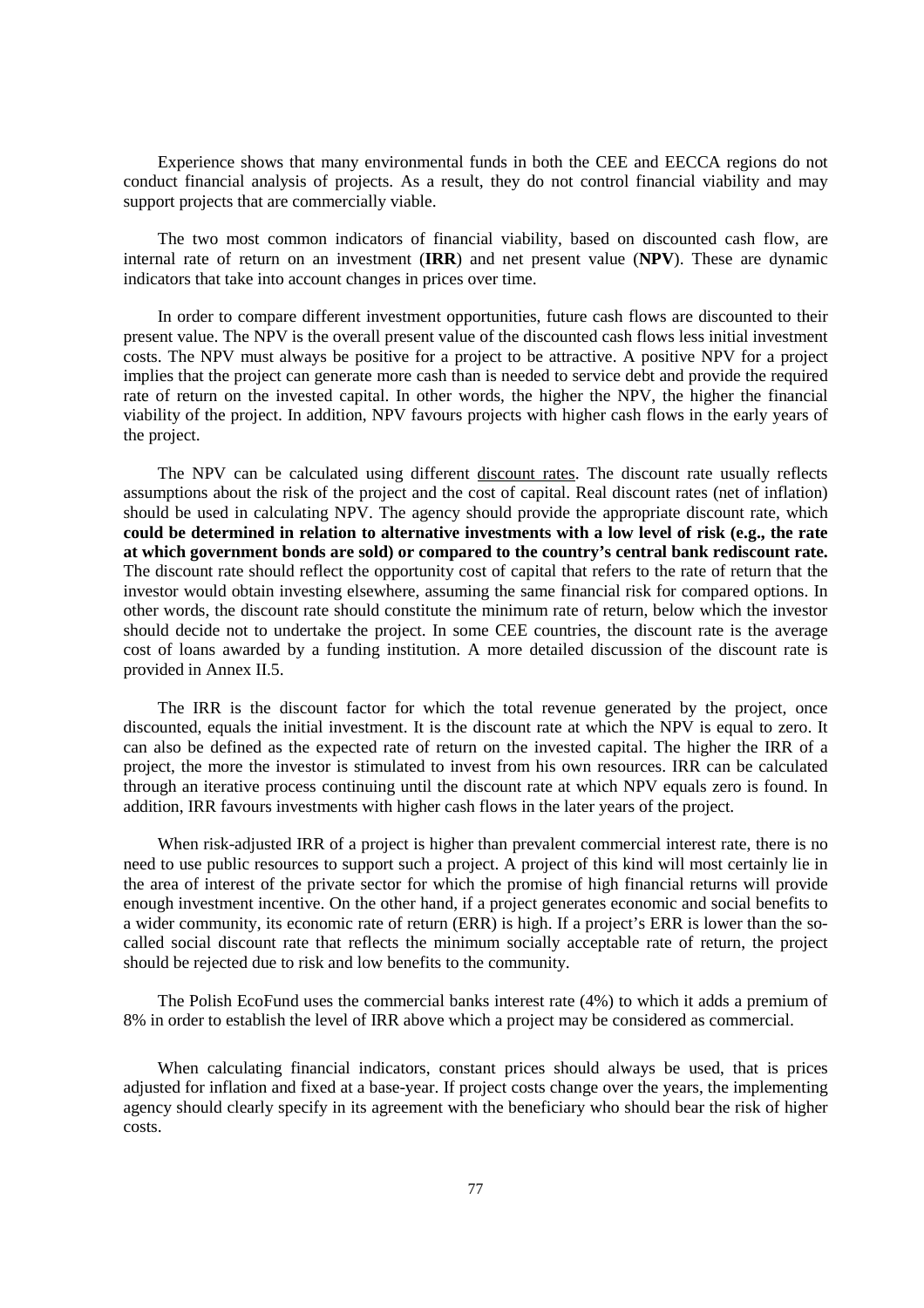## *Designing a Package of Criteria and Points Values*

Once all economic criteria are calculated, they are assigned points and final scores are determined.

The example in Table 13 (based on the practice of the Polish EcoFund) shows a package of economic criteria. UAC is used to assess the cost-effectiveness of the project while IRR is applied for assessing the project's financial viability. In addition, the contribution of the beneficiary's own resources is also considered an important criterion and is individually assessed. Both IRR and the level of beneficiary's contribution are assessed against historic values.

| No. | Type of criterion                                 | <b>Number of points</b><br>achievable |    | Project<br>evaluation |
|-----|---------------------------------------------------|---------------------------------------|----|-----------------------|
|     | Economic criteria                                 |                                       |    |                       |
|     | 1.1 Indicators of pollution abatement costs       | up to                                 |    |                       |
|     | 1.2 IRR indicators of profitability of investment |                                       |    |                       |
|     | (assessed from function)                          | up to                                 | 20 |                       |
|     | 1.3 Level of own resources                        |                                       |    |                       |
|     | (assessed from function)                          | up to                                 | 20 |                       |

**Table 13. Economic criteria in use at the Polish EcoFund** 

The ultimate aim of appraisal of a project is to convert criteria against which the project is assessed into point values that are then summed up into a single number used in the ranking list. The criteria that enter the ranking list are also called selection criteria. The criteria may vary in their detail, ranging from simple yes/no questions to more detailed and graded criteria depending on the degree to which the criterion is met (e.g., the extent to which a certain environmental effect is to be obtained).

In addition, these criteria may be assigned weights to reflect their significance with regard to other criteria. The final score (the total sum of all selection criteria multiplied by their respective weights) will then determine the project's place on the ranking list.

The package of appraisal criteria and their respective points values presented in Annex II.6 are based on the Polish EcoFund practices. The protection of naturally-valuable lakes is used as an example. The package is very much universal in character and can be used in the appraisal, ranking and selection of any project in water protection. Yet, some of its elements may require modification (replacement, expansion, etc.) in relation to different types of projects.

# *Instructions to staff conducting appraisal*

The above examples simply illustrate one possible approach that could be used in appraisal and ranking of water projects. The application of this system, however, is not as straightforward and agency staff will need guidance on how properly to implement it. Therefore, the agency needs to develop detailed, unambiguous, and precise instructions to staff on interpreting each single criterion and parameter; this will ensure a smooth and transparent appraisal process understandable to all.

In addition, the agency needs to decide if the appraisal, ranking, and selection criteria will be published or designated for use by agency staff only. It is not recommended that detailed information on the point-based assessment system be made available to any parties outside the agency.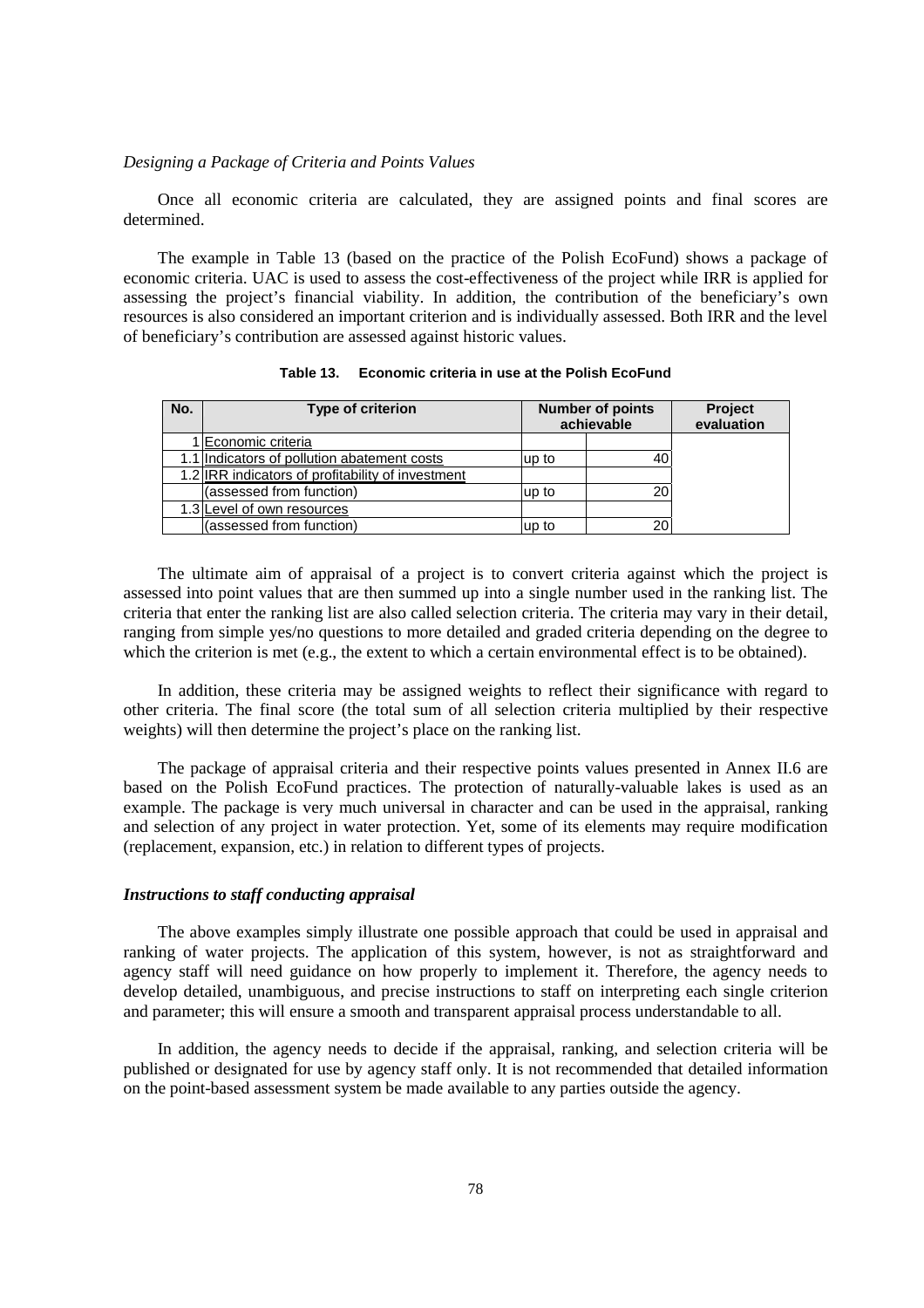Clear regulations for handling applicant claims and appeals should also be developed. Strict application of regulations should be required from all staff. The nature of the appraisal process essentially demands a system of internal and external audits. These checks are needed to ensure the precise application of appraisal rules and procedures.

In addition, the appraisal process should remain free from government interference or attempts to change the order of projects on the ranking list developed by the agency professional staff. Instead, they should provide the agency with sound, transparent, and rigorous appraisal criteria and rules and monitor their application.

A project sheet summarises the results of the appraisal process. The responsible employee at the agency (project co-ordinator) prepares the project sheet, along with his/her comments on each of the criteria. An example of such a project sheet in use at the Polish EcoFund is presented in Table 14. This project sheet is then presented to the Supervisory Council for decision on granting support to the project.

|     | <b>Project sheet</b>                                                       |  |
|-----|----------------------------------------------------------------------------|--|
|     | Agency priority area                                                       |  |
|     | Responsible employee (project co-ordinator)                                |  |
| 1.  | Project title                                                              |  |
| 2.  | Applicant                                                                  |  |
| 3.  | Location                                                                   |  |
| 4.  | Implementation period                                                      |  |
| 5.  | Degree of advancement of the project                                       |  |
| 6.  | Project cost (total and to be incurred)                                    |  |
| 7.  | Amount of financial support requested from the agency                      |  |
| 8.  | Project justification and rationale                                        |  |
| 9.  | Items to be financed with agency support                                   |  |
| 10. | Environmental effects                                                      |  |
| 11. | Origin of the equipment supplier                                           |  |
| 12. | Implementation schedule                                                    |  |
| 13. | Results of experts' opinions                                               |  |
| 14. | Sources for covering of costs                                              |  |
|     | 15. Economic and financial analysis of the project (financial viability of |  |
|     | the applicant, cash flow analysis)                                         |  |
| 16. | Project co-ordinator's opinion                                             |  |

**Table 14. Project sheet in use at the Polish EcoFund** 

# **Evaluating applicants**

Apart from conducting a detailed appraisal of the project, and in order to determine an applicant's eligibility, the agency should undertake a separate evaluation of the applicant as well. This analysis is important as it allows the implementing agency to identify any political, legal, institutional, and financial risks related to the applicant that might undermine successful project implementation.

Evaluation of applicants requires the assessment of two major issues:

- Institutional capacity of the applicant to implement the project with a major focus on legal status and ownership titles to assets;
- Financial viability of the applicant with a major focus on creditworthiness.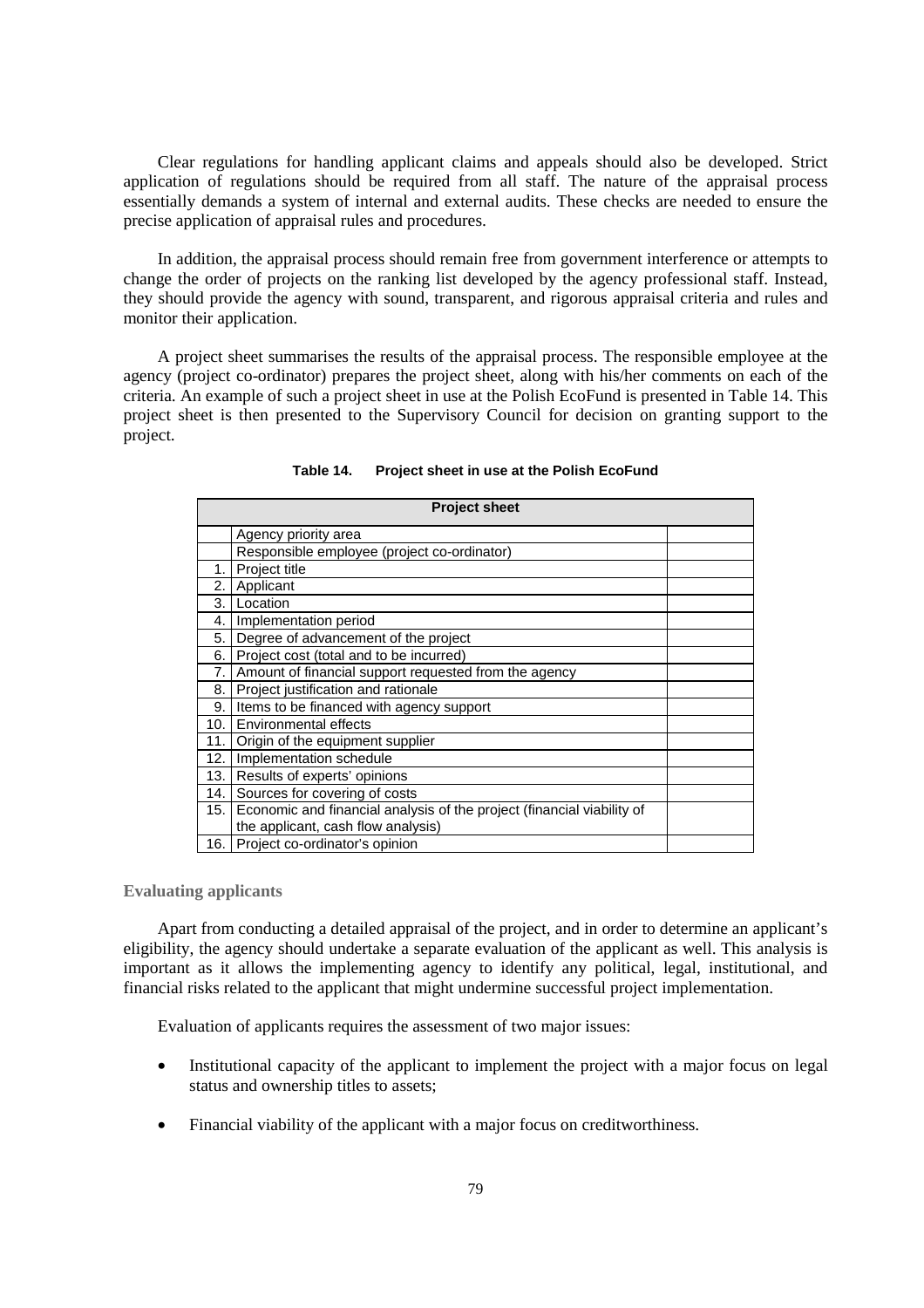# *Institutional capacity of the applicant to implement the project*

Some of the key issues in assessing the institutional capacity of the applicant to implement the project are:

- Understanding the applicant's legal environment legal status, ownership of assets, degree of autonomy, scope of responsibilities, nature of the constitutional charter, and legislation that regulates performance;
- Previous experience of the applicant in managing and implementing investment projects;
- Track record of the applicant with credit/loan repayment date, amount, and circumstances of default, if any;
- Professional qualifications, management skills and reliability of staff implementing the project, hiring, remuneration and training policy.

In addition, where the applicant is a municipality, other institutional issues to be checked could cover:

- Legal and political issues related to the national revenue-sharing system and the direction of any changes in the system as these may influence the applicant's fiscal balances;
- Possibility to fund operating expenditure from user charges, fees and taxes or through earmarking;
- Ability of municipality effectively to adjust its expenditure budget to a changing economic environment;
- Constitutional and statutory regulations governing powers, financial operations, debt issuance, and debt restrictions;
- Planned privatisation of government-owned utilities.

One central question that needs special attention in evaluating an applicant's capacity is **legal status**. This issue is of particular concern as it defines the applicant's capacity to enter into legallybinding contractual relations or to incur debt. In complex infrastructure projects, the borrower, the owner of assets, the construction contractor, and the equipment supplier are often different legal entities. Therefore, it is of paramount importance for the agency to clarify from the outset who exactly will sign the financial agreement, and, if a loan is involved, who will pay back the debt.

## *Financial viability of the applicant*

The main purpose of evaluating an applicant's financial performance is to ensure that the applicant will remain a reliable partner throughout the lifetime of the project. In addition, when the agency provides aid in the form of loans, the agency needs to ensure that the applicant will be able to generate sufficient operational surplus and pay back the debt. In addition, by assessing the applicant's financial viability, the agency can assess whether the applicant really requires public aid to implement the project or could use debt on the commercial market.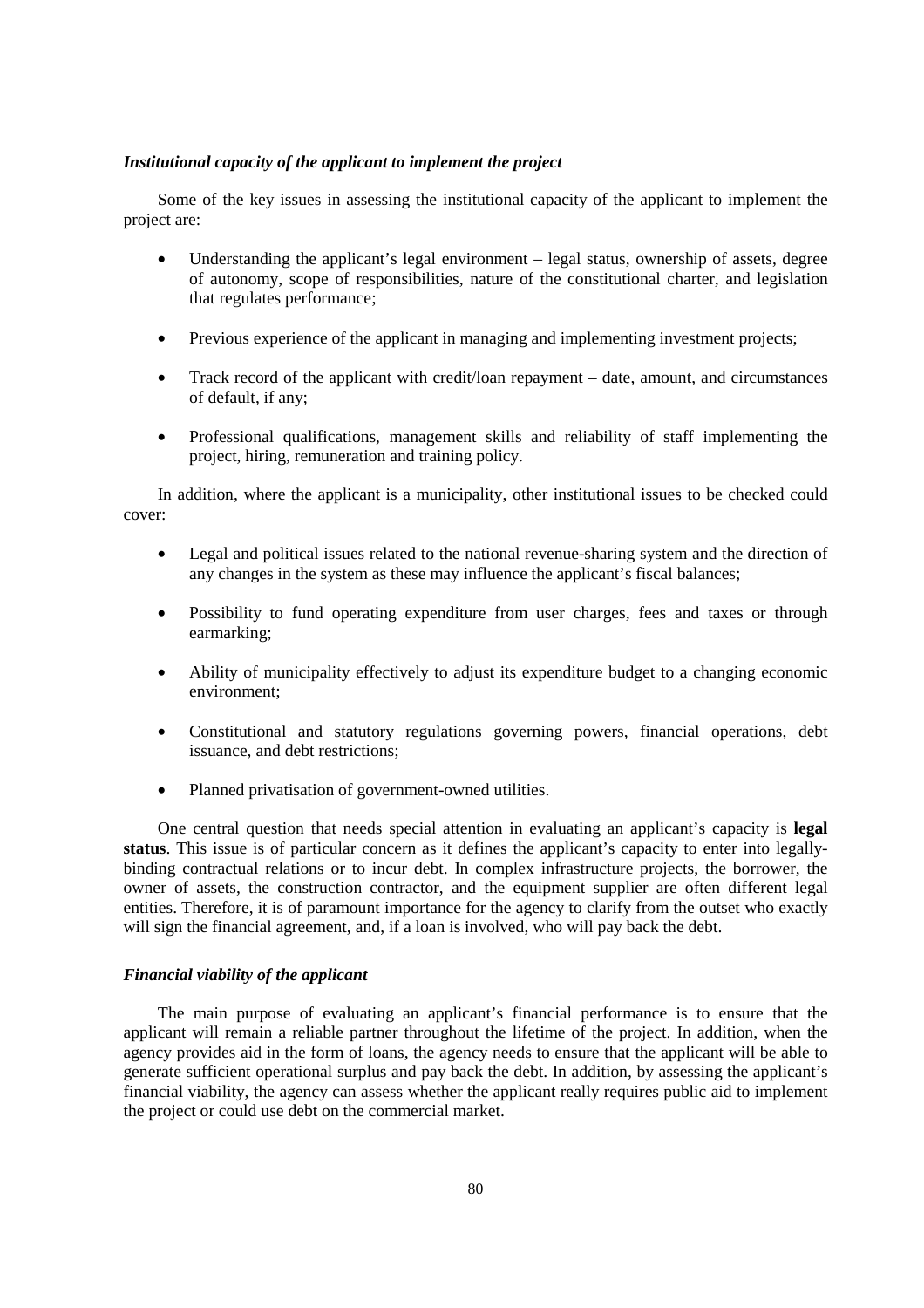The following key factors may be considered:

- Applicant's level of profitability this implies checking applicant's financial statements, including profit and loss, balance sheet, cash flow statements, and any auditors' statements;
- Applicant's ongoing liquidity to meet current obligations and ability to service and repay debt from operating cash flow;
- Applicant's ability to maintain an investment grade credit rating;
- Comparison of capital structure and financial position relative to comparable applicants.

## *Applicant creditworthiness*

If loans are involved, the most important part of the financial viability analysis of the applicant is the assessment of **creditworthiness**. In the environmental infrastructure sector, municipalities are the major clients. In assessing their creditworthiness, the implementing agency can perform a case-by-case analysis or rely on **external rating** or evaluation. The agency itself could develop **its own rating system** and maintain a database of municipalities' credit risk, as is done, for example, by the Austrian Kommunalkredit Bank.

In addition, the most common methods of securing debt used by public implementing agencies are: guarantees, collateral, and other safe security measures. More specifically, these could be:

- State or sovereign guarantee;
- Bank guarantee;
- Real property land, real estate, fixed assets;
- Performance bonds or escrow account where the applicant is required to set aside a certain amount of money and the agency is given full access to this money in case of a failure of the applicant to meet its contractual obligations.

The guiding principle for collateral policies adopted by the implementing agency with regard to municipalities is that the **collateral should be safe but flexible**. Currently, it seems that in most of the transition economies, real property owned by municipalities is perceived as the safest collateral. This practice reflects the extent of commercial property holdings by local governments in these countries. In addition, this reflects the high political risk attached to state guarantees.

More recently, however, a number of CEE countries have begun accepting more liquid forms of collateral; for example, the agency could be granted the right to make direct withdrawals from the municipality's accounts in order to cover loan payments due. This **liquid collateral** is seen as very effective in reducing loan defaults since it requires a deliberate choice on the part of a municipality to assign to a lender the right to debit its current account.

Another type of collateral increasingly used world-wide is the **intercept provision**, which gives the lender first claim on intergovernmental transfers otherwise due to the municipality. Intercepts of this kind can be found in a number of OECD countries. In many developing countries, such provisions have helped reduce the rate of arrears in paying back loans. This type of guarantee is particularly good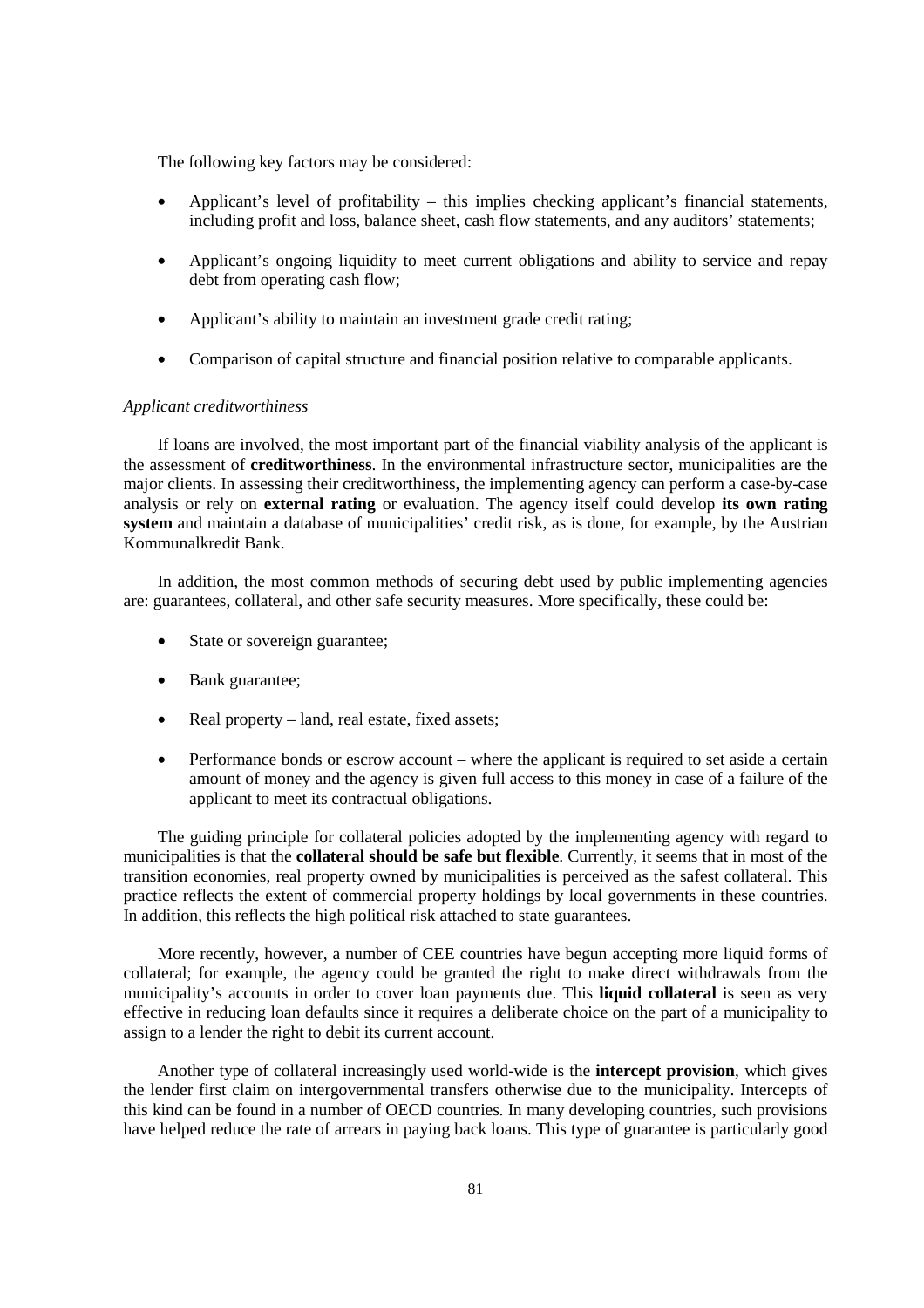for countries with stable and predictable economies where intergovernmental transfers have a track record of stability.

#### **Box 11. Risk assessment in providing loans to municipalities (Example from the Polish National Fund)**

Risk assessment is largely based on two major components, namely:

- Analysis of the municipality's creditworthiness in terms of borrowing capacity and current and forecast debt servicing capacity; and,
- Evaluation of the collateral provided by the borrower.

Assessment of the borrowing capacity aims to identify the strengths and weaknesses of the municipality taking into account external factors affecting its budget revenues and expenditures. The Fund conducts an analysis of the budget forecasts for the requested financing period, and if such forecasts are considered unrealistic, the Fund requires additional clarifications and makes appropriate adjustments. Then, these adjusted forecasts serve as the basis for the final risk assessment. If it is not possible to make such adjustments, the Fund may decide to use the budget forecasts for the financing period prepared on the basis of the current accounting period data.

The debt servicing capacity (the ratio of interest and principal payments to gross income) should not exceed the threshold fixed in the Public Finance Act of 15 % of the budget revenues.

In evaluating the collateral provided by the borrowing municipalities, the Fund uses three categories:

## **Category 1**

- State Treasury guarantees
- bank guarantees
- assignment of rights under State Treasury securities
- assignment of receivables under a time deposit account

# **Category 2**

- civil law surety<sup>12</sup> and bill of exchange backing by another municipality
- fiduciary transfer of title, registered pledge on:
	- movables together with assignment of rights under insurance policy
	- rights under securities

# **Category 3**

j

• mortgage on real estate owned by the municipality

Overall, proper evaluation of applicant's eligibility is a difficult and time-consuming process. It shares many of the standard due diligence procedures applied by banks. Effective due diligence requires specific professional knowledge and a well-developed information management system. As such expertise is not readily available with public administrations in the EECCA region managing public environmental expenditure programmes, it is worthwhile paying a bank, for a fee, to conduct this procedure for the agency.

 $12$  Surety is a guaranty of debt repayment or fulfillment of contractual obligations. Borrowers unable to obtain credit under their own name often have a third party sign the application. Under a surety contract, the lender can look first to the guarantor for payment if the borrower defaults.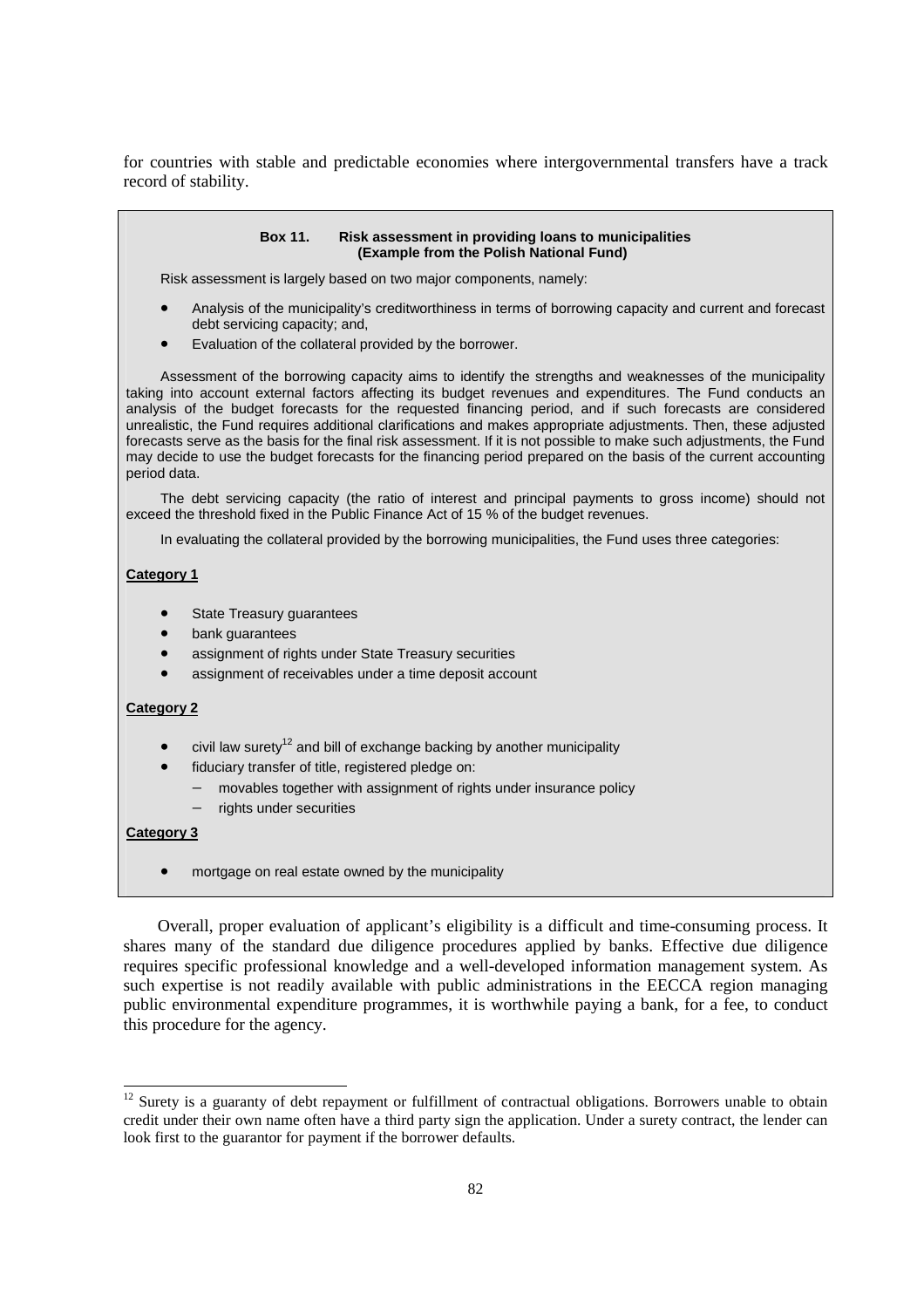**Selection of projects for financing** 

After project appraisal is completed and projects ranked, the agency selects the projects highest on the ranking list for financing. The number of projects selected for financing within a given programme area depends on the level of available resources for this area. Once all available resources are exhausted, the agency should draw a cut-off line below which no more resources for financing remain.

One of the major issues that an implementing agency needs to decide on during the selection stage is the rate of assistance that a project should be given. Finding the proper level of assistance is not an easy and straightforward process. It requires a political consensus of all major stakeholders, including, among others, industry lobbies and municipal associations. The contribution and participation of experts are particularly important as they can provide robust arguments to politicians to help make final decisions. Needless to say, a detailed study of the real demand for subsidised financing (versus other sources of financing) should precede any decision; the study should focus on the sectors, regions, project types, and project owners that need subsidies from this particular scheme as well as the eligible costs that the agency will cover. Based on the findings, aid intensities should be considered in a manner that would produce a leveraging effect of the resources the agency disburses.

A number of elements that will define the terms of financing needs to be considered, including:

- Definition of eligible costs;
- Form of subsidy lump sum versus percentage of project's eligible costs;
- Limits of aid and investment costs.

# *Definition of eligible costs*

In general, aid intensity always refers to eligible costs. Eligible costs include all costs deemed reasonable and necessary to ensure completion of a project. These are costs directly linked to the achievement of environmental objectives stated by the project and supported by the agency. Yet, no single definition of eligible costs exists. OECD and EU have defined eligible costs in state aid which are binding for their respective member states. These definitions could be used by transition economies as benchmarks.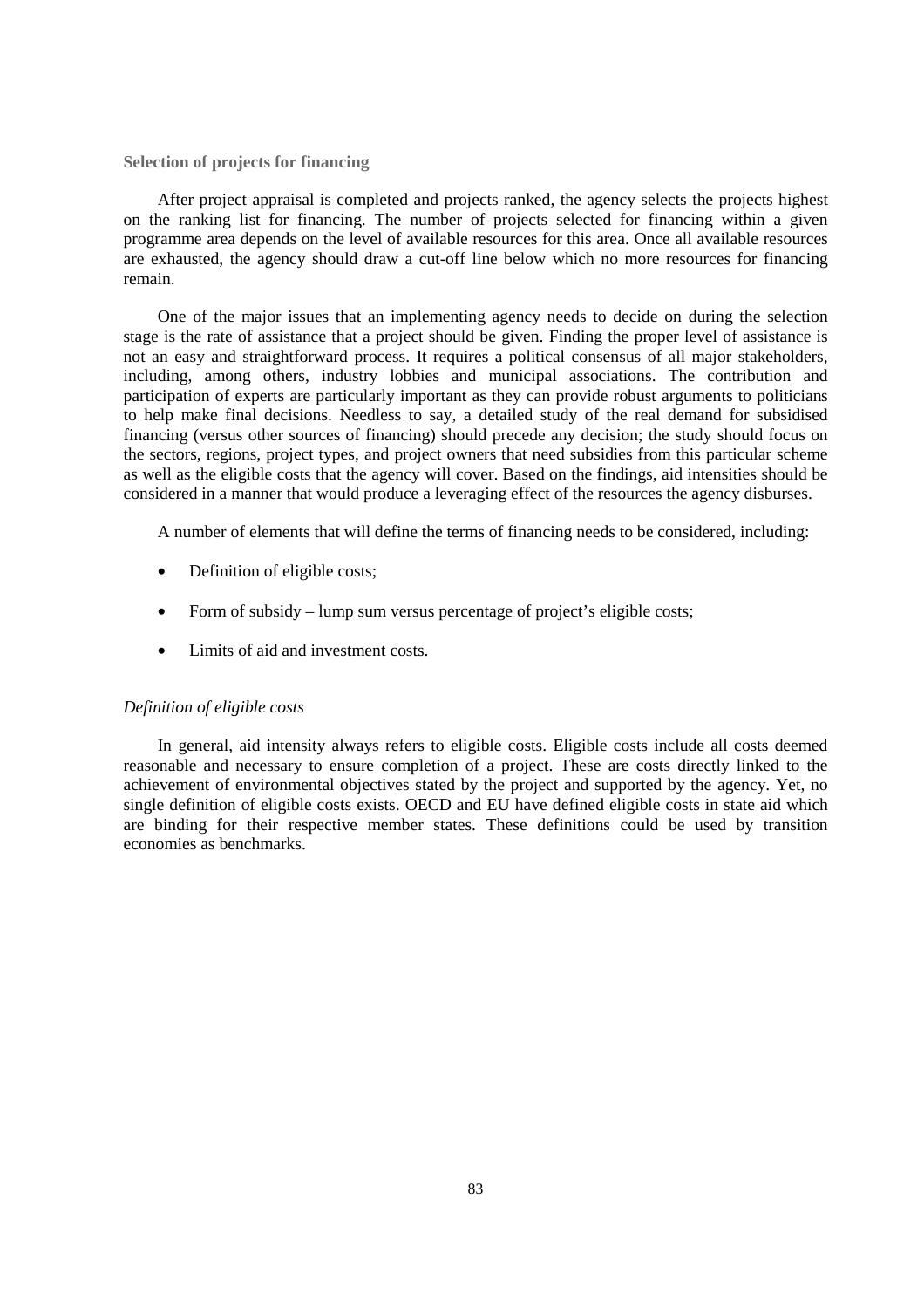#### **Box 12. Eligible costs in the 2001 EU State Aid Policy on Environmental Protection**

In the context of the EU state aid policy on environmental protection, eligible costs are generally defined as costs necessary to achieve environmental objectives additional to normal business investments. More specifically, Article 3.2.1. of the Community Guidelines on State Aid for Environmental Protection of 1994 requires that:

 "…The eligible costs should be strictly confined to the extra investment costs necessary to meet environmental objectives. General investment costs not attributable to environmental protection must be excluded. Thus, in the case of new or replacement plant, the cost of the basic investment involved merely to create or replace production capacity without improving environmental performance is not eligible. Similarly, when investment in existing plant increases its capacity as well as improving its environmental performance, the eligible costs must be proportionate to the plant's initial capacity. In any case, aid ostensibly intended for environmental protection measures but which is in fact for general investment is not covered by these guidelines. This is true, for example, of aid for relocating plant to new sites in the same area…"

In addition, the most recent guidelines on state aid for environmental protection provide for the strict limits of eligible activities and costs. These are:

- Aid for investment to adapt to new compulsory EU environmental standards or to improve on such standards – eligible costs are strictly limited to the extra costs of the investments in land, buildings, equipment and intangible assets necessary to achieve the compulsory standards and/or to meet the environmental objectives, this aid can be granted only to small and medium enterprises (SME) only for a period of 3 years from the adoption of these new standards.
- Aid for investment in energy saving, in renewable sources of energy and in combined heat and power installations (CHP) - eligible costs are strictly limited to the extra costs of the investments in land, buildings, equipment and intangible assets necessary to achieve the environmental objectives. In case of renewables or CHP, eligible costs are defined as the extra cost compared to the cost of a comparable conventional power plant.
- Aid for the rehabilitation of polluted industrial areas  $-$  this aid is granted only if the person responsible for the pollution cannot be identified, the eligible costs are equal to the cost of the work to repair the environmental damage less the increase in the value of the land.
- Aid for the relocation of firms this aid can be granted only if the change of location is dictated by environmental concerns or ordered by administrative or judicial decision. Eligible costs are limited to the net costs of the relocation.
- Aid for advisory services such aid is allowed only for SME.

In addition, the OECD Pollution and Abatement (PAC) expenditure methodology, particularly in its part on investment expenditure in integrated technologies (that is process-integrated investments as opposed to end-of-pipe technologies), could provide a useful benchmark in defining eligible costs. The difficulty associated with investments in integrated technologies is establishing what proportion of the total investment expenditure should be allocated to pollution abatement and control. In principle, the cost difference between the integrated plant and what would have been paid for a cheaper, viable, but less environmentally-benign plant, should be recorded as PAC expenditure.

## *Form of the subsidy*

Subsidies can be provided either as a lump sum of eligible costs or as a percentage of these costs. The exact cost of environmental infrastructure projects is difficult to calculate up-front. This is the reason why, sometimes, it is better to fix the aid intensity as a percentage of eligible costs rather than as a lump sum.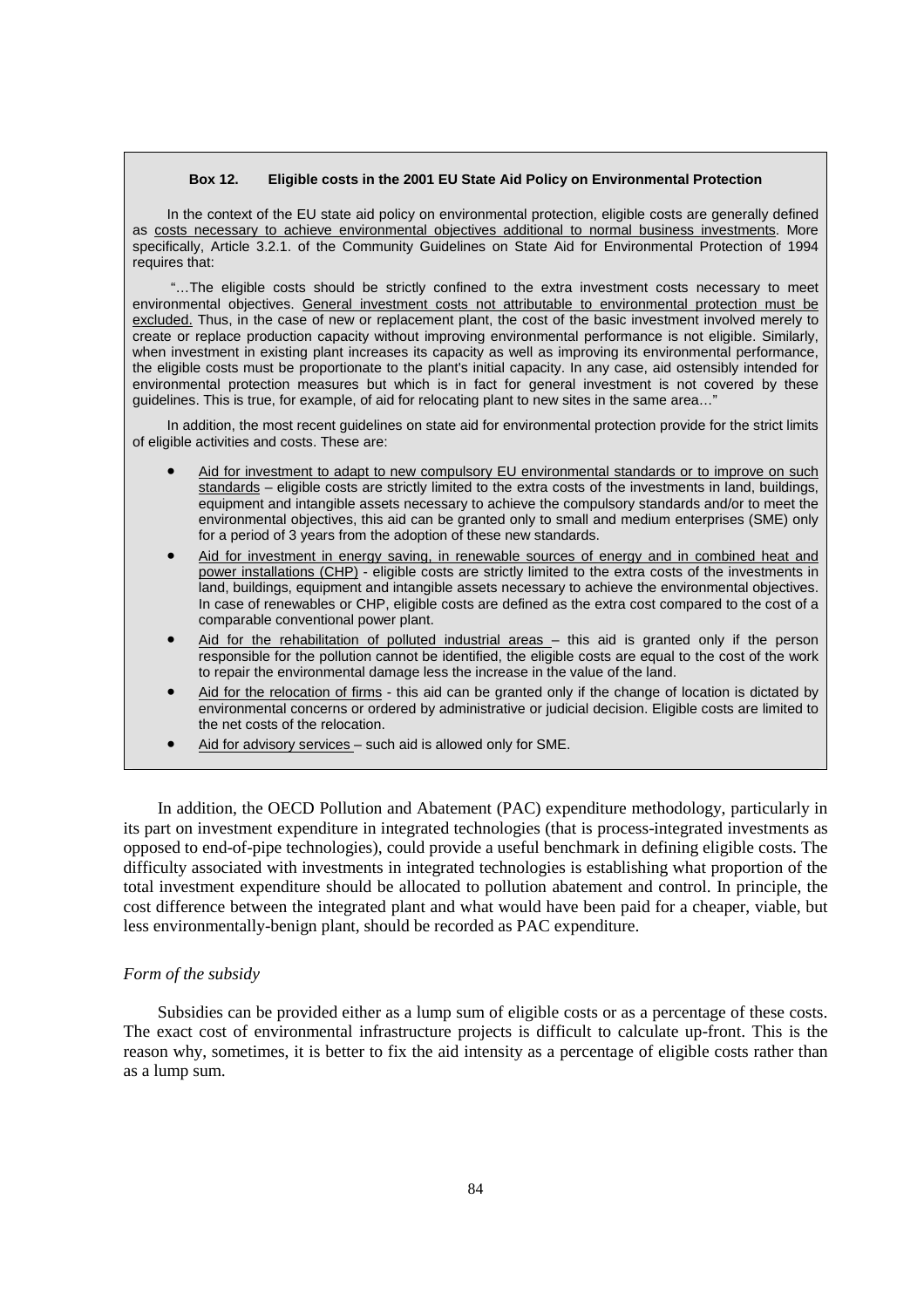## *Limits of aid and the investment costs*

Before fixing aid intensity, its lower (entrance) and upper limits need to be defined. Entrance limits aim at generating projects of a certain size and at reducing transaction costs. Upper limits prevent the financing scheme from being emptied by a small number of projects only.

#### *Systems for calculating aid intensity in investment costs*

Aid intensity can be calculated in different ways and based on different criteria. Every system has some advantages and disadvantages. Four such systems are discussed below:

- Aid intensity reflecting beneficiary need;
- Aid intensity as a share of investment costs;
- Aid intensity as a module system;
- Aid intensity in a bidding procedure (auction type).

## Aid intensity reflecting beneficiary need

In this case, the agency calculates aid intensity as part of the appraisal process based on project data. This requires the calculation of the maximum amount of the beneficiary's contribution and the maximum annual operating costs (including the interest rates of commercial loans) as well as taking into account social and regional criteria (GDP, income per capita, etc.).

While this system is rarely consistently applied, some countries try to differentiate the amount of aid to municipalities in this manner. Aid intensity in the Austrian subsidy system for wastewater varies according to the specific costs of the investment. It ranges from 20 % up to 60 % in rural areas.

## Aid intensity as a share of investment costs

This system is the most common one used for calculating aid intensity. The system of different aid rates should be published and made known to all interested parties as well as periodically revised. The advantage of this approach is that it is very transparent and easy to handle. It works with averages, however, and does not reflect the beneficiary's real financial situation.

#### Aid intensity as a module system

This system implies that starting from a given base level intensity the applicant can obtain higher intensities by taking additional actions, such as improving its environmental performance or adopting good management practices. These higher subsidies could be expressed as a percentage of the project eligible costs or lump sums (money per meter, etc.). This system is very flexible and allows the state to introduce new objectives or to accelerate certain developments. The risk in this approach is that this system favours rich municipalities because they can afford higher standards.

Lump sums or average cost per measure are widely known in the funding systems. These systems need a high grade of standardisation. In Austria, for example, sewers for small WWTPs are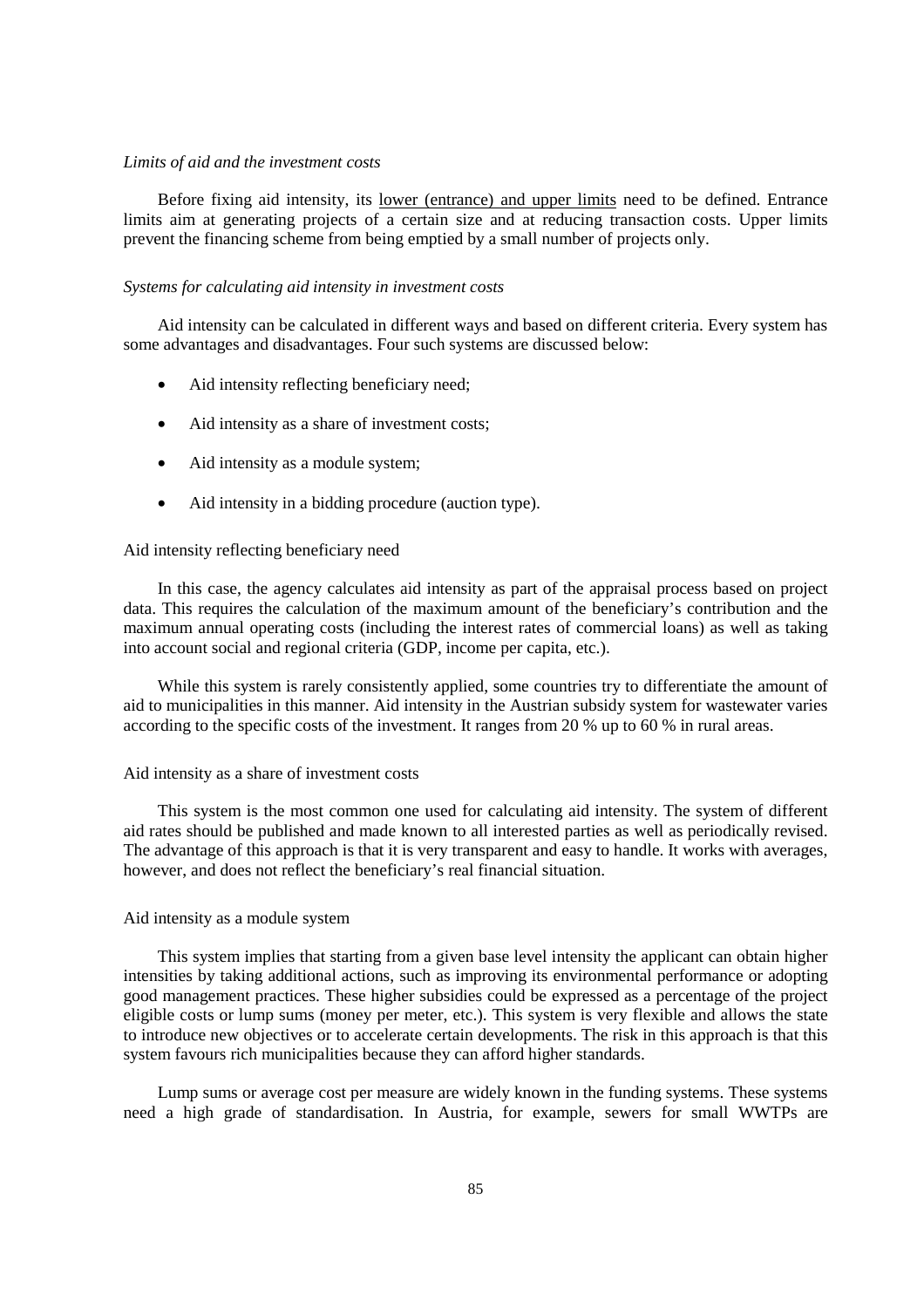standardised and a certain amount per meter of sewer is used in calculations. This gives an incentive to applicants to find cheap solutions in order to reach higher aid intensities.

Aid intensity in a bidding procedure (auction type)

With this system applicants are asked to choose the level of aid they need and compete against each other in terms of lowest aid requested. Therefore, the less the applicant requests, the higher the chances to obtain support from the public financing scheme. Such a system, implemented in Austria, has shown its advantage and has helped reveal the real demand for public support. As a result of this auction, aid intensity decreased dramatically for a specific group of projects (see Box 13 on wind turbines). This mechanism creates the risk that rich municipalities receive support first, which might not always be justifiable from an environment perspective.

This system is best used for similar projects that have a large degree of technical or economic comparability.

## **Box 13. Auction for subsiding wind turbines in Austria**

In 1997, as part of its programme on energy efficiency, Austria decided to open a financing mechanism to support project owners willing to build wind turbines. After discussions with experts, lobby groups and ministries, the aid intensity for such projects was set at 30 % of eligible investment costs. In 1998, an auction for distributing subsidies to wind turbine projects was organised and a fixed amount of money (approximately  $\epsilon$  2.5 million) was put out to public tender. Application forms were provided exclusively in an electronic form and many parameters (such as the calculation of operating costs, reinvestments, return on investment, etc.) were fixed or allowed in a certain range. On the basis of the basic data provided by the applicant, the programme could calculate requested aid intensity. The applicant could vary its data (such as costs, return on investment) in order to optimise the aid intensity requested. As a result of this system, the requested aid intensity decreased within 2 years from 30 % (which everyone considered to be necessary) to an average 7 % of investment costs.

# *Logical framework of the appraisal process*

The logical framework of the appraisal process presented in Figure 6 below shows the critical steps in conducting a full-fledged appraisal. Ensuring that each of these steps is covered in the appraisal process is essential, as any omission of a step could lead to ineffective or incorrect decisions.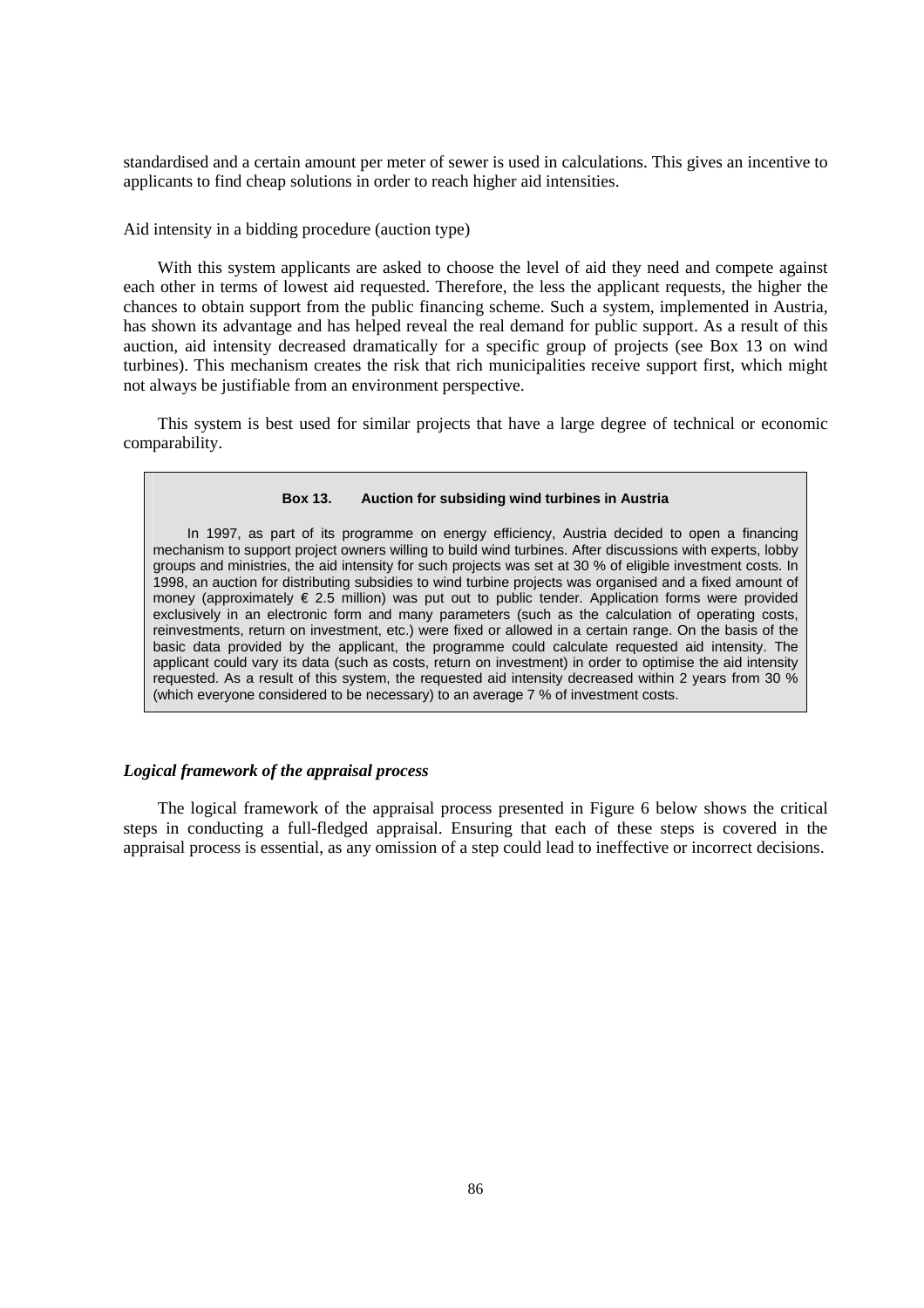



**Summary and guidance for the implementing agency** 

Project appraisal constitutes the main function of any implementing agency and the core of project cycle management. Its main aim is to compare, rank, and select projects for financing. Unlike programming, which is mostly a political process, the appraisal is a technical process conducted by professionally competent staff, who are held accountable for decisions.

For complex investment projects, a two-stage appraisal is recommended. The first stage is eligibility screening and the second stage is the appraisal proper. Only projects that have passed the eligibility screening should be subjected to full appraisal on the basis of detailed information and data requested from applicants. All data and information need to be provided in standard application forms. Detailed instructions to both applicants on how to complete the forms and to staff on how to use and interpret the information in the appraisal process must be prepared. The agency needs to develop an optimal package of eligibility (threshold) criteria. It is recommended that appraisal criteria (environmental, technical, financial, and economic) be simple, yet robust. Cost-effectiveness should be a key selection criterion.

Proper appraisal requires the calculation of financial viability and economic efficiency of projects. This implies that one should apply financial analysis (to assess financial viability) and costbenefit analysis (to evaluate economic efficiency). As cost-benefit analysis is not strictly applicable to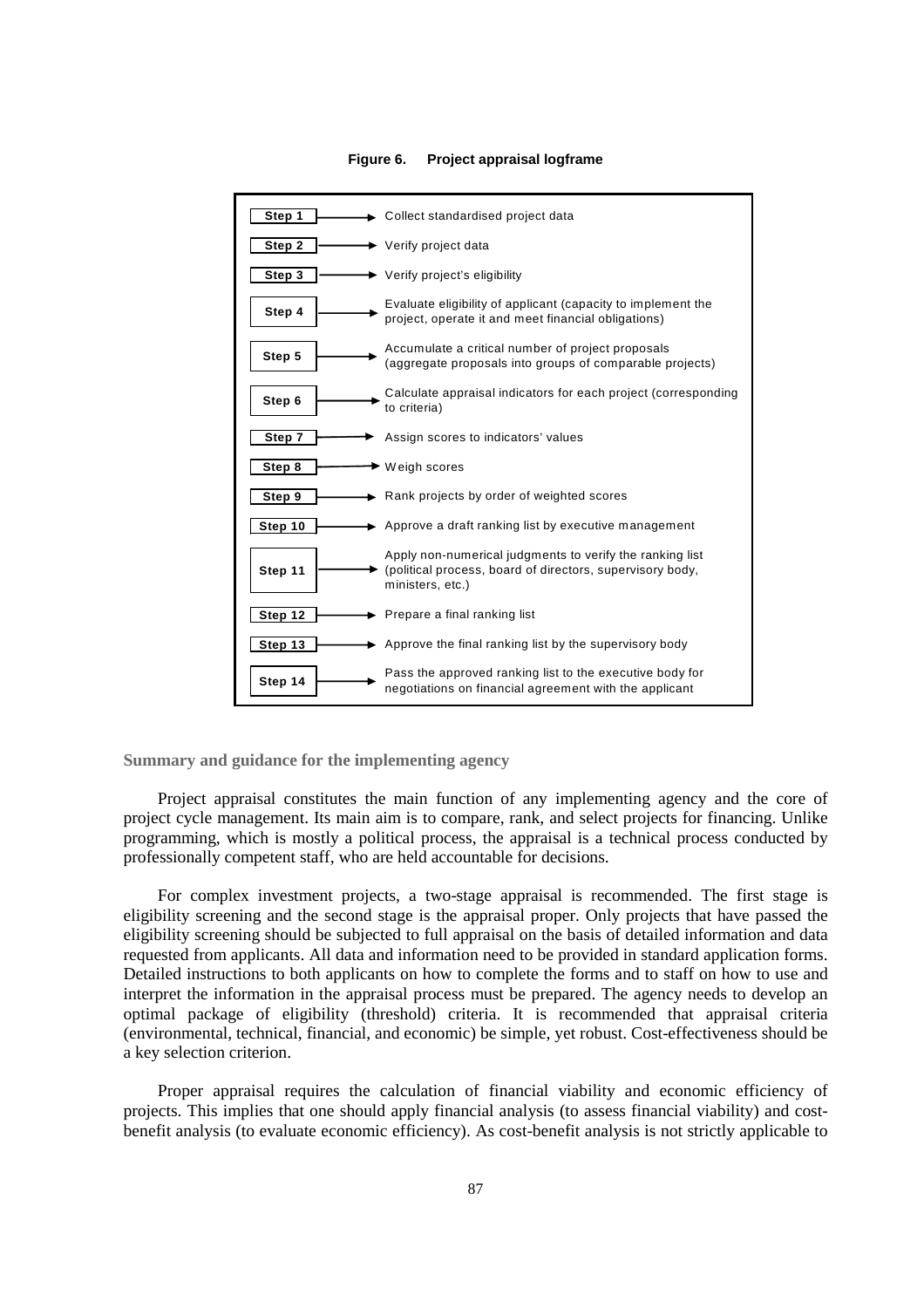projects that simply respond to mandatory legal requirements and standards, the proper question is not whether benefits exceed costs, but rather what is the lowest cost for which regulated entities can meet the legal requirements. Cost-effectiveness analysis can provide this answer. In the appraisal of water sector investment projects, it is recommended to use a combination of financial and cost-effectiveness analysis. Different approaches are used to calculate the cost-effectiveness indicator, among which the Dynamic Generation Cost indicator produces the most relevant results.

In selecting projects for financing, it is important to distinguish between appraisal (evaluation) of an applicant and appraisal of a project. The analysis of the applicant's financial situation and overall performance allows the implementing agency to identify any political, legal, institutional, and financial risks related to the applicant that might undermine successful implementation of the project.

 The appraisal and selection of projects constitute the last stage before actual disbursement of agency's resources. All decisions made during this stage should aim at ensuring the selection of the most cost-effective projects for financing in order to optimise the use of public resources provided by the agency and leverage additional funds for environmental investments.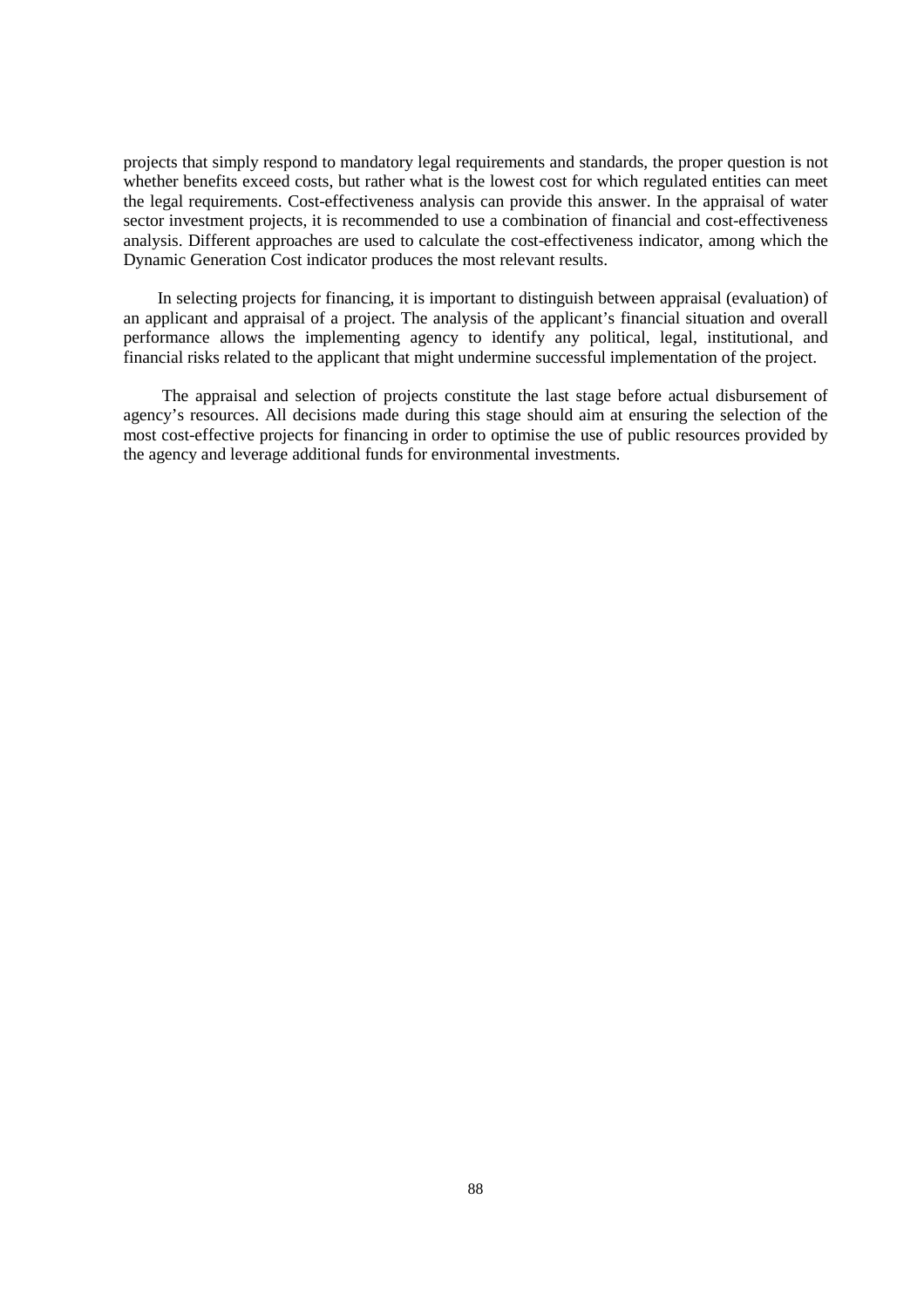# **CHAPTER 3 IMPLEMENTATION**

Project implementation is the last stage of the project management cycle. Its major components include:

- implementing agency commitment to support a selected project:
- negotiations with a beneficiary over the financing terms and project implementation programme;
- actual contracting;
- financial transfers to the beneficiary and monitoring;
- evaluation.

This chapter looks at the different stages of the project implementation process and proposes a menu of options to deal with potential problems related to each of its components. Although actual tendering of a project that has received commitment for support from the agency is formally not part of the project cycle, as this is the applicant's responsibility, the results of the tender procedure have important implications for the agency's final decision on whether to support the project. Tendering is discussed in order to shed some light on issues that are of direct relevance to the individual components of the implementation stage.

**After-project evaluation** 

# *Commitments*

 Once a project has been selected for financing, the agency sends a **commitment letter** to the applicant. The commitment letter is not a guarantee that the project will receive financing. The letter only states the agency's interest and intent to support the project under certain conditions. The Polish National Fund, for example, requires a response within 15 days after the applicant has received the commitment letter from the agency, otherwise the intent of support is considered null and void.

In order to prevent applicants from manipulating project scope and costs after appraisal and selection is completed, the scope of the project should be "frozen" between commitment and the signature of the financial agreement. Any adjustments to the scope should be based on and compared to the original technical and financial plan submitted by the applicant.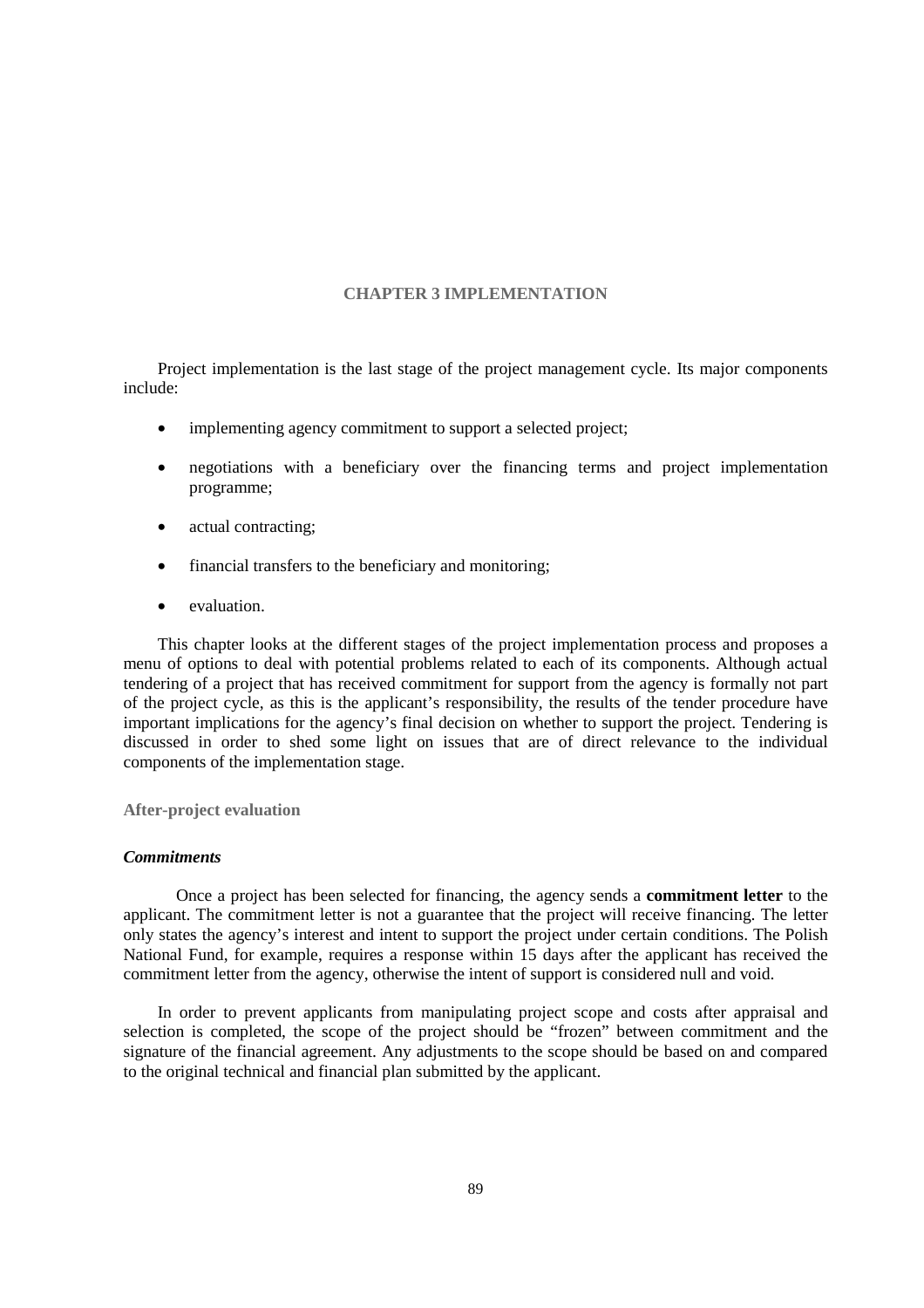## *Issues related to procurement*

Usually, after a project is selected for financing, and the applicant has obtained agency commitment to support the project, the applicant proceeds with full engineering design for the project and seeks price estimates from potential suppliers. Equipped with data from the design and estimates, the applicant enters into negotiations with the agency. Therefore, most often during negotiations the agency works with rough project cost estimates based on data coming from the project engineering design and suppliers' price quotes.

After an agreement is reached and the contract signed, the beneficiary announces a tender for the project. Real project costs are only revealed during the project tendering. The question for the agency then is: how to ensure that the real prices revealed during tendering, or for that matter, expected environmental effects do not change or at least do not differ significantly from those stated in the application form?

After project selection, the main objective for the agency is to obtain information as precise as possible on the real costs of all individual components of the project and to ensure that the environmental effects the applicant originally claimed do not change. **While the level of certainty over the costs and environmental effects during the different stages of the project cycle changes, the final calculations of the cost-effectiveness indicators, conducted after tendering, should not change the project's rank in the list developed during the appraisal phase.** Figure 7 provides the margin of error in estimating project costs throughout the project cycle that could be used by agencies as a reference in project assessment. This comparison allows the agency to learn from this experience and better adjust its procedures.



**Figure 7. Decreasing margin of error in project cost estimates throughout the project cycle** 

As seen in Figure 7, the closer a project is to the financial agreement, the smaller the margin of error. This margin can change (increase or decrease) during the tender procedure, when real costs, prices, and environmental effects finally become known.

The explanation for this decreasing margin of error is pretty straightforward. During eligibility screening and full appraisal the applicant works with rough cost estimates based on pre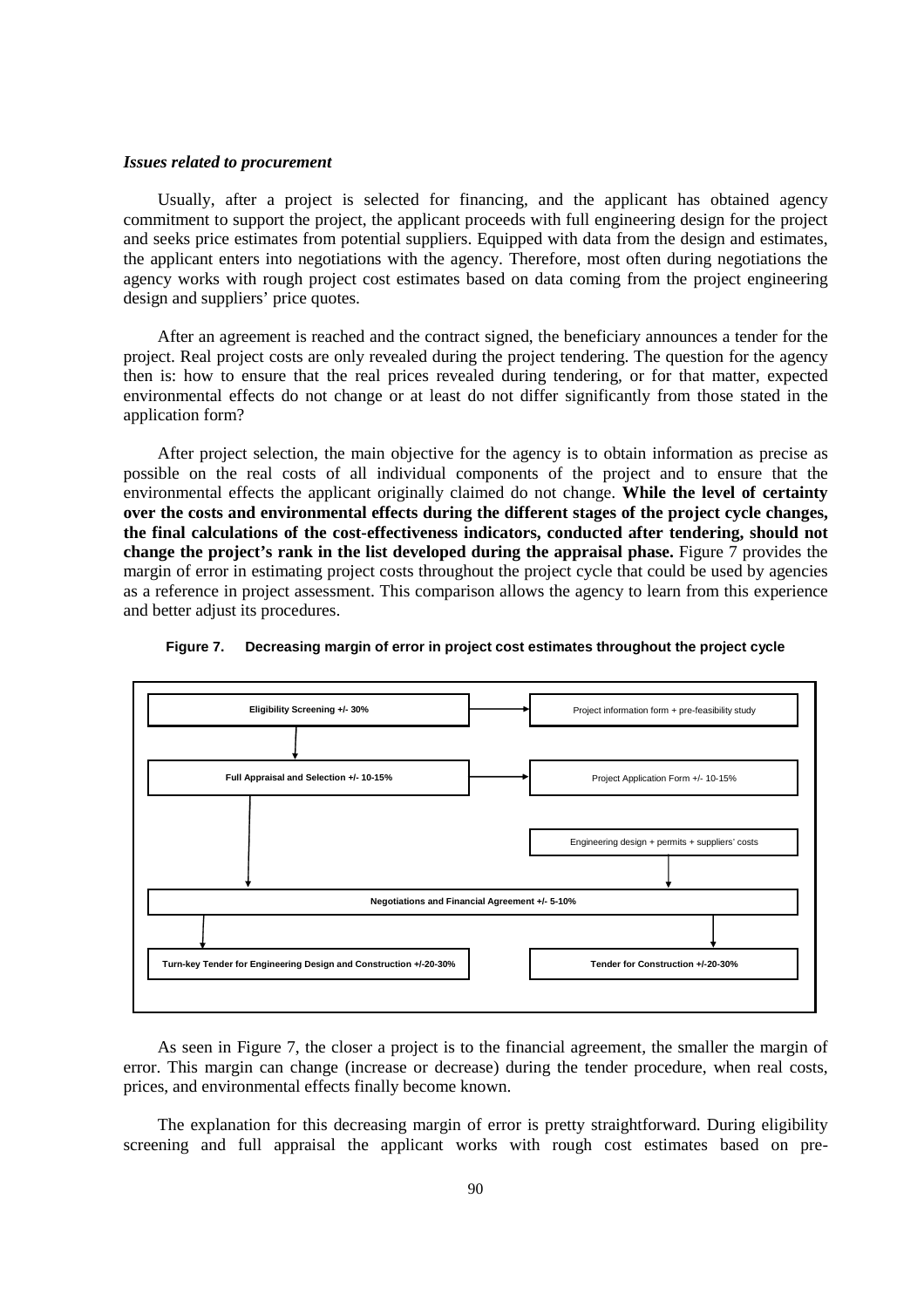feasibility/feasibility studies and preliminary designs. After the applicant has obtained an initial commitment for support from the agency (at the end of the full appraisal and selection stage), it can then produce a complete engineering design and obtain estimates from suppliers. Using this more precise information, agency staff will then re-calculate the major cost-effectiveness indicators. If no major change in project's place in the ranking occurs, the agency invites the applicant to negotiations. If an agreement is reached and the contract signed, the beneficiary can commence the tendering of the project. These indicators should once again be re-calculated after procurement results are known. Even if a contract already exists, the agency should not make any financial disbursements to the beneficiary if after re-calculating the cost-effectiveness indicators the project's place in the ranking has changed.

Procurement is the procedure by which the beneficiary selects contractors to implement the contract. **Tendering is the beneficiary's – and not the agency's – responsibility.** The role of the implementing agency in the public procurement process is to ensure that beneficiaries select contractors and suppliers and work in compliance with national legislation on public procurement (or international, as appropriate). Hence, the agency should strictly enforce and ensure compliance with the procedures and rules of national public procurement laws.

In principle, when the beneficiary tenders more complex projects, it could be useful for the agency to obtain the right to sit as an observer on bid evaluation committee in order to ensure that the beneficiary observes procurement rules and that the most cost-effective engineering solutions are selected. As a minimum, however, the agency should require the beneficiary to provide proof that the procurement process has been conducted in line with the law. Depending on the size of the project, the agency may require that the beneficiary produce estimates from different suppliers or the results of the tender (whether open or restricted). In addition, the agency may require to be consulted on the preparations of the tender documentation for the project in order to ensure that procurement is conducted in a proper manner.

The tender for construction is the final stage of this process. For certain projects, however, a turnkey<sup>13</sup> tender can be organised for both the project engineering design and construction (and even procurement of equipment in some cases). In this case, negotiations and the financial agreement are based directly on the results of the appraisal process.

In some cases (for instance, if the applicant has also applied for financing from a different source), the beneficiary may also have prepared full engineering designs before appraisal. This is clearly preferred, as this means that more realistic design costs can be used in the appraisal process, which in turn reduces the agency's uncertainty regarding costs (and thus reduces the financial risk once a decision is made). The agency's preference for more realistic design costs may be reflected in a policy in which such projects receive more points during assessment, and consequently a higher score on the ranking list.

j

 $13$  Turnkey is a method of construction whereby the contractor assumes total responsibility for the project – from design through completion. Although this might sound like a good way for the agency to share the risk for project implementation with the beneficiary, this does not mean that turnkey projects should be exempted from the scrutiny of robust appraisal, as the agency's role is to ensure that environmental objectives are achieved, and not simply recuperation of funds.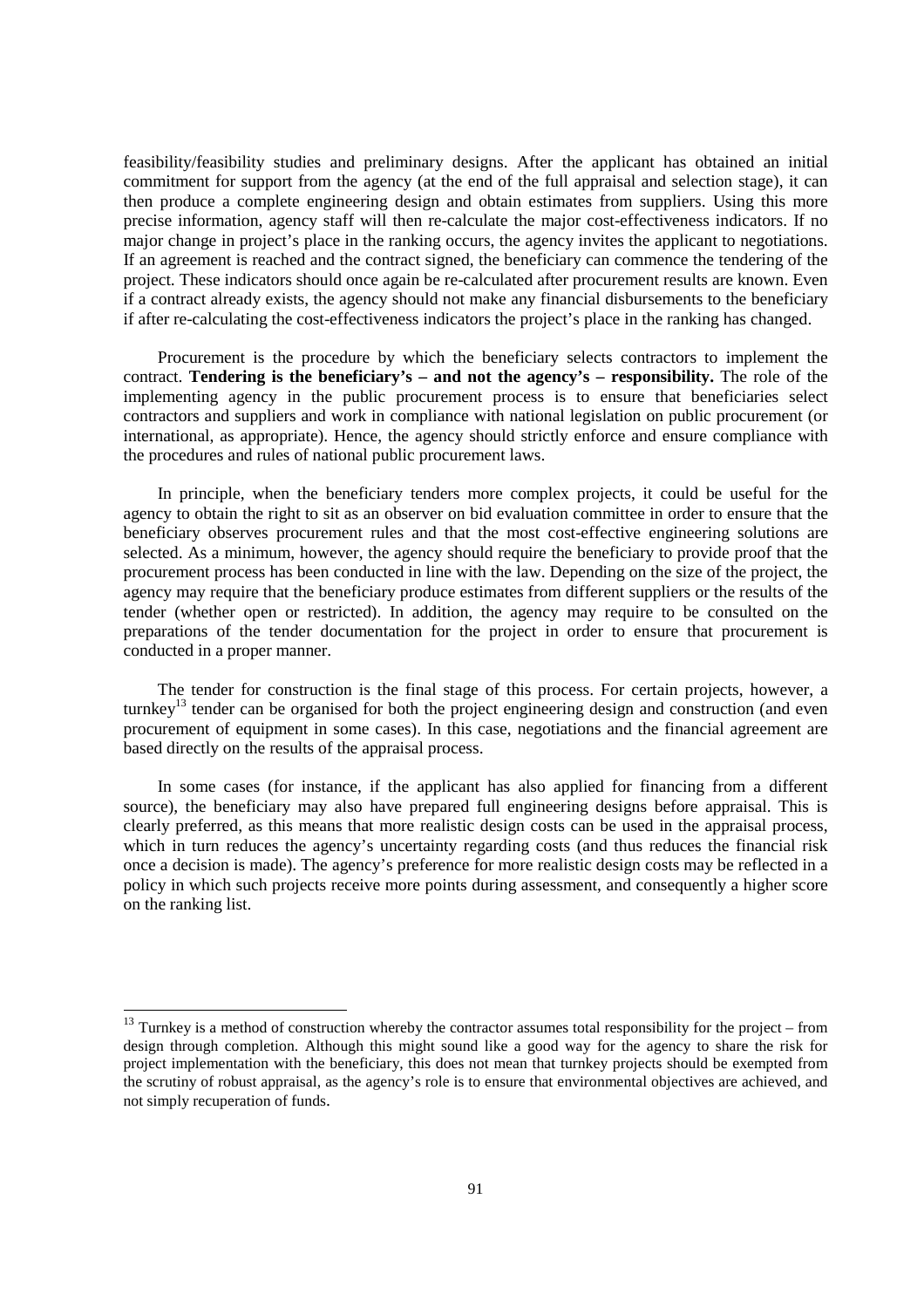## *How to deal with differences in costs before and after tendering of the project?*

As stated earlier, **real project costs are revealed only during the project tendering**. It is possible that during the procurement, actual costs differ from those laid down in the financial agreement in either direction – they could be 20-30% lower than the costs fixed in the contract or higher.

Different methods exist to deal with such differences in costs before and after tendering. One of the best approaches is to fix the aid level either in absolute amounts (e.g., Euro 1 million) or as a share of the total eligible cost (e.g., 50%) that the agency will support. Most of the well-performing agencies (Polish EcoFund, the Polish Krakow Regional Fund, Austria) use this practice and choose one of the two limits, whichever produces a better outcome for the agency. Thus:

- If there are cost savings  $-$  it is best to offer aid as a percentage of the project eligible costs, in this way both the agency and the beneficiary share the savings.
- If there are cost overruns the subsidy can be expressed in terms of absolute amounts which will not require additional agency's resources, the increase of project costs will rather imply an effective decrease of the agency's support for the beneficiary.

In principle, cases where huge differences in the costs before and after tender are observed should be rare, because otherwise, this would imply that agency staff have not been able to detect risk and problem areas in the project at earlier stages and they do not know the market for environmental goods and services well. In either case, the agency needs to make it clear from the outset that the **scope of the project as originally submitted by the applicant is the only basis for project appraisal** and only costs based on this project scope can be covered by the agency.

## **Box 14. How to deal with differences in prices before and after tendering**

- Fix two limits for aid levels as a percentage of the total project costs or in absolute terms. Apply the option that is more favourable to the agency.
- Introduce a clause in the financial agreement stating that the scope of the project as originally submitted by the applicant is the only basis for the project appraisal and that the agency can only cover costs based on this project scope.
- Consider each such project on a case-by-case basis and make judgments individually. Analyse price differences carefully and investigate their causes. If higher prices are justified, revisit the financial agreement and adjust it accordingly before actual disbursements are made.
- If price differences are significant and the applicant has intentionally cheated and decreased the original costs stated in the application form, terminate the contract with the applicant. Include a clause to this effect in the contract with the beneficiary.
- When the beneficiary tenders more complex projects, obtain the right to sit as an observer on the committee assessing the bids in order to ensure that the beneficiary observes procurement rules and selects the most cost-effective engineering solutions. Require that the beneficiary consult the agency in preparing the tender documentation for the project.

While these solutions may not fully solve the problem, if the contract contains a clause linked to costs identified in the original project scope versus tender costs, the problem could at least be minimised. Therefore, it is important to make adequate legal provisions in the contract that clarify the agency's position on changes in the project scope, costs, and environmental effects before and after tender. If changes are made to the original project scope and prices, the management body should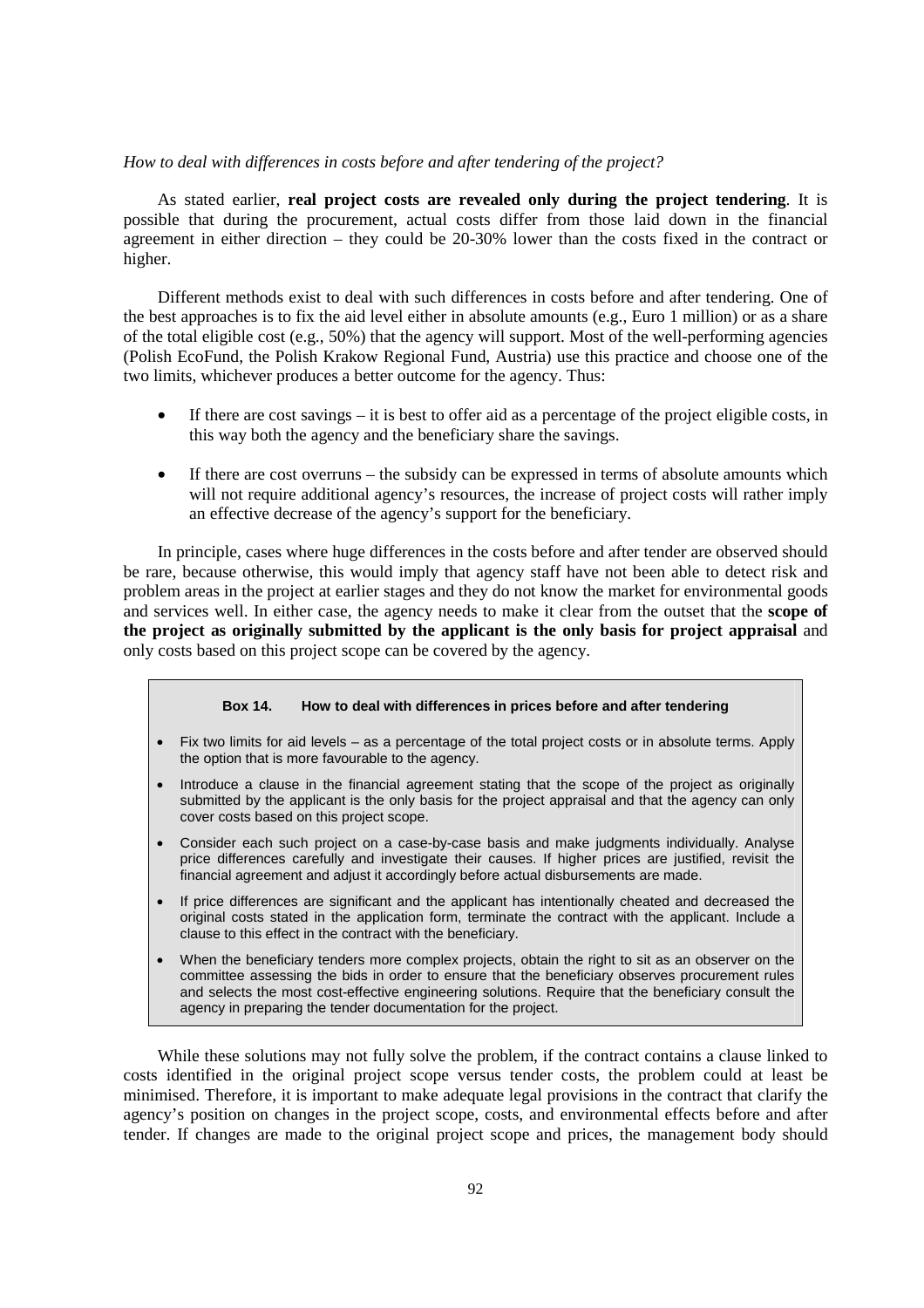inform the supervisory body of such changes before a final decision on disbursement of aid to such a project is made. In general, staff should have a limited scope for discretionary power.

## *Negotiations*

Negotiations between the agency and applicants that have received a commitment letter are usually based on the information provided in the engineering design of the project (the design should be prepared by chartered/qualified engineers). Negotiations should be conducted by a team of representatives of the agency that could include, *inter alia*, staff from the environmental department of the agency, the financial and control department, applications and contracts department, and a legal advisor.

The main purpose of the negotiation process is to clarify, to the extent possible, all pending issues before a financial agreement is reached, as well as to eliminate potential misunderstandings. The agency staff responsible for the project appraisal should prepare a checklist of potential issues for discussion and clarification with the applicant (also called a negotiation form). This negotiation form should be sent to the applicant well in advance in order to provide sufficient time to prepare for the negotiations. An example of such a checklist is provided in Box 15.

#### **Box 15. Checklist of potential issues for clarification during negotiations**

During the negotiations with an applicant, agency staff should seek to:

- fully determine the scope of the project this will include approval of the plan of materials and equipment, environmental results, project planned costs, and financial schedule of the project;
- agree on the exact amount of financial support to be provided by the agency and the schedule of payments to be made by the agency;
- if loans are provided, agree on the loan payback period, interest rate, repayment schedule for the principal and interest, and grace period;
- verify the completeness, validity and accuracy of formal, legal, and financial documents submitted to the agency;
- agree on completion date and deadlines for submission of technical and financial reports and other documents as well as supervision site-visits to be conducted by the agency;
- specify the requirements for documenting and reporting the achievement of environmental effects and successful project implementation and subsequent approval and acceptance procedures adopted by the agency;
- identify persons authorised to sign the agreement with the agency and any other documents that the beneficiary will be required to submit to the agency during project implementation and upon project completion;
- agree on procurement rules and procedures;
- agree on conflict resolution clauses.

After negotiations are successfully concluded, a memorandum should be drawn up, agreed upon, and signed by all parties. This memorandum will further constitute the basis of the agency's final decision. The agency's management board should discuss the memorandum, along with the results of the environmental, technical, economic, and financial assessment of the project. If the final decision is positive, the agency can proceed with the preparation of the financial agreement (contract). If a project is rejected at this stage (which should be very rare as the agency's staff should have been able to identify major problems at earlier stages), the agency should send an official letter, clearly stating the reasons for rejection. In addition, the agency should allow for sufficient time (e.g., 15 days) for (unsuccessful) applicants to file an appeal. The agency staff should respond to the appeal as soon as all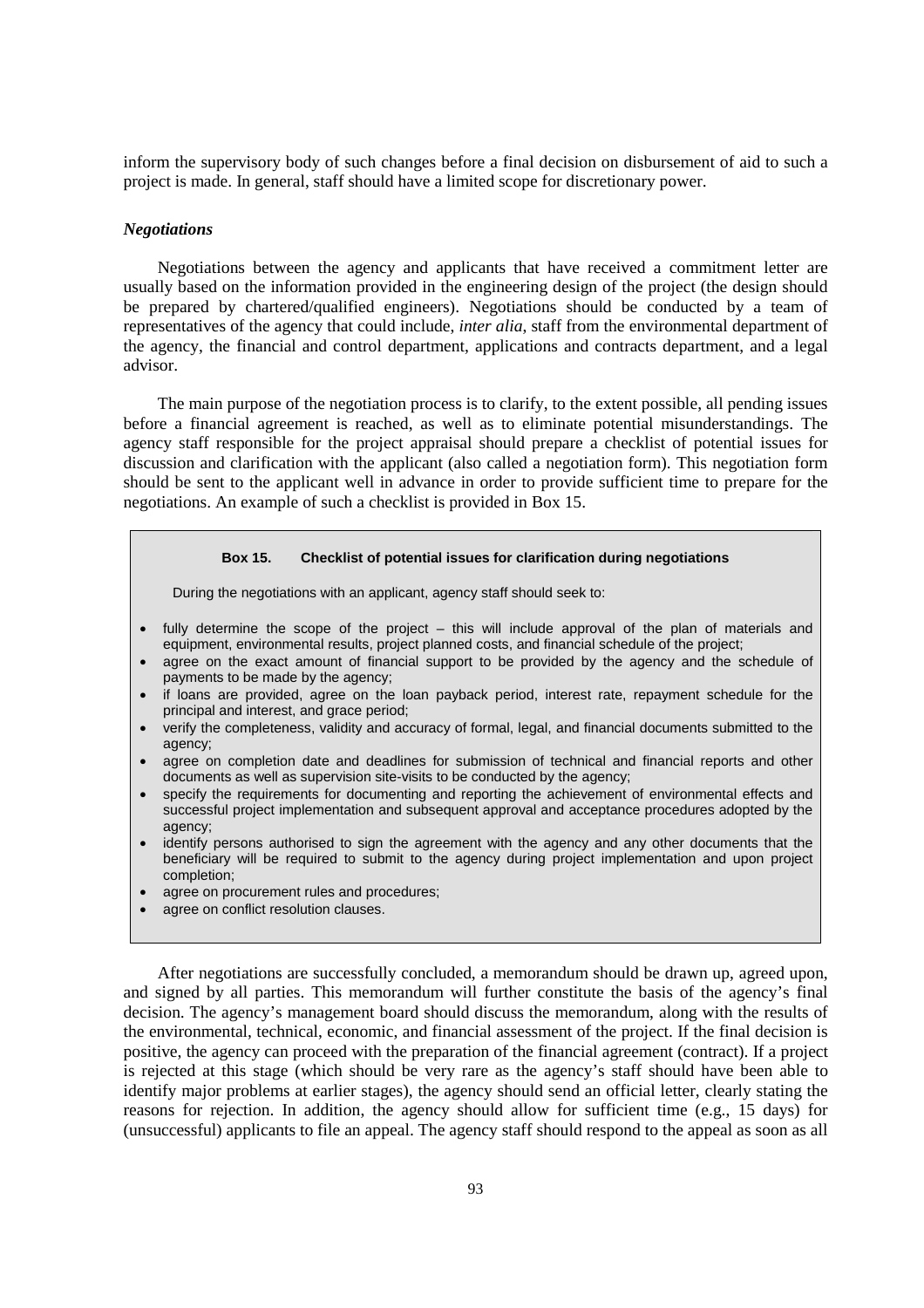evidence – data and information – are collected (but preferably not later than 15 days after an appeal is filed with the agency). The agency should keep record of all exchanges of correspondence with such applicants.

Having a very detailed implementation and financial plan with a clear definition of the activities that the agency will finance and will be invoiced separately is extremely important and should constitute the focus of the negotiations.

The agency's decision to provide support to a particular project should include a specified time period during which the decision remains in force (ranging from 4 to 9 months). If after this period no agreement is reached, the project may be abandoned. The negotiating period, however, may be extended upon applicant's request, providing objective reasons exist for this extension. Nevertheless, if the time period during which the decision remains in force is longer (such as 9-12 months), no exceptions should be made. If this period is shorter, exception can be granted only if the tendering process is long (as required by law).

The Krakow Fund, for example, usually requires that the tendering process be completed before the contract is signed with the beneficiary. In addition, the Fund also requires that the beneficiary present the contract between it and the contractor, as well as a project implementation programme signed by the contractor.

#### **Box 16. Step-by-step preparation process for negotiations**

- Set a date for negotiations with the applicant
- Identify agency staff that will participate in the negotiations
- Prepare a negotiation form with all issues for clarification
- Send the negotiation form to the applicant
- Conduct negotiations
- Upon agreement, prepare a memorandum to be signed by all parties involved
- Discuss the memorandum at a meeting of the Management Board
- For positive Board decisions inform the applicant; for negative decisions send an official letter to the applicant, clearly stating all reasons for rejection
- Specify the time period over which the agency's offer remains in force

# *Contracting*

The contracting stage comprises preparation and signing of the financial agreement. The agency should develop a standard contract and make it available to the beneficiary in advance. The agreement lays down the legal framework, including, among others, detailed descriptions of the type of tasks and costs to be funded by the agency, as well as level and schedule of disbursement of agency's support. The contract will also specify the method of and timing for supervision checks to be conducted by the agency in the course of project implementation. For different types of projects and different types of disbursement mechanisms, the agency should develop different model contracts. These standard/model contracts should be made available to all interested parties and potential applicants should review them before applying for support from the agency.

In addition to bilateral contracts between the agency and the applicant – depending on the type and the complexity of the project and sources of financing involved – the agency may need to develop multilateral contracts as well. These may include contracts between the: implementing agencybeneficiary-contractor, or implementing agency-beneficiary-third party, or implementing agency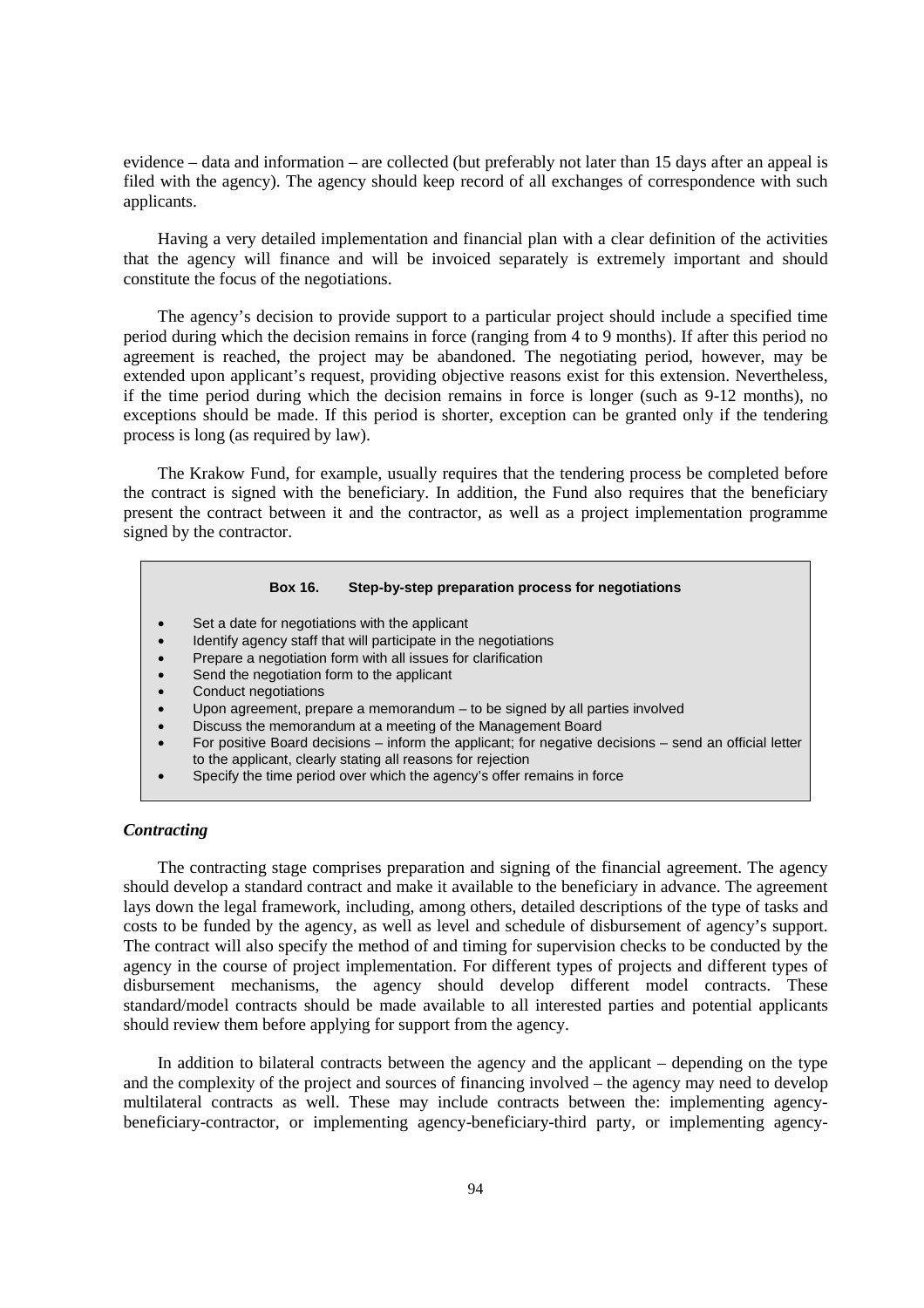beneficiary-bank. Regardless, before signature, qualified lawyers should prepare and verify the contracts.

# *Contract elements*

Once an agreement is negotiated, supported by all the documentation, and checked in detail by financial specialists and lawyers, the project co-ordinator may apply to the Management Board for a decision on signing the contract. If the practice is for two Board members to sign the agreement, it is recommended that this include the one responsible for agency finances.

Box 17 presents the major elements included in a standard grant/loan agreement, based on the experience of the Polish National Fund.

| <b>Box 17.</b>                                                                                                                                                                      | Possible elements of a standard grant/loan agreement                                                                                                                                                                                                                                                                                                                                                                                                                                                                                               |  |  |  |
|-------------------------------------------------------------------------------------------------------------------------------------------------------------------------------------|----------------------------------------------------------------------------------------------------------------------------------------------------------------------------------------------------------------------------------------------------------------------------------------------------------------------------------------------------------------------------------------------------------------------------------------------------------------------------------------------------------------------------------------------------|--|--|--|
| As a minimum, the standard grant agreement should specify:                                                                                                                          |                                                                                                                                                                                                                                                                                                                                                                                                                                                                                                                                                    |  |  |  |
| parties to the agreement;<br>subject of the agreement;<br>total project cost:<br>project completion date;<br>completion of the project;<br>bank account numbers of the beneficiary; | grant amount and its share in total project cost;<br>planned construction results and environmental effects of the project;<br>deadlines for submission of documents confirming completion of different project phases and full<br>procedures for acceptance of achieved environmental effects;<br>method and schedule of the payments made by the agency to the beneficiary;<br>agency's rights to control and check the use of the grant provided to the beneficiary;<br>sanctions imposed in the event the agreement is inadequately fulfilled. |  |  |  |
|                                                                                                                                                                                     | In addition, the loan agreement should also contain:                                                                                                                                                                                                                                                                                                                                                                                                                                                                                               |  |  |  |
| interest rate and grace period;<br>payback period;<br>form of collateral.                                                                                                           | loan amount and its share in the total project cost;<br>maturity date (the date on which the principal balance of a loan is due and payable to the agency);<br>deadlines and schedule for paying loan interest rates and principal;                                                                                                                                                                                                                                                                                                                |  |  |  |

In addition to the above elements, a typical standard contract should also include a contract **termination** clause (see Box 18) and a conflict **resolution** clause. The latter should indicate the procedure for settling any disputes arising from the implementation of the contract. Usually, if disputes cannot be settled by mutual agreement, an arbitrator and place of arbitration should be clearly specified. These clauses are of particular importance as they ensure the protection of public funds against misuse and corruption.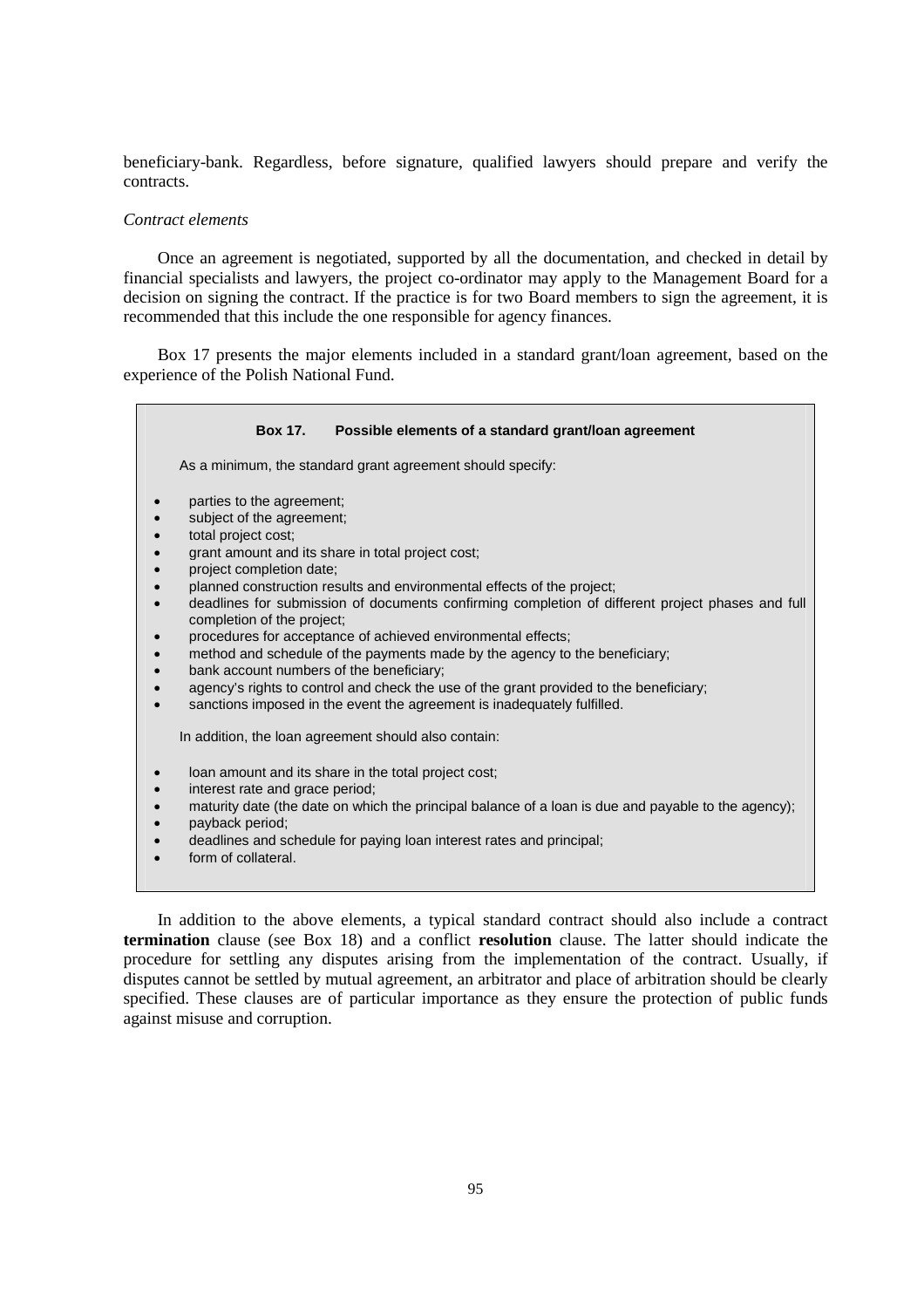#### **Box 18. Reasons for termination of a contract**

The Polish Nation Fund can terminate a grant/loan agreement with a beneficiary (and, in case of a loan, declare the amount not yet paid back immediately due and payable) in case of:

- 1. using a loan/grant or portions thereof for purposes other than those set forth in the contract;
- 2. deviations from the implementation plan and/or financial schedule;
- 3. delay of more than 30 days with regard to the agreed repayment dates for both principal and interest;
- 4. non-completion of the project within the deadline set in the agreement or a non-achievement of the environmental or physical objectives set forth in the contract;
- 5. failure by the beneficiary to submit the information on its financial status, as required by the agreement and, in particular, when it does not:
	- a. inform the Fund of having exceeded the percentage share of the actual project costs;
	- b. provide additional guarantees for the loan repayment within the deadline agreed with the Fund and the Fund has determined that the repayment is at risk;
- 6. renegotiations of loan conditions lasting for more than 30 days for reasons caused by the beneficiary;
- 7. refusal by the beneficiary to provide explanations on irregularities identified by the Fund or submit required documents; hindering Fund staff in the conduct of on-site inspections;
- 8. refusal by the beneficiary to return the amount specified in a request by the Fund for repayment of the amount in excess of ...% of the Fund's share in the actual costs of the project.

If an agreement is terminated for any of the above reasons, the beneficiary is obliged, within 14 days of the delivery of the termination notice, to return to the Fund the loan amount not yet paid back plus other amounts due.

If there is a delay in the repayment of the principal and/or interest of more than 30 days in relation to the agreed repayment dates, the Fund may demand immediate repayment of the unpaid loan amount and interest plus penalty interest in the amount set out in the agreement.

For cases referred to in points 2, 3, 4, 5 and 7 above, the Polish National Fund requires immediate repayment of the unpaid loan principal and interest. The calculation is based on the bill of exchange rediscount rate set by the National Bank of Poland, on the repaid loan amount for the period during which the money has been available to the beneficiary. In addition, a contractual penalty in the amount of 25 % of the loan amount may also be imposed.

For cases referred to in points 6 and 8 above, the Fund demands immediate return of the loan amount set out in the agreement and not yet paid back together with interest.

#### *Major contract annexes*

In addition to the main text of the agreement, the contract may contain a number of substantive annexes. Experience shows that at minimum there should be at least three such annexes attached to the agreement, namely:

a/ substantive technical implementation plan and financial schedule of the project;

b/ procurement plan for tasks to be financed by the agency;

c/ specification of the invoicing (in terms of frequency, number of copies, authorised officials to sign documents) and reporting requirements (in a standardised format provided by the agency).

These are integral components of the contract with the beneficiary and their aim is to protect public money from misuse.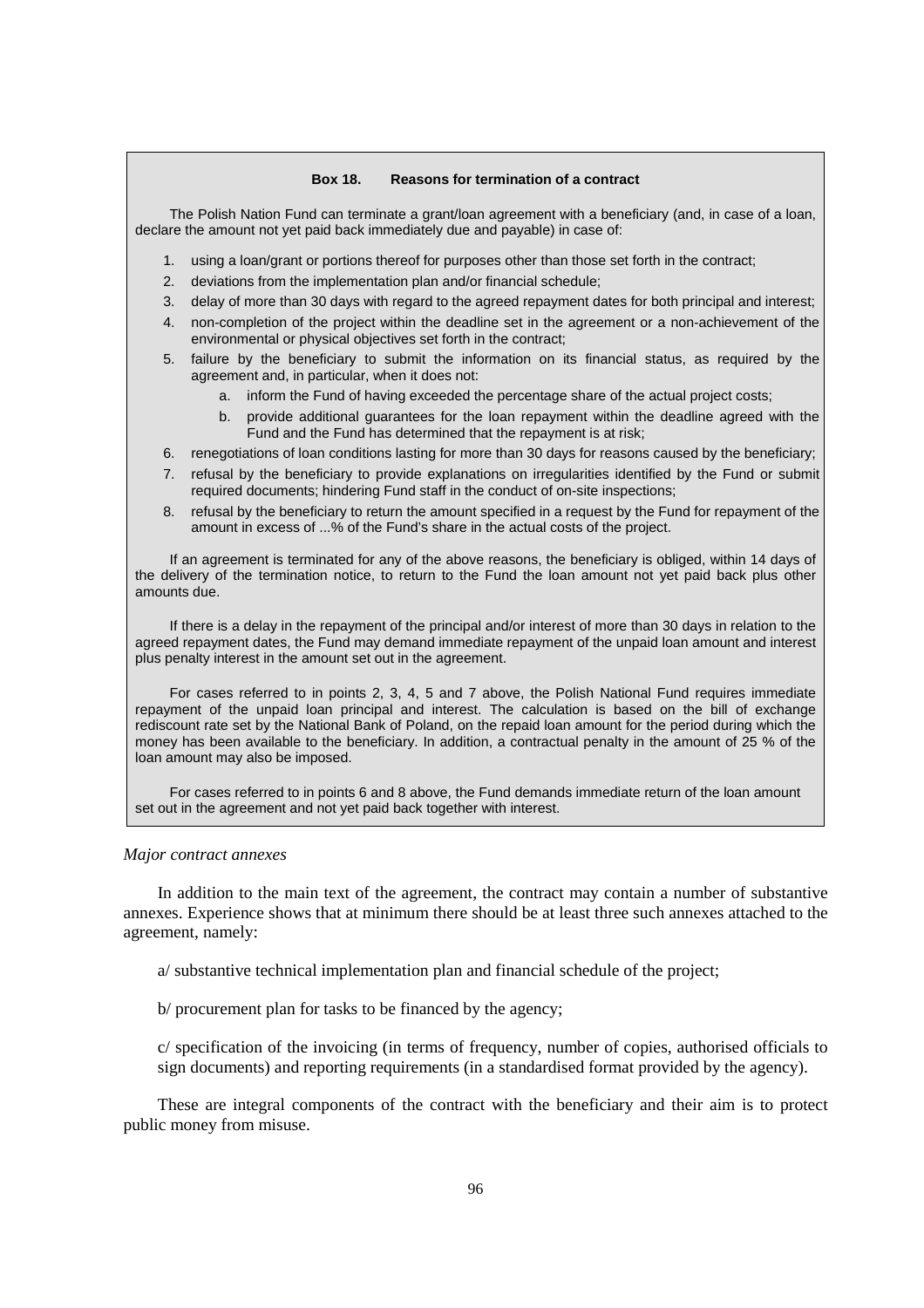Technical and financial implementation plan of the project

The technical and financial implementation plan should contain as detailed as possible information and data on the entire project, specifying all the equipment and materials that will be financed by the agency and invoiced separately. In addition, all expected environmental outcomes should be clearly described, and the project implementation plan for their achievement attached. The implementation plan should take account of all intermediate tasks as distinguished from functional, technological, or temporal perspectives. The costs of each of these tasks should be clearly indicated.

In addition, the implementation plan should be supported by a number of administrative permits and statements by different authorities that confirm the applicant's rights and preparedness to implement the project. These may include: construction permits, sectoral (environmental) permits (e.g., water supply and sewage permit), discharge permit setting permissible emission levels, integrated permit (as appropriate), statement by a relevant environmental/health inspector, statements by other financiers who have made commitments to support the project (e.g., municipal authorities supporting the project using budgetary resources).

The costs in the financial schedule should be based on the information and prices quoted in the technical implementation plan. Each time the financial schedule is updated, the applicant should quote the most recent and relevant costs available. The final version of the financial schedule attached to the agreement should include all changes made as a result of the tender. If the tender has not been conducted by the time the financial agreement is signed, the contract should include explicit provisions to allow for adjustment of the level of financial support provided by the agency. The financial schedule should be updated after the conclusion of the financial agreement but before the start of works (supplies). The project implementation plan and financial schedule should be prepared in compliance with formal and legal requirements set out in the agency's legal and operational documents.

Providing clear and explicit information on the type of works, items and costs that will not be covered by the agency early in the application process is crucial as it helps avoid wasting time and money of both the applicant and the agency's staff in preparing and evaluating the application. The Polish National Fund has developed a list of items that it does not finance. This information is provided to all applicants from the outset of the application process. The detailed list of such items is provided in Box 19.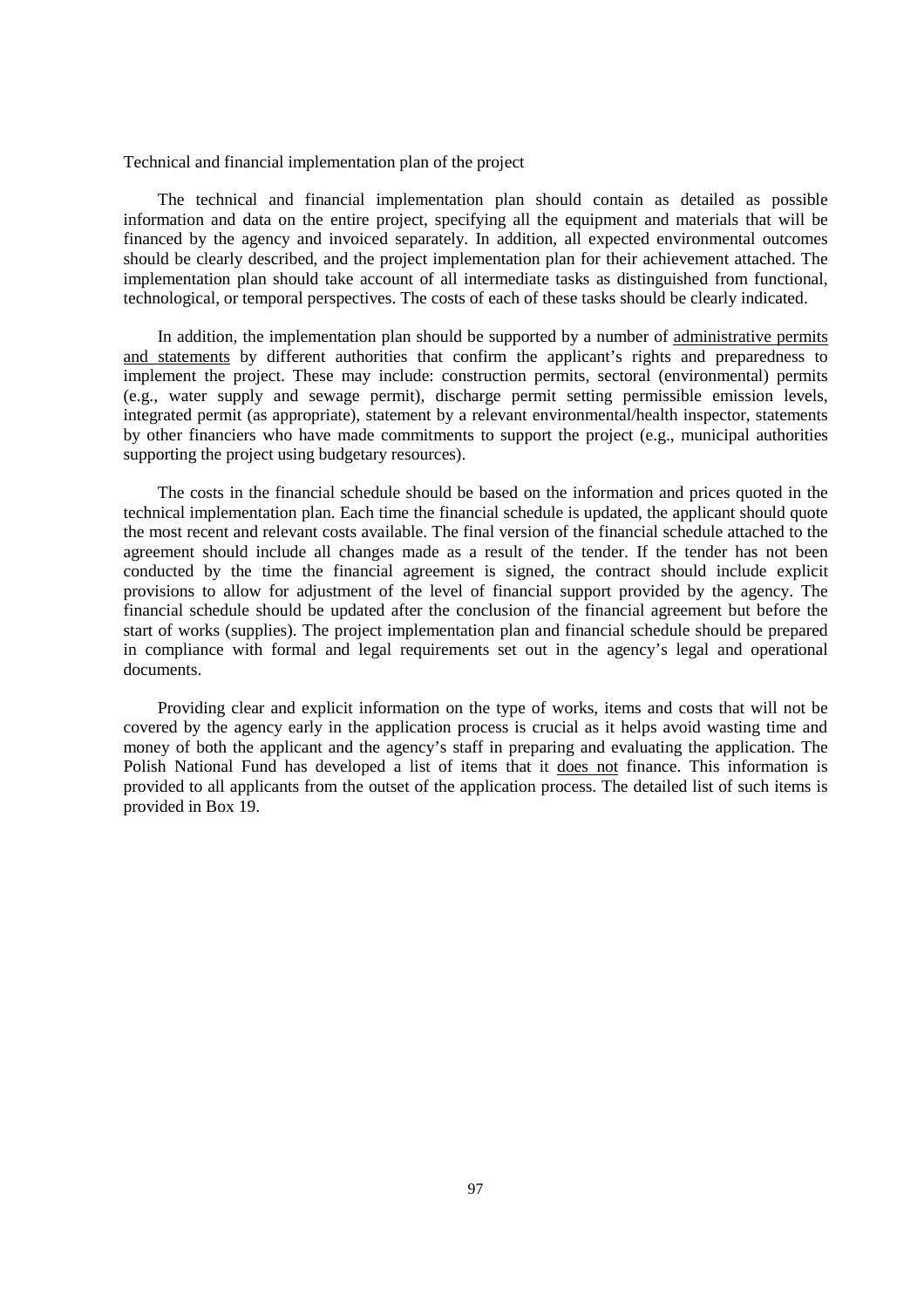#### **Box 19. Examples of types of costs not covered by the Polish National Fund**

- preparation of project documentation
- preparation of pre-feasibility/feasibility studies
- fees for obtaining permits/licenses
- consultant fees related to project implementation
- surveving works
- greenery, landscape architecture, and fencing
- preparation (assembly and dismantling) of support facilities on the construction site
- costs related to land on which the project will be implemented (purchase, lease, land tax, etc.)
- construction of roads, pavements, etc. (except for access routes technologically required and related to the project)
- installation of telephone lines and power and water supply at the construction site
- fees for investment services (investor's supervision, designer's supervision, etc., staff training)
- costs related to building administrative offices and other social facilities at the construction site (or administrative and social facilities in other buildings)
- equipment for laboratories (e.g., reagents, laboratory glassware, low-value equipment not part of the fixed assets created by the project)
- storm water drainage, side drains, water and gas pipeline connections to households
- gasification of towns and villages (except for networks and pipes transmitting gas to modernised gasfired stations and facilities (e.g., boiler houses and generators)
- dismantling and demolition works at the end of the project
- Value Added Tax (unless it is a cost for the beneficiary)
- thermal modernisation (with the exception of state-owned entities managed by the National Parks)
- central heating and hot water installations
- interest and commission fees on credits and loans taken by the beneficiary from banks or other public financial institutions (including IFIs)
- costs incurred as a result of exchange rates differences
- commission fees on guarantees extended to the beneficiary for the project implementation period
- costs related to the organisation of the investment process (legal service costs, notary fees, etc.)
- indirect costs (except for equipment purchase and start-up costs and customs duty)

**Project implementation monitoring and financial transfers** 

Monitoring of project implementation is the penultimate stage of the project cycle. The supervision and monitoring of project implementation begins with the signature of the financial agreement and continues until all tasks are implemented, completed, and financially settled. This is true for the implementation of both substantive (technical) and financial tasks.

This section looks at the first (project implementation monitoring) level of control and discusses a menu of possible checks and balances that need to be put in place in order to ensure smooth project implementation as a prerequisite for achieving the stated project environmental objectives. It also looks at issues related to financial transfers and possible precautionary measures that the agency can take when making such transfers.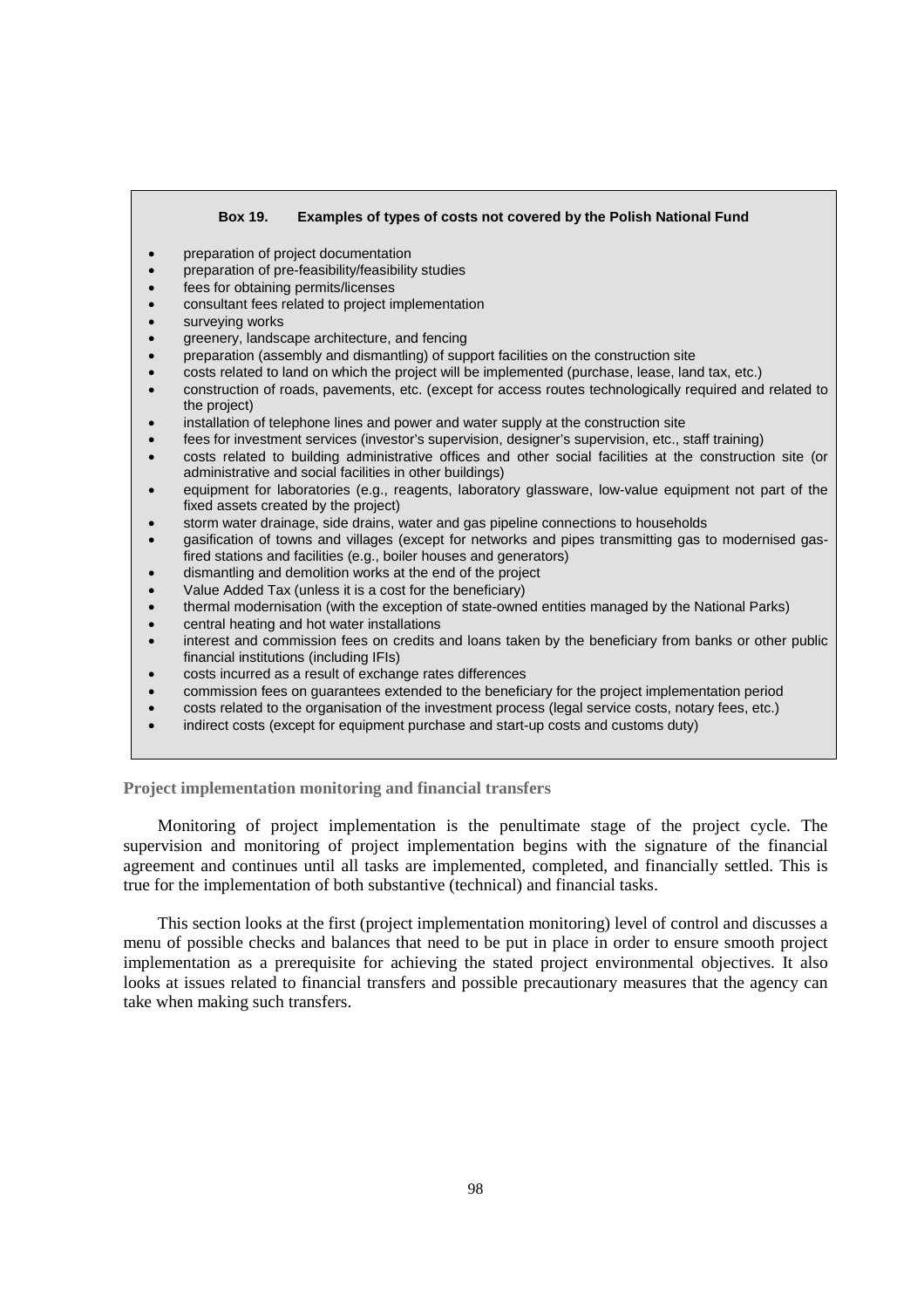## *Project implementation monitoring (first level control)*

Monitoring is a management tool that allows implementing agencies to measure the performance and assess the impact of the individual projects they support. Monitoring provides a basis for the agency to learn from its own experience and use this knowledge in improving future project implementation. Monitoring is a continuous process of collecting and analysing information to measure the progress of a project towards expected results. Monitoring should continue beyond project completion.

It is important that the agency allocate sufficient staff time and financial resources and conduct proper monitoring. This can ensure avoiding future costly mistakes.

Monitoring project implementation progress could be greatly improved if the agency develops and puts in place a relational database, which could generate quick management and progress reports on different queries related to different projects. Using a central system of data storage and uniform procedures governing data production and flows can strengthen the quality and accessibility of data. Records on monitoring are indispensable for the agency's institutional memory.

Project implementation monitoring requires that a number of checks be introduced. To ensure smooth monitoring, the agency needs to develop:

(i) Rules for project owners to report on project progress – the progress reports should contain information on both financial settlements as well as the implementation of technical tasks and the attainment of environmental objectives. Ideally, these rules should be agreed upon as part of the contract with the beneficiary;

(ii) Rules for agency's staff on conducting monitoring of project implementation – these rules should be included in the Agency's Staff Manual or Staff Regulations.

Box 20 presents the list of the minimum measures needed to ensure good supervision and control by the agency during project implementation.

#### **Box 20. Minimum prerequisites for ensuring good project supervision and monitoring**

- each project should be assigned a dedicated project coordinator from the agency who will have a responsibility for close and regular monitoring of the progress of a given project
- each beneficiary should be required to prepare detailed substantive interim and final reports, following a format developed by the agency and in accordance with the contract
- all technical reports and documents should be carefully verified by the agency's coordinator responsible for project monitoring for compliance with the requirements set out in the contract
- all financial reports and invoices should be checked and verified by a financial manager at the agency
- detailed instructions for conducting on-site visits by agency's staff should be included in the Staff Manual
- for more complex projects, and on an as-needed basis, external experts should be involved
- a policy to deal with changes in project costs during implementation both in terms of savings and cost over-runs should be developed by the agency
- continuous monitoring of the project beyond implementation and in its operational phase should be ensured by the agency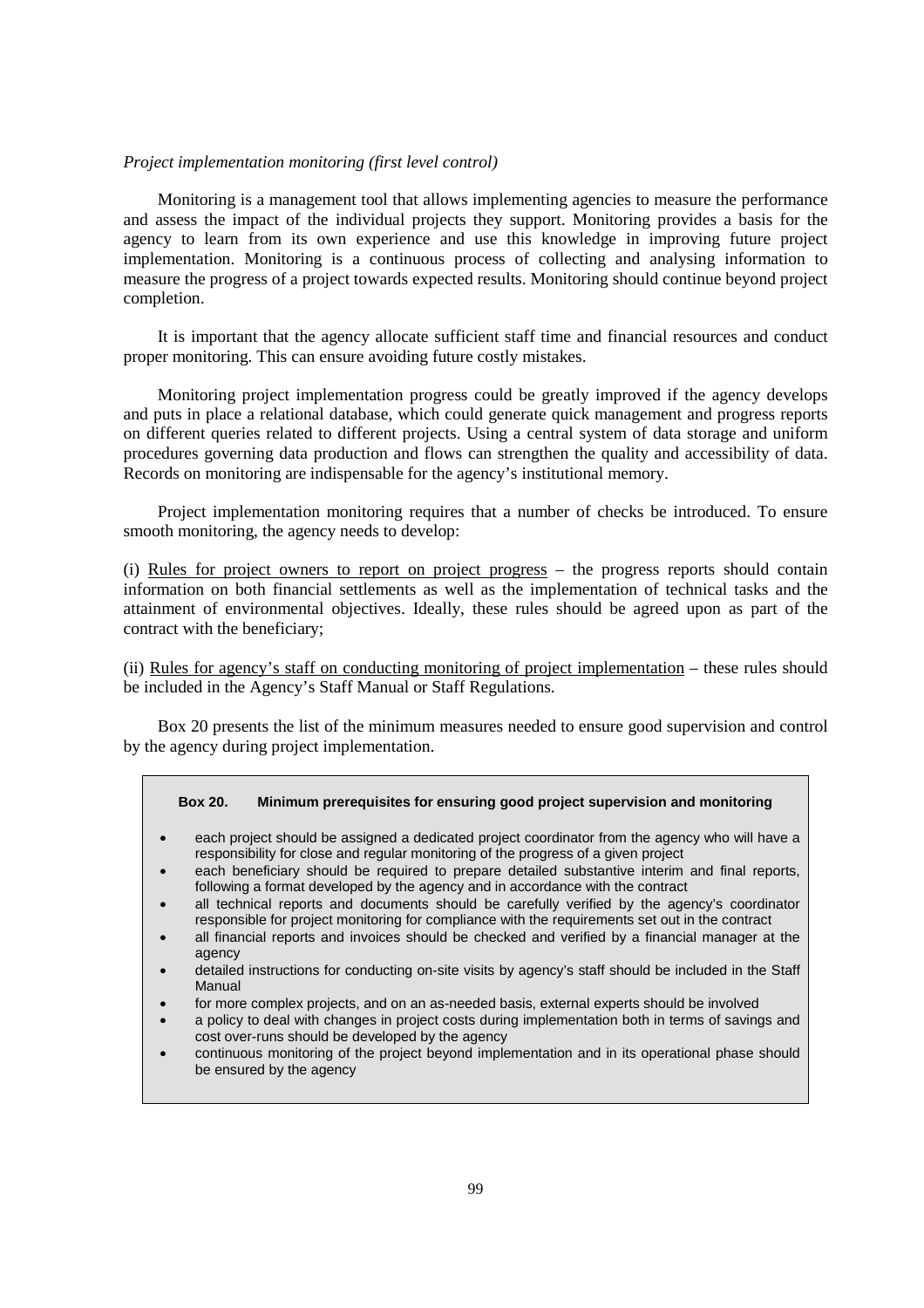Rules for reporting on project progress

Project implementation monitoring starts with the signature of the financial agreement with the beneficiary. In essence, however, the process starts even earlier – with the negotiations and clarifications of the reporting requirements imposed by the agency. In this context, the agency should develop clear rules of reporting on project progress. The agency should also prepare a standard reporting form for each type of project that it supports. Progress reports should be required both during the time of the implementation of the project (interim report) and upon completion of the report (final report). The frequency of the reports should reflect the conditions agreed upon in the contract and more specifically in its major annexes, the technical implementation plan (with respective deadlines) and the financial schedule.

The final project report should contain information on environmental benefits achieved as a result of the project and provide comparison with the expected environmental effects as stated in the application form. In case of non-attainment of the expected environmental benefits, the beneficiary should provide a clear explanation of the reasons and the agency should proceed in accordance with the contractual agreement.

Rules for conducting proper project implementation monitoring

Each project should be substantively checked at least once during the implementation phase and if problems occur, additional checks may be necessary. There are two major approaches to conducting technical and financial supervision, including:

- substantive verification of documents submitted by the beneficiary:
- on-site visits.

Monitoring during implementation can be divided into technical and financial supervision. Monitoring is a responsibility of the agency's co-ordinator, who will follow the project from start to completion and will be responsible for conducting **technical supervision**. The purpose of such supervision is to ensure compliance and timely completion of the substantive part of the project in accordance with the schedule and conditions detailed in the financial agreement. If the information submitted by the beneficiary is unclear or does not correspond to the technical implementation plan, the agency's co-ordinator will require additional clarifications. To approve a given stage of the project as completed, the Polish EcoFund, for example, requires the beneficiary to submit the following documents:

- summary report showing completion of all tasks planned for the specific project stage;
- complete set of invoices (with copies) as specified in Table 15, confirmed by the beneficiary;
- copy of the technical acceptance protocol attached to the invoice;
- list of project implementation costs covered by the Fund's resources, prepared in tabular form (see Table 15) and confirmed by the beneficiary.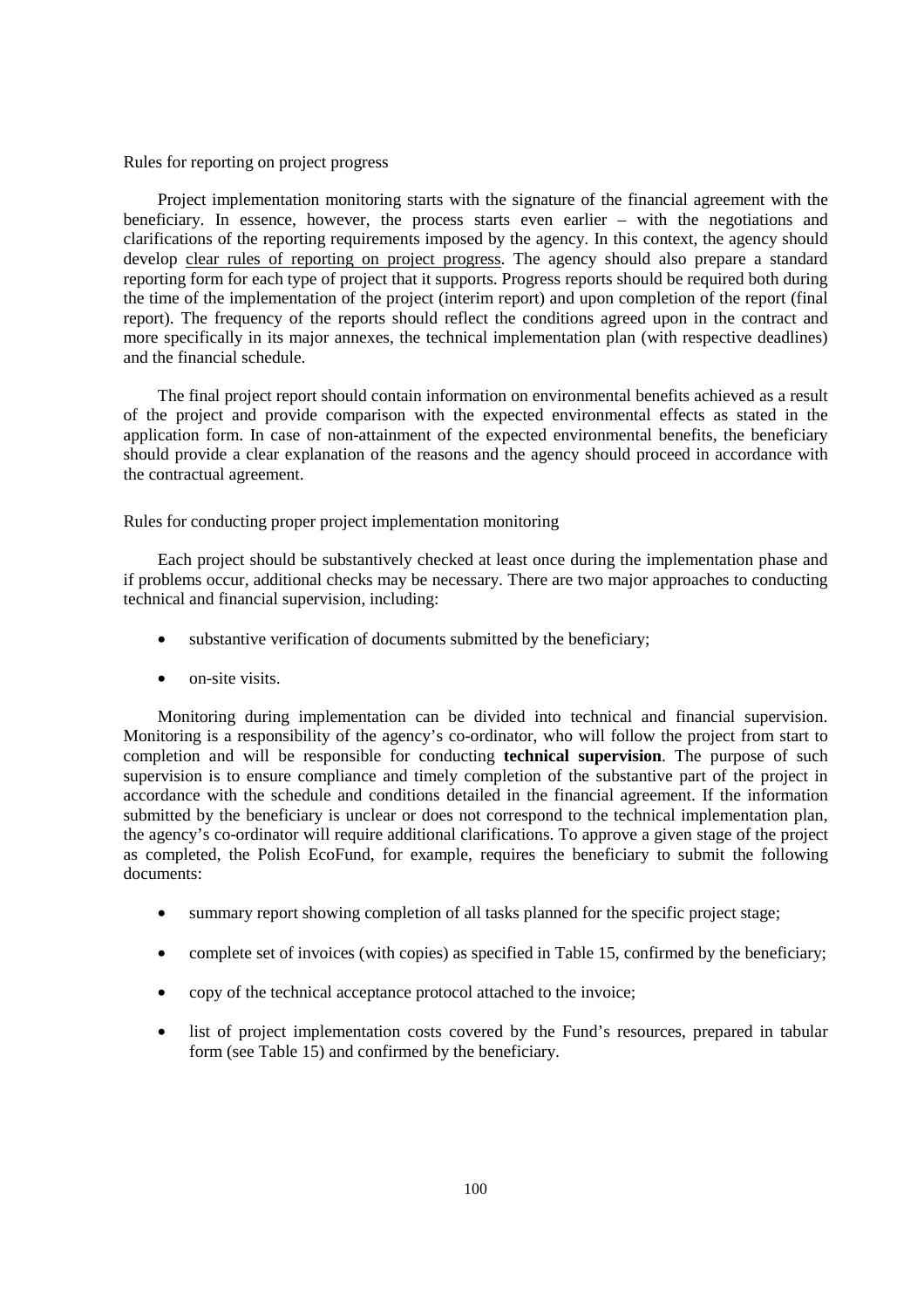| <b>Item</b> | Item in the             | C <b>ontractor</b> / | <b>Invoice</b> | <b>Material scope</b> | <b>Invoice amount (PLN)</b> |            |
|-------------|-------------------------|----------------------|----------------|-----------------------|-----------------------------|------------|
|             | <b>Procurement Plan</b> | <b>Supplier</b>      |                | of tasks              |                             |            |
|             | (Annex 2 to the         |                      | (Number and    | (Completed)           | Total                       | Net (excl. |
|             | <i>agreement</i> )      |                      | date)          |                       |                             | VAT)       |
|             |                         |                      |                |                       |                             |            |
|             |                         |                      |                |                       |                             |            |
|             |                         |                      |                |                       |                             |            |

# **Table 15. Standard form for reporting costs incurred during a given project stage (to be completed by beneficiary, in use at the Polish EcoFund)**

For large or complicated projects, it may be useful to use external experts to assess the accuracy of the implementation of individual tasks. Since external experts cost money, they should be used in exceptional cases, for example, when the agency has decided to discontinue support to a beneficiary and needs additional external opinions.

**Financial supervision** should be exercised by a financial expert at the agency in order to ensure that the agency's resources are properly spent. Financial supervision requires the verification of financial documentation (invoices) submitted as project implementation progresses, but it also necessitates checks conducted at the beneficiary. At this stage, it is **important also to check the disbursement of the beneficiary's own resources and other funding sources,** as stated in the financial plan to the agreement. This financial control can be carried out during the site visit conducted by the co-ordinator as well as separately by the financial manager alone.

 The project co-ordinator should not approve an interim progress report before all pending issues are clarified. If the progress report raises doubts or explanations are unclear, the co-ordinator may need to visit the site and check the status of implementation on site.

The major purpose of an **on-site visit** is to assess the beneficiary's compliance with contractual arrangements. During the visit, the agency's co-ordinator inspects the site with the interim report in hand and verifies the consistency of information and data provided by the beneficiary in the report with the actual state of affairs on the site. On-site visits require the examination of the project assets built with agency's support (including buildings, engineering installations, networks, and equipment purchase). The right of agency's staff to access the site should be included in the contract with the beneficiary.

Each site visit should be conducted with prior notice to the beneficiary and agreement on the time and issues to be discussed. The agency's co-ordinator should have a list of issues for inspection and control. If discrepancies or delays in project implementation are revealed, additional explanations should be required from the beneficiary. Final decisions by the agency should be made on the basis of these additional explanations.

The Polish EcoFund, for example, holds weekly management meetings during which management staff discuss problems related to individual projects, look carefully at the additional information provided, and record final decisions in management protocols. If necessary, the agency's co-ordinator will follow-up on violations of the contract and specific measures can be taken to rectify the situation. Serious departures from the technical implementation schedule and financial plan, as stipulated in the agreement, may result in discontinuing payments or terminating the agreement with the beneficiary.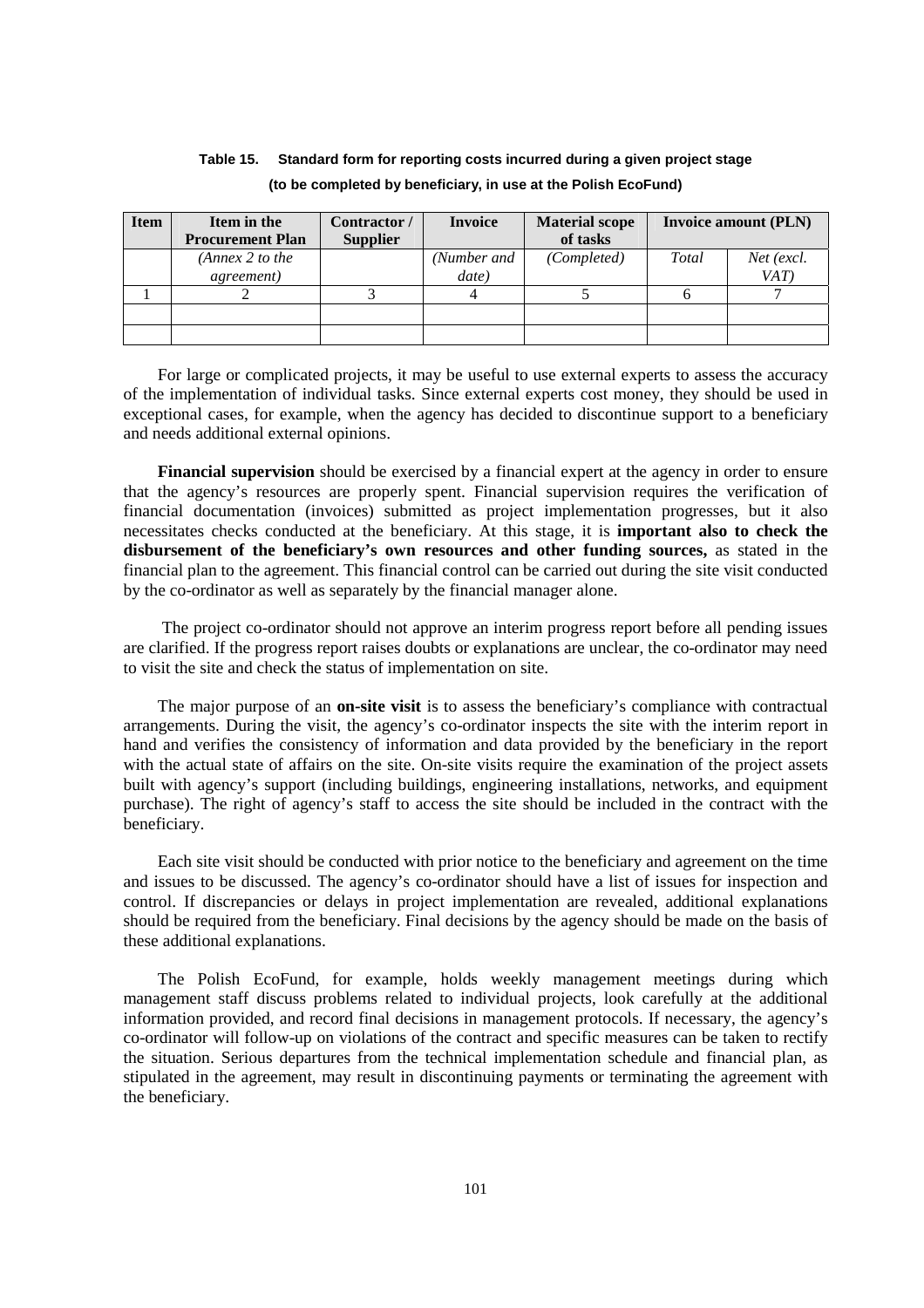## *Financial transfers*

Financial transfers are a central issue for the agency. If mistakes are made during the previous stages of the project cycle, these have no financial implications for the agency; yet, this is not the case when actual disbursements to the beneficiary have been made.

Monitoring of how the beneficiary spends agency's resources is necessary in order to ensure that there are no discrepancies between what is included in the contract and the actual state of implementation as described in reports submitted by the beneficiary. Under-estimation or failure to pay attention to discrepancies between the agreement and the actual implementation of a project may create many legal and financial difficulties for the agency. For example, if the beneficiary has used agency's resources to pay for tasks not agreed with the agency or, even worse, all of the support has already been transferred to the beneficiary, the agency has little recourse to recover its money. Litigation may be an option, but it is very costly and will waste resources. In addition, such cases create an environment of suspicion and mistrust around the agency. Therefore, in order to avoid such costly failures the agency needs to put in place as many preventive measures as possible.

In order to safeguard public resources when making financial transfers, there are a number of precautionary measures that the agency can take. Some of these major measures include:

- avoid making total financial transfers before the work is actually completed;
- avoid making advance transfers;
- make transfers in instalments;
- make transfers only after all invoices and reporting documents, as required in the contract, are submitted by the beneficiary and carefully checked and verified by agency staff;
- transfer money to the beneficiary only against invoices which have been issued by the contractor and approved by the beneficiary;
- require the beneficiary to open a special sub-account when payments are made to the beneficiary and not the contractor;
- suspend transfers if the beneficiary is found to be in breach of the contract, but inform the beneficiary of the decision and provide written explanations.

Advance disbursements or total financial transfers disbursed up-front, before actual costs are incurred, should be strongly discouraged. Experience shows that when such practice is used, the risk of misuse of public resources is very high. If the beneficiary does not have enough resources to launch the project, it is expected that the contractor (bound by a legal agreement with the beneficiary) would have sufficient cash flow to assume the financial burden for start-up operations. Only in exceptional cases, such as support provided to NGOs for nature conservation projects, schools, kindergartens, and churches, can the agency decide to provide up-front payments.

Experience also shows that the best way to make financial transfers is in tranches. More importantly, the agency should disburse resources to the beneficiary only upon completion of a certain stage of the project, against invoices issued by the contractor, approved by the beneficiary and submitted to the agency for payment. The actual transfer should be made only after all financial and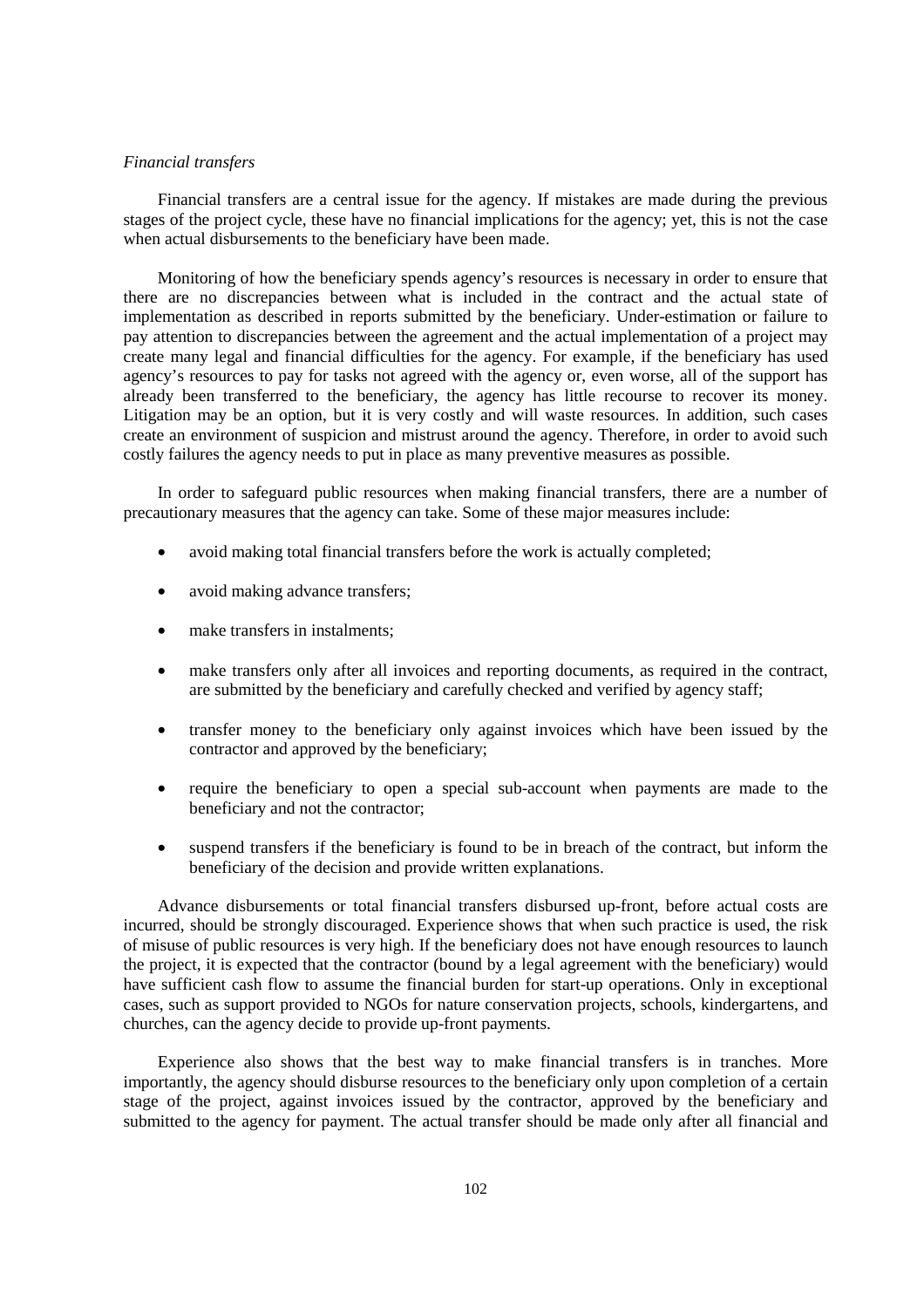reporting documents have been checked by agency staff for accuracy and compliance with the contract. The agency then transfers the money to the beneficiary who, in turn, pays the contractor.

If payments are made directly to a beneficiary against invoices issued by the contractor, the beneficiary should be required to open a special sub-account for the grant/loan. The account will be controlled by the agency, and the beneficiary will be allowed to withdraw money only after the agency gives permission. This also ensures that the transactions related to the project are not mixed in with other transactions.

In case of a failure of the beneficiary to meet a deadline, the agency may suspend the payment of invoices. The agency should duly inform the beneficiary of such action and explain the reasons for the decision. The beneficiary should bear all consequences of a suspension of payments.

# *How to deal with financial irregularities during project implementation?*

There are several major cases where such irregularities can be observed. These include:

(i) the beneficiary reduces its costs by implementing certain tasks at a cost lower than indicated in the financial plan;

(ii) total project costs change for objective reasons, such as a sharp increase in certain prices leading to cost over-runs;

(iii) the beneficiary has used agency's resources to cover costs not agreed upon with the agency.

The beneficiary may seek to obtain benefits by implementing certain project tasks at a cost lower than the cost stated in the financial plan to the contract. As mentioned earlier, in such a case, the agency should operate on the principle of equal share in cost savings, by retaining an equivalent percentage share of its committed support. If, on the other hand, cost over-runs occur during project implementation, the agency should not agree to increase its support for such projects. In principle, the agency should not accept such situations unless the beneficiary has informed the agency of its intentions and the agency has agreed to such changes. It is important that the agency should be in contact with the beneficiary on a permanent basis, which would allow its staff better to understand any changes in project implementation. However, no disbursements to the beneficiary should be made until the situation is clarified. For example, in Austria, if cost overruns are more than 15% over the initial agreement, the entire application procedure must be restarted and the grant component is lowered.

In order to ensure effective implementation of the project and the attainment of environmental benefits, the agency may choose to ask the beneficiary to open an escrow account that can be serviced only with the consent of the agency. For example, the Polish EcoFund and the Austrian Kommunalkredit keep 5% of each grant on such an account and allow disbursement only after all final reports are submitted by the beneficiary and approved by the agency. Such a guarantee serves to discipline the beneficiary and compels it to inform the agency of achieved environmental effects. This shows the need to continue project monitoring in the operational phase, as certain environmental benefits can be achieved only after the equipment has reached full operational capacity.

As a principle, if a given project stage is completed later than agreed, the agency can reduce the level of funding for the beneficiary by the amount of the interest accrued due to beneficiary's delay. The length of the delay is determined by the difference between the date of settlement of a certain stage and the date on which documents arrive at the agency and are registered.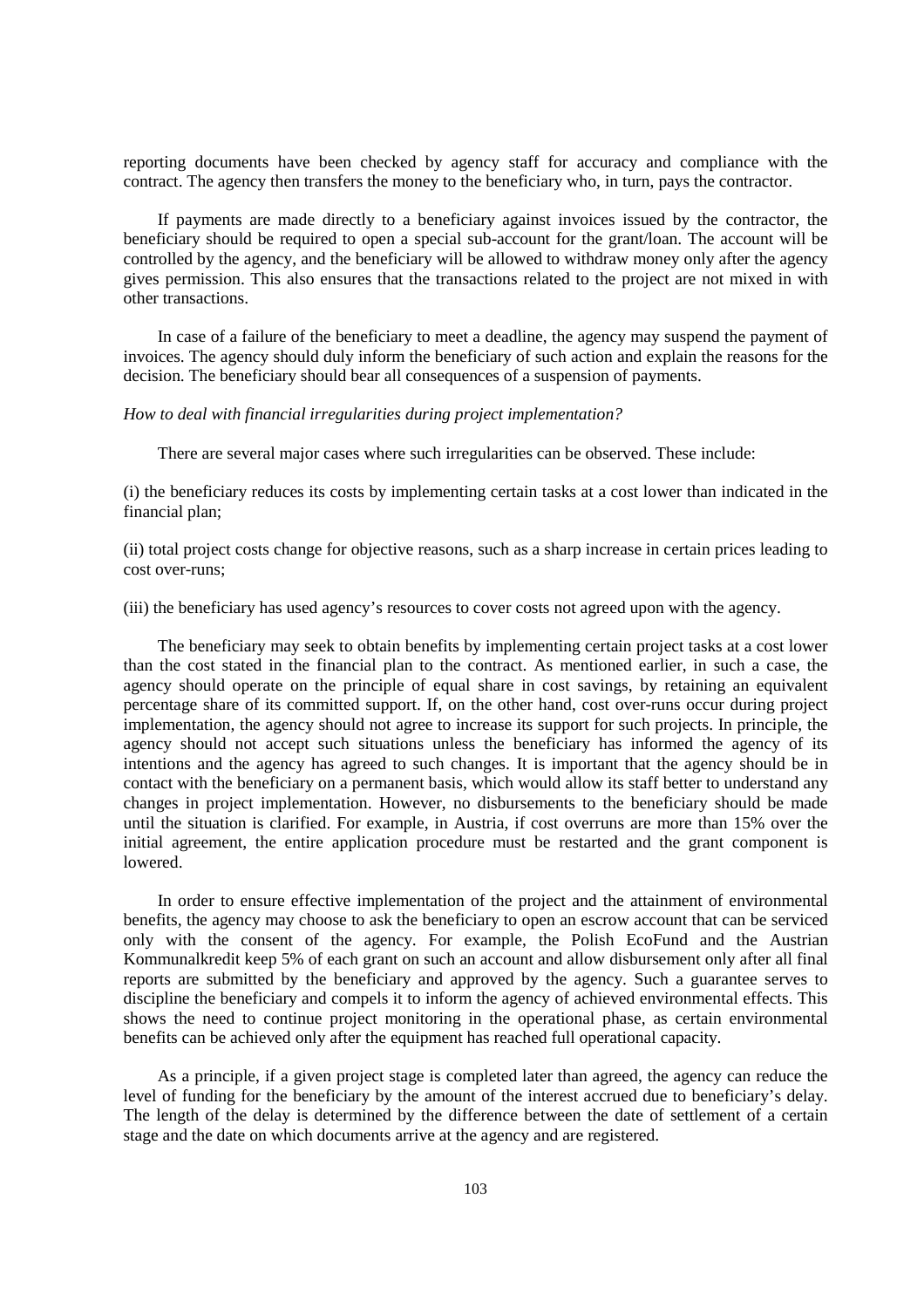A project phase is considered completed only after the agency has accepted the implemented technical work and related costs and approved the interim reports for the respective stage. Only when these conditions are met can the agency proceed with subsequent disbursements. On the other hand, the agreement is considered completed only after the beneficiary has submitted final technical and financial reports and the agency has approved all implemented tasks. The final report should show that the equipment/installation has been properly tested and is ready to enter its normal operation phase. It should also confirm the actual achievement of environmental benefits. This confirmation should be given by an authorised environmental inspector based on actual measurements of the environmental improvements. A positive assessment of the report constitutes the basis for the formal closure of the project.

#### **Box 21. Risk mitigation measures during implementation**

 In order to protect the public resources from misuse, the agency should have in place a number of preventive measures. These may include among others:

- withhold (part of) the final payment until all technical and financial reports are cleared and approved;
- ask the beneficiary to open an escrow account from which it can withdraw money only with agency consent;
- introduce the equal share principle in cost savings;
- impose a penalty for delay in project delivery;
- reduce the level of funding by the amount of the interest accrued due to beneficiary's delay;
- in case of serious discrepancies, cease payment and terminate the contract with the beneficiary;
- obligate the beneficiary to return the amount calculated to be spent to cover costs not agreed with the agency.

**Post-implementation monitoring and evaluation** 

Post-implementation monitoring (second-level control) and evaluation of project results close the project cycle. Evaluation is largely based on the beneficiary's final report. There are three elements that should be carefully considered during evaluation, namely:

- inputs the resources provided by the agency to cover agreed project costs;
- outputs the physical assets produced, for example, a WWTP built;
- impact the environmental effect obtained or pollution reduction achieved. The output and the impact are different notions. A WWTP may well be built, but if insufficient wastewater is delivered for treatment due to the fact that the sewage system has not been completed as agreed, or – even if the necessary volume of wastewater is delivered but the technology does not meet the required standards – the result (output) is not equal to the expected impact.

If the impact (environmental effects) is not achieved upon project completion, the agency should require the return of its funds or start negotiations, provided objective reasons exist for such discrepancies. Such reasons may include a lack of resources (beneficiary thought it would receive money from other sources to complete the sewage system, but the transfer was delayed) or lack of skills, for example, workers at the WWTP do not know how to use biological treatment equipment and they need 2-3 more months to learn. In these cases, the agency may agree to allow additional, reasonably sufficient time for the beneficiary to achieve the planned effects.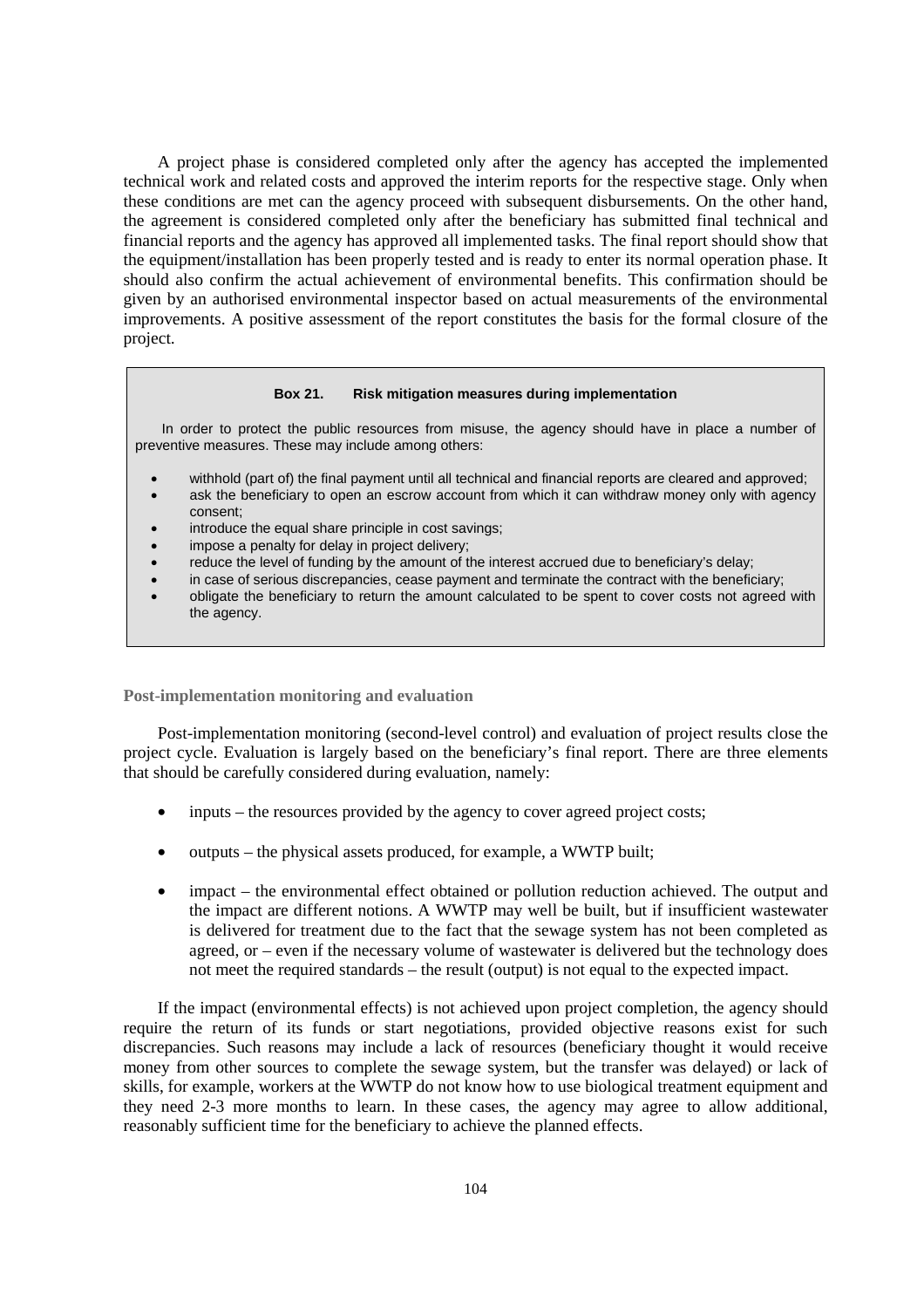Thus, the main purpose of the evaluation is to assess the environmental effectiveness of the project. In addition, evaluation should also look at the agency's internal operations during the project cycle. Systematic evaluation is a critical learning device and a prerequisite for building capacity and skills to improve the management of future project cycles. Evaluation reports should be prepared indicating all mistakes that have been made, analysing the causes of success or failure of the projects supported, and assessing the agency's ability to detect and prevent major breakdowns. The reports should also contain recommendations for improving the management of the project cycle, including the project identification process. The evaluation of individual projects also provides a broader basis to assess the project contribution to achieving overall programme objectives as well as the effectiveness of the entire programme and the impact agency's resources have on actual environmental improvements in the country.

Such ongoing evaluation is also important with regard to changing economic conditions and market trends and the need for the agency to adjust the terms and conditions of its financial offers. In addition, evaluation reports should also be kept for further reference and auditing purposes both by the national auditing authorities as well as international auditing companies. In the case of Austria, apart from the first level control by Kommunalkredit, a random sample of investment projects  $(5 - 10\%$  of projects) and small grants are subjected to an in-depth evaluation on an annual basis by external auditors. Both the accuracy of the application procedures and actual environmental benefits achieved as a result of the subsidy are evaluated.

Evaluation results should be made available to interested parties and the public at large in order to allow broad supervision of the agency's operations. To communicate successfully with these stakeholders, the agency needs to have a clear policy how best to do this. A good communication strategy is essential to help the agency be better understood and appreciated both at home and by the international community. The experience of the Polish EcoFund shows the importance and value of spending time on communicating with the media. Some suggestions for effective communication, as suggested by the EcoFund, include:

- opening ceremony of a completed investment in the presence of the Fund's managers;
- press conferences focused on progress and problems in the implementation of expenditure programmes as well as future plans;
- tours for journalists to visit sites and talk to beneficiaries and collect information on selected expenditure programmes;
- press releases on achieved environmental benefits;
- participation in conferences to present the Fund's priorities, portfolio and experience;
- preparing and disseminating annual reports offering information on the Fund's achievement and plans;
- requesting beneficiaries to place the Fund's logo on reports and equipment (using stickers).

The agency should capitalise on each project monitoring and assessment, to improve and refine its selection process, contractual arrangements, and monitoring mechanisms. Lessons learned should be incorporated in the report on programme implementation, which the agency should send to the appropriate ministry and to the parliament.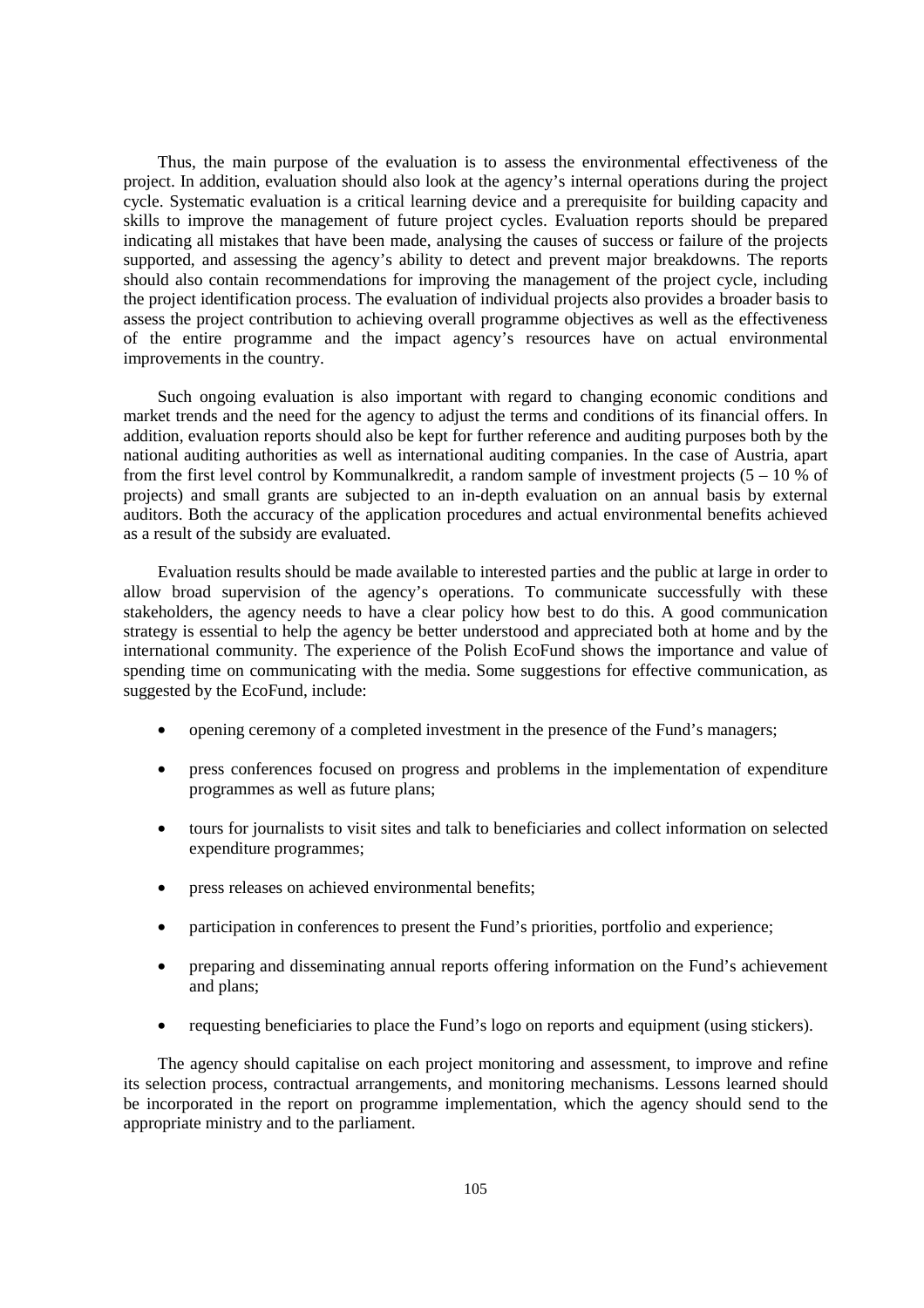**Summary and guidance for the implementing agency** 

The after-project selection stage includes commitments, negotiations, and contracting. The initial intent shows the agency's interest in supporting a project. It is only during negotiations and with the signing of a financial agreement with an applicant that this intent becomes the agency's financial obligation.

Contractual clauses in the agreement should ensure the protection of public funds from misuse and mismanagement. It is recommended that the financial agreement contain a number of essential annexes, such as a detailed technical and financial implementation plan. In addition, it should specify the invoicing and reporting requirements to the beneficiary as well as the rules for financial transfers to be executed by the agency.

Most often, the financial agreement is based on prices provided by the project engineering design and suppliers' offers. As a result of actual tendering of the project, original costs may change. The agency should ensure that the financial agreement contains a clause stipulating how the agency will deal with changes in costs and/or expected environmental effects. Differences in costs before and after tendering, however, should not be significant, as experienced agency staff should have been able to detect unrealistically low or high prices early in the evaluation process and reject such projects at early stages of the project cycle.

Project implementation monitoring and post-implementation evaluation are the final stages of the project cycle. Project implementation monitoring implies an effective set of checks for both technical and financial control from project start to completion.

Project implementation monitoring requires clear rules and standards for technical and financial reporting by the beneficiary and for conducting supervision by agency staff. The agency needs to require that the beneficiary submit progress reports at every stage of project implementation. A project stage can be approved only after agency staff have carefully verified all information and data contained in the beneficiary's report. Only then can the agency proceed with the actual disbursement of funds. Monitoring of project implementation should continue in the operational phase of the project, as often the full extent of environmental benefits is achieved when the entire project is completed and the installed equipment has reached its full operational capacity.

Evaluation of the entire programme and not only of individual projects, as well as the whole project cycle is equally important. Systematic evaluation is a critical learning device and a prerequisite for building capacity and skills to improve the management of future project cycles.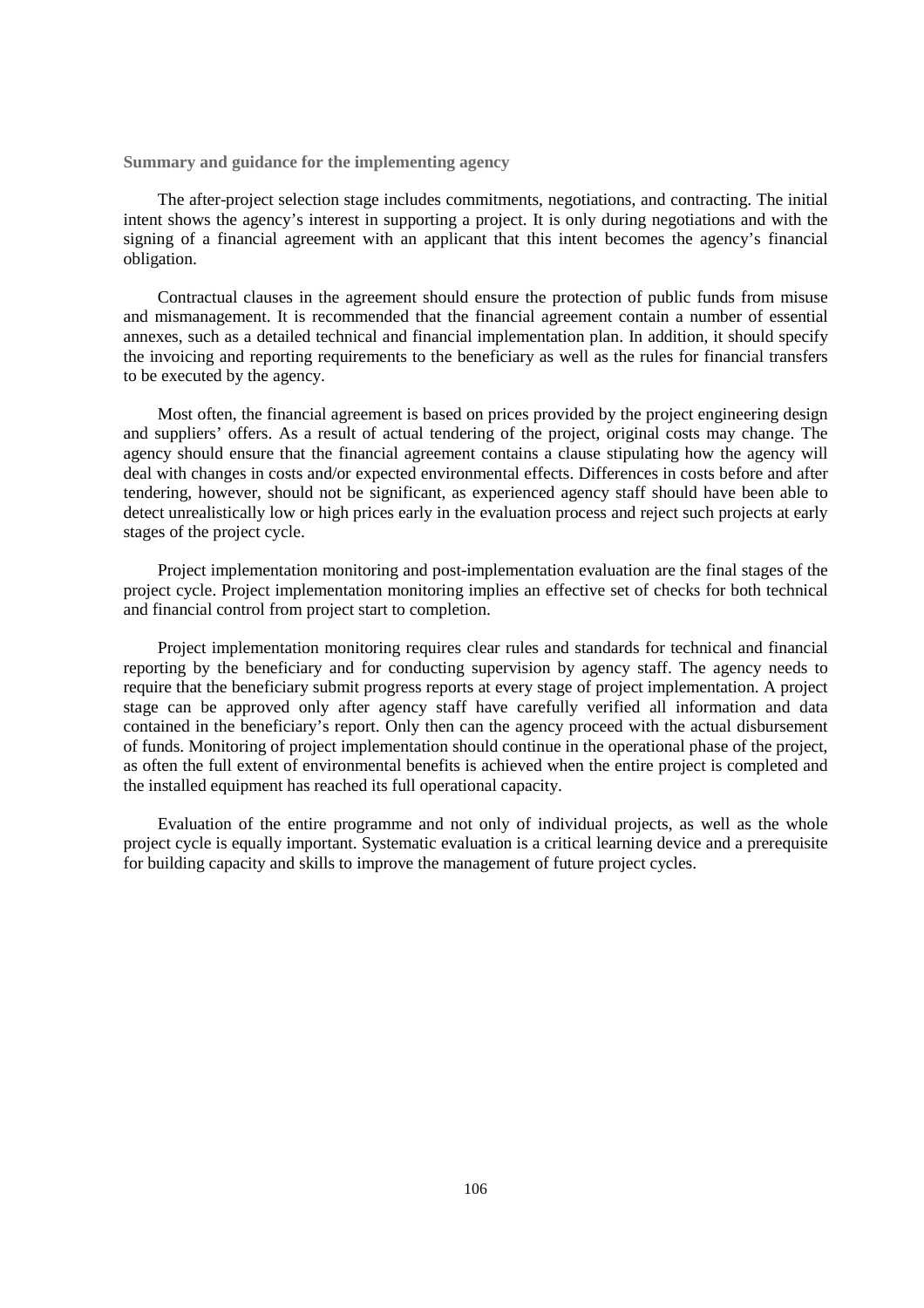## **CHAPTER 4 CONCLUSIONS**

Public environmental expenditure programmes are one of the instruments of environmental policy used to achieve national policy objectives and priorities through public support. Management of such programmes should meet the sound principles of public finance for transparency, costeffectiveness, and accountability.

The OECD Good Practices for Public Environmental Expenditure Management provide guidance to environmental agencies on the design of such programmes in line with internationally recognised standards and criteria. This Handbook was prepared as a supplement to the Good Practices. It is intended to show how to implement these good practices and proposes a step-by-step approach to resolving various practical challenges that institutions managing expenditure programmes face in their everyday operations.

The Handbook reiterates the rationale for public expenditure in the environmental sector and the main decisions that governments need to make to define and effectively manage environmental programmes. It identifies a set of core principles that agencies managing public resources need to follow. It also offers a number of practical management tools that such agencies can use in daily operations. Thus, this document deals with all the important aspects of the operations of a public institution managing public expenditure for environmental investments. These aspects cover programming, project cycle management – including appraisal, selection, and financing of environmental projects – as well as project implementation monitoring and evaluation.

The public environmental expenditure programme is an integral part of a larger environmental policy and supports the implementation of strategic national objectives. Effective programming should be based on a systematic economic, financial, and market analysis in order to establish programme priorities. Programming and priority-setting are major responsibilities of the government; involving major stakeholders in their designing could significantly improve the chances for success.

The appraisal of projects is a technical concept and is usually conducted by professional staff held accountable for decisions. The appraisal process alone, even if conducted in accordance with the best international practices, cannot ensure optimal results if politicians have failed to set clear rules or have made erroneous choices. In addition, programming and project cycle management responsibilities need to be separate in order to ensure accountability and transparency in the two processes.

Project appraisal constitutes the main function of any implementing agency and the core of project cycle management. The appraisal process provides mechanisms and tools to select the most cost-effective projects with the aim of achieving the expected environmental benefits at the lowest possible cost. Simple but clear criteria and procedures are needed in order to ensure that public resources are spent in a transparent, effective, and efficient manner. This requires assessing projects for financial viability and cost-effectiveness. Cost-effectiveness should be a key selection criterion. In selecting projects for financing, it is important to distinguish between appraisal (evaluation) of an applicant and appraisal of a project. The analysis of the applicant's financial situation and overall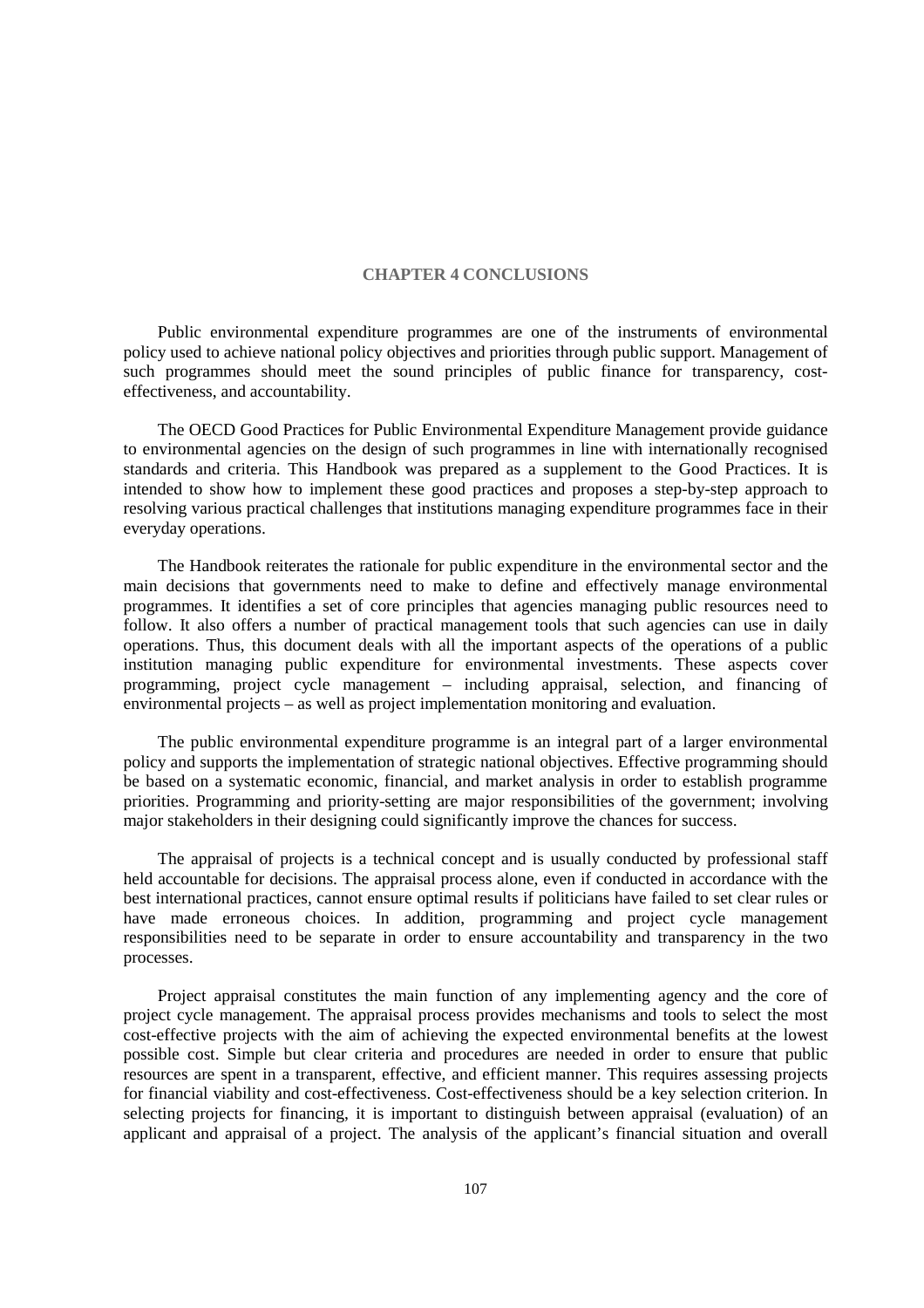performance allows the implementing agency to identify any political, legal, institutional, and financial risks related to the applicant which might undermine the successful implementation of the project.

All decisions made during the project appraisal, selection, and implementation process should aim at optimising the use of public resources provided by the agency and leveraging additional resources for environmental investments. In addition, rules and procedures need to be designed to protect public funds from misuse and mismanagement.

Project implementation and post-implementation monitoring allow the implementing agency to measure the performance of individual projects and to assess the environmental impact achieved with agency support. Project implementation monitoring implies an effective set of checks for both technical and financial control from project start to completion. Monitoring of project implementation should continue in the operational phase of the project, as often the full extent of environmental benefits is achieved only when the entire project is completed and the installations have reached full operational capacity.

Equally important is the evaluation of the entire programme and the entire project cycle, and not just individual projects. Systematic evaluation is a critical learning device and a prerequisite for building capacity and skills to improve the management of future project cycles. The knowledge acquired during programme evaluation is valuable as it can be further used to inform the political process and help re-assess the priorities of the national environmental policy that require public support in order to be implemented.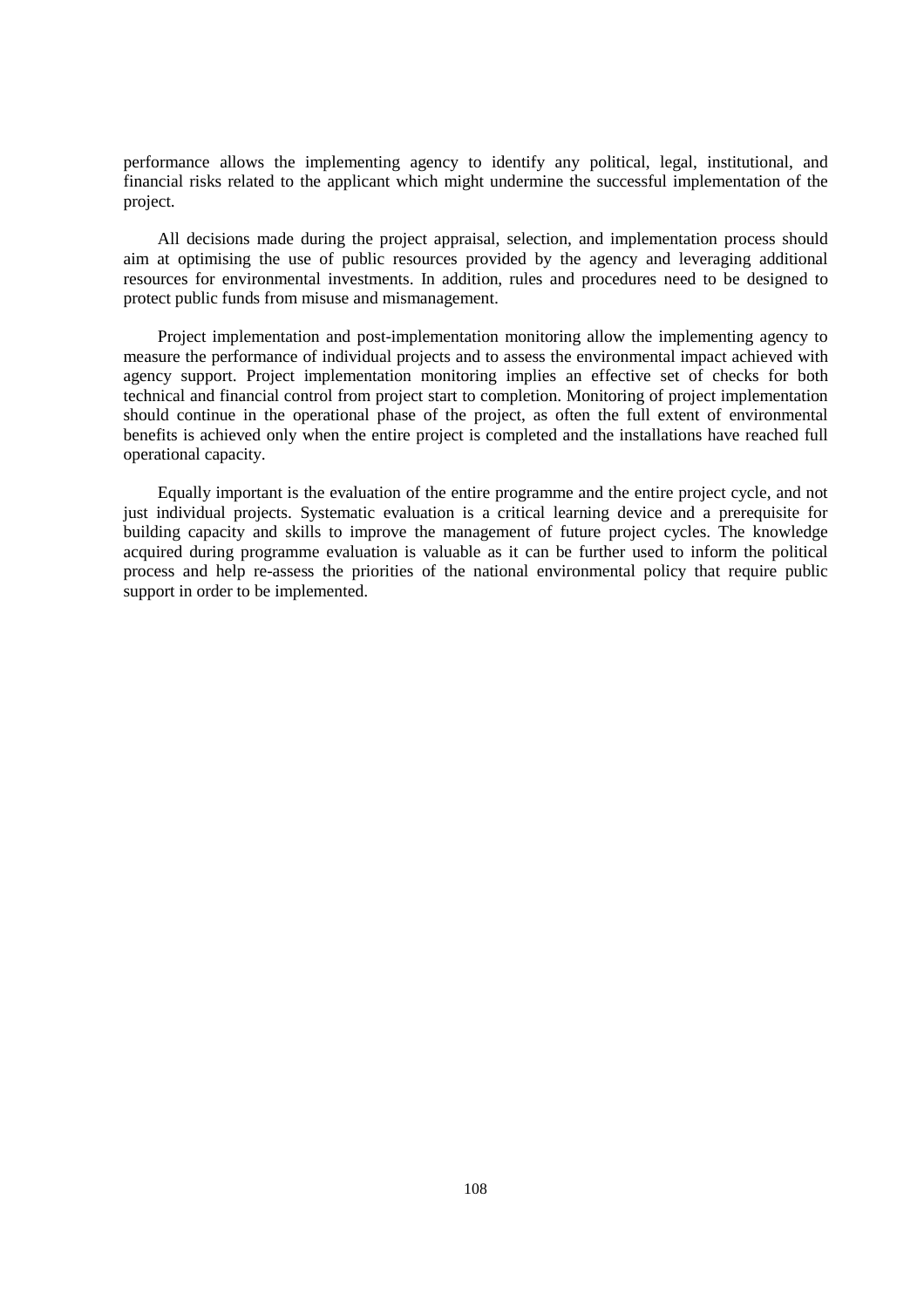#### **REFERENCES**

ADB (Asian Development Bank) (1997), *Guidelines for the Economic Analysis of Projects*, ADB, Manila.

ADB (1999), *Handbook for the Economic Analysis of Water Supply Projects*, ADB, Manila.

EC (European Commission) (1997), *Guide to Cost-Benefit Analysis of Investment Projects*, Valuation Unit, DG Regional Policy, EC, Brussels.

EC (1999), *Council Regulation No 1265/1999 of 21 June 1999*, Official Journal of the European Communities, EC, Brussels.

EC (2001), *Community Guidelines on State Aid for Environmental Protection* (2001/C37/03), *OJEC*, C37/3, EC, Brussels.

OECD (Organisation for Economic Cooperation and Development) (1995), *The St. Petersburg Guidelines on Environmental Funds in the Transition to a Market Economy*, OECD, Paris.

OECD (2000), *Performance Review of the Slovenian Environmental Development Fund*, OECD, Paris.

OECD (2001), *Managing Public Expenditure, A Reference Book for Transition Countries*, Ed. by Richard Allen and Daniel Tommasi, OECD, Paris.

OECD (2006a), Pearce D., Atkinson, G. and Mourato, S., *Cost-Benefit Analysis and the Environment*, *Recent Developments*, OECD, Paris.

OECD (2006b), *Good Practices for Public Environmental Expenditure Management (C92006)84)*, OECD, Paris.

OECD (2006c), *Mechanisms for Managing Public Environmental Expenditure in Selected OECD Countries*, OECD, Paris.

OECD (2007), *Trends in Environmental Finance in Eastern Europe, Caucasus and Central Asia*, OECD, Paris.

Pedro Belli, et al. (1997), *Economic Analysis of Investment Operations. Analytical Tools and Practical Applications,* The International Bank for Reconstruction and Development/World Bank Institute, Washington, DC.

Peterson, G. (2000), *Building Local Credit Systems,* World Bank, Washington, DC.

Regional Environmental Center (REC) (2001), *Environmental Funds in the Candidate Countries*. REC, Szentendre, Hungary.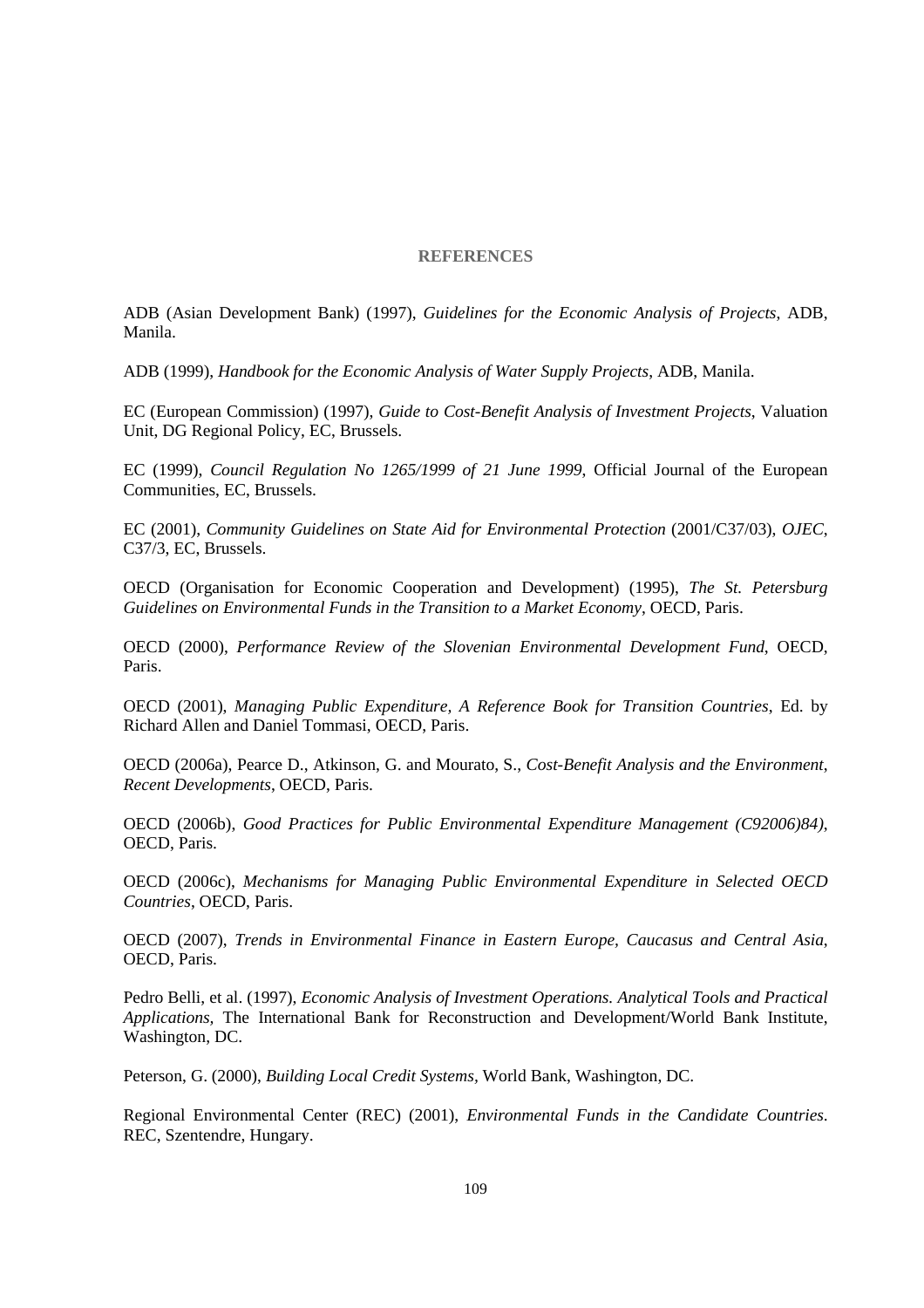Squire, L. and G. Van der Tak, H. (1975), *Economic Analysis of Projects*, World Bank, Washington, DC.

Stanek, R. (2003), *Economic and Environmental Criteria for Evaluating Investment Projects*, The Institute for Environmental Tax Reform, Warsaw, Poland.

UNEP (United Nations Environmental Programme) (2004), *Guidelines on Municipal Wastewater Management,* UNEP, The Hague.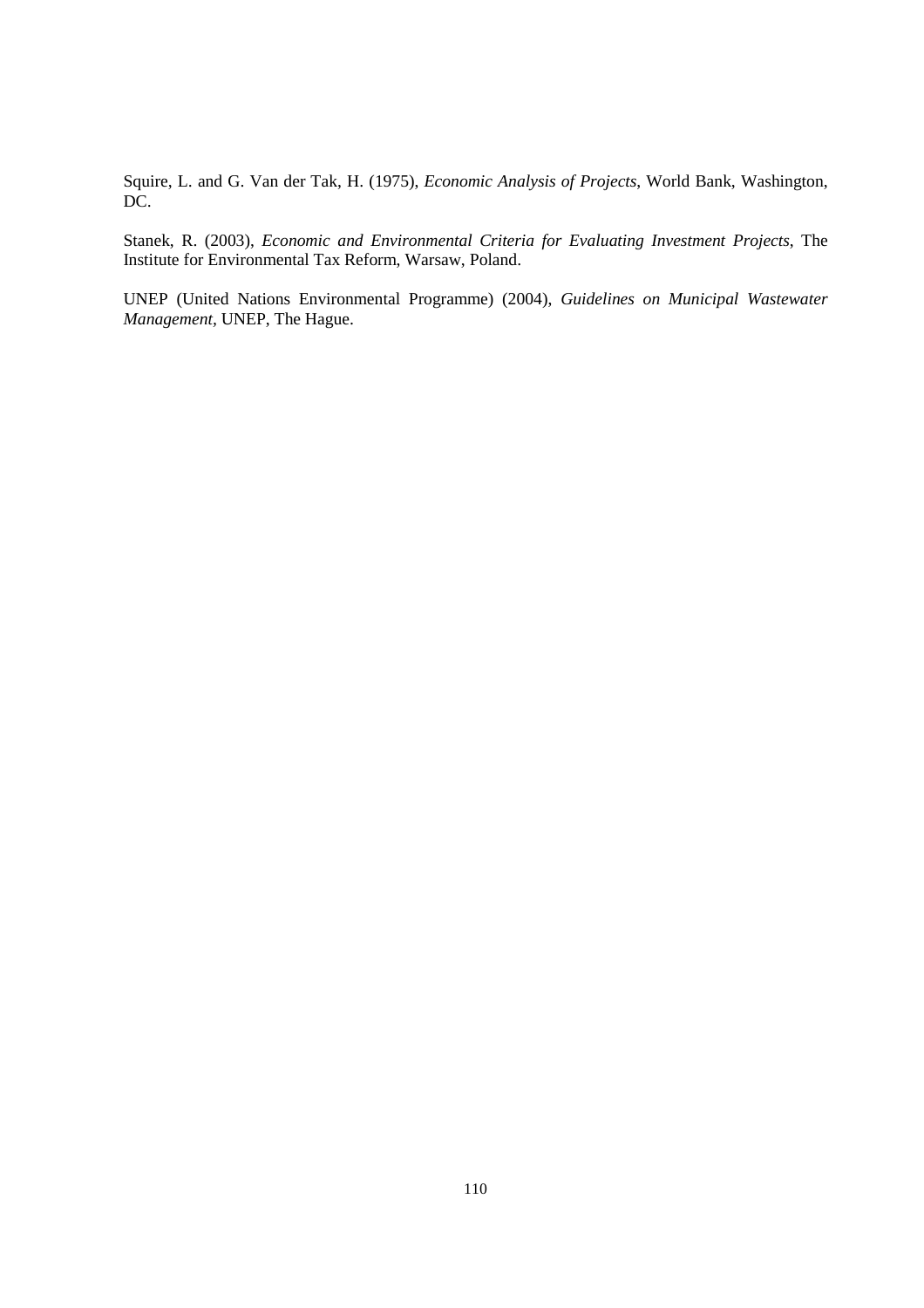**ANNEXES**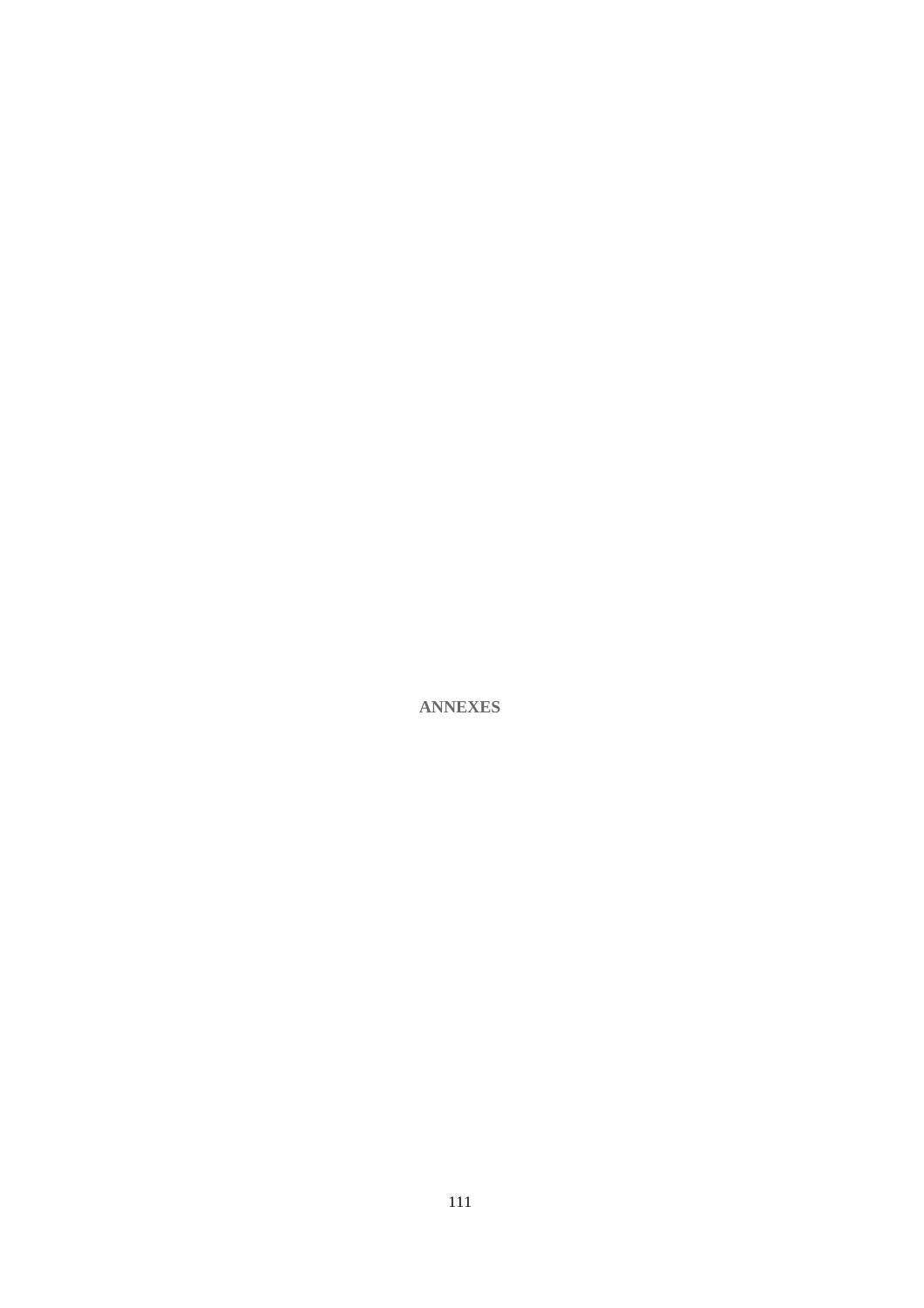# **Annex I: Programming**

# **Annex I.1: Illustrative environmental and natural resource priorities**

| <b>Media/Natural</b><br>resource<br>category | Group within<br>category                                                                                                                                                                                                                                        | Individual problem within<br>category                                                                                                                                                                                                                                  | <b>Technology or process</b><br>within category                                                                                                                                                                                                |
|----------------------------------------------|-----------------------------------------------------------------------------------------------------------------------------------------------------------------------------------------------------------------------------------------------------------------|------------------------------------------------------------------------------------------------------------------------------------------------------------------------------------------------------------------------------------------------------------------------|------------------------------------------------------------------------------------------------------------------------------------------------------------------------------------------------------------------------------------------------|
| Air quality<br>Water                         | Combustion<br>$\bullet$<br>pollutants<br>Toxic air pollutants<br>$\bullet$<br>Global air pollutants<br>$\bullet$<br>Biological pollutants<br>$\bullet$<br>Chemical pollutants<br>$\bullet$<br>Anthropogenic and<br>$\bullet$<br>natural sources of<br>radiation | Sulfur oxides, ground-level<br>$\bullet$<br>ozone<br>Cadmium, asbestos<br>$\bullet$<br>Carbon dioxide, methane<br>$\bullet$<br>Biological oxygen demand<br>$\bullet$<br>Microorganisms<br>$\bullet$<br>Nitrates and phosphates<br>$\bullet$<br>Pesticides<br>$\bullet$ | Coal-fired boilers<br>$\bullet$<br>Vehicles without catalytic<br>converters<br>Cement kilns<br>$\bullet$<br>Wastewater treatment<br>$\bullet$<br>facilities<br>Water supply and treatment<br>Food processing plants<br>Agricultural operations |
| Waste<br>management                          | Household and<br>commercial wastes<br>Industrial wastes<br>$\bullet$<br><b>Medical</b> wastes                                                                                                                                                                   | Heavy metals<br>$\bullet$<br>Plastics, newspaper, glass<br>$\bullet$<br>Construction materials<br>$\bullet$<br>Hazardous waste<br>$\bullet$<br>Materials contaminated with low<br>Ċ<br>level radiation                                                                 | Household sanitary<br>facilities<br>Landfills<br>$\bullet$<br>Municipal and hazardous<br>waste incineration<br>Segregation, recycling,<br>composting                                                                                           |
| Nature protection                            | Protected areas<br>$\bullet$<br>Biodiversity and<br>$\bullet$<br>habitat                                                                                                                                                                                        | National parks<br>$\bullet$<br>Designated biosphere areas<br>$\bullet$<br>Endangered species (large cats,<br>$\bullet$<br>migratory birds, etc.)                                                                                                                       | Land acquisition and<br>relocation<br>Public education and<br>awareness<br>Species breeding                                                                                                                                                    |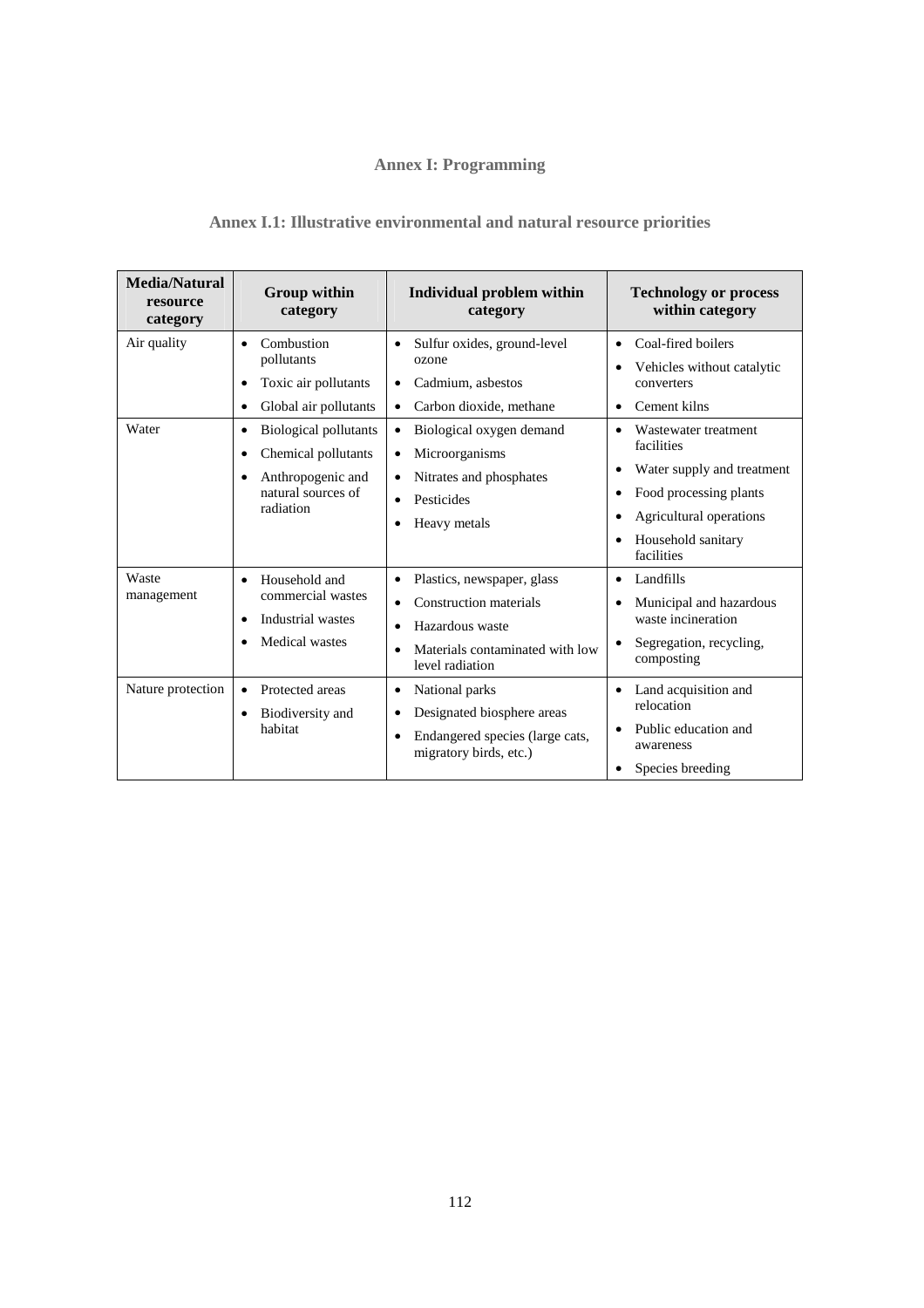#### **Annex I.2: Possible co-financing rates per project type**

Table I.2.1 suggests possible options for the range and type of co-financing that can be provided to different recipients for various types of projects. It is expressed as a share of the grant in eligible project costs. The values contained in the table are for illustration only.

| Project area                                                                        | <b>Biodiversity</b> |              | <b>Climate change</b> |     | <b>Water resources</b><br>protection |              |     | Capacity<br>building |     |     |       |     |
|-------------------------------------------------------------------------------------|---------------------|--------------|-----------------------|-----|--------------------------------------|--------------|-----|----------------------|-----|-----|-------|-----|
| <b>Recipient</b>                                                                    | $I^*$               | $\mathbf{I}$ | III                   |     | $\mathbf{H}$                         | $\mathbf{H}$ | I   | $\Pi$                | III | I   | $\Pi$ | III |
| Central government                                                                  | 0%                  | 75%          | 75%                   | 0%  | 50%                                  | 75%          | 0%  | 50%                  | 75% | 0%  | 75%   | 85% |
| Local authorities                                                                   | 0%                  | 75%          | 75%                   | 0%  | 50%                                  | 75%          | 0%  | 50%                  | 75% | 0%  | 75%   | 85% |
| Utilities (e.g., water utilities,<br>district heating companies)                    | 0%                  |              | 75%                   | 0%  |                                      | 75%          | 0%  |                      | 75% | 0%  |       | 85% |
| Budgetary institutions (e.g.,<br>schools, hospitals)                                | 0%                  | 85%          | 75%                   | 0%  | 50%                                  | 75%          | 0%  | 50%                  | 75% | 0%  | 85%   | 85% |
| Non-governmental<br>organisations                                                   | 0%                  | 85%          | 75%                   | 0%  | 50%                                  | 75%          | 0%  | 50%                  | 75% | 0%  | 85%   | 85% |
| Private sector                                                                      | 0%                  | 50%          | 75%                   | 0%  | 50%                                  | 75%          | 0%  | 50%                  | 75% | 0%  | 50%   | 85% |
| Private sector: small and<br>medium enterprises, small<br>farmers, community groups | 25%                 | 50%          | 75%                   | 25% |                                      | 75%          | 25% |                      | 75% | 25% | 50%   | 85% |

**Table I.2.1: Possible options for the range and type of grant co-financing provided to different recipients for various types of projects (as percent of eligible project cost)** 

*\* I – potentially commercial; II - cost-recoverable; III - non-commercial* 

In addition, an example from the Polish EcoFund presented in Table I.2.2 below shows possible levels of assistance the Fund offers across various types of beneficiaries.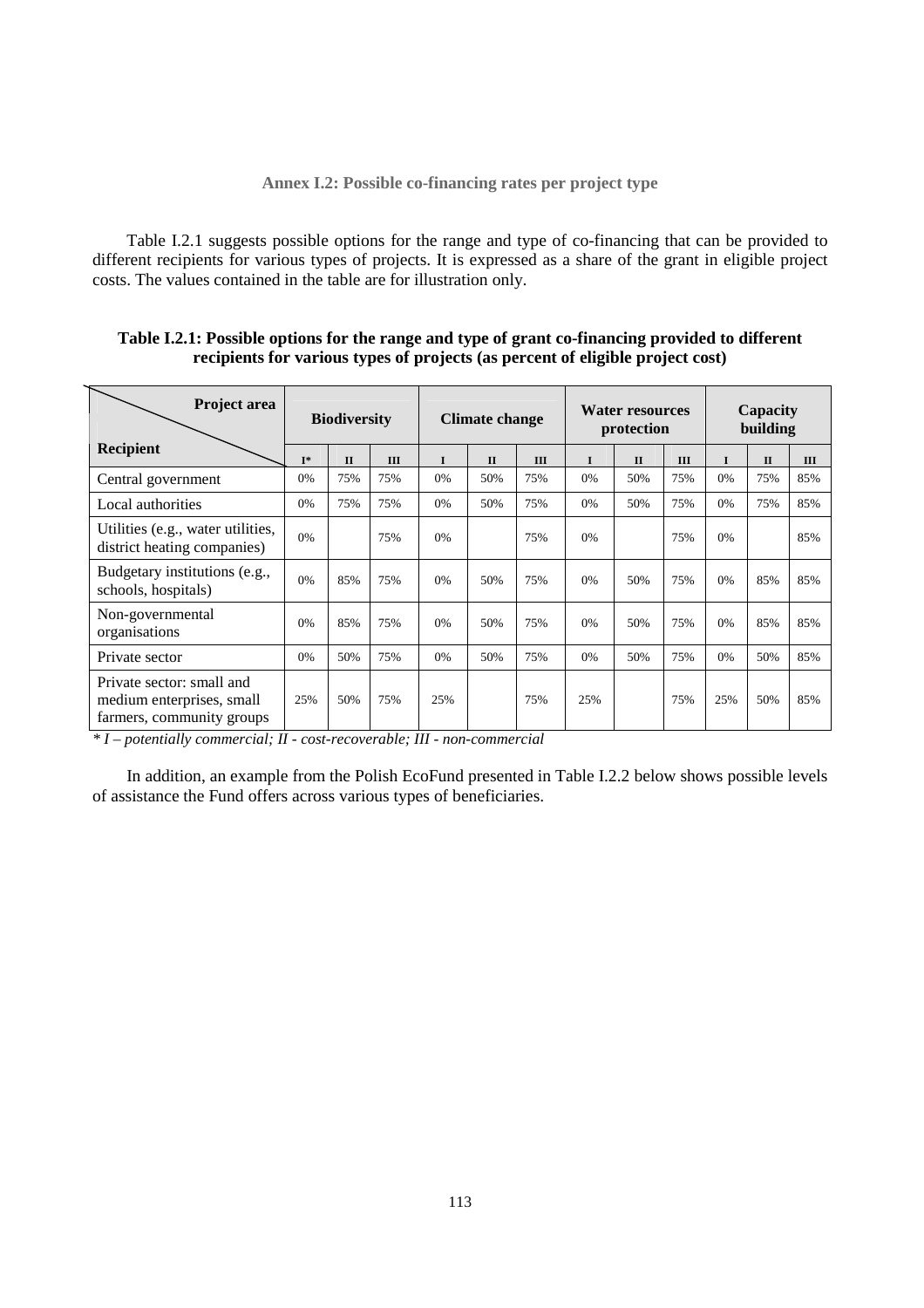| <b>Applicants</b> | <b>Income levels</b>         | <b>Grant limits for typical projects</b><br>Non-commercial projects<br>$\left( \text{IRR} < \text{IRR Limit} \right)$ |
|-------------------|------------------------------|-----------------------------------------------------------------------------------------------------------------------|
| Entrepreneurs*    |                              | Up to $30\%$                                                                                                          |
| Self-governments  |                              |                                                                                                                       |
| Group I           | $(x \le X_{20})$             | Up to $60\%$                                                                                                          |
| Group II          | $(X_{20} \le x \le X_{70})$  | Up to $50\%$                                                                                                          |
| Group III         | $(X_{70} \le x \le X9_{90})$ | Up to $40\%$                                                                                                          |
| Group IV          | $(x > X_{90})$               | Up to $30\%$                                                                                                          |
| Other applicants  |                              | Up to $50\%$                                                                                                          |

### **Table I.2.2: Grant limits for typical projects in use at the Polish EcoFund**

*Note: \* - For enterprises fully owned by municipalities (100%), the rate for the corresponding self-government applies.* 

*x – Total per capita income, calculated as the arithmetic mean of this parameter recorded annually in the first three years of the four-year period preceding the year in which the grant is to be awarded.* 

*X20, 70, 90 – Income ratio thresholds (maximum per capita income) for municipality groups covering the poorest 20%, 70%, and 90% of all the municipalities ranked according to increasing total per capita income.* 

*IRR – Internal Rate of Return.* 

*"Other applicants" include charitable and religious organisations and institutions, voluntary environmental organisations, as well as management boards of national and landscape parks, educational and health service institutions, and housing co-operatives.*

Typical projects for the Polish EcoFund include both non-commercial projects as well as innovative and standard projects. The Fund does not support commercial projects, as they generate a profit and can easily obtain and repay commercial loans. The EcoFund supports only non-commercial projects in their priority areas and the grant limits are related to income levels in beneficiary municipalities.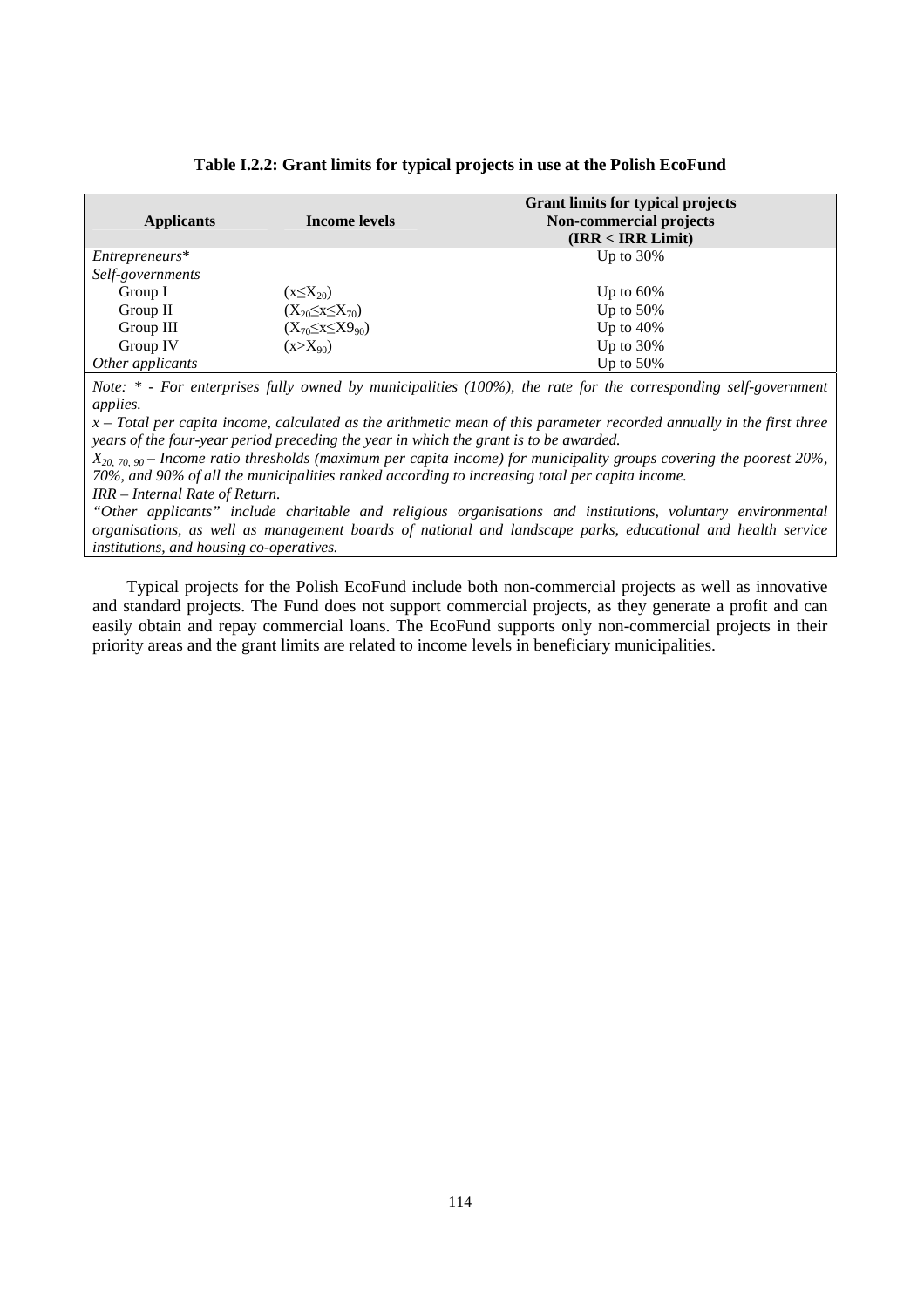#### **Annex II: Project appraisal**

#### **Annex II.1: Outsourcing opportunities**

The potential opportunities for outsourcing are summarised in Table II.1.1. For a range of expenditure programme functions and tasks, the table describes the potential for outsourcing, possible service providers, and the risks of outsourcing.

In considering outsourcing tasks to private companies, it must be checked whether incompatibilities exist. Absolute objectivity is required and should be ensured in contracts. This is essential to show beneficiaries that the evaluation of their applications is based on objective criteria and not influenced by commercial interests. Table II.1.2 presents an assessment of potential outsourcing incompatibilities between different programme functions. A "yes" in a cell indicates that the two functions (across the top of the table and on the left column of the table) would be compatible if both were outsourced.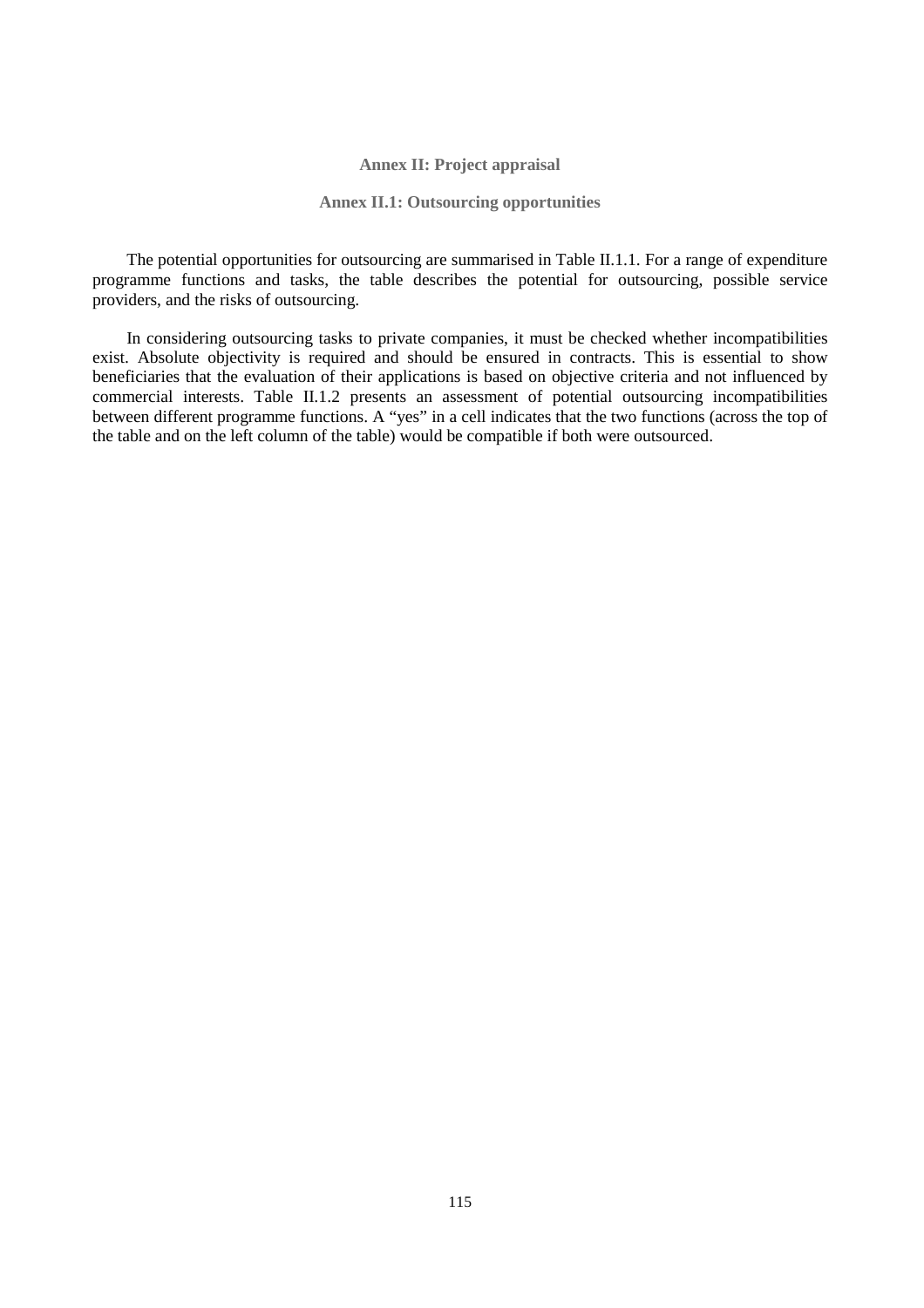| Outsourcing<br>target                              | <b>Tasks</b>                                                                                                                                                                                                                                                                                                                                                                                                                                                   | <b>Outsourcing potential</b>                                                                                                                                                                                                                                           | <b>Possible service providers</b>                                                                                                                                                                                                                                                                                                                                                                                                      | <b>Risks</b>                                                                                                                                                                                                                                                                                                                                                                                                                                                                                                                                                                                         |
|----------------------------------------------------|----------------------------------------------------------------------------------------------------------------------------------------------------------------------------------------------------------------------------------------------------------------------------------------------------------------------------------------------------------------------------------------------------------------------------------------------------------------|------------------------------------------------------------------------------------------------------------------------------------------------------------------------------------------------------------------------------------------------------------------------|----------------------------------------------------------------------------------------------------------------------------------------------------------------------------------------------------------------------------------------------------------------------------------------------------------------------------------------------------------------------------------------------------------------------------------------|------------------------------------------------------------------------------------------------------------------------------------------------------------------------------------------------------------------------------------------------------------------------------------------------------------------------------------------------------------------------------------------------------------------------------------------------------------------------------------------------------------------------------------------------------------------------------------------------------|
| <b>Submission</b><br>and<br>information            | Develop information on the<br>submission of applications, how the<br>process works, eligibility criteria, and<br>appraisal criteria. In addition,<br>applicants may require additional<br>assistance in preparing applications.<br>Whether such assistance is provided<br>by the agency or outsourced, the<br>agency must communicate that the<br>information (including consulting) and<br>submission services are without<br>prejudice to further appraisal. | High. A submission unit<br>(including information<br>provision) plays only a minor<br>role in the funding process.                                                                                                                                                     | For a national agency, services<br>could be provided by regional<br>departments or inspectorates of<br>the government. While these<br>government entities could assist<br>on technical aspects, other<br>possible partners such as banks<br>with outlets in all regions could<br>better assist on financial issues.                                                                                                                    | 1) Regional departments will have<br>inadequate resources or access to<br>information to execute these tasks<br>fully.<br>2) Banks can perform these tasks<br>properly as long as the services are<br>provided competitively and the<br>quality of services is a decisive<br>criterion for customers to co-operate<br>with the bank in question.<br>3) Lobbying by regional departments<br>on behalf of applicants may become<br>too powerful and the level of<br>assistance excessive. This may<br>happen as regional departments try to<br>promote local projects in relation to<br>other regions. |
| Formal<br>evaluation<br>(eligibility<br>screening) | Evaluation of the formal aspects of the<br>application: This includes checking all<br>necessary forms, annexes and permits<br>for completeness and accuracy.<br>Formal evaluation of the substantive<br>aspects of the application: Verification<br>of eligibility using stated criteria for<br>organisation form and ownership,<br>project size, project and regional<br>priority, etc.                                                                       | High. The basic review of the<br>application (formal aspects)<br>could be done easily by units<br>independent from the agency.<br>The outsourcing potential,<br>however, is low for the<br>evaluation of the substantive<br>eligibility aspects of the<br>application. | The outsourcing partners for<br>submission and information<br>would be suitable for the first<br>step in the formal evaluation<br>process since this covers only<br>the basic check for application<br>form completeness. For the<br>assessment of eligibility,<br>outsourcing should only be<br>considered if a higher level<br>institution is involved. This unit<br>must be credible with regard to<br>potential local and regional | The major risk is not related to<br>outsourcing <i>per se</i> but rather to the<br>fact that eligibility criteria may not<br>be clearly defined and transparent.<br>As a result, the outsourcing agent<br>would face a difficult task, unless its<br>role is limited to the first step of<br>formal evaluation. The greater the<br>ambiguity and potential for other<br>interpretations, the more likely that<br>political pressures could undermine<br>the process.                                                                                                                                 |

# **Table II.1.1: Summary of outsourcing opportunities**

pressures to promote selected

applications.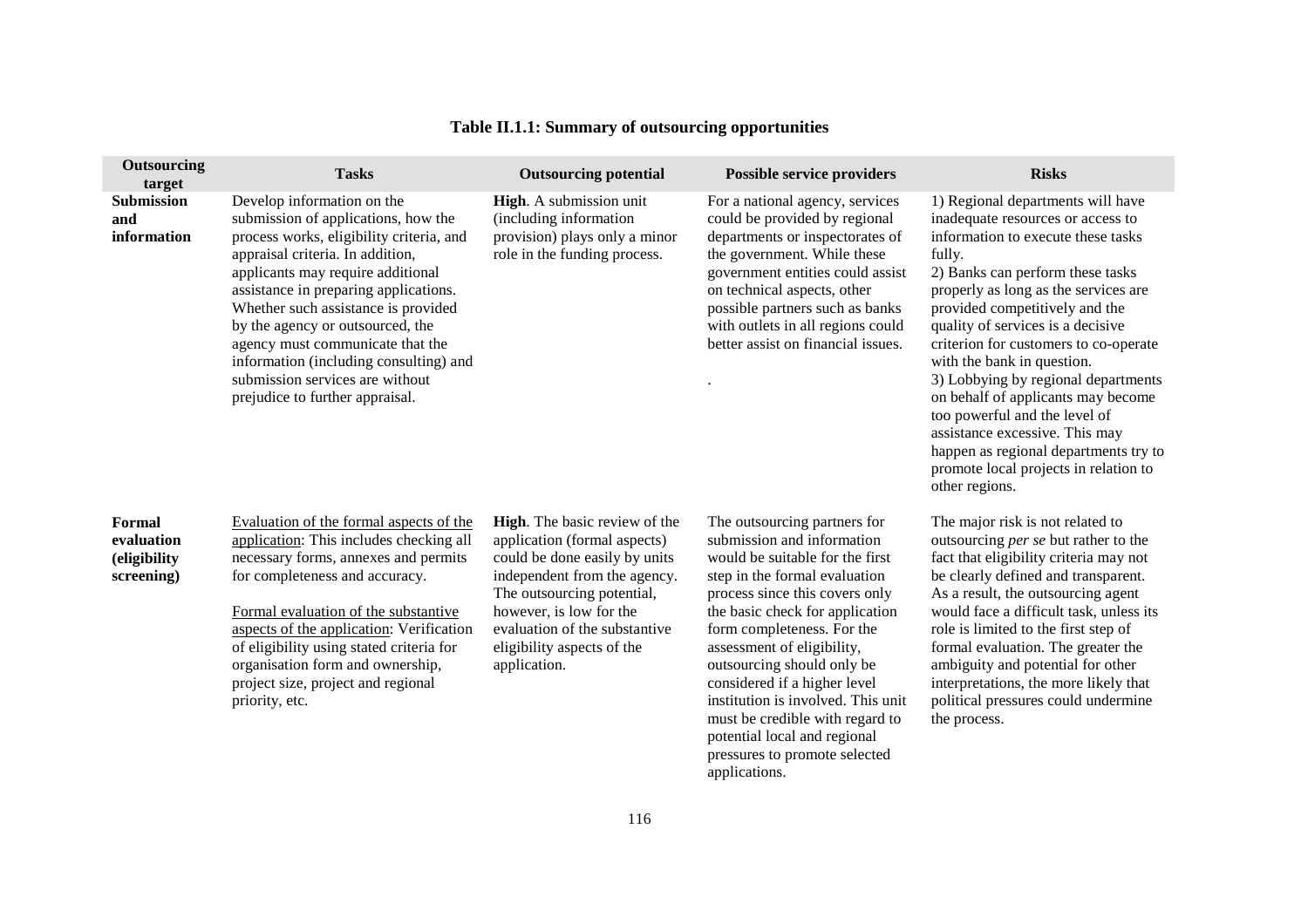| Outsourcing<br>target                                  | <b>Tasks</b>                                                                                                                                                                                                                                                                                              | <b>Outsourcing potential</b>                                                                                                                                                                                                                                                                                                                                              | <b>Possible service providers</b>                                                                                                                                                                                                                                                                                                                                                     | <b>Risks</b>                                                                                                                                                                                                                                                                                                                                                                                                                                     |
|--------------------------------------------------------|-----------------------------------------------------------------------------------------------------------------------------------------------------------------------------------------------------------------------------------------------------------------------------------------------------------|---------------------------------------------------------------------------------------------------------------------------------------------------------------------------------------------------------------------------------------------------------------------------------------------------------------------------------------------------------------------------|---------------------------------------------------------------------------------------------------------------------------------------------------------------------------------------------------------------------------------------------------------------------------------------------------------------------------------------------------------------------------------------|--------------------------------------------------------------------------------------------------------------------------------------------------------------------------------------------------------------------------------------------------------------------------------------------------------------------------------------------------------------------------------------------------------------------------------------------------|
| <b>Technical</b><br>appraisal                          | The technical appraisal covers the<br>review of the project with respect to<br>technical and environmental criteria.                                                                                                                                                                                      | High. Staff in the<br>administrative unit will often<br>lack the technical expertise to<br>evaluate proposed technologies<br>or estimate the potential<br>benefits of the project.                                                                                                                                                                                        | Private sector consultants and<br>experts from universities and<br>research institutions can be<br>identified to conduct the<br>technical appraisal.                                                                                                                                                                                                                                  | Key risk stems from potential<br>conflicts of interest as a pool of<br>suitable technical appraisers will be<br>in demand to assist applicants in the<br>preparation of project applications,<br>given their knowledge of the<br>technical appraisal process. Agencies<br>can minimise this potential risk<br>through carefully designed contracts,<br>use of contract provisions limiting<br>consultation for a certain period of<br>time, etc. |
| <b>Financial</b><br>appraisal                          | The financial appraisal is conducted to<br>verify and check the applicant's<br>financial plan and creditworthiness if<br>loans or interest rate subsidies are<br>offered. This appraisal should also<br>include checking proposed co-<br>financing sources.                                               | Medium. It may be difficult to<br>find experts in this field<br>because of the need of skills<br>combining knowledge in both<br>public infrastructure and the<br>financial and economic<br>analysis. The best option is to<br>establish co-operation between<br>the agency and financial<br>institutions that conduct such<br>financial appraisals on a<br>regular basis. | Banks provide financial<br>appraisal services and agencies<br>can either retain their services<br>or, if banks are co-financing<br>agency projects, rely on the<br>participating bank to share the<br>financial appraisal with the<br>agency. Private consultants<br>could conduct financial appraisal<br>but this raises questions of<br>accountability for erroneous<br>appraisals. | Most of the risks are related to<br>accountability for poor decisions.<br>Co-operation with established banks<br>and financial institutions can prevent<br>this risk, especially if the co-<br>operating institution is a co-financier.<br>Co-operation with a single bank<br>could have competitive implications<br>in the credit market.                                                                                                       |
| <b>Consultations</b><br>with different<br>stakeholders | The tasks related to consultations with<br>stakeholders generally relate to<br>comments on programme priorities,<br>eligibility and appraisal/selection<br>criteria, and comments on individual<br>projects. Usually, comments on<br>individual projects are solicited during<br>the application process. | Low. All discussions with<br>stakeholders on individual<br>projects should be managed by<br>the administrative unit. There<br>is some scope for outsourcing<br>the solicitation and processing<br>of comments on the annual<br>programme (priorities,<br>eligibility, and selection<br>criteria) to ensure objectivity.                                                   | For comments on programmes,<br>the preferred outsourcing partner<br>would be an NGO or other<br>credible public or private<br>institution experienced in<br>handling written comments.                                                                                                                                                                                                | Risks are minimal, provided<br>consultations on individual project<br>applications are conducted by the<br>expenditure programme's<br>administrative unit in a transparent<br>manner ensuring that project<br>development and ownership stay<br>with the applicant.                                                                                                                                                                              |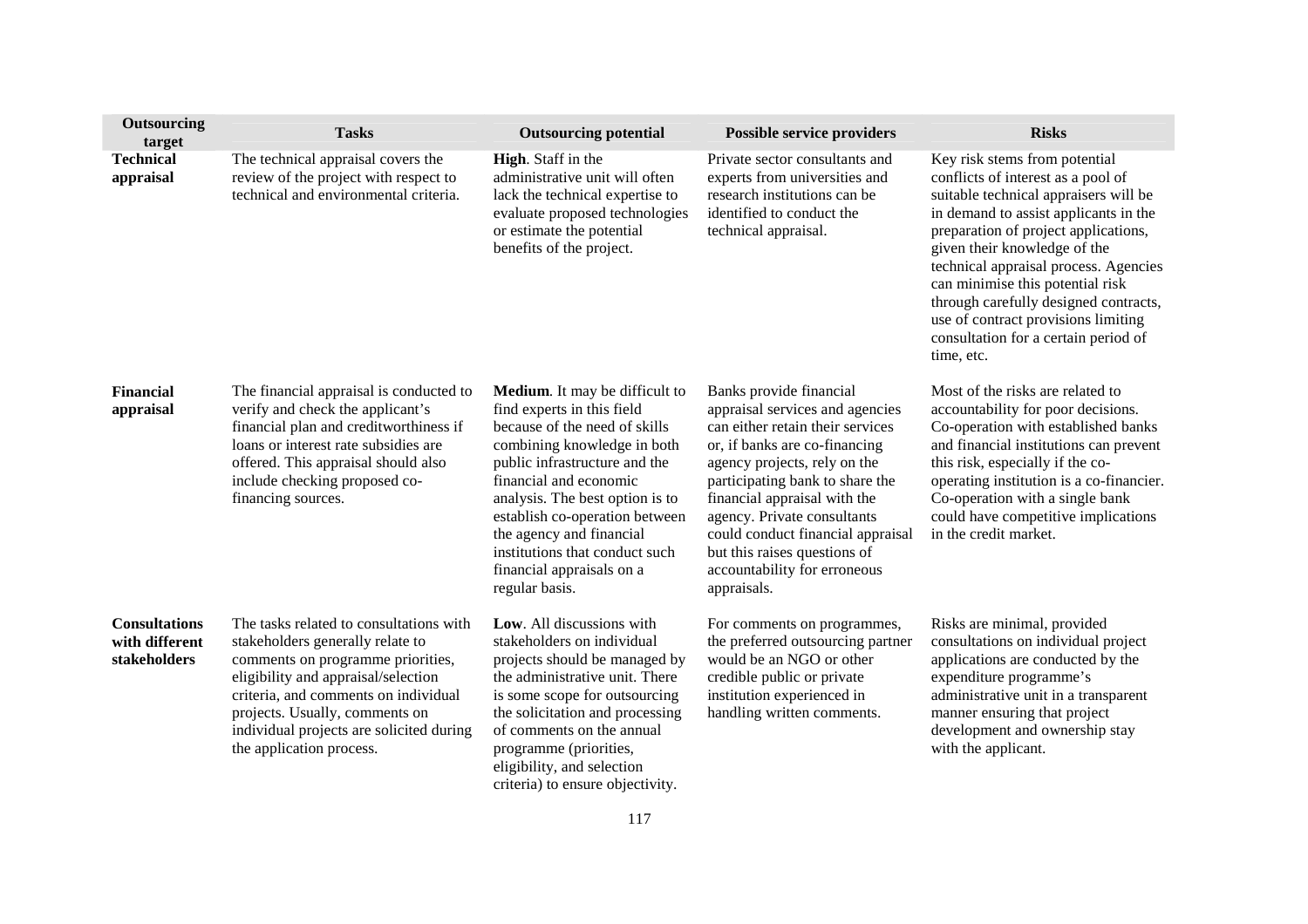| <b>Outsourcing</b><br>target  | <b>Tasks</b>                                                                                                                                                                                                                                                                                                           | <b>Outsourcing potential</b>                                                                                                                                                                                                                                                                              | <b>Possible service providers</b>                                                                                                                                                                                              | <b>Risks</b>                                                                                                                                                                                                                 |
|-------------------------------|------------------------------------------------------------------------------------------------------------------------------------------------------------------------------------------------------------------------------------------------------------------------------------------------------------------------|-----------------------------------------------------------------------------------------------------------------------------------------------------------------------------------------------------------------------------------------------------------------------------------------------------------|--------------------------------------------------------------------------------------------------------------------------------------------------------------------------------------------------------------------------------|------------------------------------------------------------------------------------------------------------------------------------------------------------------------------------------------------------------------------|
| <b>Approval</b>               | After the full appraisal, the comments<br>of the applicant and the opinion of the<br>management body, the final step is the<br>approval or rejection of each project<br>application.                                                                                                                                   | Low. These decisions should<br>be made by the agency unit<br>established to make final<br>decisions (e.g., supervisory<br>committee, management board,<br>senior official).                                                                                                                               | No outsourcing envisaged.                                                                                                                                                                                                      | Risks are minimal.                                                                                                                                                                                                           |
| Contracting                   | Applicants should be officially<br>informed if their applications are<br>rejected or accepted. In case of<br>rejected applications, a letter is sent by<br>the agency. For accepted applications,<br>negotiations ensue to reach an<br>agreement on a contract.                                                        | High. Correspondence<br>concerning rejected<br>applications should not be<br>outsourced, but preparation of<br>a model contract and<br>instructions, negotiations and<br>review of the contract could be<br>outsourced, provided the final<br>approval of the contract is the<br>agency's responsibility. | The service could be done by<br>internal or external institutions,<br>including banks, lawyers,<br>insurance companies or all<br>institutions considered<br>competent to run the<br>administration unit.                       | Risks should be minimal provided<br>appropriate oversight and approval<br>authority are established in the<br>agency for contracts facilitated by<br>outsourcing agents.                                                     |
| <b>Disbursement</b>           | This task involves the disbursement of<br>funds to the beneficiary in one or<br>multiple form. For interest rate<br>subsidies, payments may be made<br>directly to the lender.                                                                                                                                         | High. For long term financing,<br>it is necessary to find<br>organisations with a business<br>strategy at least over the agreed<br>financing period.                                                                                                                                                      | The logical choice would be the<br>agency's banking partner,<br>although regional or local<br>authorities might assist in<br>disbursing grant monies,<br>particularly if there are<br>numerous recipients of small<br>amounts. | Except for long-term disbursement<br>programmes for large infrastructure<br>investments, risks should be minimal.<br>For long-term disbursements, it is<br>important to select outsourcing<br>agents with stable operations. |
| <b>Control of</b><br>projects | The control at a project level should<br>ensure that all parties meet their<br>contractual obligations. This requires<br>the issuing of certificates of good<br>operation of plants financed with<br>public aid from the agency as well as<br>checking the beneficiary's financial<br>statements. A selected number of | Medium. External experts,<br>such as technicians or external<br>auditors, could be involved in<br>the process. Yet, the final<br>responsibility should stay<br>within the control authority.                                                                                                              | Any technical or audit company<br>could be used for this activity.<br>Local environmental agencies or<br>environmental inspectorates<br>could also play a role.                                                                | The main risk lies in the appointment<br>of the outsourcing agent. This risk<br>can be minimised by performing<br>random spot checks of the reports<br>prepared by the agent.                                                |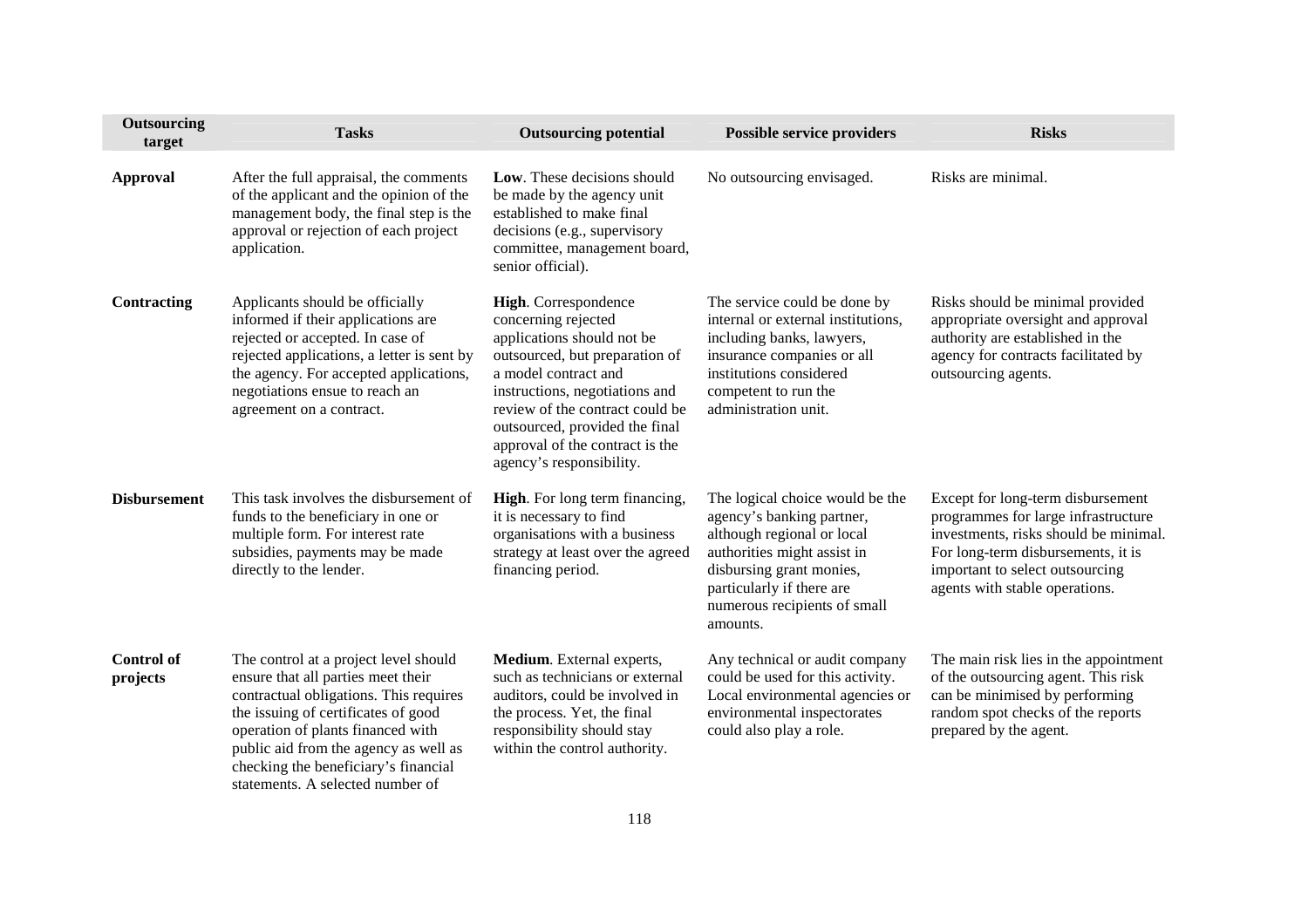| Outsourcing<br>target                                          | <b>Tasks</b>                                                                                                                                                                                                                                                                                                                                                                                                                             | <b>Outsourcing potential</b>                                                                                                                                                                                                                                                                                                                                                                                       | Possible service providers                                                                                                                                                                                                                                                   | <b>Risks</b>                                                                                                                                                                                                     |
|----------------------------------------------------------------|------------------------------------------------------------------------------------------------------------------------------------------------------------------------------------------------------------------------------------------------------------------------------------------------------------------------------------------------------------------------------------------------------------------------------------------|--------------------------------------------------------------------------------------------------------------------------------------------------------------------------------------------------------------------------------------------------------------------------------------------------------------------------------------------------------------------------------------------------------------------|------------------------------------------------------------------------------------------------------------------------------------------------------------------------------------------------------------------------------------------------------------------------------|------------------------------------------------------------------------------------------------------------------------------------------------------------------------------------------------------------------|
|                                                                | projects can be subjected to more<br>thorough inspection.                                                                                                                                                                                                                                                                                                                                                                                |                                                                                                                                                                                                                                                                                                                                                                                                                    |                                                                                                                                                                                                                                                                              |                                                                                                                                                                                                                  |
| <b>Expenditure</b><br>programme<br>monitoring and<br>reporting | On an annual basis, the expenditure<br>programme activities are monitored<br>and reports prepared covering both<br>financial and project cycle results. The<br>form of reports may be mandated in<br>enabling legislation. More extensive<br>evaluations of the programme may be<br>undertaken less frequently, such as<br>every three years. The scope of such a<br>review is focused more on programme<br>administration and policies. | Medium. Control of this task<br>should be maintained by the<br>implementing agency or the<br>government agency overseeing<br>the programme. It may be<br>appropriate to outsource the<br>financial audit or the<br>preparation of the annual<br>report, depending on what is<br>allowed in operational<br>procedures or legislation. The<br>less frequent programme<br>evaluation will typically be<br>outsourced. | Private companies or external<br>agencies could prepare financial<br>and annual reports. The less<br>frequent programme evaluation<br>should be conducted by a<br>reputable international<br>management firm and/or<br>auditing company or an<br>international organisation. | This is a critical activity in promoting<br>accountability and transparency.<br>There are minimal risks provided the<br>expenditure programme outsources<br>these tasks to reputable firms or<br>organisations.  |
| Data<br>management                                             | Data are required at all stages of the<br>programming and project cycle. All<br>decisions and results have to be<br>documented by indicating the date of<br>the decision, the responsible person,<br>and the person responsible for<br>preparing the data set. This task should<br>accompany all decisions made by the<br>agency. All changes in databases have<br>to be properly registered.                                            | High. Data collection and data<br>management can be external in<br>order to provide maximum<br>independence. This task can be<br>an additional safeguard against<br>corruption.                                                                                                                                                                                                                                    | In order to guarantee<br>independence, international<br>companies should be involved in<br>configuring the system. An<br>international tender is suggested.                                                                                                                  | External data management bears the<br>risk of creating (after the tender) a<br>monopoly. Due to dependence on<br>current systems, it may prove<br>impossible to change the service<br>provider after some years. |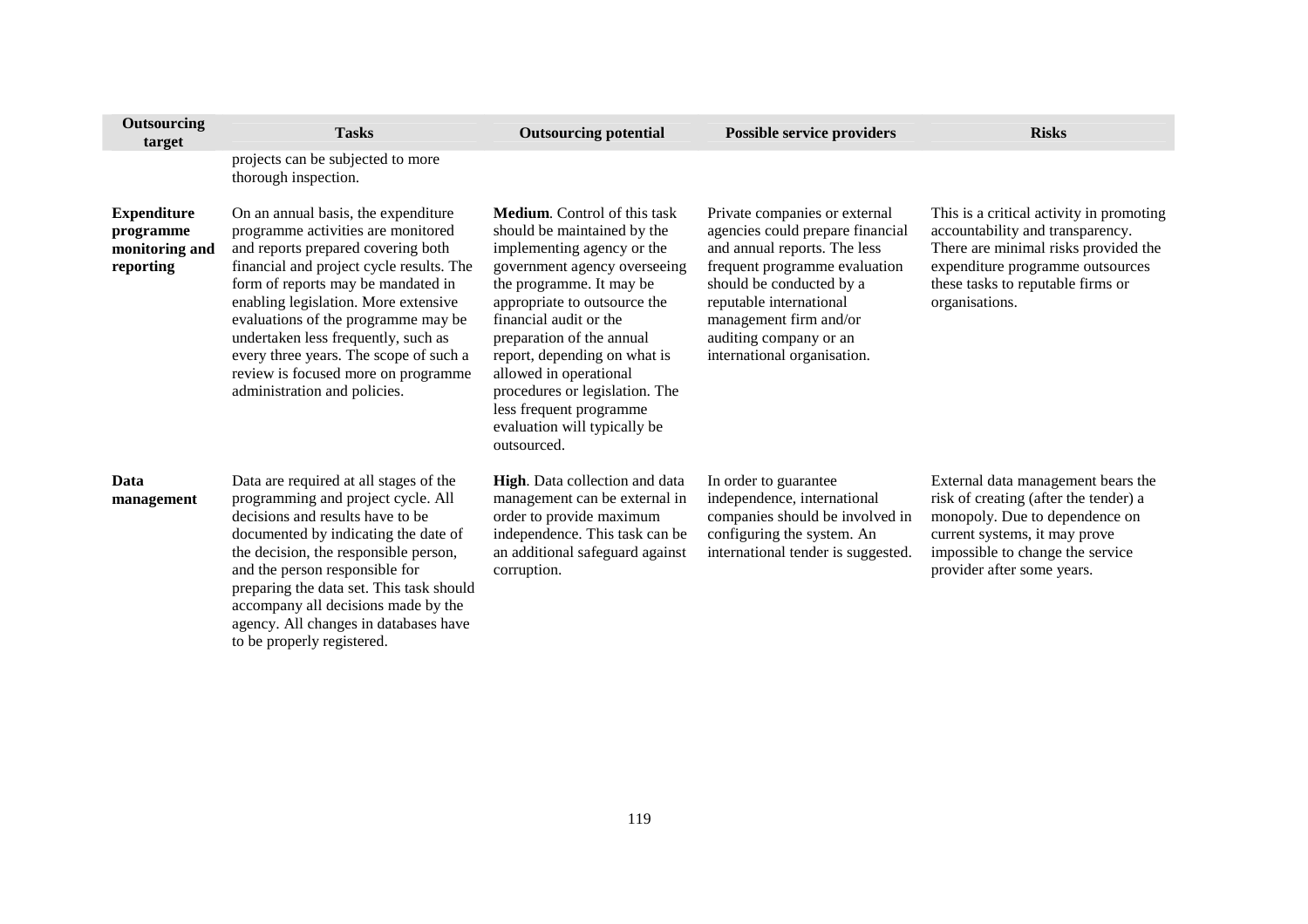# **Table II.1.2: Compatibility check**

|                                                        | Submission and<br>information | Formal<br>appraisal | Technical<br>appraisal | Financial<br>appraisal | Consultations | Approval  | Contracting | Disbursement | Control   | Reporting | Data management |
|--------------------------------------------------------|-------------------------------|---------------------|------------------------|------------------------|---------------|-----------|-------------|--------------|-----------|-----------|-----------------|
| Submission and<br>information                          |                               | Yes                 | Yes                    | Yes                    | <b>No</b>     | <b>No</b> | Yes         | Yes          | <b>No</b> | Yes       | <b>No</b>       |
| Formal appraisal                                       |                               |                     | Yes                    | Yes                    | <b>No</b>     | <b>No</b> | Yes         | Yes          | <b>No</b> | <b>No</b> | Yes             |
| Technical<br>appraisal                                 |                               |                     |                        | Yes                    | <b>No</b>     | <b>No</b> | Yes         | Yes          | <b>No</b> | <b>No</b> | Yes             |
| <b>Financial appraisal</b>                             |                               |                     |                        |                        | <b>No</b>     | <b>No</b> | Yes         | Yes          | <b>No</b> | <b>No</b> | Yes             |
| <b>Consultations with</b><br>different<br>stakeholders |                               |                     |                        |                        |               | <b>No</b> | <b>No</b>   | <b>No</b>    | Yes       | Yes       | <b>No</b>       |
| Approval                                               |                               |                     |                        |                        |               |           | Yes         | Yes          | <b>No</b> | <b>No</b> | <b>No</b>       |
| Contracting                                            |                               |                     |                        |                        |               |           |             | Yes          | <b>No</b> | No        | Yes             |
| <b>Disbursement</b>                                    |                               |                     |                        |                        |               |           |             |              | <b>No</b> | Yes       | Yes             |
| Control                                                |                               |                     |                        |                        |               |           |             |              |           | No        | <b>No</b>       |
| Reporting                                              |                               |                     |                        |                        |               |           |             |              |           |           | Yes             |
| Data management                                        |                               |                     |                        |                        |               |           |             |              |           |           |                 |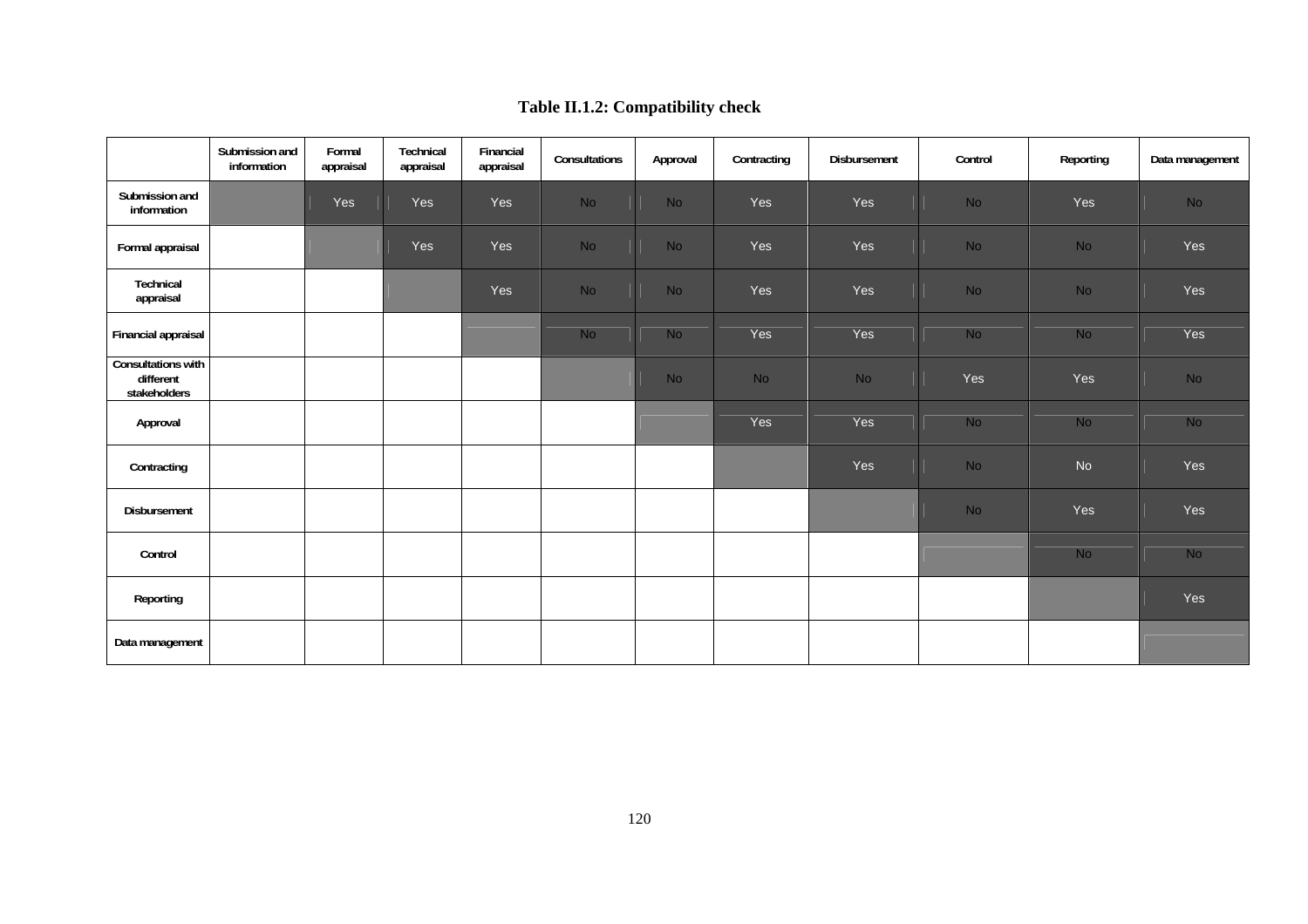**Annex II.2: Polish EcoFund Project questionnaire and guidelines for applicants** 

## *(For EcoFund use)*

Received by the EcoFund on: ............................... **No** .........................

# **PROJECT QUESTIONNAIRE**

# **APPLICATION FOR ECOFUND FINANCIAL SUPPORT**

- **1. PROJECT NAME:**
- **2. APPLICANT:**
- **3. PROJECT LOCATION:**
- **4. ENVIRONMENTAL SECTOR:**

|     |                                                                       | <b>PRIMARY</b> | <b>SECONDARY</b> |
|-----|-----------------------------------------------------------------------|----------------|------------------|
| I.  | Elimination of $SO_2/NO_X$ Emissions                                  |                |                  |
| II. | <b>Protection of the Baltic Sea</b>                                   |                |                  |
|     | <b>III.</b> Climate Protection                                        |                |                  |
|     | <b>IV.</b> Biodiversity Conservation                                  |                |                  |
| V.  | <b>Waste Management &amp; Contaminated Soil</b><br><b>Reclamation</b> |                |                  |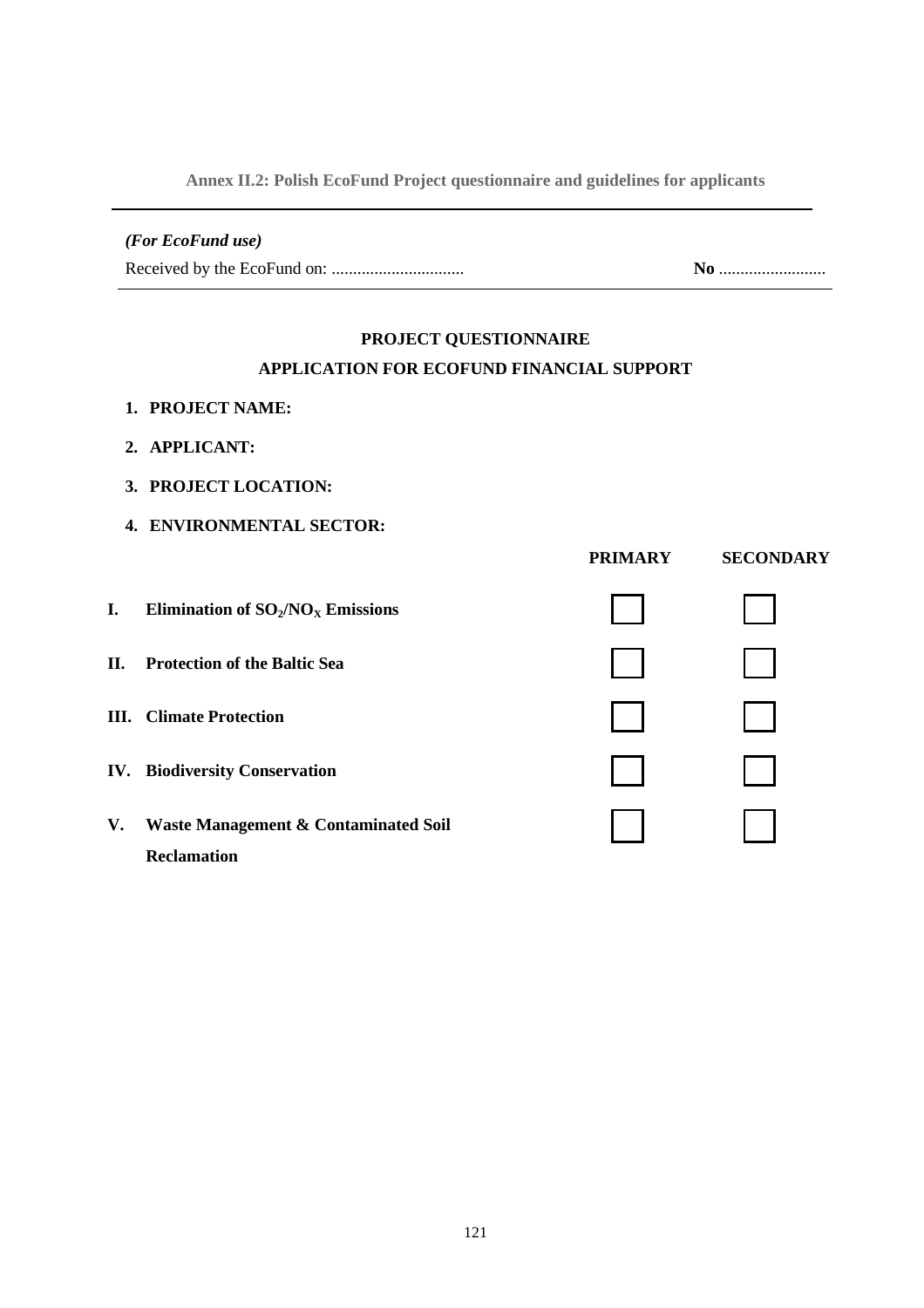# **5. PROJECT ENVIRONMENTAL OBJECTIVE(S) AND JUSTIFICATION:**

# **6. TECHNICAL DESCRIPTION OF THE PROJECT:**

# **7. SELECTED OR PLANNED SUPPLIERS (MANUFACTURERS):**

## **8. PROJECT FINANCING:**

| <b>FUNDING</b>    | FINANCIAL RESOURCES (PLN)            | <b>SHARE</b>     |                |              |         |
|-------------------|--------------------------------------|------------------|----------------|--------------|---------|
| <b>SOURCES</b>    | <b>DISBURSED</b><br>IN THE<br>YEARS: | <b>COMMITTED</b> | <b>PLANNED</b> | <b>TOTAL</b> | $(\% )$ |
| <b>OWN FUNDS:</b> |                                      |                  |                |              |         |
| LOANS:            |                                      |                  |                |              |         |
|                   |                                      |                  |                |              |         |
|                   |                                      |                  |                |              |         |
| <b>GRANTS:</b>    |                                      |                  |                |              |         |
|                   |                                      |                  |                |              |         |
| ECOFUND:          | XXXXXXXX                             | XXXXXXXX         |                |              |         |
| <b>GRANT:</b>     |                                      |                  |                |              |         |
| <b>TOTAL</b>      |                                      |                  |                |              | 100     |

**PERSON PREPARING THE QUESTIONNAIRE PERSONAL DATA / STAMP**

## **PERSON SUBMITTING THE QUESTIONNAIRE PERSONAL DATA / STAMP**

( DATE & SIGNATURE )

( DATE & SIGNATURE )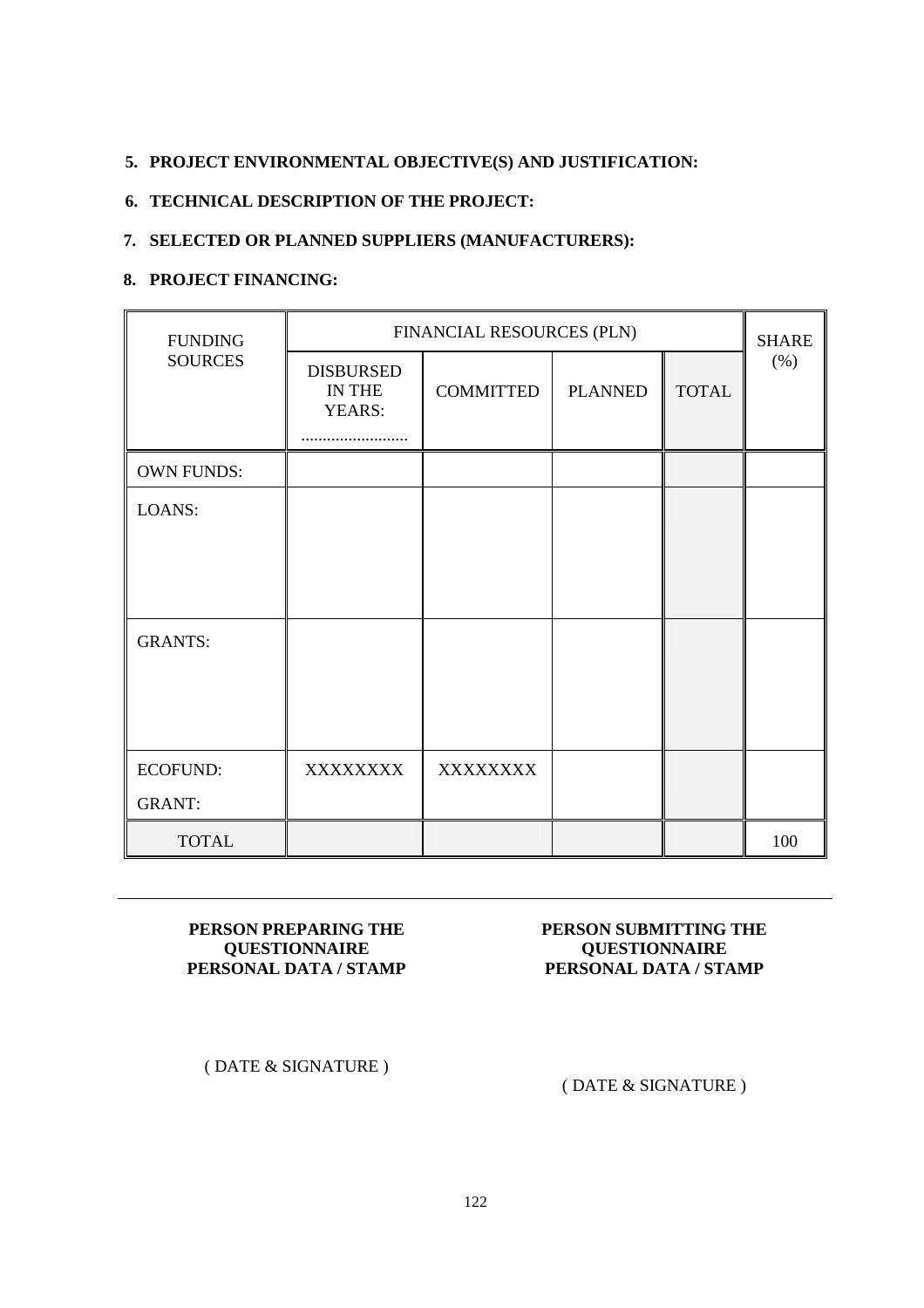## **Guidelines for preparing the project questionnaire**

## **1. PROJECT NAME**

The name should be as short and concise as possible – comprising a single sentence – and clearly state the nature of the undertaking presented in the application.

## **2. APPLICANT**

In this section, the Applicant provides the name and address of the institution or person identified and acting as the prime investor (for investment-related projects) or prime executive agent (for biodiversity conservation projects). The legal status (budget entity, local government, public enterprise, company, foundation, civic organisation, other) is also to be provided. The name of the person authorised to manage the project on behalf of the Applicant, together with phone and fax number, needs to be provided as well.

## **3. PROJECT LOCATION**

The town / city or region of the country where the project is to be implemented.

## **4. ENVIRONMENTAL SECTOR**

Ticks should be made in the boxes next to the name of the environmental sector to which the project applies. The EcoFund provides grants to projects implemented within the following sectors:

- 1. Reduction of transboundary  $SO_2$  and  $NO_x$  emissions;
- 2. Reduction of pollution into the Baltic Sea;
- 3. Abatement of gaseous emissions that cause global climate changes  $(CO<sub>2</sub>)$ , methane, freons, others);
- 4. Biodiversity conservation;
- 5. Waste management and contaminated soil reclamation.

Should the project apply to more than one sector, both the primary and other related sectors should be underscored.

## **5. PROJECT OBJECTIVES AND JUSTIFICATION**

The Applicant should clearly state the objective of the project. In the event the project serves to achieve a number of objectives, both the primary and secondary objectives should be listed. The wording of the objective(s) should refer to the change in the condition of the environment as a result of project implementation.

In presenting the project objective, the current environmental threats that the project will address (either eliminating or limiting) should be identified. The project justification must show that the project addresses at least one of the five EcoFund priority sectors, is cost-effective, and complies with at least some of the EcoFund's criteria. The following factors are considered of particular importance:

- project is innovative on the national scale;
- project involves the transfer of best technologies from countries that have agreed to the Polish debt-for-environment swap;
- project launches environmentally-friendly manufacturing in Poland.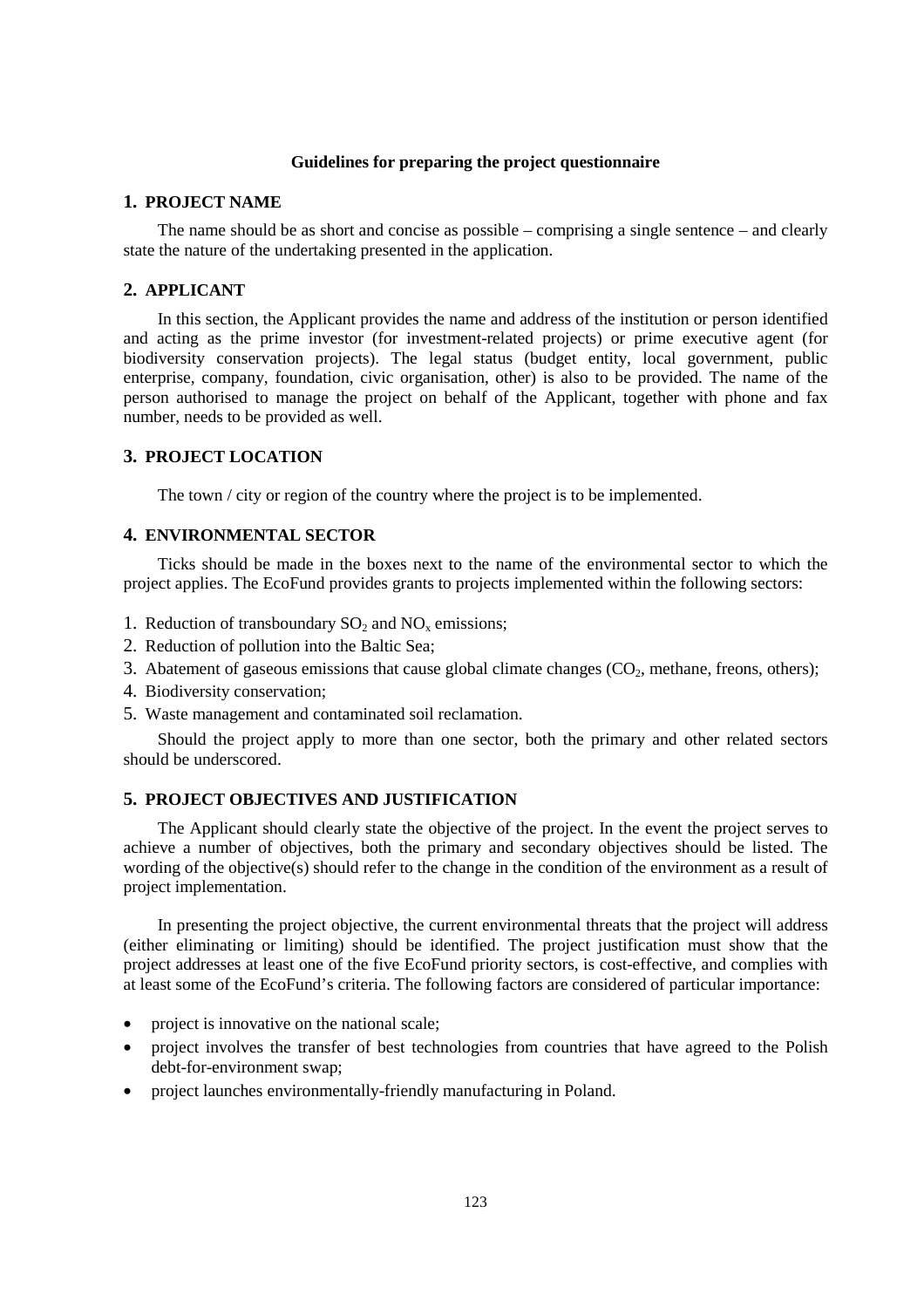The justification must specify all measurable environmental benefits that will result from project implementation (e.g., reduction in emissions into the atmosphere, decrease in waste quantity, mass, or volume, etc.) and describe any difficult-to-measure benefits (such as those related to nature conservation).

#### **6. TECHNICAL DESCRIPTION OF THE PROJECT**

The technical description must specify the type of technology to be applied and the main technical parameters (including country of origin).

In this section, the Applicant needs to present and discuss the general technical and organisational assumptions for investments at an early stage of preparation (including the preparation of documentation and funding).

For investments already commenced, the Applicant must state the current status of technical and financial implementation, as well as identify the companies responsible for the technical design and the prime contractor. A more detailed description must be provided for the part of the investment that remains to be completed; the grant application to the EcoFund should only cover this part of the investment.

For organisational projects (such as those concerning nature conservation), the Applicant must list all crucial elements and define their functions within the project structure. The investment component must also be clearly specified, if it is applicable to the project.

The start and completion dates (month, year) should be specified for each and every project (related to expenditure on implementation). Alternatively - the number of months allocated to the implementation of the project.

#### **7. SELECTED OR PLANNED EQUIPMENT SUPPLIERS (MANUFACTURERS)**

In this section, the Applicant provides the names of companies (Polish and/or foreign) selected or expected to act as equipment suppliers. A distinction, however, needs to be made between the supplier, i.e., trading or supplier company, and manufacturer, who may submit a '*certificate of origin'*.

If the suppliers are yet not known, the Applicant must state the planned procedure for their selection (e.g., the course and scope of the bidding procedure).

The EcoFund finances the procurement of equipment originating from Poland or creditor countries that have joined the EcoFund. As of September 2001, these countries include: USA, France, Switzerland, Sweden, Italy, and Norway.

#### **8. PROJECT FINANCING**

The Applicant must provide a complete list of the sources of project financing, using the table shown in the Questionnaire.

Own funds include the Applicant's budgetary or investment funds allocated toward project implementation. This category also includes contributions from future investment participants (such as gas or sewerage network users).

In the table, project implementation funds are divided into funds disbursed, granted, and planned. Amounts that have actually been placed at the Applicant's disposal (as supported by documents), but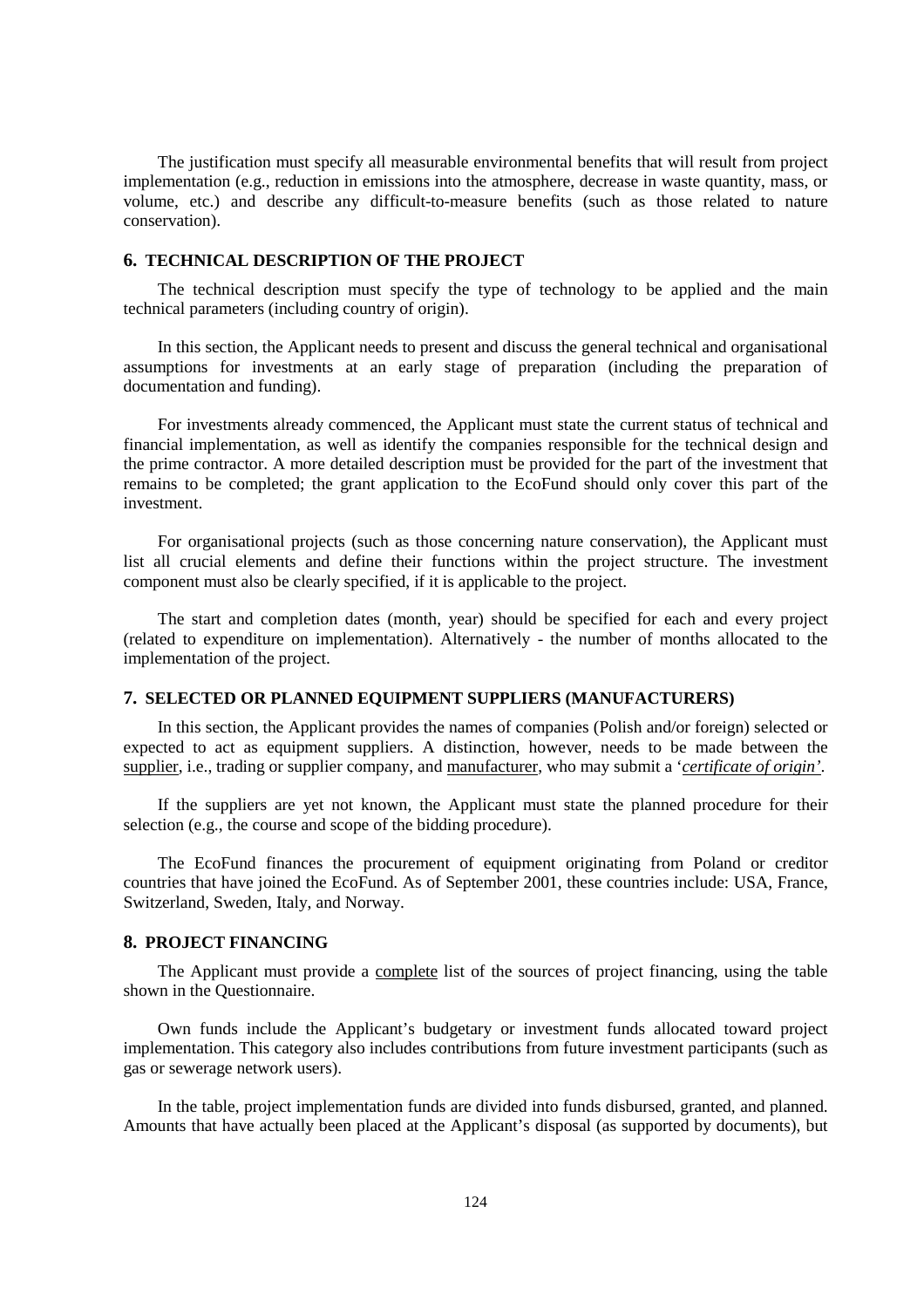not yet disbursed shall be considered committed. The remaining money necessary to complete the project is referred to as "planned". EcoFund support falls into this category.

Under the table, please specify the amount sought in the grant application from the EcoFund for the current and all subsequent years of the financial plan.

The data on financing sources should demonstrate that the total funding is sufficient to cover all project costs.

Costs incurred prior to the submission of the application for support from the EcoFund should be converted into current prices, whereas costs to be incurred in coming years should be quoted in current or forecast prices (the Applicant needs to include a brief description of the method of cost determination in a commentary below the table, as well as the calculation / conversion and forecasting ratios).

#### **EcoFund, September 2001**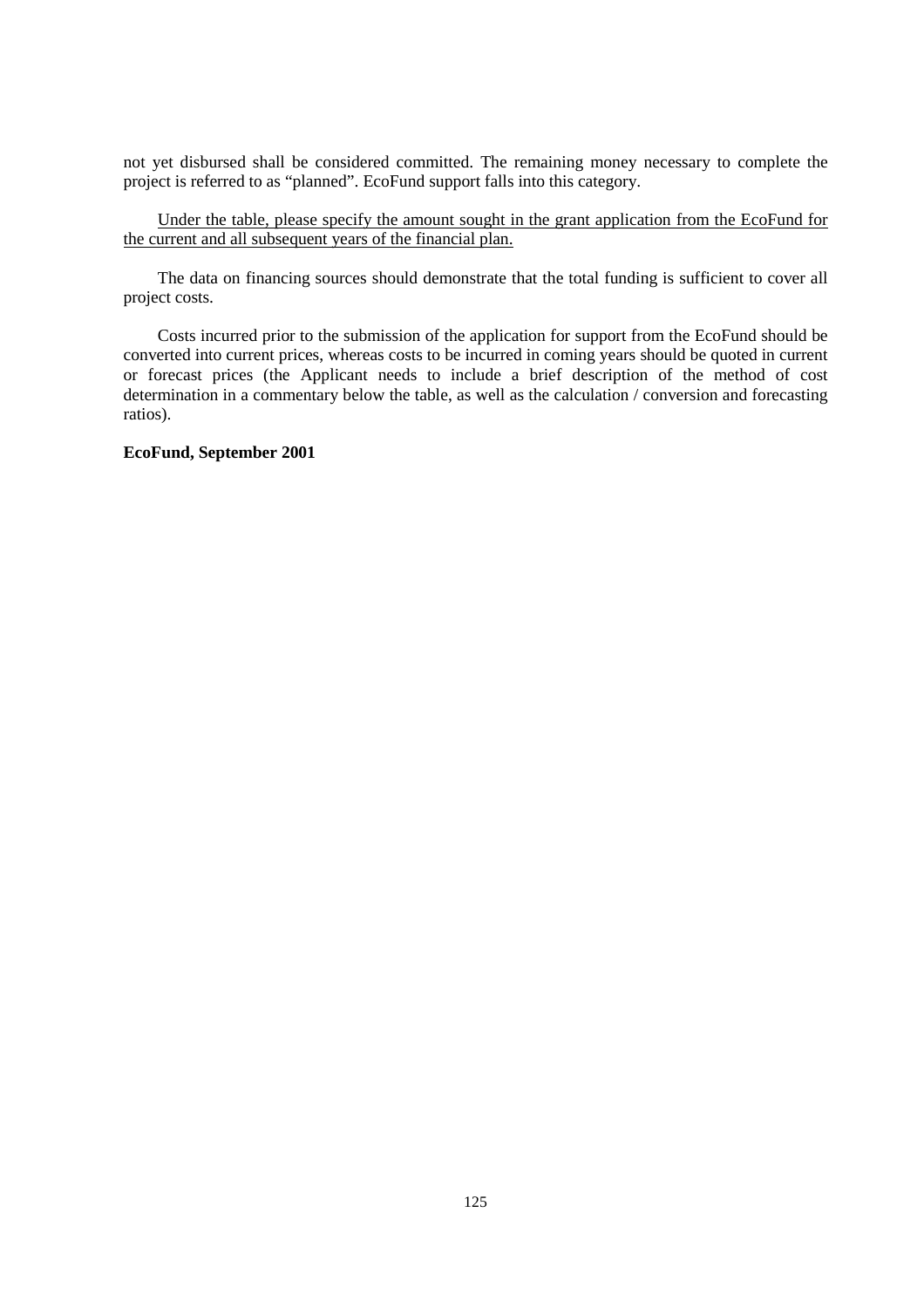# **APPENDIX TO WATER PROTECTION PROJECT QUESTIONNAIRE**

## **To be completed when applying for financial aid from the EcoFund**

*(Note: This form is also available in Word 6.0 format. To obtain the file by e-mail, please contact: woda@ekofundusz.org.pl)* 

NOT

Formal and legal status of the project:

|                                                     |     |     | NU              |
|-----------------------------------------------------|-----|-----|-----------------|
|                                                     | YES | NO. | <b>REQUIRED</b> |
| Project assessment, as provided under the Water Law |     |     |                 |
| Treated wastewater disposal permit*                 |     |     |                 |
| Environmental impact assessment                     |     |     |                 |
| Building permit                                     |     |     |                 |
| Other documents                                     |     |     |                 |
| $D0.000$ angoify                                    |     |     |                 |

Please specify:

*\* The "treated wastewater disposal permit" specifies conditions (quantity and quality) for the disposal of wastewater after treatment.* 

Experts' opinions and reviews:

Project scope:

- $\square$  Construction of a wastewater treatment plant
- $\square$  Construction of transfer collectors to a combined wastewater treatment plant
- $\Box$  Modernisation and/or expansion of a wastewater treatment plant

Quantitative balance and qualitative characteristics of effluents:

- Daily average volume of wastewater to be processed: ....................... [m3 /d]\*\*
- \*\* *For holiday resorts and other places with seasonal peaks, please specify the on and off-season averages.*

| <b>Pollutant</b> | Unit                             | <b>Maximum</b><br>allowable<br>value*** | EU<br>allowable<br>value**** | <b>Present</b><br>value | <b>Planned</b><br>value | <b>Absolute</b><br>change | <b>Relative</b><br>change $[\%]$   |
|------------------|----------------------------------|-----------------------------------------|------------------------------|-------------------------|-------------------------|---------------------------|------------------------------------|
|                  |                                  |                                         |                              | a                       | b                       |                           | $c = a - b$ $d = c/a \times 100\%$ |
| BOD <sub>5</sub> | g O <sub>2</sub> /m <sup>3</sup> |                                         |                              |                         |                         |                           |                                    |
| $ $ COD          | g O <sub>2</sub> /m <sup>3</sup> |                                         |                              |                         |                         |                           |                                    |
| Suspended solids | $g/m^3$                          |                                         |                              |                         |                         |                           |                                    |
| Nitrogen         | g N/m <sup>3</sup>               |                                         |                              |                         |                         |                           |                                    |
| Phosphorus       | g P/m <sup>3</sup>               |                                         |                              |                         |                         |                           |                                    |

*Pollutant concentrations in effluent:*

\*\*\* *According to the treated wastewater disposal permit*

\*\*\*\* *European Union requirements*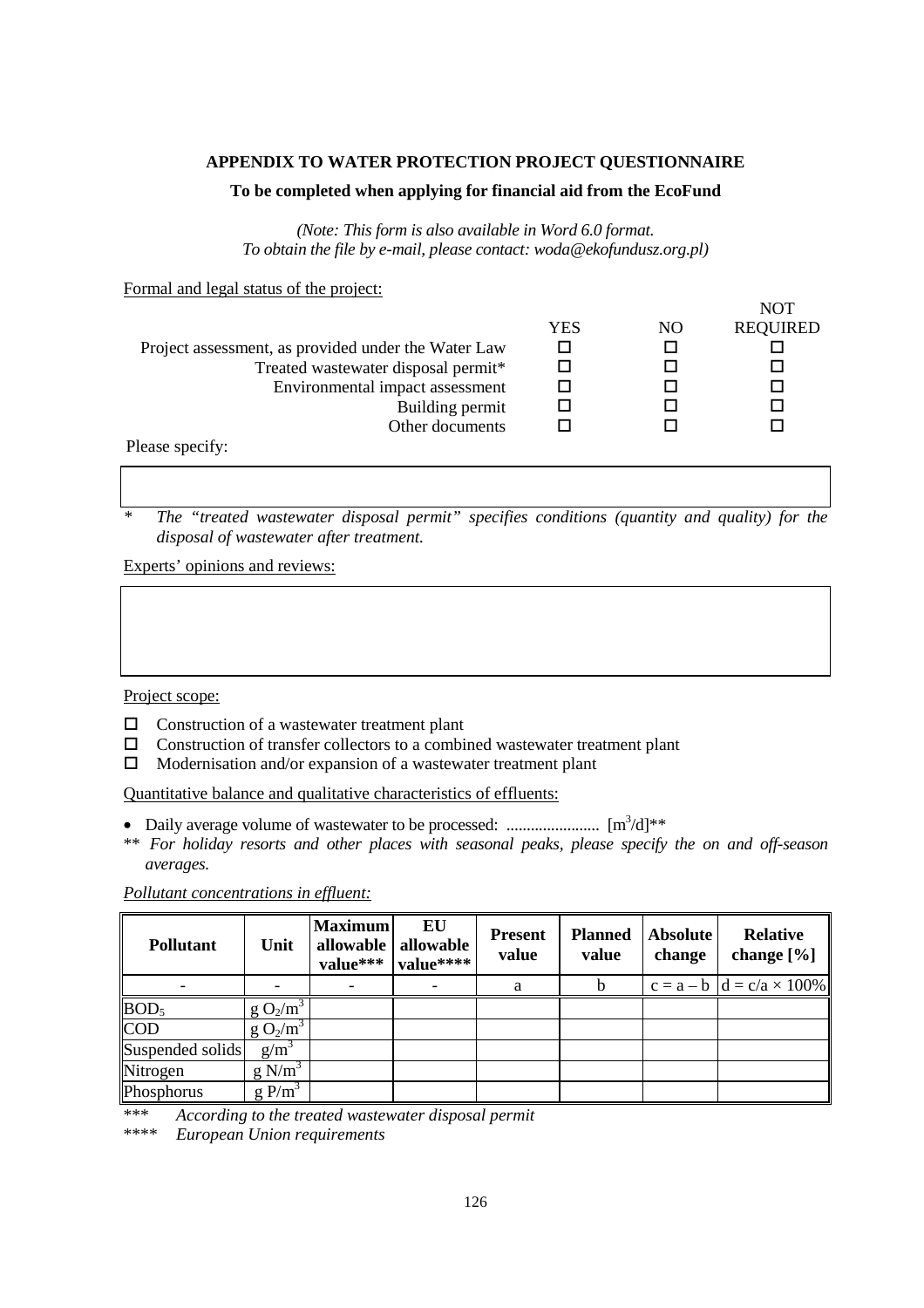### *Pollutant loads:*

| <b>Pollutant</b> | Unit |  |             | <b>Present value   Planned value   Absolute change   Relative change [%]  </b> |
|------------------|------|--|-------------|--------------------------------------------------------------------------------|
|                  |      |  | $c = a - b$ | $d = c/a \times 100\%$                                                         |
| BOD <sub>5</sub> | Mg/a |  |             |                                                                                |
| $\overline{COD}$ | Mg/a |  |             |                                                                                |
| Suspended solids | Mg/a |  |             |                                                                                |
| Nitrogen         | Mg/a |  |             |                                                                                |
| Phosphorus       | Mg/a |  |             |                                                                                |

Receiving waters (please describe):

Sludge management system:

Sewer network coverage of the relevant area as a result of implementation of the project presented in the Project Questionnaire is completed:

....................%

Planned project commencement date: ....................

Planned project completion date: ....................

Structure of project costs: \*\*\*\*

| • Wsatewater treatment plant: PLN |     |  |
|-----------------------------------|-----|--|
| • Transfer collectors:            | PLN |  |

\*\*\*\* *Applies to projects involving construction of both a wastewater treatment plant and sewage collectors.*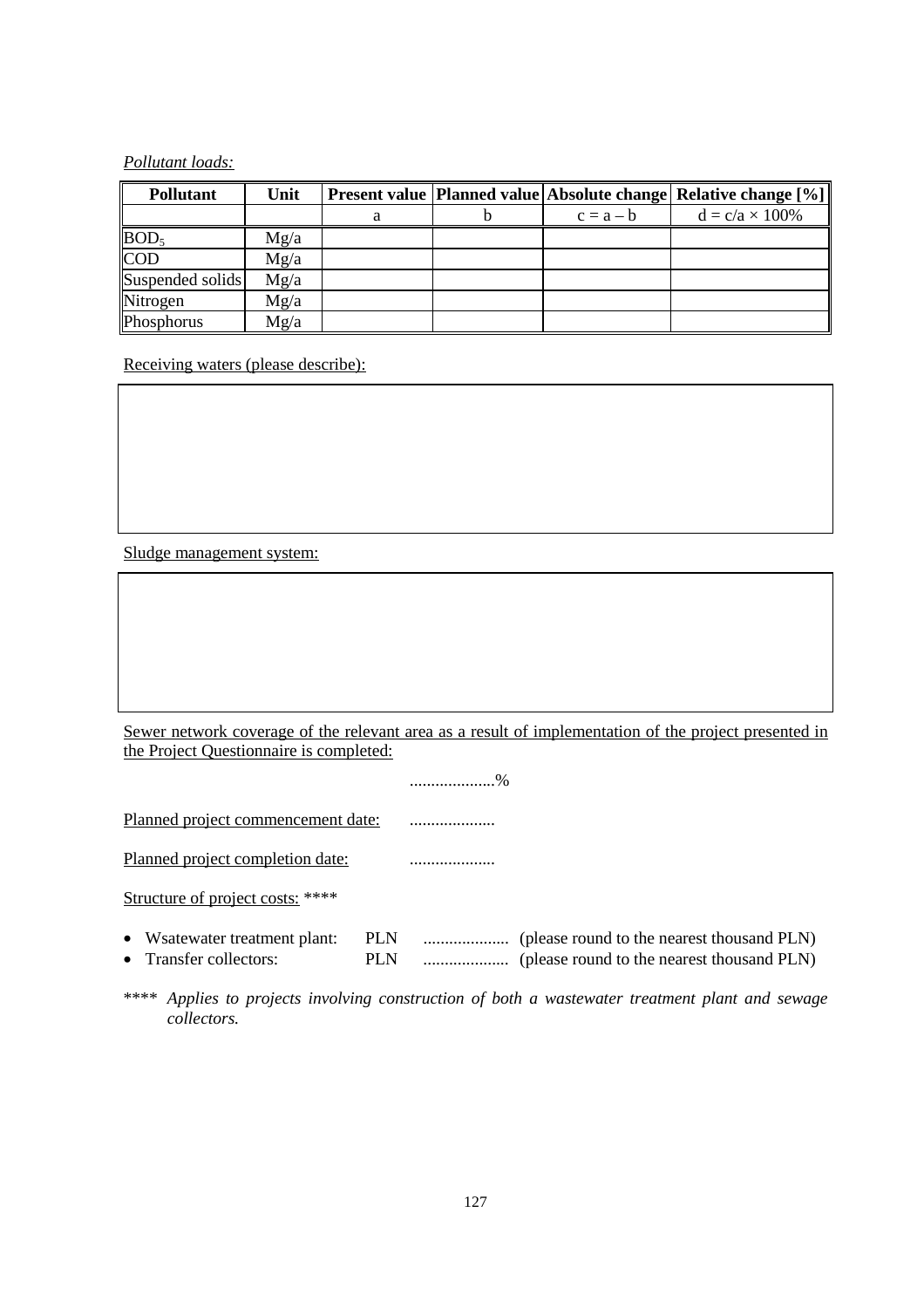**Annex II.3: Polish EcoFund complete Water Application Form and Instructions to Applicants** 

# **APPLICATION LAYOUT**

- **1. Project Name**
- **2. Applicant**
- **3. Project Location**
- **4. Environmental Protection Sector**
- **5. Project Objective and Justification**
- **6. Project Description**
- **7. Environmental Benefits**
- **8. Material and Financial Project Implementation Schedule**
- **9. Contractors and Suppliers**
- **10. Project Financing Sources**
- **11. Project Financial Data**
- **12. Applicant Current Financial and Investment Liabilities**
- **13. Applicant Declaration**
- **14. Appendices**

# **INSTRUCTIONS FOR THE PREPARATION OF THE APPLICATION FORM**

The information covered by items 1 - 4 should be written on the attached *Application Cover Page Form*.

#### **1. PROJECT NAME**

The project name should be as brief as possible – limited to a single sentence – and clearly define the main undertaking presented in the *Application*.

## **2. APPLICANT**

Please specify the name and address of the Applicant – this should be the main Investor – and its legal status (budgetary unit, local government, state-owned enterprise, company, foundation, nongovernmental organisation, natural person, or other – please define). The name and title of the person authorised to manage the project on behalf of the Applicant as well as his/her telephone and fax numbers should also be provided.

## **3. PROJECT LOCATION**

Please specify the name of the town or village and the name of the plant or facility where the project is to be implemented. If the project covers a larger area, please specify the name of the municipality, district, and region.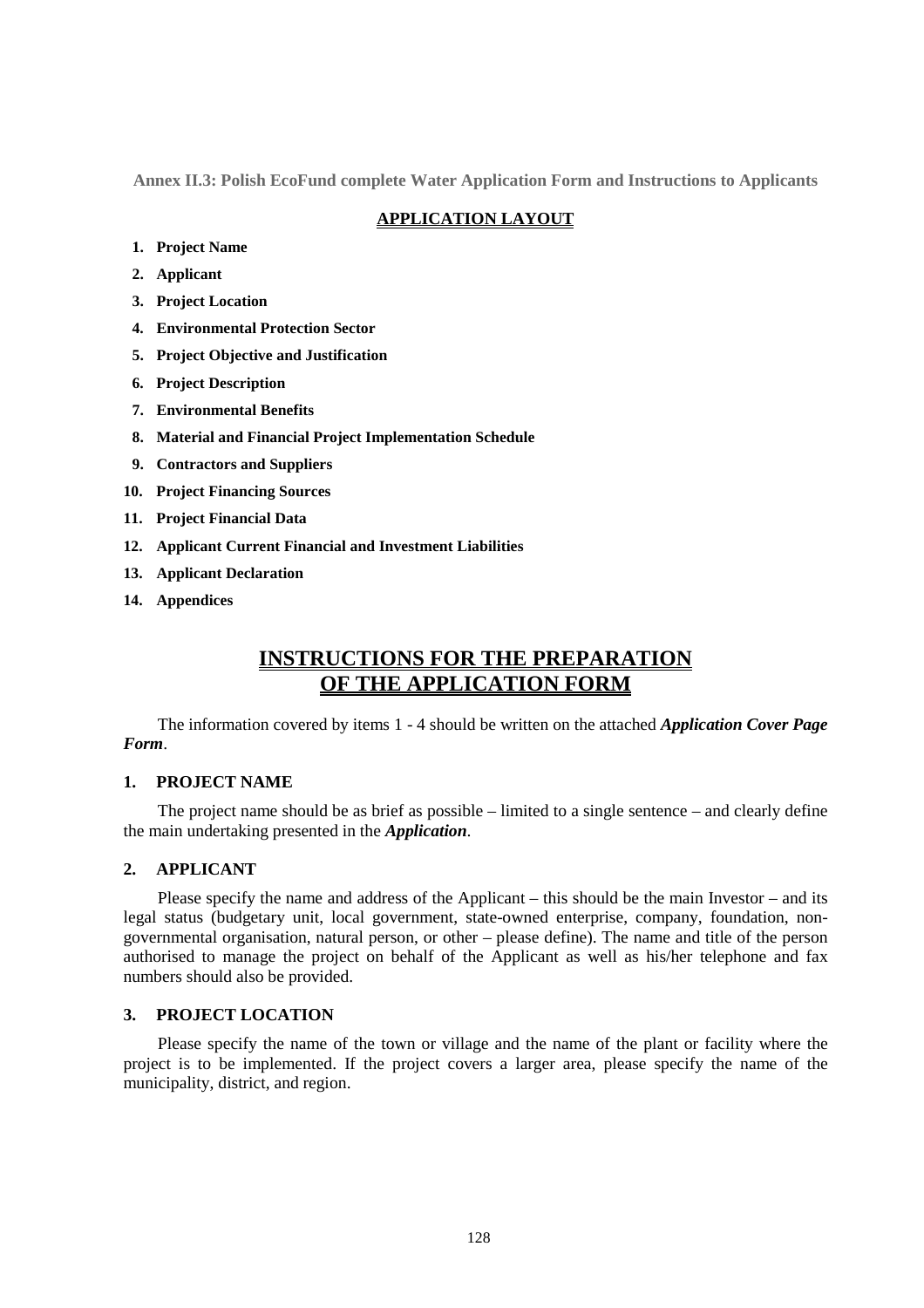#### **4. ENVIRONMENTAL PROTECTION SECTOR**

Please tick the box beside the designation of the relevant environmental protection sector appropriate for the *Application*.

If the project involves more than one sector, please indicate the primary and other sectors.

## **5. PROJECT OBJECTIVE AND JUSTIFICATION**

#### **5.1 Description of the project objective**

Please clearly and concisely state the project objective or, if the project is aimed at more than one goal, please specify all objectives, but indicate the main one. The objective(s) should be presented in terms of changes in environmental conditions that are to be achieved as a result of the project.

Please specify the existing environmental hazards that will be eliminated or reduced as a result of project implementation.

The project justification must show that the project is important for at least one of the EcoFund's priority sectors, is cost-effective, and meets at least some of the EcoFund's criteria. In particular, preference will be given to projects that:

- include innovative solutions on a national scale;
- promote the best and proven technologies or organisational methods on the Polish market (demonstration installations, replicability), especially those to be imported from the countries that have joined the Polish debt-for-environment swap.

The project justification should also explain the reasons for undertaking the proposed project. In particular, the Applicant should describe the circumstances related to the international conventions to which Poland is a party, the requirements under Polish law and environmental protection standards, and other requirements, such as those related to reducing risks to human health, etc. The Applicant should also confirm that the proposed solutions will result in compliance with European Union directives.

It is also important to present the broader context of the project, i.e., how the project fits into the land use plan, "master plan," and international or transboundary programmes for environmental protection or nature protection, etc.

In addition, the Applicant should also provide information on the alternative solutions that were considered. The project justification should demonstrate that the proposed engineering solution is the optimal approach, by clearly enumerating its advantages over other possible options of solving the environmental problem the project is intended to address.

Moreover, the EcoFund attaches considerable importance to the replicability of the proposed project in terms of the applied technology that would be useful for other similar projects (demonstration effect).

One of the main criteria the EcoFund has adopted to evaluate projects is **cost-effectiveness**, understood as the ratio of project investment and operating costs to pollution reduction (in particular in comparison with the ratio of other similar projects).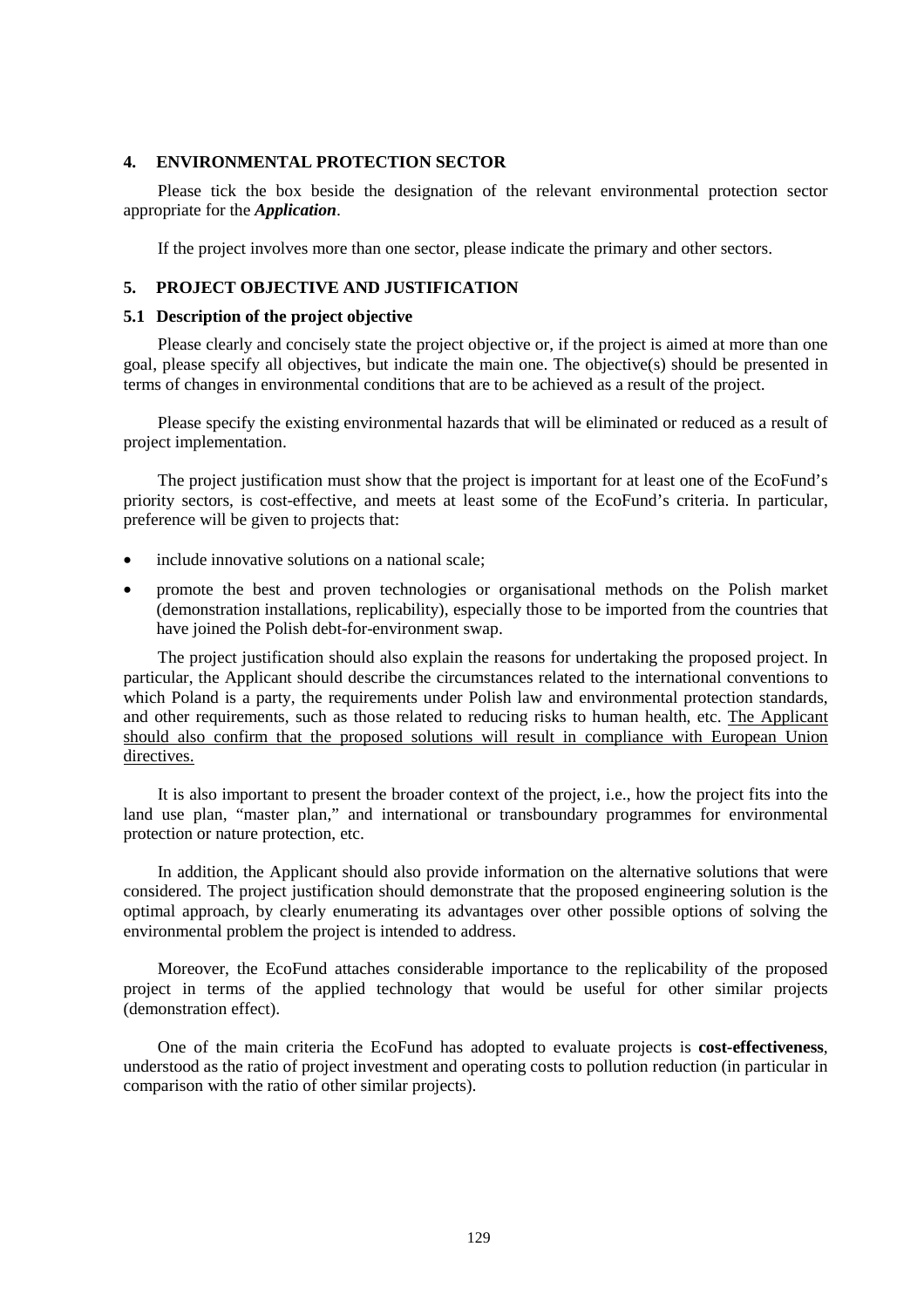If, apart from environmental benefits, the project is expected to generate income (profit), the reasons for applying for EcoFund support should be explained in detail (based on the economic information provided in item 11).

## **5.2 Information about the Applicant**

- The *Application* should include the basic formal and legal information on the Applicant's status (documentary evidence of legal title to conclude an agreement with the EcoFund under civil law and to own the assets created as a result of project implementation).
- The Applicant should list its environmental protection projects completed, under implementation, and planned (excluding the project proposed in the *Application*).

# **5.3 Information about project location**

- Functional description of the project area;
- Special environmental value of the project area (e.g., location in relation to protected areas);
- Town and country planning data (density and type of buildings, population size and density, etc.).

# **6. PROJECT DESCRIPTION**

A description of the selected wastewater treatment technology (including a block schematic of the wastewater treatment plant) should be provided, specifying the technical characteristics of the system and the method of handling the sludge and other waste generated in the wastewater treatment process. For modernisation projects, the facility's starting conditions before modernisation should also be described. For a project covering a larger area (e.g., transfer collectors to be built as an alternative to the construction of one or more WWTPs), a map of the collector system should be provided, indicating the part covered by the *Application*. Depending on the project scope, the project description should include the following information:

## **6.1 Construction of a new wastewater treatment plant:**

- a) Description of the project scope (planned or implemented);
- b) Description of the wastewater source, specifying the population size in the wastewater treatment plant catchment area;
- c) Degree of sewer network coverage in the wastewater treatment plant catchment area;
- d) Wastewater type (domestic, municipal, industrial, etc.);
- e) Quantitative balance and qualitative characteristics of the effluents used as the basis for preparing engineering design specifications of the wastewater treatment plant (characteristic flow rates, pollutant contents and loads);
- f) Technical description of individual facilities of the wastewater treatment plant:
	- The description of the wastewater treatment section facilities should include: dimensions of the facility, effective cubic capacity (for tanks), cubic volume (for buildings), brief description of the engineering design, list of process equipment including type and basic technical data (e.g., "Q" and "H" for pumps), manufacturer, and country of manufacture for the equipment items already selected. In addition, the description of the primary and secondary settling tanks should include the main operational data of the facilities, such as sewage dwelling time, hydraulic load of the surface of the settling tank, etc. For biological reactors, the description should also include cubic capacities of individual sewage treatment zones, internal and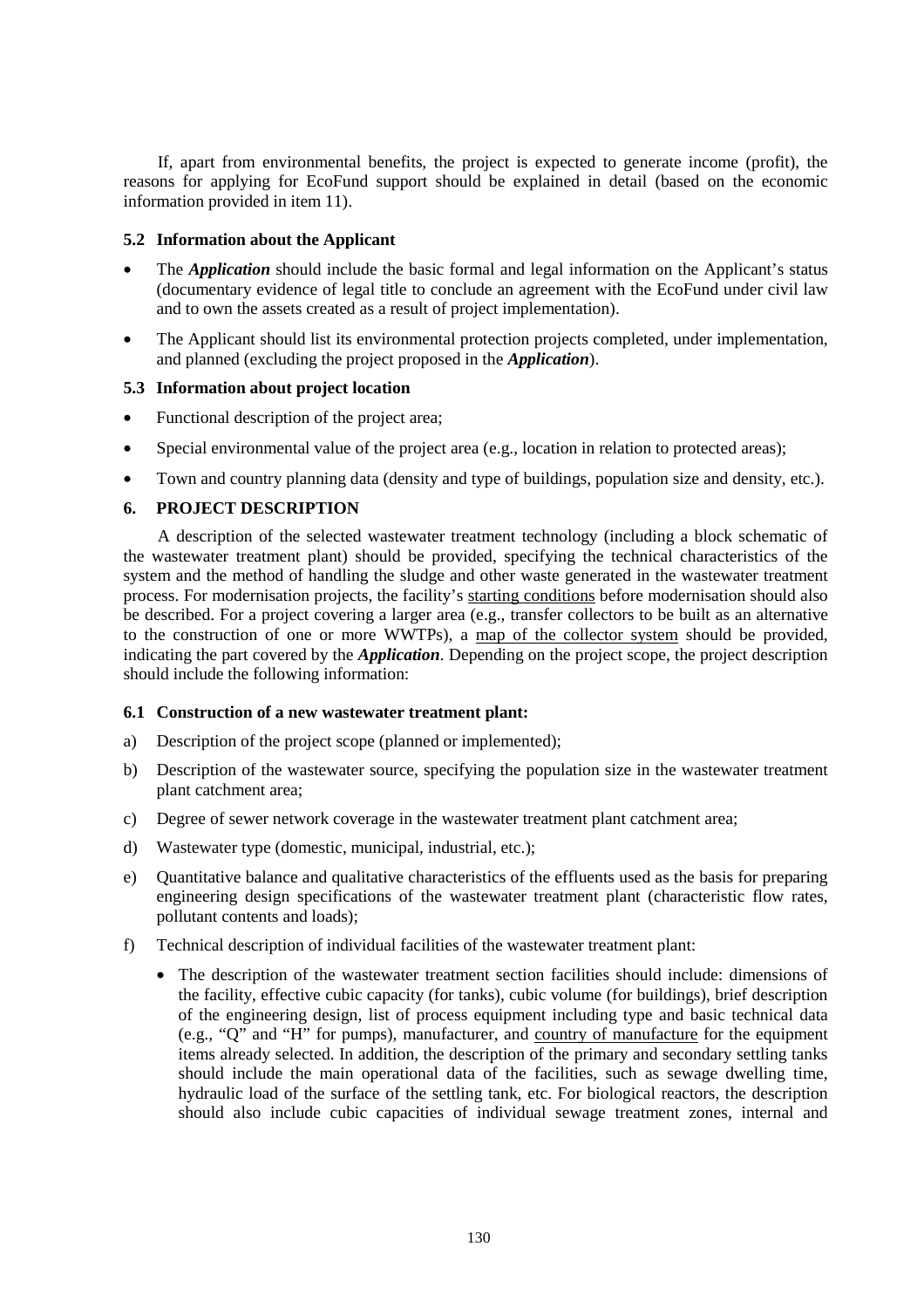external re-circulation values, sludge concentration in the reactor, BOD content of the sludge, sludge age, excess sludge quantity, etc.

- The description of the sludge management facilities should include: quantity and characteristics of the sludge, dimensions and cubic volume, brief description of the engineering design, and list of process equipment – specifying the equipment type, manufacturer, and country of manufacture for the equipment items already selected. Moreover, the quantity of the sludge to be removed from the plant and the sludge disposal method should be specified.
- The description of each of the other plant facilities (administration buildings, laboratories, workshops, etc.) should include information on the intended use, dimensions, and brief description of the engineering design.
- The description of the systems and networks to be installed on the plant premises (process pipelines, power supply system, water supply system, central heating system, etc.) should specify main technical data of these networks.
- The description of the measuring, monitoring, and automatic control system should include information on what parameters will be measured and on the method of controlling the wastewater treatment plant. Moreover, a list of the main parts of the system should be provided, specifying the equipment type, manufacturer, and country of manufacture for the equipment items that have already been selected.

| <b>Item</b>     | <b>Description</b>                                        | Quantity | Unit | Unit price [PLN] | <b>Annual cost</b><br>[PLN] |
|-----------------|-----------------------------------------------------------|----------|------|------------------|-----------------------------|
|                 | Electricity                                               |          |      |                  |                             |
| 2.              | Wages and salaries                                        |          |      |                  |                             |
| 3.              | Heating                                                   |          |      |                  |                             |
| 4               | Polyelectrolyte                                           |          |      |                  |                             |
| 5.              | PIX (coagulant)                                           |          |      |                  |                             |
| 6.              |                                                           |          |      |                  |                             |
| 7<br>$\prime$ . |                                                           |          |      |                  |                             |
| 8.              | <b>Annual operating cost</b>                              |          |      |                  |                             |
| 9.              | Cost of the treatment of $1 \text{ m}^3$<br>of wastewater |          |      |                  |                             |

g) Planned direct costs of operating the plant to be built:

h) Estimated start-up working capacity of the wastewater treatment plant and expected time to achieve planned capacity.

#### **6.2 Modernisation (or development and modernisation) of a wastewater treatment plant:**

The description should include all information as specified in item 6.1 above and a description of the existing wastewater treatment plant and its performance parameters.

### **6.3 Construction of transfer collectors (as an alternative to the construction of one or more wastewater treatment plants):**

The technical description of the project should include the reasons why the proposed solution was selected, taking into account both technical and environmental aspects. Moreover, the description should include a comparative cost-effectiveness analysis to confirm the advisability, in economic terms, of making this selection.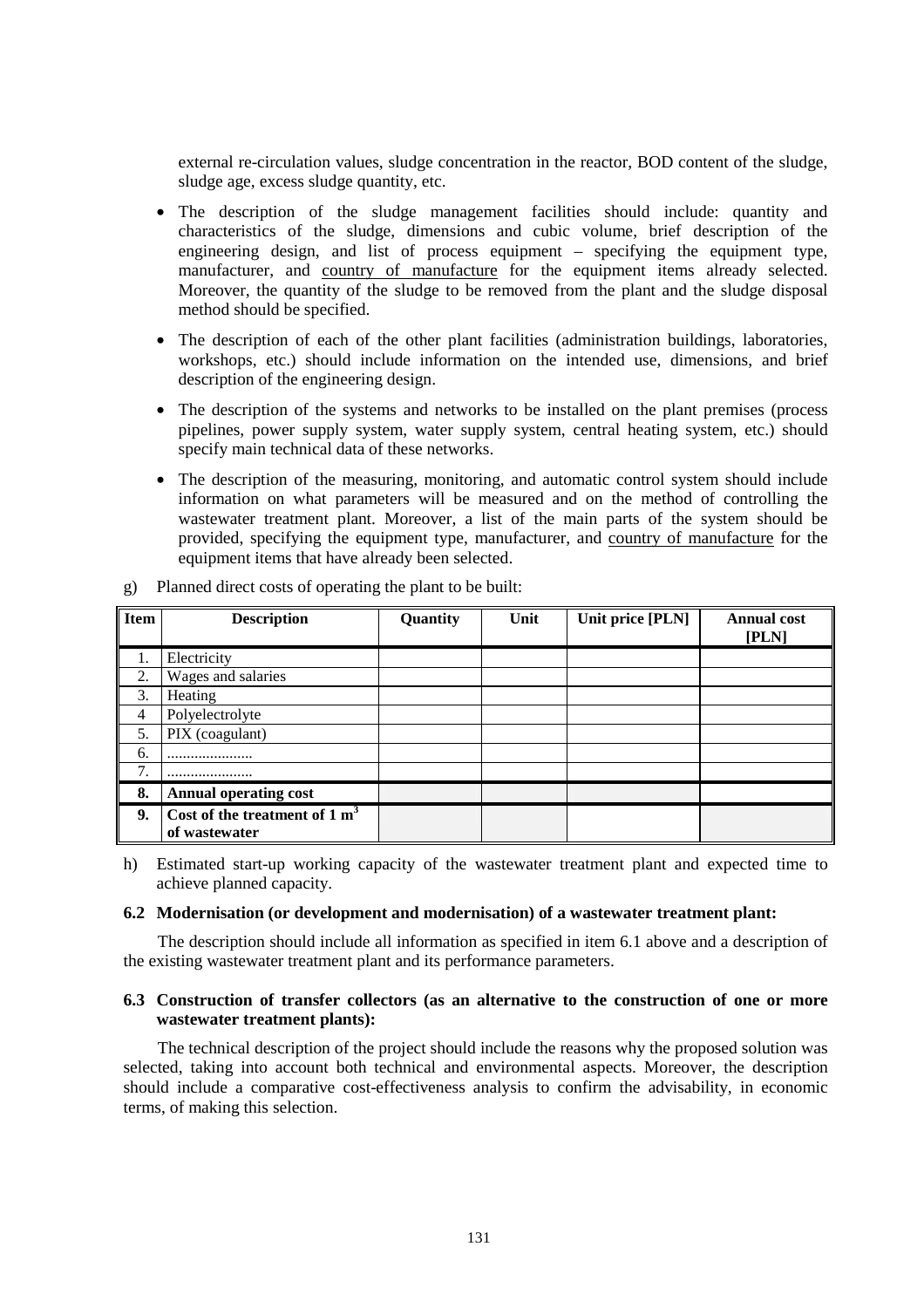The presentation of the technical characteristics of the technology should include information as specified in item 6.1, sub-items (a) through (e). In addition, it should include such data as length of individual collectors, pipe diameters, average depth of laying the pipes, number and throughput capacity of intermediate sewage pumping stations, etc. (Note: The reference symbols of collectors and pumping stations should be consistent with those used in the engineering design specifications). A project layout plan, including technical information on collectors (length, diameter, materials, etc.) should be attached to the *Application*. Information on the local conditions in which the collectors are to be installed, such as existing buildings and building structures situated along the collector routes, existing and planned surface pavement, water table, need to place collectors in revetted trenches, etc., should also be provided.

In addition, the *Application* should also include a description of the materials to be used – specifying the material manufacturer(s) – technical description of the pumping stations with information on the manufacturers of pumps and other pumping station equipment (manufacturer name and country for the equipment that has already been selected), and description of the system of monitoring and controlling the project facilities.

The project description must also include information on the operating cost of the transfer collector system as well as on the efficiency and cost of wastewater treatment at the plant the transfer collector system feeds.

## **In each of the cases described above, the current physical and financial completion status of project implementation should be specified.**

In all cases referred to in sub-items 6.1 through 6.3, the Applicant should also specify who has prepared the **project feasibility study** (which should be attached to the *Application*) and the engineering design specifications of the project.

If any experts' opinions or reviews of the project have been issued at any stage of the project work, they should be attached to the *Application*. This also applies to the **Environmental Impact Assessment**. Any documents regarding required permits or approvals related to project implementation (or information on the current status of the procedure to obtain such documents) should also be attached to the Application, in accordance with the **List of Appendices** provided by the EcoFund.

#### **6.4 Planned allocation of EcoFund aid:**

Please specify the project components to be financed with EcoFund support. When formulating the proposal, please remember that the aid, if granted, may be allocated mainly toward building project facilities or process lines, in particular to purchase process machinery or equipment (or importing such products from abroad). Also remember that the EcoFund's requirements for contractor and supplier selection procedures through public tenders must be met. Please note that supplies and technologies from EcoFund donor countries are preferred.

#### **6.5 Compliance with EU regulations:**

This sub-item of the *Application* should include the WWTP designer's opinion on the technical potential to bring the parameters of treated effluents into compliance with the relevant regulations currently in force in the European Union. For the construction of transfer collectors, this opinion should be issued for the wastewater treatment plant that is to process the sewage delivered by the transfer collector system.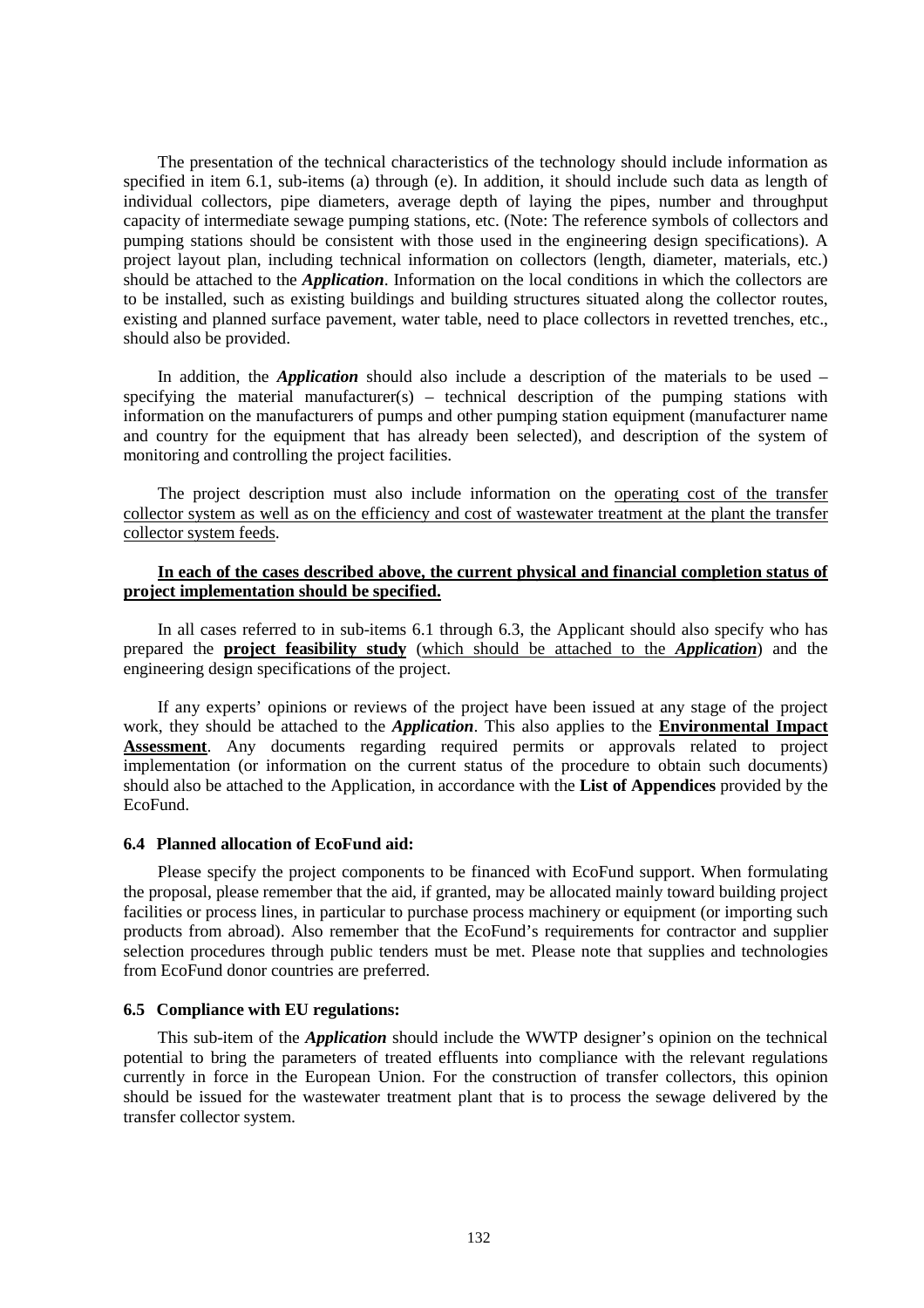## **7. ENVIRONMENTAL BENEFITS**

The data on the measurable environmental benefits expected as a result of project implementation should be presented in a table as shown below:

| <b>Pollutant</b> | Unit                             | <b>Maximum</b><br>acceptable<br>value | EU<br>acceptable<br>value | <b>Present</b><br>value | <b>Planned</b><br>value | change      | Absolute   Relative change   <br>$[\%]$ |
|------------------|----------------------------------|---------------------------------------|---------------------------|-------------------------|-------------------------|-------------|-----------------------------------------|
|                  |                                  |                                       |                           | a                       | h                       | $c = a - b$ | $d = c/a \times 100\%$                  |
|                  |                                  |                                       |                           |                         |                         |             |                                         |
| BOD <sub>5</sub> | g O <sub>2</sub> /m <sup>3</sup> |                                       |                           |                         |                         |             |                                         |
| <b>COD</b>       | g O <sub>2</sub> /m <sup>3</sup> |                                       |                           |                         |                         |             |                                         |
| Suspended solids | g/m <sup>3</sup>                 |                                       |                           |                         |                         |             |                                         |
| Nitrogen         | g N/m <sup>3</sup>               |                                       |                           |                         |                         |             |                                         |
| Phosphorus       | g P/m <sup>3</sup>               |                                       |                           |                         |                         |             |                                         |

#### **Pollutant concentrations of effluents:**

# All of the maximum acceptable values of pollutant concentrations as laid down in the treated sewage disposal permit should be specified in the table.

In column 4 of the table, the relevant EU requirements should be specified, adjusting them to the throughput capacity of the installations built or planned, according to EU regulations.

If transfer collectors are to be built, the data shown in the table should be determined for the wastewater treatment plant that is to process the wastewater delivered by those collectors.

#### **Pollutant loads:**

#### **TABLE 2**

**TABLE 1** 

| <b>Pollutant</b>   | Unit | <b>Present value</b> | <b>Planned value</b> | Absolute change | Relative change [%]    |
|--------------------|------|----------------------|----------------------|-----------------|------------------------|
|                    |      |                      |                      | $c = a - b$     | $d = c/a \times 100\%$ |
|                    |      |                      |                      |                 |                        |
| $\overline{BOD_5}$ | Mg/a |                      |                      |                 |                        |
| <b>COD</b>         | Mg/a |                      |                      |                 |                        |
| Suspended solids   | Mg/a |                      |                      |                 |                        |
| Nitrogen           | Mg/a |                      |                      |                 |                        |
| Phosphorus         | Mg/a |                      |                      |                 |                        |

All the maximum acceptable values of pollutant loads as stipulated in the treated wastewater disposal permit should be specified in the table. In the event of seasonal fluctuations in pollution loads, the assumptions on the values used in the project design (the on and off-season wastewater flow rates and the season duration time) should be specified in the comments to the table.

The expected approximate date of achieving the planned environmental benefit (after completion of the system start-up stage) should also be specified under the table.

Moreover, it is recommended that the Applicant describe the anticipated environmental improvement that is to result from the planned reductions of pollutant loads within the project impact zone.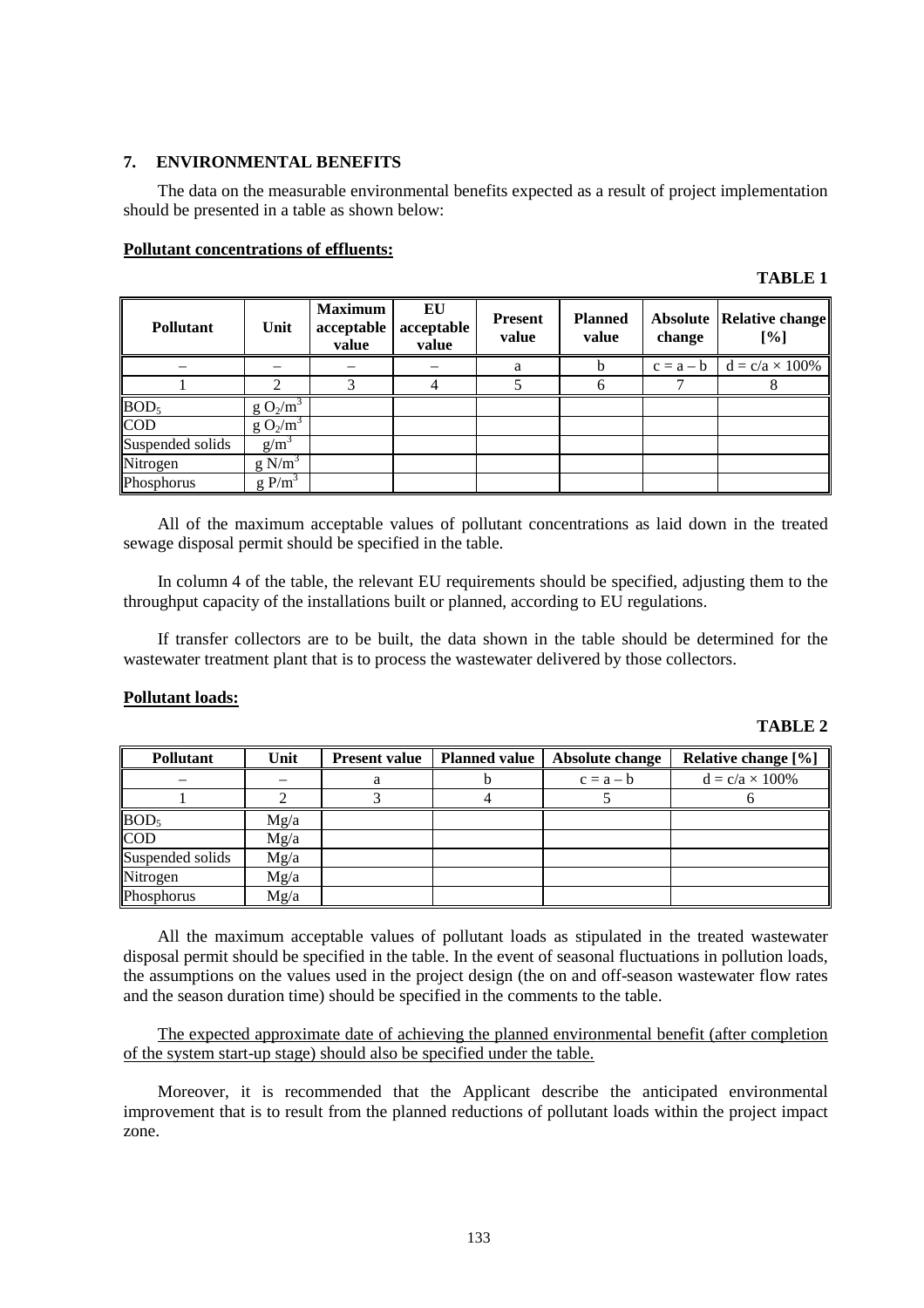Apart from the data shown in the tables, the Applicant should detail all significant nonmeasurable environmental benefits of both domestic and international importance resulting from project implementation.

### **8. MATERIAL AND FINANCIAL PROJECT IMPLEMENTATION SCHEDULE**

Please provide a complete project implementation schedule (including the preparatory stages), prepared in the form of a **table** as shown below:

| ABLI<br>в. |  |
|------------|--|
|------------|--|

|      |                         |           | Date (month, year) of | Cost      | Financial | Financing      |  |  |
|------|-------------------------|-----------|-----------------------|-----------|-----------|----------------|--|--|
| Item | Task                    | commence- | completion            | [PLN]     | progress  | source         |  |  |
|      |                         | ment      |                       | thousand] | [%]       | [PLN thousand] |  |  |
|      | $\overline{2}$          | 3         | 4                     |           | 6         |                |  |  |
| a.   | <b>WORK COMPLETED</b>   |           |                       |           |           |                |  |  |
|      | $\ddotsc$               |           |                       |           | 100       |                |  |  |
|      | $\cdots$                |           |                       |           | 100       |                |  |  |
| b.   | <b>WORK IN PROGRESS</b> |           |                       |           |           |                |  |  |
|      | $\cdots$                |           |                       |           |           |                |  |  |
|      | $\cdots$                |           |                       |           |           |                |  |  |
|      | c. WORK PLANNED         |           |                       |           |           |                |  |  |
|      | $\cdots$                |           |                       |           |           |                |  |  |
|      | $\cdots$                |           |                       |           |           |                |  |  |
|      | <b>TOTAL</b>            |           |                       |           |           |                |  |  |

All partial tasks composing the project proposed in the *Application* should be specified in the table. A task is understood to be a part of the project that can be taken as a separate unit in terms of its function, technology, or completion time. Taken together, the tasks should total the complete project.

For projects that have commenced, please clearly divide the tasks into the following separate groups:

- **a.** Tasks completed, with all related accounts settled and cleared. Please provide the task commencement and completion dates (for these tasks, the financial progress is 100%);
- **b.** Tasks in progress. Please specify the task commencement date and the planned task completion date. Please also specify the financial progress (money already spent as a percentage of the total cost of the task);
- **c.** Tasks not commenced yet. Please specify the dates for commencement and completion of planned task (for these tasks, the financial progress is 0%). These tasks are of particular interest in terms of their eligibility for EcoFund coverage of a portion or all of their total costs.

For projects that have not started yet, all tasks to be listed in the project implementation schedule should be classified into group "c".

For tasks that have already been fully or partially completed (groups "a" and "b"), a list of invoices should be compiled in the form as shown below in order to provide documentary evidence of the actual investment outlays already made (please do not submit the invoices).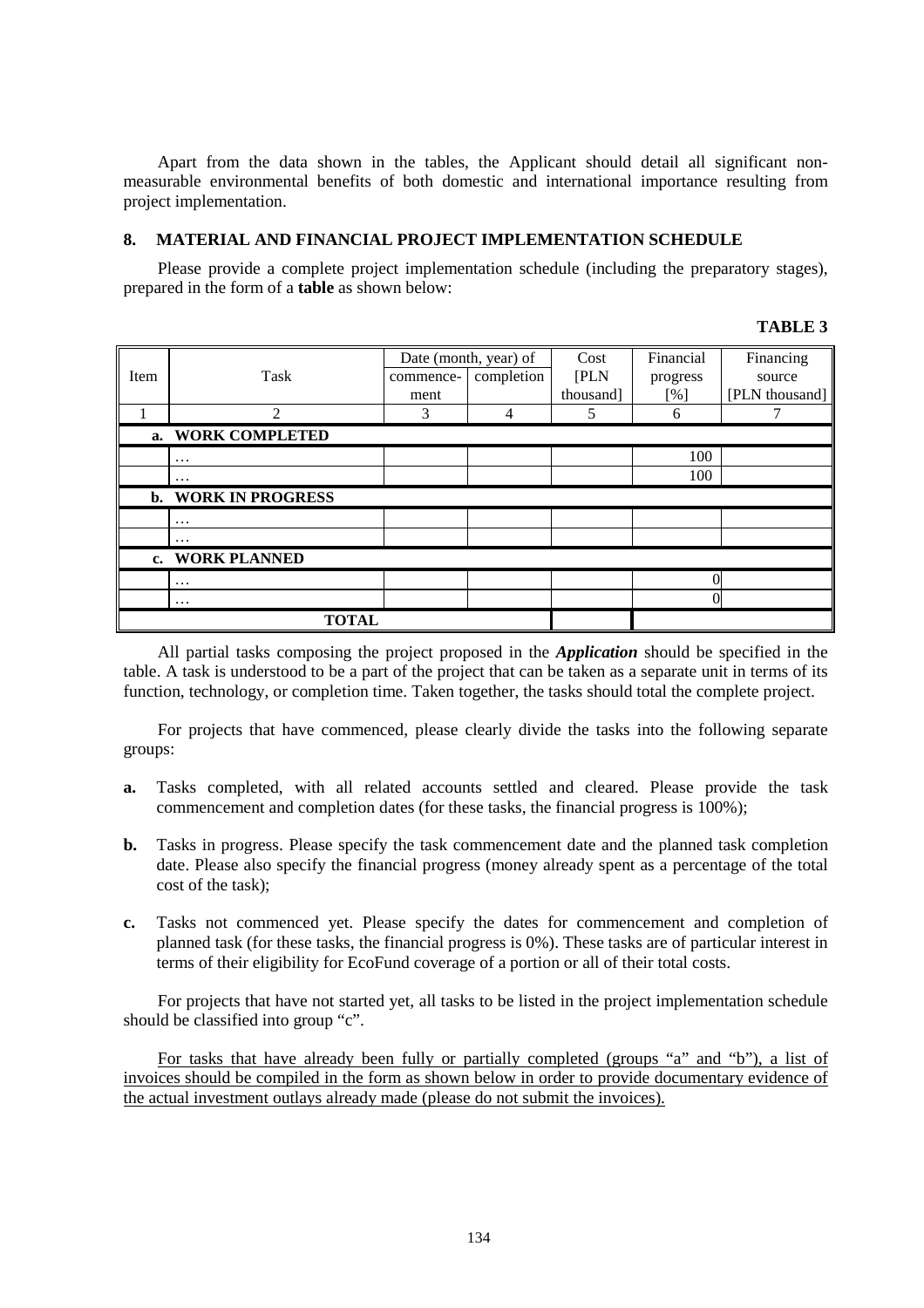#### **TABLE 4**

| Item | Task name<br><b>Invoice Number</b> | <b>Invoice</b><br>amount<br>[PLN] | <b>Invoice</b><br>issuing<br>date | <b>Financing</b><br>source | <b>Valorisation</b><br>factor<br>(see Table $5$ )* | Task cost,<br>valorised<br>[PLN] |
|------|------------------------------------|-----------------------------------|-----------------------------------|----------------------------|----------------------------------------------------|----------------------------------|
|      |                                    |                                   |                                   |                            |                                                    |                                  |
|      |                                    |                                   |                                   |                            |                                                    |                                  |
|      |                                    |                                   |                                   |                            |                                                    |                                  |
|      |                                    |                                   |                                   |                            |                                                    |                                  |

*\* For lump sum contracts, the valorisation factor is equal to 1.* 

For projects in progress, the portion of the project constituting work completed (group "a") should not cover a period longer than 3 years, inclusive of the current year. This applies in particular to projects referred to as "open" projects (such as the gradual expansion of a district heating network, construction of successive hydraulic engineering structures, etc.).

#### **The EcoFund will not consider projects where the total financial progress exceeds 60%.**

In general, the total EcoFund's share in covering the project costs remaining to be spent (group "c" and, to some extent, group "b") should not exceed 60%.

The costs that have already been incurred should be valorised according to the prices of the year when the Application is submitted by multiplying the costs actually borne in the previous years using the valorisation factors specified in **Table 5**.

#### **TABLE 5**

| 1998,<br>$1st$ half<br>the 1 | '998,<br>the $2^{nd}$ half | 1999.<br>$1st$ half<br>the l | 1999,<br>$2nd$ half<br>the 2 | 2000,<br>$1st$ half<br>the i | 2000.<br>$2nd$ half<br>the 2 | 2001.<br>$1st$ half<br>the 1 |
|------------------------------|----------------------------|------------------------------|------------------------------|------------------------------|------------------------------|------------------------------|
| 1.365                        | . 286                      | 1.239                        | 1.178                        | 1.125                        | 1.066                        | 1.012                        |

The costs to be incurred in subsequent years should be stated in forecast prices, i.e., the prices anticipated at the time the costs will actually be incurred, with a brief comment on the adopted cost forecasting method. The particular tasks taken together compose the total cost of the entire project. The Applicant must also specify the time of starting the operation of all project installations at full capacity and the time of attaining the planned performance of the process installations after the startup period.

When Applicants pay VAT, the amounts shown in column 5 of Table 3 should be listed as net of tax. For all other Applicants, gross amounts should be provided. At the same time, in the field under the table the Applicant should specify which of these options was used to determine the costs. Since the EcoFund does not cover expenditures on VAT, the costs of tasks for which the Applicant is seeking support from the EcoFund should always be specified in net terms.

The support provided by the EcoFund originates from foreign aid that does not need to be repaid. Therefore, the Applicant may be able to recover VAT expenses.

The data shown in column 7 of the table should indicate, in analytical form, the sources of funds to cover the incurred or planned costs of each task. The data shown in the table should be supplemented with a more detailed description of the planned use of the EcoFund resources. When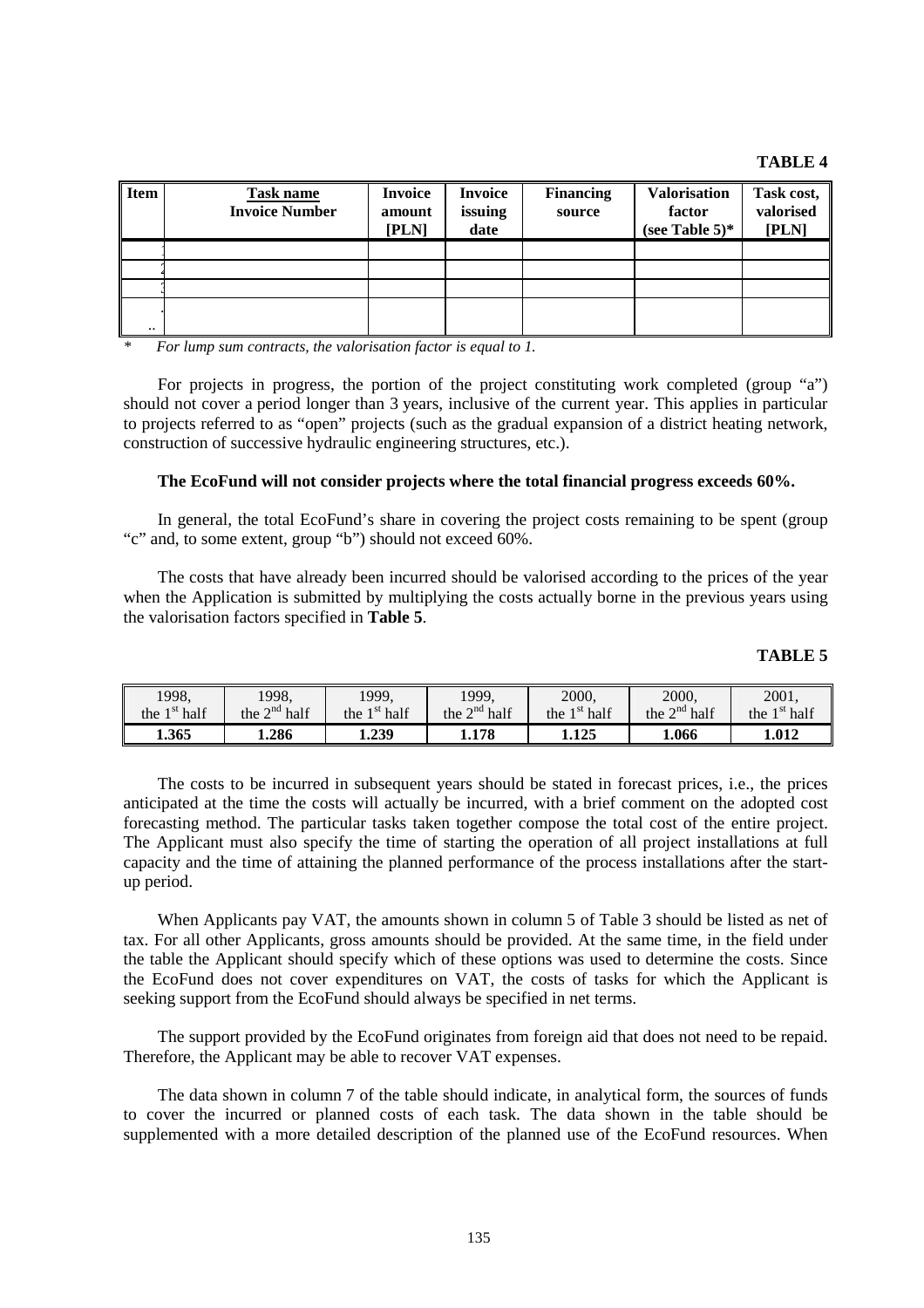developing proposals, please remember that the financial aid, if granted, may be allocated toward building the main project facilities or process lines, in particular to purchase process machinery or equipment (such products may also be imported from abroad). The Applicant also needs to take into account the EcoFund's requirements to select contractors and suppliers through a public tender procedure and the fact that supplies from the EcoFund donor countries are preferred.

#### **9. CONTRACTORS AND SUPPLIERS**

If the Applicant has already selected specific contractors or suppliers (at the project design or implementation stage), the names of these contractors and/or suppliers should be specified. Moreover, the method of their selection should be described (direct purchase, public or limited invitation to tender addressed to international, domestic, or local bidders, etc.), and the records on the selection of the contractors and/or suppliers (or reports of the tender selection procedure) issued by the tender selection committees should be attached to the *Application*. These documents should include information on the form and date of inviting, opening, and selecting tenders, the number of bidders, the main selection criteria and reasons for selecting the specific contractors and/or suppliers, and the legal basis for the procedures carried out to select the contractors and/or suppliers.

In the case of suppliers other than the product manufacturers, the product manufacturer's name and origin (country) should also be specified. To be clear, the EcoFund supports the delivery of products made in Poland or in the countries taking part in the debt-for-environment-swap.

Applicants subject to the Public Procurement Act should state and support that the tender procedures they conducted to select contractors and/or suppliers were (or will be) organised in compliance with said Act.

If the Applicant is preparing or carrying out a project-related tender procedure to select a contractor or supplier, the tender documentation (or draft documents, as applicable) should be attached to the *Application*, which in particular should include **the call for tenders or invitation to tender, instructions to tenderers, Terms of Reference, tender opening records**, etc.

If contractors and/or suppliers have not yet been selected or the Applicant is not regulated under the Public Procurement Act, it is important that the Applicant explicitly declare that it shall respect the rules of selecting contractors and/or suppliers by tender, as required by the EcoFund and stipulated in the document "Supplier and Contractor Selection Rules Applicable when Receiving Aid from the EcoFund." The assessment of the procedures used by the Applicant to select a contractor and/or supplier and the results of these procedures is one of the main criteria for the EcoFund's final decision on granting support. Therefore, Applicants are strongly encouraged to consult the EcoFund as closely as possible on any actions to be taken in this regard.

Regardless of whether the procedure is subject to the Public Procurement Act, the main documents related to the procedure (the announcement or invitation to tender, Terms of Reference, tender evaluation criteria) must be submitted to the EcoFund **before** these documents are published or revealed to potential bidders.

The essential data on the selection of contractors and/or suppliers should be provided in a **table**, as shown below.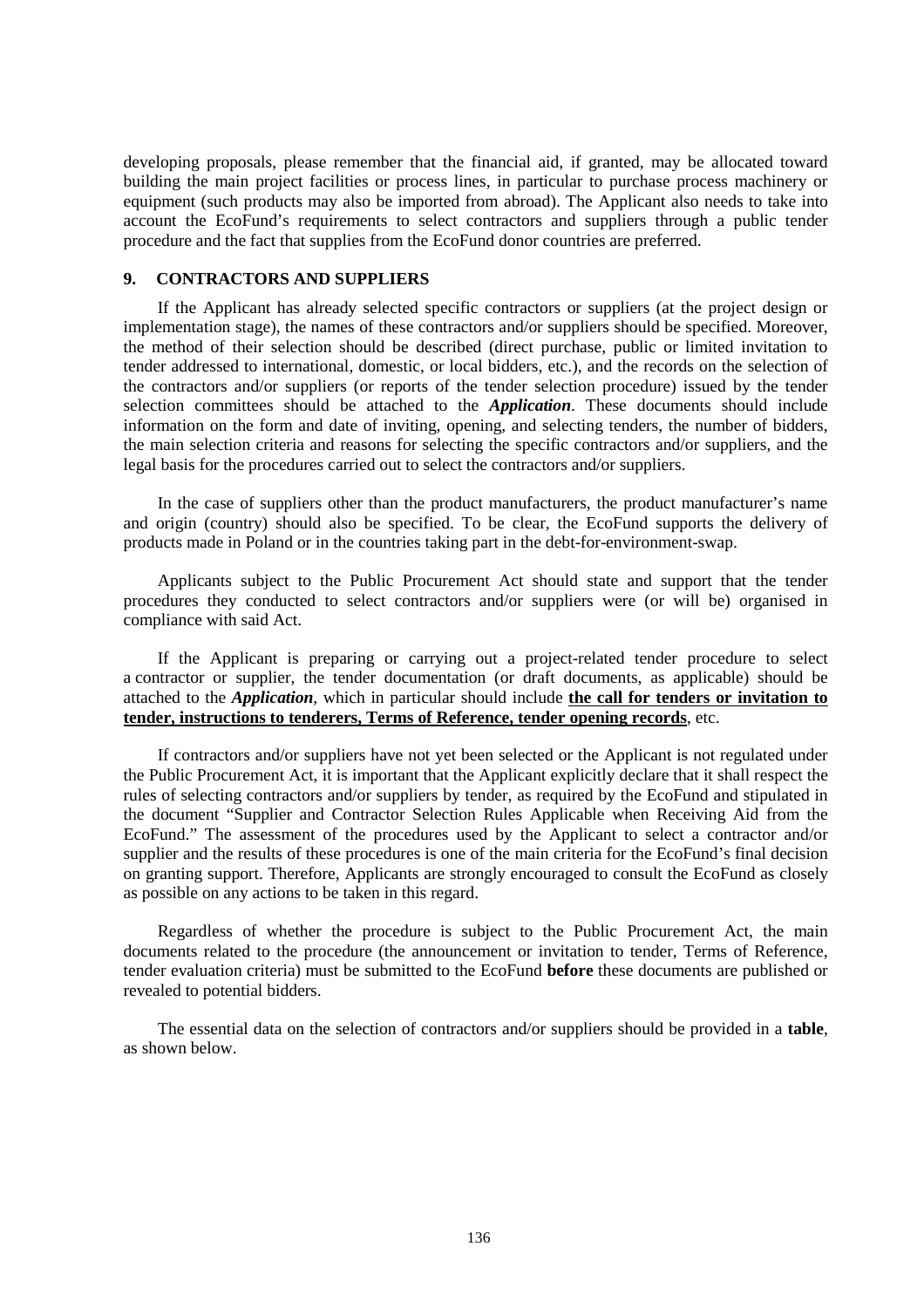| <b>Task name</b> | <b>Job or supply</b><br>ordered | Cost | <b>Planned</b><br>completion<br>time | <b>Contractor or</b><br>supplier selection<br>method | Contractor or<br>supplier |
|------------------|---------------------------------|------|--------------------------------------|------------------------------------------------------|---------------------------|
|                  |                                 |      |                                      |                                                      |                           |
|                  |                                 |      |                                      |                                                      |                           |

The task names (column 2) should be identical to those specified in the material and financial project implementation schedule.

The "job or supply ordered" (column 3) refers to the specific scope of work, device or a set of devices, or service (as well as reasonable combination of the above, e.g., purchase and installation of a piece of equipment) ordered from a specific contractor or supplier.

In column 4, the estimated cost of purchases or work items planned should be specified. If the transaction has already been made, please specify the cost as stipulated in the relevant contract.

Column 6 should include information defining the method of the planned (or conducted) selection procedure of the contractor or supplier for the specific task, e.g.:

- invitation to tender (public or limited; addressed to international, domestic, or local bidders);
- competition of offers;
- direct purchase.

If a contractor or supplier has already been selected (using the method specified in column 6), the contractor's or supplier's name and the date of contract signing should be provided in column 7.

## **10. PROJECT FINANCING SOURCES**

A list of all sources of financing to cover the project costs should be prepared in a table format as shown below.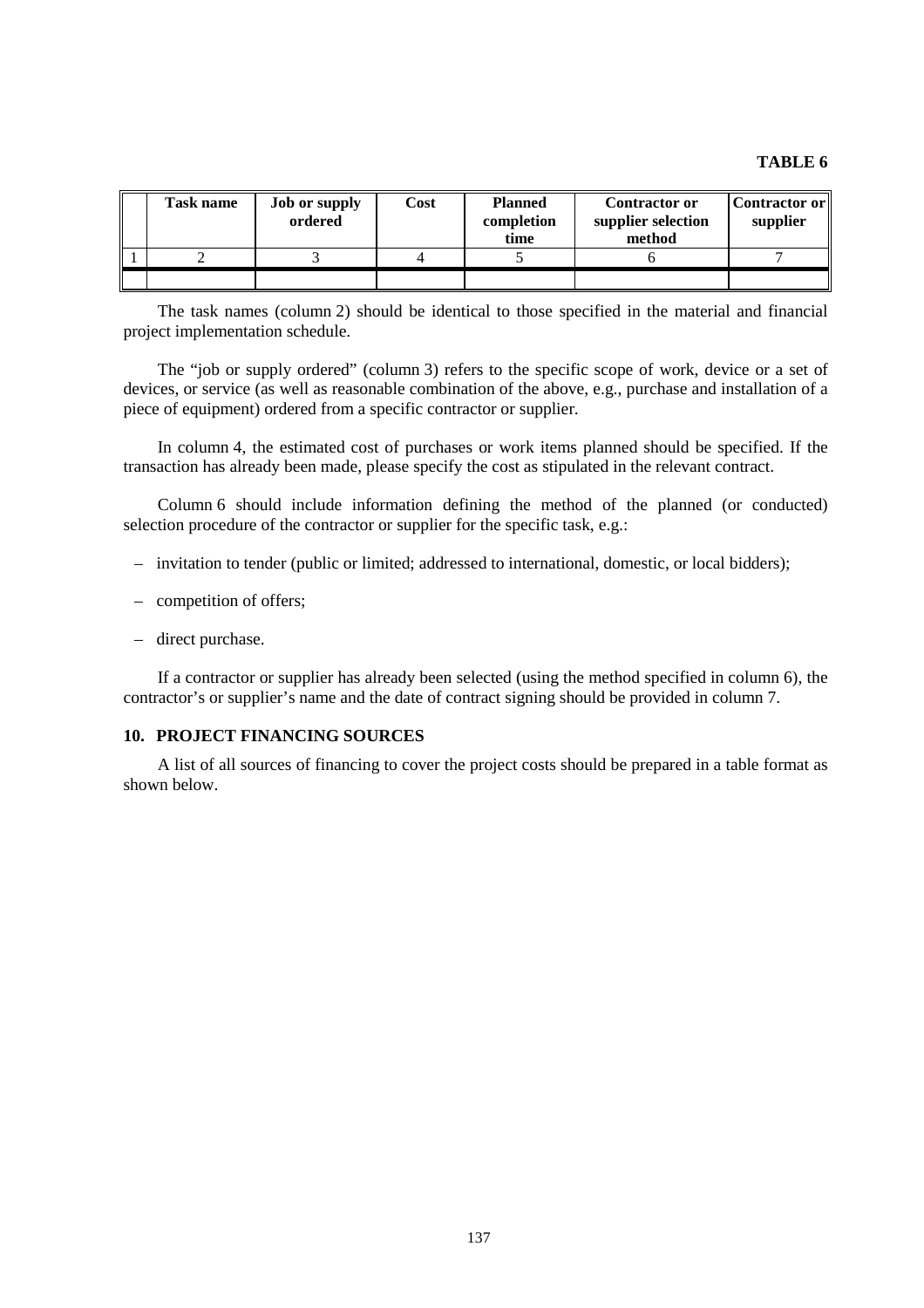## **TABLE 7**

|                           | <b>FINANCIAL RESOURCES [PLN thousand]</b> |      |                      |      |      |                    |      |              |              |
|---------------------------|-------------------------------------------|------|----------------------|------|------|--------------------|------|--------------|--------------|
| <b>FINANCING</b>          | <b>Used in</b>                            |      | <b>Allocated for</b> |      |      | <b>Planned for</b> |      | <b>Total</b> | <b>SHARE</b> |
| <b>SOURCES</b>            |                                           |      |                      |      |      |                    |      |              |              |
|                           | 2002-2003                                 | 2002 | 2002                 | 2003 | 2002 | 2002               | 2003 |              | [%]          |
| OWN RESOURCES:            |                                           |      |                      |      |      |                    |      |              |              |
| LOANS (source):           |                                           |      |                      |      |      |                    |      |              |              |
| 1.<br>$\ddots$            |                                           |      |                      |      |      |                    |      |              |              |
| 2.<br>$\ddotsc$           |                                           |      |                      |      |      |                    |      |              |              |
| .                         |                                           |      |                      |      |      |                    |      |              |              |
| <b>GRANTS</b> (source):   |                                           |      |                      |      |      |                    |      |              |              |
| 1.<br>$\cdot \cdot \cdot$ |                                           |      |                      |      |      |                    |      |              |              |
| .                         |                                           |      |                      |      |      |                    |      |              |              |
|                           |                                           |      |                      |      |      |                    |      |              |              |
| <b>ECOFUND</b>            | X                                         | X    | X                    | X    |      |                    |      |              |              |
| Loan                      |                                           |      |                      |      |      |                    |      |              |              |
| Grant                     |                                           |      |                      |      |      |                    |      |              |              |
| TOTAL:                    |                                           |      |                      |      |      |                    |      |              | 100.0        |

The amount of the funds already spent should be consistent with Table 4 (taking into account valorisation).

The Applicant's own resources are understood to be those funds allocated to project implementation from the budget of the local government applying for financial aid, the Applicant's own funds if it is a private business, or contributions from potential future users of the project installations. The nature of "own resources" should be described in the comments to the table and documents confirming that the Applicant has the stated amount of money available should be attached to the *Application*. If the Applicant uses or is planning to use commercial or preferential loans, he should specify the names of the lenders (bank, fund, or other similar financial institutions) and the loan amount, describing also the loan terms that have been or will be contracted (interest rate, repayment conditions, etc.). If the loan has already been extended, a document confirming this fact must be attached to the *Application*.

If the Applicant has obtained subsidies for the project implementation, the names of the subsidy providers and the subsidy amounts should be specified in the table and documents confirming the award must be attached to the *Application*.

If applications for loans or subsidies are under review, copies of the most recent correspondence between the Applicant and the financial institutions involved must be attached to the *Application*.

For each year of the project implementation, the amount of the financial aid requested from the EcoFund should be specified in the appropriate row, for each year.

The funds to cover project costs are divided into costs incurred, allocated, and planned. The funds allocated are understood to be those formally at the Applicant's disposal (supporting documents should be made available to the EcoFund) but not yet released. The other financial resources necessary for project implementation are referred to as "planned" funds. The sum of all funds specified in the table must fully cover the project costs.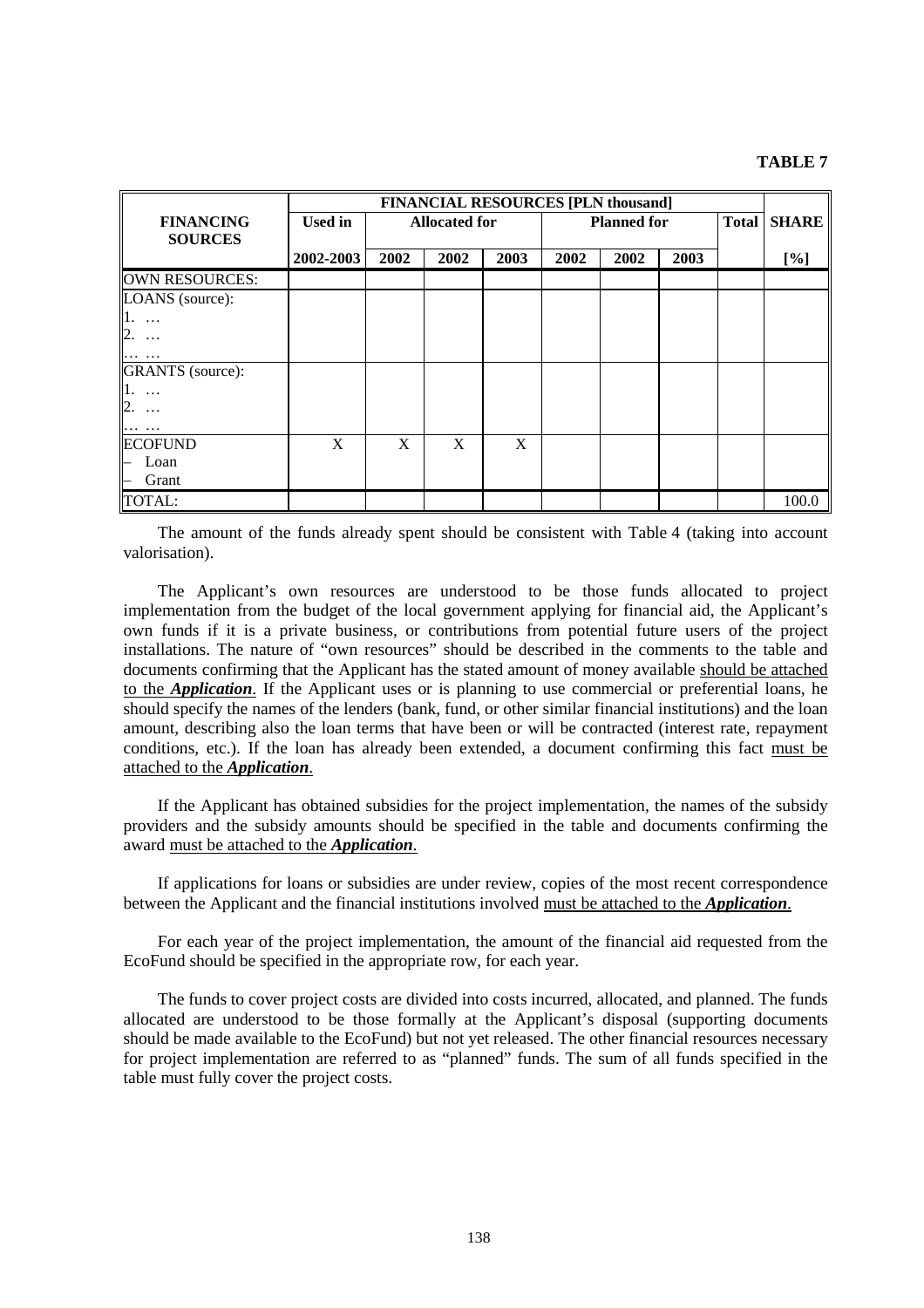### **11. PROJECT FINANCIAL DATA; DESCRIPTION OF PROJECT OPERATIONS**

- • *Current (or target, if applicable) operator of the project facilities; legal status of the unit that will bear the costs of operating the project facilities.*
- *Current scope of services provided by the operator of the project facilities; review of the major customers; method of pricing the services provided.*

#### **A – Operating costs**

The anticipated costs of operating the project facilities after the project is completed should be presented in annual terms.

All amounts should be specified in current prices for the year in which the Application is submitted. Individual cost items should be classified according to the following table:

For projects where existing facilities are to be modernised or developed, the structure of the operating costs incurred before project start should also be presented, taking into account the annual average consumption of utilities for the past three years.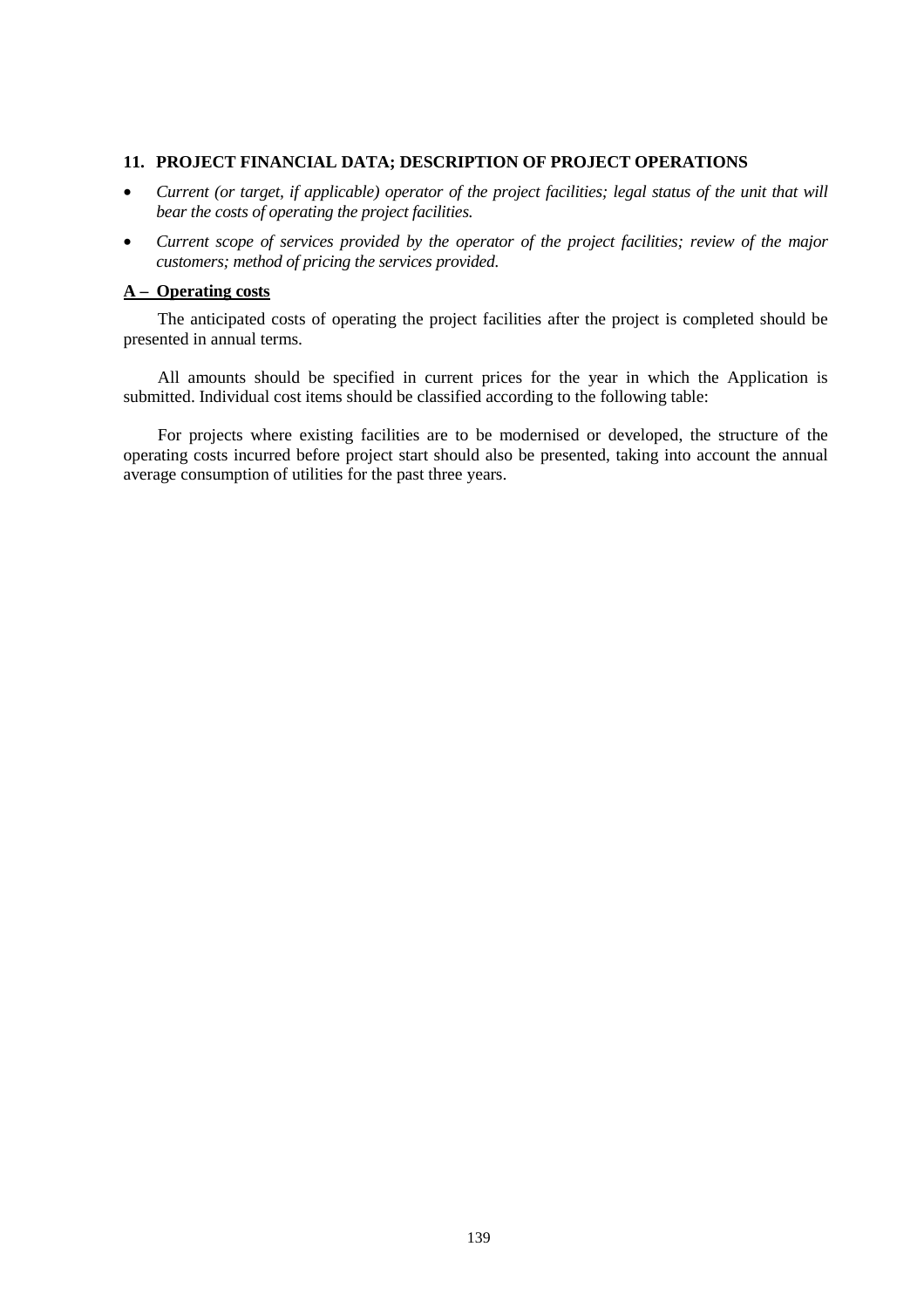## **TABLE 8**

| <b>SYSTEM OPERATING COSTS</b>                 | <b>BEFORE PROJECT</b><br><b>START</b> | <b>AFTER PROJECT</b><br><b>COMPLETION</b> |
|-----------------------------------------------|---------------------------------------|-------------------------------------------|
| Fuel                                          |                                       |                                           |
| Electricity                                   |                                       |                                           |
| Other utilities                               |                                       |                                           |
| Materials                                     |                                       |                                           |
| Gross wages and salaries, including overheads |                                       |                                           |
| on salaries                                   |                                       |                                           |
| External services                             |                                       |                                           |
| Maintenance and repairs                       |                                       |                                           |
| Environmental charges and penalties           |                                       |                                           |
| General plant operating costs                 |                                       |                                           |
| Others (please specify)                       |                                       |                                           |
| <b>TOTAL COSTS</b>                            |                                       |                                           |

## **B – Revenues from operating the project facilities**

The calculation of anticipated revenues to be generated by the project after the project facilities are put into service should be presented in annual terms. The revenues forecast should be presented in terms of quantities and values and describe future potential customers.

For projects where existing facilities are to be modernised or expanded, the revenue structure before project start should also be presented. All amounts should be provided in current prices for the year in which the Application is submitted.

# **C – Cash flow forecast for the project**

A **cash flow forecast table** (see Table 9) should be presented. *The table should be compiled for the project implementation and operating stages, for a time horizon covering the period until all loans contracted, if any, are fully repaid or the period of at least 5 years of the project facilities being in service, whichever is longer.*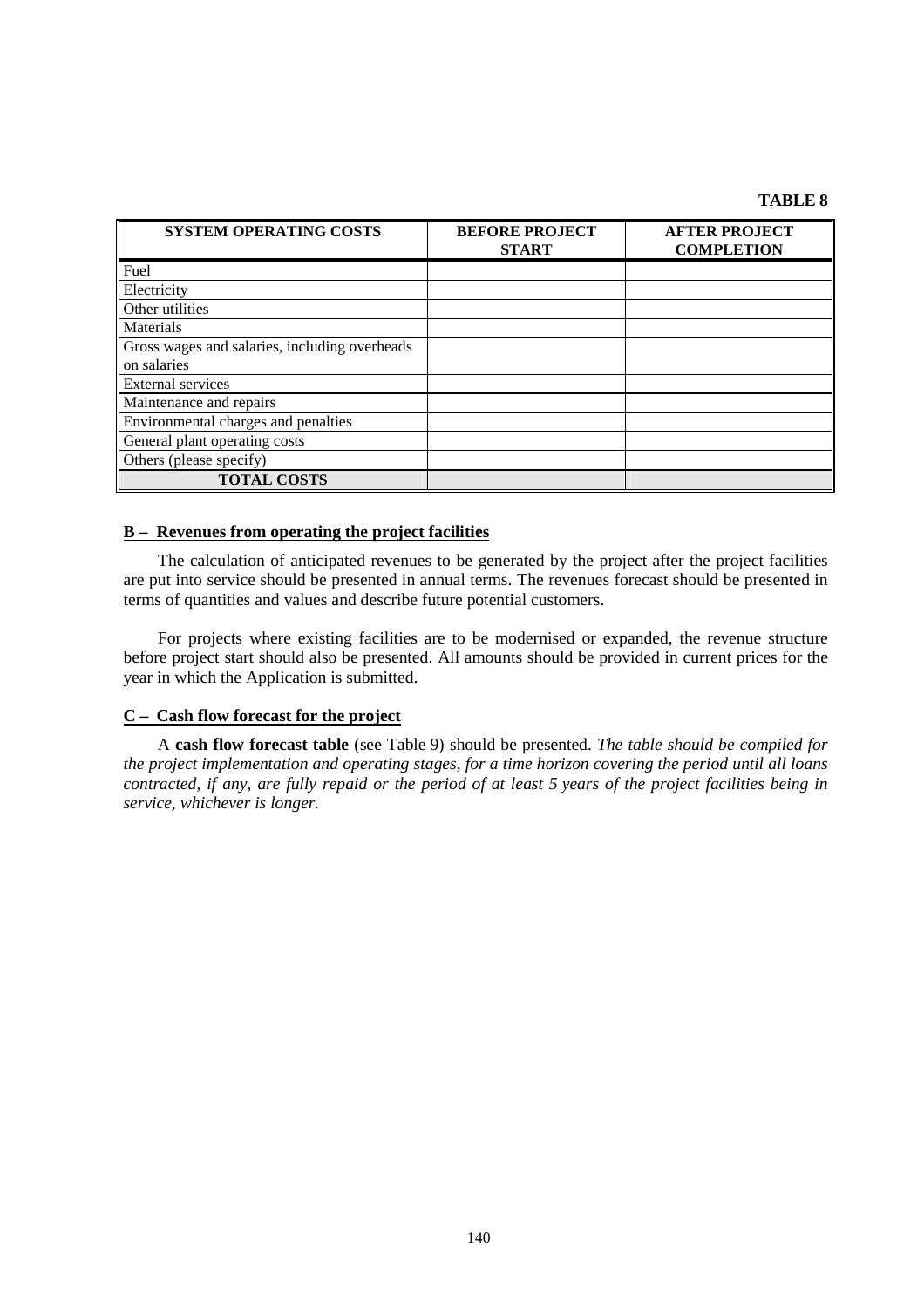#### **TABLE 9**

| <b>Item</b> | <b>FUNDS AVAILABLE, BY SOURCES</b>                               | 19 | 19 | 19 |
|-------------|------------------------------------------------------------------|----|----|----|
| 1.          | Applicant own investment funds                                   |    |    |    |
| 2.          | Loans contracted and credits incurred for the investment project |    |    |    |
| 3.          | Subsidies                                                        |    |    |    |
| 4.          | Receipts from operating project facilities                       |    |    |    |
| 5.          | Applicant own working capital                                    |    |    |    |
| 6.          | Short-term credits and loans                                     |    |    |    |
| 7.          | Other sources (please specify)                                   |    |    |    |
| 8.          | TOTAL, SOURCES (1+2+3+4+5+6+7)                                   |    |    |    |
|             | <b>USE OF AVAILABLE FUNDS</b>                                    |    |    |    |
| 9.          | Investment outlays                                               |    |    |    |
| 10.         | Operating costs (less depreciation allowance)                    |    |    |    |
| 11.         | Repayment of credits and loans                                   |    |    |    |
| 12.         | Interest on credits and loans                                    |    |    |    |
| 13.         | Taxes                                                            |    |    |    |
| 14.         | Demand for working capital                                       |    |    |    |
| 15.         | Other use (please specify)                                       |    |    |    |
| 16.         | TOTAL FUNDS USED (9+10+11+12+13+14+15)                           |    |    |    |
| 17.         | <b>SURPLUS OR DEFICIT OF THE FUNDS AVAILABLE (8-16)</b>          |    |    |    |
| 18.         | <b>ACCUMULATED BALANCE</b>                                       |    |    |    |
| 19.         | Project work progress status [%]                                 |    |    |    |

Legend for the table:

- **1-3 –** Applicant's own funds, loans, credits, and subsidies to be allocated toward project implementation, consistent with the amounts declared in the *Application* (see Section 10, "Project Financing Sources").
- **4**  Receipts from operating project facilities. The amounts listed should be consistent with the calculation referred to in "B – Revenues from operating the project facilities" above. For projects where existing facilities are to be modernised or expanded, please specify the growth in receipts only.
- **5**  Applicant own working capital intended to cover expenses related to generating net working capital or to cover an operating deficit if the turnover is insufficient to cover the operating costs and the costs of financial servicing of the project.
- **6**  Short-term credits and loans intended for the purposes as described in item 5.
- **7**  Other sources of financing, not otherwise specified.
- **8**  Total funds available from all sources in the given year.
- **9**  Total amount of the annual investment outlays for the given year, consistent with the amounts declared in the *Application* (see Section 8, "Material and Financial Project Implementation Schedule").
- **10**  Annual operating costs (less depreciation allowance). These amounts should be consistent with the calculation referred to in "A – Operating costs" above. For projects where existing facilities are to be modernised or expanded, please specify the incremental costs only.
- **11**  Total amount of the principal instalments payable in the specific year, according to the loan or credit servicing schedule referred to in the *Application* (see Section 10), increased by the repayment of short-term credits and loans, if any.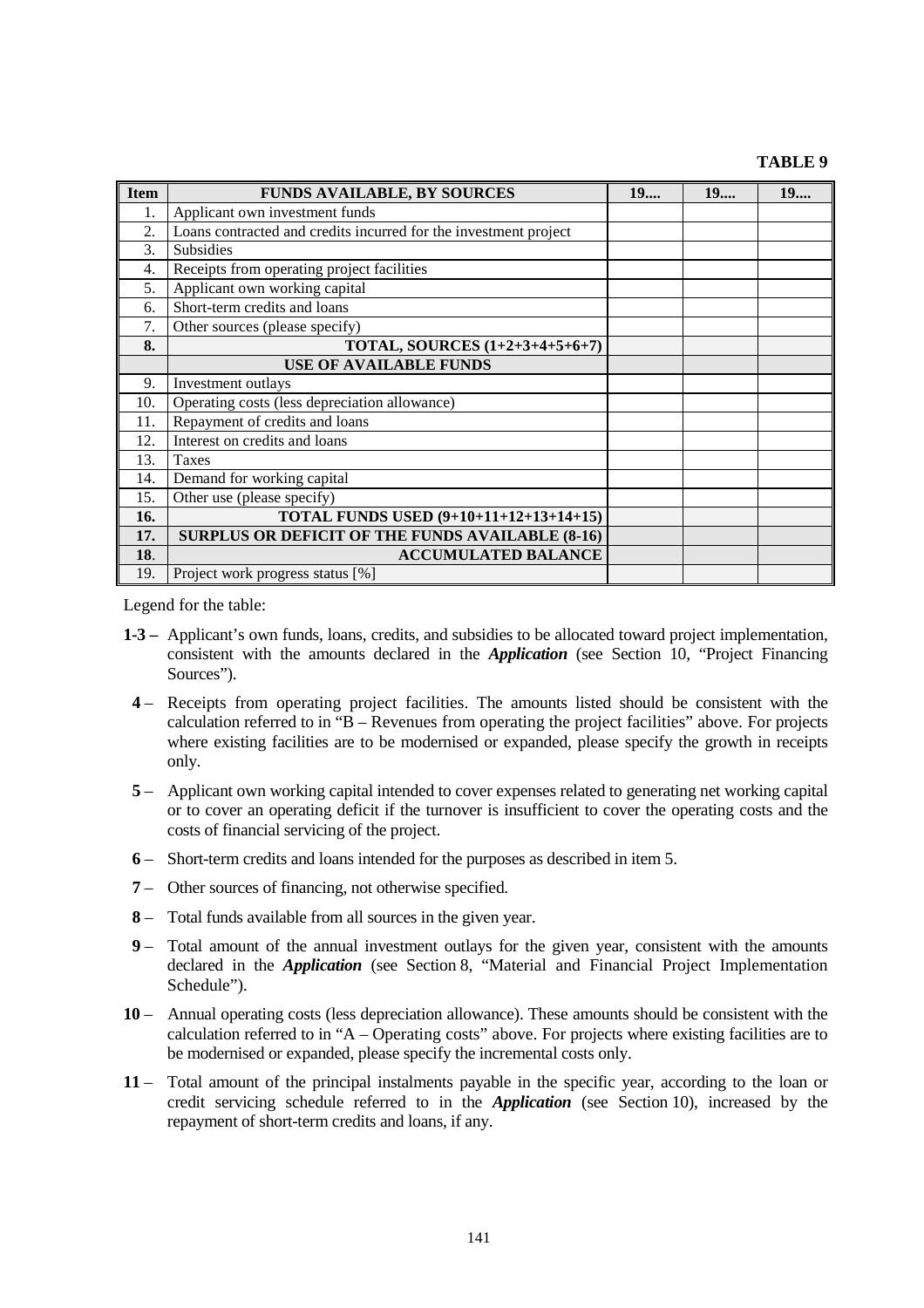- **12**  Total amount of the interest payable in the given year, according to the loan or credit servicing schedule, increased by the interest accrued on short-term credits and loans, if any.
- **13**  Any regular payments made to the State Treasury and related to the operation of project facilities (this calculation should be attached to the *Application*).
- **14**  Expenses incurred mostly at the stage of starting-up the project facilities and related to generating net working capital. For projects related, for example, to the water and wastewater management system, this is to be understood as the expenses aimed at providing the adequate stock of consumable materials (mostly chemicals) needed for the proper operation of the wastewater treatment plant. This item should be adjusted to take into account the difference between the balance of receivables and current liabilities and, depending on whether the Applicant pays VAT, the balance of the account settlements related to that tax. For projects in which the start-up period for project facilities is short, the demand for working capital may occur in one year only. On the other hand, if large project facilities are involved where an extended start-up period is necessary, this demand may gradually increase until the project facilities reach their full production or service capacity. Please remember that in the latter case, only the **growth** in the demand for working capital in later years, i.e. the difference between the necessary working capital in a given year and that of the preceding year, should be provided in the table.
- **15**  Other expenses to be covered from other financing sources, not otherwise specified.
- **16**  Total amount of all expenses to be incurred in the given year.
- **17**  Surplus or deficit of funds available, as shown in cash flows.
- **18**  Algebraic sum of the balances of the funds available in the preceding years and in the year in question. In the first year, the accumulated balance is equal to the amount specified in item 17. In each subsequent year, the accumulated balance is the sum of the amounts specified in item 17 for the given year and in item 18 for the preceding year.
- **19**  Physical progress of the construction and assembly works at the end of the specific year, in percentage terms (when the project facilities are put into service, the physical progress is 100%).

The time horizon for the cash flow forecast should cover the project implementation period, the start-up of project facilities, and the operating the project facilities for at least 5 years or until all financial liabilities incurred for the project are repaid.

#### **12. APPLICANT CURRENT FINANCIAL AND INVESTMENT LIABILITIES**

The relevant data and information should be presented in a format as shown below:

#### **A. Credits and loans contracted**

Please specify the purpose and amount of the credit or loan, the financing institution, the amount of the credit or loan paid back as of the date of compiling the data, and the form of security. Please complete the table below to show the continued plan for servicing the credit or loan.

#### **TABLE 10**

|                   | PRINCIPAL TO BE REPAID | <b>INTEREST TO BE PAID</b> |             |  |
|-------------------|------------------------|----------------------------|-------------|--|
| Instalment amount | Date                   | Interest amount            | <b>Jate</b> |  |
|                   |                        |                            |             |  |
|                   |                        |                            |             |  |
|                   |                        |                            |             |  |
|                   |                        |                            |             |  |
|                   |                        | Interest to be paid, total |             |  |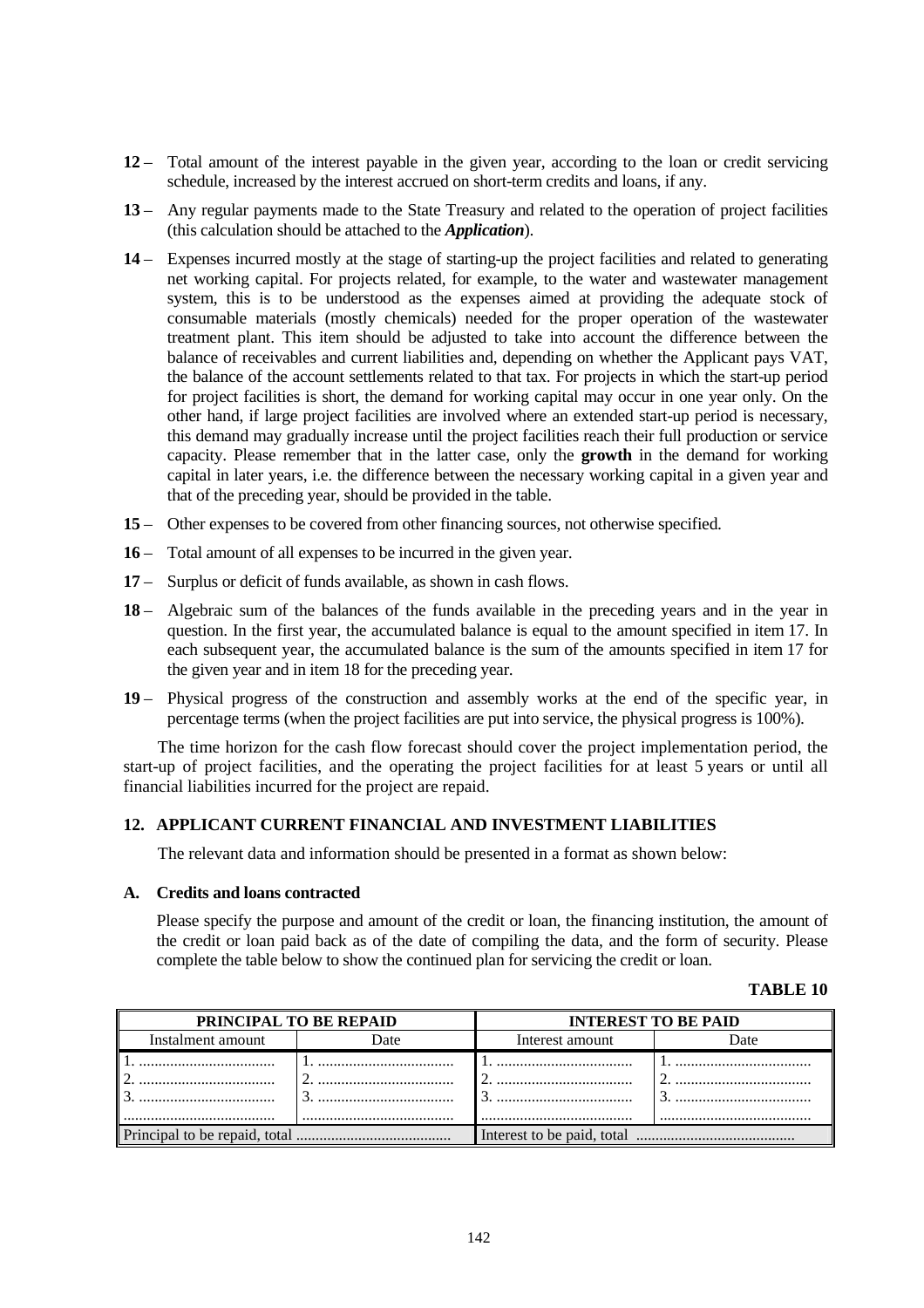# **B. Guarantees**

Please specify the name of the unit for which the guarantee has been given, the subject and amount of the guarantee, and the time schedule of settling the possible liabilities thus undertaken.

## **C. Securities issued**

Please specify, in annual terms, the total amount of the liabilities arising from securities (bonds, commercial coupons, etc.) issued.

## **D. Other investment projects concurrently implemented**

Please provide a list of all other projects under implementation as well as the total project costs, amounts already disbursed, amounts planned for disbursement (by years), and financing sources (in particular Applicant's own share). If the Applicant is a municipality (or another administrative unit represented by a local government), only projects for which the project cost exceeds 1% of the annual budgetary expenditure should be reported.

# **In addition, the following documents and materials** *should be attached to the Application***:**

- *a) Applicants subject to the Act on Accounting (excluding local governments, budgetary units, and forest inspectorates):* 
	- Financial reports (income statement, balance sheet, and cash flow statement) for the three most recent years, prepared in compliance with the rules and standards set out in the Act on Accounting;
	- Complete report by a statutory auditor of the financial reports of the most recent accounting year (applies to entities that are required by law to have their statements audited);
	- Confirmations issued by the tax office and social insurance agency to certify that the Applicant has no outstanding payments to the State budget;
	- Opinion of the bank managing the Applicant's main account;
	- List of the subsidies received over the past 3 years from sources other than the State budget (also specifying the name of the financing institution, purpose and amount of the subsidy, and period of use).

## *b) Local governments:*

- Local government budget performance reports for the past three years and for the quarter preceding the day on which the Application was submitted, drawn up in the form required by the executive order of the Minister of Finance on preparing quarterly reports of the performance of municipal budgets;
- Current budget resolution, including the appendix on capital investments;
- Budget plan for the next year;
- Opinion of the regional accounting chamber [agency that checks budgetary compliance in Poland] on the budget:
- Opinion of the bank that manages the Applicant's main account;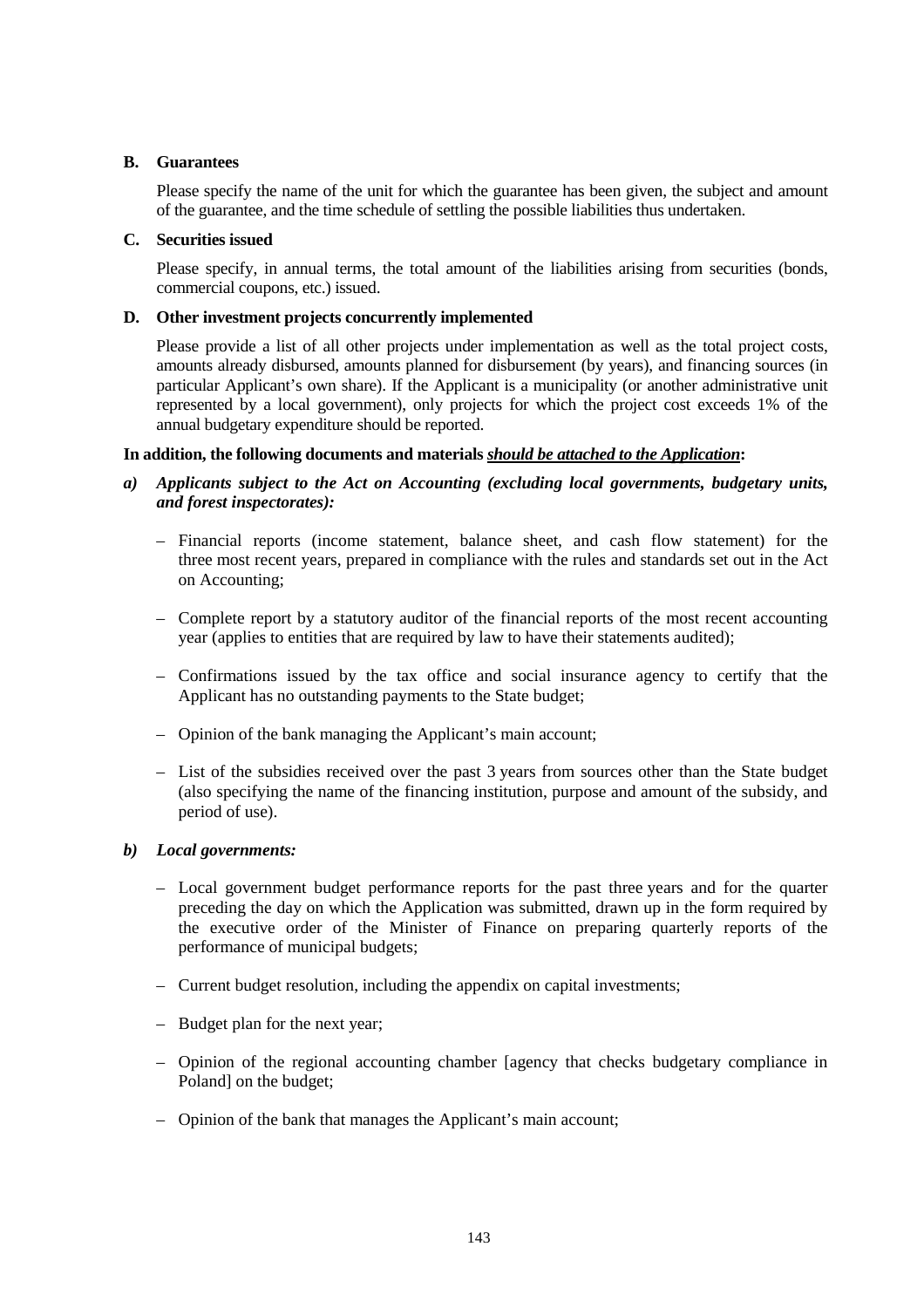– List of the subsidies received over the past three years from sources other than the State budget (also specifying the name of the financing institution, purpose and amount of the subsidy, and period of use).

## *c) Applicants that are not subject to the Act on Accounting:*

- Copies of annual tax declarations submitted to the tax office for the past two years;
- Summary showing the structure of revenues for the past two years (specifying the sources and amounts received);
- List of subsidies received over the past two years from sources other than the State budget (specifying the name of the financing institution, purpose and amount of the subsidy, and period of use).

# *d) Budgetary units:*

- Report on the performance of the budget resolution for the past year;
- Budget resolution for the current year, demonstrating adequate funds for the investment project;
- List of subsidies received over the past two years from sources other than the State budget (specifying the name of the financing institution, purpose and amount of the subsidy, and period of use).

## *e) Forest inspectorates:*

- Financial reports (income statement, balance sheet, and cash flow statement) for the past two years, prepared in compliance with the rules and standards set out in the Act on Accounting;
- Complete report of a statutory auditor on the annual financial report of the most recent accounting year (this only applies to forest inspectorates that are obliged by law to have their financial statements audited);
- Information about the amounts written off for the Forest Fund and the supplementing payments received from that Fund for the past 2 years;
- Confirmation issued by the Regional Directorate of State Forests to guarantee the availability of forest inspectorate's own funds as declared in the *Application* in the table on project funding;
- List of the subsidies received over the past two years from sources other than the State budget (specifying the name of the financing institution, purpose and amount of the subsidy, and period of use).

The EcoFund may also require additional documents as a prerequisite for examining the Application.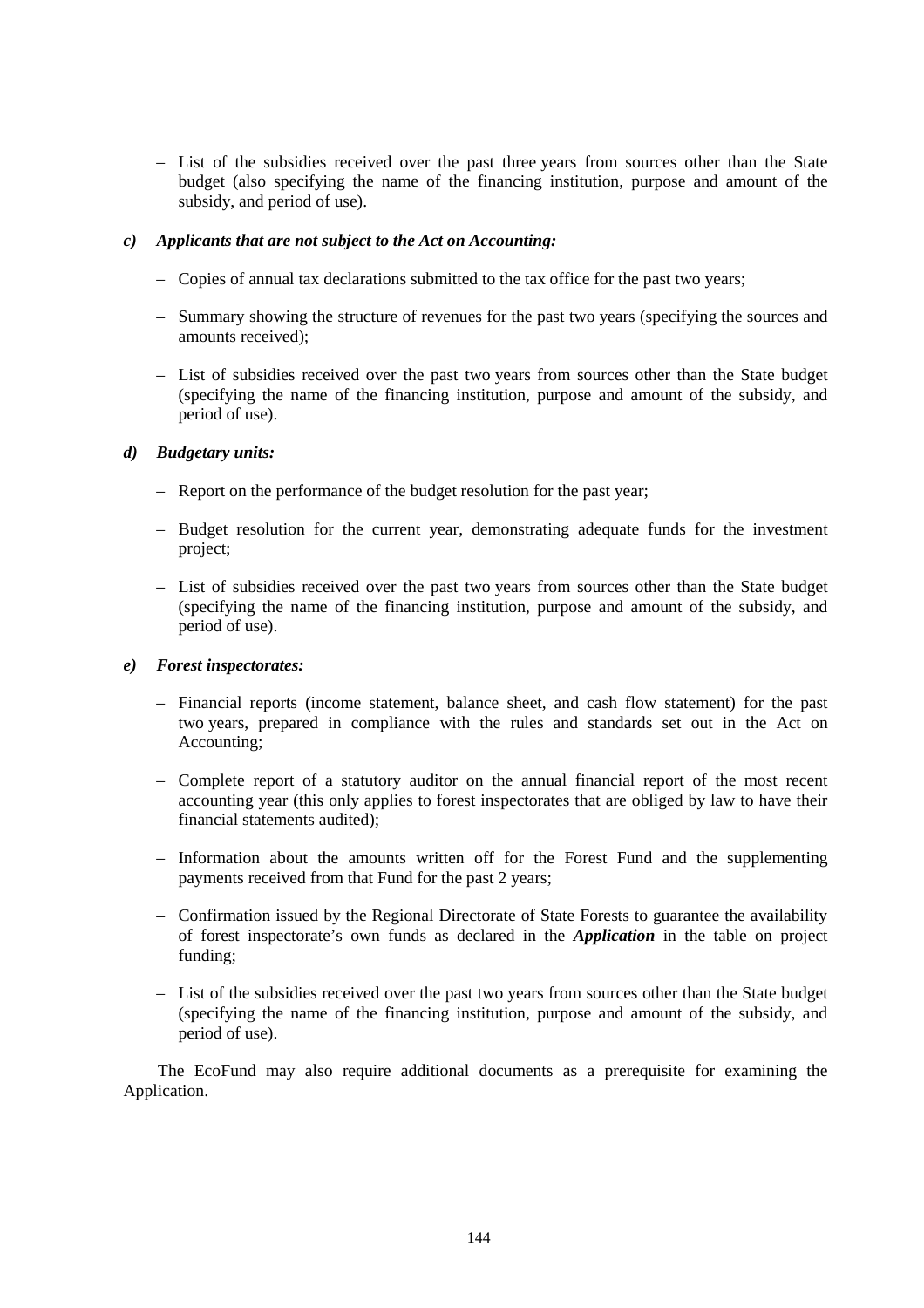# **13. APPLICANT DECLARATION**

The signatures of the Applicant's representatives responsible for preparing and submitting the *Application* (found on *the last page of the Application* and shown in these "Instructions") demonstrate that the Application for aid has been formally submitted to the EcoFund Foundation and, at the same time, constitute a declaration that all information provided is true and accurate.

#### **14. APPENDICES**

The Appendices specified on the **"***List of Appendices***"** form, shown in these "Instructions," constitute an integral part of the *Application*. More details about the appendices may be found in this text. While Appendices must be submitted, there are a few exceptions to this rule. First, the requirement to present a feasibility study (item 1 on the "*List …*") applies to new projects only and the requirement to present an "Environmental Impact Assessment of the Project" (item 2.2) is only applicable to projects for which the preparation of such an "Assessment" is required by law. Moreover, the external experts' opinions and reviews (item 7) should only be submitted if they were formulated during project preparation. With regard to the required permits (item 2) and documents confirming the availability of adequate funds (items 5 and 6), the Applicant may submit them after the EcoFund has begun the *Application* evaluation process. In addition, the scope of the tender documentation for the selection of contractors and suppliers (item 3) depends on the status of that process at the time of submission of the *Application* to the EcoFund.

If any of the required Appendices is unavailable at the time of submitting the *Application*, this should be indicated in the List of Appendices. The blank space provided should be used to specify the reasons for this fact, the current status of preparing or obtaining the missing document, and, if possible, the expected date upon which the document will be submitted to the EcoFund. On these grounds, the EcoFund may consider evaluating the *Application* on a provisional basis.

The Appendices constitute an indispensable supplement to the *Application* and other documents cannot be substituted. This means that submitting other documents does not release the Applicant from the obligation to provide all the information required by the EcoFund, as specified in these "Instructions."

### **NOTE**

The EcoFund Foundation reserves the right to require additional information about the Applicant and the proposed project, if this need arises from the specific nature of the project or the terms and conditions of the competitions organised by the Fund.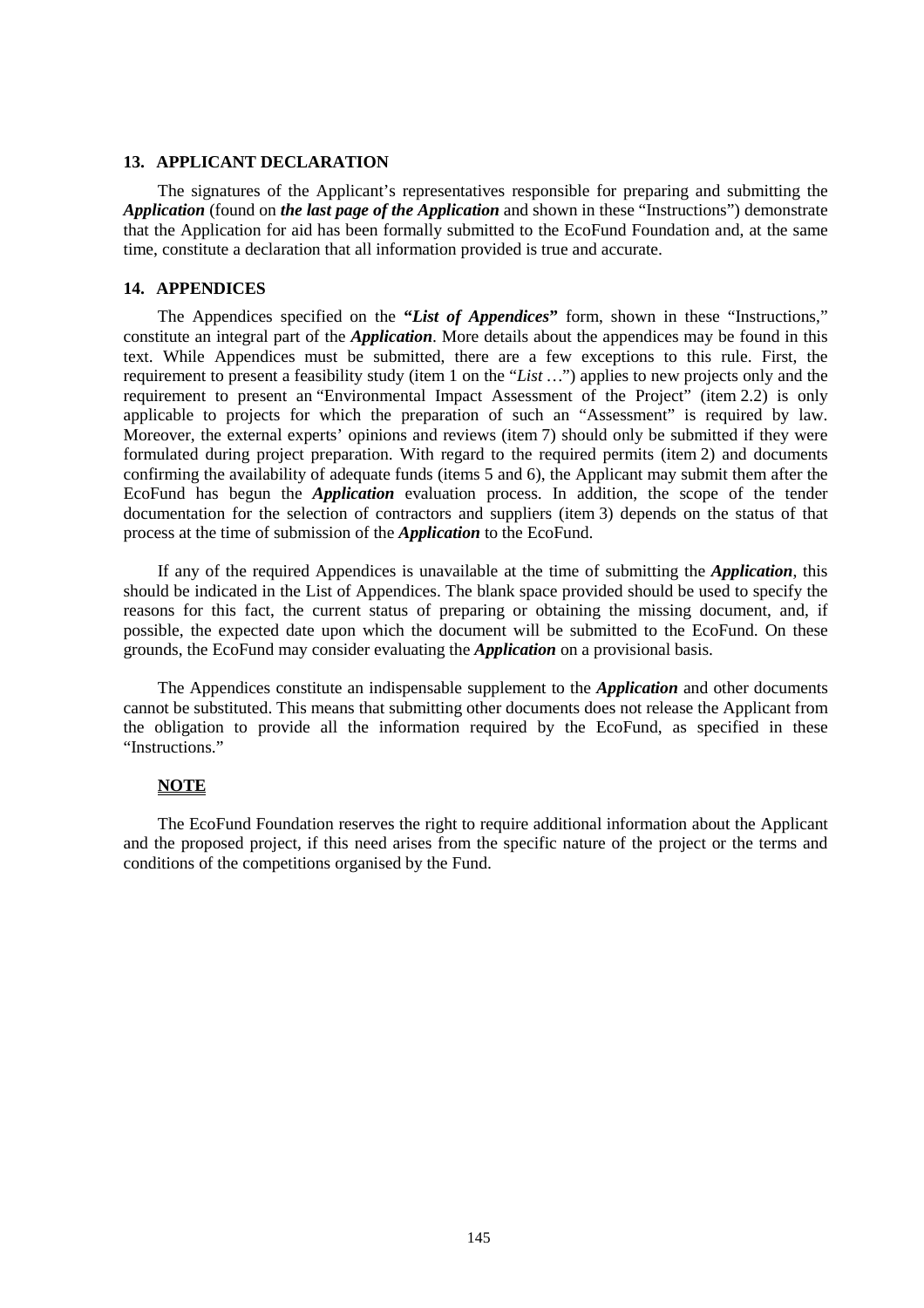# **DECLARATION**

**I hereby declare that all data provided in the "***Application for EcoFund Financial Aid***" are true and accurate.** 

**I also declare that if a loan and/or grant is awarded, it will be used exclusively for the purposes as specified in the "***Application***" in accordance with the contract concluded with the EcoFund as stipulated in the "***Financial Aid Agreement.***"**

**Personal data (or stamp) of the person who prepared the Application** 

**Personal data (or stamp) of the person who submitted the Application** 

(Date and signature) (Date and signature)

*Act on the Protection of Economic Commerce and on Changing Certain Provisions of the Penal Code" (Journal of Laws No. 126 of 30 November 1994, item 615):* 

*Art. 3. § 1. If those seeking to obtain a credit, loan, credit guarantee, grant, subsidy, subvention, or other form of public aid submit a falsified document or one that asserts a falsehood or make unreliable*  declarations related to circumstances important to the obtaining of such a credit or loan, credit *guarantee, grant, subsidy, subvention, or other form of public support, they are subject to imprisonment of up to 5 years.*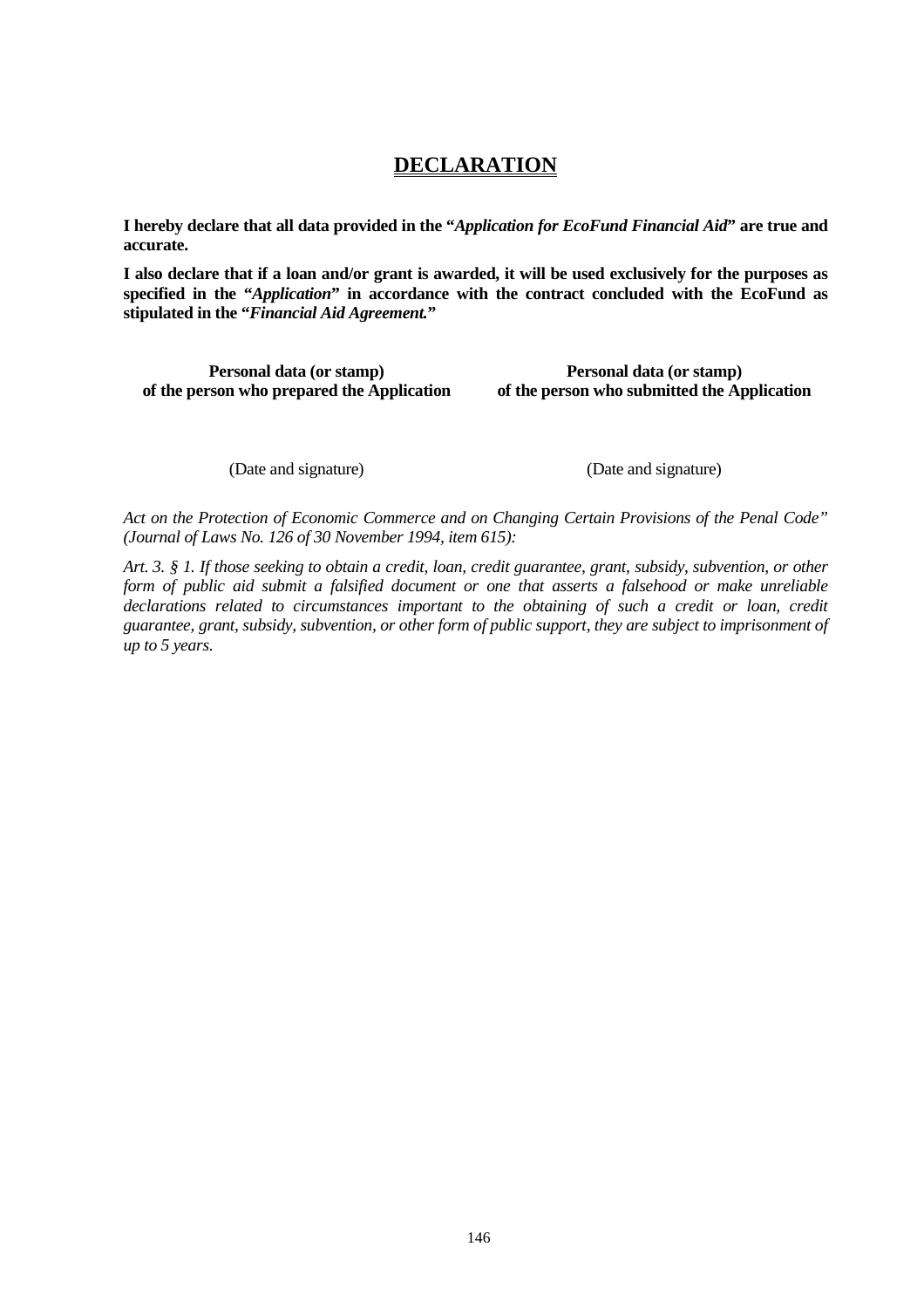#### **ECOFUND'S RESERVATIONS, REQUIREMENTS, AND GENERAL REMARKS**

**1**. The information and data of any kind provided in the *Application* or in the Appendices will be exclusively used by the EcoFund for the purposes of evaluating the project in order to make a decision on providing financial aid to the project in the amount requested. The Applicant may additionally claim confidentiality of some of the information provided due to its commercial importance.

**2.** The EcoFund will only review *Applications* that are complete, i.e., where all the information required has been provided and all documents required have been submitted.

**3.** Before any *Application* is submitted to the EcoFund Council for consideration, it will be verified by EcoFund's specialists in accordance with the EcoFund's environmental, technical, and economic criteria. If any significant discrepancy is found between the data provided in the Application and the actual status, the *Application* review process will be terminated.

**4**. The EcoFund may propose that the Applicant introduce changes to the project, making further review of the application contingent on the Applicant's acceptance of this proposal. This may apply to the scope as well as the technical and organisational details of the project in that portion which is to be supported by the EcoFund, and in particular to the planned selection of contractors and suppliers within the scope of the project tasks to be financed by the EcoFund. As a rule, the EcoFund may provide financial aid for projects involving Polish contractors or contractors from the countries taking part in the debt-for-environment swap. Imported equipment financed through EcoFund grants should also be purchased from these countries, which should be confirmed by submitting certificates of origin. As of 30 April 2001, these countries are: France, Italy, Norway, Sweden, Switzerland, and the Unite States.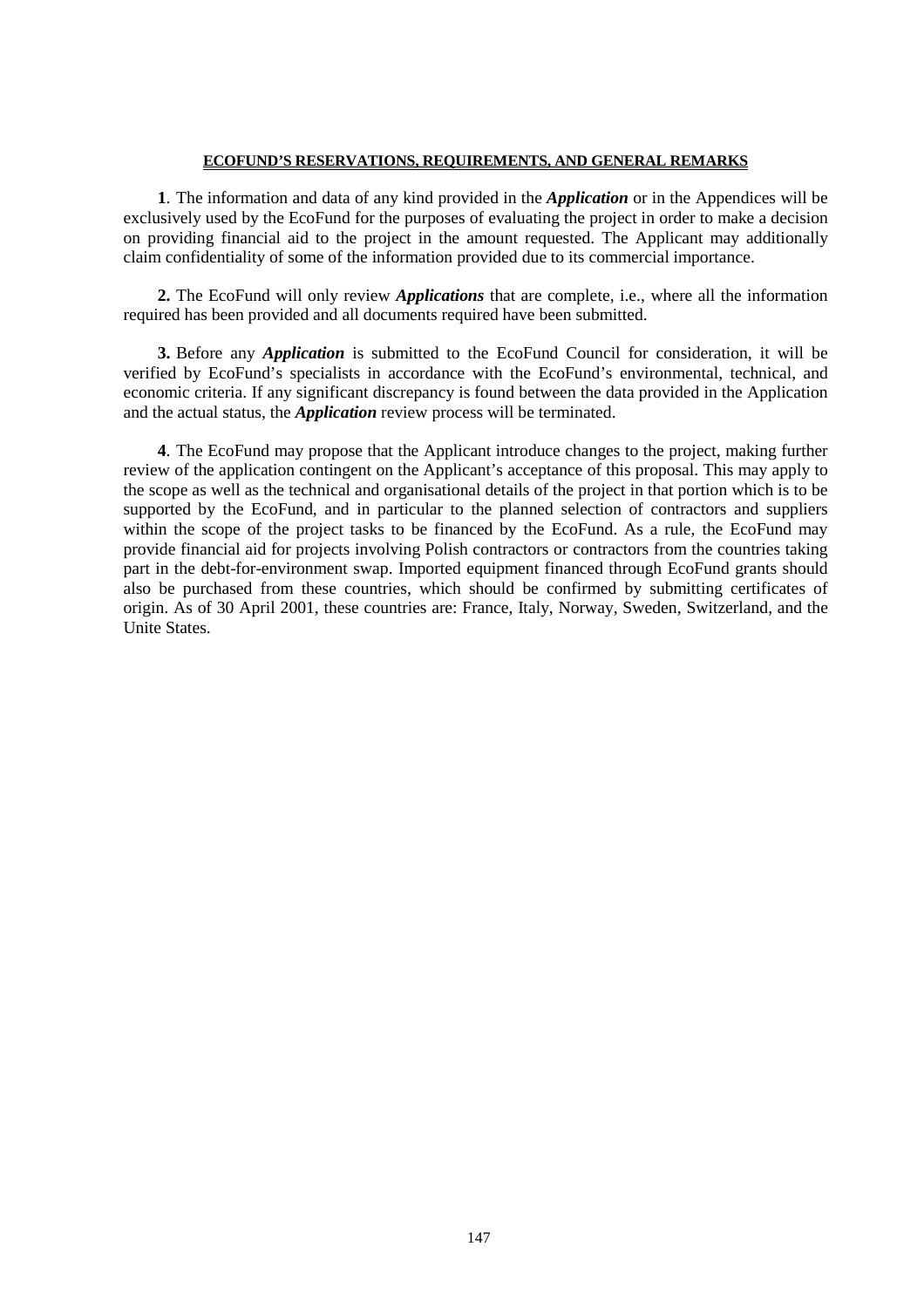**APPLICANT: LIST OF APPENDICES TO THE APPLICATION FOR FINANCIAL AID 1. Feasibility study** . . . . . . . . . . . . . . . . . . . . . . . . . . . . . . . . . . . . . . . . . . . . . . . . . . . . . . . . . . . . . . . . . YES  $\Box$  NO  $\Box$ **2. Permits and approvals as required by law 2.1** Documentary evidence of the legal title of ownership of the real estate YES  $\Box$  NO  $\Box$ **involved**  . . . . . . . . . . . . . . . . . . . . . . . . . . . . . . . . . . . . . . . . . . . . . . . . . . . . . . . . . . . . . . . . . **2.2 Major environmental permits and licenses (e.g., treated wastewater disposal YES NO permit) [if YES, 2.4 is NOT applicable]**  . . . . . . . . . . . . . . . . . . . . . . . . . . . . . . . . . . . . . . . . . . . . . . . . . . . . . . . . . . . . . . . . . **2.3 Environmental Impact Assessment of the Project**  . . . . . . . . . . . . . . . . . . . . . . . . . . . . . . . . . . . . . . . . . . . . . . . . . . . . . . . . . . . . . . . . . YES  $\Box$  NO  $\Box$ **2.4** Opinions on environmental protection issues (e.g., issued by the Regional YES  $\Box$  NO  $\Box$ **Epidemiological Control and Hygiene Promotion Station)**  . . . . . . . . . . . . . . . . . . . . . . . . . . . . . . . . . . . . . . . . . . . . . . . . . . . . . . . . . . . . . . . . . **2.5 Construction permit or validated notification of construction YES NO commencement [if YES, 2.6 is NOT applicable] (A validity statement should be attached to these documents)**  . . . . . . . . . . . . . . . . . . . . . . . . . . . . . . . . . . . . . . . . . . . . . . . . . . . . . . . . . . . . . . . . . **2.6 Decision on the Site Development and Management Requirements**  . . . . . . . . . . . . . . . . . . . . . . . . . . . . . . . . . . . . . . . . . . . . . . . . . . . . . . . . . . . . . . . . . . . . YES  $\Box$  NO  $\Box$ **3. Tender documentation for the selection of contractors or suppliers 3.1** Reports or records of the selection of contractors and/or suppliers through YES  $\Box$  NO  $\Box$ **tenders**  . . . . . . . . . . . . . . . . . . . . . . . . . . . . . . . . . . . . . . . . . . . . . . . . . . . . . . . . . . . . . . . . . **3.2 Tender documentation on the procedures under preparation or already YES NO conducted to select a contractor or supplier (calls or invitations to tender, instructions to tenderers, Terms of Reference, tender opening records, or appropriate draft documents)**  . . . . . . . . . . . . . . . . . . . . . . . . . . . . . . . . . . . . . . . . . . . . . . . . . . . . . . . . . . . . . . . . . **3.3 Contract(s) concluded with the Contractor(s)**  . . . . . . . . . . . . . . . . . . . . . . . . . . . . . . . . . . . . . . . . . . . . . . . . . . . . . . . . . . . . . . . . . **YES**  $\Box$  **NO**  $\Box$ **4. Financial documentation related to the Applicant**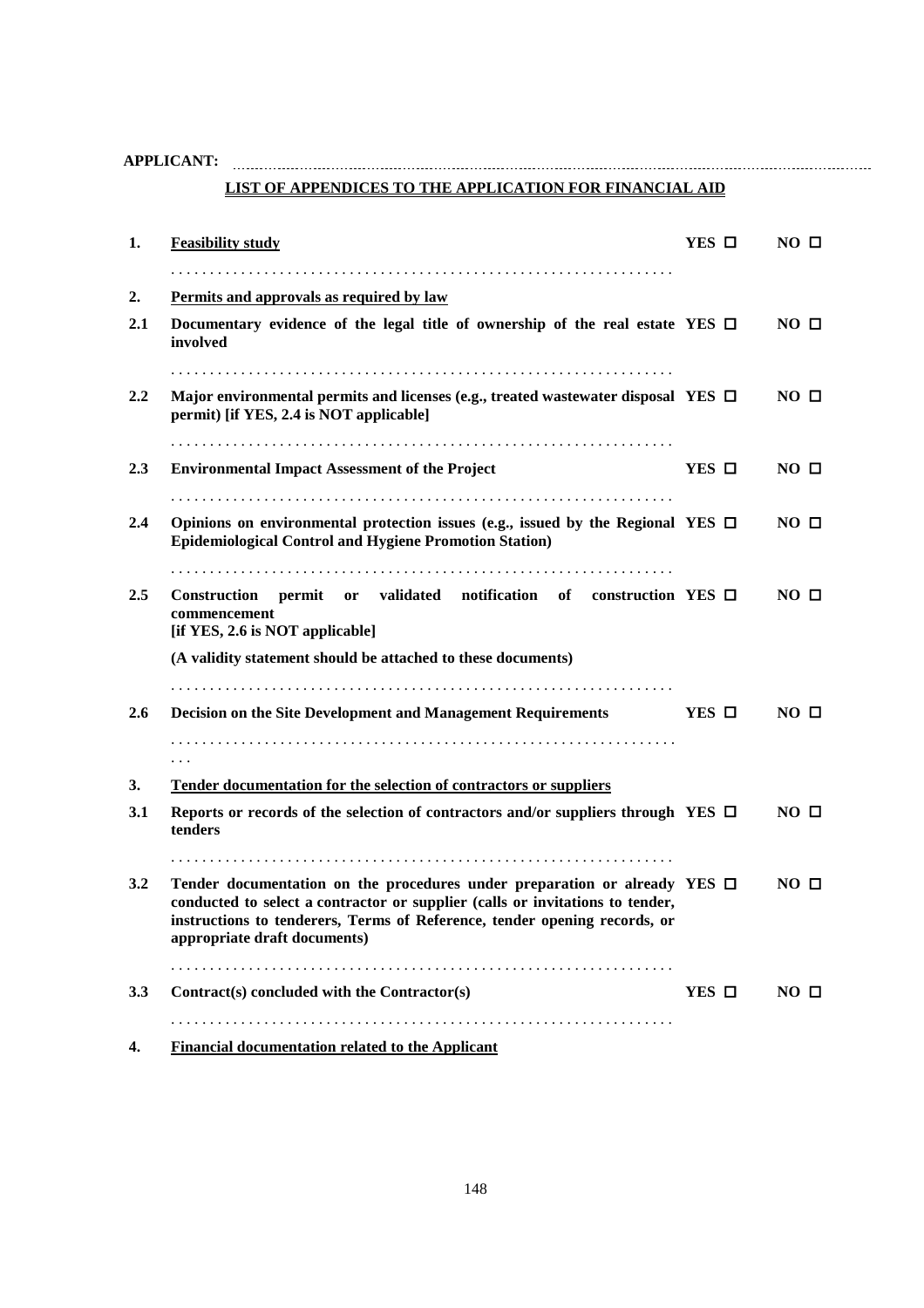# *a Business entities*

| 4.1      | Documents confirming the Applicant's legal status, including the YES $\Box$<br>appropriate permits and/or licenses for conducting business activities (if the<br>permits and/or licenses are required by law)                                                                                                                                       |                 | $NO$ $\square$  |
|----------|-----------------------------------------------------------------------------------------------------------------------------------------------------------------------------------------------------------------------------------------------------------------------------------------------------------------------------------------------------|-----------------|-----------------|
| 4.2      | Description of the activities conducted over the past 3 years, including YES $\Box$<br>financial reports (income statement, balance sheet, and cash flow<br>statement), prepared in compliance with the rules and standards set out in<br>the Act on Accounting                                                                                     |                 | $NO$ $\square$  |
| 4.3      | Reports of statutory auditors on the annual financial reports (for the past YES $\Box$<br>3 years)                                                                                                                                                                                                                                                  |                 | $NO$ $\square$  |
| 4.4      | Confirmations issued by the tax office and the social insurance agency YES $\Box$<br>certifying that the Applicant has no outstanding payments to the State<br>budget                                                                                                                                                                               |                 | $NO$ $\Box$     |
| 4.5      | Opinion of the bank that manages the Applicant's main account                                                                                                                                                                                                                                                                                       | $YES$ $\square$ | $NO$ $\square$  |
| b<br>4.6 | <b>Local governments</b><br>Municipal budget performance reports for the past 3 years and for the YES $\Box$<br>quarter preceding the day upon which the Application was submitted,<br>prepared in a format required by the executive order of the Minister of<br>Finance on preparing quarterly reports on the performance of municipal<br>budgets |                 | $NO$ $\square$  |
| 4.7      | Current budget resolution, including the Appendix on the capital YES $\Box$<br>investment plan                                                                                                                                                                                                                                                      |                 | NO <sub>0</sub> |
| 4.8      | Budget plan for the next year                                                                                                                                                                                                                                                                                                                       | YES O           | $NO$ $\square$  |
| 4.9      | Opinion of the regional accounting chamber on the compliance of the YES $\Box$<br>budget with the law                                                                                                                                                                                                                                               |                 | $NO$ $\square$  |
| 4.10     | Opinion of the bank that manages the Applicant's main account                                                                                                                                                                                                                                                                                       | $YES$ $\square$ | $NO$ $\square$  |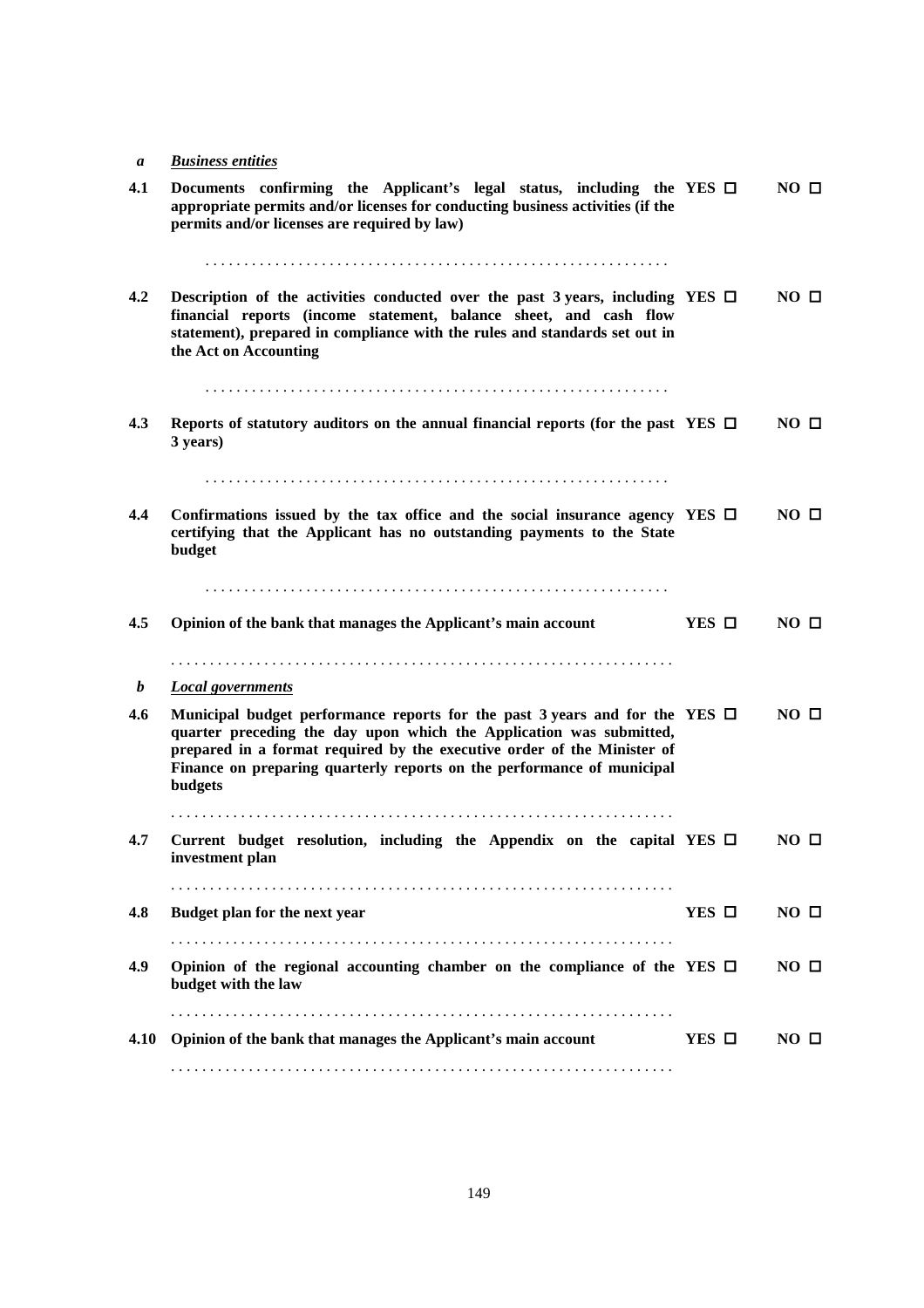# *c Associations and foundations*

| 4.11             | Copies of the financial reports submitted to the tax office for the past YES $\Box$<br>2 years                                                    |       | $NO$ $\square$ |
|------------------|---------------------------------------------------------------------------------------------------------------------------------------------------|-------|----------------|
|                  |                                                                                                                                                   |       |                |
| $\boldsymbol{d}$ | <b>Budgetary units</b>                                                                                                                            |       |                |
| 4.12             | Extract from the budget resolution to confirm that adequate funds have YES $\Box$<br>been made available in the budget for the investment project |       | $NO$ $\square$ |
|                  |                                                                                                                                                   |       |                |
| 5.               | Documents to confirm the availability of adequate funds from Applicant's YES $\Box$<br>own resources                                              |       | $NO$ $\square$ |
|                  |                                                                                                                                                   |       |                |
| 6.               | Documents to confirm the availability of adequate funds from other sources                                                                        | YES O | $NO$ $\square$ |
|                  |                                                                                                                                                   |       |                |
| 7.               | <b>Experts' opinions and reviews</b>                                                                                                              | YES O | $NO$ $\square$ |
|                  |                                                                                                                                                   |       |                |
| 8.               |                                                                                                                                                   | YES O | $NO$ $\square$ |
|                  |                                                                                                                                                   |       |                |
|                  |                                                                                                                                                   |       |                |
|                  |                                                                                                                                                   |       |                |

**. . . . . . . . . . . . . . . . . . . . . . . . . .** 

**(Signature of the person submitting the Application)**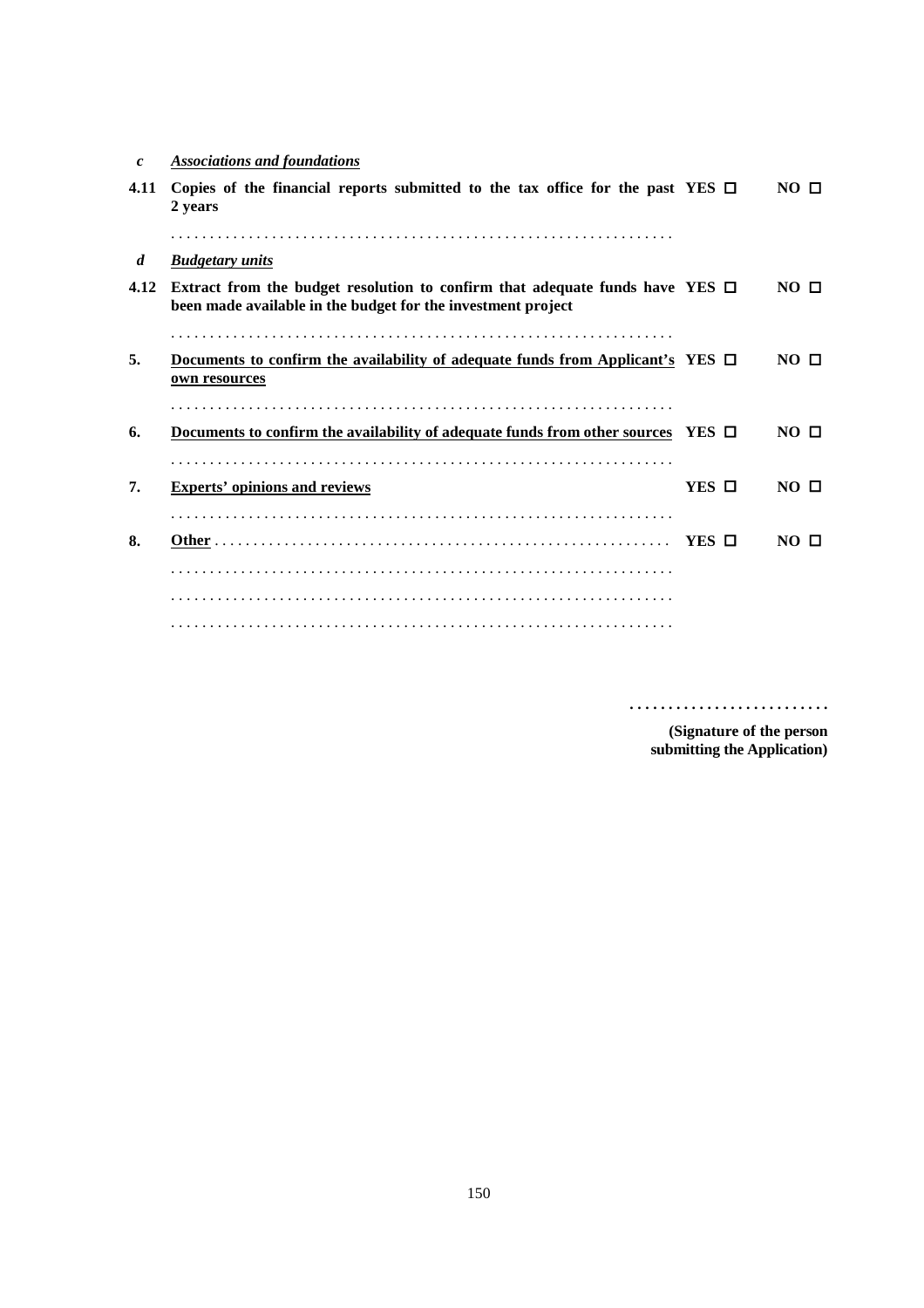#### **Annex II.4: Calculating cost indicators**

Cost indicators are divided into static and dynamic indicators. Two major static indicators, the unit investment cost and the unit operating cost, are largely in use at the CEE and EECCA environmental funds. The unit annual cost and the dynamic generation cost are dynamic indicators that yield results that can be used to rank alternatives based on more consistent economic grounds.

#### Static Indicators

#### **Unit investment cost**

Experience shows that unit investment cost (UIC) is one of the most common indicators used by the majority of environmental funds in CEE and EECCA to calculate cost-effectiveness. This is a simple ratio between investment expenditures and an environmental effect that is generated in the first year after investment completion.

| Box II.4.1: Formula for calculating unit investment cost |                                                           |  |  |  |
|----------------------------------------------------------|-----------------------------------------------------------|--|--|--|
|                                                          | $UIC=I/EE$                                                |  |  |  |
| Where:                                                   |                                                           |  |  |  |
| $\bullet$                                                | <b>UIC</b> - Unit Investment Cost                         |  |  |  |
| I - total investment expenditure<br>$\bullet$            |                                                           |  |  |  |
| $\bullet$                                                | EE - environmental effect in the first year of operations |  |  |  |

This indicator has a number of drawbacks. First, it does not account for O&M costs. One can easily give an example that a more expensive device is preferred due to low operating and maintenance costs. Second, UIC does not account for differences in the operating period of installations. It is possible that a more expensive device will serve longer than a cheaper one; yet, the UIC will always give preference to the latter. Third, UIC is not sensitive to changes in the profile of the environmental effect. It may occur that a reduction in pollution will change over the lifetime of an investment (e.g., a plant will be closed or the production profile will change to one less polluting). Hence, UIC should not be used in professional cost-effectiveness analyses.

In general, however, it is better to use a simplified tool than use nothing. The Polish National Fund, for example, when using this indicator, tries to compensate for some of its deficiencies. In addition to UIC, it calculates two separate measures that control for operational costs. These are discussed in the sub-section below.

#### **Unit operating cost**

The first measure is a ratio of total annual operating costs divided by the environmental effect. The second measure is a ratio of total annual energy consumption divided by the environmental effect.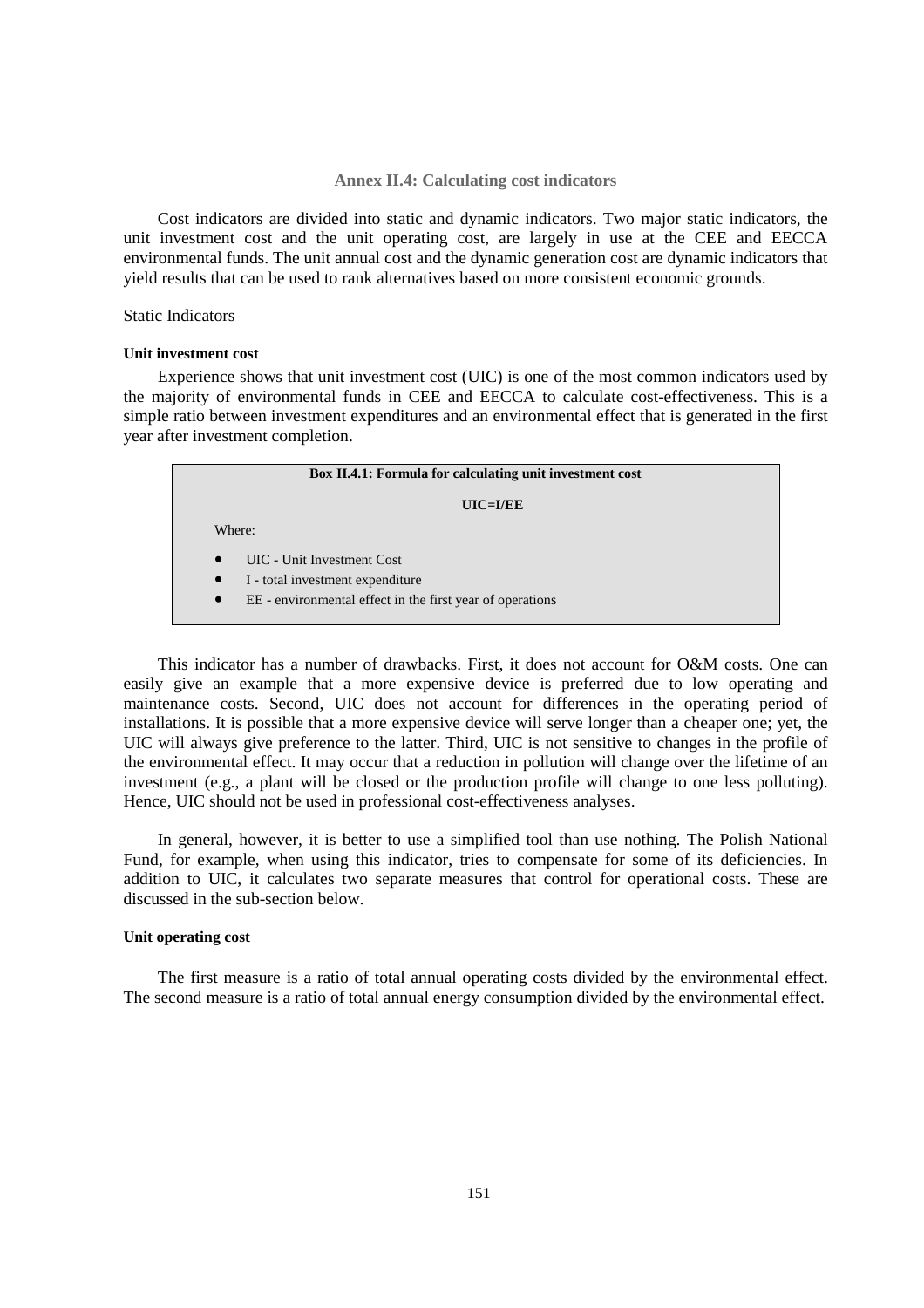

#### Dynamic indicators

#### **Unit annual cost**

Unit Annual Cost (UAC) allows the linkage of investment expenditure and O&M costs. UAC is calculated as the sum of Annualised Capital Cost (ACC) and annual O&M costs (the annualised cost of a project or AC) divided by the average environmental effect expressed in physical units. The Polish EcoFund, for example, uses this approach. The generic formula takes the form presented in Box II.4.3.



Unit Annual Cost is a good indicator and in most cases produces a ranking of options that is consistent with true cost-effectiveness. This is true when there is a uniform distribution of the environmental effect across options.

In order to understand this feature, it is useful to see how the timing of attainment of environmental effects impacts social welfare, as illustrated in the following example. A polluted lake needs to be revitalised and two options have been identified to do so. Each option involves the same profile of expenditures. One technology, however, will clean the lake in the next year, while the other in three years' time. A rational citizen, or implementing agency for that matter, would prefer the former, as this would allow people to enjoy an additional stream of environmental benefits generated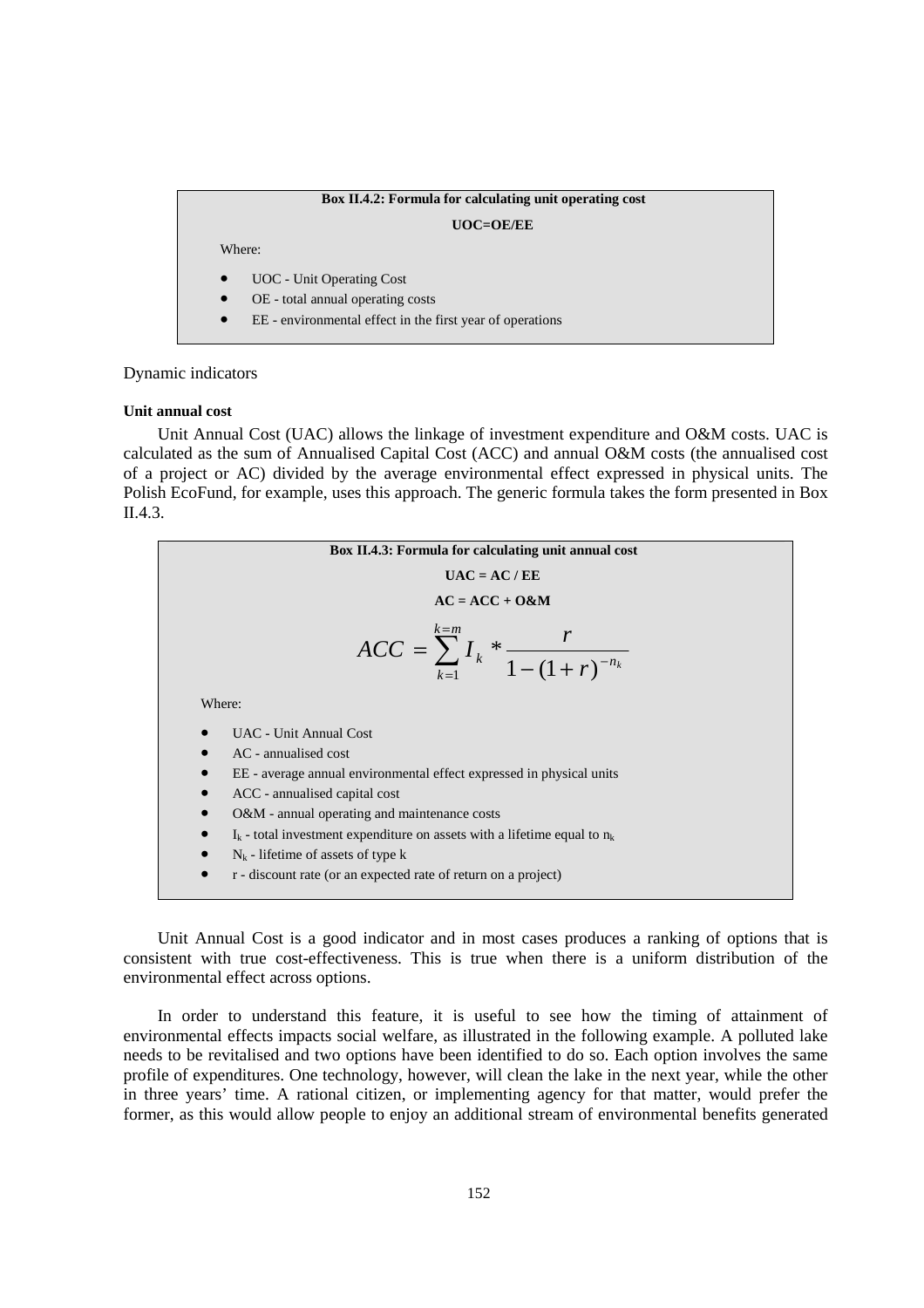by the cleaned lake two years sooner than the second option. The sooner an environmental effect is achieved, the better for society and thus time matters in investment projects.

UAC fails to account for the distribution of environmental benefits over time. UAC will give an equal rank to an investment that produces 10 units of environmental effect in the first year of operations and 1 unit per year in the remaining 9 years of operation and an investment that has the reverse profile (1 unit per year during the first nine years and 10 units in the tenth year).

While UAC is still not an ideal measure of cost-effectiveness, it produces good estimates and works well in most typical cases. In some cases, however, it is very difficult to make a reasonable projection of an environmental effect. Therefore, applying a more sophisticated method that will depend on imprecise projections does not add any value.

When the UAC for the reduction of a unit of a certain pollutant is calculated, its value is compared to the values already observed in similar projects previously implemented. Figure II.4.1 shows minimum and maximum values for reducing 1 kg of  $BOD<sub>5</sub>$  as used by the Polish EcoFund. The Polish EcoFund has developed and regularly updates and maintains its own database on relevant cost values, which it uses for benchmarking.





Source: Polish EcoFund.

When there are more pollutants in effluents (e.g., 4 pollutants -  $BOD<sub>5</sub>$  suspended solids, N, and P), the UAC for each of these pollutants is calculated and compared against historic data. In comparing the unit costs of the pollutants with historic values, the Polish EcoFund requires that at least three of the four indicators should have costs below the upper limit. Projects not meeting this condition are rejected. In addition, the two best values are used in the point-based assessment.

#### **Dynamic generation cost**

Dynamic Generation Cost (DGC) is a ratio between discounted costs and discounted benefits. This index has a structure similar to that of the cost-benefit ratio used in CBA. Benefits are not monetised, but instead are expressed in physical units. The DGC formula is provided in Box II.4.4.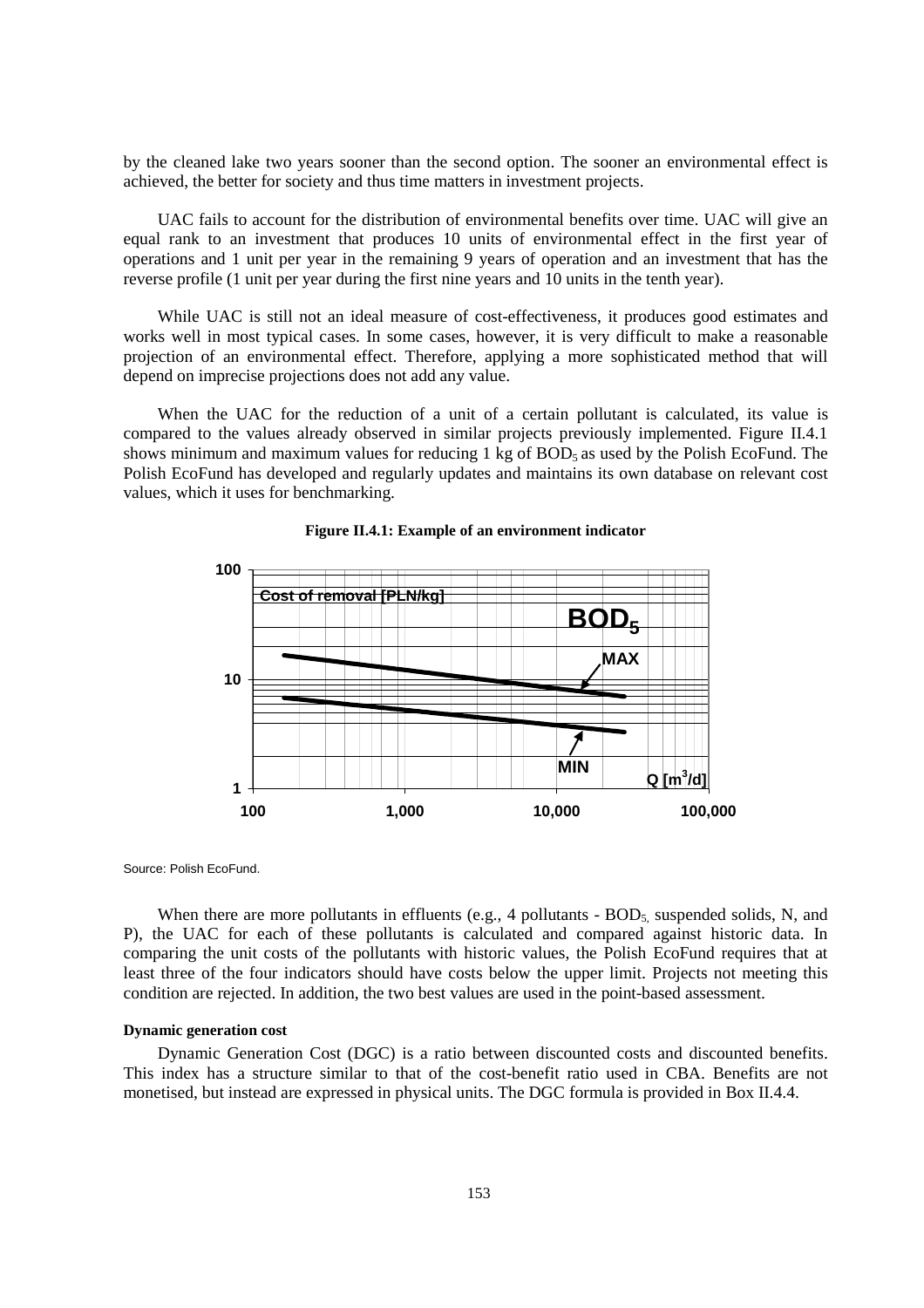

DGC has been used by the Polish National Fund in appraising ISPA investments in Poland since June  $2002<sup>14</sup>$ . This has significantly improved the Fund's appraisal procedure.

**Dynamic Generation Cost is the ideal measure of cost-effectiveness.** It has all advantages of UAC and is also sensitive to changes in the distribution of the environmental effect over time. In fact, DGC is the best proxy of long-run average cost. This is a very important feature that is very useful in designing tariff policies and checking whether the utility follows the Polluter-Pays Principle. These dimensions are very important for all IFIs and the EU Commission.

j

<sup>&</sup>lt;sup>14</sup> Most development banks use DGC (see, for example, ADB, 1999). Each institution, however, uses a different term to describe it.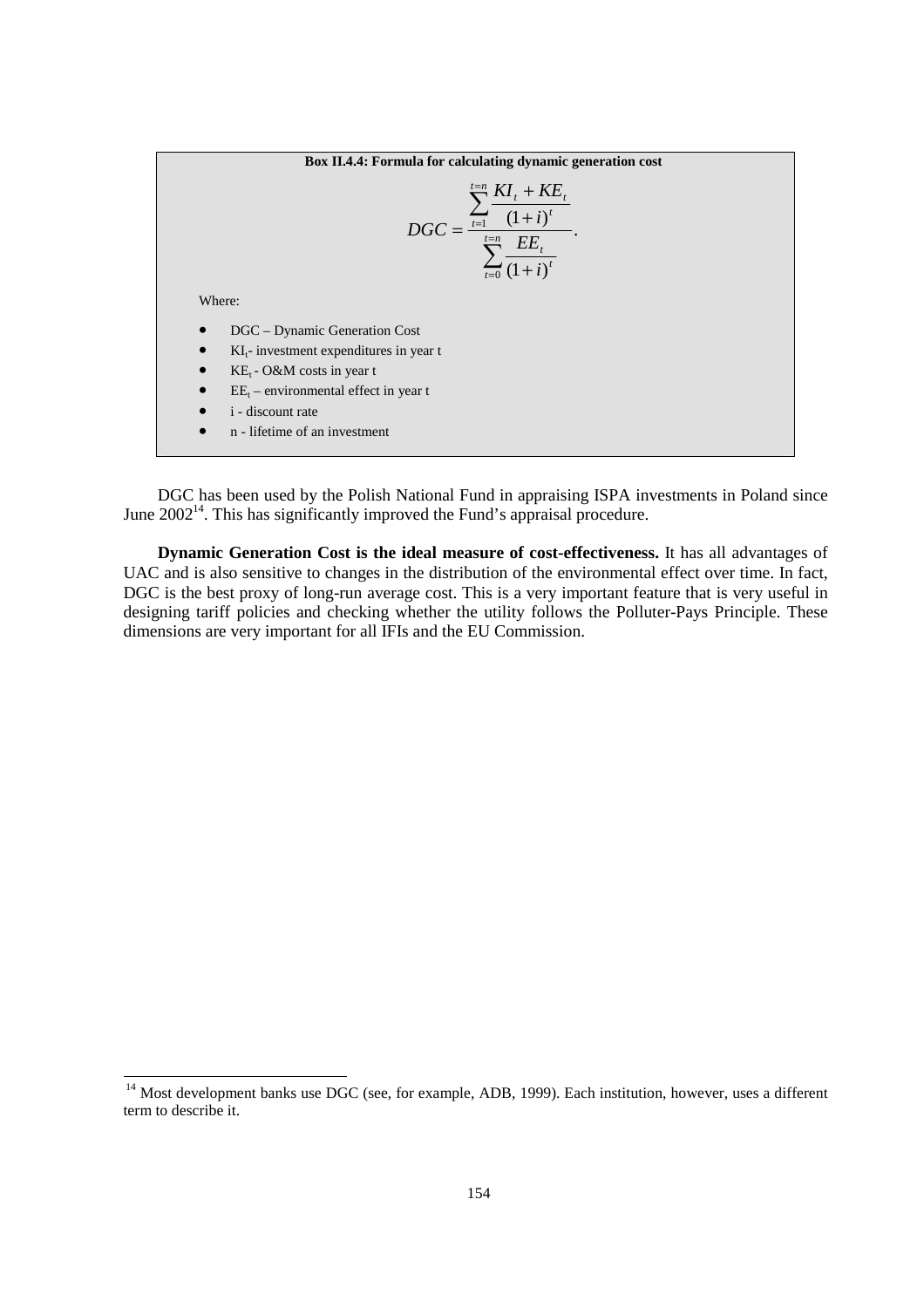#### **Annex II.5: Selecting the discount rate and calculating financial viability indicators**

Anyone who has ever considered saving should understand discounting and thus the discount rate. For example, suppose a household has a total of USD 1 000 at its disposal and that it has two choices: spend the money or save it. If it chooses to spend the money now, the value of its spending will be USD 1 000. If it deposits the money in a bank at an interest rate of 5 percent per year and takes the money out the following year, it would then have USD 1 050 to spend. In two years, if the money is not withdrawn previously, this value would grow to USD 1 102.50. Thus, it follows that a dollar now is worth more than a dollar later, because a dollar saved now can be converted to more dollars later. This is also true for a benefit or cost: a benefit or cost is worth more now than later, because the present benefit or cost can be "saved" and converted into more later.

Benefits and costs realised at different times can be made comparable by expressing them in terms of present values. Thus, whenever a sum is realised, it is expressed as if it were received today. The key to converting is to have a "conversion" rate. This is the discount rate. Thus, the discount rate reveals preferences between present and future investment or consumption. A discount rate of 10 percent means that USD 0.91 of consumption (investment) today must be foregone to obtain USD 1.00 worth of consumption (investment) in the future (as found using the discounting formula  $1/(1+r)$ ). On the other hand, with a discount rate of 5 percent, USD 0.95 of consumption (investment) today must be foregone to obtain USD 1.00 worth of consumption (investment) in the future. Thus, the higher the discount rate, the lower the value of the future benefit.

In short-term investments, the discount rate is not so important in evaluating the stream of costs and benefits. When dealing with long-term investments, however – such as environmental infrastructure projects that the agency will finance – the selection of the discount rate becomes very important. For instance, in considering a stream of benefits of USD 1 000 per year for a period of 5 and 30 years, the choice of the discount rate will make a considerable difference. In a five-year period, a discount rate of 5 percent will yield a net present value about 14 percent higher than the net present value using a discount rate of 10 percent. For a stream of benefits spread over a thirty-year period, however, a discount rate of 5 percent will yield a net present value about 63 percent higher than the net present value using a discount rate of 10 percent. Thus, as a benefit stream gets increasingly longer, the influence of the discount rate increases, with the higher discount rates effectively making the future benefits count for much less than the lower discount rates. As the time horizon grows, the difference becomes increasingly great and these greater differences are cumulated into a present value sum, the difference in which also becomes increasingly great. An apparent small difference between discount rates can translate into very large differences in present values for long-term projects. Thus, it is easy to see why a lower discount rate (even below interest rates) may be termed the "social" discount rate – signifying that future benefits count for more. A higher, or commercial rate, leads to under-valuation – and thus perhaps under-investment – of future benefit streams that typically arise for public sector and environmental projects.

For example, the Krakow Regional Fund uses two discount rates in its analysis: the social (S) and the commercial (C) discount rate. The social discount rate is used for public investments. It is the lowest possible discount rate applied in evaluating public sector projects with high social benefits. The commercial discount rate is understood by the Fund as the lowest discount rate acceptable in the commercial sector. The selection of these two discount rates for project evaluation is based on the Fund's internal decision-making based on the available information.

The selection of the discount rate is a subject of much debate by economists and deals with issues of the relative valuation of future versus present generations, the effect of public investment on private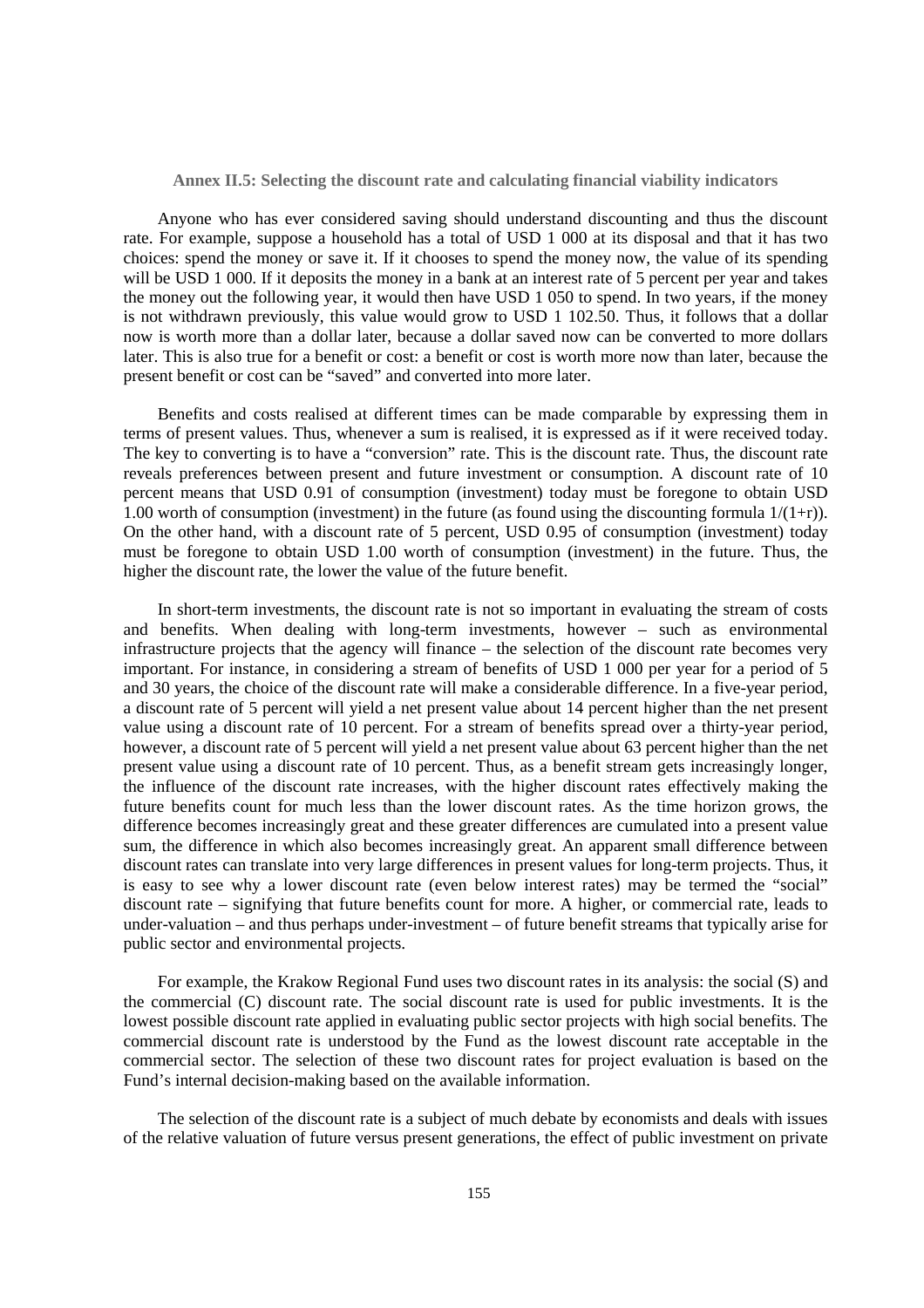investment (for instance, possible crowding out), and other issues. If capital markets worked perfectly, the market rate of interest would appear to be the appropriate social discount rate. Since they do not, other considerations also come into play. Future generations do not have a direct voice in current markets, yet perhaps they should have some standing in economic analysis. This is evidenced in the willingness of people to pass inheritances to their children and to pay to preserve unique resources, thus giving indirect standing to future generations. Future generations in theory inherit a larger wealth of knowledge than current generations, but at a cost of current consumption of natural resources. Taxes can create a gap between the rate of return on private investment and the rate at which consumers are willing to trade current and future consumption. Adjustments for risk are also another factor that may be considered.

One method of defining the discount rate is recognising that each investment may be considered as foregoing some kind of current consumption in favour of some less certain future benefit. The reward for this assumption of risk is the rate of return (interest rate). The rate of return is the sum of four components:

- real rate of return (rr) cost of money at market equilibrium (supply equals demand);
- inflation rate (ir);
- liquidity premium (lp) considers the period of investment. Investments with longer periods of return have a premium;
- risk premium  $(np)$  price of risk connected with the investment.

Thus, the rate of return (interest rate) is:  $r = rr + ir + lp + rp$ . The discount rate in this scheme is the sum of the real rate of return, the liquidity premium, and the risk premium. Clearly, this requires access to much information. The Asian Development Bank, for example, specifies four separate approaches to estimating the discount rate for economic analysis, which focus on, respectively:

- Economic rate of return on alternative marginal projects or the economic opportunity cost of capital. This is done in order to select investments that yield a minimum rate of return that is not exceeded by other possible investments.
- Real cost of foreign borrowing. This ensures that investment funds are committed to projects that will be able to meet the country's debt obligations, especially where investment is highly dependent on inflows of foreign capital.
- Real rate of return on the capital market. This indicates the return a project must earn before investors will forego more liquid types of investment to invest in physical assets.
- Overall demand and supply of investment funds. This provides an overall estimate of the economic price of capital.

A final approach used is to report values for NPV over a range of discount rates. For policy, however, the most important issue is to choose a consistent rate at which to evaluate all projects that are to be ranked and considered for financing. For such cases, the government should specify the discount rate.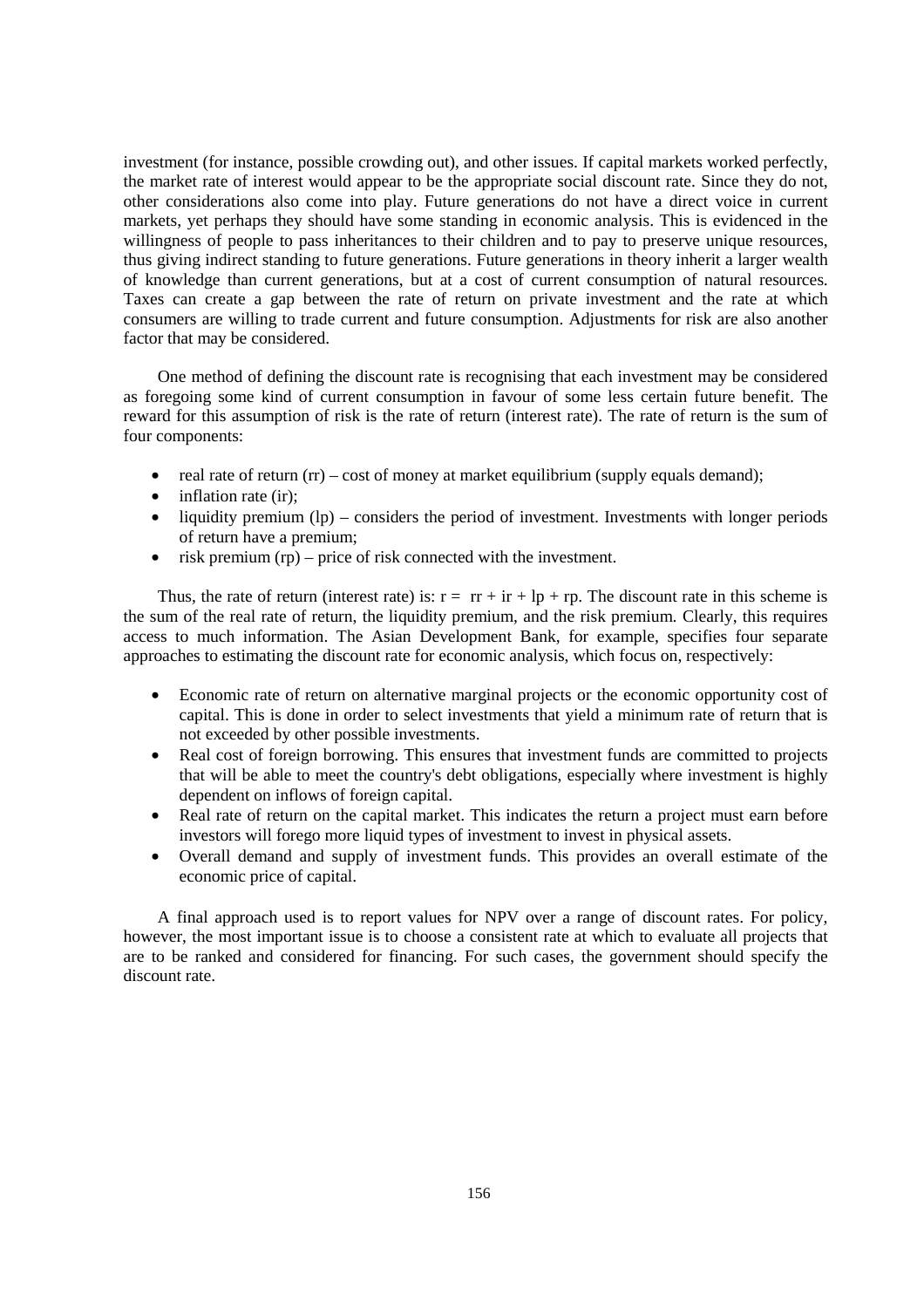NPV is calculated as the sum of discounted net cash flow.

Box II.5.1: Calculation of NPV  
\n
$$
NPV = \sum_{i=0}^{n} (NCF \times \frac{1}{(1+w)^{i}})
$$

Where*:* 

- NCF<sub>n</sub> is the annual net cash flow for the project in years n=1,2...j
- w is the discount rate

IRR is calculated using the following equation.

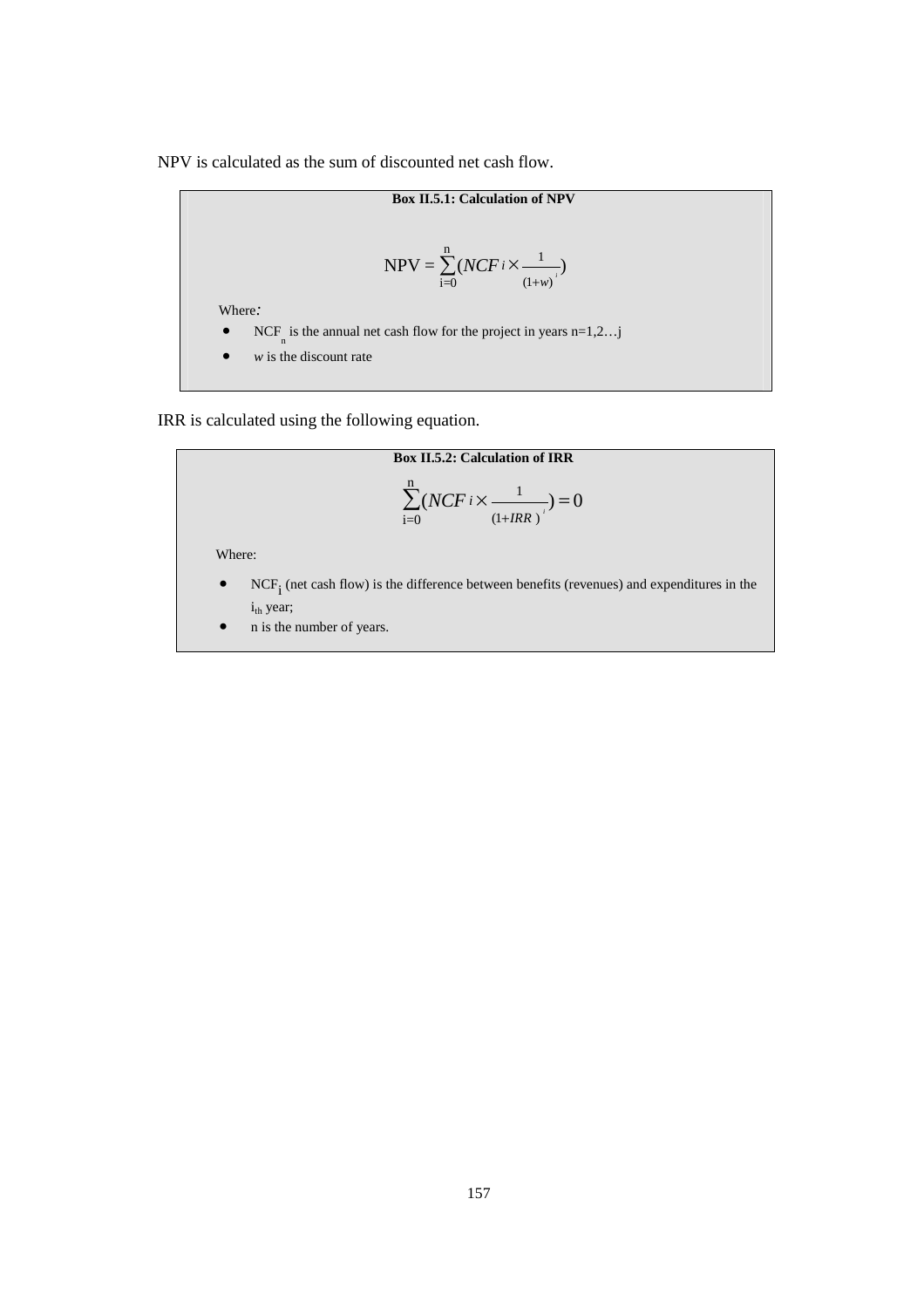**Annex II.6: Package of appraisal criteria in use at the Polish EcoFund** 

# **Table II.6.1: Protection of lakes of high natural value**

#### **Project title:**

| No. | Type of criterion                                                                         | <b>Number of points</b> |     | <b>Project evaluation</b> |  |
|-----|-------------------------------------------------------------------------------------------|-------------------------|-----|---------------------------|--|
|     |                                                                                           | achievable              |     |                           |  |
|     | 1 Criteria concerning valuable natural                                                    |                         |     |                           |  |
|     | features and threats                                                                      |                         |     |                           |  |
|     | 1.1 - Natural value of lake                                                               | up to                   | 30  |                           |  |
|     | (annex no. 1)                                                                             |                         |     |                           |  |
|     | 1.2 - Vulnerability to degradation and assessed                                           | up to                   | 30  |                           |  |
|     | anthropopressure (annex no. 2)                                                            |                         |     |                           |  |
|     | <b>TOTAL</b> item 1 max                                                                   |                         | 60  |                           |  |
|     | 2 Technical and environmental criteria                                                    |                         |     |                           |  |
|     | 2.1 Magnitude of pollutant source $Q$ average                                             |                         |     |                           |  |
|     | $(^{\circ}000 \text{ m}^3/\text{d})$                                                      |                         |     |                           |  |
|     | (assessed from function*)                                                                 | up to                   | 50  |                           |  |
|     | 2.2 Main investment tasks in project                                                      |                         |     |                           |  |
|     | - Construction of a new wastewater treatment                                              |                         | 40  |                           |  |
|     | plant or collector as alternatives                                                        |                         |     |                           |  |
|     | - Modernisation or redevelopment of a                                                     |                         | 20  |                           |  |
|     | treatment plant                                                                           |                         |     |                           |  |
|     | - Construction of sludge management                                                       |                         | 10  |                           |  |
|     | installations                                                                             |                         |     |                           |  |
|     | 2.3 Complexity of sludge management solutions                                             |                         |     |                           |  |
|     | - Preparation for natural disposal                                                        |                         | 10  |                           |  |
|     | - Minimisation of sludge volumes<br>5<br>2.4 Sewer network coverage in project area after |                         |     |                           |  |
|     | project completion                                                                        |                         |     |                           |  |
|     | - Over 70 %                                                                               |                         | 20  |                           |  |
|     | $-40 - 70 %$                                                                              |                         | 10  |                           |  |
|     | - Below 40 %                                                                              |                         | 0   |                           |  |
|     | <b>TOTAL</b> item 2                                                                       |                         | 120 |                           |  |
|     | 3 Economic criteria                                                                       |                         |     |                           |  |
|     | 3.1 Indicators of pollution abatement costs                                               | up to                   | 40  |                           |  |
|     | 3.2 <b>IRR</b> indicators of investment profitability                                     |                         |     |                           |  |
|     | (assessed from function*)                                                                 | up to                   | 20  |                           |  |
|     | 3.3 Level of own resources                                                                |                         |     |                           |  |
|     | (assessed from function*)                                                                 | up to                   | 20  |                           |  |
|     | <b>TOTAL</b> item 3                                                                       |                         | 80  |                           |  |
|     | Maximum number of points                                                                  |                         | 260 |                           |  |
|     | Minimum total points required                                                             |                         | 130 |                           |  |
|     | Number of points awarded to project                                                       |                         |     |                           |  |
|     |                                                                                           |                         |     |                           |  |
|     | Percentage of total points achieved                                                       |                         |     |                           |  |

*\* "Assessed from function" means the comparison of a unit cost of reducing BOD, N or P in a project against an established benchmark based on an average in already accepted and implemented projects. Initially, the agency will not have access to such historical data. In this case, it should adopt a theoretical benchmark from economic literature or based on the experience of other similar institutions. Over time, the agency can develop its own database. The EcoFund began using its own benchmarks after the implementation of its first 30 projects; this required three years of operations.*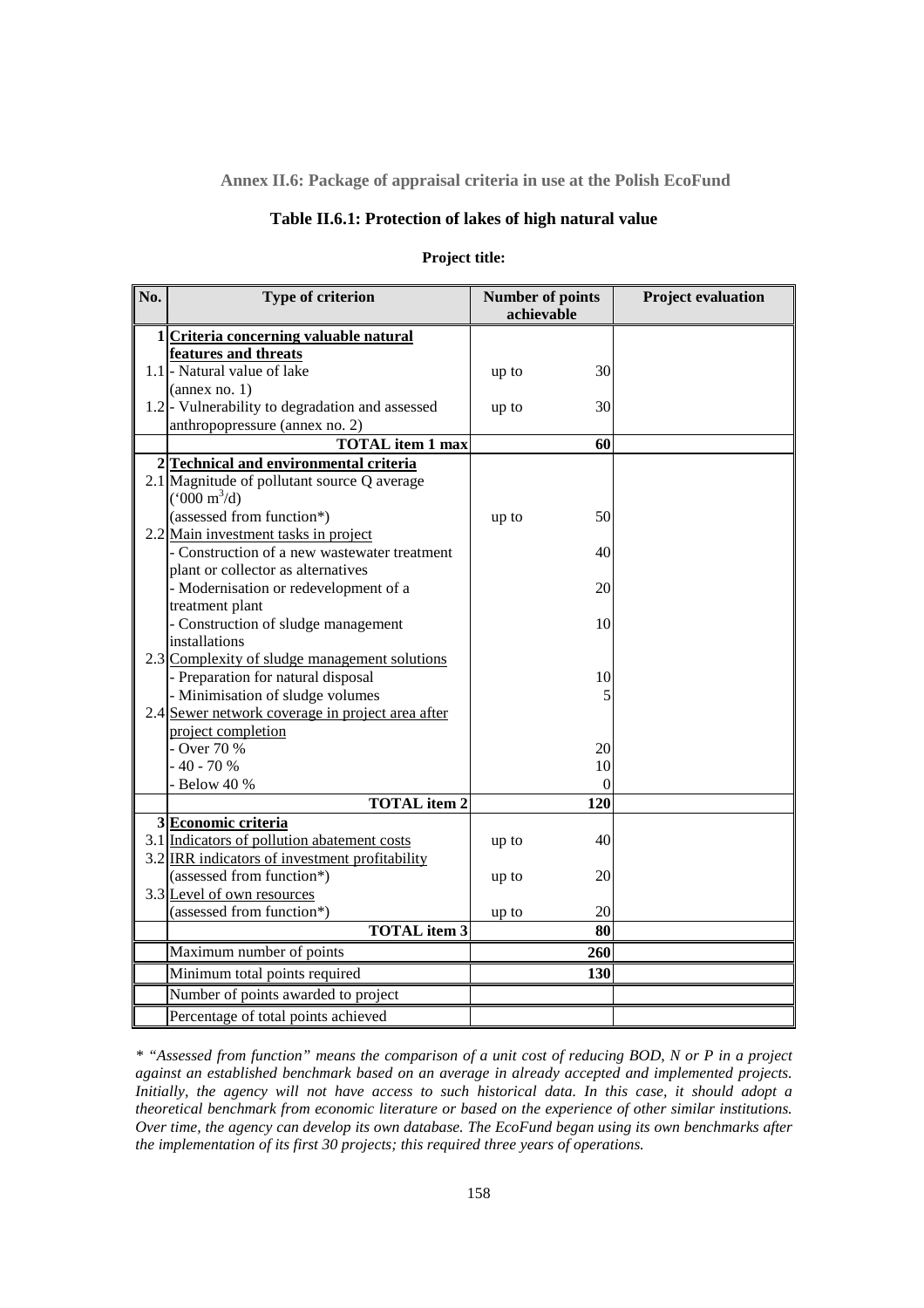The criteria presented below are used to assess the lake's natural value. The result of the assessment is given under item 1.1 of the project's points assessment.

| No. | <b>Feature</b>                                          | <b>Number of points</b><br>achievable | Project<br>evaluation |
|-----|---------------------------------------------------------|---------------------------------------|-----------------------|
|     | 1. Nature Reserves and "lobelia lakes"                  | 30                                    |                       |
|     | 2. Lakes in which underwater meadows occur deeper       | 20                                    |                       |
|     | than 8m, and species include crayfish and/or lake trout |                                       |                       |
|     | and/or white fish (at least one of these species)       |                                       |                       |
|     | 3. Lakes in which underwater meadows are present at     | 15                                    |                       |
|     | depths of 5 - 8 m, while the dominant predatory fish    |                                       |                       |
|     | are pike and perch                                      |                                       |                       |
|     | <b>TOTAL</b> (maximum)                                  | 30                                    |                       |
|     | Number of points achieved by project:                   |                                       |                       |

The criteria presented below are used to assess the anthropopressure to which the lake in question is subject. The result of this assessment is given under item 1.2 of the project's points assessment.

| No.                                               | <b>Feature</b>                                        | <b>Number of points</b><br>achievable | Project<br>evaluation |  |  |
|---------------------------------------------------|-------------------------------------------------------|---------------------------------------|-----------------------|--|--|
|                                                   | 1. Susceptibility of lake to degradation              |                                       |                       |  |  |
|                                                   | a. Susceptibility class I                             | 8                                     |                       |  |  |
|                                                   | b. Susceptibility class II                            | 4                                     |                       |  |  |
|                                                   | c. Susceptibility class III                           | $\overline{2}$                        |                       |  |  |
|                                                   | d. Beyond classification                              | $\Omega$                              |                       |  |  |
|                                                   | 2. Anthropopressure                                   |                                       |                       |  |  |
|                                                   | a. Location of point sources of pollution within lake |                                       |                       |  |  |
|                                                   | basin – distance from lake                            |                                       |                       |  |  |
|                                                   | - directly on lake                                    | 4                                     |                       |  |  |
|                                                   | - up to $5 \text{ km}$                                | $\overline{c}$                        |                       |  |  |
|                                                   | - up to 10 km                                         | $\mathbf{1}$                          |                       |  |  |
|                                                   | b. Surface pollutants                                 |                                       |                       |  |  |
|                                                   | - over 50% of shoreline in agricultural use:          |                                       |                       |  |  |
|                                                   | flat land                                             | 8                                     |                       |  |  |
|                                                   | inclined land<br>12                                   |                                       |                       |  |  |
|                                                   | - up to do 50 % of shoreline in agricultural use:     |                                       |                       |  |  |
|                                                   | flat land                                             | 5                                     |                       |  |  |
|                                                   | inclined land                                         | 8                                     |                       |  |  |
|                                                   | - no agricultural use                                 | $\Omega$                              |                       |  |  |
|                                                   | c. Diffused sources                                   |                                       |                       |  |  |
|                                                   | - very intensive use in tourism                       | 6                                     |                       |  |  |
|                                                   | (numerous holiday centres)                            |                                       |                       |  |  |
| - intensive use in tourism (holiday centres)<br>3 |                                                       |                                       |                       |  |  |
|                                                   | - moderate level of use in tourism (no holiday        | 1                                     |                       |  |  |
|                                                   | centres)                                              |                                       |                       |  |  |
|                                                   | - no use in tourism                                   | $\Omega$                              |                       |  |  |
|                                                   | <b>TOTAL</b> (maximum):<br>30                         |                                       |                       |  |  |
|                                                   | Number of points obtained by project:                 |                                       |                       |  |  |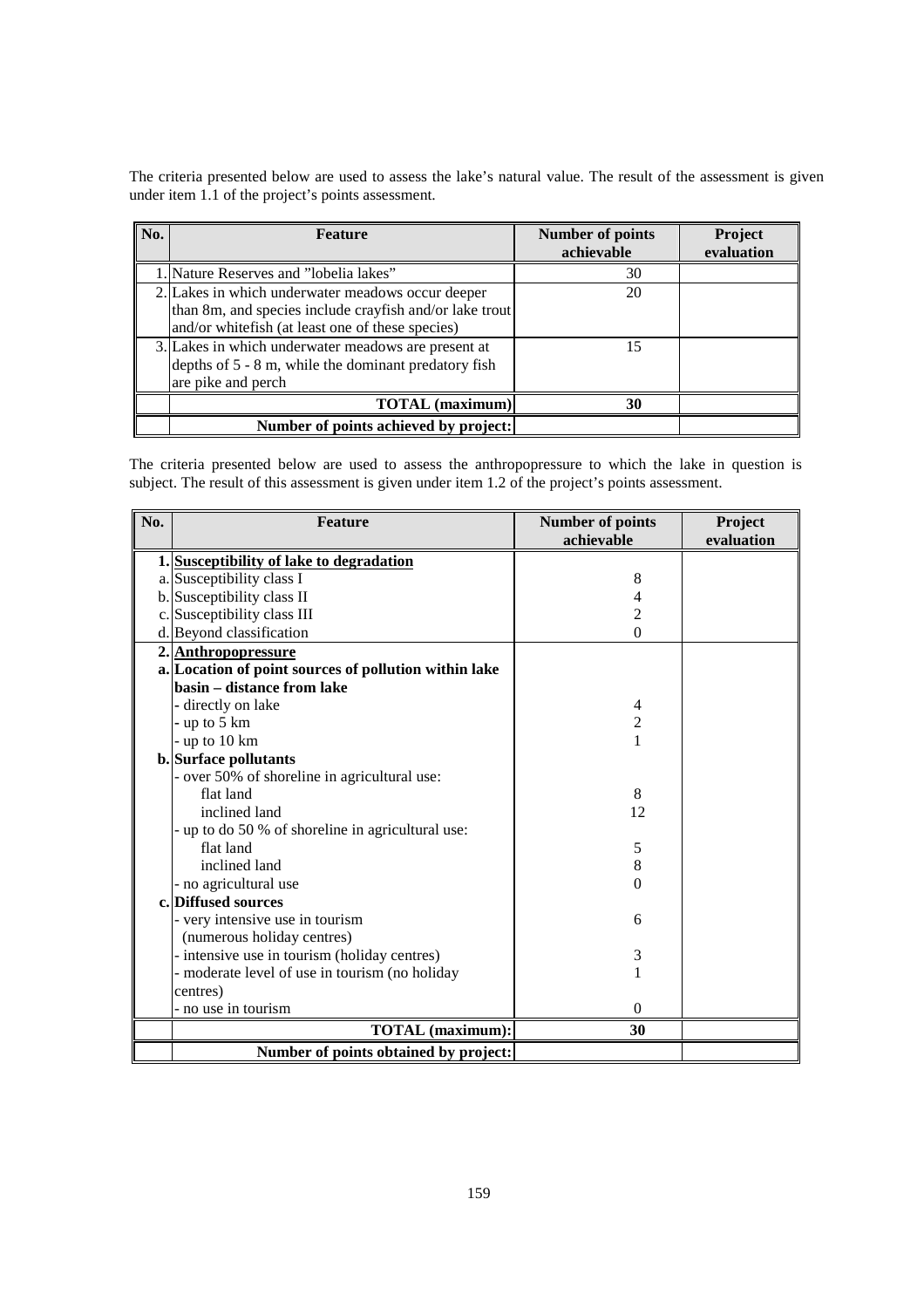#### **Annex III: Cash flow and loan portfolio management**

Cash flow and loan portfolio management are essential for the good financial state of the implementing agency.

#### *Cash flow management*

Effective cash flow management implies skills to manage financial resources in a sound and prudent manner in order to ensure that "free" resources are safely invested in different financial instruments and bring in additional revenue to the agency, or in case of cash shortages, the agency manages to raise enough debt to cover its liquidity problems. In either case, proper risk assessment is key to the success of these operations. Any of the existing options has its advantages and disadvantages and the agency should carefully weigh them before making a final decision on where to invest, under what terms and conditions, and what debt instruments to employ to cover shortfalls.

The types of revenue and expenditure and disbursement methods used by the agency will determine its cash flow management practices. The most common tools used by implementing agencies in managing their cash flow are: budgeting and cash flow planning/forecasts (see chapter 1 for a more detailed discussion on this issue). The agency should aim to manage its cash flow in such a way that ensures smooth budget performance and liquidity of its operations. Even if the budget is well prepared and based on realistic and objective aggregate revenue and expenditure estimates, however, the agency could still experience cash flow shortages, or alternatively, have some temporarily "free" resources. The agency should have a policy on how to deal with such cases. The final choice will largely depend on the legal and management framework within which the agency operates. Whatever the choice, the financial management of the agency should be strictly based on the country's public finance laws.

#### *Managing temporarily "free" resources*

The best option to deal with "free resources" is to invest in financial instruments that can bring additional revenue that can then be used to support more projects. The agency should only invest in secure instruments, such as time deposits at selected commercial banks or state bonds. Risky instruments that can jeopardise the public money the agency manages should be avoided. For example, the Slovenian Fund invests in treasury bonds and bills of the Bank of Slovenia and stable foreign currencies. It is important that the agency's legislation explicitly prohibit risky financial investments and prescribe exactly where public money can be deposited.

- **State bonds**, such as treasury bonds and treasury bills, are widely recognised as safe financial instruments. Treasury bonds are long-term securities that can have initial maturities of 10 years. Treasury bills, on the other hand, are short-term securities most often with a maturity of 52 weeks. For obvious reasons, treasury bills could be the more appropriate instrument in which to invest.
- **Time deposits** are also a safe financial instrument. Holding time deposits in the commercial bank that also manages the agency's accounts could be a very good option for investing the temporarily available resources, as such a bank can often offer very good deposit rates (for example, the Slovenian Fund practices this).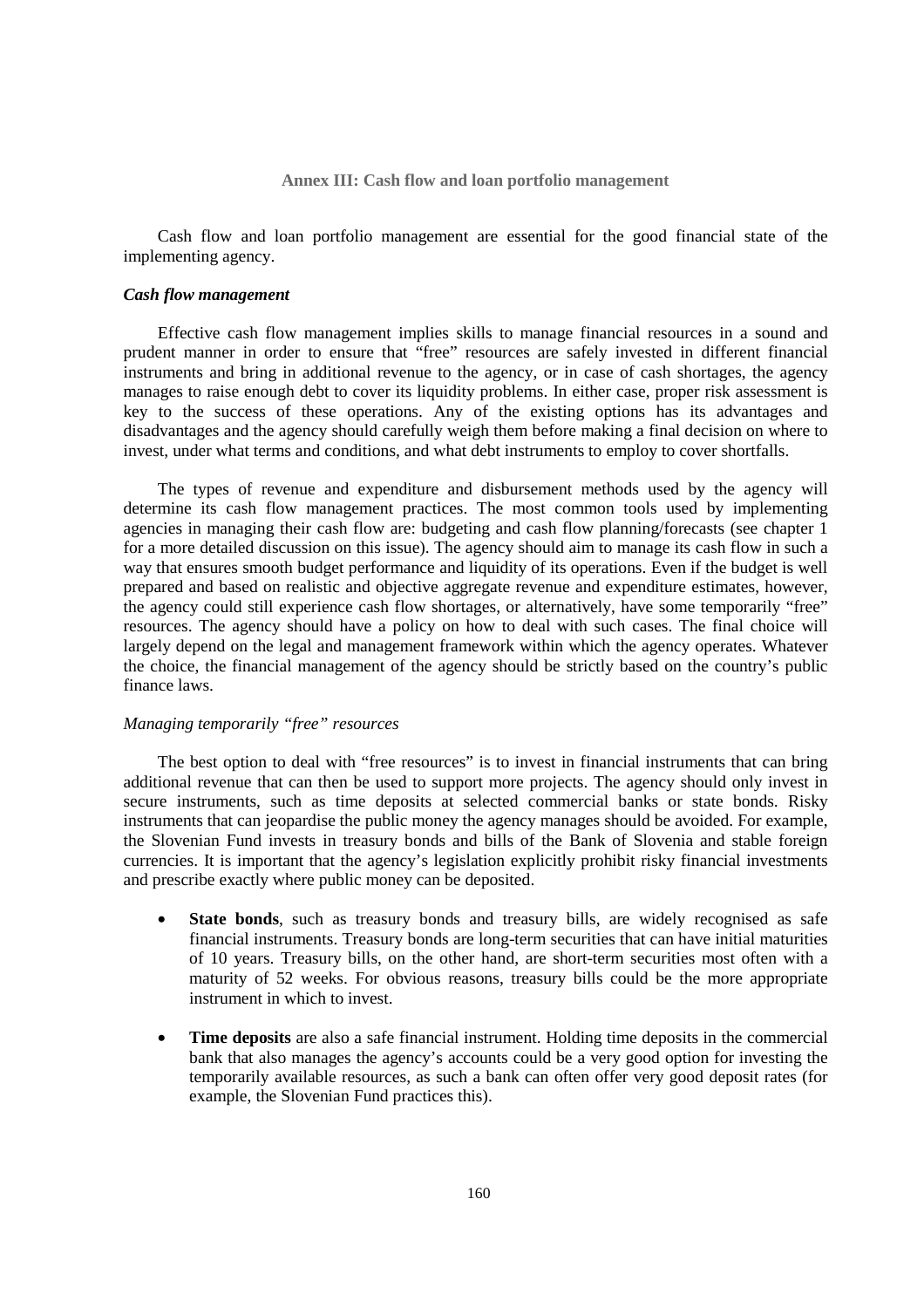#### *Risk mitigation measures*

Making financial investments always carries some risk and in order to diversify the risk, the agency should seek to invest in different instruments. One way to reduce risk is to hire external brokers or internal investment bankers to provide the agency with competent advice on such operations. Obviously, using bankers in such a capacity costs money. These additional costs can be outweighed by the additional revenue that investments in financial instruments can bring to the agency. The agency should take all precautionary measures and conduct proper analysis of all risks, advantages and disadvantages of the financial instruments in which it is considering investment. In addition, and in order to lower the risk on financial instruments, the agency should seek to work with different banks.

On the other hand, investing in commercial bonds purchased at the stock exchange or through investment funds is often regarded as bearing a very high risk and the agency should avoid them.

| Box III.1: Minimum risk mitigation measures in cash flow management                                                                                                                                                                                                  |  |  |  |  |
|----------------------------------------------------------------------------------------------------------------------------------------------------------------------------------------------------------------------------------------------------------------------|--|--|--|--|
| In order to reduce risks of investing in financial instruments, the agency<br>should, as a minimum:                                                                                                                                                                  |  |  |  |  |
| Invest in safe instruments only $-$ such as time deposits and state bonds;<br>$\sqrt{ }$<br>Conduct proper analysis of the instruments, including costs, risks and<br>V<br>advantages;<br>Use professional advice, as appropriate;<br>V<br>Use different banks.<br>N |  |  |  |  |

#### *Managing cash flow gaps*

When the agency faces temporary liquidity problems, it can take different approaches to improve its cash flow position. Most of the approaches proposed below, however, are typically available to agencies that disburse part of their resources in the form of loans. These options include:

- collecting outstanding receivables on loans;
- borrowing on the financial market;
- contracting loans from international financial institutions;
- selling loans;
- issuing bonds.

At times of cash flow shortage, the first step to take is to make an effort to **collect all outstanding receivables on loans**. The agency should develop clear procedures for dealing with delinquent borrowers. All staff should be well familiar with these instructions and be required to comply with them (for more information, see the section on Loan portfolio management below).

Another option to cover shortages is to **borrow on the financial market**. In most countries, agencies that manage public environmental expenditure are not permitted to borrow directly on the market (this applies in particular to long-term borrowing). Only the Ministry of Finance, on behalf of the agency, can do so. If, however, the legislation allows direct borrowing, the agency can borrow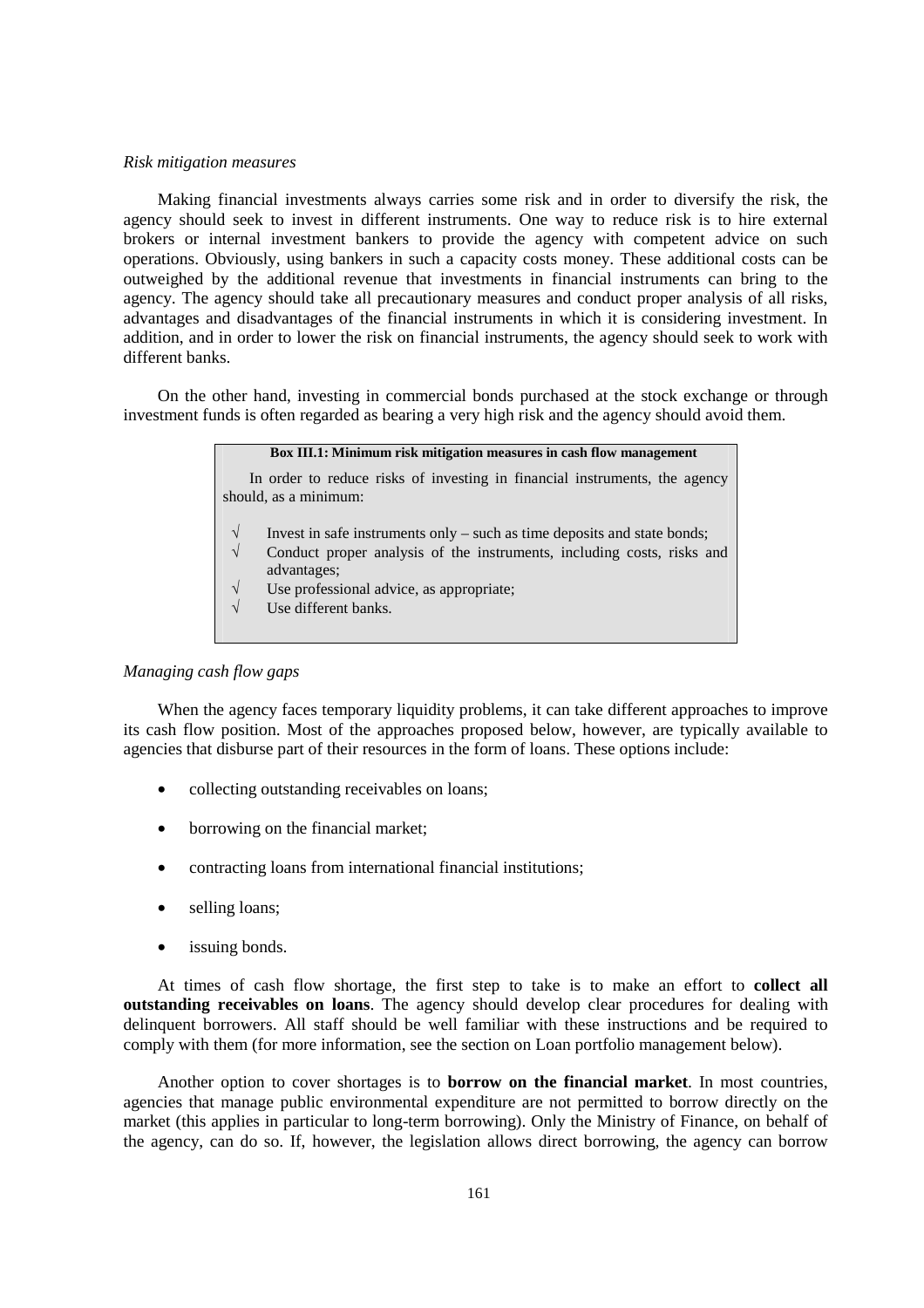from commercial banks, or a consortium of banks, from targeted investors groups – such as pension funds or insurance companies – from specific enterprises, from other similar agencies and funds, or from the general public through a bond issue. Actually, this list could include any economic agent that is willing to invest at a low risk.

By borrowing on the market, the principal security that the agency can offer is a stable and predictable revenue flow and the future repayments on its well-performing loans. The better the quality of the agency's loan portfolio, the higher its chances to obtain the needed cash at better and cheaper terms. What really matters is that the agency borrows safely and in a responsible manner. This implies a careful study of all market opportunities and selecting lenders that could offer the most favourable conditions. The costs of the banks will differ depending on the level of the competition in the banking sector in the respective country. With long-term borrowing, banks and investors willing to lend to the agency usually require that the agency should have a credit rating, which informs them of the agency's capacity to repay its financial obligations in a timely manner.

In addition, the agency could take **loans from international financing institutions**, such as the World Bank, the European Bank for Reconstruction and Development (EBRD), or the European Investment Bank. These institutions often offer attractive terms on their loans as they prefer disbursements of large instalments while charging implementing agencies with the on-lending to final clients and with the management of individual small projects and investors. These institutions, however, would always want to know what portfolio of investments will be financed out of their resources, therefore, project appraisal should often be conducted before taking such a loan. Such loans should always be well justified and the environmental effects of the investment portfolio clearly analysed.

Another option for the agency to improve its cash flow position is the **sale of (or a portion of) its loans** to a bank at a discount rate that will reflect the risk perception of the bank on these loans, based on the quality of the loans in the portfolio. Thus, the agency could obtain cash immediately. If cash is urgently needed, the agency could also raise debt from the general public by **issuing bonds**. These bonds will be secured against the receivables on the agency's well-performing loans. The agency may choose to give preferential (but equal) treatment to purchasers of such bonds, should they apply for support from the agency.

#### *Loan portfolio management*

Loan portfolio management is the process by which risks that are inherent in the lending process are managed and controlled. Effective loan portfolio management begins with the oversight of the risk in individual loans. To manage their portfolios, agency's staff must understand not only the risk posed by each individual loan but also how the risks of individual loans and portfolios are interrelated. These interrelations can multiply risk many times beyond what it would be if the risks were not related. This is why it is important to view risk management in terms of the entire loan portfolio. Effective risk identification and risk rating of loans is fundamental to loan portfolio management.

Sound portfolio management requires highly skilled staff capable of properly identifying the risks in projects and borrowers. Most commercial banks have staff specialised in risk management. Most public implementing agencies or smaller banks do not have such capacity. This is the reason why if such skills and expertise are not readily available at the agency, the agency might consider outsourcing the loan portfolio management to a reputable commercial bank.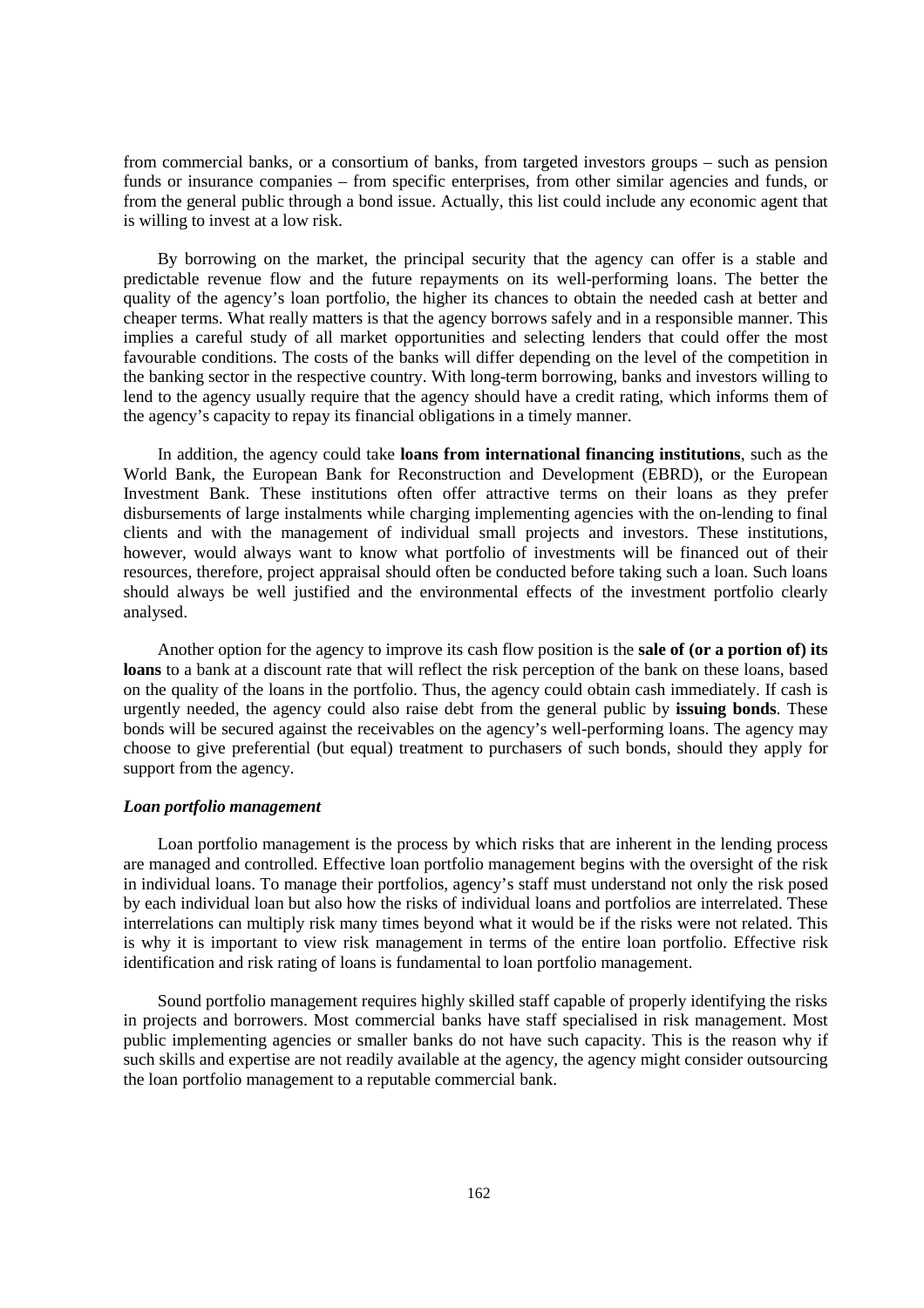#### (i) In-house loan portfolio management

Ensuring the high quality of a loan portfolio (which implies no bad loans or at least a low rate of defaults on the loans extended by the agency) requires highly qualified and experienced staff with sufficient knowledge in the conduct of proper due diligence, including risk and collateral assessment. Hiring such experts is usually expensive and often unaffordable for agencies in the EECCA. In addition, the agency will need to develop precise guidelines for its staff on how to conduct risk assessment and implement a collateral policy. These rules should be close to those used by commercial banks.

### *Credit risk management and collateral policy*

Effective risk management is essentially related to the sound and timely valuation of loans. In order to be able prudently to value loans, the agency should have a **system to classify reliably all loans on the basis of risk**. A risk classification system may include categories or designations that refer to varying degrees of loan deterioration, such as doubtful loans and irrecoverable loans. A classification system typically takes into account the borrower's current financial condition and paying capacity, the current value and recovery of collateral, and other factors that affect the prospects for collection of principal and interest. The agency's management board should establish a programme to monitor and analyse collateral periodically, which should be valued on a prudent basis.

One factor that generally indicates that there has been deterioration in the quality of a loan is that the borrower has defaulted in making interest or principal payments when they are due. As a starting point, loans generally should be identified as impaired when payments are contractually a minimum number of days in arrears reflecting domestic payment practices for the type of loan in question (e.g., 30-60 days). As an exception, loans need not be identified as impaired when the loan is fully secured, and there is reasonable assurance that the collection efforts will result in repayment of principal and interest in a timely manner (including full compensation for overdue payments).

In conducting risk assessment, it is also necessary to take into account the:

- 1) loan period the longer the loan period, the higher the risk;
- 2) investment and financial risk related to the project, including:
	- risk of non-performance of the planned activities or non-achievement of the planned environmental effects within the specified period of time;
	- risk related to the application of new technologies and high share of construction and assembly works;
	- risk related to interest rate variations, changes in tax regulations and potential exchange rate fluctuations/variations;
	- risk related to the long-term financial forecasts; the longer the term, the higher the risk of the forecasts not to come true.

In order to minimise risks, the agency needs to implement a strict collateral policy to make sure that loans are repaid in accordance with the loan agreement. Different ways exist to secure loans. Some of the major collateral types that the agency can accept include:

- state guarantees:
- bank guarantees;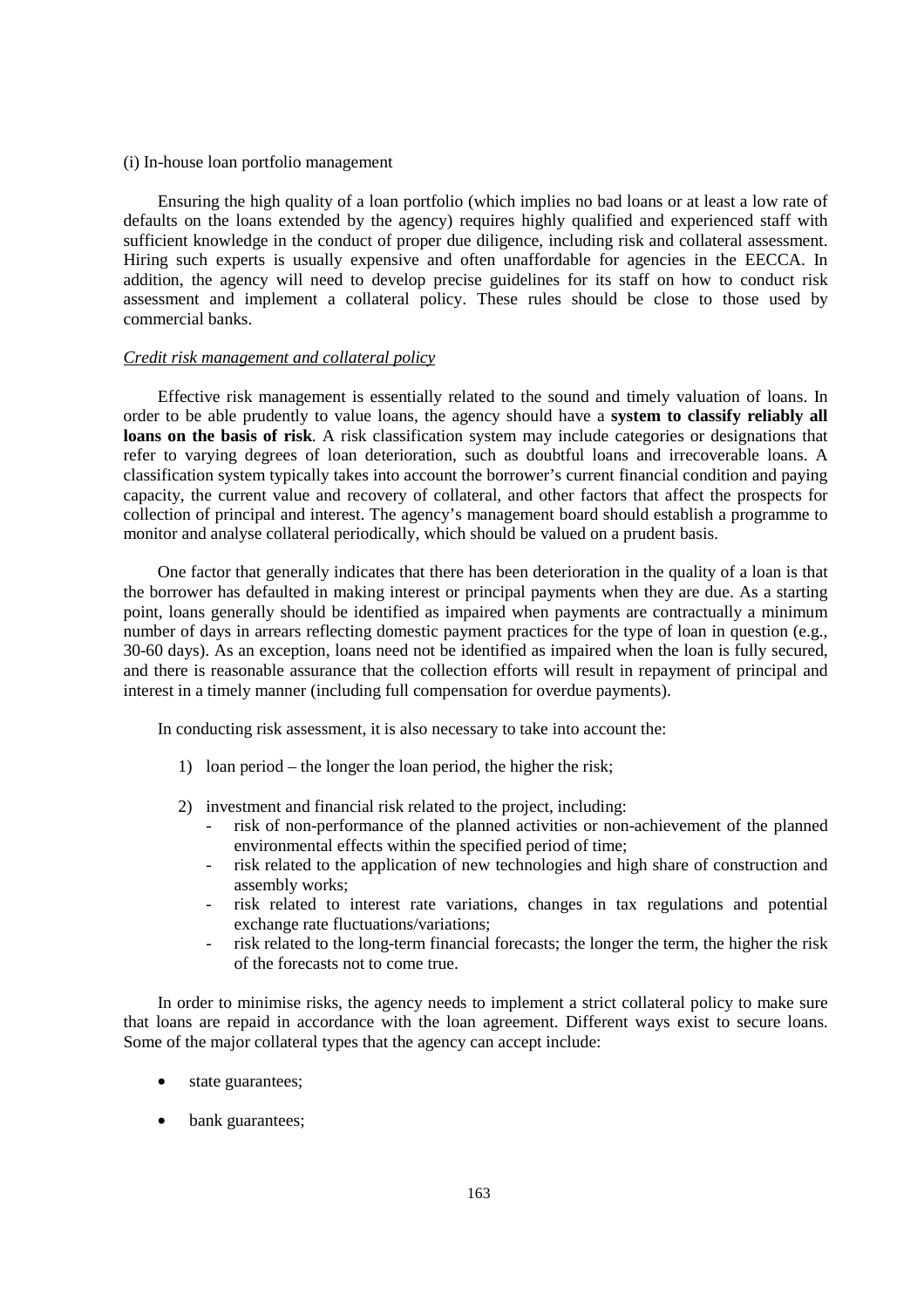• mortgages.

In the case of the Slovenian Environmental Development Fund, prior to the first disbursement, the borrower has to submit a relevant guarantee. A loan can be secured against:

- relevant government guarantee;
- guarantee of a bank acceptable to the Fund;
- mortgage on a market attractive property, acceptable to the Fund, of at least twice the value of the loan after the borrower has obtained a positive opinion on its creditworthiness from a rating agency (a list of rating agencies is an integral part of Tender Documents);
- other equivalent (first-class) security acceptable to the Fund.

When possible, state guarantees are the cheapest and preferred option by both lenders and borrowers. Bank guarantees can be very costly and would eventually require securisation with property, often through mortgages. Mortgages, as an insurance instrument, can be an attractive option providing there is a legal framework that regulates the market in the country.

Most of the public agencies in CEE and EECCA do not have the possibilities to develop in-house skills to manage properly risks associated with the provision of loans. In addition, effective loan management requires building a very sophisticated loan management information system. Developing, institutionalising, and servicing such systems could also be a very expensive exercise.

#### **Box III.2: Mortgage as collateral**

 A mortgage is a debt instrument giving conditional ownership of an asset, secured by the asset being financed. The borrower gives the lender a mortgage in exchange for the right to use the property while the mortgage is in effect, and agrees to make regular payments of principal and interest.

 Mortgages are becoming increasingly popular with investors as a way, among others, to avoid obtaining costly bank guarantees. yet, this instrument requires the existence of a relevant legal framework (e.g., Law on Mortgages) which is clear about:

- ownership, mortgage rights, and property rights;
- property insurance;
- organisation of land registry;
- register of certified property appraisers.

 When using a mortgage as collateral, accurate methods for appraising property should be developed, as correct estimation of the real value of the property minimises the risk of the insured loan. Property must be valued at market prices. Property should be insured and the insurance granted to the lender for the entire period of repayment of the loan. Appraisers must be legally certified by an official state institution.

Experience shows that in-house loan management may pay off only if the agency manages more than 3 000 loan contracts. At the same time, the costs of a bank servicing about 500 loans with a total portfolio of about Euro 100 million, would pay for only one employee, but this is not sufficient to cover the costs of maintenance of the loan management information system. Therefore, in-house loan management would only make sense when the agency manages a certain (sizeable) level of resources.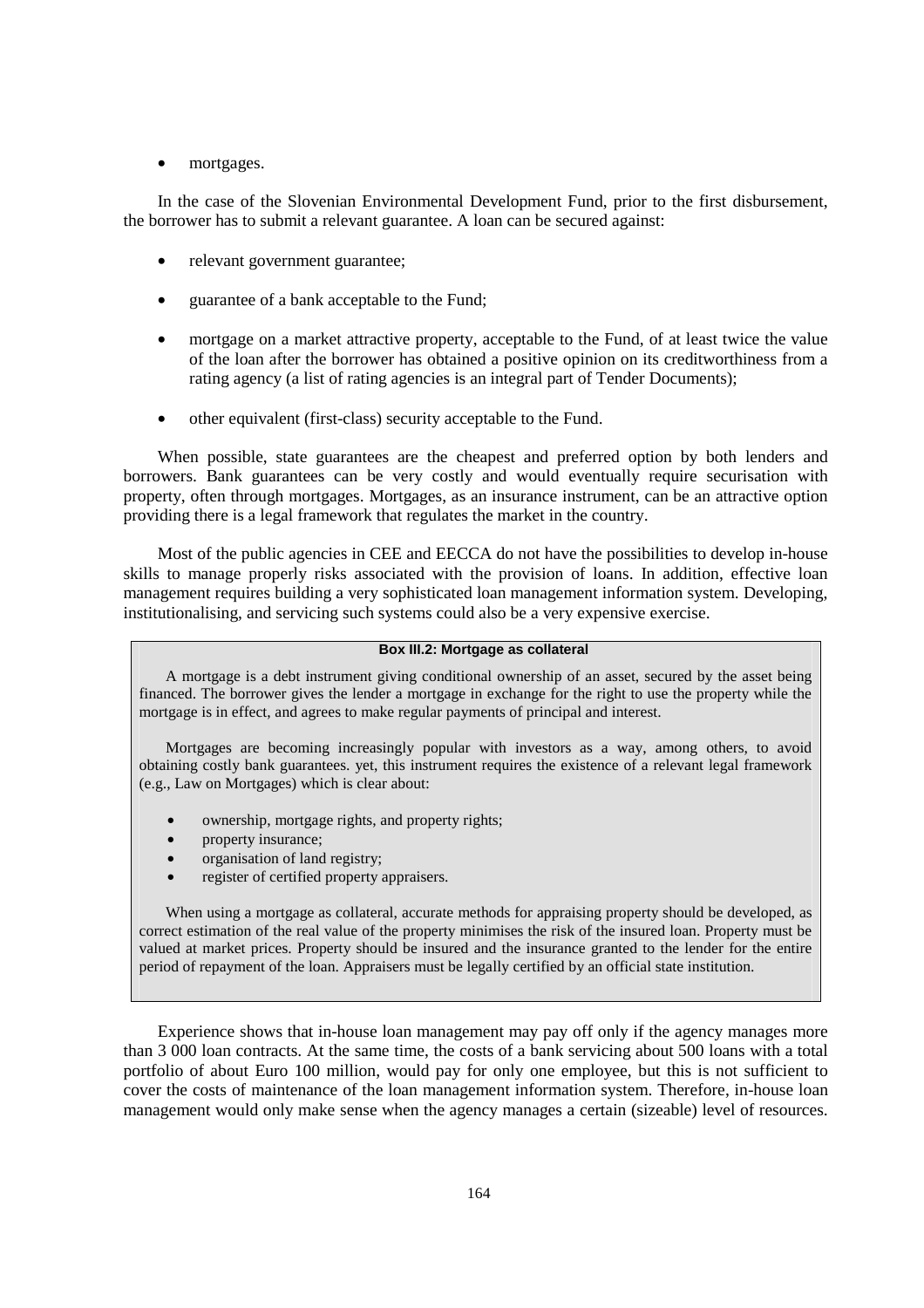If the agency continues to grow significantly and when it accumulates sufficient experience, managing a loan portfolio fully in-house could become a viable option to consider.

#### **Box III.3: In-house loan portfolio management**

 The Slovenian Environmental Development Fund is among the very few CEE environmental funds that developed very strong in-house skills in loan portfolio management. The Fund progressively built this capacity over the years. It should be noted, however, that the Fund has always offered competitive salaries and operated on close-to-market terms.

 The Fund also developed detailed operational rules for portfolio management that are strictly enforced by management and complied with by staff, including good internal control practices. The Fund enforced a consistent collateral policy, which helped ensure loan repayments and maintenance of the real value of the Fund's capital. Fund employees monitored the borrower's financial position throughout the entire loan repayment period. In addition, the Fund also controlled the borrower through its annual balance sheets and business reports and constantly measured its creditworthiness. In addition, the Fund maintained its own rating system. The Fund classified its borrowers into groups from A to E, depending on their financial position and their repayment practices (including overdue payments).

 The Fund also developed a clear system of loan repayment by instalments. The Fund required borrowers to pay their debt instalments quarterly. The fee for servicing the loan was also paid each quarter. Interest on loans was paid monthly starting from the beginning of the grace period. Such a system helped improve the quality of loan supervision as the borrower was closely monitored throughout the whole repayment cycle, including the grace period.

 If problems with loan repayments occurred, the Fund established a reminder procedure. When the repayments were overdue for more than 14 days, the Fund initiated the reminder procedure by sending a letter to the delinquent borrower. If over the following 30 days the borrower had not yet paid his debt, the Fund proceeded to collateral guarantees. As these steps were implemented systematically, the Fund had a very small percentage of bad loans.

#### (ii) Outsourcing loan portfolio management

If the agency has not reached a sufficient level of maturity and does not manage a substantial amount of resources, outsourcing the loan portfolio management to a commercial bank could be a reasonable choice. A commercial bank could be a cheaper option than managing loans in-house, as the skills, tools, and the information infrastructure needed may already be available at the bank and welltested in many credit operations. The incremental cost of the bank of adding one additional portfolio will be negligible compared to the resources that a public agency will need to invest in order to develop its own in-house loan management system.

The agency may choose to outsource its loan portfolio management for several reasons, such as:

- getting rid of its bad and non-performing loans;
- selling loans to other financing institutions (bank with experience in a certain sector, debt restructuring agency, etc.) when the agency needs cash;
- changes in the law on public agencies for example, prohibition of subsidies to enterprises provided by public funds. In such cases, the agency should cease its lending operations to the enterprise sector and sell its loans.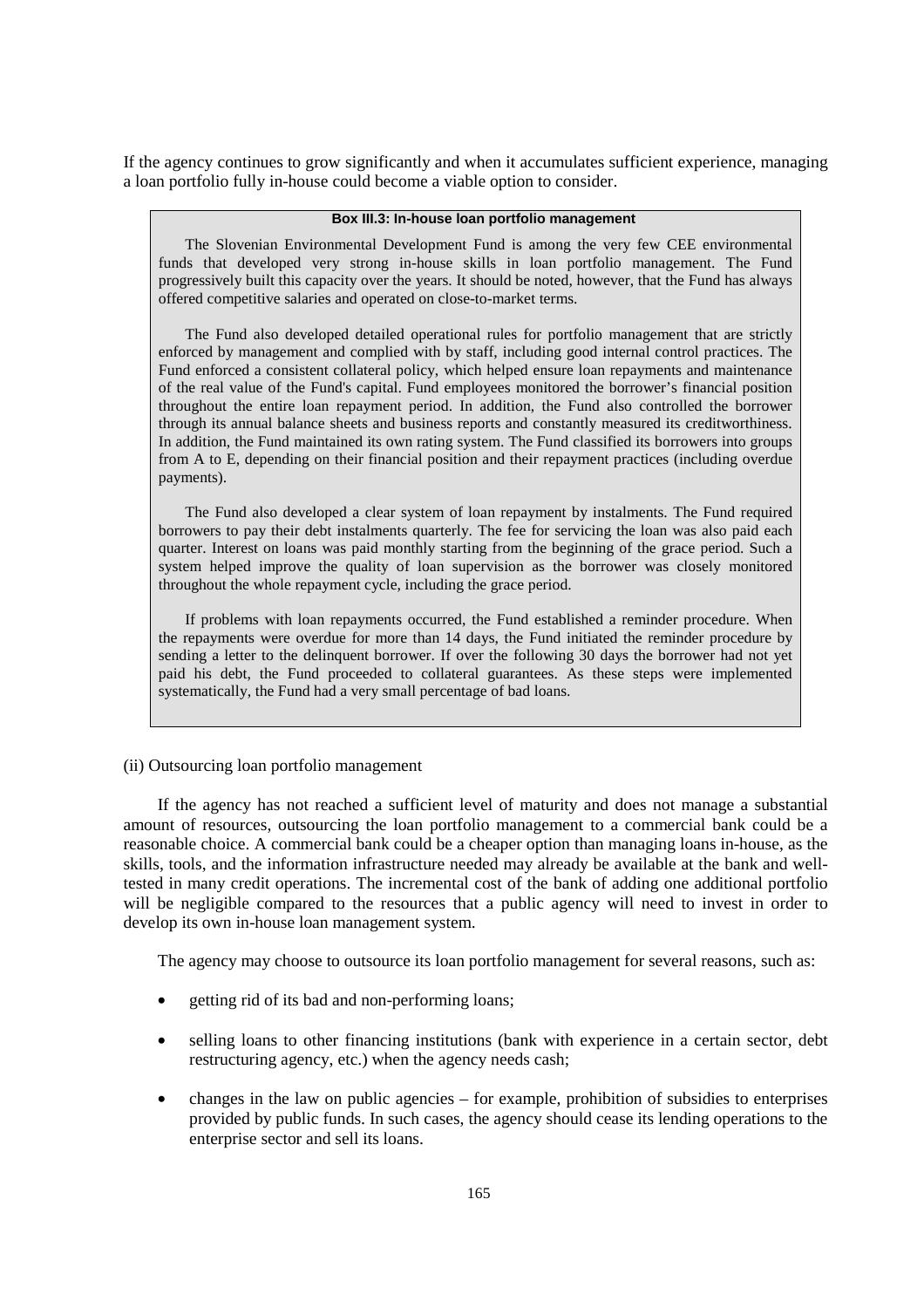When bad loans are sold, they usually go for a very low price. The bank will calculate the present value of the loan using its own discount rate, which will most likely reduce the face value of the loan portfolio. To conduct such financial operations and in order to be in a better position to negotiate the terms of the sale, the agency needs to be able to measure the value of the loans it puts up for sale<sup>15</sup>.

Outsourcing this service to a commercial bank is not without costs and risks. The agency will need to pay the bank for providing this service. In order to reduce these service costs, the agency needs to study the market and select a bank that offers the most attractive conditions. One way to achieve this is to hold a public tender and invite all interested parties to submit a bid. It is important that the selected bank should have, among others, trustworthy management, a good reputation, and a welldeveloped information system.

Upon selection and approval, the agency should sign a contract with the bank. All details, including the allocation of benefits and risks and the obligations of the parties should be specified in the contract. Consequences for deviation from these legal provisions should be clearly identified. In addition, with the aim of lowering the risk to the extent possible, the agency should establish a control system and performance indicators, which would enable it to check the commercial bank's managerial and financial creditworthiness throughout the entire term of contract duration.

-

<sup>&</sup>lt;sup>15</sup> The loan portfolio value is measured by calculating the net present value of the flow of repayment, including the principal and the interest, weighed by the probability (0-1) of each loan being repaid.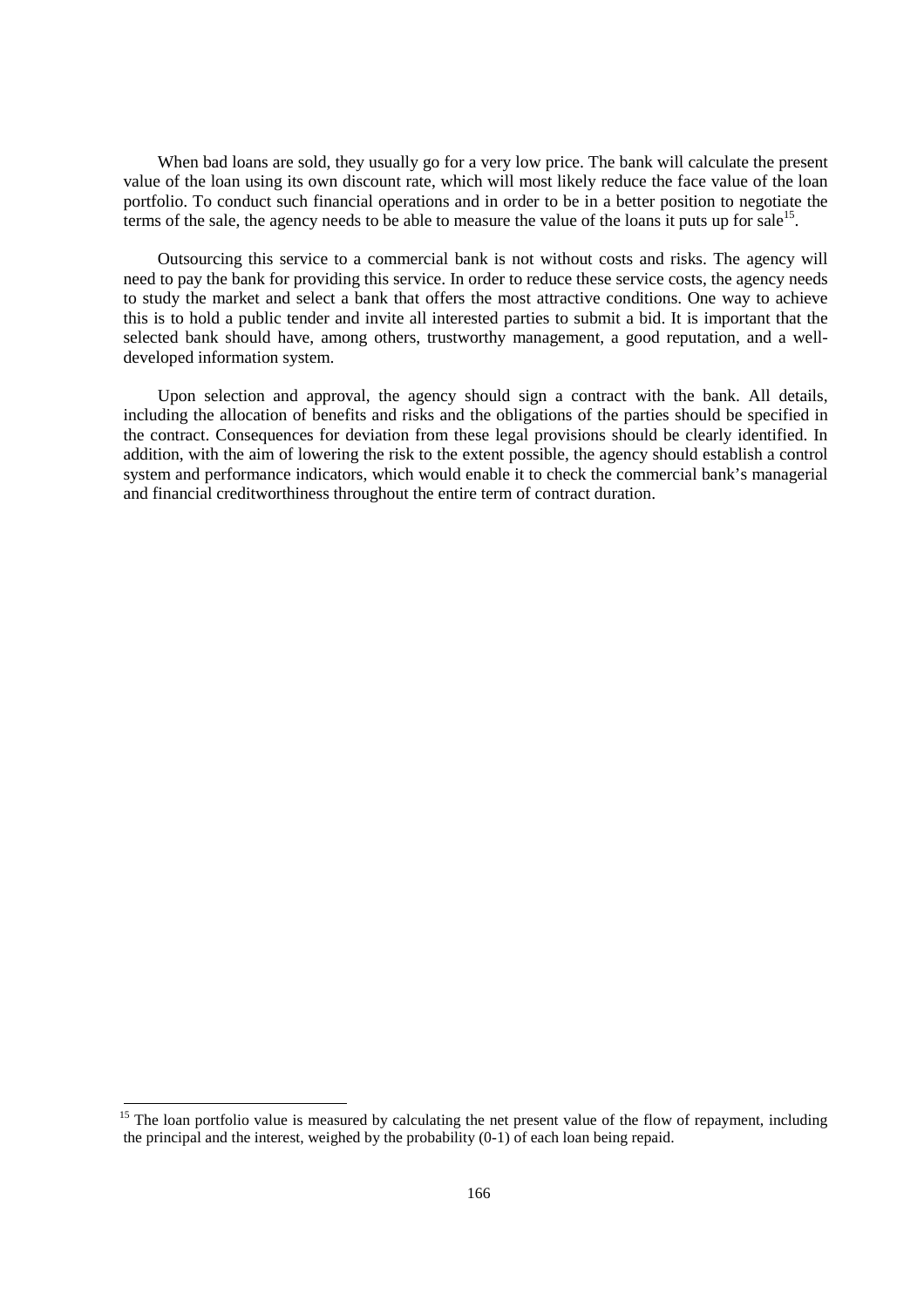# **Annex IV: Checklists for measuring compliance with Good Practices for PEEM<sup>16</sup>**

The Checklists below can be used to measure the performance of public environmental expenditure programmes against good practices. Each of the three Checklists contains five major principles, which are operationally described in the right column of the checklist. Performance auditors can assign the three following scores to each principle: "**zero**", if no good practices are applied, "**one**", if some but not all good practices are applied, and "**two**" if all good practices are applied. The scope of application of the good practices is assessed by assigning a "yes", "no" or "partially-applied" judgement. In this way, any particular programme or its implementing agency can achieve a maximum of ten (10) points in each performance dimension. In order to visualise the results of performance assessment, a performance triangle is constructed by plotting the score in each dimension on the three axes of a radar chart.

**Checklist 1. Performance in terms of environmental effectiveness** 

| Principle                                                                                    | <b>Good practices</b>                                                                                                                                                                                                                                                                                                                                                                                                                                   |
|----------------------------------------------------------------------------------------------|---------------------------------------------------------------------------------------------------------------------------------------------------------------------------------------------------------------------------------------------------------------------------------------------------------------------------------------------------------------------------------------------------------------------------------------------------------|
| 1. Additionality and<br>consistency with other<br>environmental policy<br><b>instruments</b> | The need for any proposed public environmental expenditure programme should be<br>$\bullet$<br>justified with reference to the Polluter- or User-Pays Principles. Public funds cannot and<br>should not substitute for weak environmental policies; they should not be spent on<br>achieving environmental objectives that could have been attained with administrative or<br>economic instruments or by eliminating environmentally-harmful subsidies. |
|                                                                                              | Public funds should not be used for environmental projects that would have been<br>$\bullet$<br>implemented anyway e.g., projects that have high, risk-adjusted financial rates of return<br>and could have been financed privately.                                                                                                                                                                                                                    |
|                                                                                              | Public environmental expenditures should reinforce other environmental policy<br>$\bullet$<br>instruments and be consistent with their stated objectives.                                                                                                                                                                                                                                                                                               |
|                                                                                              | Public expenditure programmes typically should be used to finance investments in fixed<br>$\bullet$<br>assets or precisely defined non-investment projects, and not the operational costs of<br>environmental administration.                                                                                                                                                                                                                           |
|                                                                                              | External auditors should periodically review the environmental value-added of public<br>$\bullet$<br>expenditures; there should be provisions to phase out public funds after they have fulfilled<br>their purpose.                                                                                                                                                                                                                                     |
| 2. Well-defined<br>programming                                                               | Public funds should be spent in the framework of a publicly-available expenditure<br>$\bullet$<br>programme approved by appropriate authorities.                                                                                                                                                                                                                                                                                                        |
| framework                                                                                    | The expenditure programme ideally should specify measurable, agreed, realistic, time-<br>$\bullet$<br>bound objectives. It should identify eligible beneficiaries, financing needs, eligible project<br>types and rules to guide decision-making so that objectives could be met at least cost.                                                                                                                                                         |
|                                                                                              | Expenditure programmes should be established as part of a wider environmental<br>$\bullet$<br>programme or policy.                                                                                                                                                                                                                                                                                                                                      |
|                                                                                              | Economic, social, poverty reduction or other non-environmental objectives may be<br>$\bullet$<br>integrated into the public environmental expenditure programme, but, unless explicitly<br>included in the expenditure programme objectives, they should not undermine the<br>achievement of the programme's environmental objectives.                                                                                                                  |
|                                                                                              | The wider economic effects of public environmental expenditure programmes (e.g., in<br>$\bullet$<br>terms of public deficit, growth, employment) should be assessed, where appropriate, prior<br>to their establishment and further evaluated during implementation.                                                                                                                                                                                    |

<sup>&</sup>lt;sup>16</sup> See "Good Practices for Public Environmental Expenditure Management", (C(2006)84).

-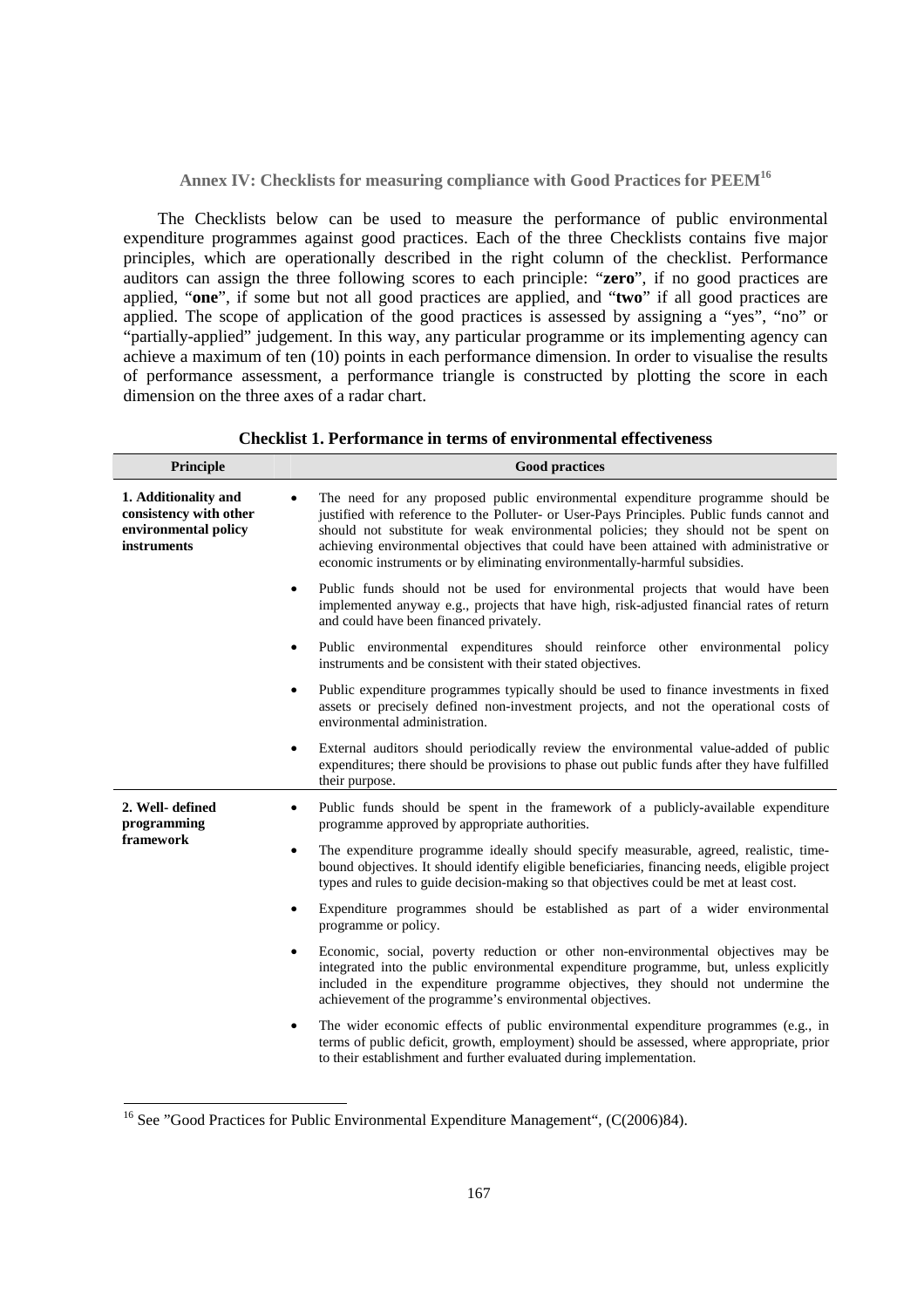| 3. Clear identification of<br>environmental outcomes          | $\bullet$ | Standard application forms should be used to the extent practicable to solicit quantitative<br>and qualitative information on projects' environmental outcomes. Once obtained, the<br>accuracy and reliability of this information should be verified.                                                                                                                                                                                                                                                                  |
|---------------------------------------------------------------|-----------|-------------------------------------------------------------------------------------------------------------------------------------------------------------------------------------------------------------------------------------------------------------------------------------------------------------------------------------------------------------------------------------------------------------------------------------------------------------------------------------------------------------------------|
|                                                               | $\bullet$ | Indicators of environmental outcomes should be as unambiguous as possible and used as<br>essential criteria in project appraisal and selection. Where appropriate, environmental<br>outcomes should be valued in monetary terms for the purpose of explicit benefit-cost<br>testing of projects.                                                                                                                                                                                                                        |
|                                                               |           | Environmental outcomes should be monitored throughout the project cycle and after<br>implementation; project level environmental data should be stored in a publicly available<br>database that allows ex post verification and analysis.                                                                                                                                                                                                                                                                               |
|                                                               | $\bullet$ | If the project fails to achieve its intended outcomes, as stated in the application form or the<br>contract, project beneficiaries should be liable to sanctions specified in the contract and<br>enforced in proportion to the violation.                                                                                                                                                                                                                                                                              |
|                                                               | $\bullet$ | Information on the environmental results achieved by the programme should be<br>periodically reported to those responsible for programme oversight and to the public,<br>reviewed by external auditors and used to assess the programme's performance.                                                                                                                                                                                                                                                                  |
| 4. Maximising<br>environmental effect<br>from available funds | ٠         | Quantitative information on full, life-time project costs (investment, operating and<br>maintenance) should be requested from applicants in a standard application form and<br>verified; project level cost data should be tracked and stored in a database format in a way<br>that allows ex post verification and analysis.                                                                                                                                                                                           |
|                                                               | $\bullet$ | Project selection criteria should aim to achieve the greatest environmental outcome with<br>the programme's resources. A clear cost-effectiveness indicator (unit lifetime cost of<br>achieving environmental effects) and the rate of financial leverage should form the core of<br>the quantitative basis for appraisal, scoring, ranking and selecting projects. Where justified<br>by project size or other relevant considerations, project selection should be supported by<br>transparent benefit-cost analysis. |
|                                                               | $\bullet$ | Quantitative information on cost-effectiveness should be periodically reported to those<br>responsible for programme oversight and to the public, be subject to periodic external,<br>independent reviews and be used to assess the programme's performance.                                                                                                                                                                                                                                                            |
| 5. Leveraging additional<br>finance                           | $\bullet$ | To maximise their environmental impact, public funds should aim to cover less than 100%<br>of project costs; options for co-financing by the retained earnings of the beneficiary or<br>other sources should be assessed.                                                                                                                                                                                                                                                                                               |
|                                                               | $\bullet$ | The rate of financial leverage should be used to assess the programme's performance.                                                                                                                                                                                                                                                                                                                                                                                                                                    |
|                                                               | $\bullet$ | Public environmental expenditure programmes should not distort competition in financial<br>markets, nor obstruct the development of private financial institutions. Financial products<br>used in environmental expenditure programmes should not compete with those offered by<br>private financial institutions.                                                                                                                                                                                                      |
|                                                               | $\bullet$ | Full financial plans of environmental projects should be required; commitments for<br>financing from other sources should be verified. No disbursement should be made until<br>full financing for the project is adequately secured.                                                                                                                                                                                                                                                                                    |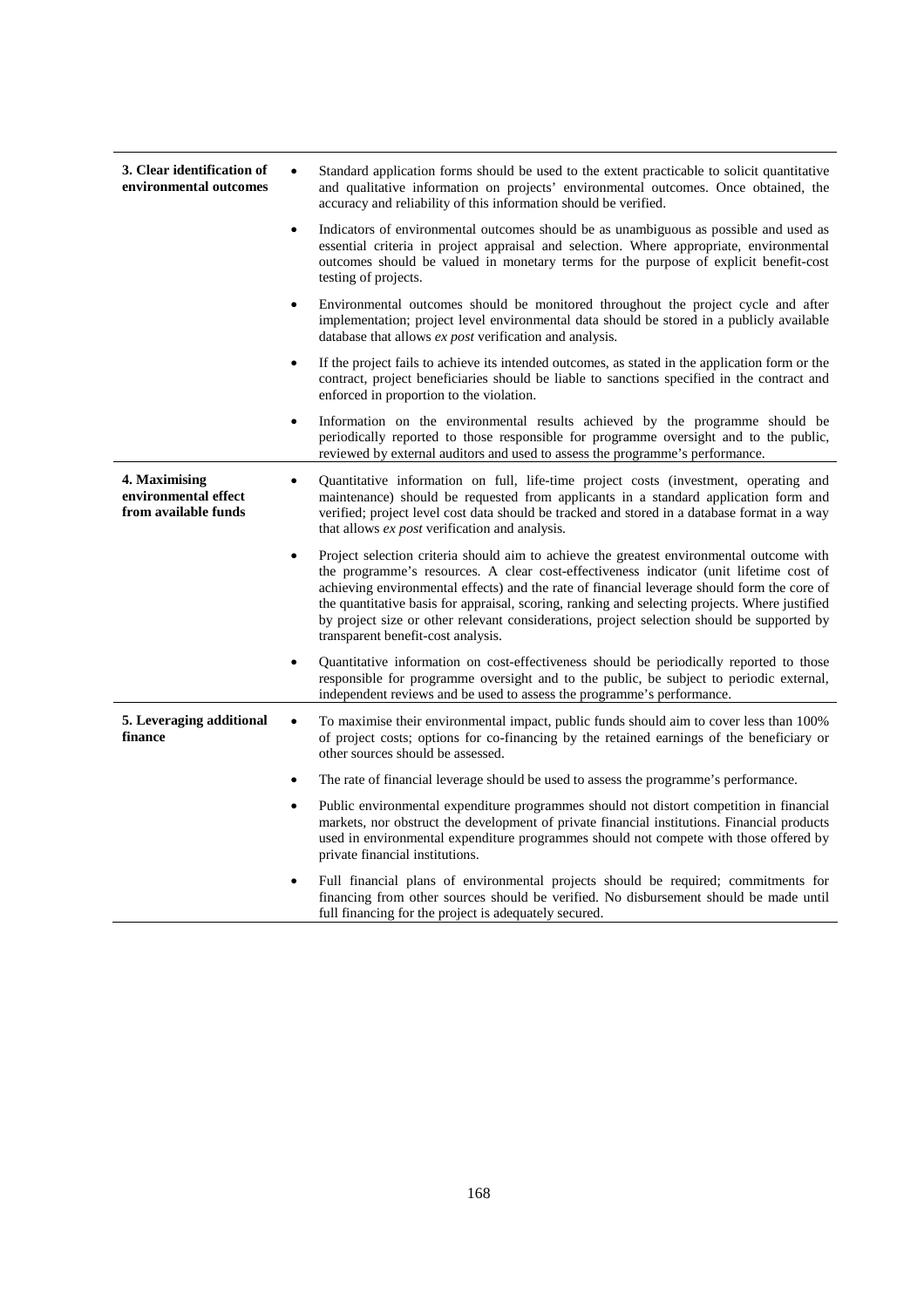| Principle                                                                                       | <b>Good practices</b>                                                                                                                                                                                                                                                                                                                                                                                                                                                                                                          |
|-------------------------------------------------------------------------------------------------|--------------------------------------------------------------------------------------------------------------------------------------------------------------------------------------------------------------------------------------------------------------------------------------------------------------------------------------------------------------------------------------------------------------------------------------------------------------------------------------------------------------------------------|
| 1. Fiscal integrity of<br>revenues                                                              | All financial resources available to public environmental expenditure programmes should be<br>$\bullet$<br>clearly specified in the enabling legislation or regulation.                                                                                                                                                                                                                                                                                                                                                        |
|                                                                                                 | If the financial resources managed within the programme come directly or indirectly from<br>$\bullet$<br>compulsory transfer payments (taxes, charges, fees), they should be treated as public funds<br>in the meaning of the rules and regulations applicable to public finance, public procurement<br>and/or state aid, as appropriate. As such, these resources should be subject to the usual fiscal<br>discipline and requirements for transparency.                                                                      |
|                                                                                                 | Revenues should be recorded in treasury accounts before they are allocated to the<br>environmental expenditure programme.                                                                                                                                                                                                                                                                                                                                                                                                      |
| 2. Avoiding constraints<br>to efficiency                                                        | Earmarking of revenues should be avoided as it usually results in inefficient use of public<br>٠<br>resources. However, if it is demonstrated that the advantages of earmarking outweigh the<br>risks, an expenditure programme may be established using earmarked revenues, but it should<br>be limited to a specified period of time. At the end of this period, earmarking should only be<br>continued if it can be demonstrated that it provides value-added in relation to its stated<br>objectives.                      |
|                                                                                                 | Earmarking within earmarked schemes (e.g., sub-funds for specific sectors or groups of<br>polluters within earmarked environmental expenditure programmes) also should be avoided<br>since it further infringes on efficiency. If earmarking is nevertheless applied, safeguards that<br>prevent inefficient resource allocation and perverse incentives should be implemented, such<br>as competition between projects submitted by different firms within a sector, external<br>controls and/or checks of project appraisal. |
| 3. High standards of<br>fiscal discipline and<br>transparency                                   | The risk of environmental expenditure programmes resulting in unplanned fiscal deficits<br>٠<br>should be avoided. Debt, and in particular, contingent and implicit liabilities (such as loan<br>guarantees) should not be incurred without an explicit, prior approval from fiscal authorities.<br>Medium-term financial forecasts, including contingent and implicit liabilities of all<br>implementing agencies, should be regularly prepared and disclosed in financial statements.                                        |
|                                                                                                 | For all public environmental expenditure programmes, an estimate of the financial resources<br>available and the corresponding expenditures should be provided in the state (or sub-<br>national) budget, at least as an annex. Statements on debt and contingent liabilities,<br>especially of any extra-budgetary environmental institutions controlled by the government<br>should be submitted along with the budget of the Ministry of Environment to the Ministry of<br>Finance.                                         |
|                                                                                                 | Mandatory internal and external independent financial audits should be regularly carried out.                                                                                                                                                                                                                                                                                                                                                                                                                                  |
|                                                                                                 | <i>Ex post</i> reporting, according to a transparent expenditure classification system, should be<br>regularly conducted and publicly disclosed.                                                                                                                                                                                                                                                                                                                                                                               |
| 4. Accountability                                                                               | Appropriate provisions should be made for holding managers of public environmental<br>expenditure programmes accountable for their decisions.                                                                                                                                                                                                                                                                                                                                                                                  |
|                                                                                                 | Appropriate safeguards should be put in place to protect public funds against corruption and<br>fraud, e.g., through dynamic systems of management control, including internal and external<br>audits. Any potential conflicts of interest should be identified and eliminated.                                                                                                                                                                                                                                                |
|                                                                                                 | Ex post reports on performance of managers and results achieved (in terms of specified<br>٠<br>performance criteria) should be periodically conducted and disclosed to the public.                                                                                                                                                                                                                                                                                                                                             |
| 5. Collection of revenues<br>and public procurement<br>separated from<br>expenditure management | The primary task of agencies implementing public environmental expenditure programmes<br>$\bullet$<br>should be programme and project cycle management and project financing. Collecting<br>revenues or making direct procurement of equipment and construction services should be<br>performed by the government agencies usually assigned these responsibilities.                                                                                                                                                            |
|                                                                                                 | Revenue from fiscal or quasi-fiscal instruments should be collected by the appropriate fiscal<br>$\bullet$<br>authorities under the control of treasury services.                                                                                                                                                                                                                                                                                                                                                              |
|                                                                                                 | National or international public procurement rules should apply for all purchases that are co-<br>financed by public funds, even if purchasing is outsourced to a private entity.                                                                                                                                                                                                                                                                                                                                              |

# **Checklist 2. Performance in terms of budgetary good practice**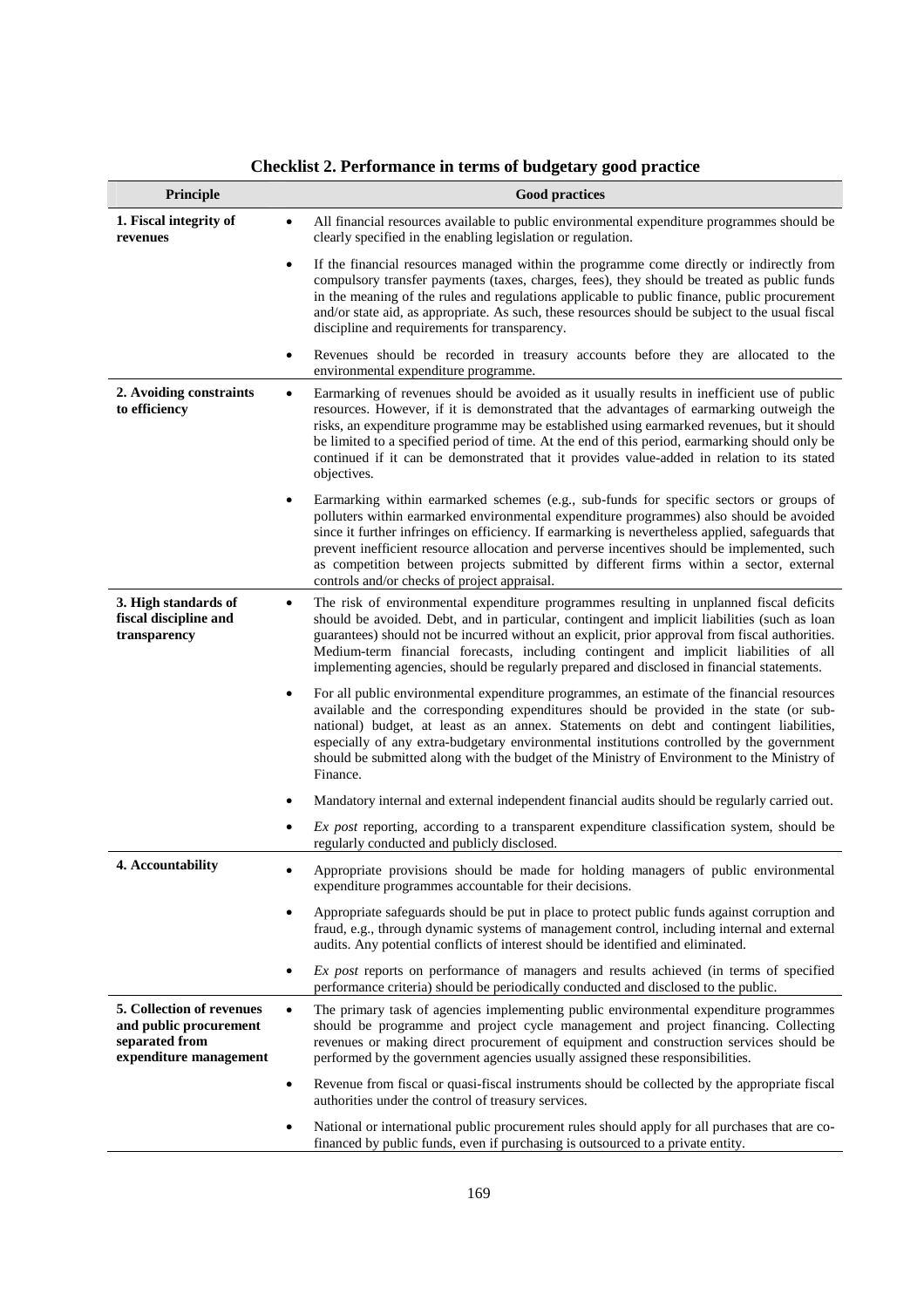| Principle                               | <b>Good practices</b>                                                                                                                                                                                                                                                                                                                                                                                                                      |
|-----------------------------------------|--------------------------------------------------------------------------------------------------------------------------------------------------------------------------------------------------------------------------------------------------------------------------------------------------------------------------------------------------------------------------------------------------------------------------------------------|
| 1. Sound governance                     | Public environmental expenditure programmes should be governed by clear, explicit rules.<br>٠                                                                                                                                                                                                                                                                                                                                              |
|                                         | The terms and conditions of financing, decision-making and administrative procedures,<br>٠<br>internal policies and principles of project appraisal and selection should be available to the<br>public. They should be coherent and consistent, not change frequently or without<br>explanation, and be periodically reviewed in order to identify areas for improvement.                                                                  |
|                                         | A clear distinction should be made between policy-making and executive management<br>functions.                                                                                                                                                                                                                                                                                                                                            |
|                                         | An appropriate arrangement should be made for the policy-making function, such as the<br>establishment of a supervisory board. Policy-making in this context includes programming,<br>priority-setting, establishing rules, performance evaluation, supervision and control.<br>Political oversight should be confined to programming and supervision. This is where the<br>political process has a legitimate and important role to play. |
|                                         | The supervisory board of a public environmental expenditure programme should include<br>٠<br>representation from the key stakeholders with appropriate checks and balances between<br>different interest groups. Consideration should be given to involving non-environmental<br>authorities, parliament and non-governmental organisations, as appropriate.                                                                               |
| 2. Professional executive<br>management | Responsibilities for the day-to-day management and implementation of environmental<br>expenditure programme should be clearly separated from policy-making, clearly defined in<br>statutory and operational documents, and shielded from <i>ad hoc</i> political pressures in support<br>of specific projects.                                                                                                                             |
|                                         | An implementing agency should have a clear, legal mandate. It should be a professional,<br>executive management body with an appropriate degree of operational autonomy, subject to<br>strict accountability for performance. Its responsibilities should focus on project cycle<br>management, and in particular, on impartial project appraisal and selection.                                                                           |
|                                         | Executive managers should be held accountable for their performance. The supervisory<br>board of the public environmental expenditure programme should apply explicit<br>performance criteria and indicators when assessing the performance of executive managers.                                                                                                                                                                         |
|                                         | Implementing agencies of large specialised environmental expenditure programmes should<br>٠<br>have staff assigned exclusively to their management and selected by executive managers.                                                                                                                                                                                                                                                     |
|                                         | The skills of the staff should adequately match the technical requirements of a given<br>expenditure programme. The recruitment and remuneration of managers and of staff should<br>be based strictly on merit. Remuneration should be adequate to attract and maintain<br>appropriately-qualified people and to reward integrity and commitment.                                                                                          |
| 3. Sound project cycle<br>management    | The project cycle should be subject to intelligible, transparent and written procedures which<br>٠<br>are consistent and publicly available, in particular to all potential beneficiaries; a project<br>cycle manual should be available and staff required to use it.                                                                                                                                                                     |
|                                         | Project identification should be proactive (for example by advertising the programme to<br>$\bullet$<br>potential beneficiaries), follow from the objectives of the public environmental expenditure<br>programme, and be based on a realistic analysis of market trends and demand for financing.                                                                                                                                         |
|                                         | Applications for financing should be accepted only in standard forms tailored to different<br>٠<br>project types and supported by clear, user-friendly instructions. Application forms should be<br>easily available to all potential applicants, preferably in an electronic version.                                                                                                                                                     |
|                                         | Project appraisal and selection criteria and procedures should be objective, transparent and<br>٠<br>clear. Discretionary elements of project appraisal and selection should be subject to explicit,<br>written procedures, and the results of such decisions kept in publicly-available files.                                                                                                                                            |
|                                         | Appraisal systems and procedures should be tailored to the size and complexity of different<br>٠<br>project types. For large investment projects, a two-stage appraisal process should be used<br>(first stage - screening against eligibility criteria; second stage – appraisal and ranking of                                                                                                                                           |

# **Checklist 3. Performance in terms of management efficiency**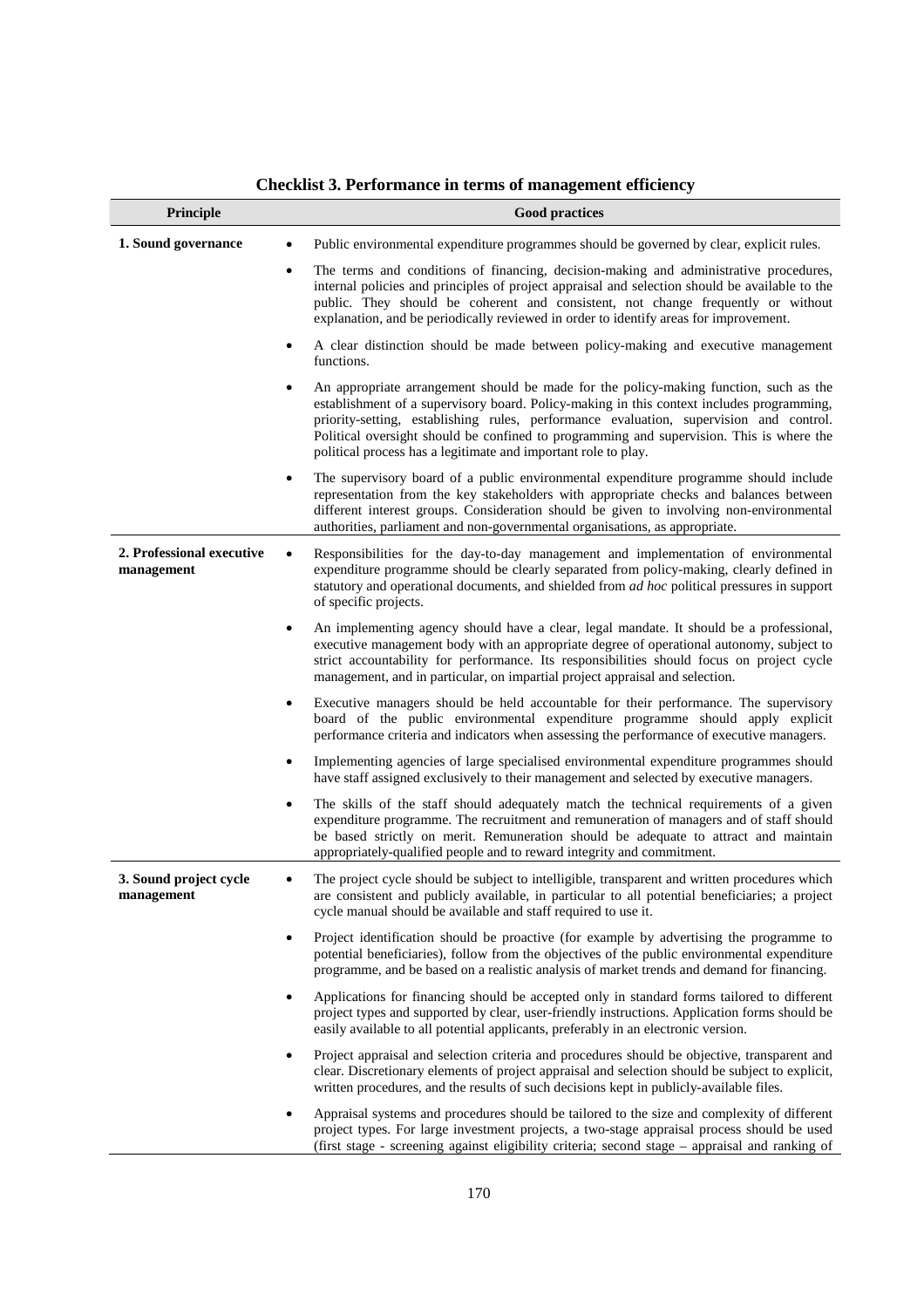|                                                                 |           | eligible projects).                                                                                                                                                                                                                                                                                                                                                                                                                            |
|-----------------------------------------------------------------|-----------|------------------------------------------------------------------------------------------------------------------------------------------------------------------------------------------------------------------------------------------------------------------------------------------------------------------------------------------------------------------------------------------------------------------------------------------------|
|                                                                 | $\bullet$ | The appraisal system should be relatively simple, based on impersonal rules, and allow for<br>meaningful comparison of comparable projects against one another, or against a benchmark.<br>The appraisal system should also allow for an $ex$ post verification of the selection process,<br>including tracking personal responsibilities for important judgements and decisions.<br>Appraisal reports should be clear and publicly available. |
| 4. Fair and unbiased<br>relations with external<br>stakeholders |           | Relations with external stakeholders (beneficiaries, intermediaries, consultants) should be<br>handled in a transparent, unbiased, and arms-length manner. Communication policy should<br>ensure that all applicants have equal access to information on funding opportunities and<br>equal opportunity to have their projects impartially reviewed on a merit basis.                                                                          |
|                                                                 |           | Any outsourcing of tasks should be undertaken through a fair, transparent, competitive<br>process.                                                                                                                                                                                                                                                                                                                                             |
| 5. Effective management<br>of financial products and            |           | Only financial products specified in the terms and conditions of the public environmental<br>expenditure programme should be used by the implementing agency.                                                                                                                                                                                                                                                                                  |
| related risks                                                   | $\bullet$ | The complexity of operations, and the choice of financial products, should be proportional<br>to the institutional capacity to manage associated risks.                                                                                                                                                                                                                                                                                        |
|                                                                 | $\bullet$ | Grants are the most administratively simple and transparent financial product. When used,<br>they should be designed and disbursed so as: to maximise incentives for timely and cost-<br>effective implementation of individual projects and of the implementing agency's entire<br>portfolio; to maximise the leveraging of other resources; and to minimise chances of misuse<br>of public money by applicants.                              |
|                                                                 | ٠         | Other financial products could be considered in proportion to institutional capacity and in<br>order of increasing risk and these include: interest rate subsidies, loans through<br>intermediaries, direct loans, leasing, equity investments and loan guarantees. Before a new<br>financial product is adopted, its feasibility should be checked through an assessment of<br>risks, market needs and supported by a financial plan.         |

Assessment in each dimension forms a *performance triangle,* which is constructed by assigning scores to the checklists presented above. A high score in all dimensions indicates a programme or an implementing agency that performs well in terms of expenditure management. A lower score in any dimension implies a need for targeted institutional reforms and strengthening or even closing down the expenditure programme.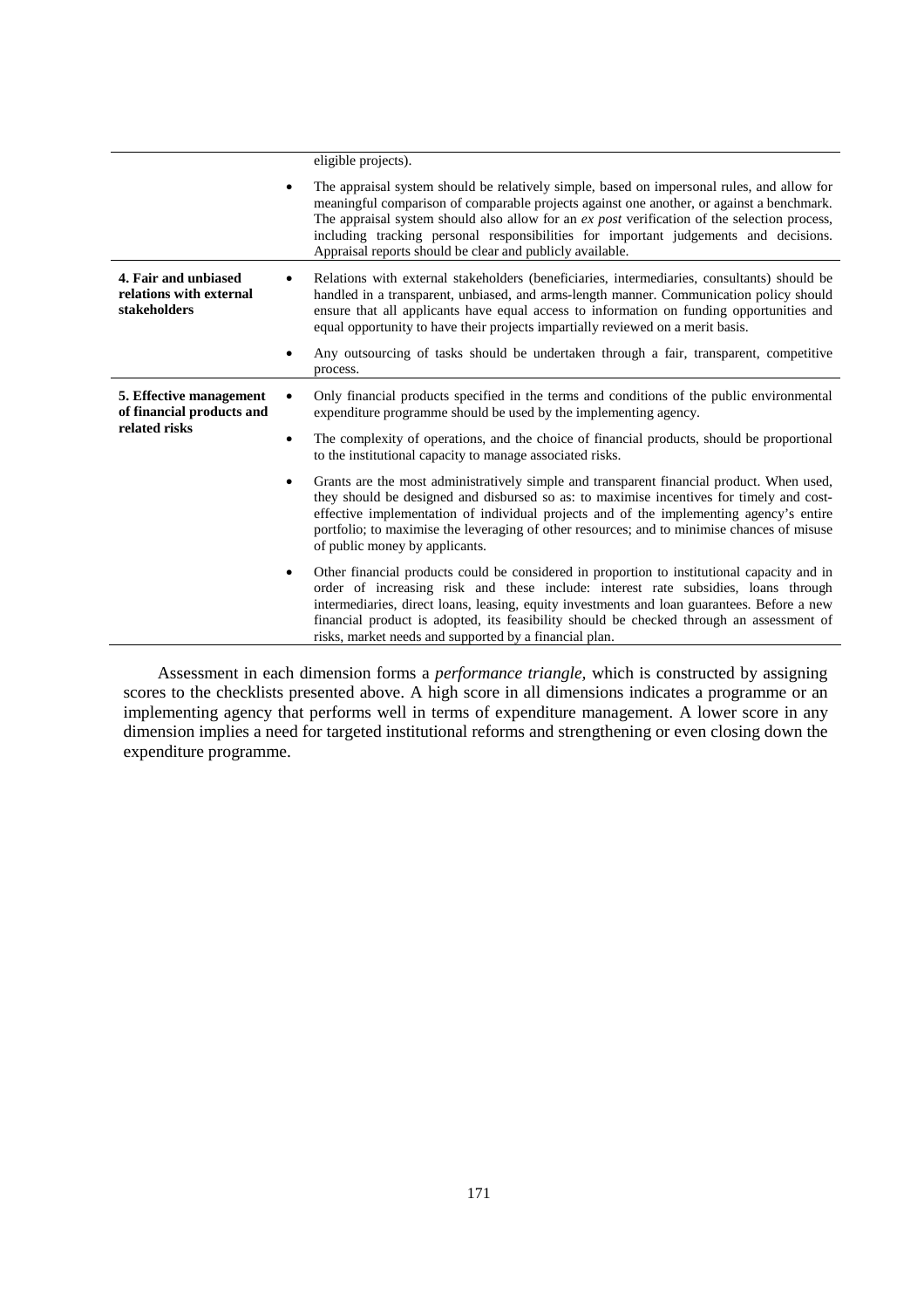**Annex V: List of useful links** 

OECD PEEM web-page - http://www.oecd.org/env

Bulgarian National Trust EcoFund – www.ecofund-bg.org

Czech State Environmental Protection Fund - http://www.sfzp.cz/en/

Federal Ministry of Agriculture, Environment and Water Management of Austria http://www.lebensministerium.at/

Kommunalkredit - http://www.kommunalkredit.at

Lithuanian Environmental Investment Fund - http://www.laaif.lt

Polish EcoFund – http://www.ekofundusz.org.pl

Polish Krakow Regional Environmental Fund - http://www.wfos.krakow.pl

Polish National Fund for Environmental Protection and Water Management http://www.nfosigw.gov.pl

Slovenian Environmental Development Fund – http://www.ekosklad.si

SST-Consult - http://www.sst-consult.pl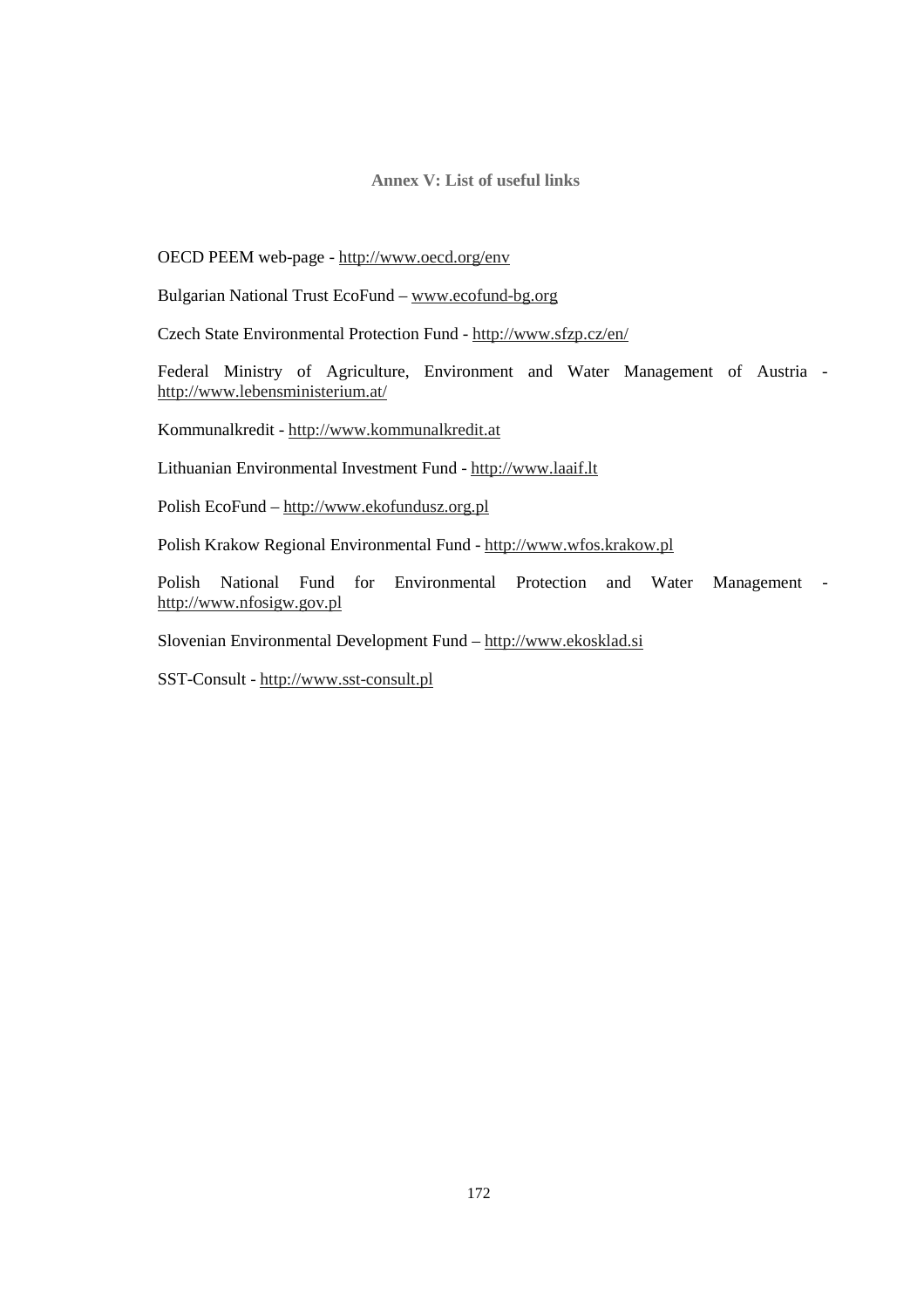# **GLOSSARY OF MAJOR TERMS**

| <b>Term</b>             | <b>Definition</b>                                                                                                                                                                                                                                                                                                                                                                                                                                                                                                                                                                                                                                                                                                                                                                                                                                                                                                                                                                                                                                                                                                                                                                                                                                       |
|-------------------------|---------------------------------------------------------------------------------------------------------------------------------------------------------------------------------------------------------------------------------------------------------------------------------------------------------------------------------------------------------------------------------------------------------------------------------------------------------------------------------------------------------------------------------------------------------------------------------------------------------------------------------------------------------------------------------------------------------------------------------------------------------------------------------------------------------------------------------------------------------------------------------------------------------------------------------------------------------------------------------------------------------------------------------------------------------------------------------------------------------------------------------------------------------------------------------------------------------------------------------------------------------|
| <b>Accountability</b>   | A government policy or management concept that means (i) politicians and public officials<br>have to respond periodically to questions concerning their activities (answerability) and (ii)<br>must be held responsible for the exercise of the authority provided to them. For effective<br>accountability, clear lines of responsibility must be firmly established and consistently<br>maintained. Accountability measures should address three questions: accountability by whom;<br>accountability for what; and accountability to whom. To ensure that accountability is properly<br>enforced, there is a need for predictable and meaningful consequences related to performance.<br>In the public sector, accountability of individual officials, within their organisation and to<br>external controlling bodies, is applied most often to how money has been spent and what results<br>have been achieved. Crucial too in democratic systems is the general accountability of ministers<br>to parliament and to the public at large.                                                                                                                                                                                                          |
| <b>Accounting basis</b> | Defined in the International Federation of Accountants (IFAC) as "the body of accounting<br>principles that determine when the effects of transactions or events should be recognised for<br>financial reporting purposes. It relates to the timing of the measurements made, regardless of<br>the nature of the measurement". There are many variations of the basis of accounting. IFAC<br>identifies two basic reference points (cash and accrual) and two variations (modified cash and<br>modified accrual) in the spectrum of accounting bases. Cash-based accounting systems<br>recognise transactions and events when cash is received or paid. Accrual-based systems<br>recognise transactions or events at the time economic value is created, transformed, exchanged,<br>transferred, or extinguished and when all economic flows (not just cash) are recorded. Certain<br>modifications of the cash basis recognise receipts and disbursements committed in the budget<br>year and allow a specified period after year-end for payments of these to be recorded and<br>reported (the so-called "complementary period"). Under certain modifications of the accrual-<br>based methods, physical assets are expensed at the time of purchase. |
| <b>Additionality</b>    | New investment generated through public resources. Public resources can be used to promote<br>foreign and private investment in priority sectors of the economy. Public money may attract<br>additional donor assistance.                                                                                                                                                                                                                                                                                                                                                                                                                                                                                                                                                                                                                                                                                                                                                                                                                                                                                                                                                                                                                               |
| <b>Appraisal</b>        | Examination of the details of a policy proposal or investment project on the basis of an analysis<br>of its economic, financial, environmental and other effects. Policy/project appraisal is<br>sometimes called ex ante evaluation.                                                                                                                                                                                                                                                                                                                                                                                                                                                                                                                                                                                                                                                                                                                                                                                                                                                                                                                                                                                                                   |
| <b>Assets</b>           | Property functioning as a store of value over which ownership rights are enforced by<br>institutional units, individually or collectively, and from which economic benefits may be<br>derived by holding them or using them over a period of time. "Tangible" assets may either be<br>financial (e.g.,, cash or government securities) or physical (e.g.,, buildings, roads, national<br>parks, etc.). Assets may also be "intangible" such as copyright or mineral exploitation rights.                                                                                                                                                                                                                                                                                                                                                                                                                                                                                                                                                                                                                                                                                                                                                                |
| <b>Audit</b>            | Expert examination of legal and financial compliance or performance, carried out to satisfy the<br>requirements of management (internal audit), or an external audit entity, or any other<br>independent auditor, to meet statutory obligations (external audit). A particular task of internal<br>audit is to monitor management control systems and report to senior management on<br>weaknesses and recommend improvements. The scope of the audits varies widely, as does the<br>terminology in this area, and includes (according to the auditing standards prepared by the<br>International Organisation or Supreme Audit Institutions (SAI):                                                                                                                                                                                                                                                                                                                                                                                                                                                                                                                                                                                                     |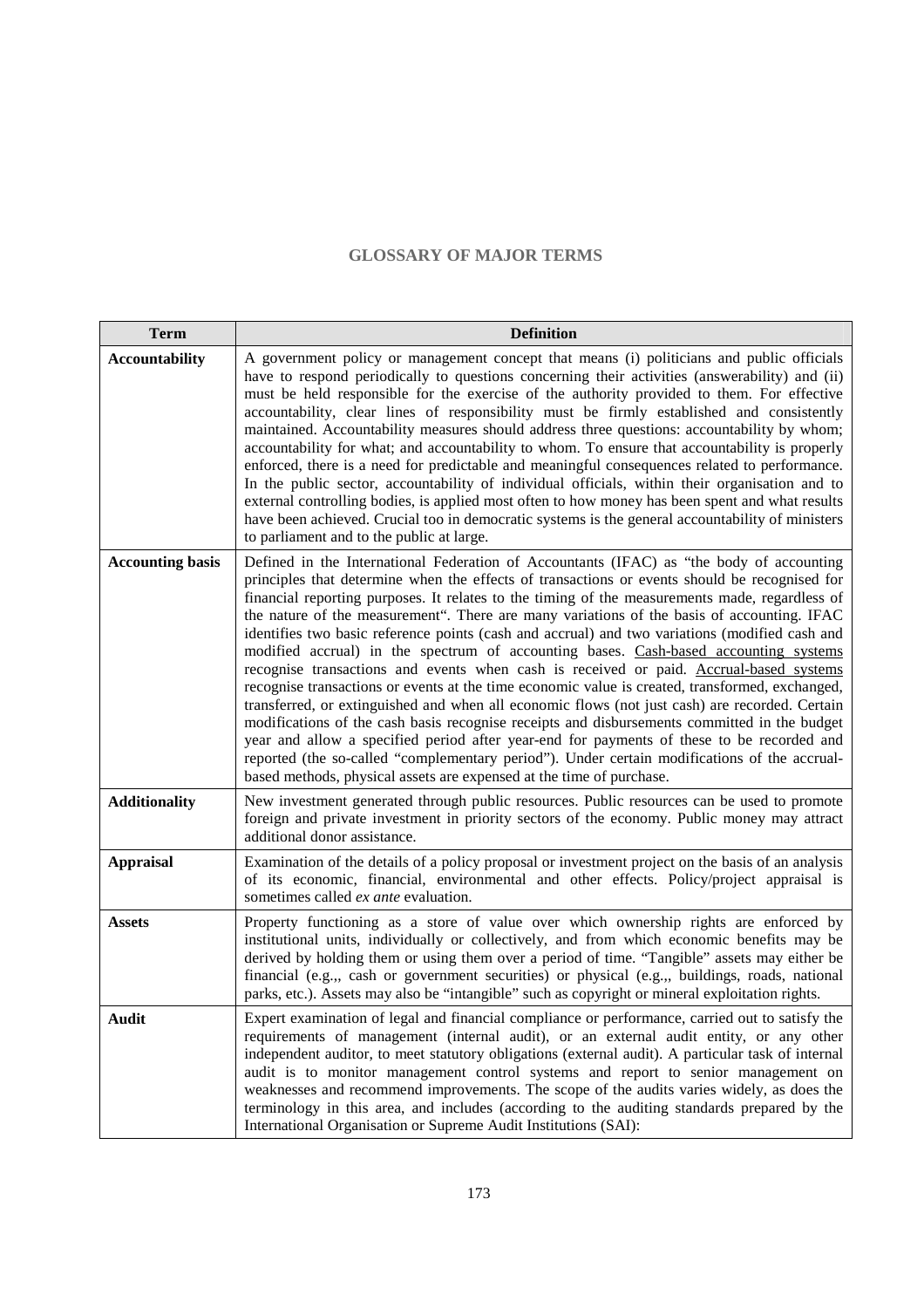|                                            | 1) Financial audit (regularity audit) comprising:                                                                                                                                                                                                                                                                                                                                                                                                                                                                                                                                                                                     |
|--------------------------------------------|---------------------------------------------------------------------------------------------------------------------------------------------------------------------------------------------------------------------------------------------------------------------------------------------------------------------------------------------------------------------------------------------------------------------------------------------------------------------------------------------------------------------------------------------------------------------------------------------------------------------------------------|
|                                            | Attestation of financial accountability of accountable entities, involving examination and<br>-<br>evaluation of financial records and expression of opinions of financial statements;                                                                                                                                                                                                                                                                                                                                                                                                                                                |
|                                            | Attestation of financial systems and transactions, including an evaluation of compliance<br>with applicable statutes and regulations;                                                                                                                                                                                                                                                                                                                                                                                                                                                                                                 |
|                                            | Audit of internal control and internal audit functions;                                                                                                                                                                                                                                                                                                                                                                                                                                                                                                                                                                               |
|                                            | Audit of the probity (high standards of correct moral behaviour) and propriety of<br>administrative decisions taken within the audited entity;                                                                                                                                                                                                                                                                                                                                                                                                                                                                                        |
|                                            | Reporting of any other matters arising from or relating to the audit that the SAI considers<br>should be disclosed.                                                                                                                                                                                                                                                                                                                                                                                                                                                                                                                   |
|                                            | Note that the first item above is commonly known as attestation audit. The third and fifth items<br>are commonly known as compliance audits.                                                                                                                                                                                                                                                                                                                                                                                                                                                                                          |
|                                            | 2) Performance audit (value-for-money audit) comprising:                                                                                                                                                                                                                                                                                                                                                                                                                                                                                                                                                                              |
|                                            | Audit of the economy of administrative activities in accordance with sound administrative<br>principles and practices, and management policies;                                                                                                                                                                                                                                                                                                                                                                                                                                                                                       |
|                                            | Audit of the efficiency of utilisation of human, financial and other resources, including<br>examination of information systems, performance measures and monitoring arrangements,<br>and procedures followed by audited entities for remedying identified deficiencies;                                                                                                                                                                                                                                                                                                                                                              |
|                                            | Audit of the effectiveness of performance in relation to the achievement of the objectives<br>of the audited entity, and audit of the actual impact of activities compared with the intended<br>impact.                                                                                                                                                                                                                                                                                                                                                                                                                               |
| <b>Balance sheet</b>                       | A financial statement showing the values of the stocks of assets and liabilities held by an entity<br>at a particular point in time. A balance sheet is typically compiled at the beginning and end of<br>an accounting period. Balance sheet summarising starting balances, incomes and outflows, and<br>ending balances are generally required for each distinct agency within a government's<br>accounting structure. However, in practice, very few governments prepare statements of their<br>financial position that can genuinely be described as comprehensive balance sheets covering all<br>assets, liabilities and equity. |
| <b>Benefits principle</b><br>(of taxation) | The benefits principle of taxation states that only the beneficiaries of a particular government<br>programme should have to pay for it. The benefits principle regards public services as similar to<br>private goods and regards taxes as the price people must pay for these services.                                                                                                                                                                                                                                                                                                                                             |
| <b>Best Available</b><br><b>Techniques</b> | Best Available Techniques (BAT) involves the use of proven technologies and methods of<br>operation in order to prevent or minimise emissions to the environment as a whole. For more<br>information on BAT see http://eippcb.jrc.es/                                                                                                                                                                                                                                                                                                                                                                                                 |
| Capital (capital<br>assets)                | A stock of physical or financial assets.                                                                                                                                                                                                                                                                                                                                                                                                                                                                                                                                                                                              |
| <b>Cash flow</b>                           | Cash flows refer to the flow of money to or from a firm or economic agent. Income is a positive<br>cash flow and expenses are negative cash flows.                                                                                                                                                                                                                                                                                                                                                                                                                                                                                    |
| <b>Cash flow</b><br>statement              | Statement showing where cash comes from and on what it is spent. The net result is reflected in<br>the balance of the cash account as of a certain date. In its most refined form, the statement<br>explains and accounts for the flows of cash rather than of working capital.                                                                                                                                                                                                                                                                                                                                                       |
| <b>Contingent</b><br>liability             | Obligations that have been entered into, but the timing and amount of which are contingent on<br>the occurrence of some uncertain future event.                                                                                                                                                                                                                                                                                                                                                                                                                                                                                       |
| Cost-benefit<br>analysis                   | A type of analysis that includes measures in pecuniary unit of costs and/or benefits (such as<br>leisure time or environmental impacts) which do not necessarily have a market value. Cost-<br>benefit analysis involves the application of three logical steps: (i) defining objectives and<br>alternatives for accomplishing those objectives; (ii) analysing incremental changes with each                                                                                                                                                                                                                                         |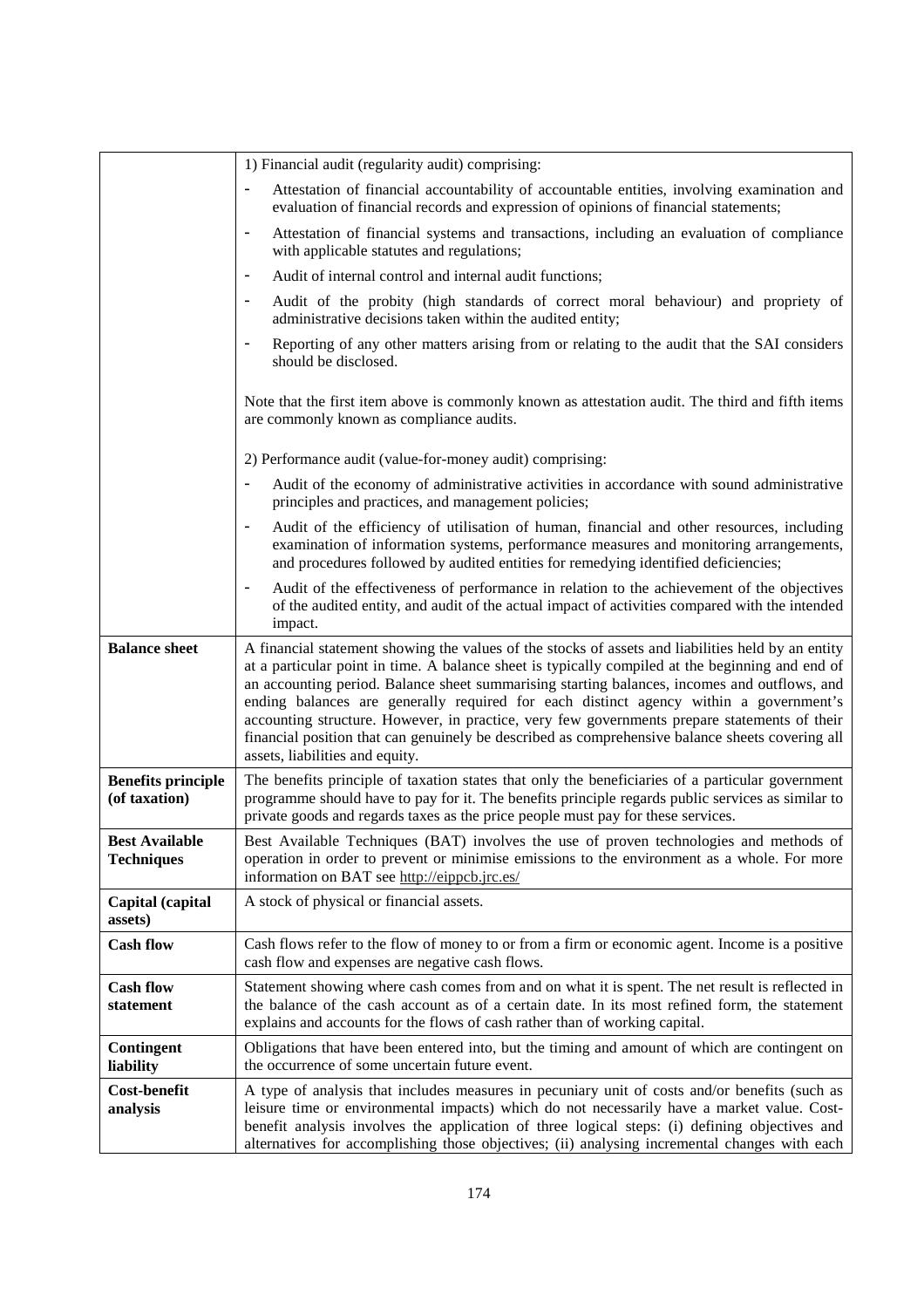|                                       | alternative intervention versus without the respective alternative; and (iii) comparing costs and<br>benefits of the various alternatives.                                                                                                                                                                                                                                                                                                                                                                                                                                |
|---------------------------------------|---------------------------------------------------------------------------------------------------------------------------------------------------------------------------------------------------------------------------------------------------------------------------------------------------------------------------------------------------------------------------------------------------------------------------------------------------------------------------------------------------------------------------------------------------------------------------|
| <b>Cost-effectiveness</b><br>analysis | A type of analysis that compares projects or programmes having broadly common outcomes or<br>outputs. Used to compare alternatives for which major outputs can be identified but not valued.<br>Cost-effectiveness indicators include the cost per unit of output, or units of output per unit of<br>costs, and is aimed at identifying the least costly method of achieving a particular good or<br>objective.                                                                                                                                                           |
| <b>Depreciation</b>                   | The reduction in the value of an asset over time that is brought about through physical use or<br>obsolescence. Under accrual accounting, depreciation estimated over the useful life of an asset<br>is progressively deducted (written off) from the value of the asset each year. Depreciation as<br>recorded in business accounting, or as allowed for taxation purposes, may deviate from the<br>value of consumption of fixed capital estimated for the national accounts, especially during<br>periods of inflation.                                                |
| <b>Discount factor</b>                | A discount factor is a number that reflects the value in the present of a unit of money received<br>in the future. A discount factor of 0.95 for money received in a year's time indicates that the<br>value of a monetary unit received in a year's time is worth only 95 cents today. The discount<br>factor is related to the discount rate through the following equation: $1 = (1+i)^n$ , where i is the<br>rate of interest (discount rate) and $n$ is the number of years.                                                                                         |
| <b>Discounting</b>                    | A method of comparing costs or benefits that will occur (or have occurred) at different times. 1<br>Euro in year <i>n</i> is given a "present value" of $1/(1+r)^n$ Euro in year 0, where <i>r</i> is the "discount<br>rate".                                                                                                                                                                                                                                                                                                                                             |
| <b>Discount rate</b>                  | The discount rate is a number used to calculate the net present value of a stream of future<br>benefits and costs. It usually represents the cost of capital for the person or entity calculating the<br>net present value of the stream.                                                                                                                                                                                                                                                                                                                                 |
| <b>Earmarking</b>                     | Tax earmarking is the practice of assigning revenue from specific taxes or group of taxes to<br>specific government activities or areas of activity.                                                                                                                                                                                                                                                                                                                                                                                                                      |
| <b>Economic cost</b>                  | The economic cost of an activity or resource is the cost to society of that activity or resource.<br>Economic costs include the private costs borne directly by economic agents undertaking the<br>activity, and all other costs borne by other economic agents. For example, the economic costs of<br>driving automobiles include the private costs of petrol and wear and tear on the vehicle borne<br>by the vehicle operator, plus the additional costs of congestion, borne by other users of the<br>roads plus the costs of pollution, borne by society in general. |
| <b>Effectiveness</b>                  | The extent to which programmes achieve their expected objectives, or outcomes. Effectiveness<br>is the most important element of value for money in the public sector. Goods or services may be<br>provided economically and efficiently but, if they do not achieve their intended objectives, the<br>resources used will be largely wasted.                                                                                                                                                                                                                             |
| <b>Efficiency</b>                     | The relationship between the goods and services produced by a programme or an activity<br>(outputs) and the resources used to produce them (inputs). Efficiency is measured by the cost<br>per unit of output.                                                                                                                                                                                                                                                                                                                                                            |
| <b>Escrow</b> account                 | A special account at a bank through which all revenues of the borrower are channelled and the<br>debt service is retained first. After this, the remainder of the revenues go to the borrower – this<br>set-up decreases the risk for the lender $-$ note that it does not eliminate it $-$ the revenue risk still<br>exists – it is more like an additional security against default of the borrower.                                                                                                                                                                    |
| <b>Excludability</b>                  | The ability of suppliers to restrict the availability of outputs to those who can pay for it, or by<br>other criteria. See also Public goods.                                                                                                                                                                                                                                                                                                                                                                                                                             |
| <b>Expenditures</b>                   | The term "expenditures" is sometimes loosely used to refer to cash payments. However, a strict<br>definition is the cost of goods and services acquired, regardless of the timing of related<br>payments. Expenditures on goods and services occur at times when buyers incur liabilities to<br>sellers, i.e. when either (i) the ownership of the goods and services concerned is transferred<br>from the seller to the new owner; or (b) when delivery of the goods and services is completed to<br>the satisfaction of the consumer.                                   |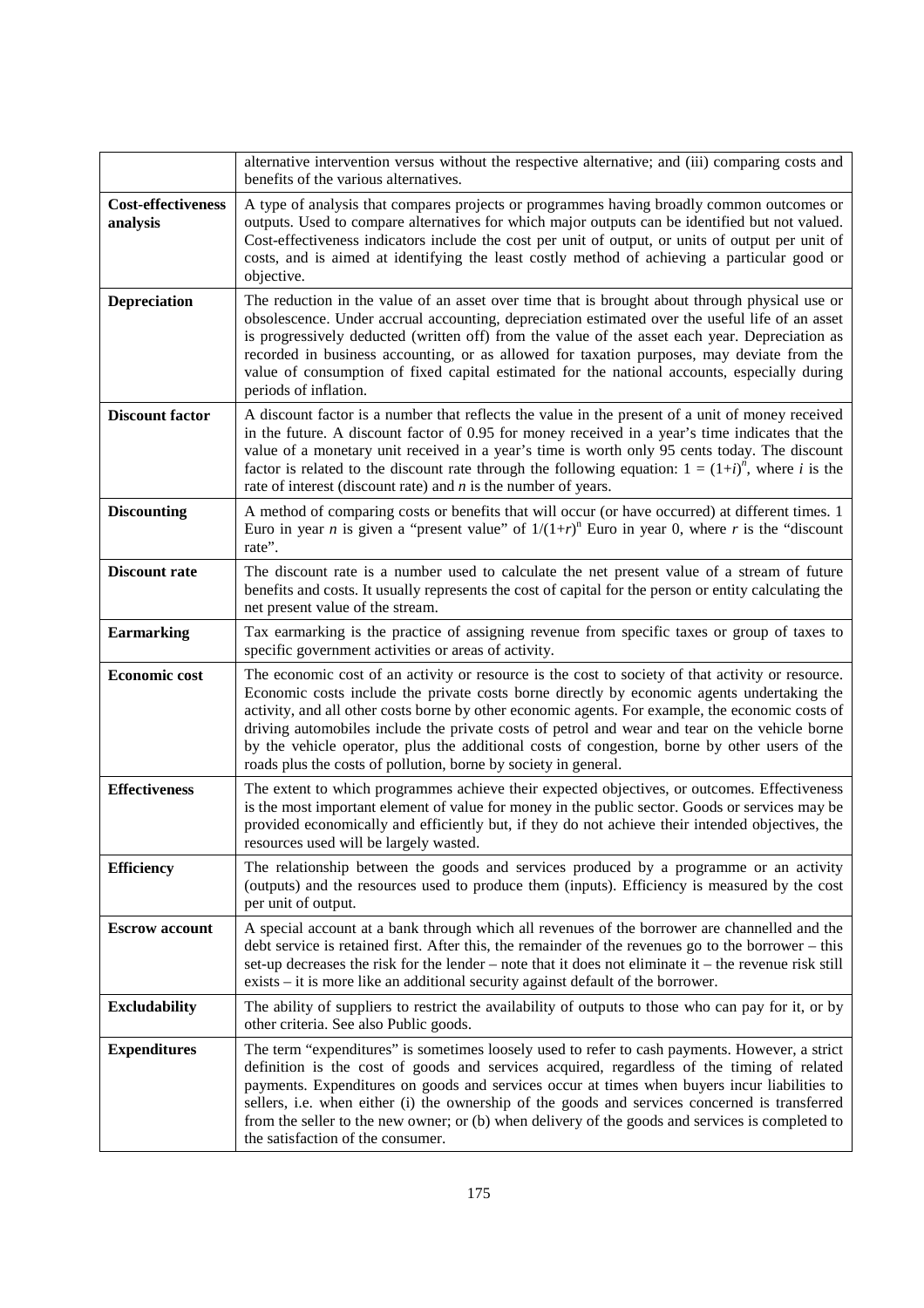| <b>Expenses</b>                          | The term "expense" defines the set of transaction flows that reduce net worth over the<br>accounting period. Expense transactions include compensations of employees, use of goods and<br>service transactions, consumption of fixed capital, property expenses (interest and rent), social<br>benefits, subsidies, and miscellaneous transactions, such as transfers to non-profit organisations<br>and compensation of damage or injury. Acquisition of non-financial assets and financing<br>transactions are not expense transactions.                                                                                                                                                                                  |
|------------------------------------------|-----------------------------------------------------------------------------------------------------------------------------------------------------------------------------------------------------------------------------------------------------------------------------------------------------------------------------------------------------------------------------------------------------------------------------------------------------------------------------------------------------------------------------------------------------------------------------------------------------------------------------------------------------------------------------------------------------------------------------|
| <b>Externalities</b>                     | Externalities are by-products or side effects of a production or consumption process. In general,<br>an externality is said to exist when the production or consumption of a good or service by an<br>economic agent has a direct effect on the welfare of other producers or consumers. Externalities<br>may be positive or negative.                                                                                                                                                                                                                                                                                                                                                                                      |
|                                          | A positive externality may reduce the costs of a production process of an unrelated economic<br>agent, as when the bees of a bee grower pollinate a neighbour's apple orchard. They may also<br>increase the enjoyment of another economic agent, as when musicians playing for their own<br>pleasure delight those around them.                                                                                                                                                                                                                                                                                                                                                                                            |
|                                          | A negative externality increases the production costs or reduces enjoyment for another<br>economic agent. Traffic congestion and the numerous forms of environmental pollution, such as<br>the pollution created by a manufacturing plant, are examples of negative externalities.                                                                                                                                                                                                                                                                                                                                                                                                                                          |
| <b>Extra-budgetary</b><br>agency/account | The term generally refers to government activities that are not included in the annual budget<br>presentation. Moreover, they may be subject to different systems of cash management, control<br>and reporting than the budget itself. A wide variety of extra-budgetary arrangements are used,<br>including agencies (such as social security agencies) set up under separate legislation,<br>commodity agencies that use proceeds of commodity aid, and earmarking certain revenues for<br>specific purposes (e.g., through environmental funds).                                                                                                                                                                         |
| <b>Financial</b><br>management           | The legal and administrative systems and procedures put in place to permit government<br>ministries and agencies to conduct their activities so as to ensure correct usage of public funds<br>that meets defined standards of probity, regularity, efficiency and effectiveness. Financial<br>management includes the raising of revenues; the management and control of public<br>expenditures; financial accounting and reporting; cash management; and in some cases, asset<br>management.                                                                                                                                                                                                                               |
| <b>Financial</b><br>reporting            | The communication of financial information by an entity (e.g., the government, a line ministry,<br>an agency) to interested parties (e.g., parliament, the ministry of finance). It encompasses all<br>reports that contain financial information based on data generally found in the financial<br>accounting and reporting system.                                                                                                                                                                                                                                                                                                                                                                                        |
| <b>Financial</b><br>statements           | The accounting statements prepared by a reporting entity to communicate information about its<br>financial performance and position. An accrual accounting system commonly entails the<br>preparation of a Financial Position Statement, or Balance Sheet, which shows the total assets,<br>liabilities and the net worth; a Financial Performance Statement, or Operating Statement or<br>Income Statement, which shows the revenues and expenses of the period; and a Statement of<br>Changes of Net Worth, which explains movements in the opening and closing balances. These<br>accrual-based statements are supplemented with a Statement of Cash Flows which shows how<br>operations and future growth are financed. |
| <b>Financial</b><br>sustainability       | The assessment that a project will have sufficient funds to meet its resource and financial<br>obligations, whether these funds come from user charges or budget sources; will provide<br>sufficient incentives to maintain the involvement of all project participants; and will be able to<br>respond to adverse changes in financial conditions.                                                                                                                                                                                                                                                                                                                                                                         |
| <b>Goals and</b><br>objectives           | Both terms are used to describe the desired, measurable results to be achieved from government<br>programmes or activities. "Goals" (or "general objectives") typically refer to broad results<br>which may take a number of years to achieve and often involve many people, activities,<br>processes, and intermediate achievements. "Objectives" (or "specific objectives") tend to refer<br>to more specific results, often precisely measured (time, cost, number, quality) which can<br>usually be accomplished in a shorter time period, and are often an intermediate step in<br>achieving a broader goal.                                                                                                           |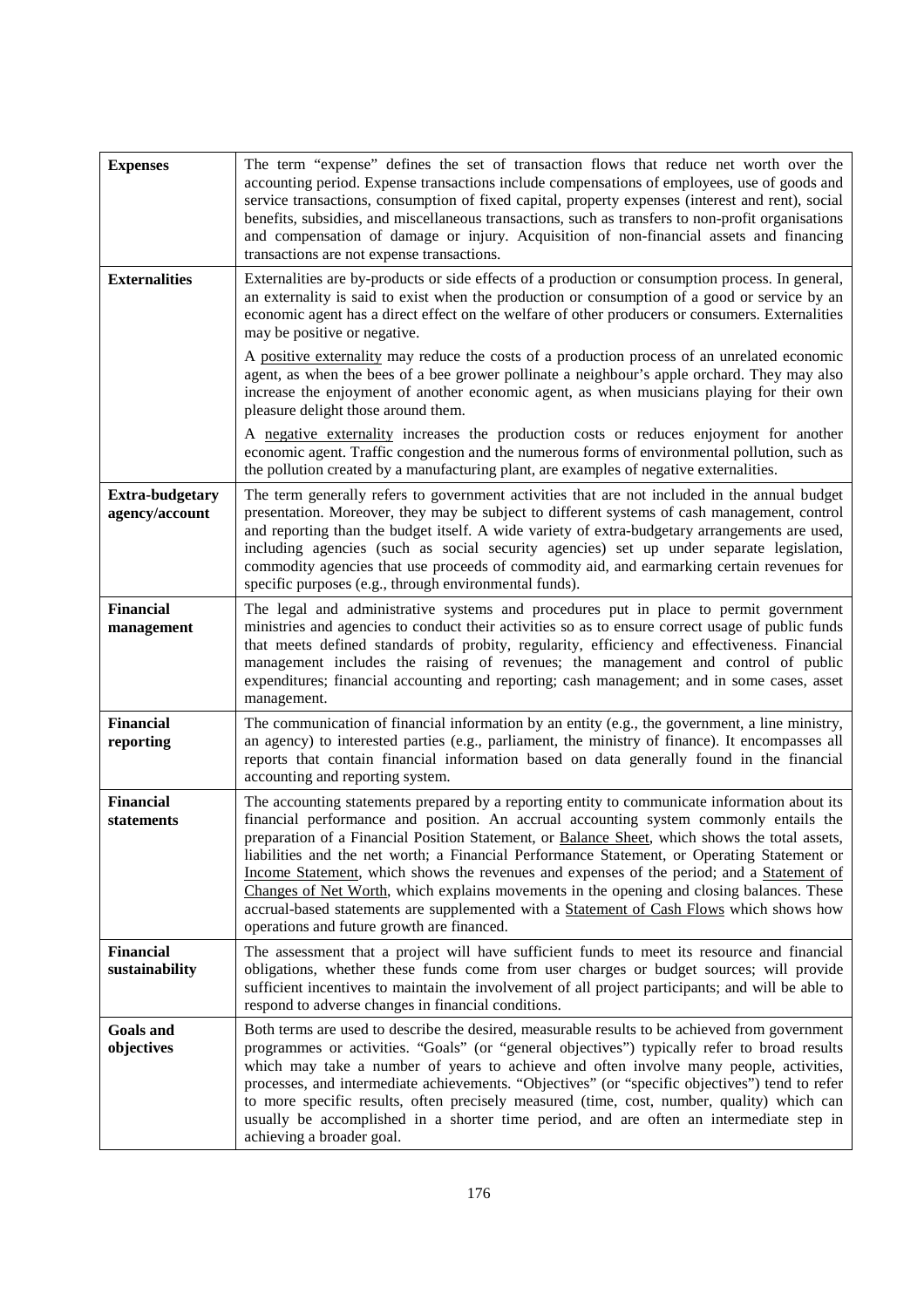| Governance                         | Governance is the exercise of political powers to manage a nation's affairs. Sound governance<br>invokes as essential elements political accountability, freedom of association and participation;<br>reliable and equitable legal frameworks; transparency; and effective and efficient public sector<br>management.                                                                                                                                                                                                                                                                                                                                                                                                |
|------------------------------------|----------------------------------------------------------------------------------------------------------------------------------------------------------------------------------------------------------------------------------------------------------------------------------------------------------------------------------------------------------------------------------------------------------------------------------------------------------------------------------------------------------------------------------------------------------------------------------------------------------------------------------------------------------------------------------------------------------------------|
| <b>Grants</b>                      | A grant is a voluntary current or capital transfer between government units, or between a multi-<br>national organisation and a national government (e.g., TACIS grants). In addition, a voluntary<br>transfer to a private organisation or a person is often also called a grant.                                                                                                                                                                                                                                                                                                                                                                                                                                   |
| <b>Income</b><br><b>Statement</b>  | A financial statement of a company's or agency's operations. The income statement shows a<br>company's/agency's revenues, expenses, and income for a period of time such as a year or a<br>quarter. Figures for the same period in the previous year usually are included for easy<br>comparison.                                                                                                                                                                                                                                                                                                                                                                                                                    |
| Institution                        | Sometimes used synonymously with the term "organisation" or "body", e.g., a ministry or<br>government office. However, the term is also increasingly used in a different sense, to describe<br>the formal and informal rules that determine behaviour, and the enforcement of these rules.                                                                                                                                                                                                                                                                                                                                                                                                                           |
| Internal rate of<br>return         | The internal rate of return is the discount rate which would give a zero net present value for an<br>investment. It is equivalent to the discount rate $r$ that satisfies the following relationship:                                                                                                                                                                                                                                                                                                                                                                                                                                                                                                                |
|                                    | $\sum_{t=1}^{N} \frac{B_t - C_t}{(1+r)^t} = 0$                                                                                                                                                                                                                                                                                                                                                                                                                                                                                                                                                                                                                                                                       |
|                                    | where $B_t$ is the benefit stream, and $C_t$ is the cost stream. The internal rate of return is then<br>compared with the market rate of interest to determine whether or not a proposed project should<br>be undertaken.                                                                                                                                                                                                                                                                                                                                                                                                                                                                                            |
| <b>Net Present</b><br><b>Value</b> | The net value of a set of costs and benefits after they have been discounted to a specific time. It<br>is most often applied to the costs and benefits of constructing and using a proposed capital<br>investment over its lifetime, discounted to the year in which construction would start. The net<br>present value is equivalent to the number that results from the following expression:                                                                                                                                                                                                                                                                                                                      |
|                                    | $NPV = \sum_{t=1}^{N} \frac{B_t - C_t}{(1+r)^t}$                                                                                                                                                                                                                                                                                                                                                                                                                                                                                                                                                                                                                                                                     |
|                                    | where the discount rate r, the benefit in year t is $B_t$ , the cost in year t is C, and N is the time<br>horizon. The net present value of a stream is equivalent to the amount that would have to be<br>invested today in order to obtain a return $r$ for $N$ years.                                                                                                                                                                                                                                                                                                                                                                                                                                              |
| <b>Opportunity cost</b>            | The cost of an alternative that must be forgone in order to pursue a certain action. Put another<br>way, the benefits one could have received by taking an alternative action.                                                                                                                                                                                                                                                                                                                                                                                                                                                                                                                                       |
| <b>Outcomes</b>                    | Economic or social changes brought about by a policy measure, programme or activity.<br>Outcomes are distinct from outputs, which measure the immediate effects of a programme or<br>activity. For example, the outcome of a random breath-testing campaign conducted by the<br>police may be a decline in drunk driving, while one of the outputs could be the number of<br>drivers charged with exceeding the legal alcohol limit. Programmes usually have two types of<br>outcomes: (i) end outcomes that reflect the desired end or ultimate results that the programme<br>or activity aims to achieve; (ii) intermediate outcomes that are expected to lead to the ends<br>desired but are not themselves ends. |
| Outlay                             | Refers to government expenditures.                                                                                                                                                                                                                                                                                                                                                                                                                                                                                                                                                                                                                                                                                   |
| Outputs                            | The products and services produced directly by a programme or activity. Outputs are important<br>e.g., in setting targets for staff to achieve and measuring performance but do not in themselves<br>indicate the extent to which progress has occurred toward achieving a programme's ultimate<br>purpose. Depending on their nature, outputs may or may not be easy to measure, e.g., the<br>number of wastewater treatment plants built is easier to measure than the quality of advice on a<br>policy issue submitted by an environmental official to the minister concerned.                                                                                                                                    |
| Programme                          | A group of activities intended to contribute to an identifiable set of government objectives (e.g.,                                                                                                                                                                                                                                                                                                                                                                                                                                                                                                                                                                                                                  |